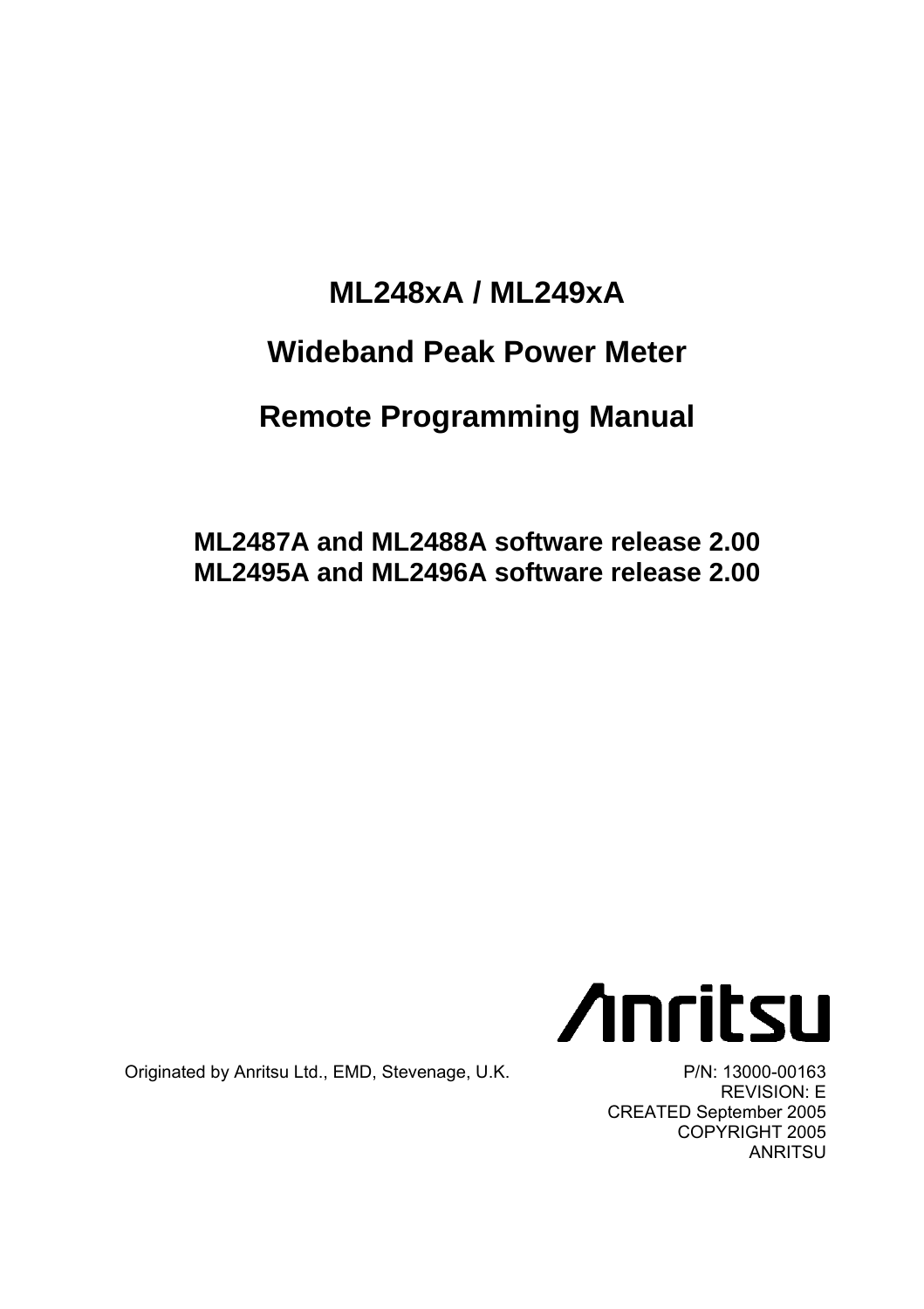#### **Crossed-out Wheeled Bin Symbol**

Equipment marked with the Crossed-out Wheeled Bin Symbol complies with the European Parliament and Council Directive 2002/96/EC (the "WEEE Directive") in European Union.



For Products placed on the EU market after August 13, 2005, please contact your local Anritsu representative at the end of the product's useful life to arrange disposal in accordance with your initial contract and the local law.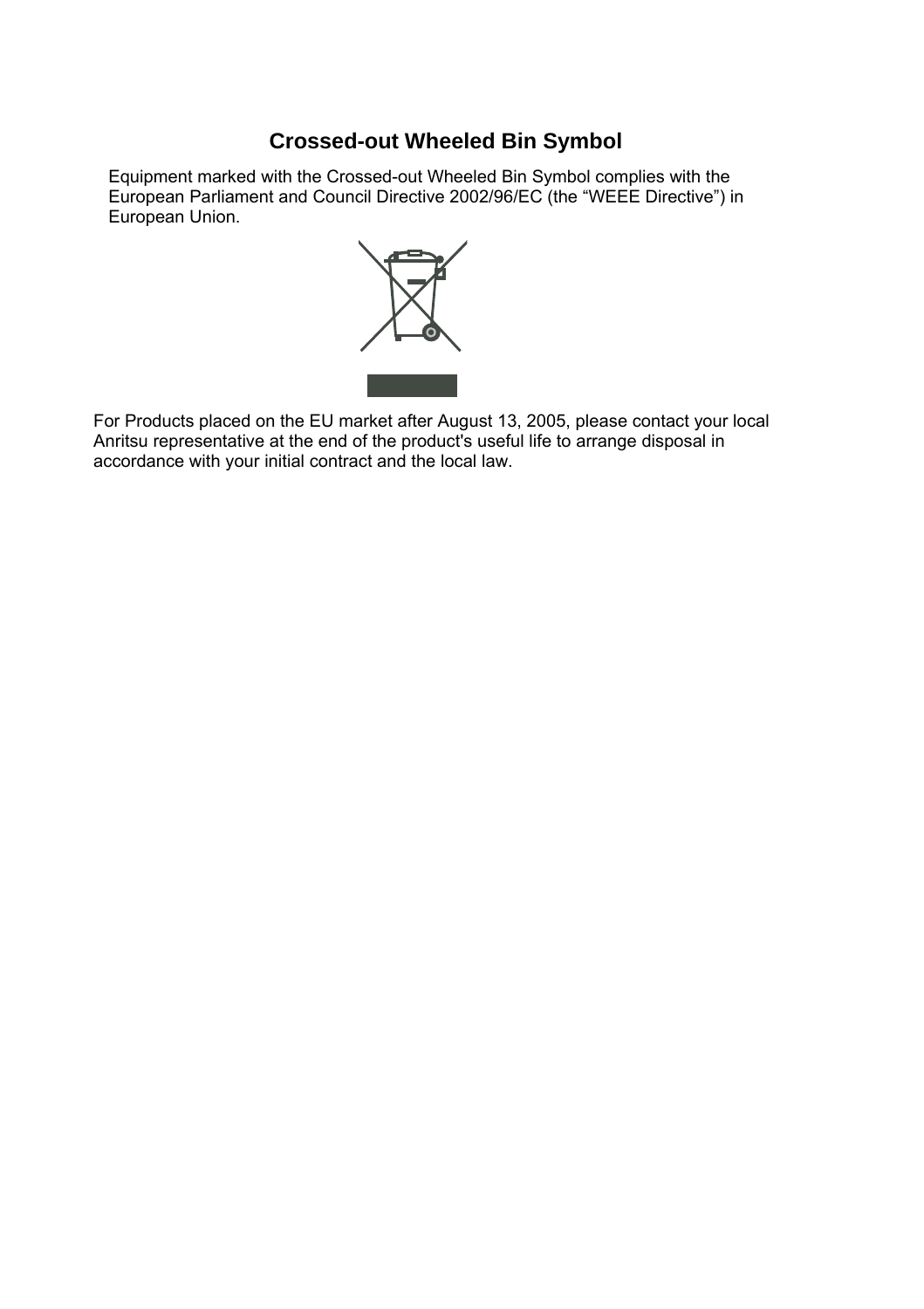#### **Warranty**

The Anritsu product(s) listed on the title page of this manual is (are) warranted against defects in materials and workmanship for one year from the date of shipment. Anritsu's obligation covers repairing or replacing products that prove to be defective during the warranty period. Buyers shall prepay transportation charges for equipment returned to Anritsu for warranty repairs. Obligation is limited to the original purchaser. Anritsu is not liable for consequential damages.

#### **Limitation of Warranty**

The foregoing warranty does not apply to Anritsu connectors that have failed due to normal wear. Also, the warranty does not apply to defects resulting from improper or inadequate maintenance by the buyer, unauthorized modification or misuse, or operation outside of the environmental specifications of the product. No other warranty is expressed or implied, and the remedies provided herein are the buyer's sole and exclusive remedies.

#### **Trademark Acknowledgments**

Adobe Acrobat and Acrobat Reader are trademarks of Adobe Systems Incorporated.

The *Bluetooth* word mark and logos are owned by the Bluetooth SIG, Inc. and any use of such marks by Anritsu is under license. Other trademarks and trade names are those of their respective owners.

#### **Notice about Documentation**

Anritsu has prepared this manual for use by Anritsu personnel and customers as a guide for the proper installation and operation of Anritsu equipment and computer programs.

The drawings, specifications, and information contained herein are the property of Anritsu, and any unauthorized use or disclosure of these drawings, specifications, and information is prohibited; they shall not be reproduced, copied, or used in whole or in part as the basis for manufacture or sale of the equipment or software programs without the prior written consent of Anritsu Limited.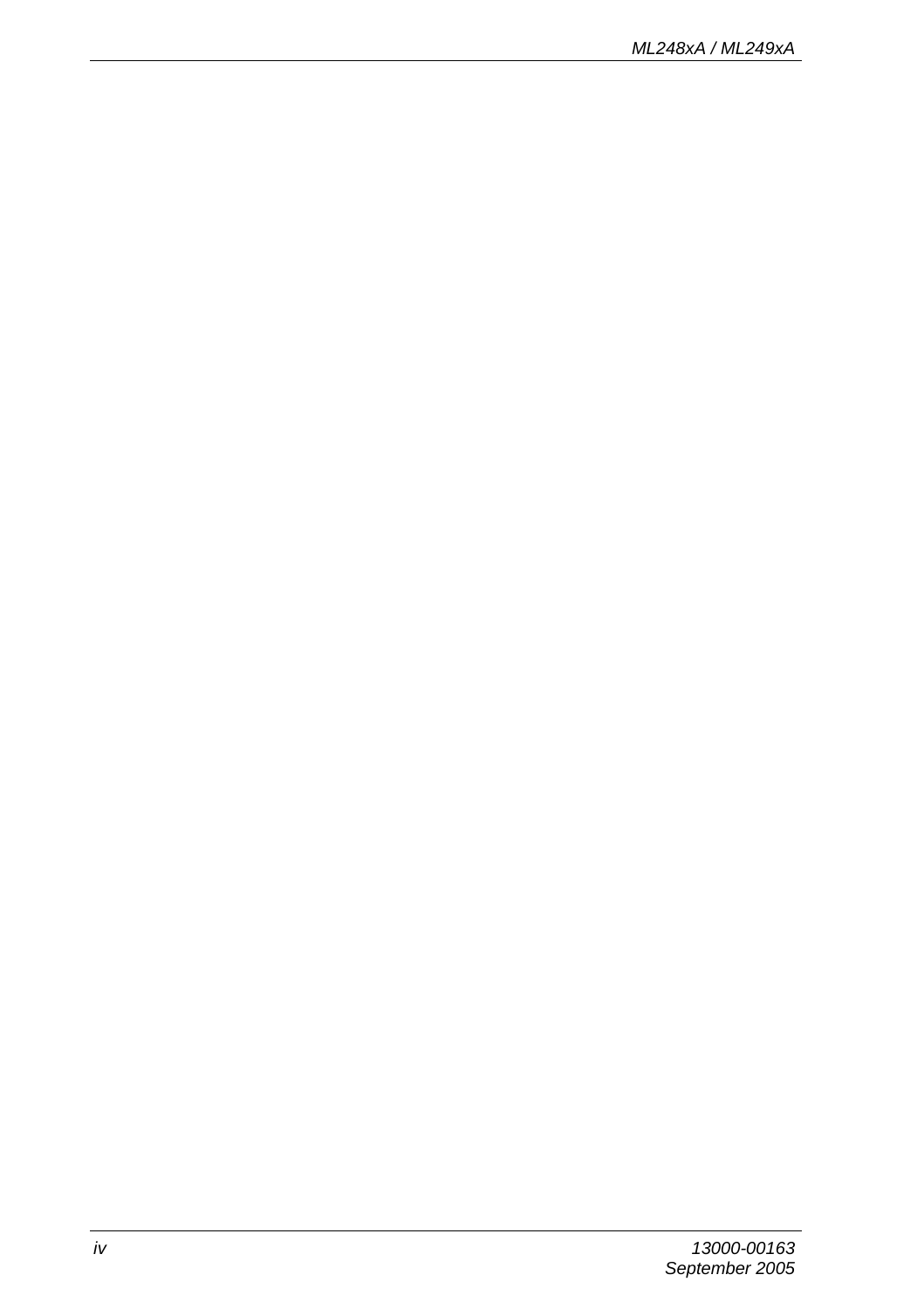## **Table of Contents**

| Chapter 1.                                                                                                                                                                    |  |
|-------------------------------------------------------------------------------------------------------------------------------------------------------------------------------|--|
|                                                                                                                                                                               |  |
|                                                                                                                                                                               |  |
|                                                                                                                                                                               |  |
|                                                                                                                                                                               |  |
|                                                                                                                                                                               |  |
|                                                                                                                                                                               |  |
|                                                                                                                                                                               |  |
|                                                                                                                                                                               |  |
| Chapter 2.                                                                                                                                                                    |  |
|                                                                                                                                                                               |  |
|                                                                                                                                                                               |  |
|                                                                                                                                                                               |  |
|                                                                                                                                                                               |  |
|                                                                                                                                                                               |  |
|                                                                                                                                                                               |  |
|                                                                                                                                                                               |  |
|                                                                                                                                                                               |  |
|                                                                                                                                                                               |  |
|                                                                                                                                                                               |  |
|                                                                                                                                                                               |  |
| Status Byte Register (STB) and Service Request Enable Register (SRE)2-5                                                                                                       |  |
|                                                                                                                                                                               |  |
|                                                                                                                                                                               |  |
| Using the Message Available Bit (MAV) in the Status Byte Register2-11<br>2-11. 2-11. 2-11. 2-11. 2-11. 2-11. 2-11. 2-11. 2-11. 2-11. 2-11. 2-11. 2-11. 2-11. 2-11. 2-11. 2-11 |  |
|                                                                                                                                                                               |  |
|                                                                                                                                                                               |  |
|                                                                                                                                                                               |  |
|                                                                                                                                                                               |  |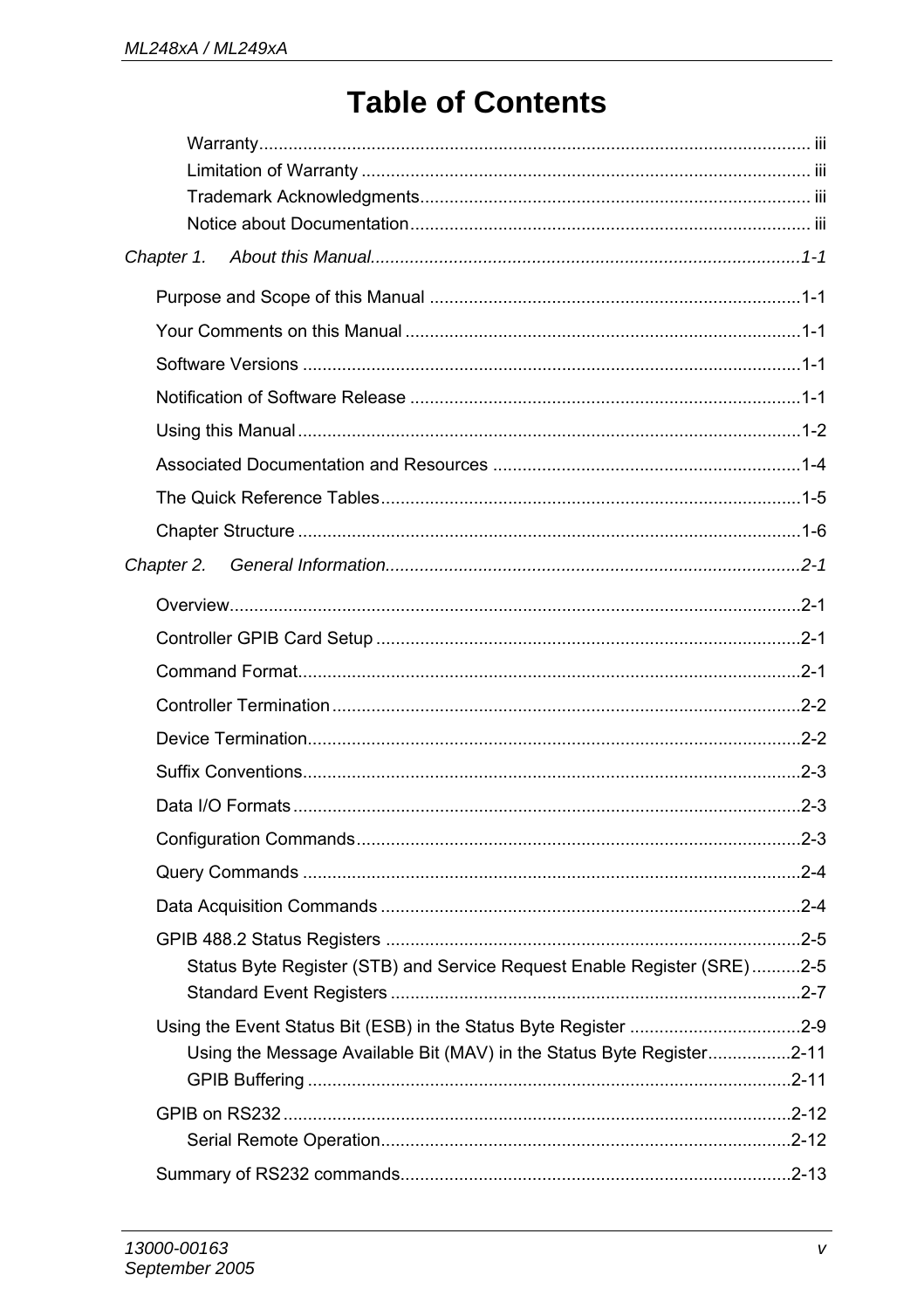| Device-Specific Commands - ML248xA / ML249xA Command Set 2-14       |  |
|---------------------------------------------------------------------|--|
| Chapter 3.                                                          |  |
|                                                                     |  |
|                                                                     |  |
|                                                                     |  |
|                                                                     |  |
|                                                                     |  |
|                                                                     |  |
|                                                                     |  |
|                                                                     |  |
|                                                                     |  |
|                                                                     |  |
|                                                                     |  |
| Chapter 4.                                                          |  |
| GT0 (Enable Ignore the Group Execute Trigger (GET) Command) 4-2     |  |
| GT1 (Enable 'GET' Command to TR1 Type (Immediate) Trigger)  4-2     |  |
| GT2 (Enable 'GET' Command to TR2 Type (Settling Delay) Trigger) 4-2 |  |
|                                                                     |  |
|                                                                     |  |
|                                                                     |  |
|                                                                     |  |
|                                                                     |  |
|                                                                     |  |
|                                                                     |  |
|                                                                     |  |
|                                                                     |  |
|                                                                     |  |
|                                                                     |  |
|                                                                     |  |
|                                                                     |  |
| PMDTYP (Set Pulsed/Modulated Measurement Display Type)5-12          |  |
|                                                                     |  |
|                                                                     |  |
|                                                                     |  |
|                                                                     |  |
|                                                                     |  |
|                                                                     |  |
|                                                                     |  |
|                                                                     |  |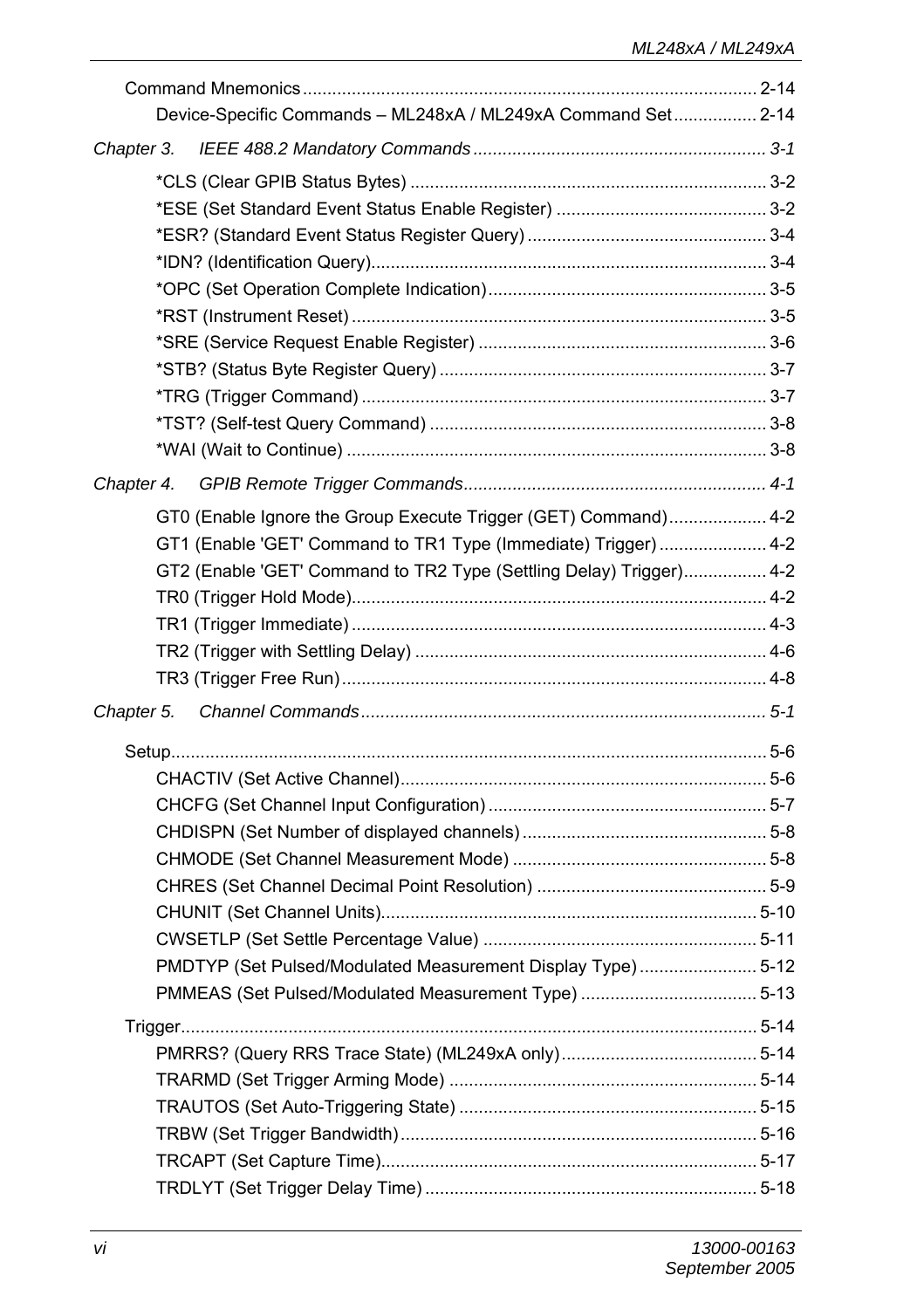| TRHOFT (Set Trigger Hold-off Time) (ML248xA only) 5-21     |  |
|------------------------------------------------------------|--|
|                                                            |  |
|                                                            |  |
|                                                            |  |
|                                                            |  |
|                                                            |  |
|                                                            |  |
|                                                            |  |
|                                                            |  |
|                                                            |  |
|                                                            |  |
|                                                            |  |
|                                                            |  |
|                                                            |  |
| GPAMO (Output Active Gating Pattern Measurement) 5-29      |  |
|                                                            |  |
|                                                            |  |
|                                                            |  |
|                                                            |  |
|                                                            |  |
|                                                            |  |
| GPMO (Output All Enabled Gating Patterns Measurements)5-34 |  |
| GPNMO (Output Gating Pattern Number Measurement) 5-36      |  |
|                                                            |  |
|                                                            |  |
|                                                            |  |
|                                                            |  |
|                                                            |  |
|                                                            |  |
|                                                            |  |
|                                                            |  |
|                                                            |  |
| PMAVGS (Set Pulsed/Modulated Profile Averaging State) 5-43 |  |
| PMAVRST (Reset Pulsed/Modulated Profile Averaging)5-43     |  |
|                                                            |  |
|                                                            |  |
|                                                            |  |
|                                                            |  |
|                                                            |  |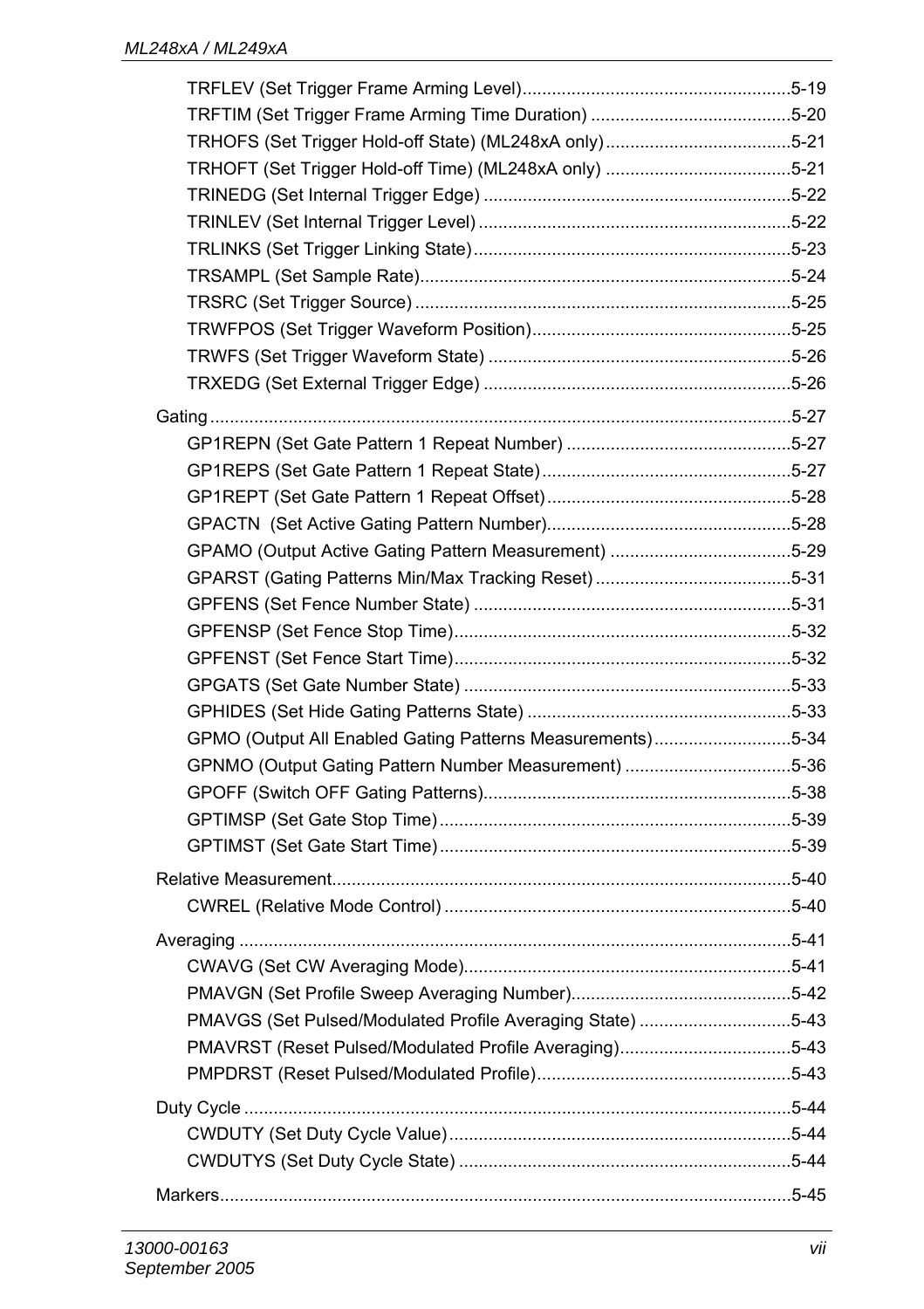| MKPSLT (Set Advanced Marker Search Lower Target) 5-58               |  |
|---------------------------------------------------------------------|--|
| MKPSSV (Set Advanced Marker Search Start Value Source)5-59          |  |
|                                                                     |  |
|                                                                     |  |
|                                                                     |  |
|                                                                     |  |
|                                                                     |  |
|                                                                     |  |
|                                                                     |  |
|                                                                     |  |
|                                                                     |  |
|                                                                     |  |
| LMSLO (Set Lower Limit Line Value for Simple Limits Checking)  5-64 |  |
|                                                                     |  |
| LMSUP (Set Upper Limit Line Value for Simple Limits Checking)  5-65 |  |
|                                                                     |  |
|                                                                     |  |
|                                                                     |  |
|                                                                     |  |
|                                                                     |  |
|                                                                     |  |
|                                                                     |  |
| LMXROFP (Set Complex Limits Power Replication Offset)  5-68         |  |
|                                                                     |  |
| LMXSAVE (Save Specification to Complex Limits Store) 5-69           |  |
|                                                                     |  |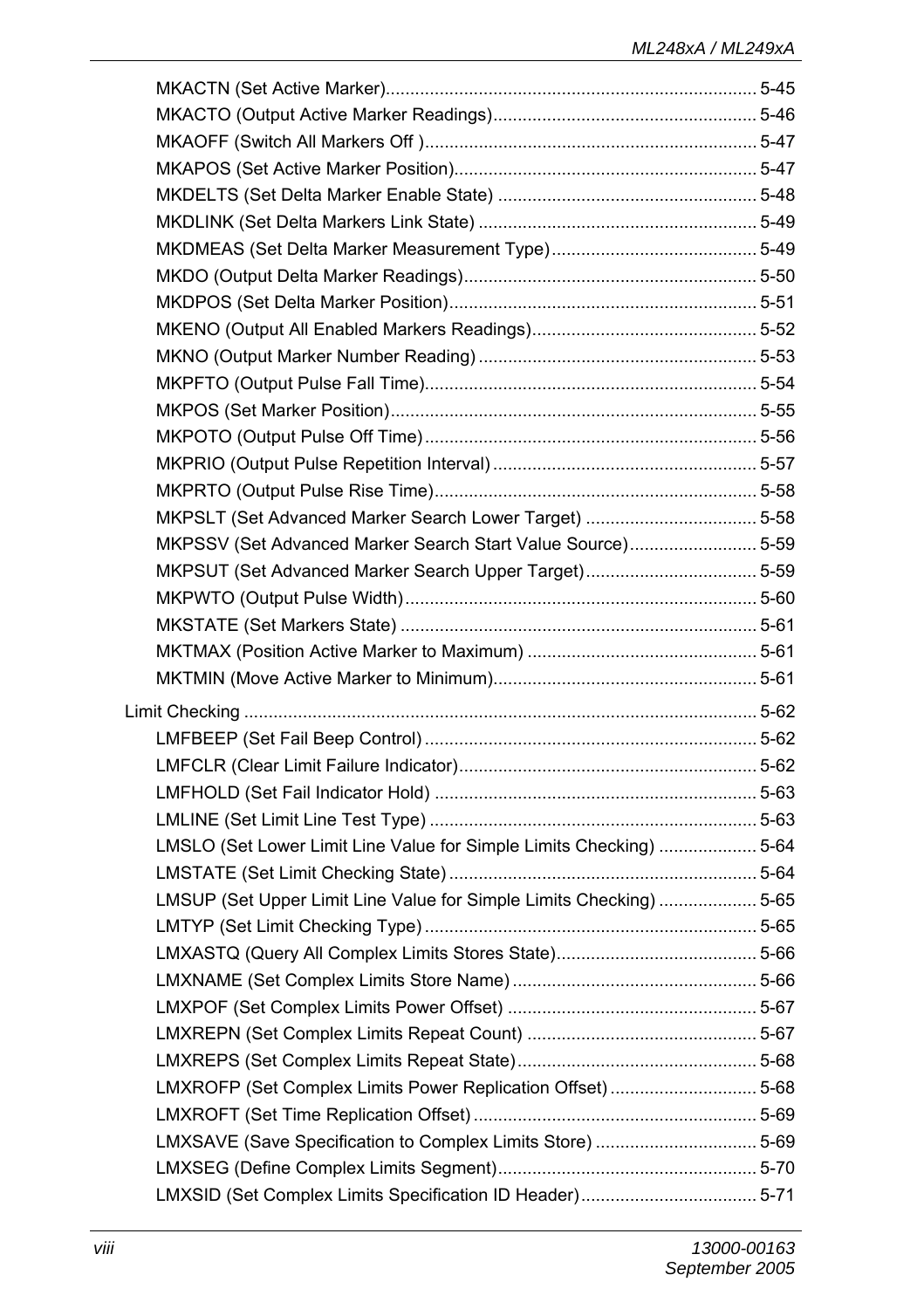| LMXSPEC (Set Complex Limits Specification Number to Apply) 5-72      |  |
|----------------------------------------------------------------------|--|
|                                                                      |  |
|                                                                      |  |
|                                                                      |  |
|                                                                      |  |
|                                                                      |  |
|                                                                      |  |
| PMPREF (Set Pulsed/Modulated Profile Reference Level) 5-78           |  |
|                                                                      |  |
|                                                                      |  |
|                                                                      |  |
| CWMMTKS (Set Min and Max Values Tracking State) 5-80                 |  |
|                                                                      |  |
| PMPDREP (Set Pulsed/Modulated Profile Data Representation Type) 5-81 |  |
| PMPTRK (Set Pulsed/Modulated Profile Min/Max Tracking Mode)5-82      |  |
|                                                                      |  |
|                                                                      |  |
|                                                                      |  |
| CHPIRST (Reset Channel Readout Peaking Indicator)5-84                |  |
|                                                                      |  |
|                                                                      |  |
|                                                                      |  |
|                                                                      |  |
|                                                                      |  |
|                                                                      |  |
|                                                                      |  |
| TTFRO (Output Statistical Post-processing Function Readings)5-87     |  |
| TTFUNC (Set Statistical Post-processing Function Type)5-88           |  |
| TTMKPOS (Set Statistical Post-processing Marker Position)5-88        |  |
|                                                                      |  |
| TTPSP (Set Statistical Post-processing Display Stop Power)5-90       |  |
| TTPST (Set Statistical Post-processing Display Start Power)5-91      |  |
| TTSRC (Set Statistical Post-processing Source Selection)5-91         |  |
|                                                                      |  |
| TTZOUT (Statistical Post-processing Function Zoom Out)5-92           |  |
|                                                                      |  |
|                                                                      |  |
|                                                                      |  |
|                                                                      |  |
|                                                                      |  |
|                                                                      |  |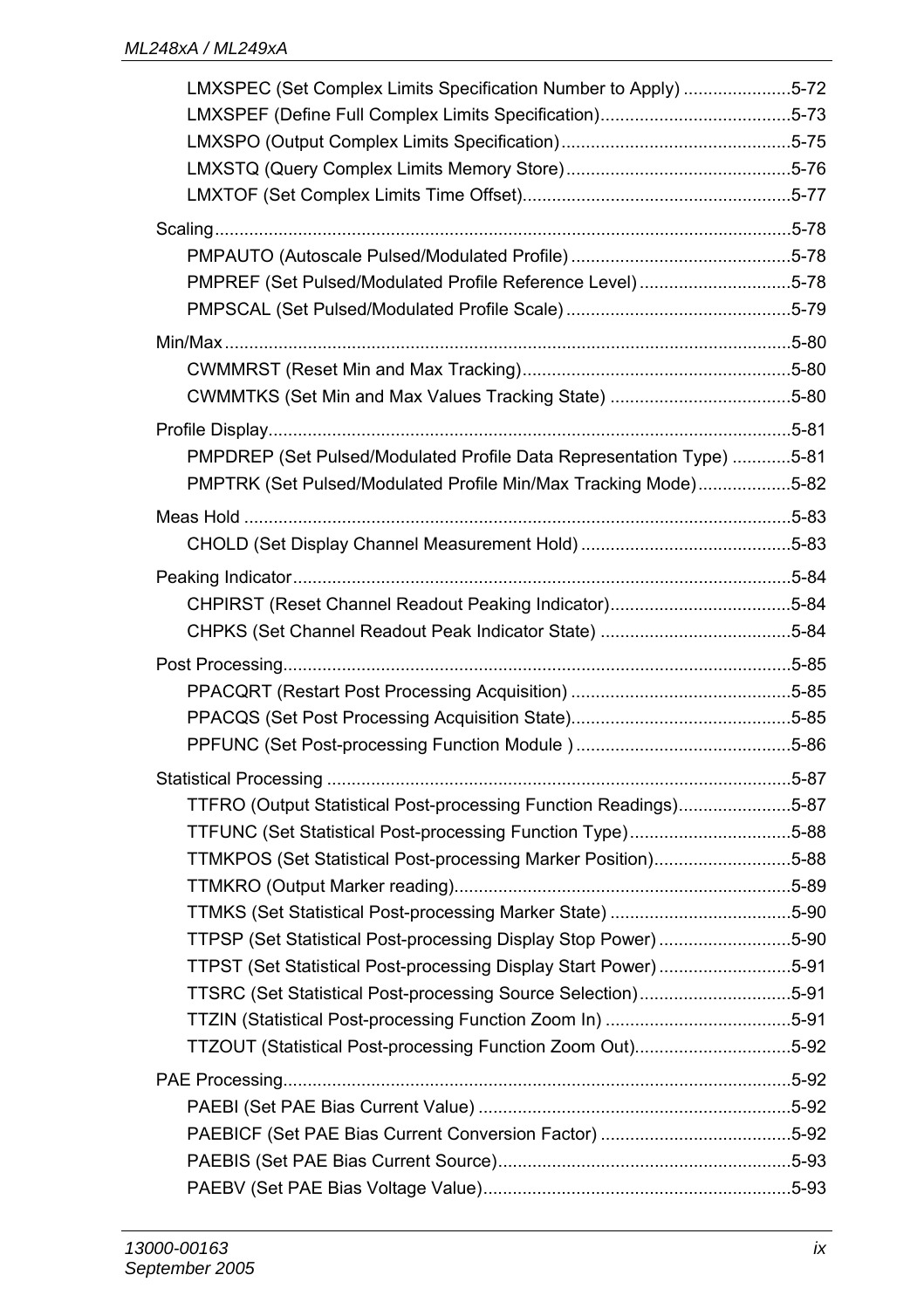| Chapter 6.                                                   |  |
|--------------------------------------------------------------|--|
|                                                              |  |
|                                                              |  |
|                                                              |  |
|                                                              |  |
|                                                              |  |
|                                                              |  |
|                                                              |  |
|                                                              |  |
|                                                              |  |
|                                                              |  |
|                                                              |  |
|                                                              |  |
|                                                              |  |
|                                                              |  |
|                                                              |  |
|                                                              |  |
|                                                              |  |
|                                                              |  |
|                                                              |  |
|                                                              |  |
|                                                              |  |
|                                                              |  |
|                                                              |  |
|                                                              |  |
|                                                              |  |
|                                                              |  |
|                                                              |  |
|                                                              |  |
|                                                              |  |
|                                                              |  |
|                                                              |  |
|                                                              |  |
|                                                              |  |
| SNCTAW (Cal Factor Table Direct ASCII Write to Sensor)  6-26 |  |
|                                                              |  |
|                                                              |  |
|                                                              |  |
|                                                              |  |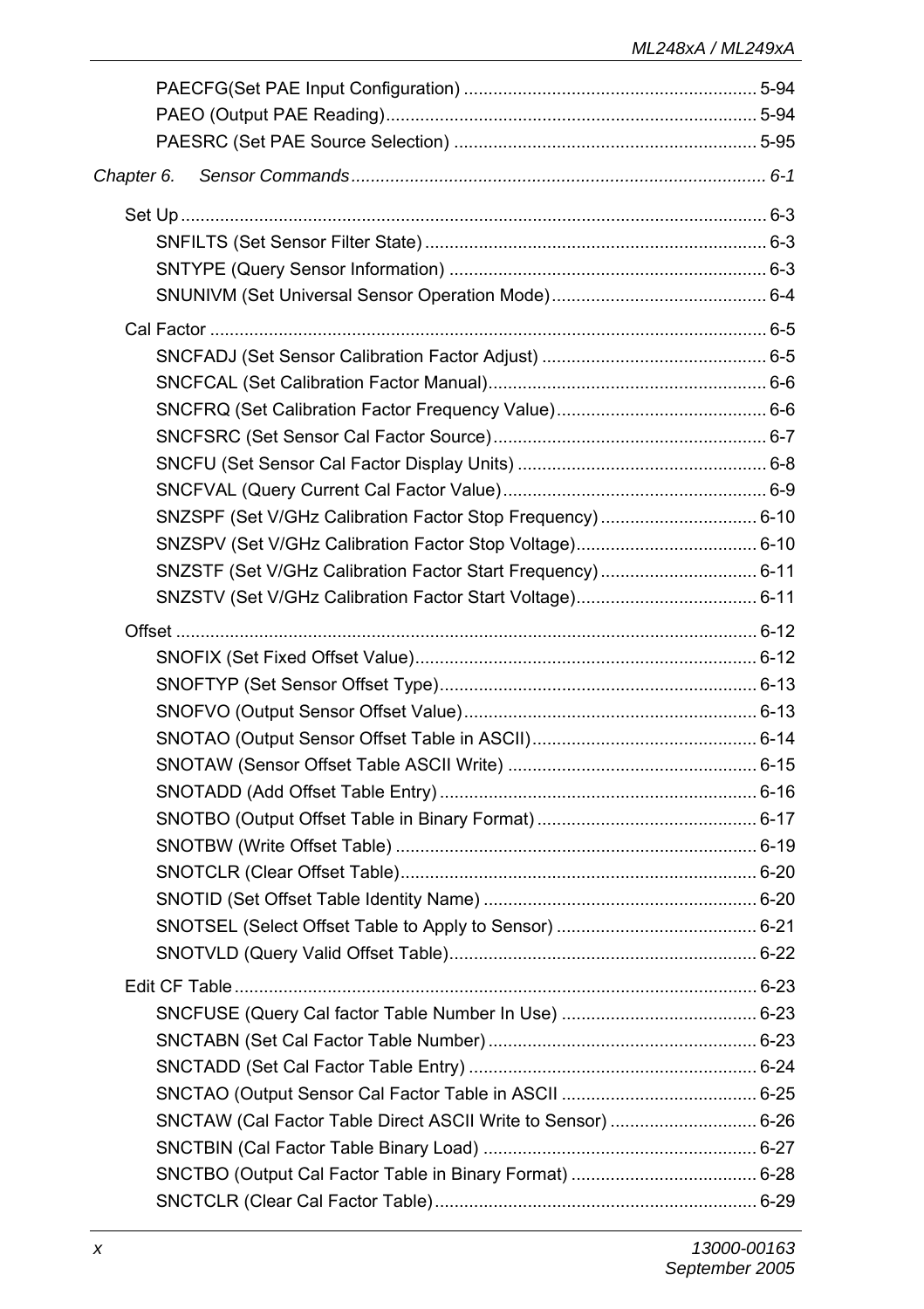| Chapter 7.                                                   |  |
|--------------------------------------------------------------|--|
|                                                              |  |
|                                                              |  |
|                                                              |  |
|                                                              |  |
|                                                              |  |
| Chapter 8.                                                   |  |
|                                                              |  |
|                                                              |  |
|                                                              |  |
|                                                              |  |
|                                                              |  |
|                                                              |  |
|                                                              |  |
|                                                              |  |
|                                                              |  |
|                                                              |  |
| BNDSP (Set BNC Analogue Output Display Power Stop Value)8-8  |  |
| BNDST (Set BNC Analogue Output Display Power Start Value)8-9 |  |
|                                                              |  |
|                                                              |  |
| BNVOSP (Set BNC Analogue Output Stop Voltage Scale)8-11      |  |
| BNVOST (Set BNC Analogue Output Start Voltage Scale)8-11     |  |
|                                                              |  |
|                                                              |  |
|                                                              |  |
|                                                              |  |
|                                                              |  |
|                                                              |  |
|                                                              |  |
|                                                              |  |
|                                                              |  |
|                                                              |  |
|                                                              |  |
|                                                              |  |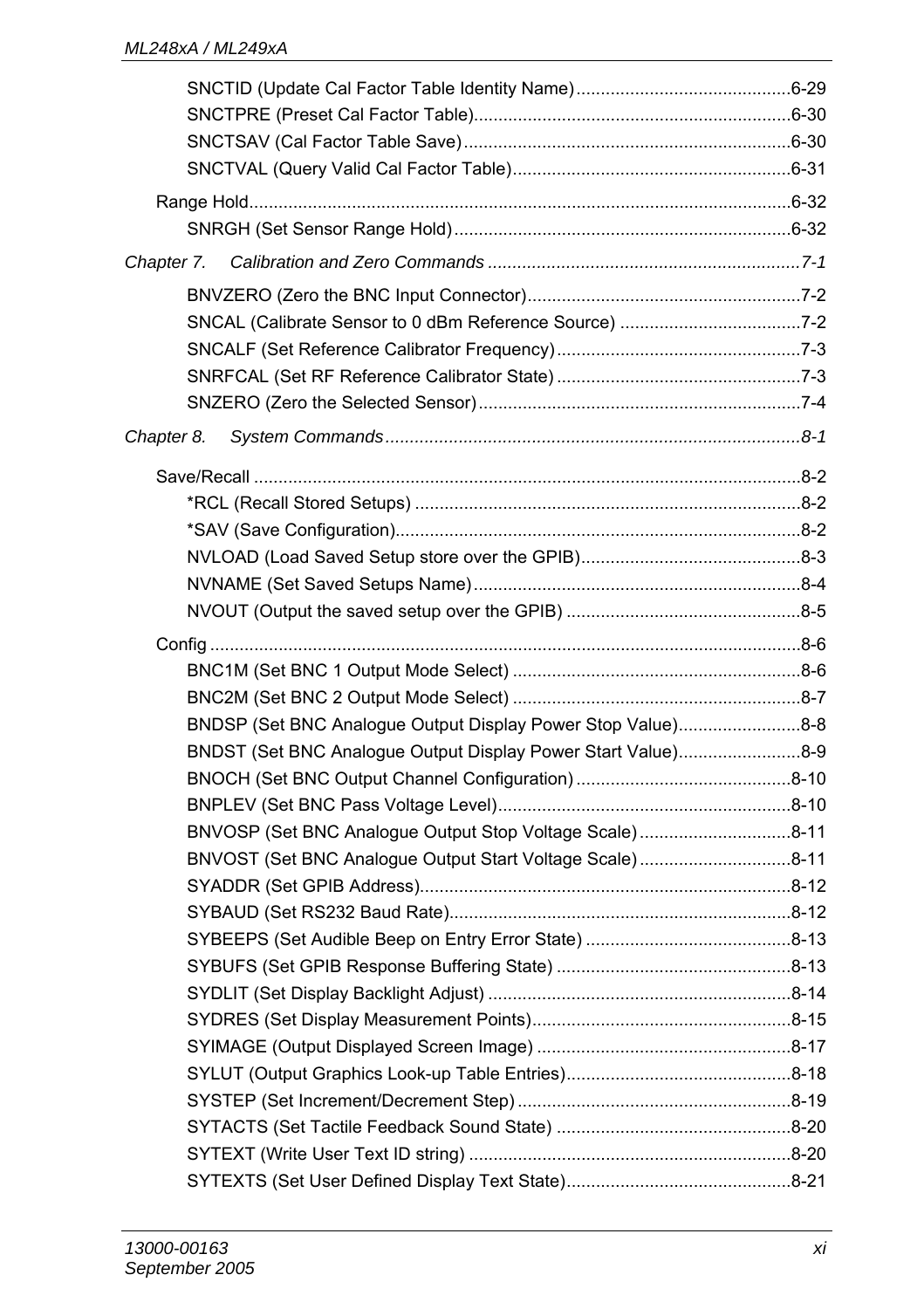| Chapter 9.  |                                                                                                                                                 |  |
|-------------|-------------------------------------------------------------------------------------------------------------------------------------------------|--|
|             | NVAPN (Preset Instrument to Pre-defined Application Setup Number) 9-2                                                                           |  |
|             |                                                                                                                                                 |  |
| Chapter 10. |                                                                                                                                                 |  |
|             |                                                                                                                                                 |  |
|             | CWON (Output Specified Number of Channel Readings) 10-3                                                                                         |  |
|             | PMNPBLO (Output Pulsed / Modulated Profile Min Binary Long Format)  10-4                                                                        |  |
|             | PMNPBO (Output Pulsed/Modulated Profile Min Data in Binary Format) 10-6                                                                         |  |
|             | PMNPO (Output Pulsed/Modulated Profile Min Data in ASCII format)  10-8                                                                          |  |
|             | PMPBLO (Output Pulsed / Modulated Profile in Binary Long Format  10-9<br>PMPBO (Output Pulsed / Modulated Profile Data in Binary Format)  10-11 |  |
|             | PMPO (Output Pulsed / Modulated Profile Data in ASCII Format)  10-12                                                                            |  |
|             | PMRDO (Output Readout Measurements over Capture Time) 10-13                                                                                     |  |
|             | PMXPBLO (Output Pulsed / Modulated Profile Max Binary Long Format)  10-15                                                                       |  |
|             | PMXPBO (Output Pulsed/Modulated Profile Max Data in Binary Format) 10-17                                                                        |  |
|             | PMXPO (Output Pulsed / Modulated Graph Max Data in ASCII Format)  10-18                                                                         |  |
| Chapter 11. |                                                                                                                                                 |  |
|             |                                                                                                                                                 |  |
|             |                                                                                                                                                 |  |
|             |                                                                                                                                                 |  |
|             |                                                                                                                                                 |  |
|             |                                                                                                                                                 |  |
|             |                                                                                                                                                 |  |
|             |                                                                                                                                                 |  |
| Chapter 12. |                                                                                                                                                 |  |
|             |                                                                                                                                                 |  |
|             |                                                                                                                                                 |  |
|             | RCDIAGO (Range Calibrator Diagnostics Test Data Output)  12-3                                                                                   |  |
|             |                                                                                                                                                 |  |
|             | RCZERO (Diagnostics Zero Range Calibrator Sensor Input)  12-6                                                                                   |  |
|             |                                                                                                                                                 |  |
| Chapter 13. |                                                                                                                                                 |  |
|             |                                                                                                                                                 |  |
|             |                                                                                                                                                 |  |
|             |                                                                                                                                                 |  |
|             |                                                                                                                                                 |  |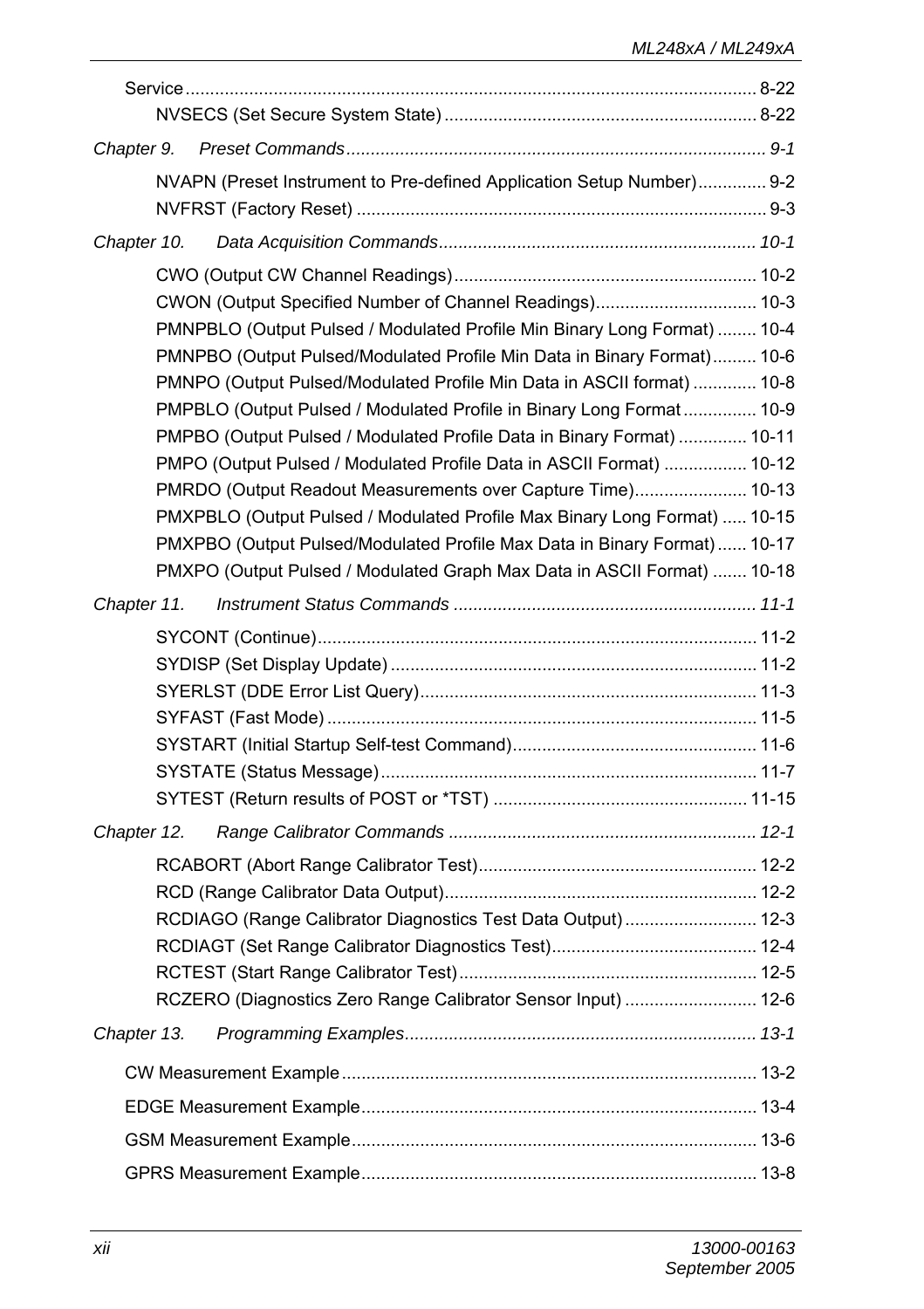| Appendix A. |                                                                                                                                                                                                                                                                                                                        |  |
|-------------|------------------------------------------------------------------------------------------------------------------------------------------------------------------------------------------------------------------------------------------------------------------------------------------------------------------------|--|
| Appendix B. |                                                                                                                                                                                                                                                                                                                        |  |
|             | Pulsed/Modulated Profile Binary to Float Conversion using Visual Basic  B-1<br>Pulsed/Modulated Profile Binary to Float Conversion using Microsoft Visual C. B-3<br>Offset Tables Binary to Float Conversion using Microsoft Visual C B-5<br>Cal Factor Tables Binary to Float Conversion using Microsoft Visual C B-7 |  |
|             |                                                                                                                                                                                                                                                                                                                        |  |
|             |                                                                                                                                                                                                                                                                                                                        |  |
|             |                                                                                                                                                                                                                                                                                                                        |  |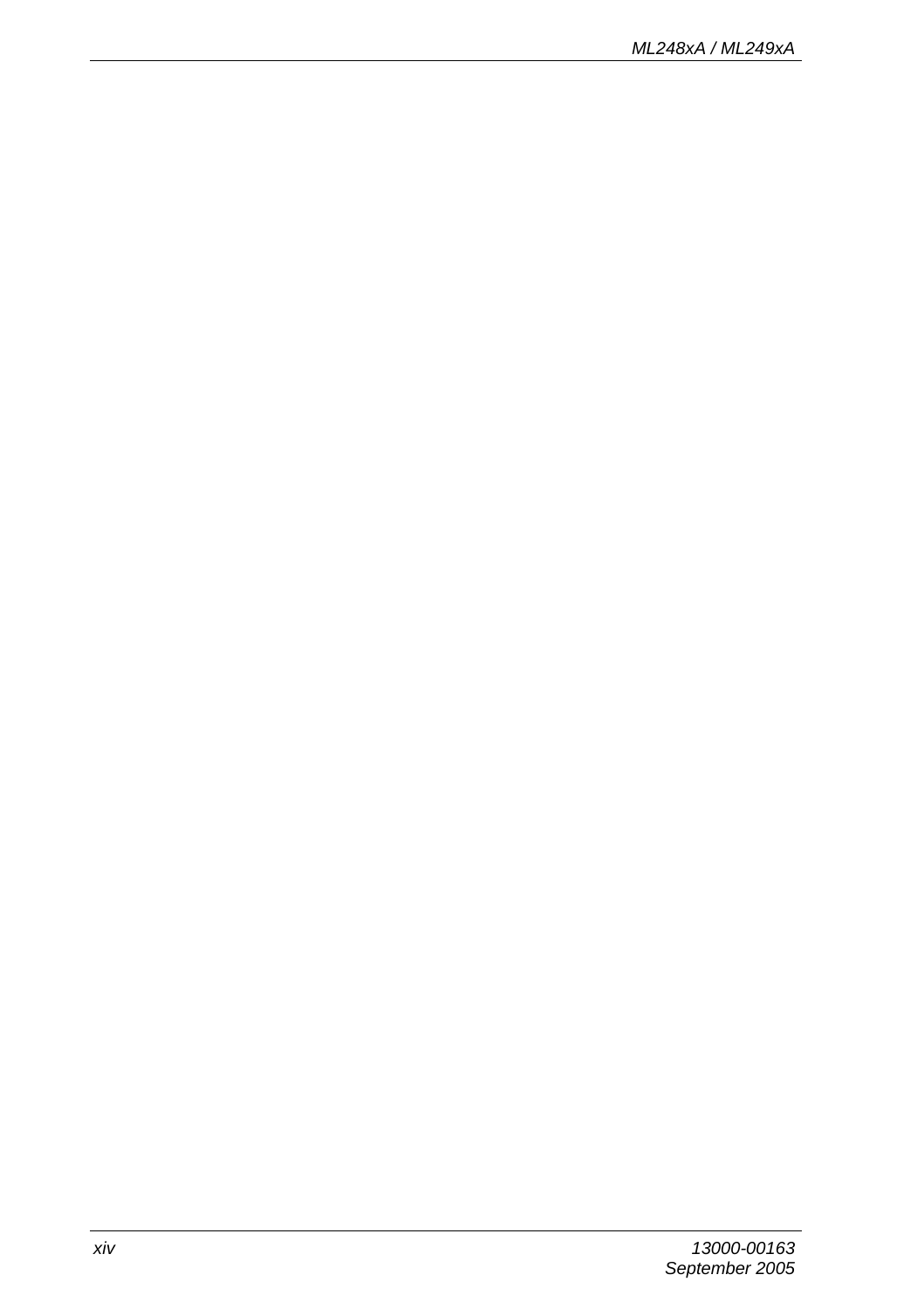### **Chapter 1. About this Manual**

#### **Purpose and Scope of this Manual**

This manual provides detailed information of the GPIB mnemonics for the ML2487A / ML2488A and ML2495A / ML2496A Peak Power Meters. Explanations in this manual apply equally to all units mentioned above unless otherwise stated.

### **Your Comments on this Manual**

Every effort has been made to ensure that this manual is thorough, easy to use, and free from errors. However, to ensure continued improvement, we would welcome your comments on this, or any other Anritsu document.

Please contact us at the address below if you have any comments, good or bad, find any errors or omissions, or have any suggestions on how our documentation could be improved further.

powermeter.support@eu.anritsu.com

Your comments will be logged and reviewed, and whenever possible, will be reflected in a subsequent release of the document.

### **Software Versions**

This manual provides details of the GPIB commands supported by the following software versions:

| ML2487A: 2.00 | ML2495A: 2.00 |  |
|---------------|---------------|--|
| ML2488A: 2.00 | ML2496A: 2.00 |  |

Some of the commands documented in this manual may not be available to users of software versions prior to 1.21. To check the version of the software you are using, power up the unit and press System  $>$  Service  $>$  Identity. Details of how to upgrade the software can be found in chapter 5 of the Operation Manual in the section titled, *Upgrading the System*.

### **Notification of Software Release**

The ML248xA / ML249xA software is periodically updated as new features are added to meet market demands. To receive automatic notification of software releases, send a blank e-mail with the subject heading of "ML248xA / ML249xA Software Notification Request" to powermeter.support@eu.anritsu.com. You will receive an e-mail informing you that the new software is available for download from the site identified.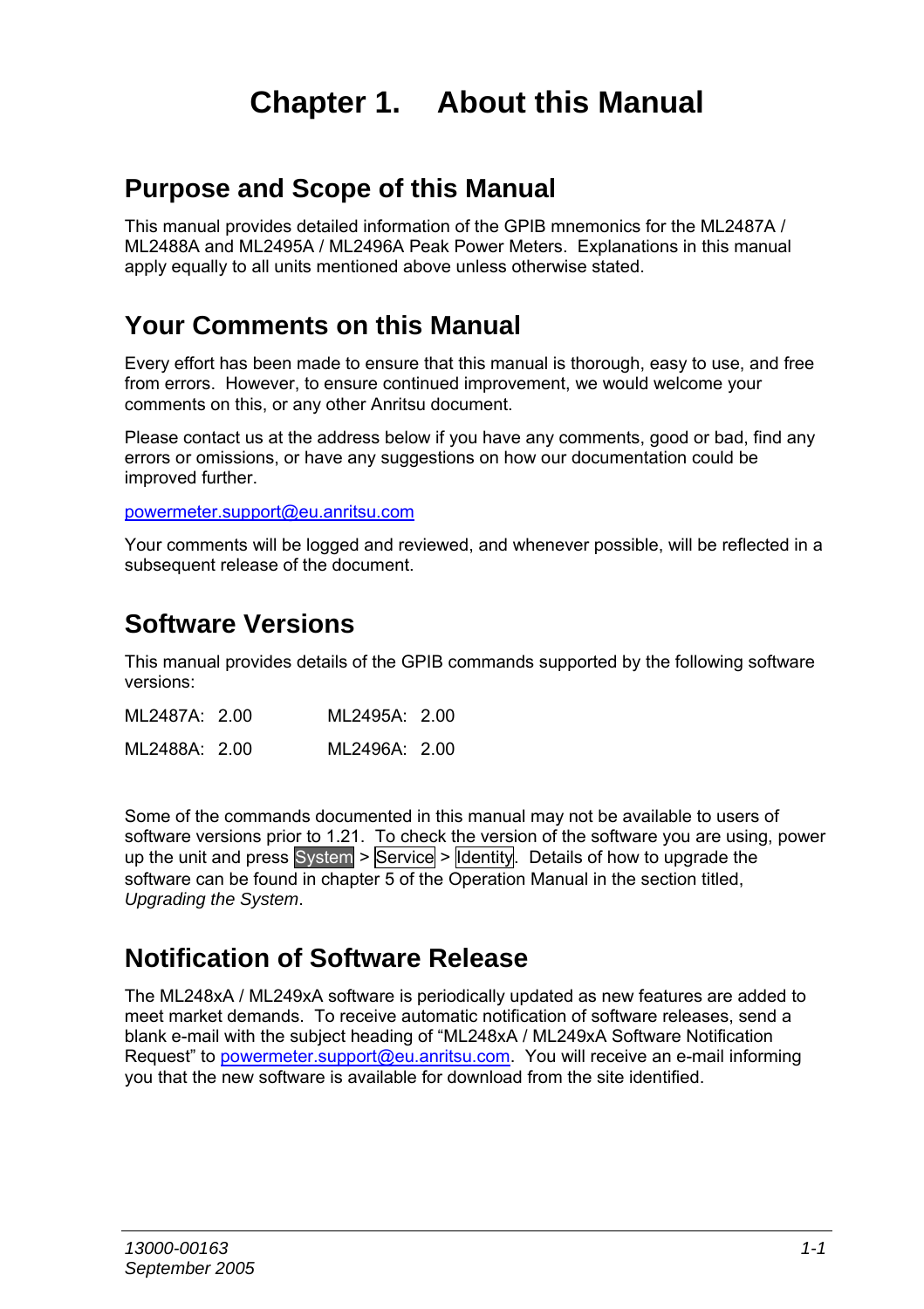### **Using this Manual**

A brief summary of each of the chapters in this manual is given below. If you are viewing the electronic version of this manual you can click on the chapter headings to jump to the chapter in question.

Chapter 1: About this Manual Details of the manual itself, how it is structured, and how to use it. Chapter 2: General Information An explanation of the GPIB command format and mnemonics, the registers, and remote operation over RS232. Chapter 3: IEEE 488.2 Mandatory Commands Details of all the commands listed as mandatory in the IEEE specification. Chapter 4: GPIB Remote Trigger Commands Details of all the remote trigger related commands. Chapter 5: Channel Commands Details of the GPIB commands that have functionally equivalent soft key commands accessible from the Channel hard key on the front panel. The commands in this chapter are sub-divided into sections based on the soft key commands within the Channel group. The commands within each of these sections are listed in alphabetical order and a "Quick Reference Table" is provided at the front of the chapter. Chapter 6: Sensor Commands Details of the GPIB commands that have functionally equivalent soft key commands accessible from the Sensor hard key on the front panel. The commands in this chapter are sub-divided into sections based on the soft key commands within the Sensor group. The commands within each of these sections are listed in alphabetical order and a "Quick Reference Table" is provided at the front of the chapter. Chapter 7: Calibration and Zero Commands Details of the GPIB commands that have functionally equivalent soft key commands accessible from the Cal/Zero hard key on the front panel. The commands in this chapter are sub-divided into sections based on the soft key commands within the Cal/Zero group. The commands within each of these sections are listed in alphabetical order and a "Quick Reference

Table" is provided at the front of the chapter.

#### Chapter 8: System Commands

Details of the GPIB commands that have functionally equivalent soft key commands accessible from the System hard key on the front panel. The commands in this chapter are sub-divided into sections based on the soft key commands within the System group. The commands within each of these sections are listed in alphabetical order and a "Quick Reference Table" is provided at the front of the chapter.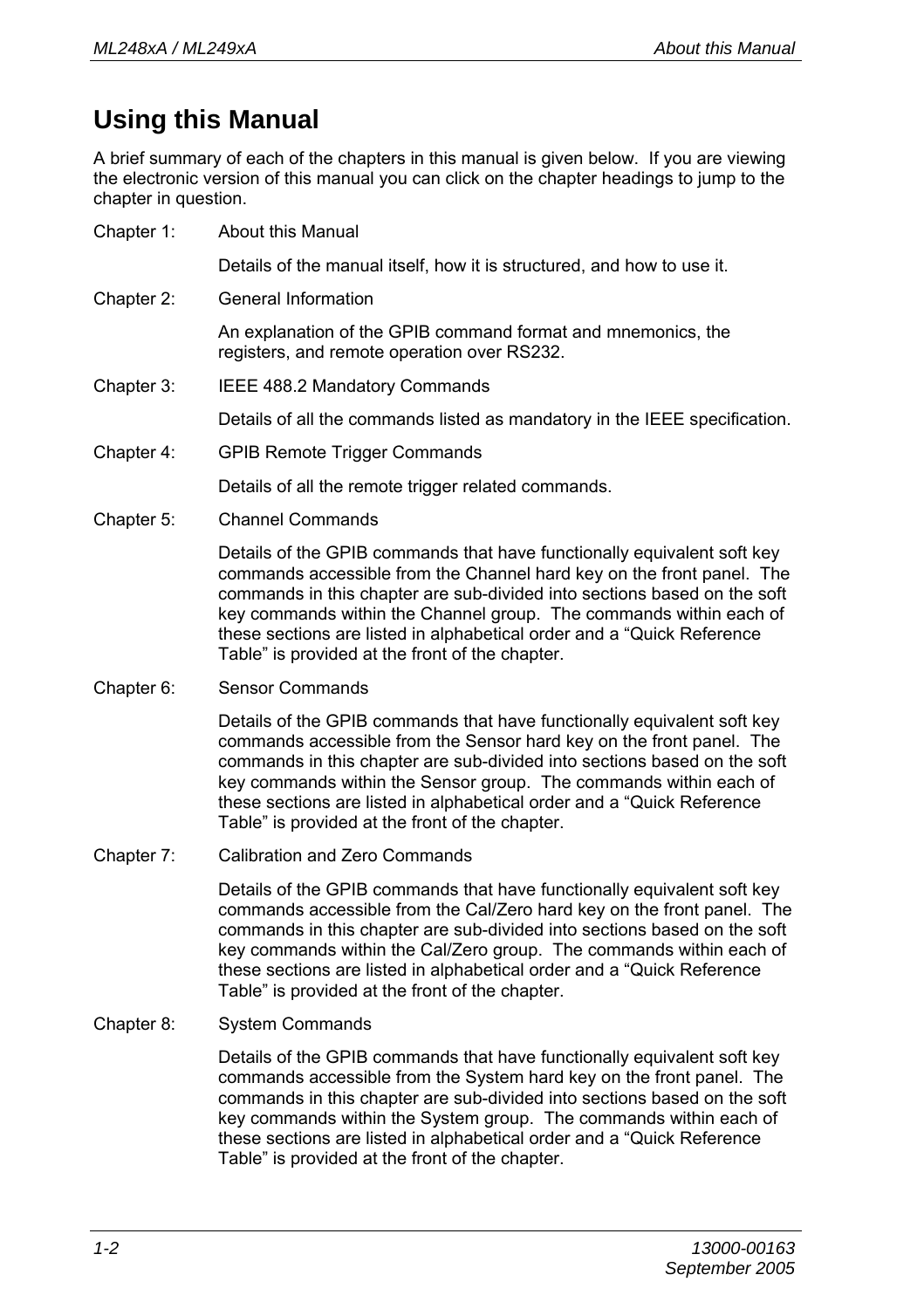Chapter 9: Preset Commands

Details of the GPIB commands that have functionally equivalent soft key commands accessible from the Preset hard key on the front panel. The commands in this chapter are sub-divided into sections based on the soft key commands within the Preset group. The commands within each of these sections are listed in alphabetical order and a "Quick Reference Table" is provided at the front of the chapter.

Chapter 10: Data Acquisition Commands

Details of the GPIB commands associated with data acquisition that do not have a directly equivalent hard or soft key combination accessible from the front panel.

Chapter 11: Instrument Status Commands

Details of the GPIB commands associated with the instruments current status or error condition. These commands do not have a directly equivalent hard or soft key combination accessible from the front panel.

Chapter 12: Range Calibrator Commands

Details of the GPIB commands associated with use of the ML2419A range calibrator. These commands cannot be accessed at the ML248xA / ML249xA unless the range calibrator is connected.

Chapter 13: Programming Examples

GPIB programming examples for each of the major measurement types.

Appendix A: ML243xA Reference Table

A table listing the ML243xA GPIB commands that can also be used and the equivalent commands for the ML248xA / ML249xA. The table also lists any functionality or settings that may exist when using the ML243xA commands.

Appendix B: Binary Output Decoding Examples

Examples in both Visual Basic and C of how to convert between binary and floating point data formats.

Appendix C: GPIB PC Card Set-up

The GPIB driver configuration recommended for reliable GPIB communication with the ML248xA / ML249xA.

Appendix D: Terminology Glossary

A glossary of acronyms and other terms that may be used in this manual or other GPIB related documentation.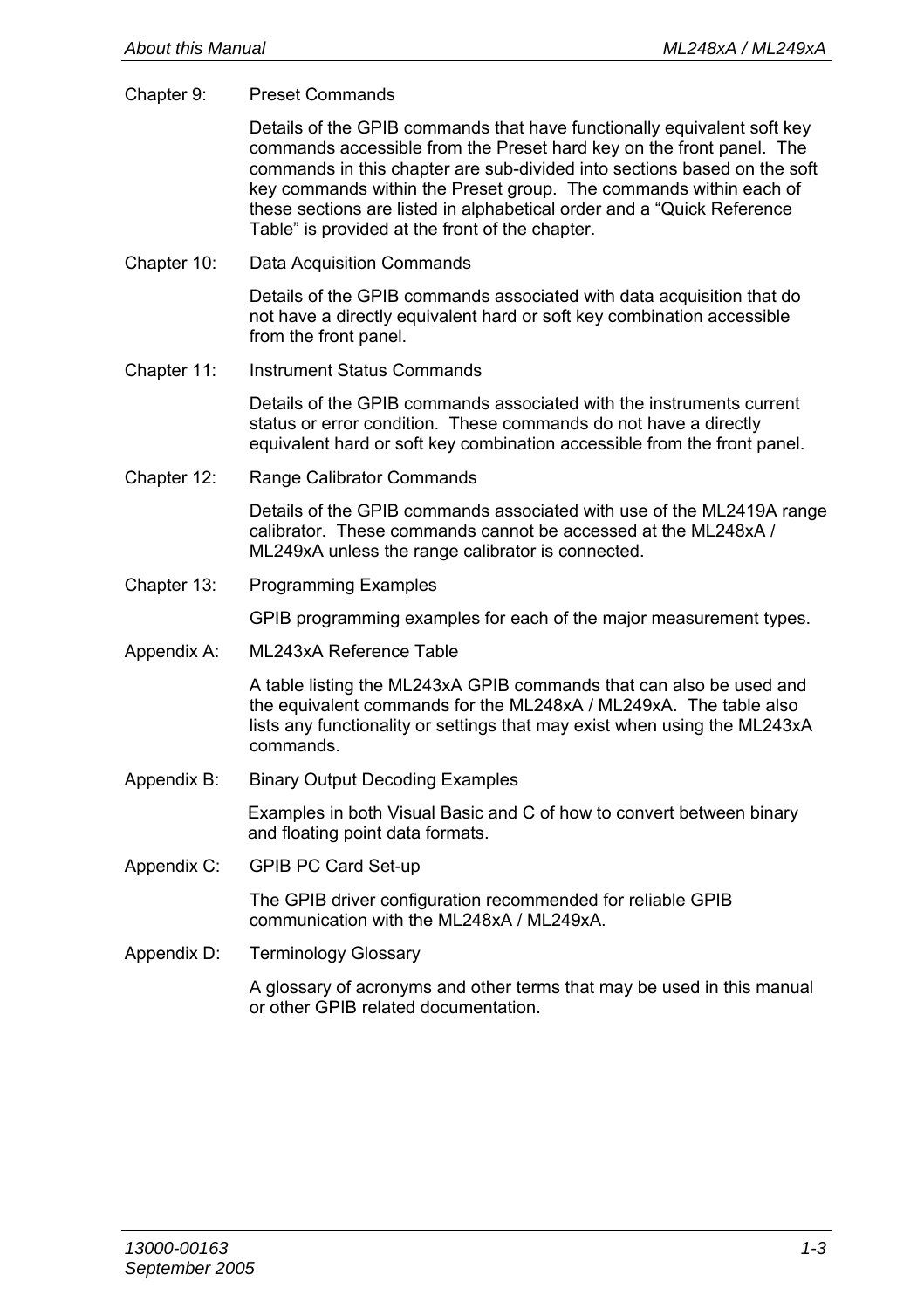### **Associated Documentation and Resources**

In addition to this manual, the following documents and resources are available on the CD shipped with the ML248xA / ML249xA power meter.

| <b>Documents</b>                                                                              | <b>File type</b> |
|-----------------------------------------------------------------------------------------------|------------------|
| ML248xA / ML249xA Wideband Peak Power Meter Operation Manual                                  | <b>PDF</b>       |
| MI 248xA Datasheet                                                                            | <b>PDF</b>       |
| ML249xA Datasheet                                                                             | <b>PDF</b>       |
| ML2400A Datasheet                                                                             | <b>PDF</b>       |
| Power Meter Uncertainty Calculator (for ML24x0A)                                              | <b>XLS</b>       |
| High Speed Measurements on Modulated Signals (Application Note for<br>ML248xA)                | <b>PDF</b>       |
| Measuring Pulsed Power and Frequency (Application Note for ML248xA)                           | <b>PDF</b>       |
| WLAN Output Power Measurement (Application Note for ML248xA)                                  | <b>PDF</b>       |
| Accurate Power Measurements on Modern Communication Systems<br>(Application Note for ML24x0A) | <b>PDF</b>       |
| How to Upgrade the Software                                                                   | <b>PDF</b>       |
| Power Added Efficiency application note                                                       | <b>PDF</b>       |
| <b>Utilities</b>                                                                              | <b>File type</b> |
| Screen Capture executable and instructions                                                    | <b>FXF</b>       |
| Power suite                                                                                   | <b>EXE</b>       |
| Data logger                                                                                   | <b>EXE</b>       |

The pdf files listed above can be viewed using Adobe Reader<sup>TM</sup> a freeware program that can be downloaded from http://www.adobe.com/.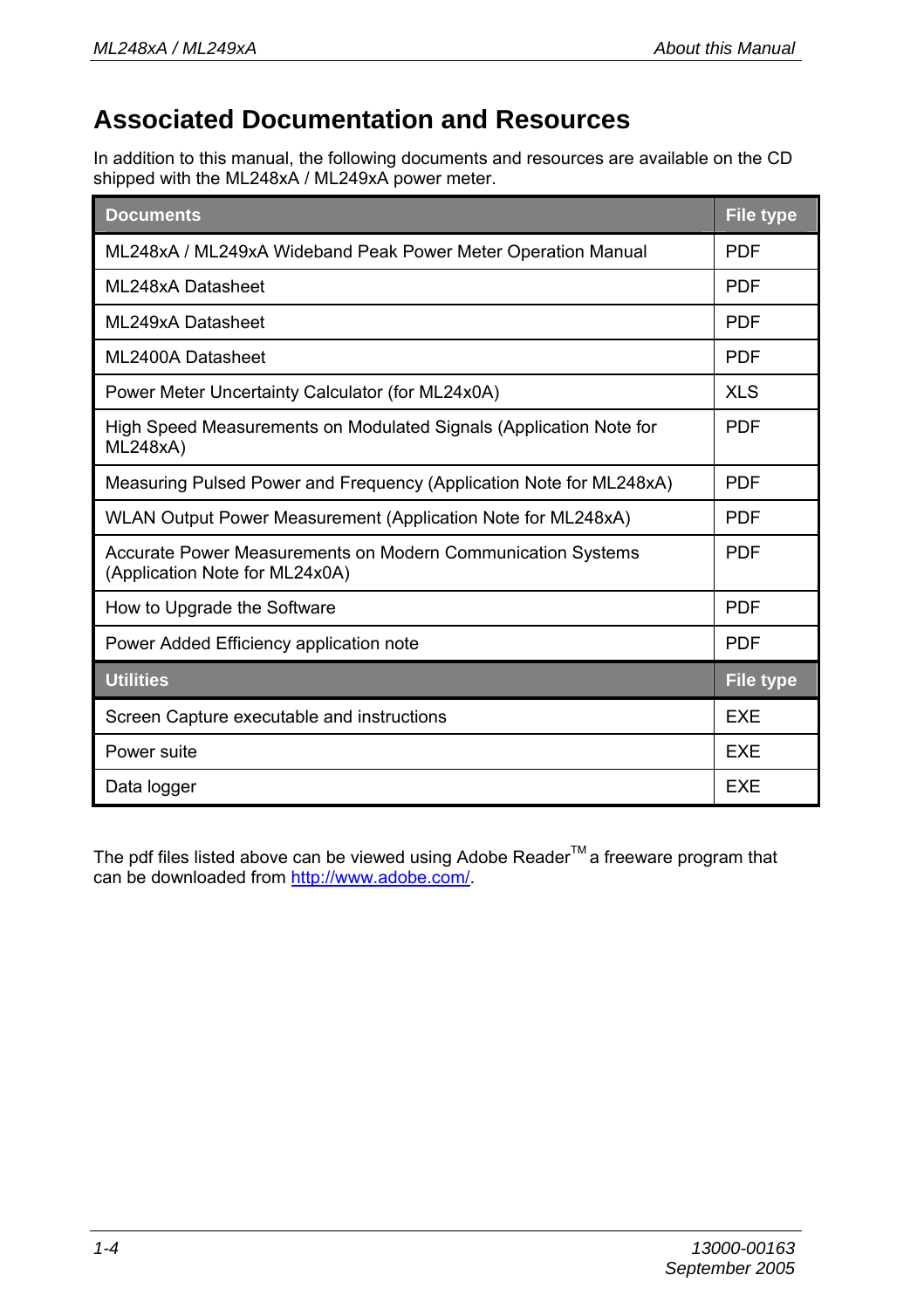### **The Quick Reference Tables**

The first page in each of the main chapters of this manual provides a quick reference table such as that shown below to the GPIB commands detailed within.

The quick reference table allows the user to locate and access the required command quickly and easily. The "Function" column in each table is listed in alphabetical order based on a keyword from the description of the command. The command itself is listed in the center column of the table and if further details are required, the user can turn to the associated page, or, when viewing this manual electronically, just click on the listed page number.

| Alphabetical listing<br>of command functions | Click on, or turn to page reference to<br>display full details as shown below. |                |
|----------------------------------------------|--------------------------------------------------------------------------------|----------------|
| <b>Function</b>                              | Command                                                                        | Page reference |
| Gate Pattern 1 Repeat Number - Set           | <b>GP1REPN</b>                                                                 | $4 - 25$       |
| Gate Pattern 1 Repeat Number - Query         | GP1REPN?                                                                       | $4 - 25$       |
| Settle Percentage Value - Set                | <b>CWSETLP</b>                                                                 | $4 - 14$       |
| Settle Percentage Value - Query              | CWSETLP?                                                                       | $4 - 14$       |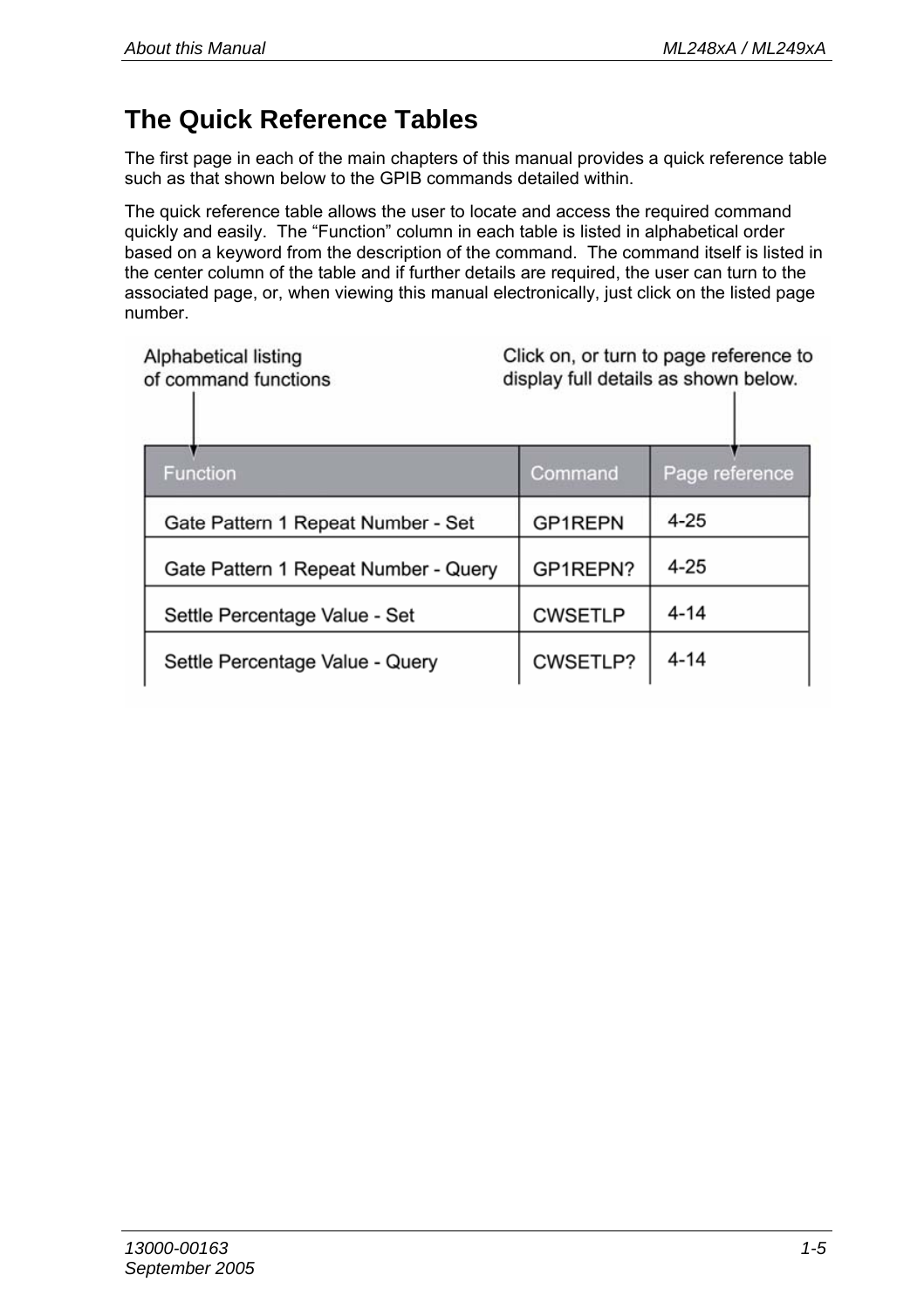### **Chapter Structure**

In each chapter, the full details of each command are listed in alphabetical order, and in addition, each of the longer chapters are further divided into sub-sections based on the soft key menu structure. GPIB commands that have functionally equivalent commands on the ML243xA series power meter are indicated in the manual with the words "ML243xA command supported". Refer to the table in appendix A of this manual for a full listing of these commands and also details on how the settings available may differ.

| <b>Setup <math>\leftarrow</math></b> Section title based on soft key menu. |                                                                                                                                                                                                                                   |                                                                                               |
|----------------------------------------------------------------------------|-----------------------------------------------------------------------------------------------------------------------------------------------------------------------------------------------------------------------------------|-----------------------------------------------------------------------------------------------|
| ML243xA command supported                                                  |                                                                                                                                                                                                                                   | Indicates that ML243xA equivalent command<br>can also be used. Refer to Appendix A for a full |
| <b>CWSETLP (Set Settle Percentage Value)</b>                               |                                                                                                                                                                                                                                   | listing of these commands.                                                                    |
| <b>CWSETLP? (Query Settle Percentage Value)</b>                            |                                                                                                                                                                                                                                   |                                                                                               |
| <b>Set Command:</b>                                                        | CWSETLP <ws><c>&lt;.&gt;<settle_pct></settle_pct></c></ws>                                                                                                                                                                        |                                                                                               |
| Details:                                                                   | < c > 1   2<br>$\le$ settle pct> : 0.01 - 10 %                                                                                                                                                                                    |                                                                                               |
| Remarks:                                                                   | The settling percentage determines how long the system waits<br>for the signal to settle. This allows some control over the trade-<br>off between speed, and the extent to which a measurement<br>has settled to its final value. |                                                                                               |
| <b>Query Command:</b>                                                      | CWSETLP? <ws><c></c></ws>                                                                                                                                                                                                         |                                                                                               |
| <b>Return String:</b>                                                      | $CWSETLP \lll$ , settle pct>                                                                                                                                                                                                      |                                                                                               |
| Remarks:                                                                   | Returns the settle percentage setting.                                                                                                                                                                                            |                                                                                               |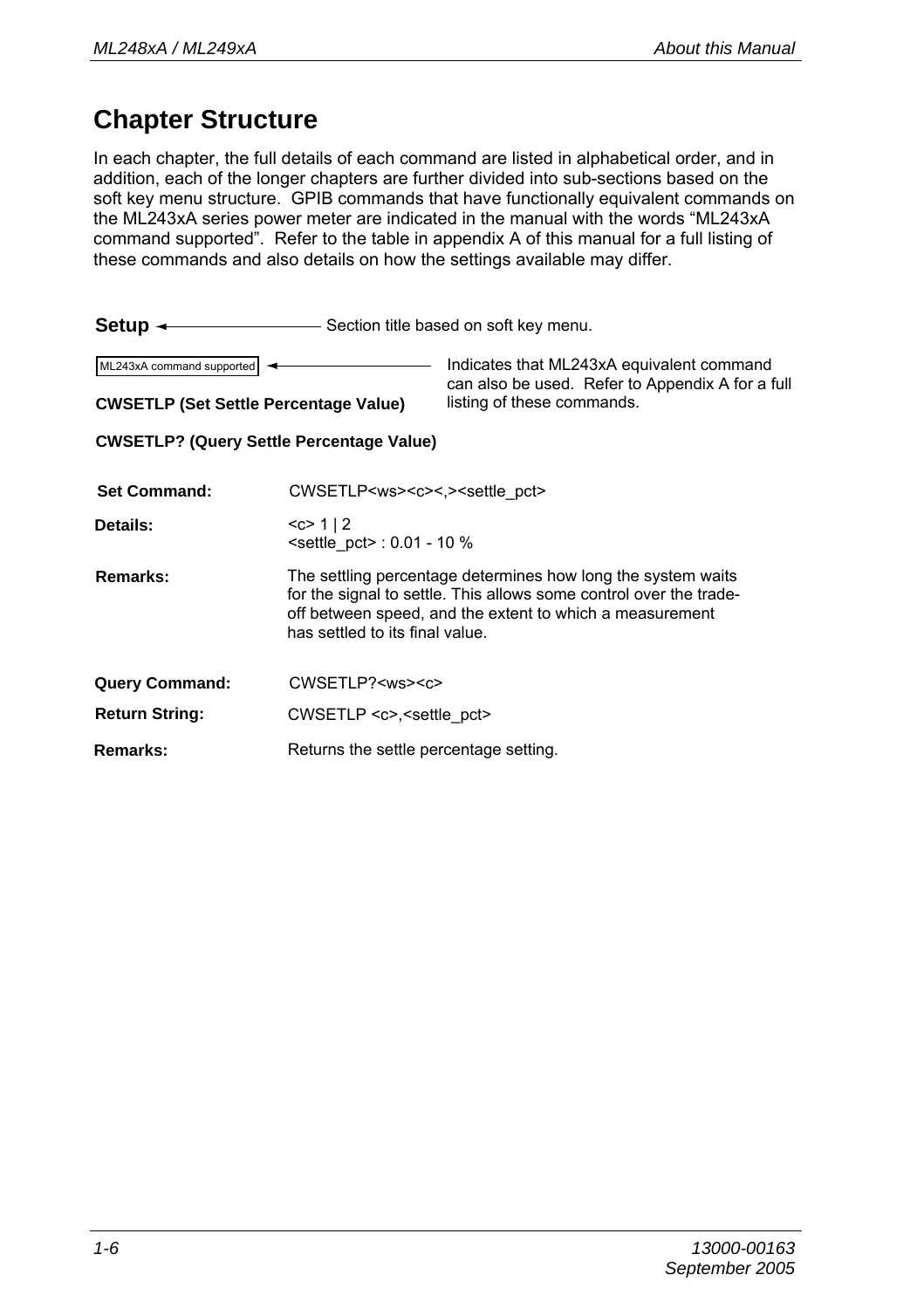## **Chapter 2. General Information**

#### **Overview**

The ML248xA / ML249xA Power Meter can be operated remotely through a General-Purpose Interface Bus (GPIB) connection to a host computer. The ML248xA / ML249xA conforms to the IEEE 488.1 and IEEE 488.2 Standards and implements the following IEEE 488 GPIB Interface Functions: SH1, AH1, T6, TE0, L4, LE0, SR1, RL1, PP0, DC1, and DT1.

### **Controller GPIB Card Setup**

To communicate with the ML248xA / ML249xA over the GPIB bus you will require a GPIB card, cable, and the associated control software. To communicate effectively with the power meter, there is a recommended 'Standard Configuration Setup' for the PC card. The setup detailed in Appendix C of this manual is for National Instruments GPIB ISA and PCI Cards for both Windows and DOS Operating Systems.

### **Command Format**

The ML248xA / ML249xA GPIB interface is designed to accept commands from a Controller in the format outlined below. When sending commands to the instrument, one or more parameters must be sent in this manner.

- 1. An ASCII space must be present between the command mnemonic and the first parameter.
- 2. All subsequent parameters after the first, must be separated by a comma (,)
- 3. Multiple commands may be sent on the same line, but each must be separated by a semicolon (;)

The GPIB command syntax used throughout this manual is outlined below.

#### **MNEMONIC<ws><param1><,><param2>[<,><param3>]**

| <b>Item</b>     | <b>Meaning</b>                                                                                                                                                                                                                                                                                                                  |
|-----------------|---------------------------------------------------------------------------------------------------------------------------------------------------------------------------------------------------------------------------------------------------------------------------------------------------------------------------------|
| <b>MNEMONIC</b> | Message Header mnemonic command. Usually written in upper case<br>characters. Examples of mnemonics are: CWO, CWAVG, CHCFG.                                                                                                                                                                                                     |
| $\leq$          | The parameters or characters string within the angled brackets $\le$ >' must<br>be present. Throughout this document the angled brackets $\leq$ are only<br>employed as a convention to help users interpret the commands<br>unambiguously. They MUST NOT be included in the command string<br>when issuing commands over GPIB. |
|                 | e.g. If the command syntax is listed as: CWO <ws><channel></channel></ws>                                                                                                                                                                                                                                                       |
|                 | The actual string to send to channel 1 would be: CWO 1                                                                                                                                                                                                                                                                          |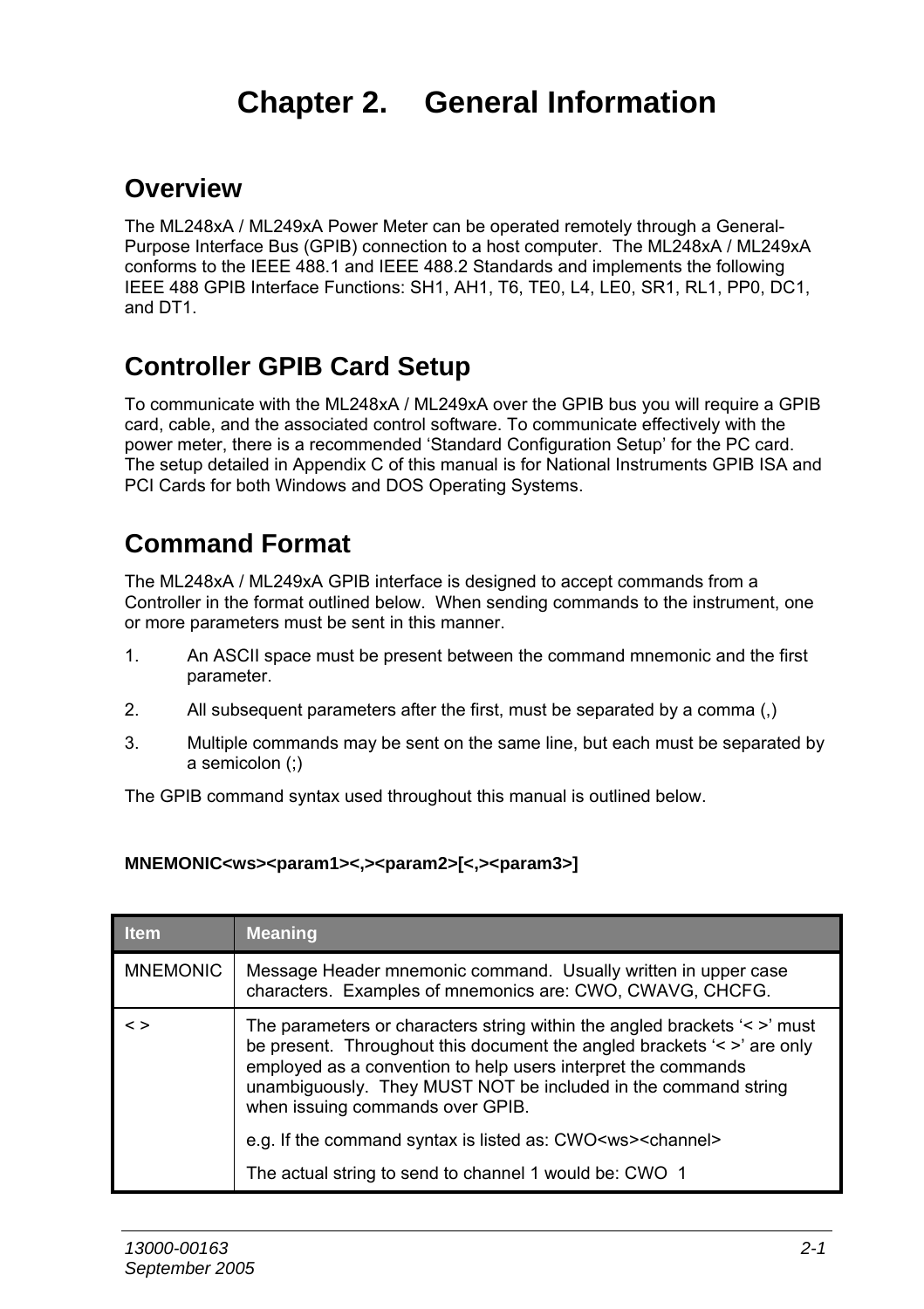| <b>WS</b>                | White space character (normally a space character, ASCII number 0x20)                                                                                                                                                                                                                                     |
|--------------------------|-----------------------------------------------------------------------------------------------------------------------------------------------------------------------------------------------------------------------------------------------------------------------------------------------------------|
| I)                       | The parameter or character string within the square brackets is optional.<br>Throughout this document the square brackets '[]' are employed as a<br>convention to help users interpret the commands unambiguously. They<br>MUST NOT be included in the command string when issuing commands<br>over GPIB. |
|                          | E.g. CWAVG <ws><c>&lt;,&gt; [<mode>]&lt;,&gt;[<avg_num>]</avg_num></mode></c></ws>                                                                                                                                                                                                                        |
|                          | Can be sent in the following ways:                                                                                                                                                                                                                                                                        |
|                          | $CWAVG$ 1.                                                                                                                                                                                                                                                                                                |
|                          | CWAVG 1, RPT,                                                                                                                                                                                                                                                                                             |
|                          | CWAVG 1, RPT, 128                                                                                                                                                                                                                                                                                         |
| $\overline{\phantom{a}}$ | Parameter separator. All GPIB commands having more than one<br>parameter must use the comma (,) separator between each parameter.                                                                                                                                                                         |
|                          | Message unit separator. A GPIB command message can be made up of a<br>number of command units separated by the semicolon (;) as seen in the<br>following example.                                                                                                                                         |
|                          | CHCFG 1, A; CHCFG 2, B; CHUNIT 1, W; CHUNIT 2, DBW.                                                                                                                                                                                                                                                       |
|                          | The vertical bar symbol is used within the command parameter list to<br>indicate that there is more than one choice for the specified parameter.                                                                                                                                                          |

### **Controller Termination**

All commands sent over the GPIB interface to the power meter must be terminated with either (or both) of the following:

End Of String (EOS): The '\n' or 0x0A character. End Of message Indicator (EOI): A hardware line on the GPIB interface bus.

### **Device Termination**

All strings returned in response to GPIB commands are terminated with both the following:

End of String (EOS): ASCII new-line character ('\n' or 0x0A). End Of Message Indicator: A hardware line on the GPIB interface bus.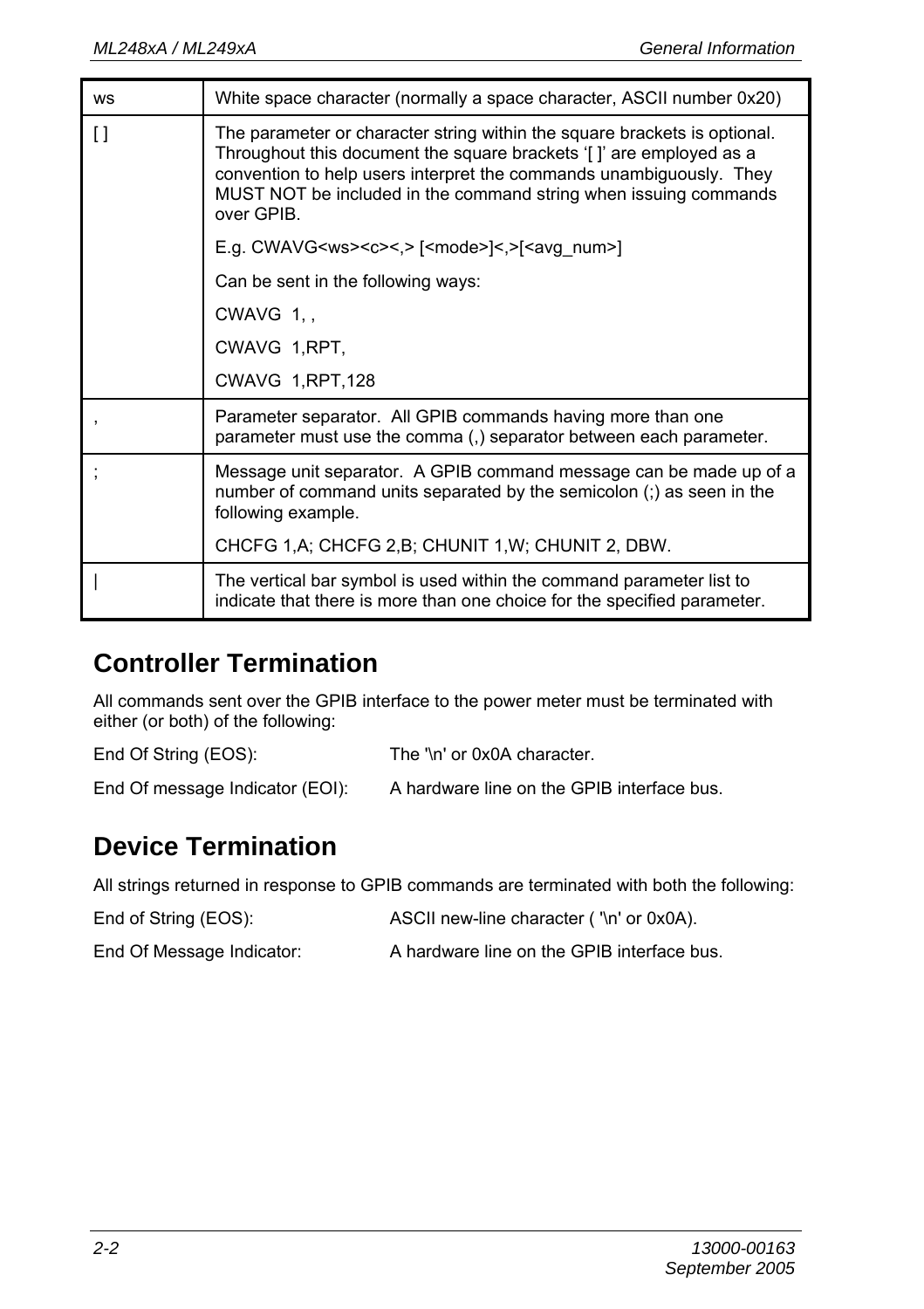### **Suffix Conventions**

The ML248xA / ML249xA complies with the IEEE Standard Codes and Formats convention for suffix units and multipliers (e.g. MS for milliseconds.). Suffix units are always allowed but are not required. All commands issued to the instrument that require a parameter to be set as a floating-point numeric value can use either the Exponential notation (E-0x convention) or a suffix multiplier. The table below shows the supported suffix units and multipliers. Suffix units are optional and can be omitted.

| <b>Suffix Multipliers</b> |           | <b>Suffix Units</b> |             |
|---------------------------|-----------|---------------------|-------------|
| <b>Definition</b>         | Mnemonic  | <b>Definition</b>   | Mnemonic    |
| 1E18                      | <b>EX</b> | Watts               | W           |
| 1E15                      | PE        | <b>Decibels</b>     | DB          |
| 1E12                      | T         | dB ref to 1 mW      | <b>DBM</b>  |
| 1E9                       | G         | dB ref to 1 W       | <b>DBW</b>  |
| 1E6                       | MA        | Volts               | V           |
| 1E3                       | K         | dB ref to 1 mV      | <b>DBMV</b> |
| $1E-3$                    | м         | dB ref to 1 $\mu$ V | <b>DBUV</b> |
| $1E-6$                    | U         | Hertz               | <b>HZ</b>   |
| $1E-9$                    | N         | Kilohertz           | <b>KHZ</b>  |
| $1E-12$                   | P         | Mega Hertz          | <b>MHZ</b>  |
| 1E-15                     | F         | Giga Hertz          | GHZ         |
| 1E-18                     | A         | Seconds             | <b>SEC</b>  |
|                           |           | Seconds             | S           |
|                           |           | Percent             | $\%$        |
|                           |           | Percent             | <b>PCT</b>  |

### **Data I/O Formats**

All data sent by the power meter over the GPIB bus is formatted in conformance to the IEEE 488.2 specification 'Response Data' formatting. The ML248xA / ML249xA uses primarily 'Arbitrary ASCII Response Data' for most commands that return data in 'ASCII' format. Commands returning data in 'Binary' format use the 'NRx Numeric Response Data'.

### **Configuration Commands**

These commands are designed to change the instrument settings in order to configure the instrument in a given measurement mode, or to modify interface settings.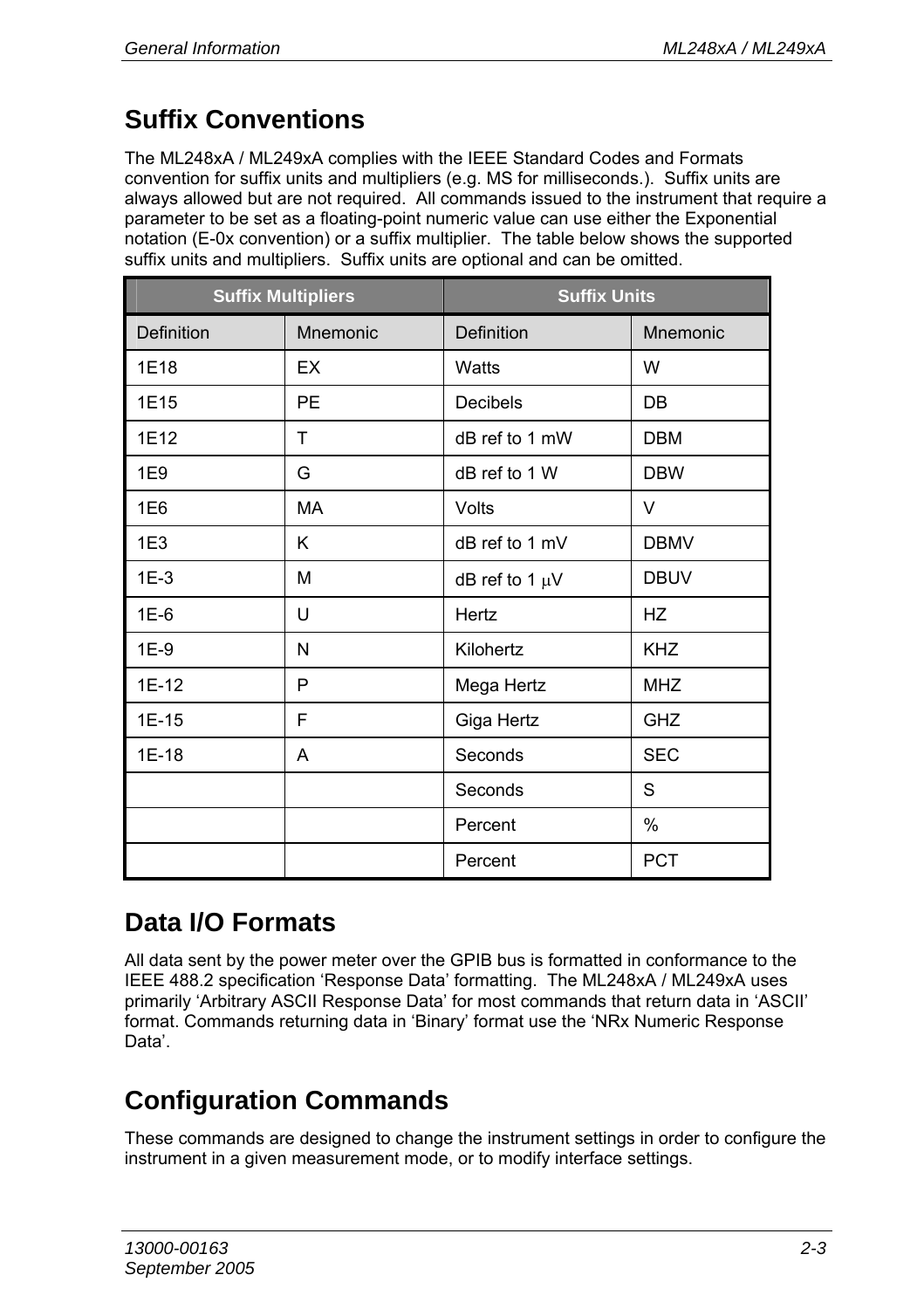### **Query Commands**

Most configuration commands have an equivalent query command. When sending a query command the instrument will return the current instrument setting. Query commands are usually issued following a configuration command to ensure the setting changes have taken effect.

### **Data Acquisition Commands**

The main purpose of these commands is to obtain measurement readings. A number of data acquisition commands are available to obtain data in differing formats.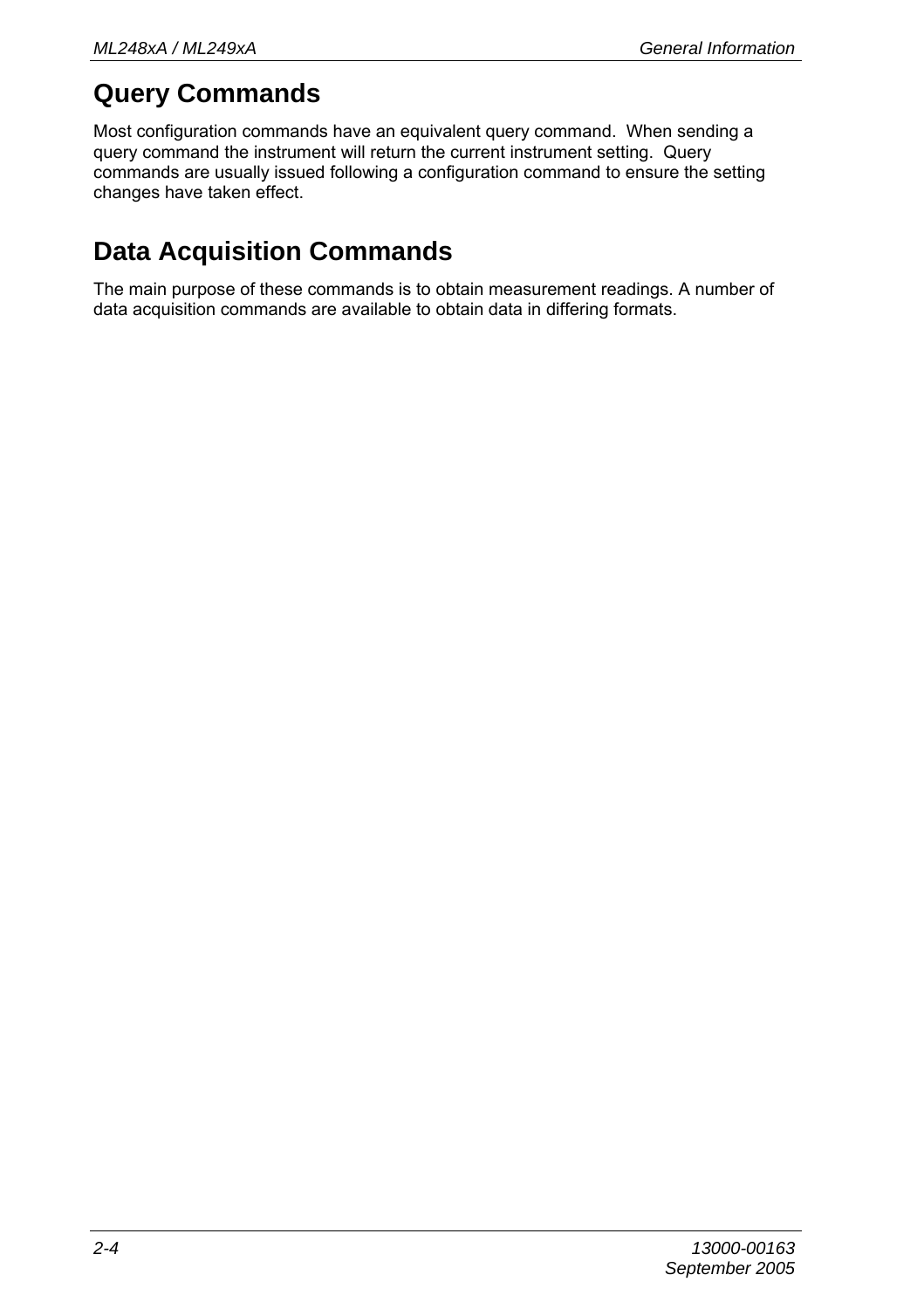### **GPIB 488.2 Status Registers**

The diagrams that follow show the GPIB Status and Event register sets. The meaning of each bit within a register is described below.

#### **Status Byte Register (STB) and Service Request Enable Register (SRE)**

The Status Byte Register (STB) (Read Only), reports instrument status conditions (see diagram below). The IEEE 488.2 GPIB standard defines the RQS, ESB and MAV bits as compulsory bits for device status reporting. The remaining free bits can be used to report instrument specific status conditions.

The Service Request Enable Register (SRE) (Read/Write), allows the programmer to enable selected bits to take advantage of the Service Request facility. The Service Request (SRQ) is a hardware line used by the instrument to request attention from the controller. For example, if setting the RGH bit in the SRE register, whenever the sensor goes over or under the operating range the RGH bit in the Status Byte register is set and the SRQ line is asserted.



| <b>Bit</b>     | <b>Definition</b>                                                                                                                                                                                                                                                                                                                                                                                              |
|----------------|----------------------------------------------------------------------------------------------------------------------------------------------------------------------------------------------------------------------------------------------------------------------------------------------------------------------------------------------------------------------------------------------------------------|
| <b>RQS/MSS</b> | This bit serves a dual function depending on the command used to<br>read the STB register. When the STB register is read via a Serial<br>Poll operation this bit is RQS (Request Service). When the STB<br>register is read via the *STB? Command this bit is MSS (Master<br>Summary Status). This bit has no function in the SRE Register.<br>(See below for further information on separate bit definitions) |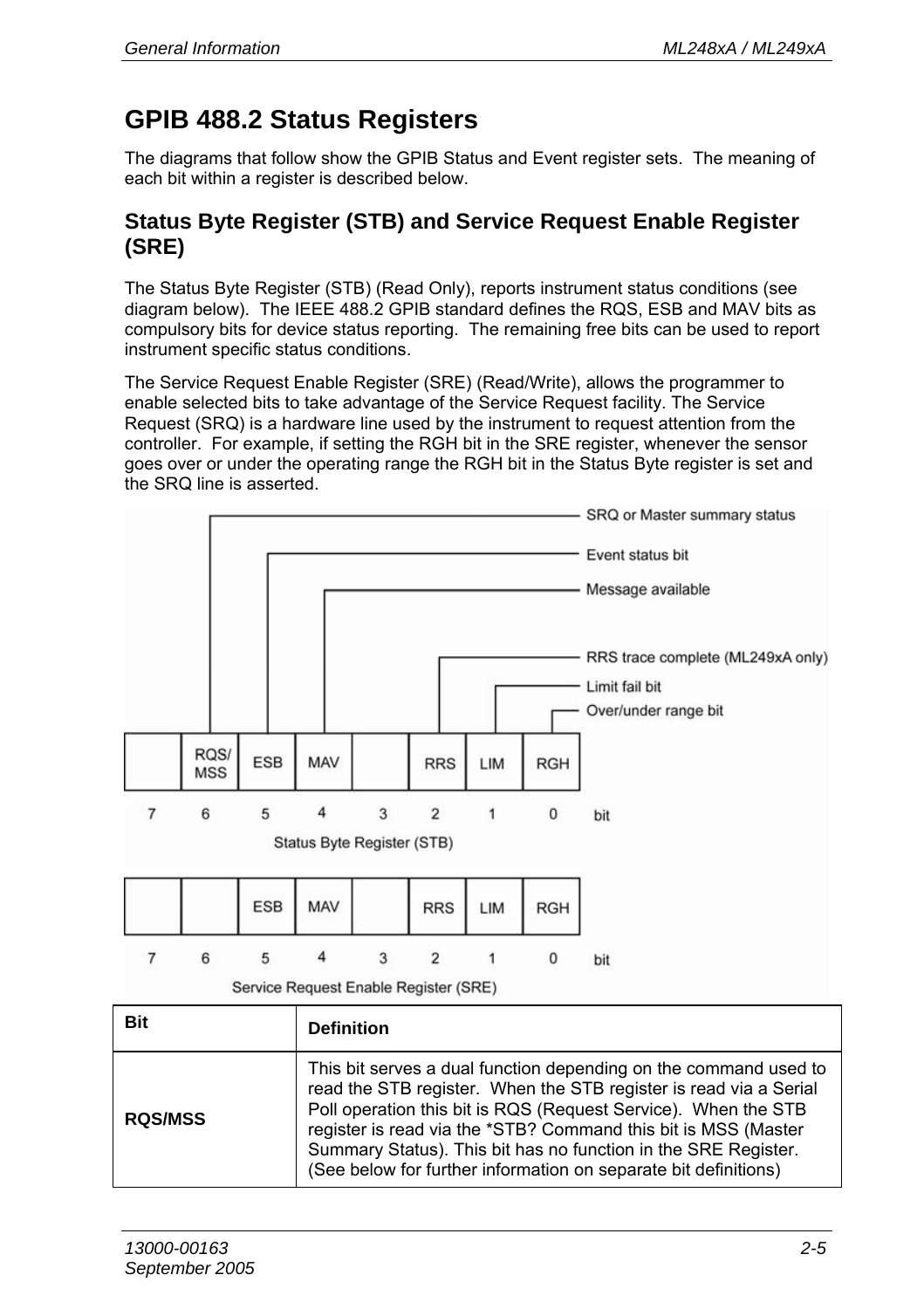|            | <b>Request Service</b>                                                                                                                                                                                                                                                                                                                                                                                                                                                   |  |
|------------|--------------------------------------------------------------------------------------------------------------------------------------------------------------------------------------------------------------------------------------------------------------------------------------------------------------------------------------------------------------------------------------------------------------------------------------------------------------------------|--|
| <b>RQS</b> | This bit is set when any of the other bits in the Status Byte are set<br>(except bit 6) AND the corresponding bit in the SRE Register is<br>enabled. When the RQS bit is set, an SRQ is indicated from the<br>device to the controller over the GPIB interface. The SRQ is<br>cleared when the controller executes a serial poll, following this the<br>status byte is returned to the controller and the bit within the STB<br>register that caused the SRQ is cleared. |  |
|            | <b>Master Summary Status</b>                                                                                                                                                                                                                                                                                                                                                                                                                                             |  |
| MSS        | This bit is set/reset by performing the inclusive OR of the bit-wise<br>combination (excluding bit 6) between the Status Byte register and<br>the Service Request Enable register. Note that the *STB?<br>Command does not alter the Status byte, nor will it clear an SRQ.                                                                                                                                                                                              |  |
|            | <b>Event status bit</b>                                                                                                                                                                                                                                                                                                                                                                                                                                                  |  |
| <b>ESB</b> | If any of the Standard Event Status Register (ESR) bits are set by<br>the instrument and the corresponding Standard Event Status<br>Enable Register (ESE) bit has been enabled by the programmer,<br>the ESB bit in the Status Register will be set. A SRQ can be<br>generated by enabling the same bit within the SRE register.                                                                                                                                         |  |
|            | Message available                                                                                                                                                                                                                                                                                                                                                                                                                                                        |  |
| MAV        | This bit is always set as long as there is data available to be read<br>out of the output buffer and cleared when the output buffer is<br>empty. A SRQ can be generated by enabling the same bit within<br>the SRE register.                                                                                                                                                                                                                                             |  |
|            | RRS (ML249xA only)                                                                                                                                                                                                                                                                                                                                                                                                                                                       |  |
| <b>RRS</b> | This bit is set when a random repetitive sampling (RRS) method is<br>being used to acquire the data and the trace has been fully<br>acquired. When the RRS bit is set, an SRQ is indicated from the<br>device to the controller when the trace is complete.                                                                                                                                                                                                              |  |
| LIM        | <b>Limit Fail Bit</b>                                                                                                                                                                                                                                                                                                                                                                                                                                                    |  |
|            | If a channel pass/fail limit settings are exceeded, this bit will be set.<br>A SRQ can be generated by enabling the same bit within the SRE<br>register.                                                                                                                                                                                                                                                                                                                 |  |
| <b>RGH</b> | Over/under Range bit                                                                                                                                                                                                                                                                                                                                                                                                                                                     |  |
|            | If a sensor goes over or under the operating range, this bit is set.<br>A SRQ can be generated by enabling the same bit within the SRE<br>register.                                                                                                                                                                                                                                                                                                                      |  |

**Note**: The Status Byte register is read via a Serial Poll or with the \*STB? Command. It cannot be written to directly by the user. When the Status Byte is read, all the bits except the MAV bit are cleared. The Service Request Enable Register is written to with the \*SRE command and read with the \*SRE? Command. It is cleared by \*CLS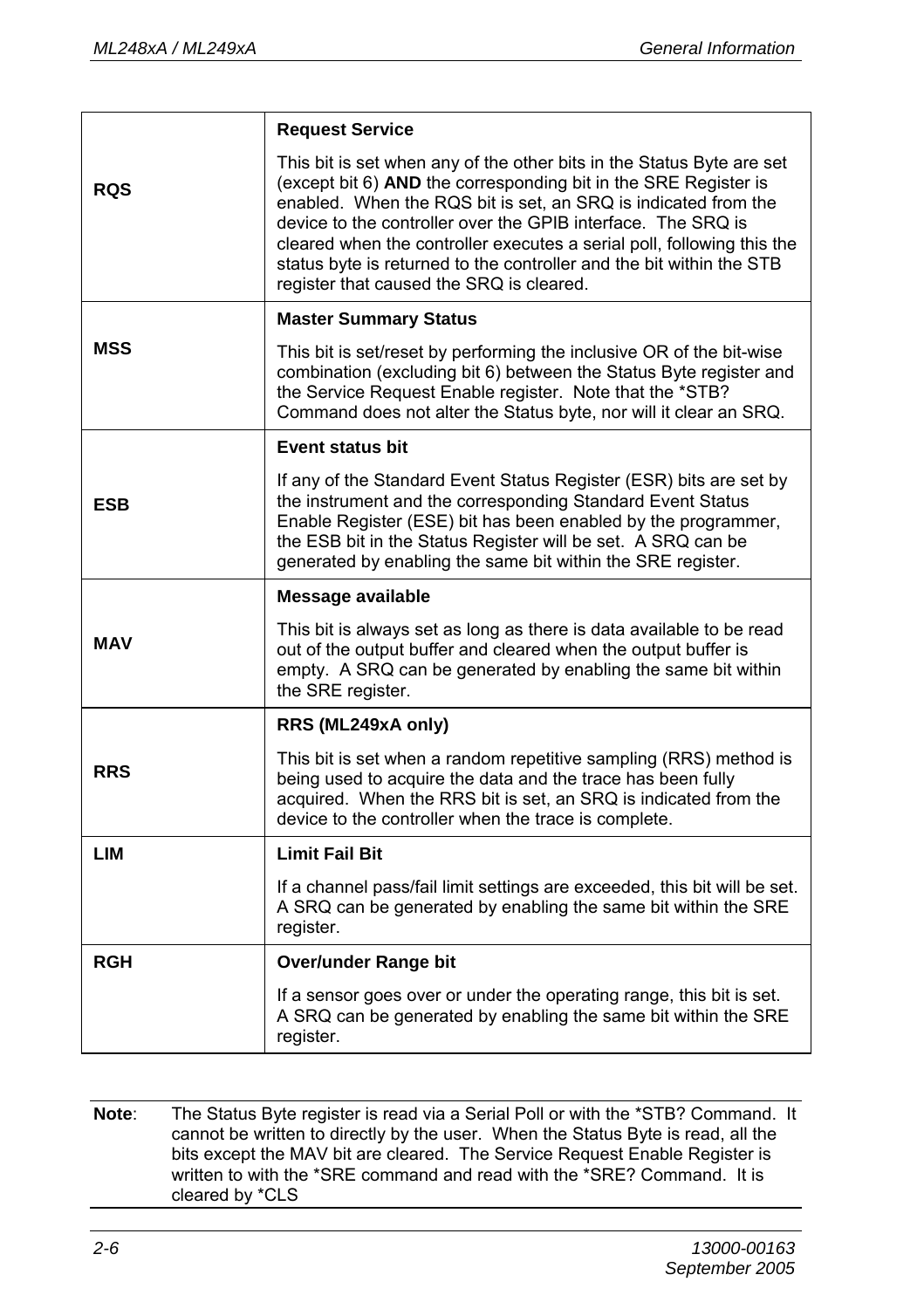#### **Standard Event Registers**

The standard event registers include the Standard Event Status Register (ESR) and the Standard Event Status Enable Register (ESE).



Standard Event Status Enable Register (ESE)

| <b>Bit</b> | <b>Definition</b>                                                                                                                                                             |  |
|------------|-------------------------------------------------------------------------------------------------------------------------------------------------------------------------------|--|
| <b>PON</b> | Power On bit                                                                                                                                                                  |  |
|            | This bit is set on power up of the device only and cleared if the instrument<br>is reset or receives a *CLS command. This bit only indicates that a power<br>on has occurred. |  |
| <b>URQ</b> | <b>User Request</b>                                                                                                                                                           |  |
|            | Not used for the ML248xA / ML249xA.                                                                                                                                           |  |
| CMD        | <b>Command error</b>                                                                                                                                                          |  |
|            | Received an unrecognised command.                                                                                                                                             |  |
| EXE        | <b>Execution error</b>                                                                                                                                                        |  |
|            | Could not execute a command. For example, a parameter is out of the<br>permissible range or graph data is being requested whilst in readout mode.                             |  |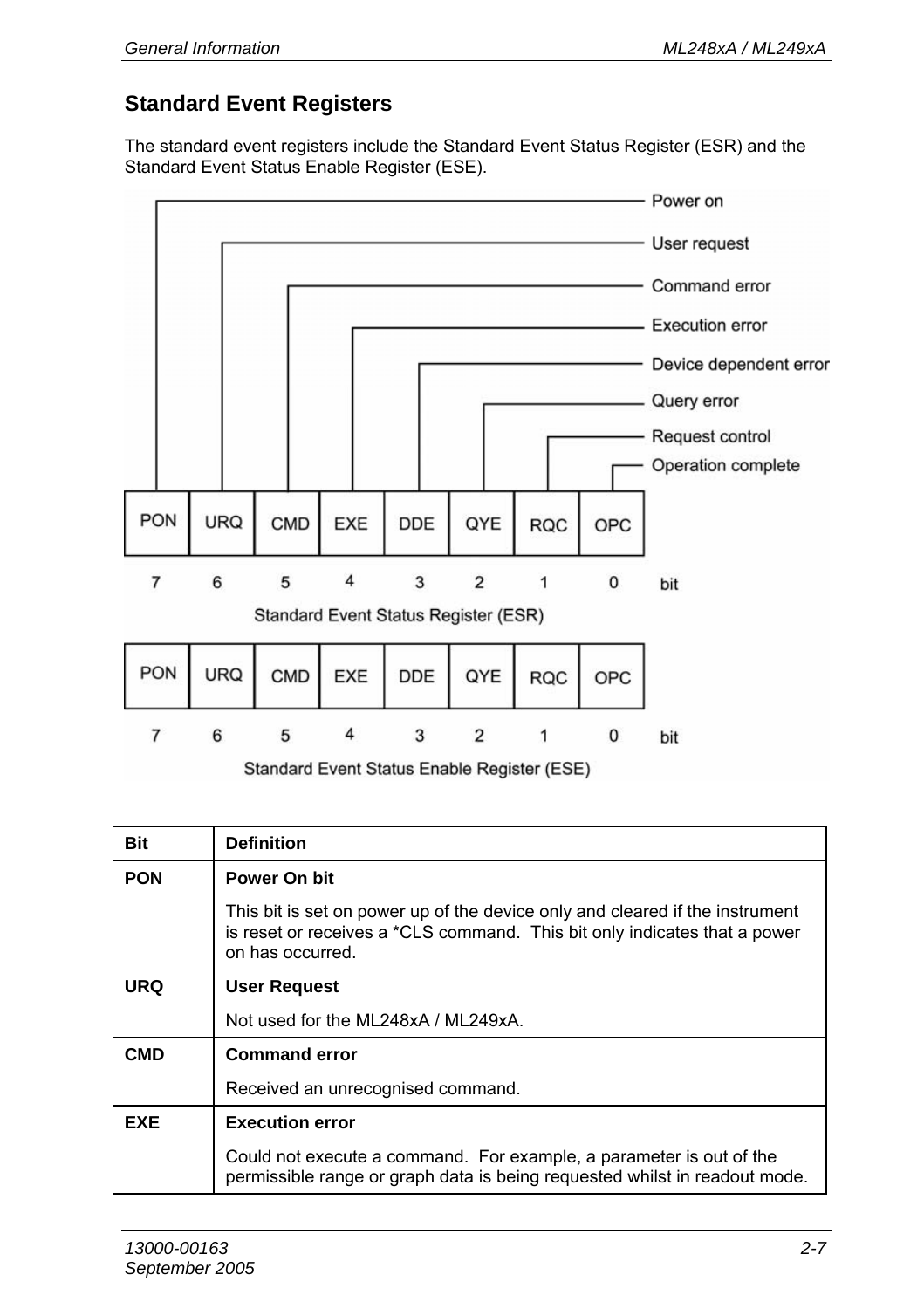| <b>DDE</b> | <b>Device Dependent Error</b>                                                                                                                                                                                                                                                                                                                                         |  |
|------------|-----------------------------------------------------------------------------------------------------------------------------------------------------------------------------------------------------------------------------------------------------------------------------------------------------------------------------------------------------------------------|--|
|            | The specific error can be found by using the SYERLST command.                                                                                                                                                                                                                                                                                                         |  |
| <b>QYE</b> | <b>Query Error</b>                                                                                                                                                                                                                                                                                                                                                    |  |
|            | This bit is set if attempting to read data from the instrument when there is<br>no data available in the instrument output buffer or attempting to write data<br>to the instrument when the instrument is busy writing data to the output<br>buffer or there is an output buffer overflow and data has been lost.                                                     |  |
| <b>RQC</b> | <b>Request Control</b>                                                                                                                                                                                                                                                                                                                                                |  |
|            | Used by GPIB controllers only.                                                                                                                                                                                                                                                                                                                                        |  |
| <b>OPC</b> | <b>Operation Complete</b>                                                                                                                                                                                                                                                                                                                                             |  |
|            | When a program message that includes the *OPC command has been<br>completed and the GPIB interface is idle with any responses read out of the<br>output buffer this bit is set. For example, if the last command in a<br>configuration sequence is *OPC, the OPC bit in the event status register<br>will be set when that configuration sequence has been completed. |  |
| Note:      | The Standard Event Status Register is read with the *ESR? Command. Reading<br>the ESR will clear it. The Standard Events Status Enable Register is written to<br>with the *ESE command and read with the *ESE? Command. Both registers can<br>be cleared with the *CLS command.                                                                                       |  |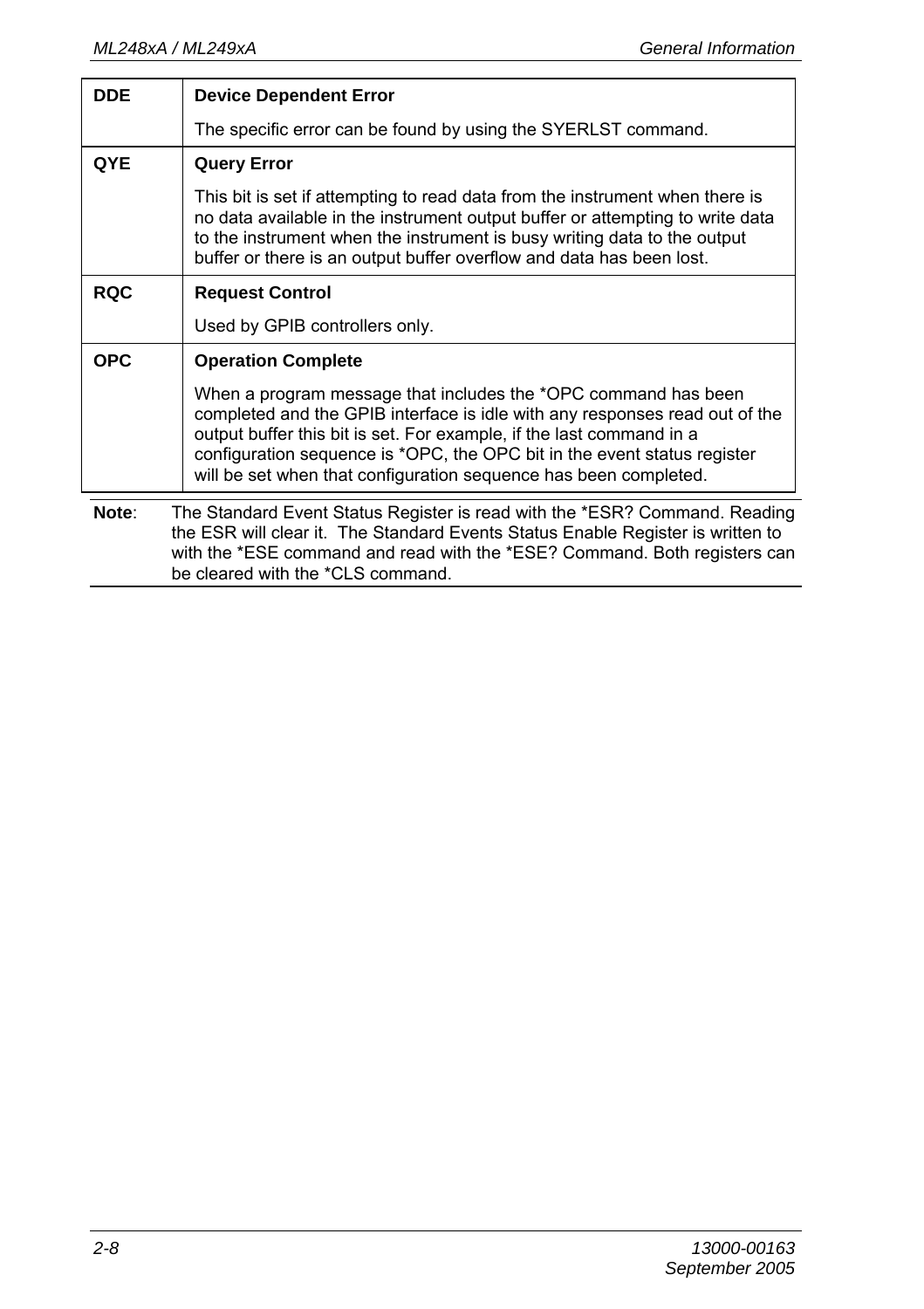### **Using the Event Status Bit (ESB) in the Status Byte Register**

The state of the ESB bit in the Status Byte is dependent on the ESR register state and the ESE register settings. An SRQ will be generated due to the ESB bit in the Status Byte on the condition that the following conditions apply:

- An event causes any bit within the ESR register to be set.
- The corresponding bit in the ESE register is enabled (using the \*ESE command).
- The ESB bit in the SRE register is enabled (using the \*SRE command).

When a) and b) apply, the ESB bit in the Status Byte will be set. An SRQ will be generated providing c) also applies. The following example illustrates how an SRQ is generated due to an unrecognised command.

- 1. Set the CMD bit in the ESE register, and set the ESB bit in the SRE register. Send: \*ESE 32;\*SRE 32
- 2. Send an unrecognised command to the ML248xA / ML249xA. The following sequence of arbitrary ASCII characters constituting an unrecognised command: ZKYJQ. An SRQ will be indicated at this point.
- 3. To clear the SRQ conduct a serial poll using a valid GPIB call, this should return the decimal value 96, bit 6 for the SRQ and bit 5 for the ESB. The SRQ will be cleared following a Status Byte read.
- 4. Send: \*ESR? to read the Event Status Register (ESR). This will put 32 (CMD bit set), or 160 if the PON bit is also set in the output buffer to be read.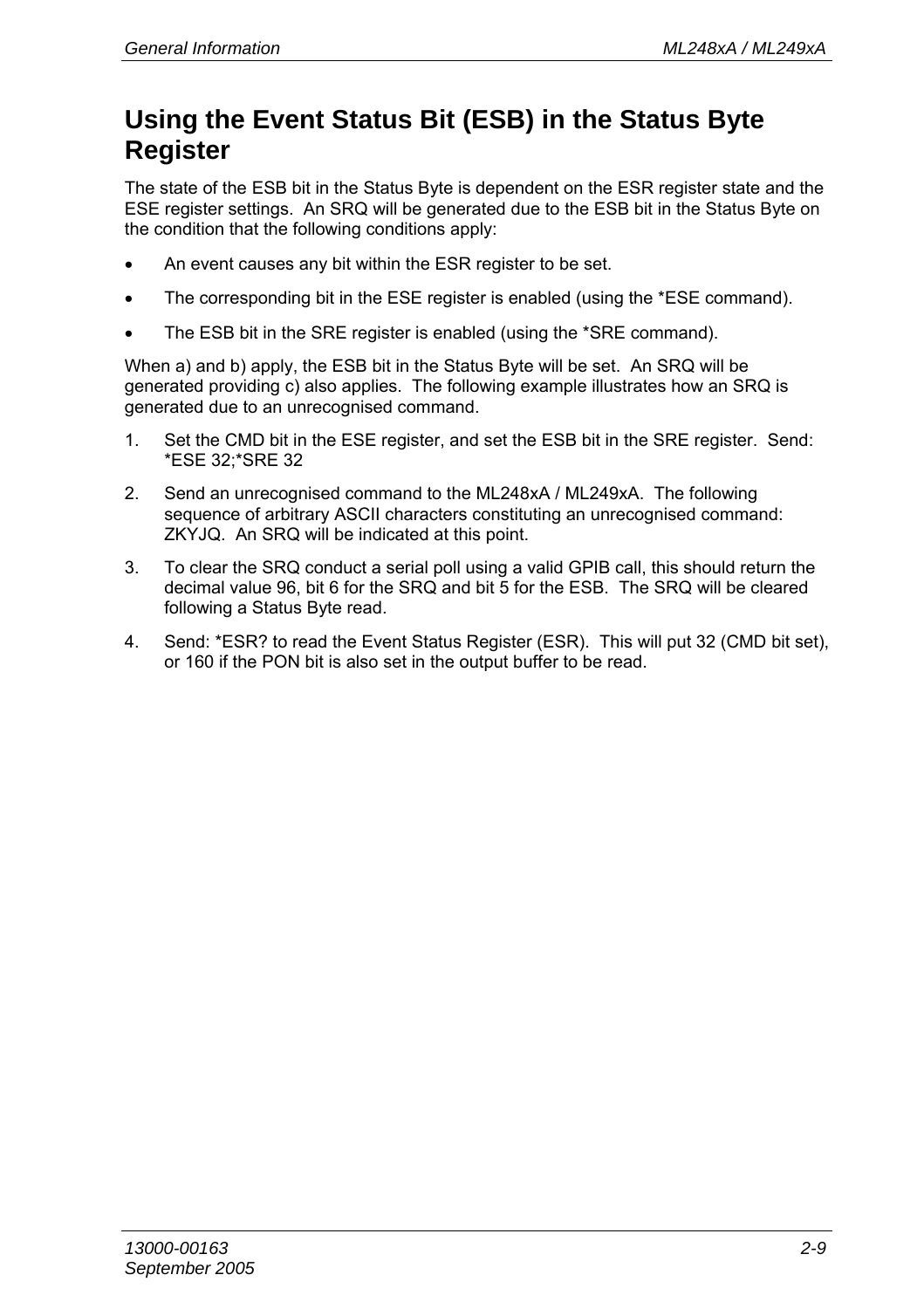

*Reprinted with permission from National Instruments Corporation. National Instruments is a trade name of National Instruments Corporation.*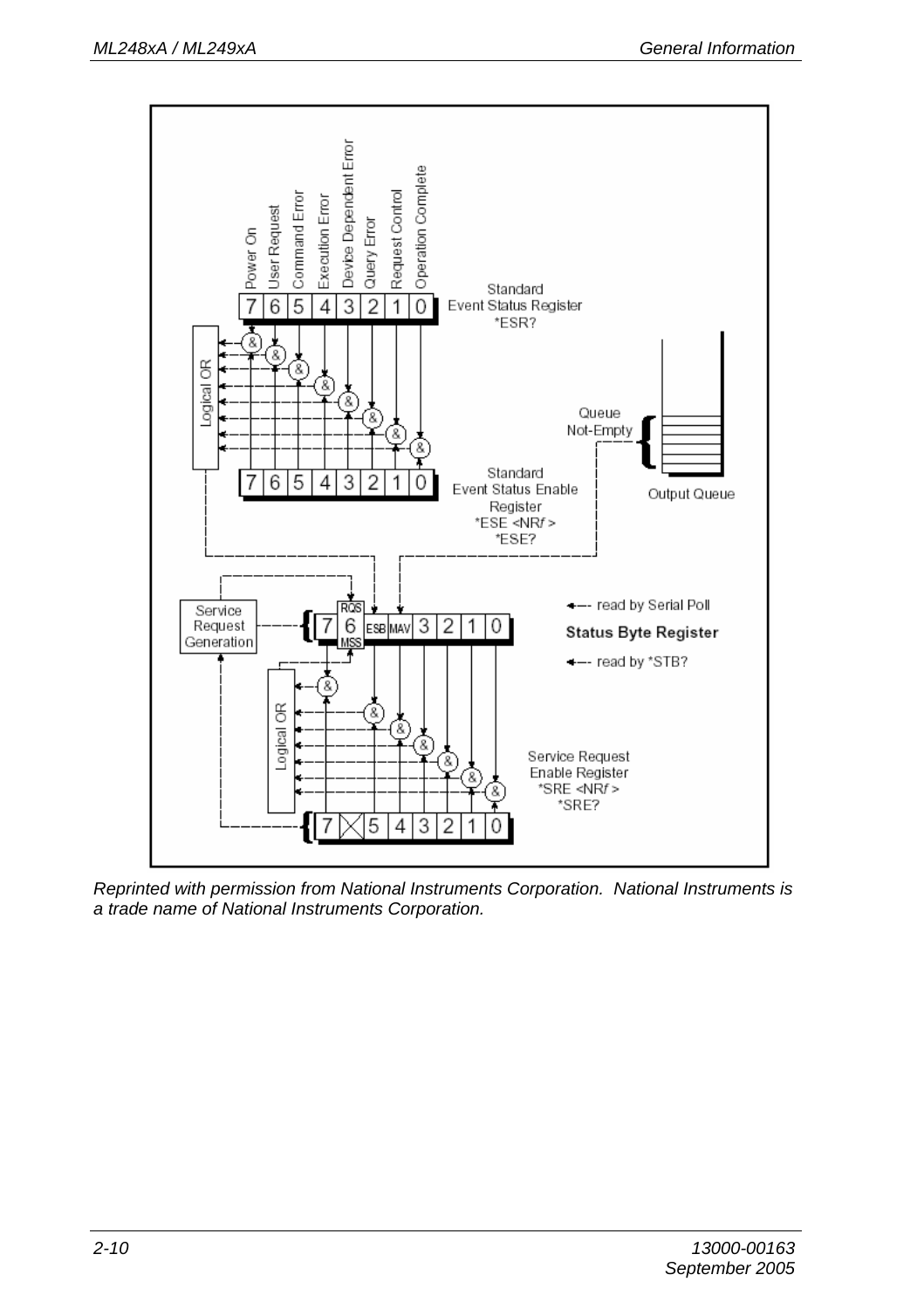#### **Using the Message Available Bit (MAV) in the Status Byte Register**

The MAV bit is set whenever the instrument writes data into the output buffer. Following a request for data, the controller can monitor the MAV bit by reading the Status Register (using the \*STB? Command). When the MAV bit is set, the controller knows that the requested data is ready for reading.

Instead of using the \*STB? Command, an alternative way to monitor the MAV bit is to configure the instrument to generate a SRQ when the MAV bit is set as in the example below:

- 1. In Readout display mode with the output buffer empty and the MAV bit clear, configure the ML248xA / ML249xA to generate an SRQ on data becoming available by setting bit 4 (MAV bit) in the Status Register Enable byte (SRE): \*SRE 16
- 2. Send the command below to request a reading from measurement channel 1: CWO 1.
- 3. A SRQ will be generated when the reading is placed in the output buffer. Conduct a Serial Poll using a valid GPIB call, which should return the decimal value 80, corresponding to bit 6 for the SRQ and bit 4 for the MAV bit.
- 4. Acquire the reading using a valid GPIB call. If there is no more data pending in the output buffer the MAV bit will be cleared.

These methods should be used to avoid holding up the GPIB bus by issuing a request for data followed by a read operation which the power meter may not be able to satisfy immediately.

**Note**: The MAV bit should only be used as an indication of a new message pending in the output buffer. Once started reading data, the status of the MAV bit cannot be guaranteed stable until the entire message is acquired including the message terminator.

If attempting to read large amounts of data, for example using the PMPO command in repeated smaller size chunks by carrying out multiple read operations (e.g. using a program loop), the state of the MAV bit should not be relied upon as an indication that the complete data block has been transferred. This is because the MAV bit may be cleared at any time during the transfer if the Controller requests data faster than the power meter can supply. Under these circumstances part of the data may be left unread in the power meter output buffer. The recommended practice when reading large amounts of data is to employ a data buffer whose size is sufficiently large to acquire the whole data in a single data transfer.

#### **GPIB Buffering**

The ML248xA / ML249xA default setting is GPIB Buffering Enabled. In this mode, multiple requests for data are queued sequentially in the output buffer. Message items shall be read from the output queue starting from the earliest data request first.

If GPIB Buffering is disabled using the SYBUFS OFF command, messages will not be queued. Any new data request will over-write the previous data. In this mode, if multiple requests for data are made without retrieving the response following each request, all previous messages will be lost. (Note that this does not include the serial poll request, which is handled independently.)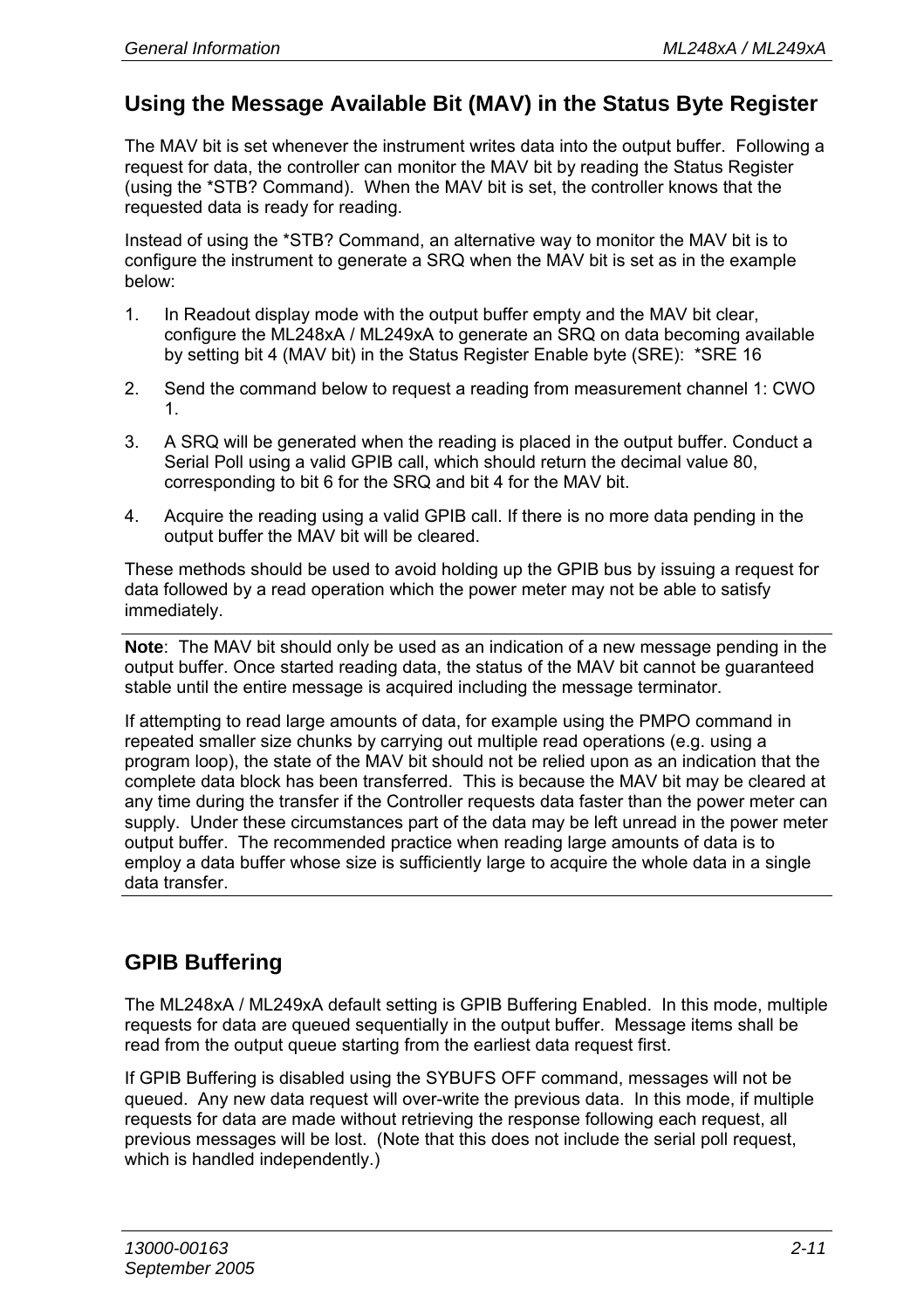#### **GPIB on RS232**

#### **Serial Remote Operation**

The ML248xA / ML249xA RS232 connector on the rear panel supports all GPIB commands including IEEE 488.2 low-level control and handshaking.

Hardware handshake CTS and RTS lines are used to control the flow of data in and out of the power meter and must be available in the cable as hardware handshaking is always enabled. The DTR and DSR lines are connected together within the power meter.

The ML248xA / ML249xA communications serial connector pins are as detailed in the table below.

| <b>PIN</b>     | <b>SIGNAL</b>        |
|----------------|----------------------|
|                | <b>NOT USED</b>      |
| $\overline{2}$ | <b>RX</b> Data       |
| 3              | <b>TX Data</b>       |
| 4              | DTR handshake signal |
| 5              | Signal ground        |
| 6              | DSR handshake signal |
| 7              | RTS handshake signal |
| 8              | CTS handshake signal |
| q              | <b>NOT USED</b>      |

The serial interface baud rate can be set using the System > Config > Remote > Set RS232 Baud Rate menu selection or the equivalent GPIB command. Available baud rates are: 1200, 2400, 4800, 9600 (default), 19200, 38400 and 57600. Other parameters are predefined as: 8 bits, no parity and 1 stop bit and cannot be changed.

Commands are entered as with the GPIB interface, conforming to the command format. All GPIB commands are supported. There are some additional RS232-specific commands that are prefixed with an exclamation mark (!). All GPIB type commands and command strings should be terminated with a new line character (0A in hexadecimal format).

The special serial mode commands do not require a termination character. Requested data is returned in the same format as with GPIB, but with a preceding 'R' and a terminating new line character. In serial mode, the meter cannot be addressed to talk, but measurement data can still be obtained by using the GPIB trigger commands TR1 and TR2. All GPIB type commands and command strings should be terminated with a new line character (0A hex). The special serial mode commands do NOT require a termination character. SRQs are available, and are output as SRQ message 'S' followed by a terminating new line character. When the SRQ message has been received, an "!SPL" command (equivalent to the GPIB serial poll) can be issued. The power meter will respond with the serial poll data message, which is a single character, preceded by 'P' and terminated by a new-line character.

A device clear message !DCL can be sent to clear the power meter input and output message queues, and terminate any GPIB or serial actions pending.

**Note**: It is recommended that there is only one serial command in each command string. Terminate each command with a new-line character.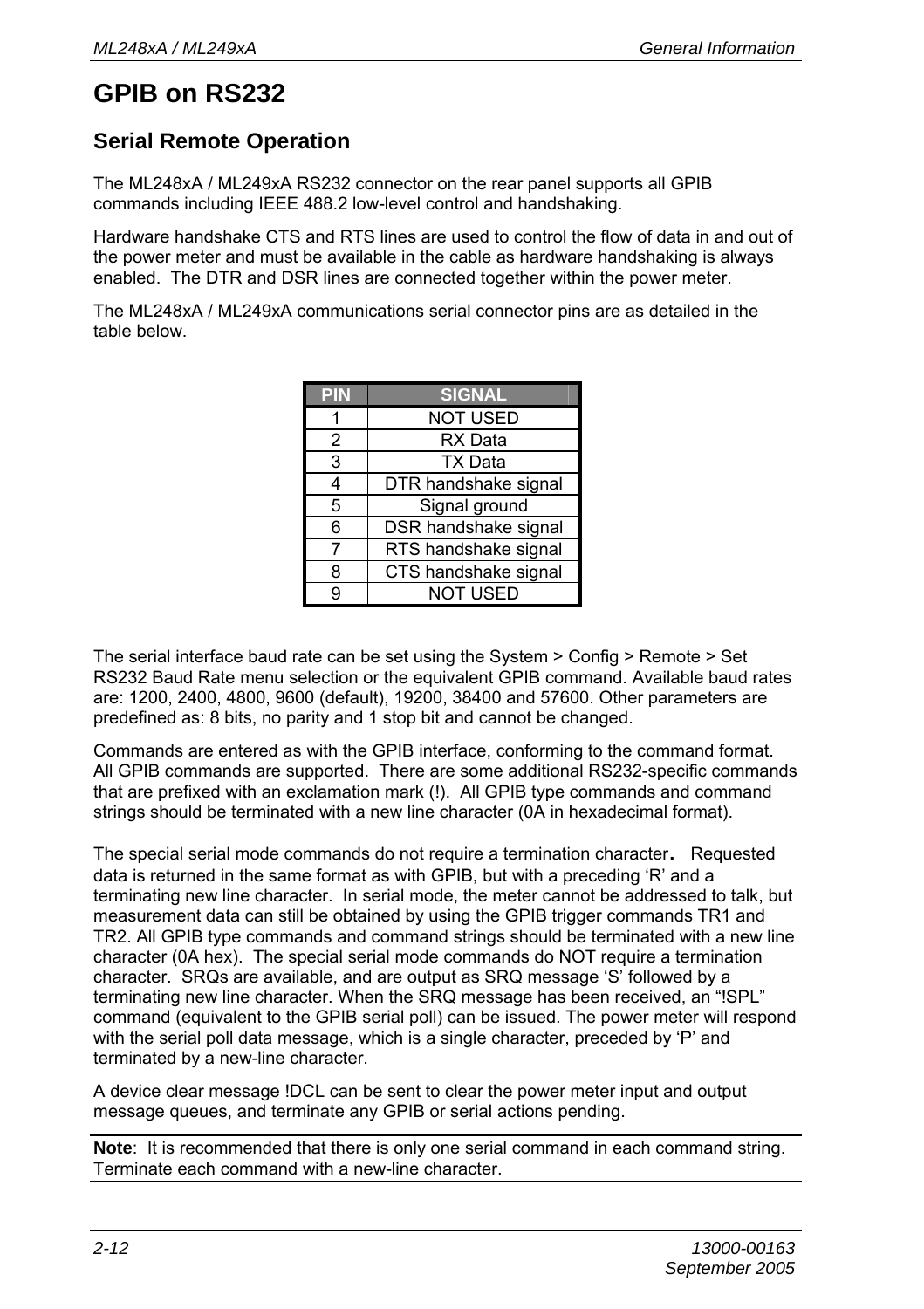#### **Summary of RS232 commands**

The following table lists the GPIB/RS232 Modem Commands and the special serial interface only commands.

| <b>Mnemonic</b> | <b>Parameter</b> | <b>Meaning</b>              | Comments                                                                                                                                                                                                                                                                                                            |
|-----------------|------------------|-----------------------------|---------------------------------------------------------------------------------------------------------------------------------------------------------------------------------------------------------------------------------------------------------------------------------------------------------------------|
| IDCI.           | none             | Device clear                | RS232 type command<br>only. Clears all buffered<br>GPIB/RS232 messages<br>waiting to be processed.<br>Clears all buffered<br>GPIB/RS232 data waiting<br>to be output. Stops any<br>pending actions.                                                                                                                 |
| <b>ISPL</b>     | none             | Serial poll                 | RS232 type command<br>only. Allows a GPIB type<br>serial poll to be requested<br>in response to an SRQ<br>from the power meter. This<br>will return the instrument<br>status register and clear<br>the SRO bit within that<br>register. The *CLS<br>command should be used<br>to clear the rest of the<br>register. |
| P               | None             | Response to serial<br>poll  | Status Byte                                                                                                                                                                                                                                                                                                         |
| R               | <b>None</b>      | Return of requested<br>data |                                                                                                                                                                                                                                                                                                                     |

| <b>Note:</b> The RS232-type commands (ISPL and IDCL) do NOT require terminating. All |  |
|--------------------------------------------------------------------------------------|--|
| other commands or strings of commands require a new line character to terminate.     |  |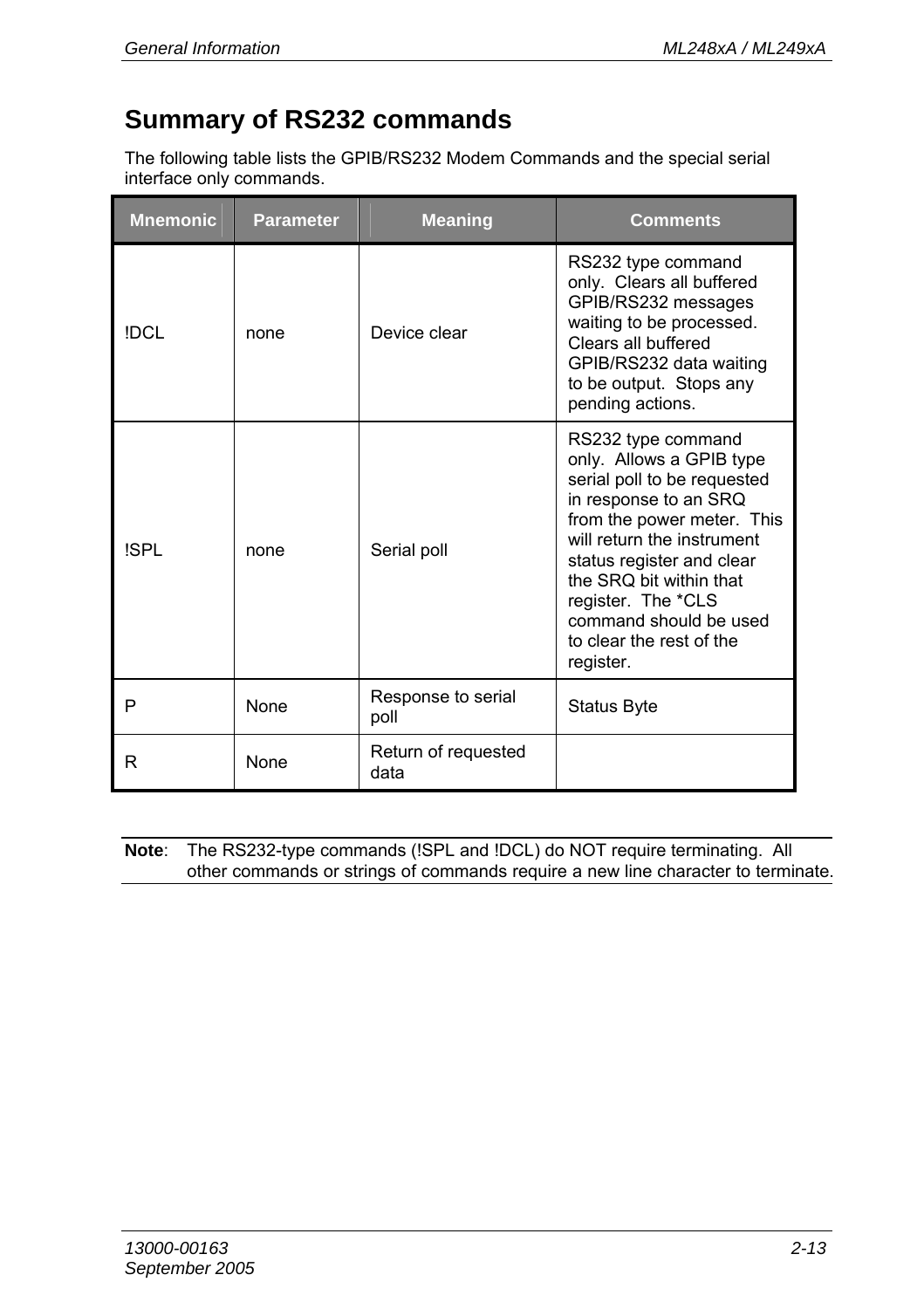### **Command Mnemonics**

The GPIB command set is organised into functionally related groups, based on the softkey hierarchy accessible from the front panel hard keys.

To ease identification of commands, each GPIB mnemonic is initiated by a unique twoletter ID string, which provides an indication of the functional group the mnemonic belongs to. The table below defines the two letter ID strings and their related functional groups.

#### **Device-Specific Commands – ML248xA / ML249xA Command Set**

| <b>ID Code</b> | <b>Description</b>                  |
|----------------|-------------------------------------|
| BN             | <b>BNC Rear Panel Connector</b>     |
| <b>CH</b>      | Channel                             |
| <b>TR</b>      | Triggering                          |
| <b>PM</b>      | Pulsed / Modulated Measurement Mode |
| GP             | <b>Gating Patterns</b>              |
| <b>MK</b>      | <b>Markers</b>                      |
| LM             | Limits                              |
| <b>CW</b>      | CW measurement mode                 |
| <b>PP</b>      | Post-Processing                     |
| <b>PA</b>      | Power Added Efficiency              |
| TT             | <b>Statistical Data Processing</b>  |
| <b>SN</b>      | Sensor                              |
| <b>NV</b>      | Non-volatile Stores                 |
| SY             | System settings                     |
| <b>RC</b>      | Range Calibrator                    |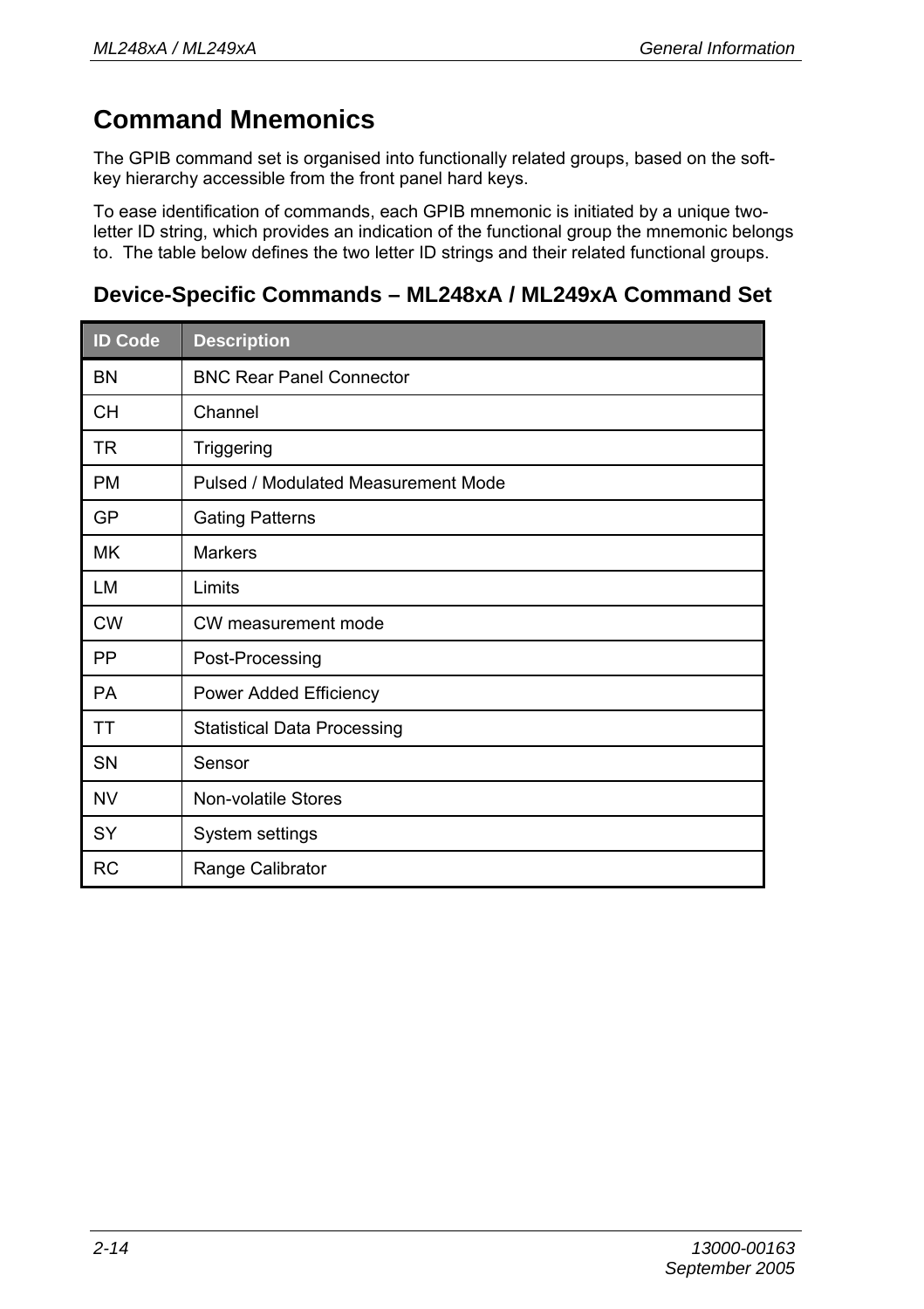## **Chapter 3. IEEE 488.2 Mandatory Commands**

| <b>Function</b>                                         | Command | Page reference |
|---------------------------------------------------------|---------|----------------|
| <b>GPIB Status Bytes - Clear</b>                        | *CLS    | $3-2$          |
| Identification - Query                                  | *IDN?   | $3 - 4$        |
| Operation Complete Indication - Set or Query            | *OPC?   | $3 - 5$        |
| Reset Instrument                                        | *RST    | $3 - 5$        |
| Self-test - Query                                       | *TST?   | $3 - 8$        |
| Service Request Enable Register - Set or Query          | *SRE?   | $3-6$          |
| Standard Event Status Enable Register - Set or<br>Query | *ESE?   | $3-2$          |
| Standard Event Status Register - Query                  | *ESR?   | $3 - 4$        |
| Status Byte Register - Query                            | *STB?   | $3 - 7$        |
| Trigger Command                                         | *TRG    | $3 - 7$        |
| Wait to Continue                                        | *WAI    | $3 - 8$        |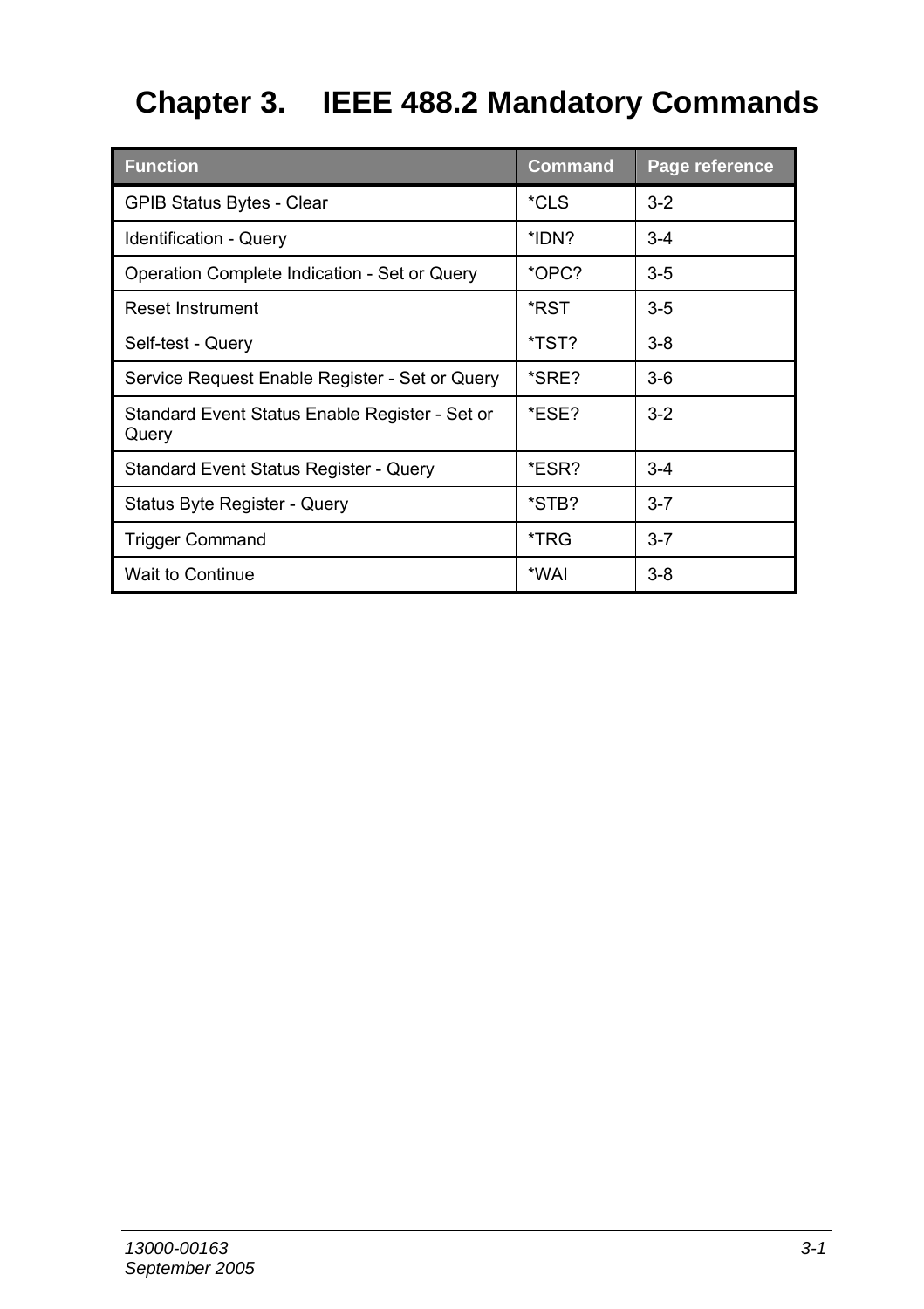#### **\*CLS (Clear GPIB Status Bytes)**

**Set Command:** \*CLS

**Remarks:** Clears all the GPIB status data structures, including the Event Status Register and Status Register, except for the MAV bit. \*CLS does not clear the Output Queue.

#### **\*ESE (Set Standard Event Status Enable Register)**

#### **\*ESE? (Query Standard Event Status Enable Register)**

| <b>Set Command:</b> | *ESE <ws><mask></mask></ws>                                                                                                                                                                                 |                                                                                                                                                                                                     |                                                                                                              |  |  |
|---------------------|-------------------------------------------------------------------------------------------------------------------------------------------------------------------------------------------------------------|-----------------------------------------------------------------------------------------------------------------------------------------------------------------------------------------------------|--------------------------------------------------------------------------------------------------------------|--|--|
| Details:            |                                                                                                                                                                                                             |                                                                                                                                                                                                     | <mask> 8-bit binary mask in decimal format</mask>                                                            |  |  |
| Note:               | <mask> is the sum of the binary weights of each of the bits to<br/>be enabled. Refer to chapter 2 for a description of the<br/>Standard Event Status and Standard Event Status Enable<br/>registers.</mask> |                                                                                                                                                                                                     |                                                                                                              |  |  |
| Remarks:            |                                                                                                                                                                                                             | Each bit in this register reports IEEE 488.2 specific events.                                                                                                                                       |                                                                                                              |  |  |
|                     | The following are the conditions that will cause a bit within the<br>Standard Event Status Register to be set to TRUE.                                                                                      |                                                                                                                                                                                                     |                                                                                                              |  |  |
|                     | Bit 7                                                                                                                                                                                                       | state.                                                                                                                                                                                              | The Power On (PON) bit is set when there has been a<br>transition from a power OFF state to a power ON       |  |  |
|                     | Bit 5                                                                                                                                                                                                       | Command Error (CMD). This bit is set when a GPIB<br>command with incorrect syntax is issued to the power<br>meter.                                                                                  |                                                                                                              |  |  |
|                     | Bit 4                                                                                                                                                                                                       | Execution Error (EXE). This bit is set when incorrect<br>data is sent to the power meter (e.g. SYADDR 57<br>would result in an Execution Error as the allowable<br>address value range is 1 to 30). |                                                                                                              |  |  |
|                     | Bit 3                                                                                                                                                                                                       | Device Dependent Error (DDE). This bit is set true<br>whenever a measurement related error occurs.<br>Device Dependent Errors can be as follows:                                                    |                                                                                                              |  |  |
|                     |                                                                                                                                                                                                             | a)                                                                                                                                                                                                  | ZERO fail: Zero attempted for a sensor and<br>failed.                                                        |  |  |
|                     |                                                                                                                                                                                                             | b)                                                                                                                                                                                                  | CAL 0 dBm fail: 0 dBm value too far out of<br>range to be corrected.                                         |  |  |
|                     |                                                                                                                                                                                                             | c)                                                                                                                                                                                                  | Display channel number goes out of displayable<br>range (Displayable range is +299.999 to -<br>299.999 dBm). |  |  |
|                     |                                                                                                                                                                                                             | d)                                                                                                                                                                                                  | Illegal log calculation for a channel - When a                                                               |  |  |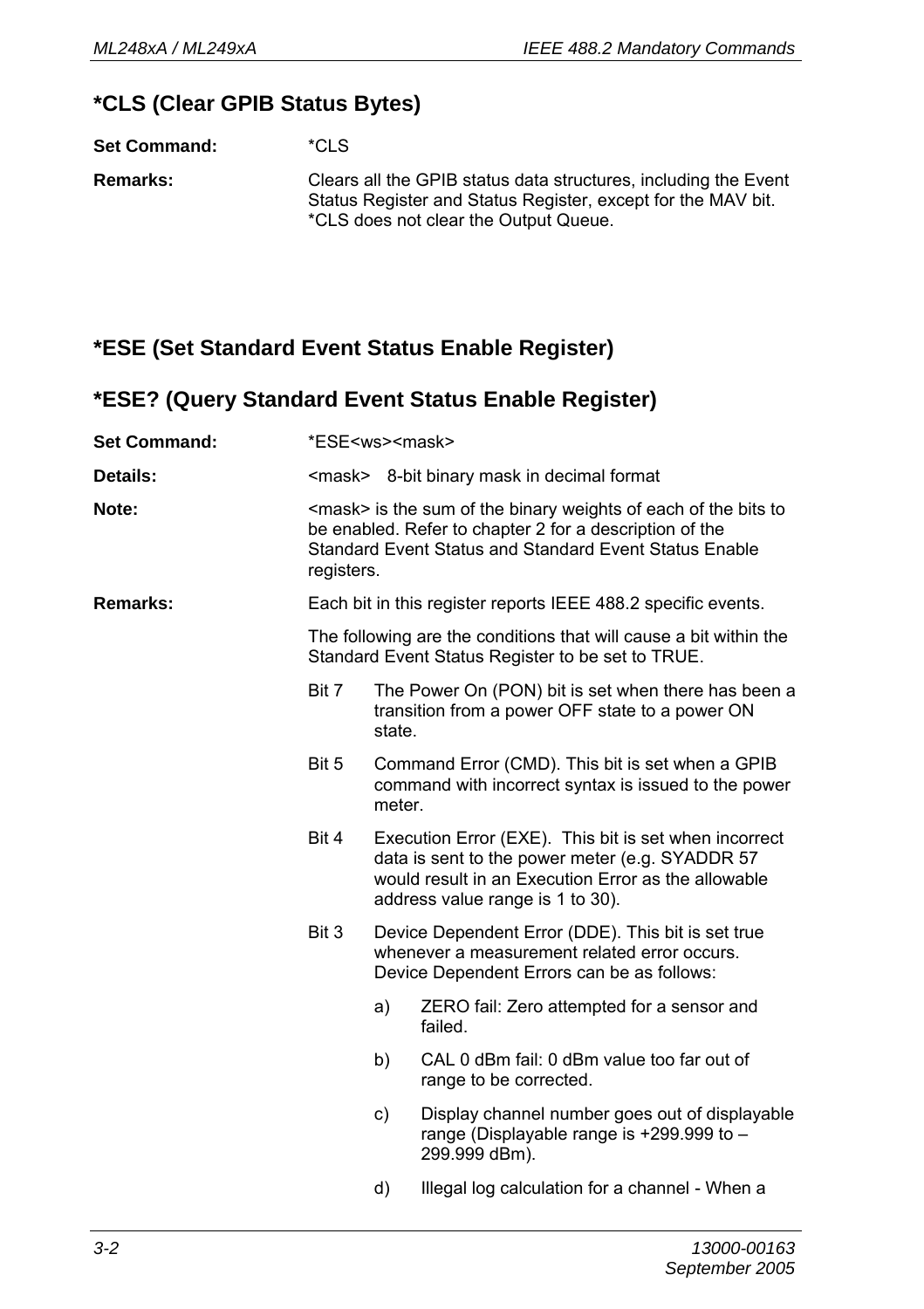|                 |                |        | channel input configuration combines the<br>readings from two sensors, the operation of the<br>data is carried out in linear units. If the result of<br>the combination produces a negative linear<br>value and the units must be converted to dB for<br>display, an illegal logarithmic operation occurs<br>and the DDE flag will be set. |
|-----------------|----------------|--------|--------------------------------------------------------------------------------------------------------------------------------------------------------------------------------------------------------------------------------------------------------------------------------------------------------------------------------------------|
|                 |                | e)     | Request for data from a channel with no sensor<br>connected.                                                                                                                                                                                                                                                                               |
|                 | Bit 2          | cases: | Query Error (QYE). This bit is set in the following                                                                                                                                                                                                                                                                                        |
|                 |                | 1.     | When attempting to read data without having<br>first sent a complete query command                                                                                                                                                                                                                                                         |
|                 |                | 2.     | When sending a GPIB command before the<br>instrument has finished data output to the GPIB                                                                                                                                                                                                                                                  |
|                 |                | 3.     | When a Deadlock situation occurs, where both<br>instrument's input and output queues are full,<br>the instrument is waiting to send further data to<br>the output queue and the controller is waiting to<br>send further commands to the instrument.                                                                                       |
|                 | Bit 0          |        | Operation Complete: Set when the *OPC command<br>completes and can be used to tell the controller that<br>the unit has completed those commands just sent.<br>See *OPC and *OPC? for more detail. All other bits<br>are not used. The bits just described above are 488.2<br>common bits                                                   |
| <b>Notes:</b>   |                |        | The bits in the Standard Event Status Enable Register are the<br>same as those in the Standard Event Status Register. The two<br>registers are bit-wise AND'ed to determine which standard<br>event(s) will generate a SRQ.                                                                                                                |
| Query Command:  | *ESE?          |        |                                                                                                                                                                                                                                                                                                                                            |
| Return String:  | <mask></mask>  |        |                                                                                                                                                                                                                                                                                                                                            |
| <b>Details:</b> | defined above. |        | <mask> is a decimal representation of the 8-bit mask as</mask>                                                                                                                                                                                                                                                                             |
| <b>Remarks:</b> |                |        | ESE? Does not clear the Standard Event Status Enable<br>register. Use *ESE 0 or *CLS for this purpose.                                                                                                                                                                                                                                     |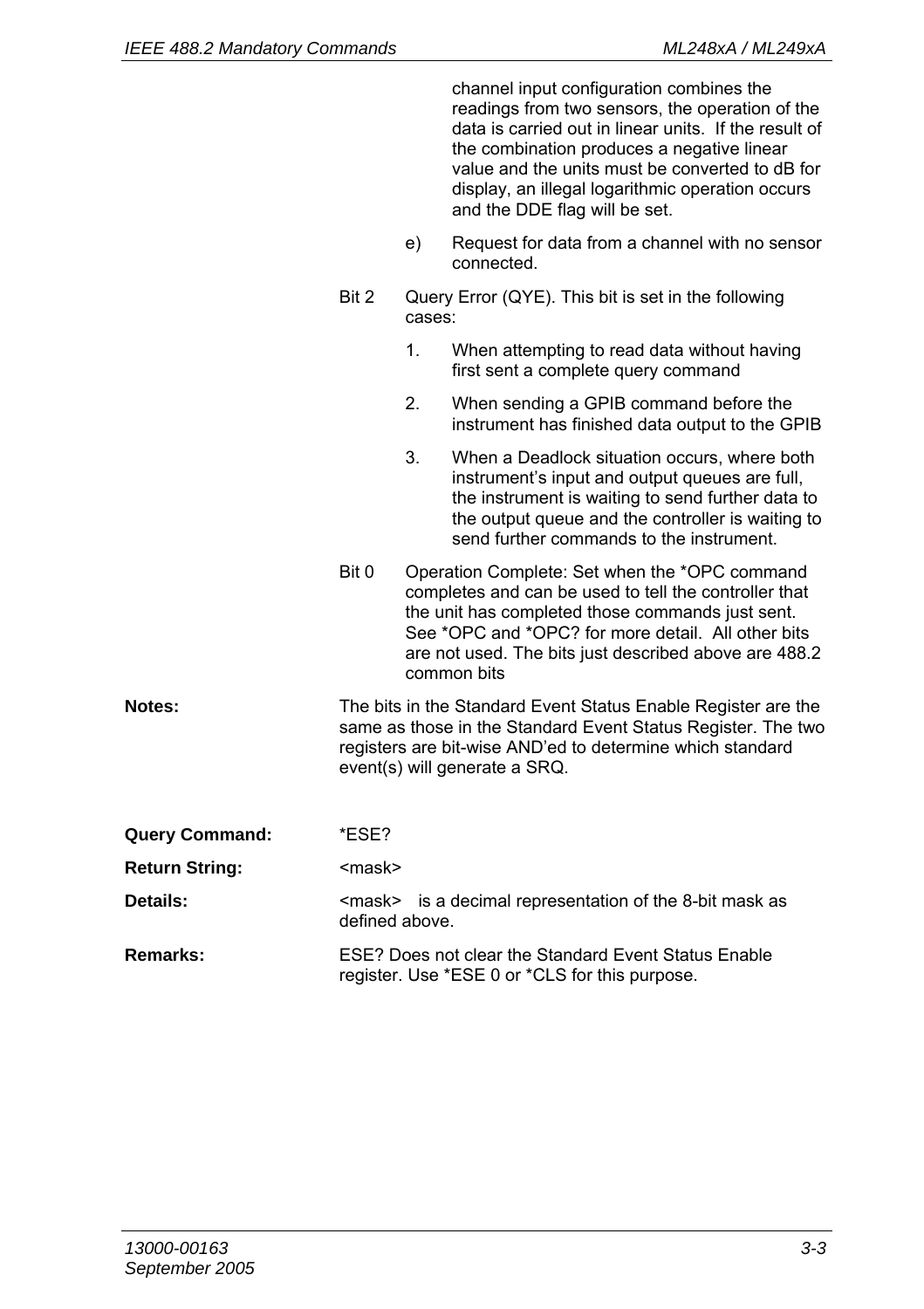#### **\*ESR? (Standard Event Status Register Query)**

| <b>Query Command:</b> | *ESR?                                                                                                                    |
|-----------------------|--------------------------------------------------------------------------------------------------------------------------|
| <b>Return String:</b> | <mask></mask>                                                                                                            |
| Details:              | <mask> is a decimal representation of the binary value of the<br/>Standard Event Status Register.</mask>                 |
| Remarks:              | Returns the current state of the Standard Event Register<br>(ESR)                                                        |
| Example:              | A return value of 5 (0000 0101 in binary) indicates that bits 0<br>(Operation Complete) and bit 2 (Query Error) are set. |

## **\*IDN? (Identification Query)**

| <b>Query Command:</b> |                                  | *IDN? (alternatively SYOI can be used)                                                               |  |  |
|-----------------------|----------------------------------|------------------------------------------------------------------------------------------------------|--|--|
| <b>Return String:</b> |                                  | <company name="">,<model>,<serial>,<firmware version=""></firmware></serial></model></company>       |  |  |
| Details:              | <company name=""></company>      | ASCII string (7 characters)                                                                          |  |  |
|                       | <model></model>                  | ML248xA / ML249xA                                                                                    |  |  |
|                       | <serial></serial>                | Instrument unique serial number                                                                      |  |  |
|                       | <firmware version=""></firmware> | Current firmware version loaded into<br>the instrument                                               |  |  |
| Remarks:              |                                  | This command identifies the instrument returning the message<br>string with details described above. |  |  |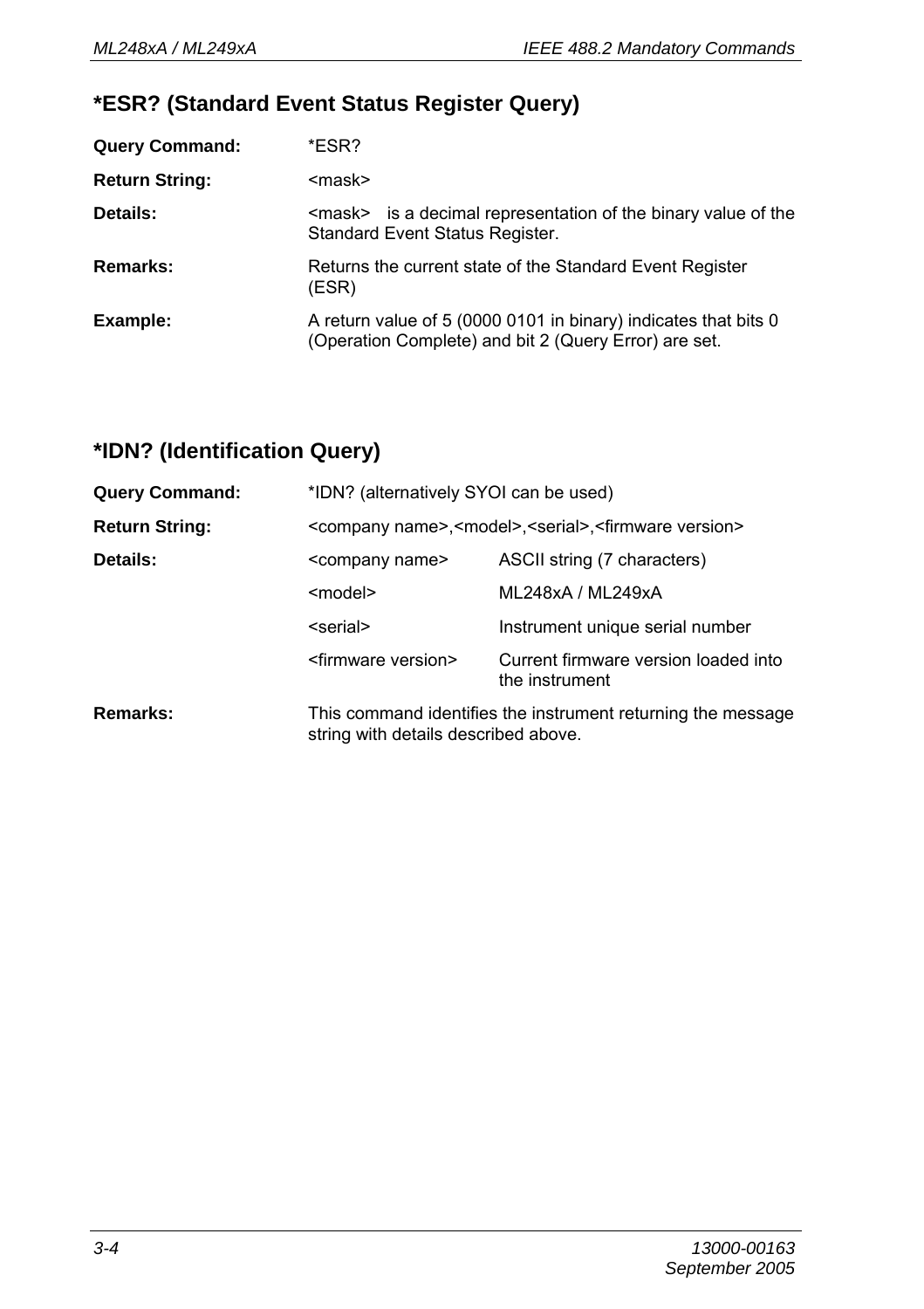#### **\*OPC (Set Operation Complete Indication)**

#### **\*OPC? (Query Operation Complete Indication)**

| <b>Set Command:</b>   | *OPC                                                                                                                                                                                                               |
|-----------------------|--------------------------------------------------------------------------------------------------------------------------------------------------------------------------------------------------------------------|
| Remarks:              | Sets the OPC Event bit in the Standard Event Status Register<br>when all pending operations are completed.                                                                                                         |
| Example:              | SNRGH A. 1: SNRGH B. 3: *OPC                                                                                                                                                                                       |
|                       |                                                                                                                                                                                                                    |
| <b>Query Command:</b> | *OPC?                                                                                                                                                                                                              |
| Remarks:              | An ASCII '1' will be placed in the output buffer when the range<br>hold commands have been completed.                                                                                                              |
| Example:              | SNRGH A, 1; SNRGH B, 2; *OPC?                                                                                                                                                                                      |
| Note:                 | These commands generate indications when all pending<br>operations are completed. An operation is complete when all<br>input messages processed and all responses have been read<br>out of the GPIB output buffer. |

#### **\*RST (Instrument Reset)**

| <b>Set Command:</b> | *RST                                                                                                                                                                |                                 |
|---------------------|---------------------------------------------------------------------------------------------------------------------------------------------------------------------|---------------------------------|
| Remarks:            | Resets the ML248xA / ML249xA to its default configuration.<br>This command has the same effect as pressing the [Preset] ><br>Reset key sequence on the front panel. |                                 |
| Note:               | The following settings will NOT be affected:                                                                                                                        |                                 |
|                     |                                                                                                                                                                     | <b>Offset Tables</b>            |
|                     | ٠.                                                                                                                                                                  | <b>GPIB</b> settings            |
|                     | $\overline{\phantom{0}}$                                                                                                                                            | <b>GPIB Status Registers</b>    |
|                     |                                                                                                                                                                     | <b>GPIB Input/Output queues</b> |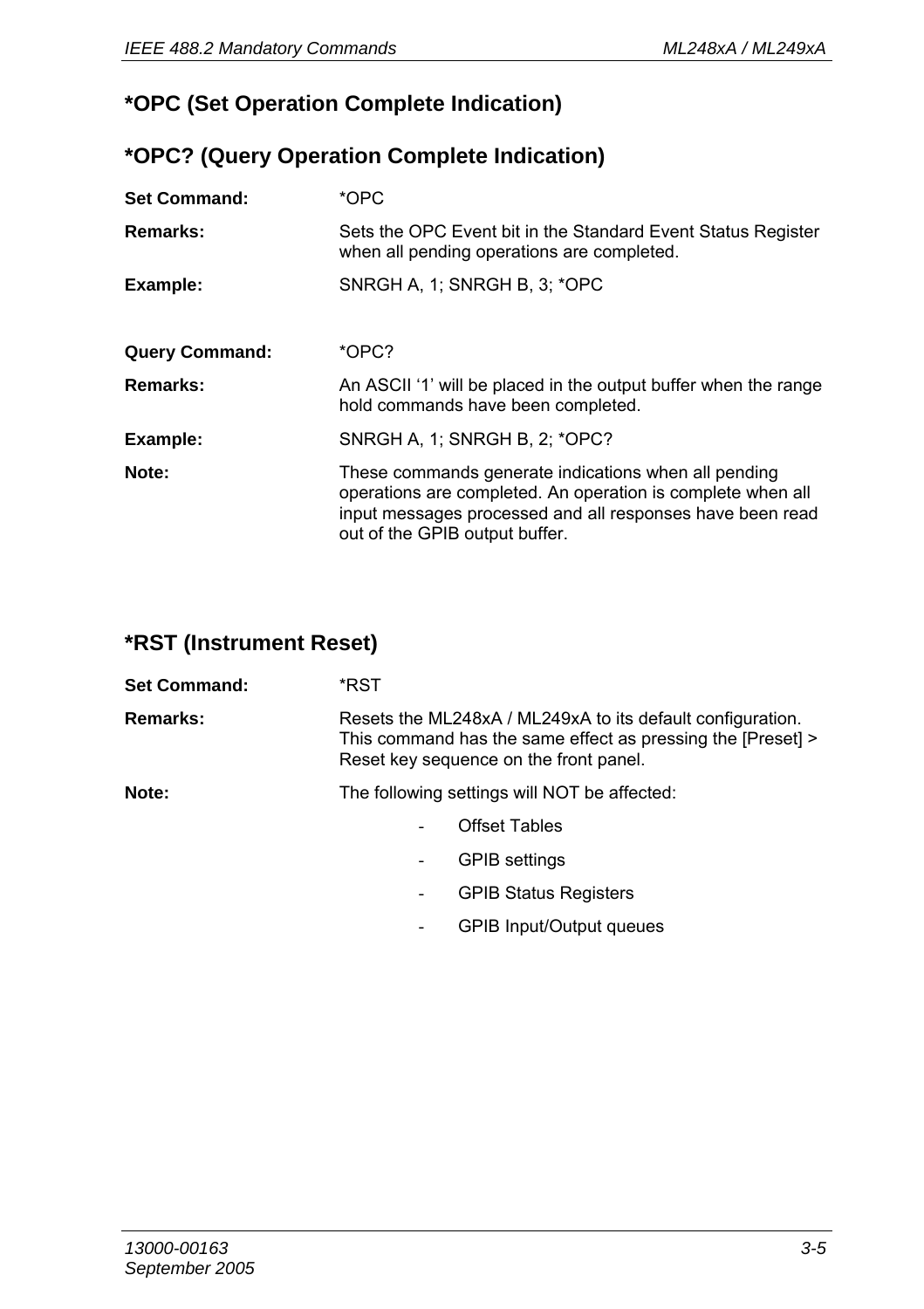### **\*SRE (Service Request Enable Register)**

### **\*SRE? (Query Service Request Enable Register)**

| <b>Set Command:</b>   |                                                                                                                                                                                                                                                                 |  | *SRE <ws><mask></mask></ws>                                                                                                                                                                                                                                                                       |         |
|-----------------------|-----------------------------------------------------------------------------------------------------------------------------------------------------------------------------------------------------------------------------------------------------------------|--|---------------------------------------------------------------------------------------------------------------------------------------------------------------------------------------------------------------------------------------------------------------------------------------------------|---------|
| Details:              |                                                                                                                                                                                                                                                                 |  | <mask> Decimal representation of the 8 bit binary mask</mask>                                                                                                                                                                                                                                     |         |
| Remarks:              | <mask> is the sum of the binary weights of each of the bits to<br/>be enabled. Refer to the chapter 2 in this manual for a<br/>description of the bits in the Status Byte and Service Request<br/>Enable registers. Note that bit 6 should never be set.</mask> |  |                                                                                                                                                                                                                                                                                                   |         |
| Example:              | 1.                                                                                                                                                                                                                                                              |  | To enable bit 4 (Message Available):                                                                                                                                                                                                                                                              | *SRE 16 |
|                       | 2.                                                                                                                                                                                                                                                              |  | To enable bit 1 (Limit Fail):                                                                                                                                                                                                                                                                     | *SRE 2  |
|                       | 3.                                                                                                                                                                                                                                                              |  | To enable both bits:                                                                                                                                                                                                                                                                              | *SRE 18 |
| Note:                 |                                                                                                                                                                                                                                                                 |  | The bits in the Service Request Enable Register (SRE) are the<br>same as those in the Status Byte Register (STB), except for bit<br>6, which is not used in the SRE. With the exception of bit 6 the<br>two registers are bit-wise AND'ed to determine which<br>condition(s) will generate a SRQ. |         |
| <b>Query Command:</b> | *SRE?                                                                                                                                                                                                                                                           |  |                                                                                                                                                                                                                                                                                                   |         |
| <b>Return String:</b> | <mask></mask>                                                                                                                                                                                                                                                   |  |                                                                                                                                                                                                                                                                                                   |         |
| Details:              | <mask><br/>above.</mask>                                                                                                                                                                                                                                        |  | Decimal representation of the 8-bit mask as defined                                                                                                                                                                                                                                               |         |
| Remarks:              |                                                                                                                                                                                                                                                                 |  | *SRE? Does not clear the Instrument Status Enable register.<br>Use *SRE 0 or *CLS for this purpose. Bit 6 will never be set.                                                                                                                                                                      |         |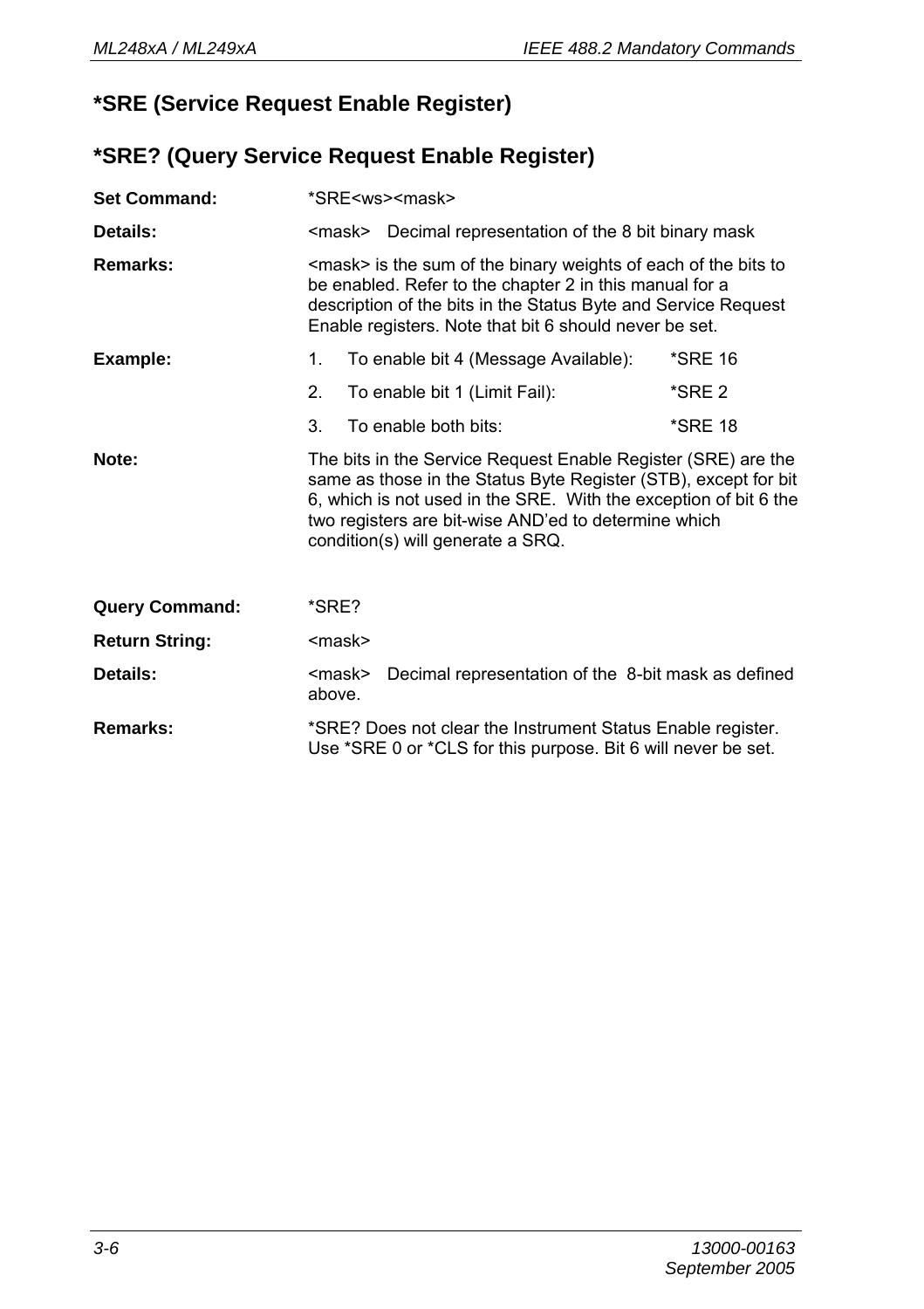#### **\*STB? (Status Byte Register Query)**

| <b>Query Command:</b> | *STB?                                                                                                                                                                                                                                                                                                                         |
|-----------------------|-------------------------------------------------------------------------------------------------------------------------------------------------------------------------------------------------------------------------------------------------------------------------------------------------------------------------------|
| <b>Return String:</b> | <mask></mask>                                                                                                                                                                                                                                                                                                                 |
| Details:              | Decimal representation of the binary value of the Instrument<br>Status Register.                                                                                                                                                                                                                                              |
| Remarks:              | Returns the current state of the Status Byte Register (STB)<br>with the RQS bit replaced by the MSS bit (bit 6). MSS is the<br>GPIB Master Summary Status; when set it indicates that the<br>device has at least one reason for requesting service.                                                                           |
| Note:                 | Although the MSS message is sent in bit position 6 of the<br>device's response to the *STB? query, it is not sent in<br>response to a serial poll and should not be considered part of<br>the IEEE 488.1/ IEEE 488.2 Status Register. MSS = the Status<br>Byte (STB) OR`ed with the Service Request Enable register<br>(SRE). |
|                       | Unlike the *ESR? command *STB? does not clear the<br>Instrument Status Register following the query.                                                                                                                                                                                                                          |
| Example:              | A return value of 67 (binary 0100 0011) indicates that bits 0<br>(Over/Under Range Bit), 1 (Limit Fail Bit), and bit 6 (Master<br>Summary Status) are set.                                                                                                                                                                    |

#### **\*TRG (Trigger Command)**

**Set Command:** \*TRG

**Remarks:** This command has the equivalent effect as the GPIB Group Execute Trigger (GET) command. The action performed on receiving a \*TRG depends upon the currently enabled GTn settings and will result in either a TR1-type or TR2-type measurement acquisition.

> Following a triggered data acquisition, the instrument will return a single measurement if in Single Channel Display or two measurement readings if in Dual Channel Display. Note that the type of measurement returned depends on the Channel Configuration (refer to the TR1, TR2 command explanations for a full definition).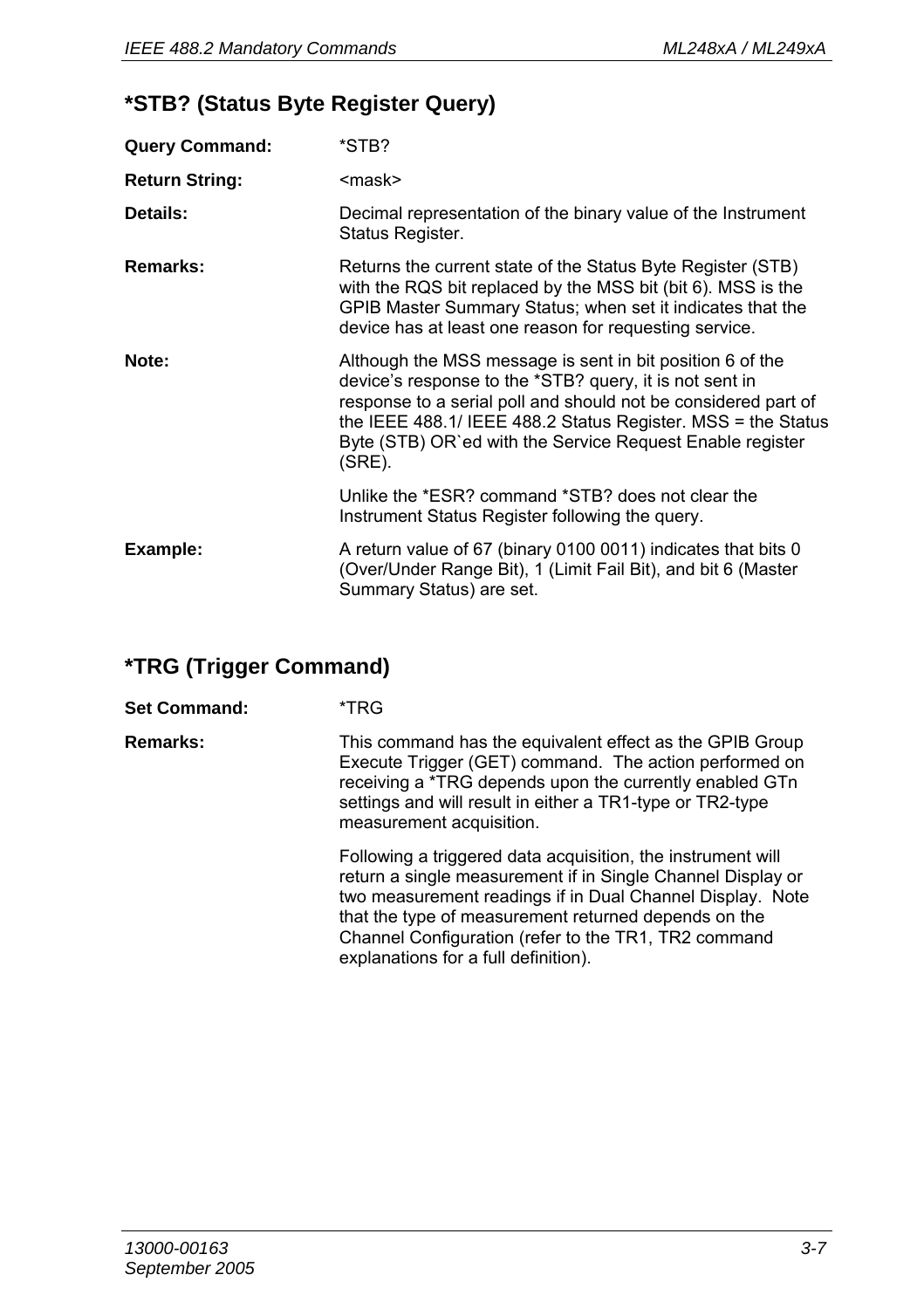#### **\*TST? (Self-test Query Command)**

| <b>Query Command:</b> | *TST?          |                                                                                                                                                                                                              |  |
|-----------------------|----------------|--------------------------------------------------------------------------------------------------------------------------------------------------------------------------------------------------------------|--|
| <b>Return String:</b> | be:            | Depending on the outcome of the self-test the return string will                                                                                                                                             |  |
|                       | <b>SUCCESS</b> | If self-test was successful                                                                                                                                                                                  |  |
|                       | <b>FAILURE</b> | If any test within the self-test cycle failed                                                                                                                                                                |  |
| Remarks:              |                | Invokes an instrument Self-test cycle and places the return<br>string in the output buffer. Use the command SYTEST for<br>more detail on the results of Self-test.                                           |  |
| Note:                 |                | This command will re-start the measurement sweep in Power<br>Added and Statistical post-processing modes. Ensure that any<br>relevant data is acquired using the appropriate command<br>before sending *TST? |  |

## **\*WAI (Wait to Continue)**

| <b>Set Command:</b> | *WAI                                                                                                                                                                                                                      |
|---------------------|---------------------------------------------------------------------------------------------------------------------------------------------------------------------------------------------------------------------------|
| <b>Remarks:</b>     | This command prevents the instrument from executing any<br>new commands or queries until the command being currently<br>executed has been terminated.                                                                     |
| Note:               | This command is supported as a mandatory 488.2 command.<br>However, since the ML248xA / ML249xA series does not<br>support overlapped commands, issuing this command will<br>effectively result in no action being taken. |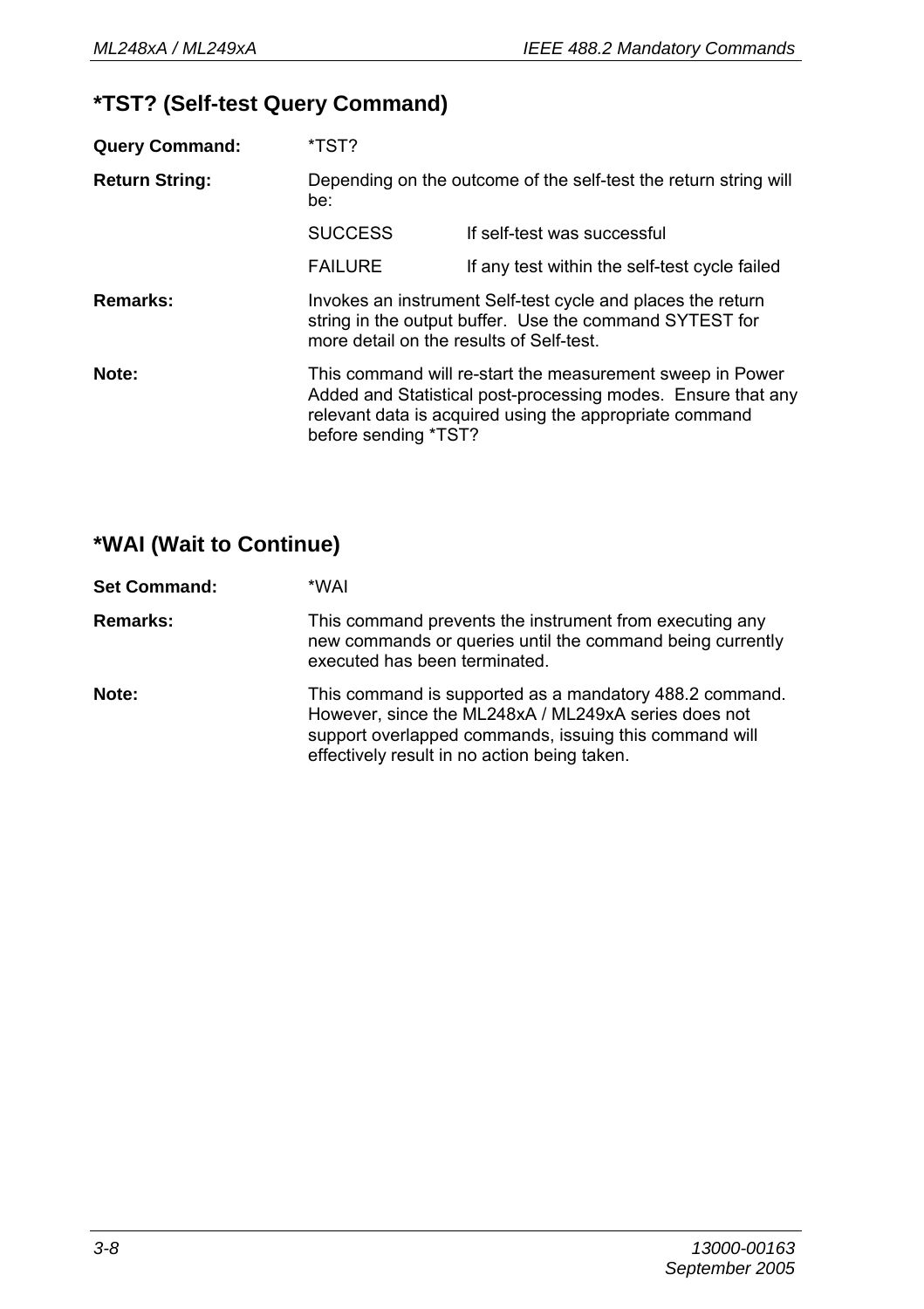# **Chapter 4. GPIB Remote Trigger Commands**

| <b>Function</b>                  | <b>Command</b>  | Page reference |
|----------------------------------|-----------------|----------------|
| GET Command - Ignore             | GT <sub>0</sub> | $4 - 2$        |
| GET Command to TR1 Type - Enable | GT <sub>1</sub> | $4 - 2$        |
| GET Command to TR2 Type - Enable | GT <sub>2</sub> | $4 - 2$        |
| <b>Trigger Free Run</b>          | TR <sub>3</sub> | $4 - 8$        |
| <b>Trigger Hold Mode</b>         | TR <sub>0</sub> | $4 - 2$        |
| Trigger Immediate                | TR <sub>1</sub> | $4 - 3$        |
| Trigger with Settling Delay      | TR2             | $4-6$          |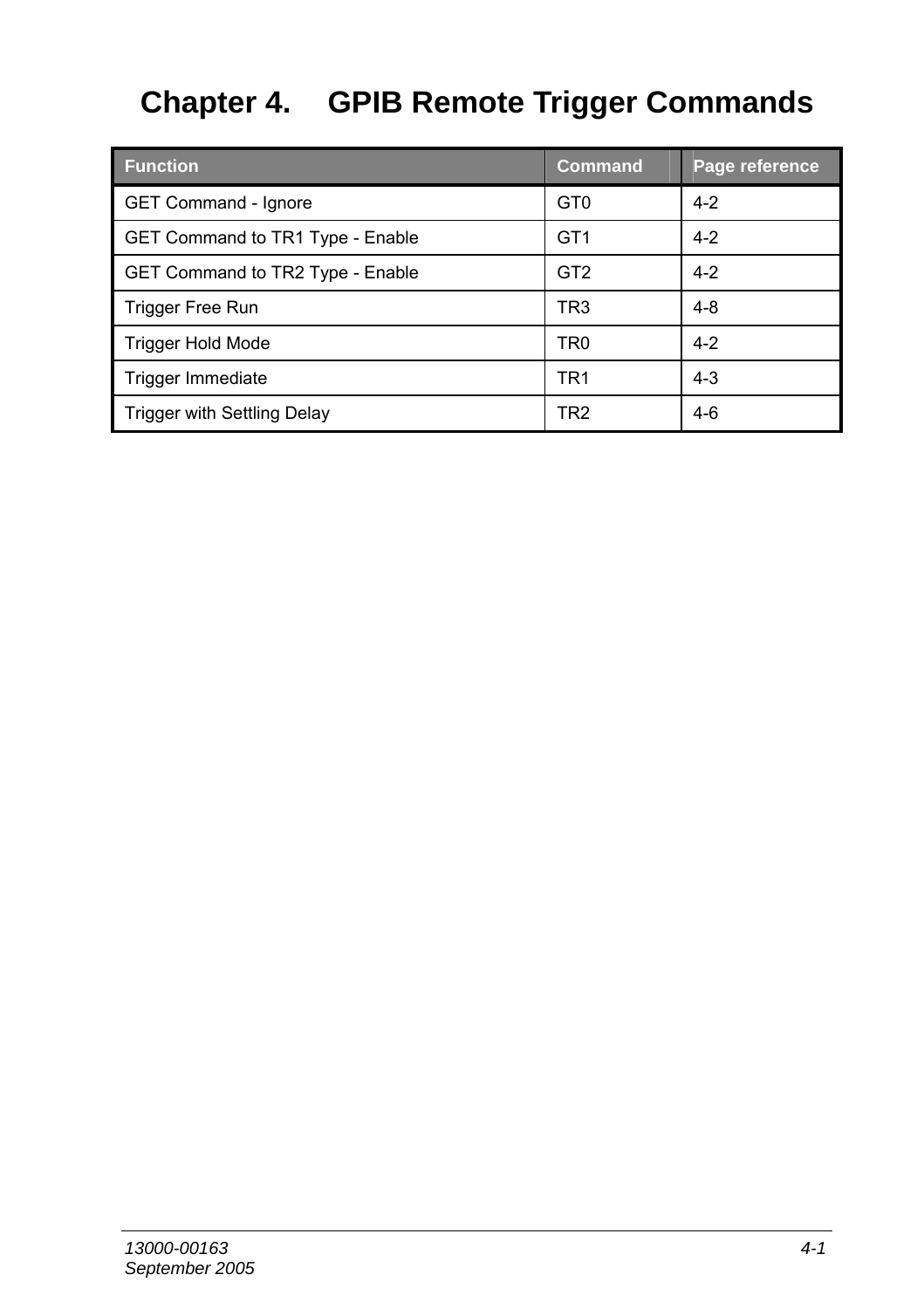#### **GT0 (Enable Ignore the Group Execute Trigger (GET) Command)**

**Set Command:** GT0 **Remarks:** When this command is issued the ML248xA / ML249xA will ignore the Group Execute Trigger (GET) or the \*TRG commands.

#### **GT1 (Enable 'GET' Command to TR1 Type (Immediate) Trigger)**

| <b>Set Command:</b> | GT <sub>1</sub>                                          |
|---------------------|----------------------------------------------------------|
| <b>Remarks:</b>     | When the power meter receives a GET or *TRG command, the |
|                     | system will perform a TR1-type trigger command.          |

#### **GT2 (Enable 'GET' Command to TR2 Type (Settling Delay) Trigger)**

| <b>Set Command:</b> | GT2                                                                                                         |
|---------------------|-------------------------------------------------------------------------------------------------------------|
| <b>Remarks:</b>     | When the power meter receives a GET or *TRG command, the<br>system will perform a TR2-type trigger command. |

## **TR0 (Trigger Hold Mode)**

| <b>Set Command:</b> | TR0                                                                                                                                                                                                                                                                                                                                                                                                                             |
|---------------------|---------------------------------------------------------------------------------------------------------------------------------------------------------------------------------------------------------------------------------------------------------------------------------------------------------------------------------------------------------------------------------------------------------------------------------|
| <b>Remarks:</b>     | This command places the instrument into trigger hold mode. In<br>this mode the instrument will not respond to any trigger event<br>until it receives a TR1, TR2, GET (group executive trigger), or a<br>*TRG command. On sending the TR0 command the<br>instrument will clear the internal averaging buffers and restart<br>the averaging count, according to the averaging number<br>setting, ready for the following command. |
| Note:               | Use the TR3 command to revert back to the instrument trigger<br>mode prior to sending the TR0 command.                                                                                                                                                                                                                                                                                                                          |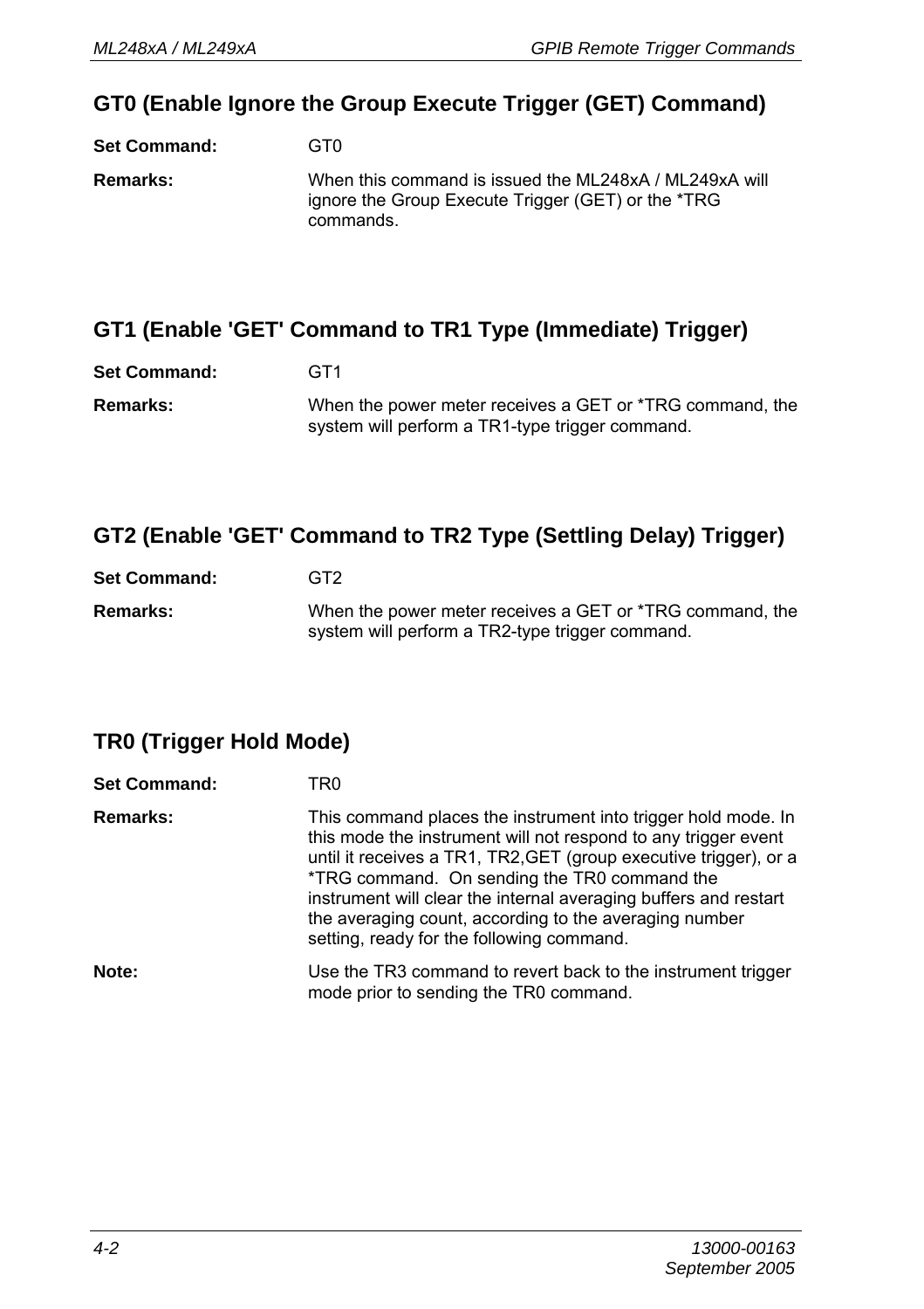#### **TR1 (Trigger Immediate)**

| <b>Set Command:</b>   | $TR1<$ ws> $<$ c>                                                                                                                                                                                                                                                                                |                   |  |                                                     |
|-----------------------|--------------------------------------------------------------------------------------------------------------------------------------------------------------------------------------------------------------------------------------------------------------------------------------------------|-------------------|--|-----------------------------------------------------|
| Details:              | <c> 1 2 1&amp;2</c>                                                                                                                                                                                                                                                                              |                   |  |                                                     |
| <b>Return String:</b> | The measurement reading(s) returned depend on the selected<br>channel(s) for the TR1 command and on the current<br>measurement mode configuration for the selected channel(s)<br>as outlined below:                                                                                              |                   |  |                                                     |
|                       | <b>IMPORTANT NOTE:</b> On successful execution of this<br>command, by default, the instrument will place one or two<br>measurement readings in the GPIB output buffer. These<br>readings must be fetched from the instrument first, before<br>attempting to request additional measurement data. |                   |  |                                                     |
|                       | Channel 1   2                                                                                                                                                                                                                                                                                    |                   |  |                                                     |
|                       | CW Mode:                                                                                                                                                                                                                                                                                         | <ch meas=""></ch> |  |                                                     |
|                       | Pulsed/Modulated Mode:                                                                                                                                                                                                                                                                           |                   |  |                                                     |
|                       | Active Gating Pattern (default)                                                                                                                                                                                                                                                                  |                   |  | <gp_meas_average></gp_meas_average>                 |
|                       | Capture Time (if no gates enabled)                                                                                                                                                                                                                                                               |                   |  | <ct average="" meas=""></ct>                        |
|                       | Post Processing Mode:                                                                                                                                                                                                                                                                            |                   |  |                                                     |
|                       | <b>Statistical Analysis</b><br>TR1 not supported in this mode                                                                                                                                                                                                                                    |                   |  |                                                     |
|                       | Power Added Efficiency<br>TR1 not supported in this mode                                                                                                                                                                                                                                         |                   |  |                                                     |
|                       | Channel 1&2:                                                                                                                                                                                                                                                                                     |                   |  |                                                     |
|                       | <b>IMPORTANT NOTE:</b> If <c> is 1&amp;2, the instrument must be in<br/>Linked Trigger mode (see TRLINKS command), and both<br/>channels must be configured in the same measurement mode.<br/>An execution error will be raised if failing to meet these<br/>conditions.</c>                     |                   |  |                                                     |
|                       | CW Mode:                                                                                                                                                                                                                                                                                         |                   |  | <ch1 meas="">,<ch2 meas=""></ch2></ch1>             |
|                       | Pulsed/Modulated Mode:                                                                                                                                                                                                                                                                           |                   |  |                                                     |
|                       | Active Gating Pattern                                                                                                                                                                                                                                                                            |                   |  | <ch1_gp_avg>,<ch2_gp_avg></ch2_gp_avg></ch1_gp_avg> |
|                       | Whole Capture Time                                                                                                                                                                                                                                                                               |                   |  | <ch1_ct_avg>,<ch2_ct_avg></ch2_ct_avg></ch1_ct_avg> |
|                       | Post Processing Mode:                                                                                                                                                                                                                                                                            |                   |  |                                                     |
|                       | <b>Statistical Analysis</b>                                                                                                                                                                                                                                                                      |                   |  | TR1 not supported in this mode                      |
|                       | Power Added Efficiency<br>TR1 not supported in this mode                                                                                                                                                                                                                                         |                   |  |                                                     |
|                       | <b>Measurement Mode Combinations:</b>                                                                                                                                                                                                                                                            |                   |  |                                                     |
|                       | Combinations of the above measurements will be returned<br>ubon abonnalo are configured in different messurement                                                                                                                                                                                 |                   |  |                                                     |

when channels are configured in different measurement modes. For example for channel 1 configured in 'CW mode' and channel 2 in 'Pulsed/Modulated Mode - Active Gating Pattern':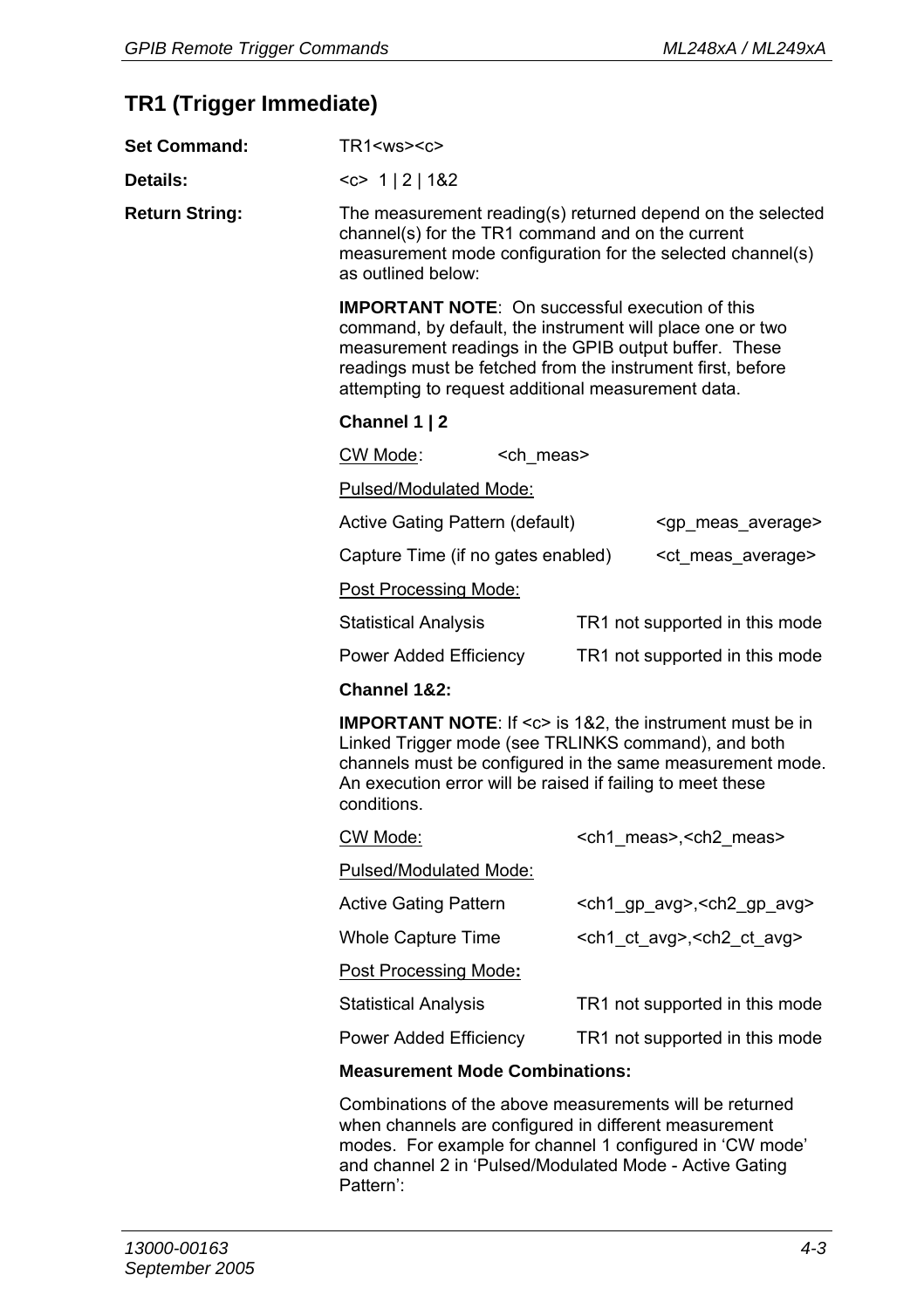Return String:  $\le$  ch1 meas>, < ch2 qp avg >

**Remarks:** On successful execution of this command, by default, the instrument will place one or two measurement readings in the GPIB output buffer as outlined below. These readings must be fetched from the instrument first, before attempting to request additional measurement data.

> This command will set up the trigger conditions for a data acquisition cycle on the selected channel. The trigger conditions are defined by the Hardware Trigger Settings (e.g. whether internal or external triggering or rising of falling edge etc.).

The relationship between the TR1 command and the Hardware Trigger can be defined as follows: When sent, the TR1 command will act as a 'Trigger Qualifier' for the next Hardware Trigger event for the selected channel, effectively placing the instrument into a 'Wait for Trigger State'. When the Trigger event occurs, the instrument will carry out a data acquisition cycle and then place itself into a 'Trigger Hold State' until the next TR-type command is sent. The TR1 command effectively causes a single shot Hardware Trigger event.

While in 'Trigger Hold State', the user is guaranteed valid measurements for the same trigger event. At this point the user can retrieve measurement data, in addition to the default measurements, by sending the appropriate GPIB Data Acquisition commands (e.g. CWO, PMPO,GPMO etc. depending on the instrument's measurement mode configuration).

The instrument will process the acquired data according to the Measurement Mode, the Averaging Mode and the Averaging Number settings as follows:

#### **Pulsed / Modulated Measurement Mode:**

Following the hardware trigger, the acquired sample will be added to the internal averaging buffer. The reading returned to the user will be the average of all the past samples contained in the averaging buffer including the latest sample just acquired, according to the current averaging settings.

#### **CW Measurement Mode:**

The CW averaging settings will affect the behaviour of the TR1 command as follows:

**a)** Moving Average and Automatic Averaging – Following the hardware trigger, the acquired sample will be added to the internal averaging buffer. The reading returned to the user will be the average of all the past samples contained in the averaging buffer including the latest sample just acquired, according to the current averaging settings.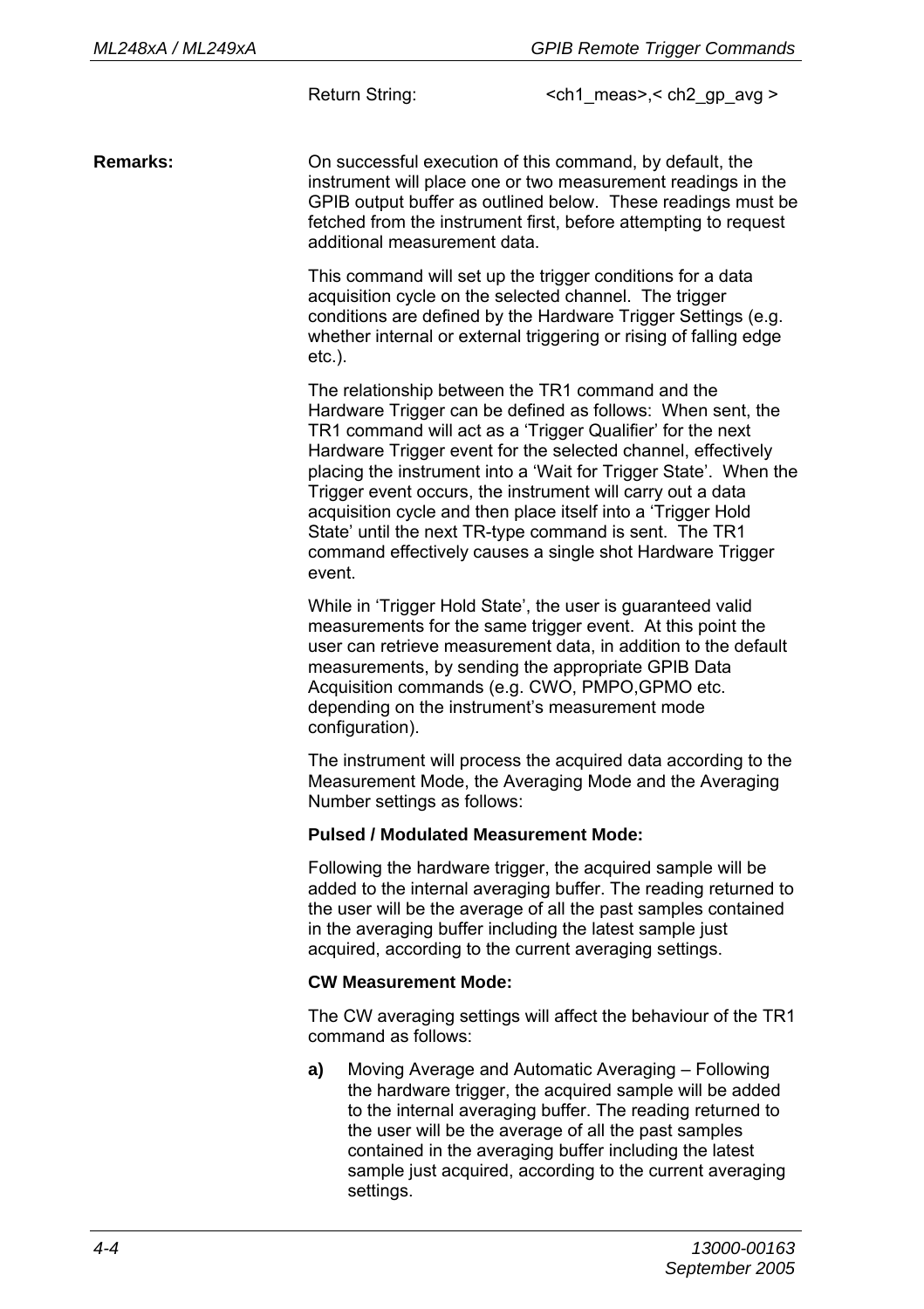- **b)** Repeat Average The returned reading will be the average of 'n' samples where 'n' is the user-selected Averaging Number.
- c) Averaging Off,– When averaging is turned OFF, the instrument will return the next sample as a measurement reading.

**Notes:** Use the TR0 command before sending any other TR-type command if wishing to clear the Internal Averaging Buffers and place the instrument into Trigger Hold Mode. This will effectively prevent the instrument from acquiring any further samples until a TR1 command is issued.

> The instrument will only return the default average readings, without mnemonic header or channel parameter.

In Pulsed/Modulated mode the gating pattern average reading is returned as default. If no gating patterns are enabled, then the average over capture time is returned.

Additional measurements can be obtained over and above the default measurements by issuing the appropriate GPIB data acquisition commands (e.g. CWO, PMPO, GPMO etc.).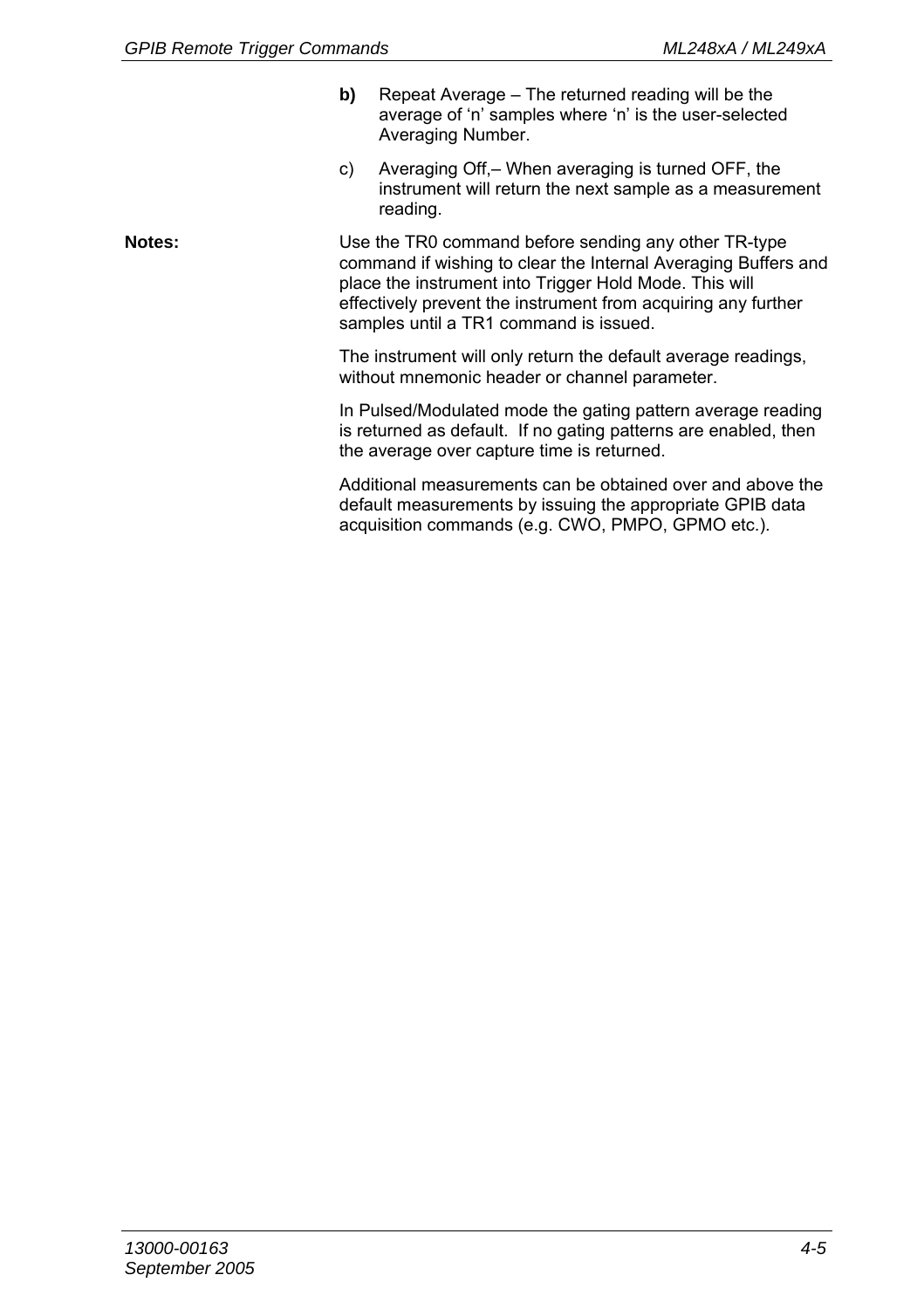#### **TR2 (Trigger with Settling Delay)**

| <b>Set Command:</b>   | $TR2<$ ws> $<$ c>                                                                                                                                                                                                                                                                                    |                                                                                                                                                                                                                                                                                                              |  |                                                      |
|-----------------------|------------------------------------------------------------------------------------------------------------------------------------------------------------------------------------------------------------------------------------------------------------------------------------------------------|--------------------------------------------------------------------------------------------------------------------------------------------------------------------------------------------------------------------------------------------------------------------------------------------------------------|--|------------------------------------------------------|
| Details:              | $C$<br>1   2   182                                                                                                                                                                                                                                                                                   |                                                                                                                                                                                                                                                                                                              |  |                                                      |
| <b>Remarks:</b>       | * Channel 1&2 only allowed in linked trigger mode.                                                                                                                                                                                                                                                   |                                                                                                                                                                                                                                                                                                              |  |                                                      |
|                       | data.                                                                                                                                                                                                                                                                                                | <b>IMPORTANT NOTE:</b> On successful execution of this<br>command, by default, the instrument will place one or two<br>measurement readings in the GPIB output buffer as outlined<br>below. These readings must be fetched from the instrument<br>first, before attempting to request additional measurement |  |                                                      |
| <b>Return String:</b> | The measurement reading(s) returned depend on the selected<br>channel(s) for the TR2 command and on the current<br>measurement mode configuration for the selected channel(s)<br>as follows:                                                                                                         |                                                                                                                                                                                                                                                                                                              |  |                                                      |
|                       | If $<$ c> is 1   2:                                                                                                                                                                                                                                                                                  |                                                                                                                                                                                                                                                                                                              |  |                                                      |
|                       | CW Mode                                                                                                                                                                                                                                                                                              |                                                                                                                                                                                                                                                                                                              |  | <ch meas=""></ch>                                    |
|                       |                                                                                                                                                                                                                                                                                                      | Pulsed/Modulated:                                                                                                                                                                                                                                                                                            |  |                                                      |
|                       | Active Gating Pattern (default)<br><gp average="" meas=""></gp>                                                                                                                                                                                                                                      |                                                                                                                                                                                                                                                                                                              |  |                                                      |
|                       | Capture Time (if no gates enabled)                                                                                                                                                                                                                                                                   |                                                                                                                                                                                                                                                                                                              |  | <ct average="" meas=""></ct>                         |
|                       | Post Processing:                                                                                                                                                                                                                                                                                     |                                                                                                                                                                                                                                                                                                              |  |                                                      |
|                       | <b>Statistical Analysis</b><br>TR2 not supported in this mode                                                                                                                                                                                                                                        |                                                                                                                                                                                                                                                                                                              |  |                                                      |
|                       | Power Added Efficiency<br>TR2 not supported in this mode                                                                                                                                                                                                                                             |                                                                                                                                                                                                                                                                                                              |  |                                                      |
|                       | If $<$ c $>$ is 1&2:<br><b>IMPORTANT NOTE:</b> If <c> is 1&amp;2, the instrument must be in<br/>Linked Trigger mode (see TRLINKS command), and both<br/>channels must be configured in the same measurement mode.<br/>An execution error will be raised if failing to meet these<br/>conditions.</c> |                                                                                                                                                                                                                                                                                                              |  |                                                      |
|                       |                                                                                                                                                                                                                                                                                                      |                                                                                                                                                                                                                                                                                                              |  |                                                      |
|                       | CW Mode:                                                                                                                                                                                                                                                                                             |                                                                                                                                                                                                                                                                                                              |  | <ch1 meas="">, <ch2 meas=""></ch2></ch1>             |
|                       |                                                                                                                                                                                                                                                                                                      | Pulsed/Modulated:                                                                                                                                                                                                                                                                                            |  |                                                      |
|                       |                                                                                                                                                                                                                                                                                                      | <b>Active Gating Pattern</b>                                                                                                                                                                                                                                                                                 |  | <ch1_gp_avg>,<ch2_gp_avg></ch2_gp_avg></ch1_gp_avg>  |
|                       |                                                                                                                                                                                                                                                                                                      | Whole Capture Time                                                                                                                                                                                                                                                                                           |  | <ch1_ct_avg>, <ch2_ct_avg></ch2_ct_avg></ch1_ct_avg> |
|                       | Post Processing:                                                                                                                                                                                                                                                                                     |                                                                                                                                                                                                                                                                                                              |  |                                                      |
|                       |                                                                                                                                                                                                                                                                                                      | <b>Statistical Analysis</b>                                                                                                                                                                                                                                                                                  |  | TR2 not supported in this mode                       |
|                       | Power Added Efficiency<br>TR2 not supported in this mode                                                                                                                                                                                                                                             |                                                                                                                                                                                                                                                                                                              |  |                                                      |

The instrument will only return the default average readings, without mnemonic header or channel parameter.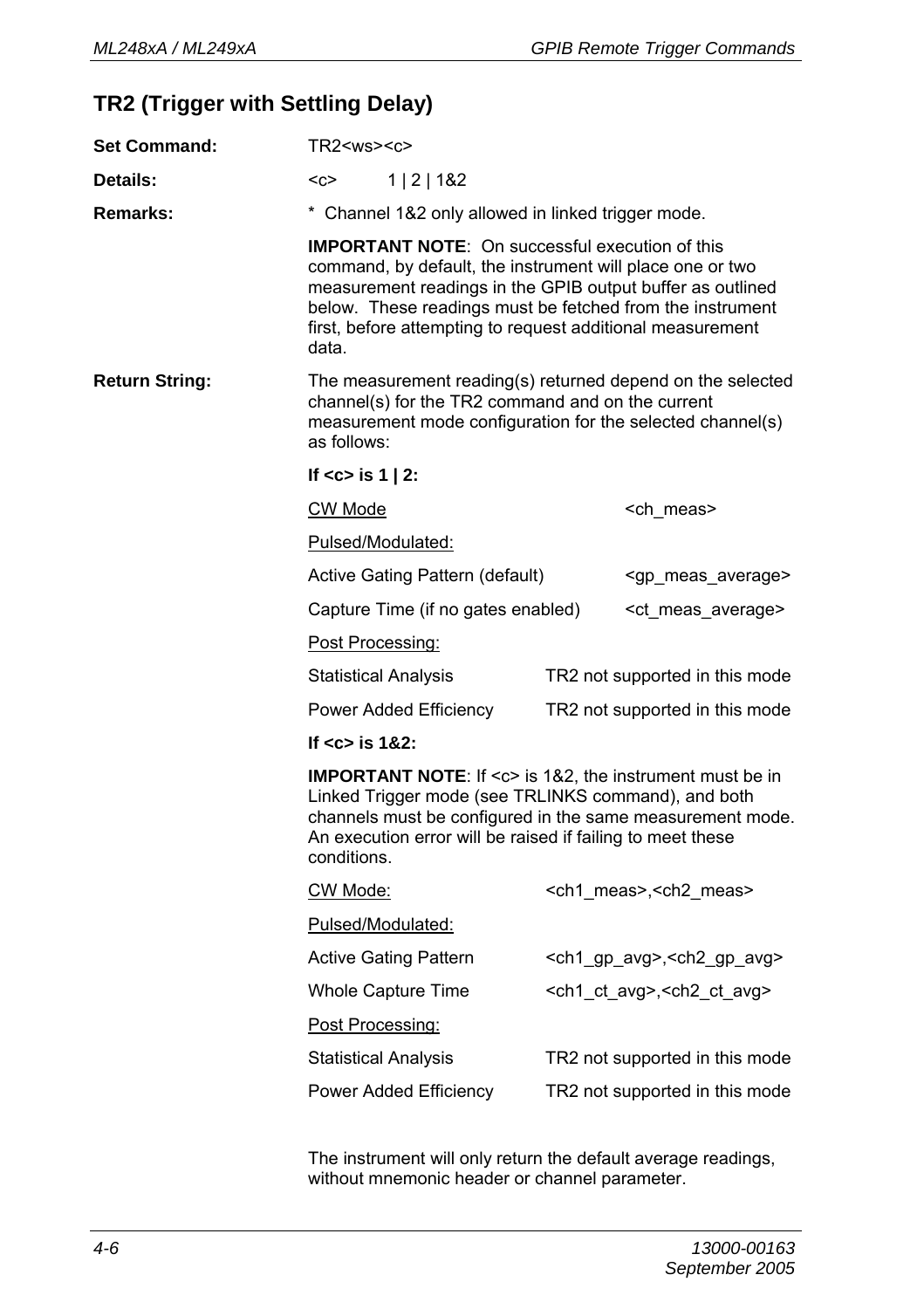In Pulsed/Modulated mode the gating pattern average reading is returned as default. If no gating patterns are enabled, then the average over capture time is returned.

Additional measurements can be obtained whilst still in trigger hold state by issuing the appropriate GPIB data acquisition commands (e.g. CWO, PMPO, GPMO etc.).

Use the TR0 command before sending any other TR-type command if wishing to clear the Internal Averaging Buffers and place the instrument into Trigger Hold Mode. This will effectively prevent the instrument from acquiring any further samples until a TR2 command is issued.

**Remarks:** This command sets up the trigger conditions for a data acquisition cycle on the selected channel. The trigger conditions are defined by the Hardware Trigger Settings (e.g. whether internal or external triggering etc.).

> The relationship between the TR2 command and the Hardware Trigger can be defined as follows: When sent, the TR2 command will act as a 'Trigger Qualifier' for the next Hardware Trigger event for the selected channel, effectively placing the instrument into a 'Wait for Trigger State'.

When a trigger event occurs, the instrument will then perform as many data acquisition cycles as required, depending on the Averaging parameter settings, before placing itself into a 'Trigger Hold State' until the next TR-type command is sent.

For a TR2 command this means the following:

#### **When Averaging is ON:**

Acquiring multiple samples (under the defined trigger conditions) into the internal averaging buffers up to the userselected Averaging Number. Only then an averaged measurement reading will be returned to the user.

#### **When Averaging in OFF:**

Returning the next sample as a measurement reading.

Note that each time the TR2 command is issued, the Internal Averaging buffers will be cleared and a new acquisition cycle re-started.

While in Trigger Hold State, the user is guaranteed valid measurements for the same trigger event. Additional measurement data (over and above the returned default measurements ) shall be retrieved by sending the appropriate GPIB Data Acquisition commands (e.g. CWO, PMPO,GPMO etc. depending on the instrument's measurement mode configuration).

Note that data will not be guaranteed valid on a non-selected channel (i.e. sending the command 'TR2 2' guarantees valid data for channel 2 only.

The instrument will process the acquired data according to the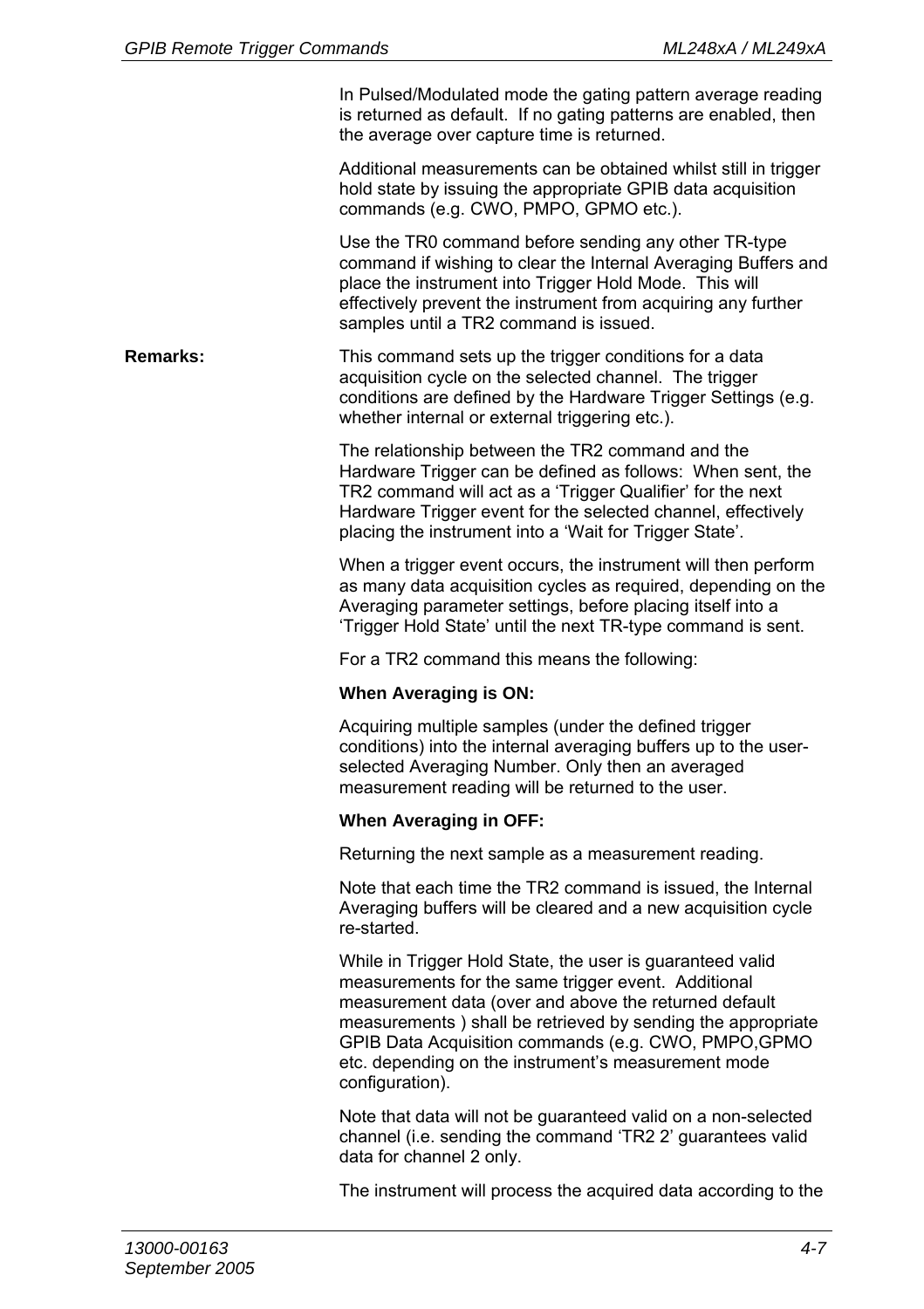Measurement Mode, the Averaging Mode and the Averaging Number settings as follows:

#### **Pulsed /Modulated Measurement Mode:**

#### **Averaging ON:**

The returned reading will be the average of 'n' samples where 'n' is the user-selected Sweep Averaging Number.

#### **Averaging OFF:**

Returns the next sample as a measurement reading.

#### **CW Measurement Mode:**

The averaging settings for CW will affect the behaviour of the TR2 command as follows:

- a) **Repeat Average** The returned measurement reading will be the average of 'n' samples where 'n' is the userselected Averaging Number.
- b) **Moving Average** and **Automatic Averaging** For a TR2 command, these averaging settings will be treated in the same way as Repeat Averaging.
- c) **Averaging Off,** When averaging is turned OFF, the instrument will return the next sample as a measurement reading.

#### **TR3 (Trigger Free Run)**

**Set Command:** TR3

**Remarks:** Sets the power meter back into free run mode on both channels.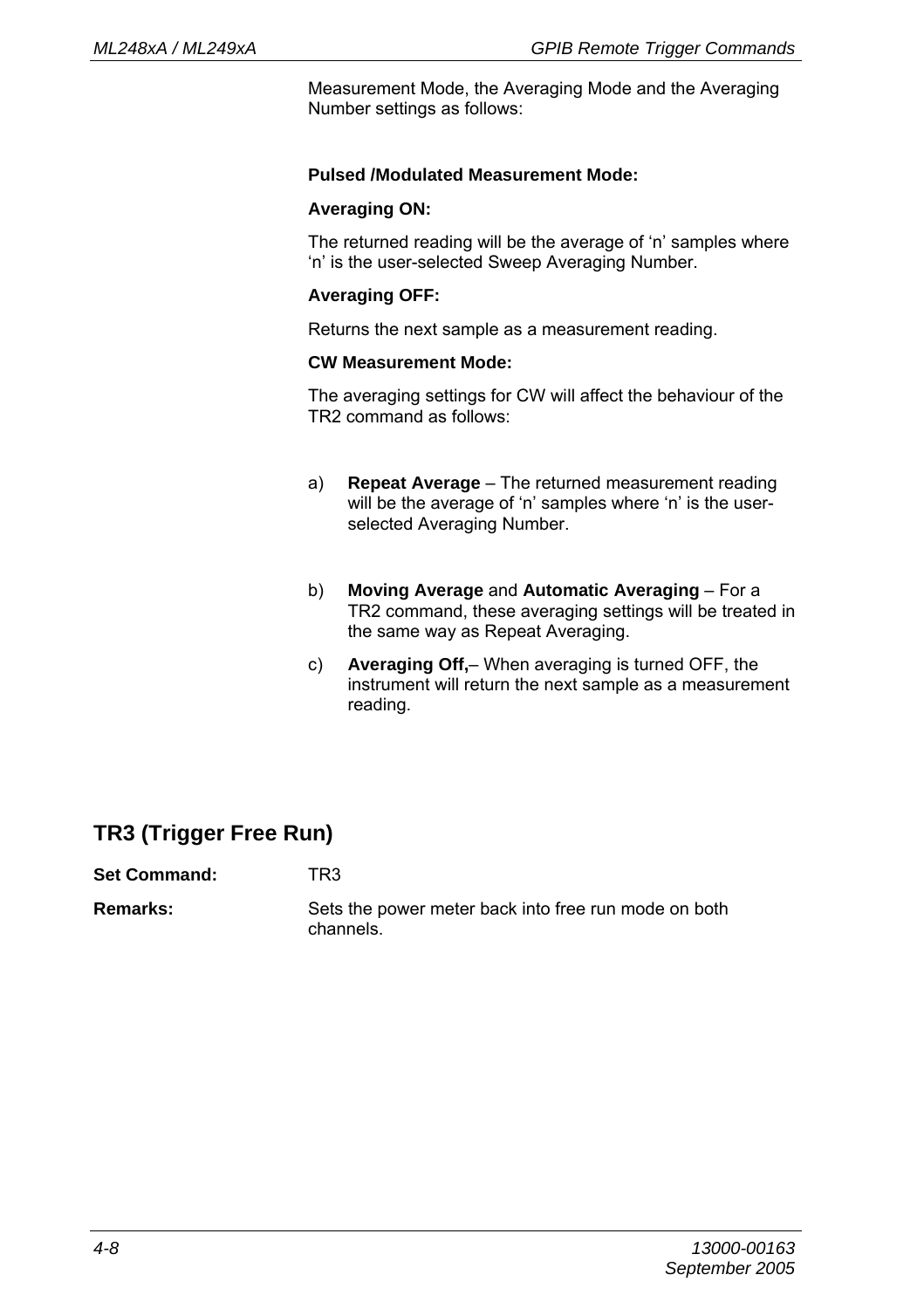# **Chapter 5. Channel Commands**

| <b>Function</b>                              | <b>Command</b> | Page reference |
|----------------------------------------------|----------------|----------------|
| Active Channel - Set or Query                | <b>CHACTIV</b> | $5-6$          |
| Active Gating Pattern Measurement - Output   | <b>GPAMO</b>   | $5 - 29$       |
| Active Gating Pattern Number – Set or Query  | <b>GPACTN</b>  | $5 - 28$       |
| Active Marker - Move to Maximum              | <b>MKTMAX</b>  | $5 - 61$       |
| Active Marker - Move to Minimum              | <b>MKTMIN</b>  | $5 - 61$       |
| Active Marker - Set or query                 | <b>MKACTN</b>  | $5 - 45$       |
| Active Marker Position - Set or Query        | <b>MKAPOS</b>  | $5 - 47$       |
| Capture Time – Set or Query                  | <b>TRCAPT</b>  | $5 - 17$       |
| CW Averaging Mode - Set or Query             | <b>CWAVG</b>   | $5 - 41$       |
| Decimal Point Resolution - Set or Query      | <b>CHRES</b>   | $5-9$          |
| Delta Marker - Set or Query                  | <b>MKDELTS</b> | $5 - 48$       |
| Delta Marker Measurement Type - Set or Query | <b>MKDMEAS</b> | $5 - 49$       |
| Delta Marker Position - Set or Query         | <b>MKDPOS</b>  | $5 - 51$       |
| Delta Marker Readings - Output               | <b>MKDO</b>    | $5 - 50$       |
| Delta Markers Link State - Set or Query      | <b>MKDLINK</b> | $5 - 49$       |
| Displayed Channels - Set or Query            | <b>CHDISPN</b> | $5-8$          |
| Duty Cycle State - Set or Query              | <b>CWDUTYS</b> | $5 - 44$       |
| Duty Cycle Value - Set or Query              | <b>CWDUTY</b>  | $5 - 44$       |
| External Trigger Edge - Set or Query         | <b>TRXEDG</b>  | $5 - 26$       |
| Fail Beep Control - Set or Query             | <b>LMFBEEP</b> | $5 - 62$       |
| Fail Indicator Hold - Set or Query           | <b>LMFHOLD</b> | $5 - 63$       |
| Fence Number State - Set or Query            | <b>GPFENS</b>  | $5 - 31$       |
| Fence Start Time - Set or Query              | <b>GPFENST</b> | $5 - 32$       |
| Fence Stop Time Set or Query                 | <b>GPFENSP</b> | $5 - 32$       |
| Gate Number State - Set or Query             | <b>GPGATS</b>  | $5 - 33$       |
| Gate Pattern 1 Repeat Number - Set or Query  | GP1REPN        | $5 - 27$       |
| Gate Pattern 1 Repeat Offset - Set or Query  | GP1REPT        | $5 - 28$       |
| Gate Pattern 1 Repeat State – Set or Query   | GP1REPS        | $5 - 27$       |
| Gate Start Time - Set or Query               | <b>GPTIMST</b> | $5 - 39$       |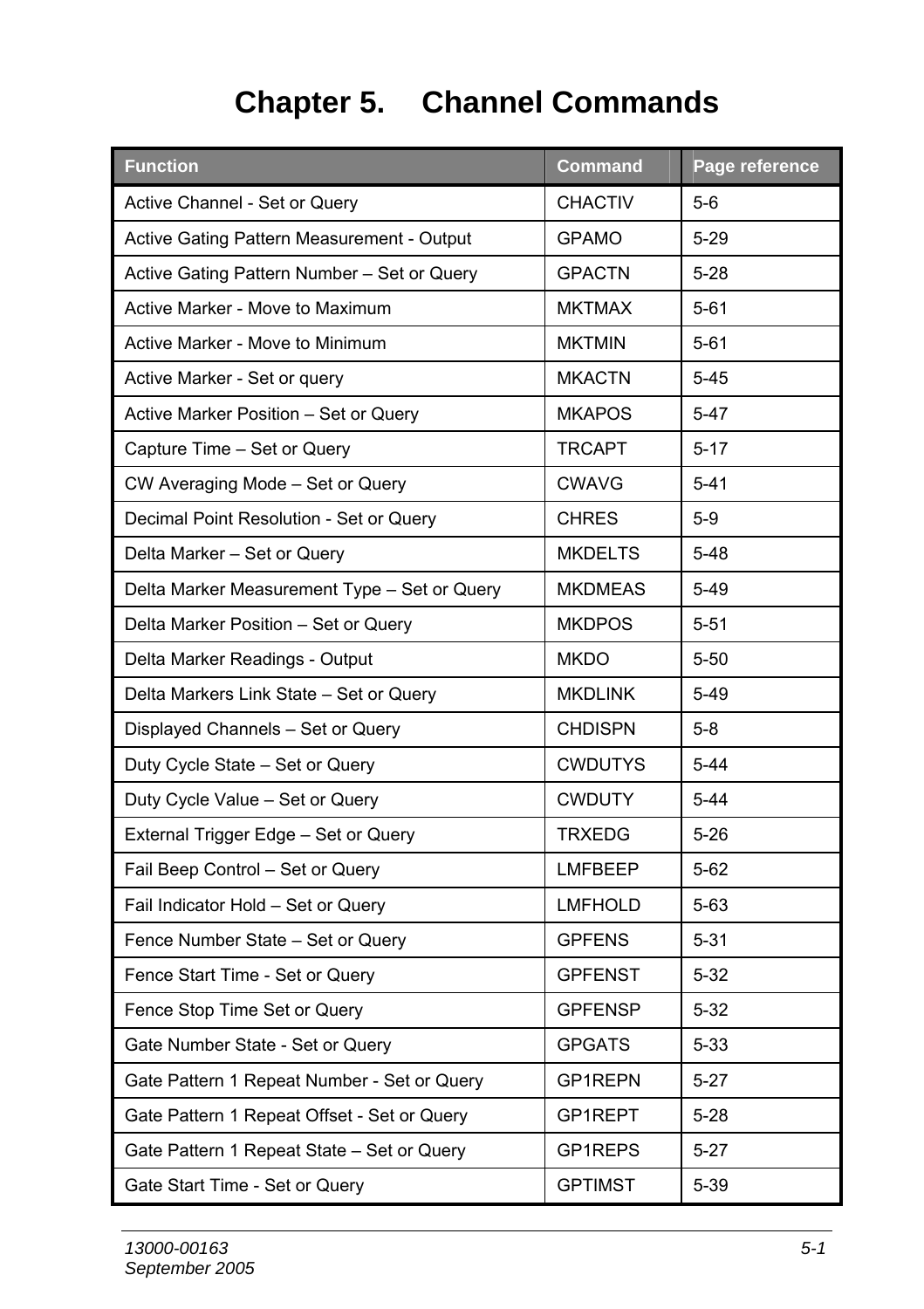| <b>Function</b>                                   | <b>Command</b> | Page reference |
|---------------------------------------------------|----------------|----------------|
| Gate Stop Time - Set or Query                     | <b>GPTIMSP</b> | $5 - 39$       |
| Gating Pattern Number Measurement - Output        | <b>GPNMO</b>   | $5 - 36$       |
| Gating Patterns - Set Hide                        | <b>GPHIDES</b> | $5 - 33$       |
| Gating Patterns - Switch OFF                      | <b>GPOFF</b>   | $5 - 38$       |
| Gating Patterns Measurements - Output All Enabled | <b>GPMO</b>    | $5 - 34$       |
| Gating Patterns Min/Max Tracking - Reset          | <b>GPARST</b>  | $5 - 31$       |
| Hide Gating Patterns State - Query                | <b>GPHIDES</b> | $5 - 33$       |
| Input Configuration - Set or Query                | <b>CHCFG</b>   | $5 - 7$        |
| Internal Trigger Edge - Set or Query              | <b>TRINEDG</b> | $5 - 22$       |
| Internal Trigger Level - Set or Query             | <b>TRINLEV</b> | $5-22$         |
| Limit - Complex Limit Specification Set or Query  | LMXSPEC        | $5 - 72$       |
| Limit - Define Full Complex Limit Specification   | LMXSPEF        | $5 - 73$       |
| Limit Checking State - Set or Query               | <b>LMSTATE</b> | $5 - 64$       |
| Limit Checking Type - Set or Query                | <b>LMTYP</b>   | $5 - 65$       |
| Limit Failure Indicator - Clear                   | LMFCLR         | $5 - 62$       |
| Limit Line Test Type - Set or Query               | <b>LMLINE</b>  | $5 - 63$       |
| Limits - Define Complex Segment                   | <b>LMXSEG</b>  | $5 - 70$       |
| Limits - Lower Limit Line Value - Set or Query    | <b>LMSLO</b>   | $5 - 64$       |
| Limits - Output Complex Limits Specification      | LMXSPO         | $5 - 75$       |
| Limits - Query All Complex Stores State           | LMXASTQ        | $5 - 66$       |
| Limits - Query Complex Limits Power Offset        | LMXPOF?        | $5 - 67$       |
| Limits - Query Complex Limits Store Name          | LMXNAME?       | $5 - 66$       |
| Limits - Query Complex Memory Store               | <b>LMXSTQ</b>  | $5 - 73$       |
| Limits - Query Complex Time Offset                | LMXTOF?        | $5 - 77$       |
| Limits - Query Repeat State                       | LMXREPS?       | $5 - 68$       |
| Limits - Repeat Count - Set or Query              | LMXREPN?       | $5 - 67$       |
| Limits - Set Complex Limits Store Name            | <b>LMXNAME</b> | $5 - 66$       |
| Limits - Set Complex Specification ID Header      | <b>LMXSID</b>  | $5 - 71$       |
| Limits - Set Repeat State                         | <b>LMXREPS</b> | $5 - 68$       |
| Marker - Number Reading - Output                  | <b>MKNO</b>    | $5 - 53$       |
| Marker - Set Active Position                      | <b>MKAPOS</b>  | $5 - 47$       |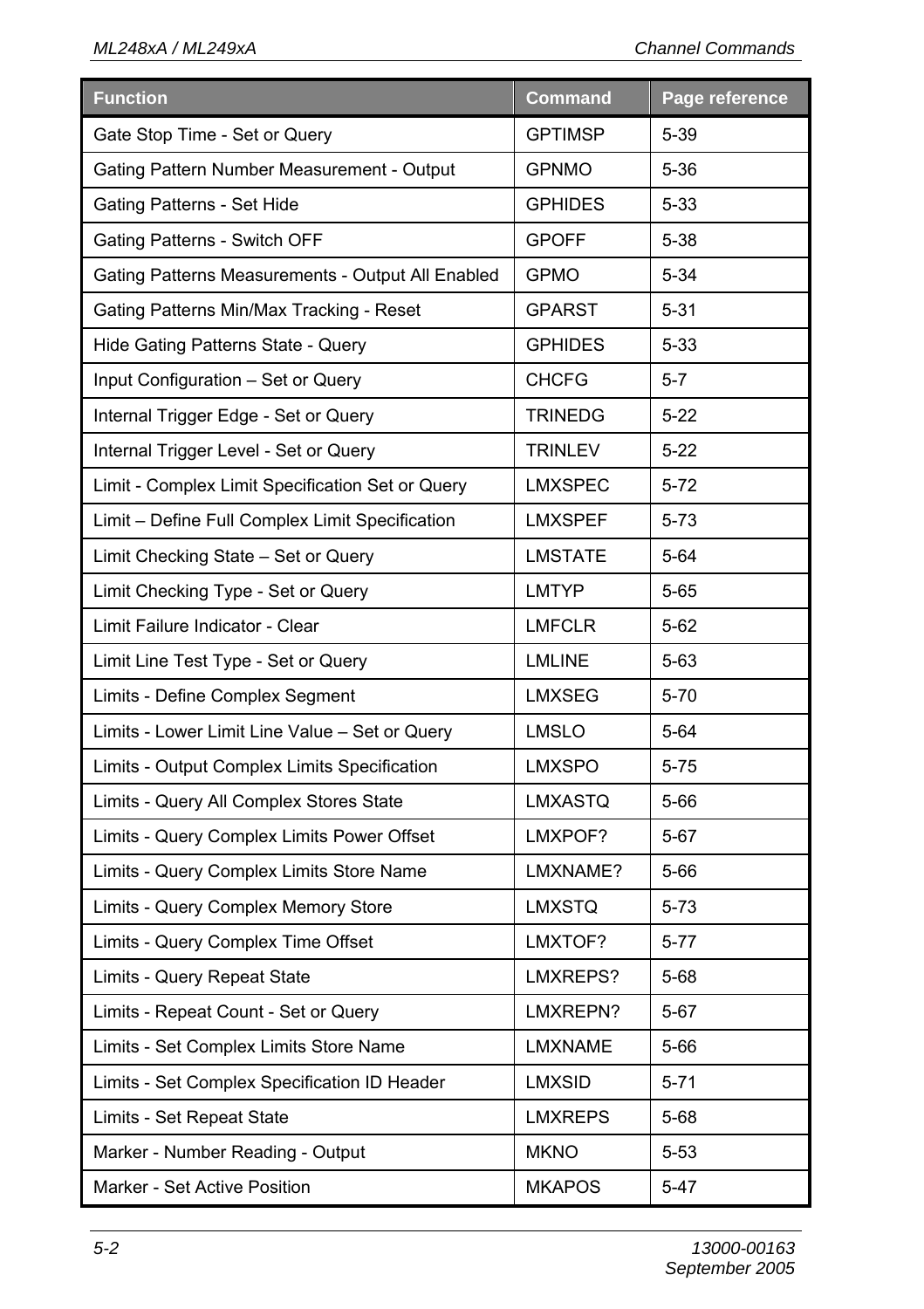| <b>Function</b>                                                     | <b>Command</b> | Page reference |
|---------------------------------------------------------------------|----------------|----------------|
| Marker Position - Set or Query                                      | <b>MKPOS</b>   | $5 - 55$       |
| Marker reading - Output                                             | <b>TTMKRO</b>  | 5-89           |
| Markers - Switch All Off                                            | <b>MKAOFF</b>  | $5 - 47$       |
| Markers Readings - Output All Enabled                               | <b>MKENO</b>   | $5 - 52$       |
| Markers State - Set or Query                                        | <b>MKSTATE</b> | $5 - 61$       |
| Measurement Hold - Set or Query                                     | <b>CHOLD</b>   | $5 - 83$       |
| Measurement Mode - Set or Query                                     | <b>CHMODE</b>  | $5 - 8$        |
| <b>Output Statistical Function Readings</b>                         | <b>TTFRO</b>   | $5 - 87$       |
| PAE Bias Current Value - Set or Query                               | <b>PAEBI</b>   | $5 - 92$       |
| PAE Bias Current Conversion Factor - Set or Query                   | <b>PAEBICF</b> | $5 - 92$       |
| PAE Bias Current Source - Set or Query                              | <b>PAEBIS</b>  | $5 - 93$       |
| PAE Bias Voltage Value - Set or Query                               | <b>PAEBV</b>   | $5 - 93$       |
| PAE Input Configuration - Set or Query                              | <b>PAECFG</b>  | $5 - 94$       |
| PAE - Output Reading                                                | <b>PAEO</b>    | $5 - 94$       |
| PAE Source Selection - Set or Query                                 | PAESRC         | $5 - 95$       |
| Peaking Indicator - Reset Channel Readout                           | <b>CHPIRST</b> | $5 - 84$       |
| Post Processing Acquisition - Restart                               | <b>PPACQRT</b> | $5 - 85$       |
| Post Processing Acquisition State – Set or Query                    | <b>PPACQS</b>  | $5 - 85$       |
| Post-processing Function Module - Set or Query                      | <b>PPFUNC</b>  | $5 - 86$       |
| Power Replication Offset - Set or Query                             | <b>LMXROFP</b> | $5 - 68$       |
| Profile Sweep Averaging Number - Set or Query                       | <b>PMAVGN</b>  | $5 - 42$       |
| Pulse Fall Time - Output                                            | <b>MKPFTO</b>  | $5 - 54$       |
| Pulse Off Time - Output                                             | <b>MKPOTO</b>  | $5 - 56$       |
| Pulse Repetition Interval - Output                                  | <b>MKPRIO</b>  | $5 - 57$       |
| Pulse Rise Time - Output                                            | <b>MKPRTO</b>  | $5 - 58$       |
| Pulse Width - Output                                                | <b>MKPWTO</b>  | $5 - 60$       |
| Pulsed/Modulated Measurement Display Type - Set<br>or Query         | <b>PMDTYP</b>  | $5 - 12$       |
| Pulsed/Modulated Profile - Autoscale                                | <b>PMPAUTO</b> | $5 - 78$       |
| Pulsed/Modulated Profile - Reset                                    | <b>PMPDRST</b> | $5-43$         |
| Pulsed/Modulated Profile Data Representation Type<br>- Set or Query | <b>PMPDREP</b> | $5 - 81$       |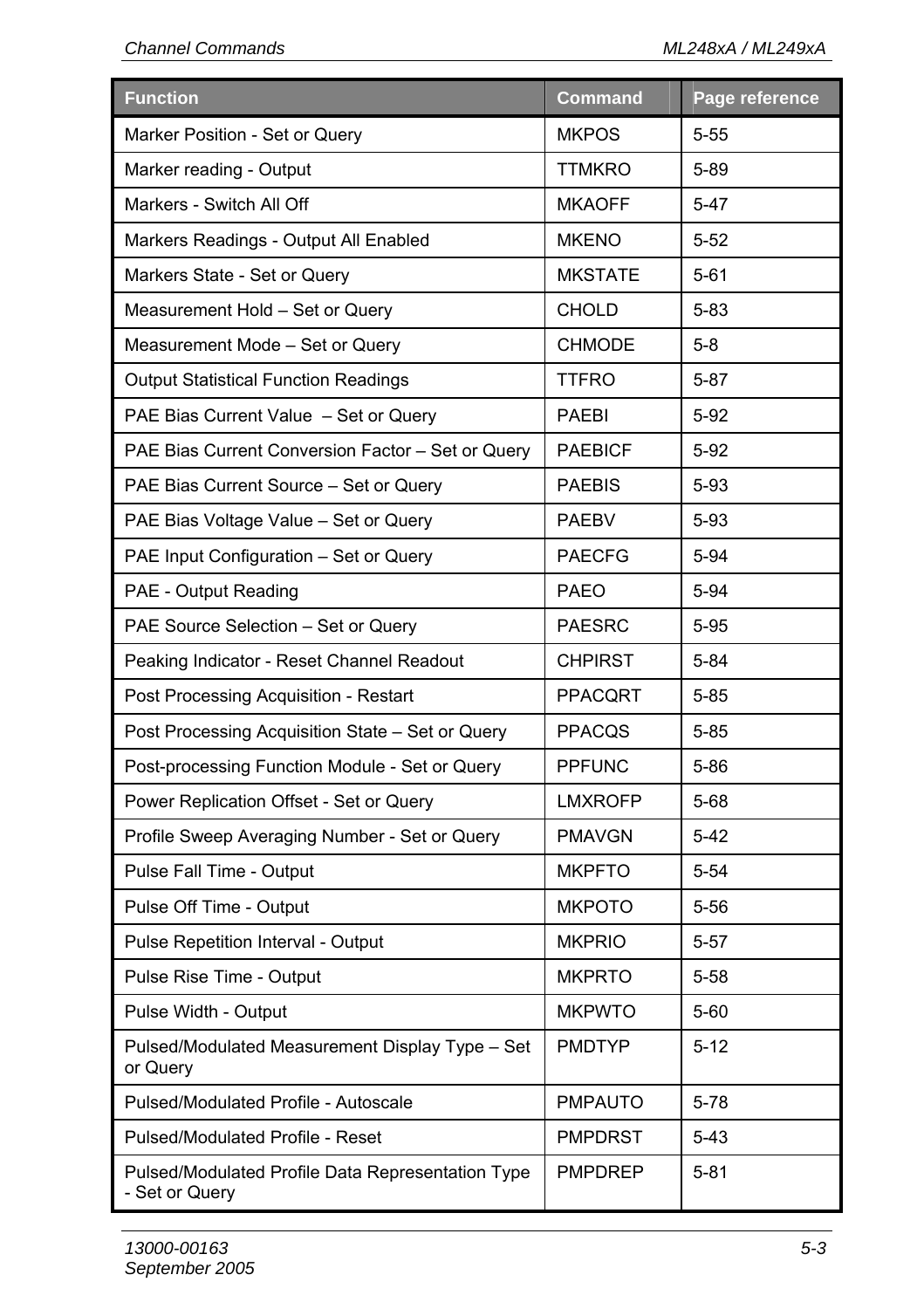| <b>Function</b>                                                   | <b>Command</b> | Page reference |
|-------------------------------------------------------------------|----------------|----------------|
| Pulsed/Modulated Profile Min/Max Tracking Mode -<br>Set or Query  | <b>PMPTRK</b>  | $5 - 82$       |
| Pulsed/Modulated Profile Reference Level - Set or<br>Query        | <b>PMPREF</b>  | $5 - 78$       |
| Pulsed/Modulated Profile Scale - Set or Query                     | <b>PMPSCAL</b> | 5-79           |
| Pulsed/Modulated Measurement Type - Set or<br>Query               | <b>PMMEAS</b>  | $5 - 13$       |
| Pulsed/Modulated Profile Averaging - Reset                        | <b>PMAVRST</b> | $5 - 43$       |
| Pulsed/Modulated Profile Averaging State - Set or<br>Query        | <b>PMAVGS</b>  | $5 - 43$       |
| Readout Peak Indicator State - Set or Query                       | <b>CHPKS</b>   | $5 - 84$       |
| Relative Mode Control - Set or Query                              | <b>CWREL</b>   | $5-40$         |
| RRS Trace State - Query                                           | PMRRS?         | $5 - 14$       |
| Set Complex Limits Time Offset                                    | <b>LMXTOF</b>  | $5 - 77$       |
| Set Statistical Post-processing Source Selection -<br>Query       | TTSRC          | $5 - 91$       |
| Settle Percentage Value - Set or Query                            | <b>CWSETLP</b> | $5 - 11$       |
| Specification - Save to Complex Limits Store                      | LMXSAVE        | 5-69           |
| Statistical Function Type - Set or Query                          | <b>TTFUNC</b>  | $5 - 88$       |
| Statistical Post-processing Display Start Power - Set<br>or Query | <b>TTPST</b>   | $5 - 91$       |
| Statistical Post-processing Display Stop Power - Set<br>or Query  | <b>TTPSP</b>   | $5 - 90$       |
| Statistical Post-processing Function - Zoom In                    | <b>TTZIN</b>   | $5 - 91$       |
| Statistical Post-processing Function - Zoom Out                   | <b>TTZOUT</b>  | $5 - 92$       |
| Statistical Post-processing Marker Position - Set or<br>Query     | <b>TTMKPOS</b> | $5 - 88$       |
| Statistical Post-processing Marker State - Set                    | <b>TTMKS</b>   | $5 - 89$       |
| Statistical Post-processing Source Selection - Query              | <b>TTSRC</b>   | 5-91           |
| Time Replication Offset - Set or Query                            | <b>LMXROFT</b> | $5 - 69$       |
| Tracking - Min and Max Values - Set or Query                      | <b>CWMMTKS</b> | $5 - 80$       |
| Tracking - Reset Min and Max                                      | <b>CWMMRST</b> | $5 - 80$       |
| Trigger - Bandwidth - Set or Query                                | <b>TRBW</b>    | $5 - 16$       |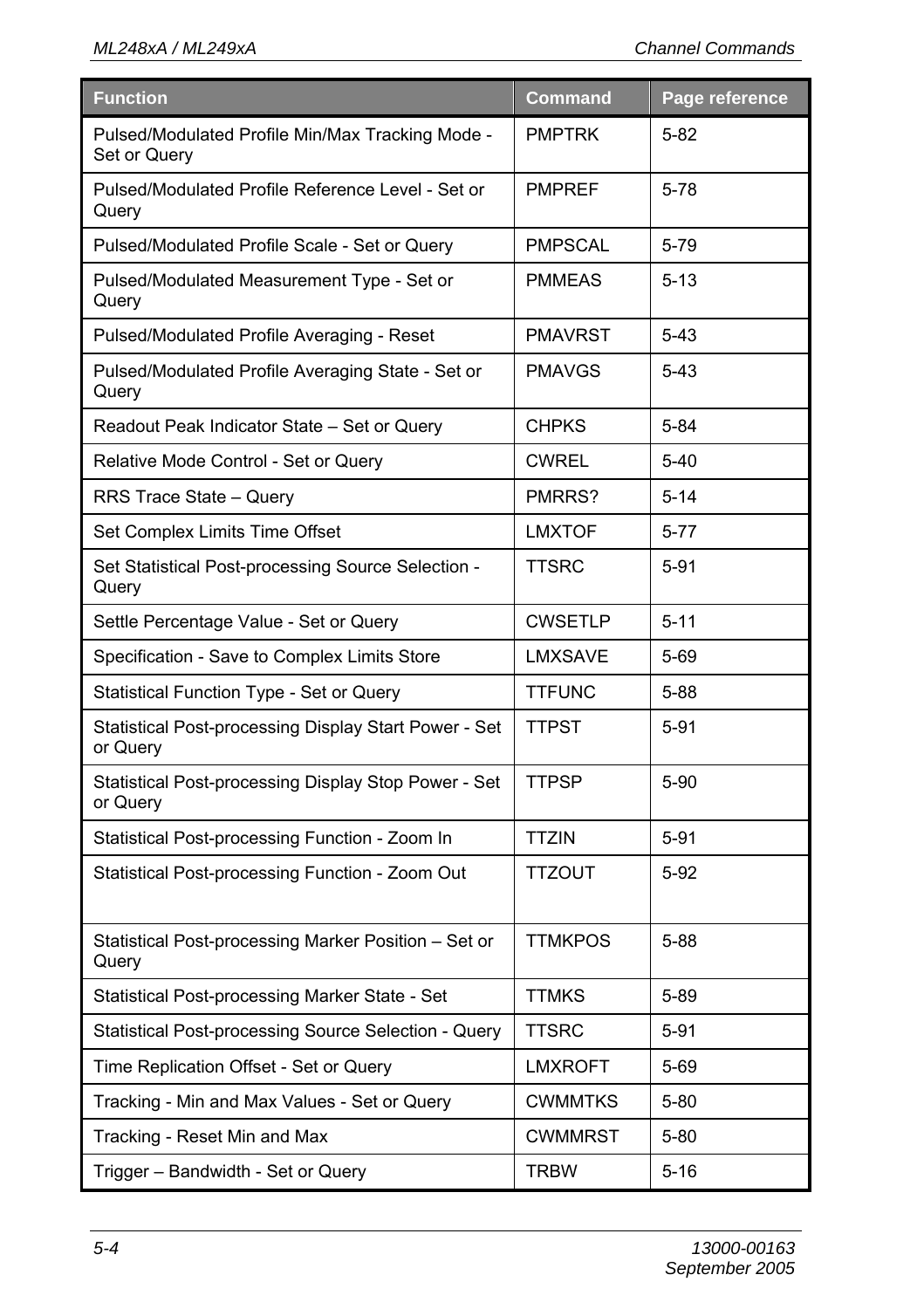| <b>Function</b>                                                     | <b>Command</b> | Page reference |
|---------------------------------------------------------------------|----------------|----------------|
| Trigger - Waveform Position - Set                                   | <b>TRWFPOS</b> | $5 - 25$       |
| Trigger – Waveform State - Set                                      | <b>TRWFS</b>   | $5 - 26$       |
| Trigger - External Edge - Set or Query                              | <b>TRXEDG</b>  | $5 - 26$       |
| Trigger - Internal Trigger Level - Set or Query                     | <b>TRINLEV</b> | $5 - 22$       |
| Trigger Arming Mode - Set or Query                                  | <b>TRARMD</b>  | $5 - 14$       |
| Trigger Delay Time - Set or Query                                   | <b>TRDLYT</b>  | $5 - 18$       |
| Trigger Frame Arming Level - Set                                    | <b>TRFLEV</b>  | $5 - 19$       |
| Trigger Frame Arming Time Duration - Set                            | <b>TRFTIM</b>  | $5 - 20$       |
| Trigger Hold-off State - Set or Query                               | <b>TRHOFS</b>  | $5 - 21$       |
| Trigger Hold-off Time - Set or Query                                | <b>TRHOFT</b>  | $5 - 21$       |
| Trigger Linking State - Set or Query                                | <b>TRLINKS</b> | $5 - 23$       |
| Trigger Source - Set or Query                                       | <b>TRSRC</b>   | $5 - 25$       |
| Units – Set or Query                                                | <b>CHUNIT</b>  | $5 - 10$       |
| Upper Limit Line Value for Simple Limits Checking -<br>Set or Query | LMSUP          | $5 - 65$       |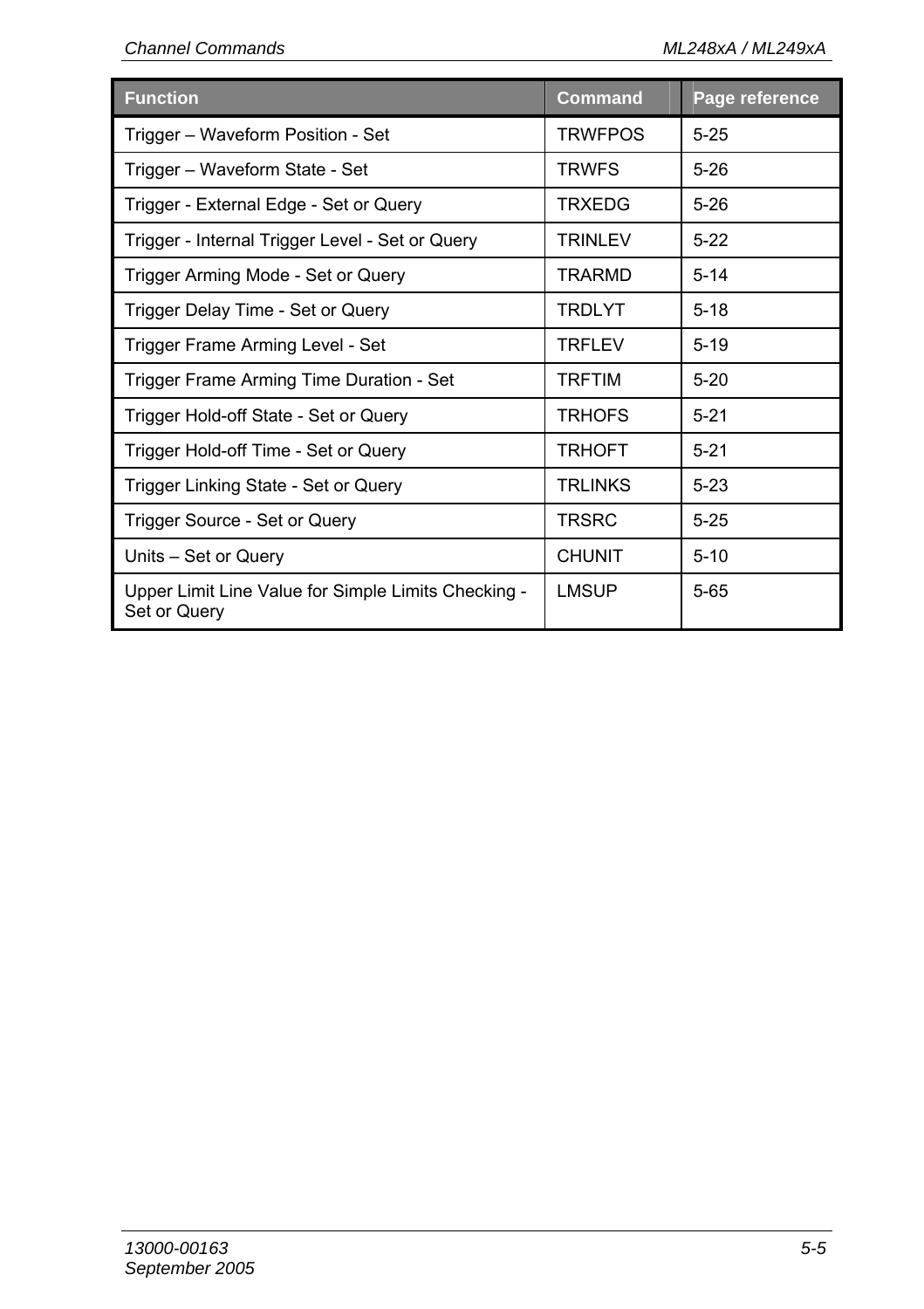# **Setup**

# **CHACTIV (Set Active Channel)**

# **CHACTIV? (Query Active Channel)**

| <b>Set Command:</b>   | CHACTIV <ws><c></c></ws>                                                                                                                                                                                                                                                                                                                                                                                                                  |  |  |
|-----------------------|-------------------------------------------------------------------------------------------------------------------------------------------------------------------------------------------------------------------------------------------------------------------------------------------------------------------------------------------------------------------------------------------------------------------------------------------|--|--|
| Details:              | 1 2<br><c></c>                                                                                                                                                                                                                                                                                                                                                                                                                            |  |  |
| Remarks:              | Sets the instrument active channel. When operated from the<br>front panel, channel-based settings will only affect the active<br>channel.                                                                                                                                                                                                                                                                                                 |  |  |
| Note:                 | This setting does not have any effect on GPIB commands<br>general operation. The user shall be able to change<br>configuration settings and / or obtain measurement data from a<br>channel other than the active channel. Data is only available<br>from the non-active channel when the instrument is operating<br>in dual channel mode. This reflects front panel operation<br>where only the displayed channel(s) have data available. |  |  |
| <b>Query Command:</b> | CHACTIV?                                                                                                                                                                                                                                                                                                                                                                                                                                  |  |  |
| <b>Return String:</b> | CHACTIV <c></c>                                                                                                                                                                                                                                                                                                                                                                                                                           |  |  |
| Remarks:              | Returns the channel currently selected as the active channel.                                                                                                                                                                                                                                                                                                                                                                             |  |  |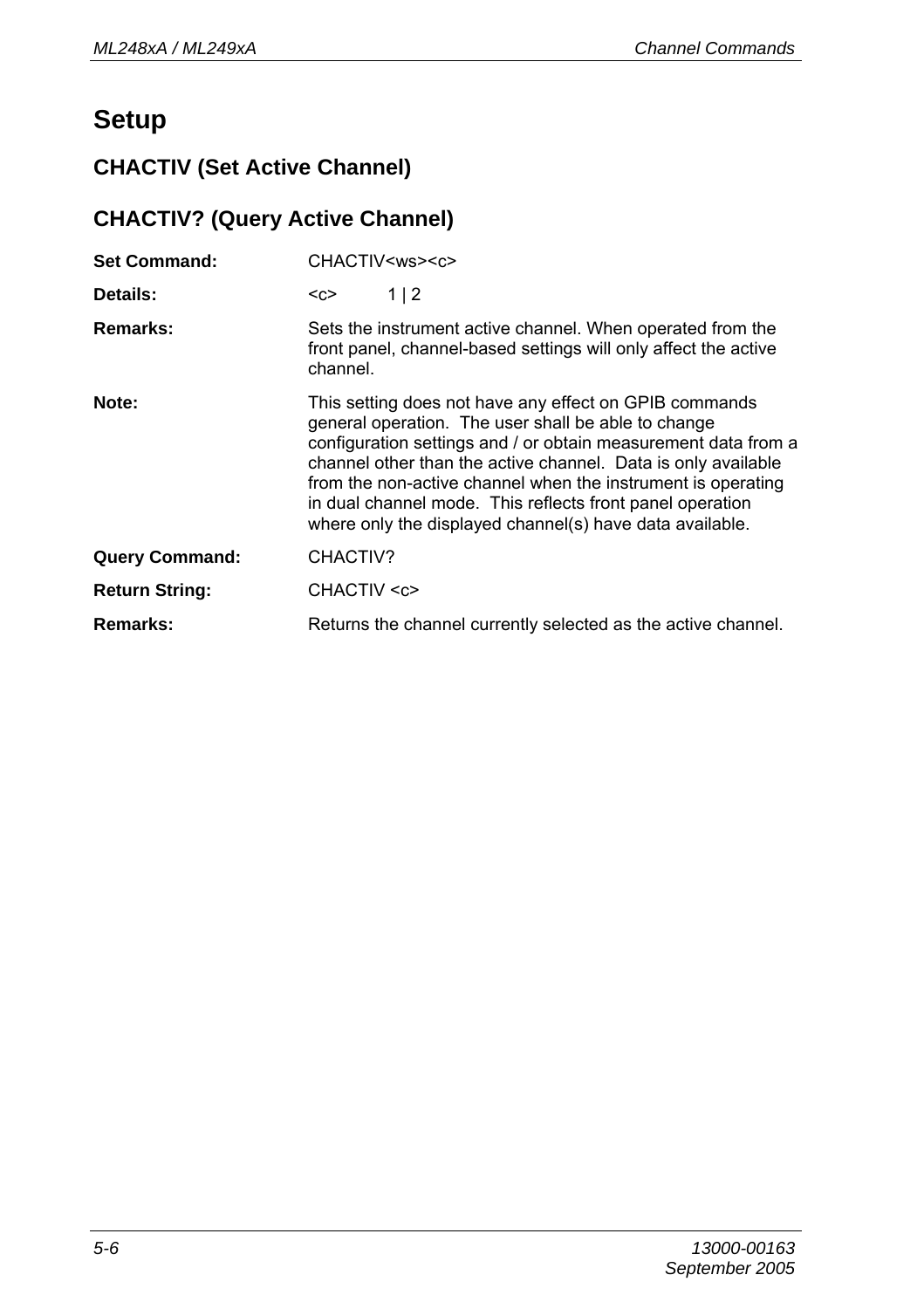# **CHCFG (Set Channel Input Configuration)**

#### **CHCFG? (Query Channel Input Configuration)**

| <b>Set Command:</b>   | CHCFG <ws><c>&lt;.&gt;<config></config></c></ws>  |                                                                                                                                                             |  |
|-----------------------|---------------------------------------------------|-------------------------------------------------------------------------------------------------------------------------------------------------------------|--|
| Details:              | $C$                                               | 1 2                                                                                                                                                         |  |
|                       |                                                   | $\leq$ config> A   B   A - B   B - A   A / B   B / A   V                                                                                                    |  |
|                       |                                                   |                                                                                                                                                             |  |
|                       | A                                                 | Sensor A                                                                                                                                                    |  |
|                       | B                                                 | Sensor B                                                                                                                                                    |  |
|                       | $A - B$                                           | Sensor A minus Sensor B                                                                                                                                     |  |
|                       | $B - A$                                           | Sensor B minus Sensor A                                                                                                                                     |  |
|                       | A/B                                               | Sensor A divided by Sensor B                                                                                                                                |  |
|                       | B/A                                               | Sensor B divided by Sensor A                                                                                                                                |  |
|                       | V                                                 | <b>External Volts</b>                                                                                                                                       |  |
| Remarks:              | External Volts (V).                               | Selects the channel input configuration. For single input<br>channel instruments the choice is restricted to Sensor A or                                    |  |
| Note:                 |                                                   | Input Configuration V is only permitted in CW measurement<br>mode (an execution error will be returned when selecting V in<br>all other measurement modes). |  |
| <b>Query Command:</b> | CHCFG? <ws><c></c></ws>                           |                                                                                                                                                             |  |
| <b>Return String:</b> | CHCFG <c>,<config></config></c>                   |                                                                                                                                                             |  |
| Remarks:              | Returns the selected channel input configuration. |                                                                                                                                                             |  |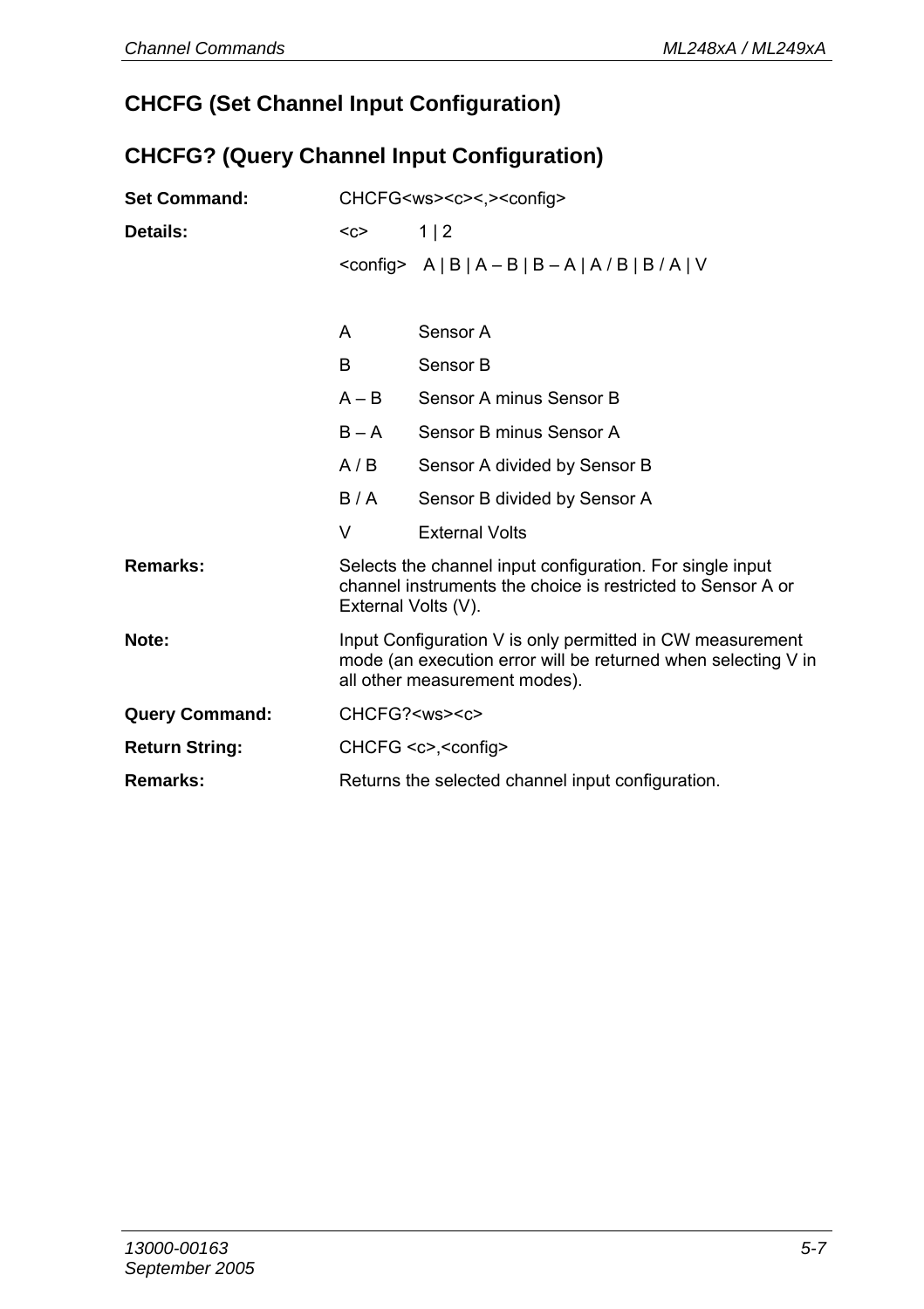### **CHDISPN (Set Number of displayed channels)**

#### **CHDISPN? (Query Number of displayed channels)**

| <b>Set Command:</b>   | CHDISPN <ws><num channels=""></num></ws>                                              |  |  |  |
|-----------------------|---------------------------------------------------------------------------------------|--|--|--|
| Details:              | $\le$ num channels> 1 $\rightarrow$ 2                                                 |  |  |  |
| Remarks:              | Sets the instrument to show one or both measurement<br>channels on the display panel. |  |  |  |
| <b>Query Command:</b> | CHDISPN?                                                                              |  |  |  |
| <b>Return String:</b> | CHDISPN <num channels=""></num>                                                       |  |  |  |
| Remarks:              | Returns the setting for the number of displayed channels<br>selected.                 |  |  |  |

#### **CHMODE (Set Channel Measurement Mode)**

#### **CHMODE? (Query Channel Measurement Mode)**

| <b>Set Command:</b>   | CHMODE <ws><c>&lt;.&gt;<mode></mode></c></ws> |                              |                                                                                                                                                                                                                                                                                                                                                             |
|-----------------------|-----------------------------------------------|------------------------------|-------------------------------------------------------------------------------------------------------------------------------------------------------------------------------------------------------------------------------------------------------------------------------------------------------------------------------------------------------------|
| Details:              | $<$ C $>$                                     | 1 2                          |                                                                                                                                                                                                                                                                                                                                                             |
|                       |                                               | <mode> CW   PMOD</mode>      |                                                                                                                                                                                                                                                                                                                                                             |
|                       |                                               | <b>CW</b>                    | Continuous Wave measurements                                                                                                                                                                                                                                                                                                                                |
|                       |                                               | <b>PMOD</b>                  | Pulsed / Modulated measurements                                                                                                                                                                                                                                                                                                                             |
| Remarks:              | as readout display.                           |                              | This command sets the channel measurement mode. CW<br>mode supports conventional power meter measurements<br>using a readout display. In PMOD mode the instrument can<br>be set up to measure pulsed signals or modulated signals (e.g.<br>CDMA, TDMA etc.). In PMOD measurement mode, the<br>measured power can either be viewed as a graphical profile or |
| <b>Query Command:</b> |                                               | CHMODE? <ws><c></c></ws>     |                                                                                                                                                                                                                                                                                                                                                             |
| <b>Return String:</b> |                                               | CHMODE <c>,<mode></mode></c> |                                                                                                                                                                                                                                                                                                                                                             |
| Remarks:              |                                               |                              | Returns the selected channel measurement mode setting.                                                                                                                                                                                                                                                                                                      |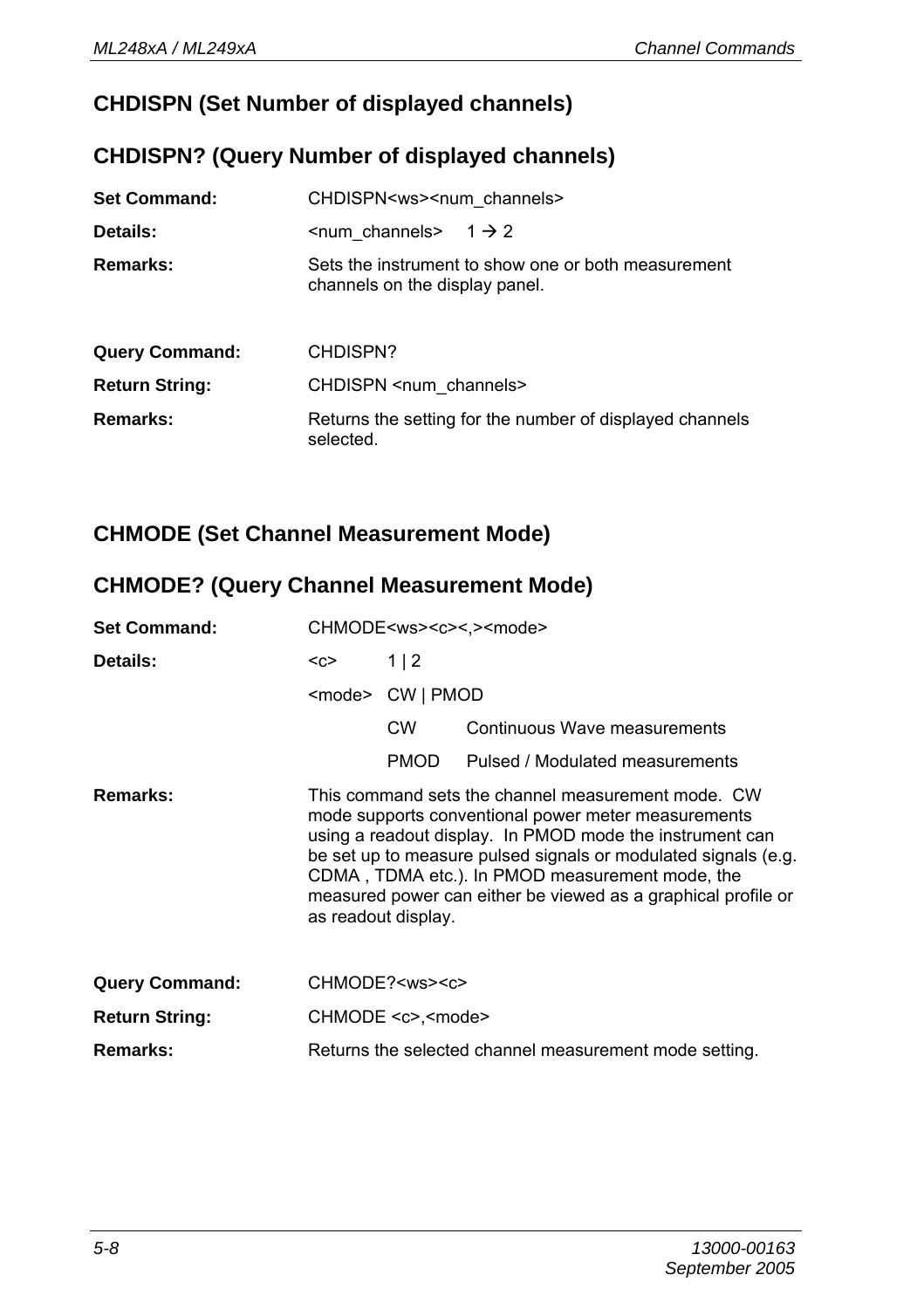# **CHRES (Set Channel Decimal Point Resolution)**

#### **CHRES? (Query Channel Decimal Point Resolution)**

| <b>Set Command:</b>   | CHRES <ws><c>&lt;.&gt;<dec places=""></dec></c></ws>           |                                                              |  |
|-----------------------|----------------------------------------------------------------|--------------------------------------------------------------|--|
| Details:              | <c></c>                                                        | 1   2                                                        |  |
|                       | $\leq$ dec places > 1 $\rightarrow$ 3                          |                                                              |  |
| Remarks:              | channel.                                                       | Set the number of decimal places displayed for the specified |  |
| <b>Query Command:</b> | CHRES? <ws><c></c></ws>                                        |                                                              |  |
| <b>Return String:</b> | CHRES <c>, <dec places=""></dec></c>                           |                                                              |  |
| Remarks:              | Returns the setting for the selected number of decimal places. |                                                              |  |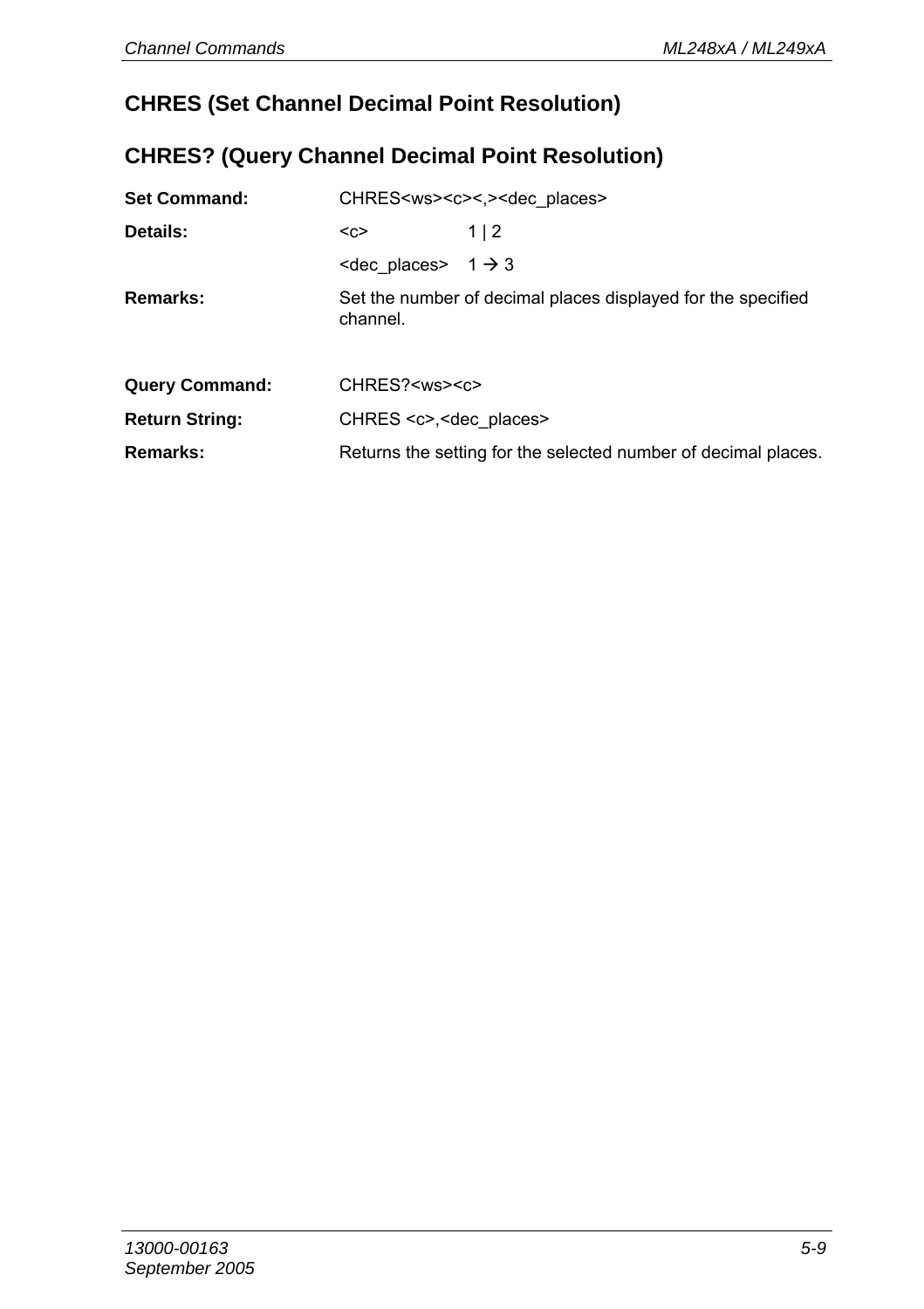### **CHUNIT (Set Channel Units)**

# **CHUNIT? (Query Channel Units)**

| <b>Set Command:</b> | CHUNIT <ws><c>&lt;.&gt;<units></units></c></ws>                                                                                                                                          |                                                                                                                  |                                                                                             |  |
|---------------------|------------------------------------------------------------------------------------------------------------------------------------------------------------------------------------------|------------------------------------------------------------------------------------------------------------------|---------------------------------------------------------------------------------------------|--|
| Details:            | $C$                                                                                                                                                                                      | 1 2                                                                                                              |                                                                                             |  |
|                     | <units></units>                                                                                                                                                                          |                                                                                                                  | DBM   DBMV   DBUV   DBW   W   V                                                             |  |
|                     |                                                                                                                                                                                          | units can be selected:                                                                                           | For sensor input configurations A, B, $A - B$ , B - A the following                         |  |
|                     | <b>DBM</b>                                                                                                                                                                               |                                                                                                                  | dBm                                                                                         |  |
|                     | DBMV                                                                                                                                                                                     |                                                                                                                  | dBmV                                                                                        |  |
|                     | <b>DBUV</b>                                                                                                                                                                              |                                                                                                                  | dBµV                                                                                        |  |
|                     | <b>DBW</b>                                                                                                                                                                               |                                                                                                                  | Dbw                                                                                         |  |
|                     | W                                                                                                                                                                                        |                                                                                                                  | Watts                                                                                       |  |
|                     | V                                                                                                                                                                                        |                                                                                                                  | Volts                                                                                       |  |
| Note:               |                                                                                                                                                                                          | Non-selectable units:                                                                                            |                                                                                             |  |
|                     | The channel units displayed on the front panel may differ from<br>the selected <units> depending on the Channel Input<br/>Configuration settings (see CHCFG command) as follows:</units> |                                                                                                                  |                                                                                             |  |
|                     | <b>Ratio Measurements:</b>                                                                                                                                                               |                                                                                                                  |                                                                                             |  |
|                     | For sensor input configurations A / B, B / A and Relative<br>Measurements (see CWREL command) all logarithmic units<br>will be displayed in 'dB                                          |                                                                                                                  |                                                                                             |  |
|                     | When linear units of W (Watts) or V (Volts) are selected and<br>the sensor input configuration is set to A/B, B/A, the units will<br>be displayed as % (percentage).                     |                                                                                                                  |                                                                                             |  |
|                     |                                                                                                                                                                                          | When selecting input configuration EXTV (external volts), units<br>of Volts (V) will be automatically displayed. |                                                                                             |  |
|                     | <b>Relative Measurements:</b>                                                                                                                                                            |                                                                                                                  |                                                                                             |  |
|                     | In CW Measurement mode only, when enabling Relative<br>Measurement the following units will show the letter 'r'<br>appended to the suffix unit:                                          |                                                                                                                  |                                                                                             |  |
|                     | dBr                                                                                                                                                                                      | dB relative to a stored value (applies to all logarithmic<br>units)                                              |                                                                                             |  |
|                     | $\%r$                                                                                                                                                                                    |                                                                                                                  | percentage relative to a stored value (applies to linear<br>units of Watts and Volts only). |  |
|                     |                                                                                                                                                                                          |                                                                                                                  | In EXTV (External Volt) input configuration only:                                           |  |
|                     | Vr                                                                                                                                                                                       |                                                                                                                  | External voltage source relative to a stored voltage.                                       |  |
|                     |                                                                                                                                                                                          |                                                                                                                  |                                                                                             |  |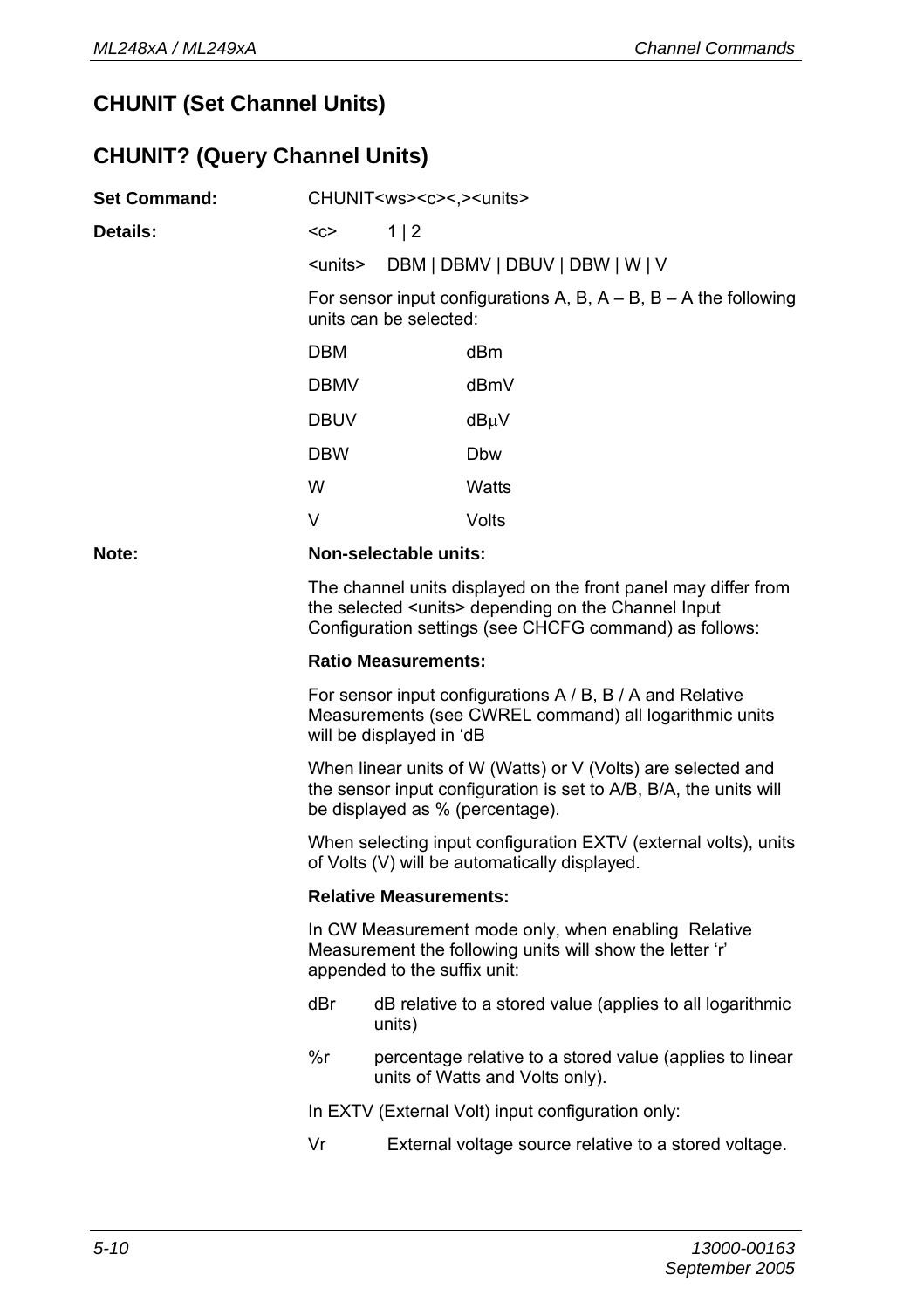**Remarks:** Sets the measurement units for the selected channel.

| <b>Query Command:</b> | CHUNIT? <ws><c></c></ws>                                     |
|-----------------------|--------------------------------------------------------------|
| <b>Return String:</b> | CHUNIT <c>.<units></units></c>                               |
| <b>Remarks:</b>       | Returns the units currently set up for the selected channel. |

ML243xA command supported

#### **CWSETLP (Set Settle Percentage Value)**

## **CWSETLP? (Query Settle Percentage Value)**

| <b>Set Command:</b>   | CWSETLP <ws><c>&lt;.&gt;<settle_pct></settle_pct></c></ws> |                                 |                                                                                                                                                                                                |
|-----------------------|------------------------------------------------------------|---------------------------------|------------------------------------------------------------------------------------------------------------------------------------------------------------------------------------------------|
| Details:              | $C$                                                        | 1 2                             |                                                                                                                                                                                                |
|                       | <settle pct=""></settle>                                   |                                 | $0.01 \rightarrow 10.00 \%$                                                                                                                                                                    |
| Remarks:              |                                                            | has settled to its final value. | The settling percentage determines how long the system waits<br>for the signal to settle. This allows some control over the trade-<br>off between speed, and the extent to which a measurement |
| <b>Query Command:</b> |                                                            | CWSETLP? <ws><c></c></ws>       |                                                                                                                                                                                                |
| <b>Return String:</b> |                                                            | $CWSETLP \lll$ , settle pct>    |                                                                                                                                                                                                |
| Remarks:              | Returns the settle percentage configuration setting.       |                                 |                                                                                                                                                                                                |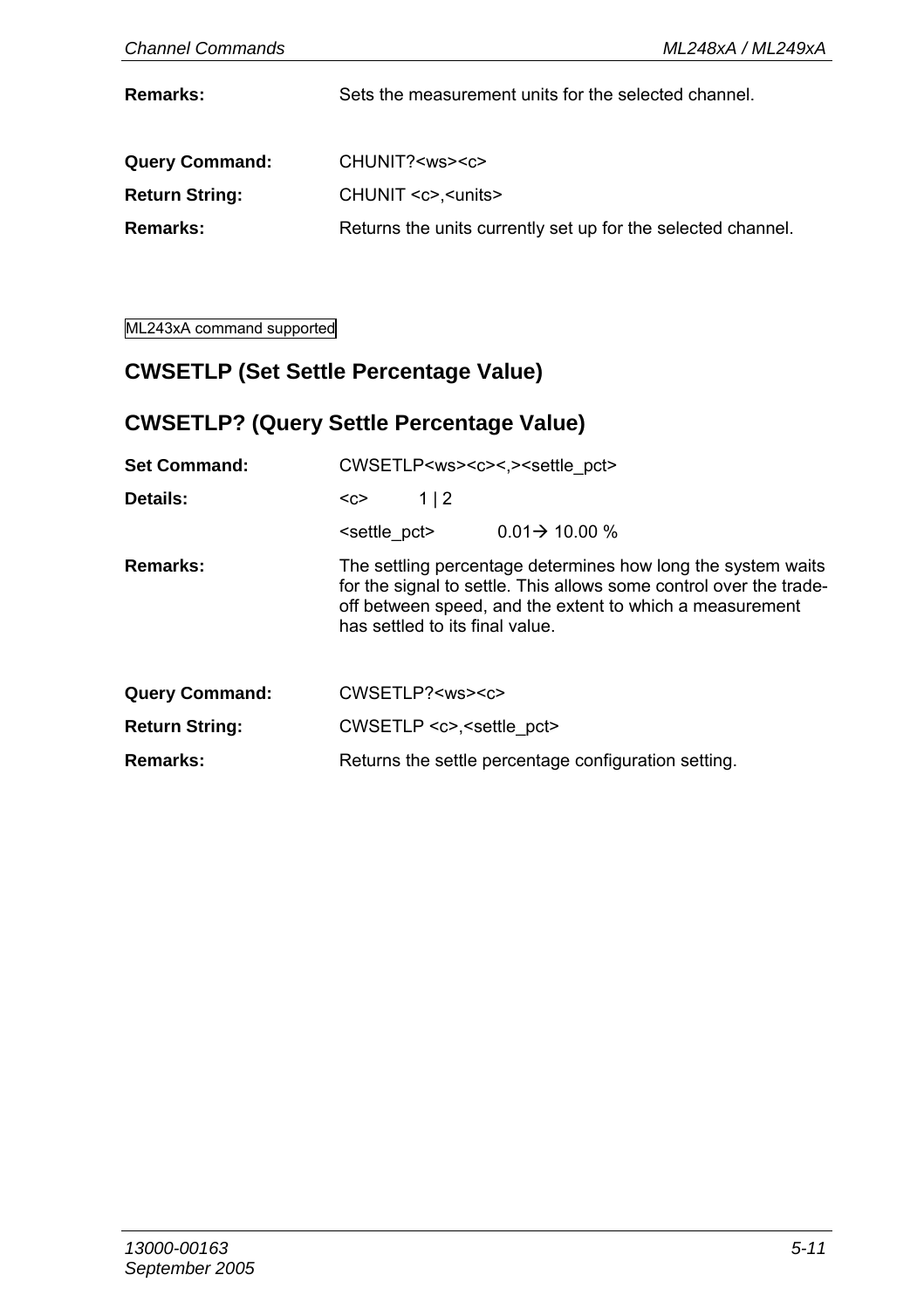#### **PMDTYP (Set Pulsed/Modulated Measurement Display Type)**

#### **PMDTYP? (Query Pulsed/Modulated Measurement Display Type)**

| <b>Set Command:</b>   | PMDTYP <ws><c>&lt;.&gt;<meas type=""></meas></c></ws> |                                                           |  |
|-----------------------|-------------------------------------------------------|-----------------------------------------------------------|--|
| Details:              | $C$                                                   | 1 2                                                       |  |
|                       | <meas type=""></meas>                                 | PRF   RDO                                                 |  |
|                       | <b>PRF</b>                                            | Profile                                                   |  |
|                       | <b>RDO</b>                                            | Readout                                                   |  |
| Remarks:              | Measurement mode.                                     | Selects the measurement display type for Pulsed/Modulated |  |
| <b>Query Command:</b> | PMDTYP? <ws><c></c></ws>                              |                                                           |  |
| <b>Return String:</b> | PMDTYP <c>,<meas type=""></meas></c>                  |                                                           |  |
| Remarks:              | Returns the Pulsed/Modulated display type setting.    |                                                           |  |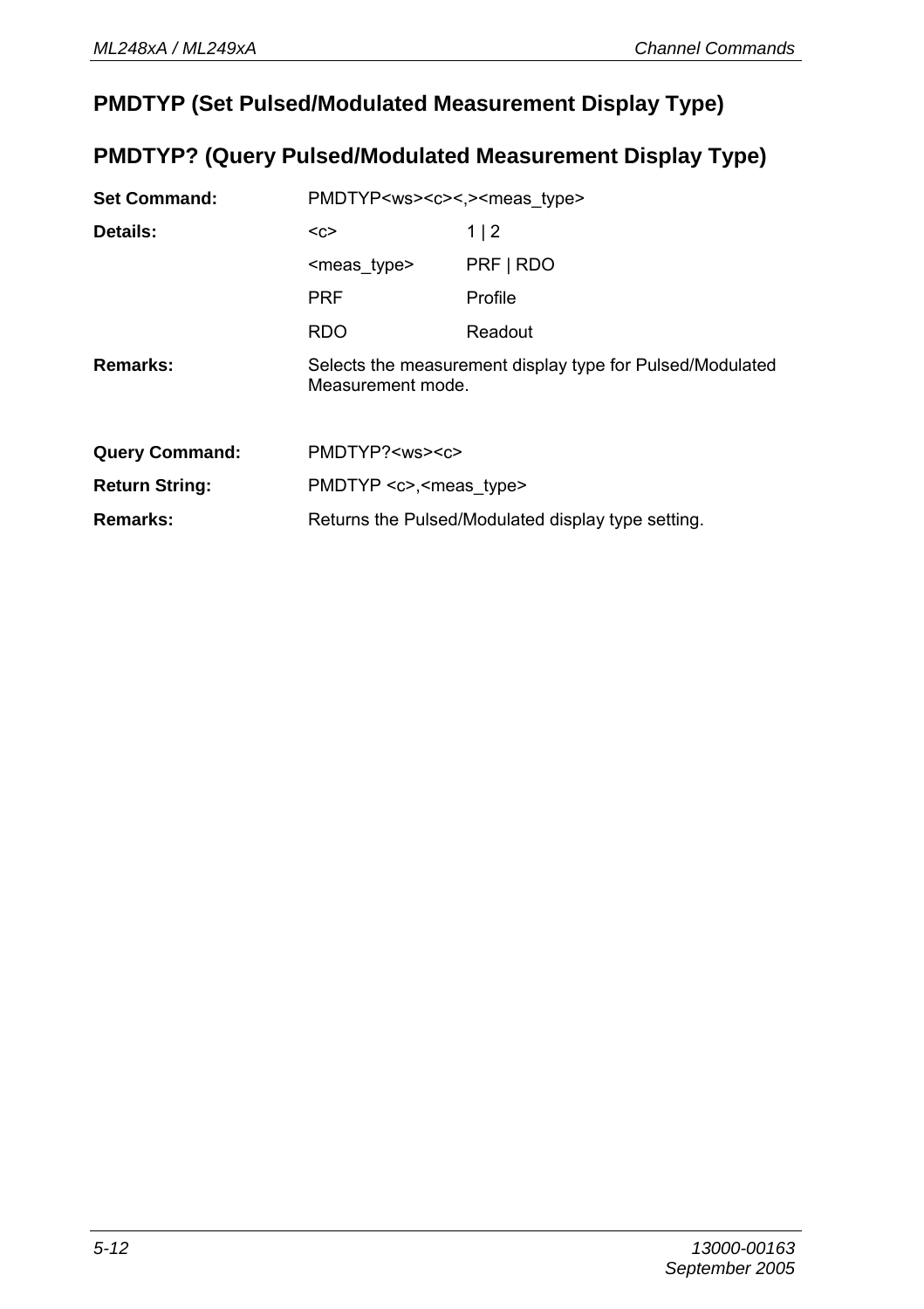#### **PMMEAS (Set Pulsed/Modulated Measurement Type)**

#### **PMMEAS? (Query Pulsed/Modulated Measurement Type)**

| <b>Set Command:</b>   | PMMEAS <ws><c>&lt;,&gt;<meas num="" type=""></meas></c></ws> |                                             |                                                                                                                                                                                                                                                               |
|-----------------------|--------------------------------------------------------------|---------------------------------------------|---------------------------------------------------------------------------------------------------------------------------------------------------------------------------------------------------------------------------------------------------------------|
| Details:              | $C$                                                          |                                             | 1 2                                                                                                                                                                                                                                                           |
|                       |                                                              | $\epsilon$ meas_type_num> $1 \rightarrow 5$ |                                                                                                                                                                                                                                                               |
|                       |                                                              | Where $\leq$ meas type num $\geq$ is:       |                                                                                                                                                                                                                                                               |
|                       | 1:                                                           | Average Power                               |                                                                                                                                                                                                                                                               |
|                       | 2:                                                           |                                             | Average Power, Peak Power                                                                                                                                                                                                                                     |
|                       | 3:                                                           |                                             | Average Power, Peak Power, Crest Factor                                                                                                                                                                                                                       |
|                       | 4:                                                           | <b>Time</b>                                 | Average Power, Min Power & Time, Max Power &                                                                                                                                                                                                                  |
|                       | 5.                                                           | Power & Time                                | Average Power, Held Min Power & Time, Held Max                                                                                                                                                                                                                |
| Remarks:              |                                                              | gating patterns instead.                    | Selects the channel pulsed/modulated measurement type. The<br>measurement type selected is applied to the overall channel<br>capture time if all gating patterns are disabled. If any gating<br>patterns are enabled, the measurements will be applied to the |
| <b>Query Command:</b> |                                                              | PMMEAS? <ws><c></c></ws>                    |                                                                                                                                                                                                                                                               |
| <b>Return String:</b> | PMMEAS <c>,<meas num="" type=""></meas></c>                  |                                             |                                                                                                                                                                                                                                                               |
| Remarks:              | Returns Gating pattern measurement type currently selected.  |                                             |                                                                                                                                                                                                                                                               |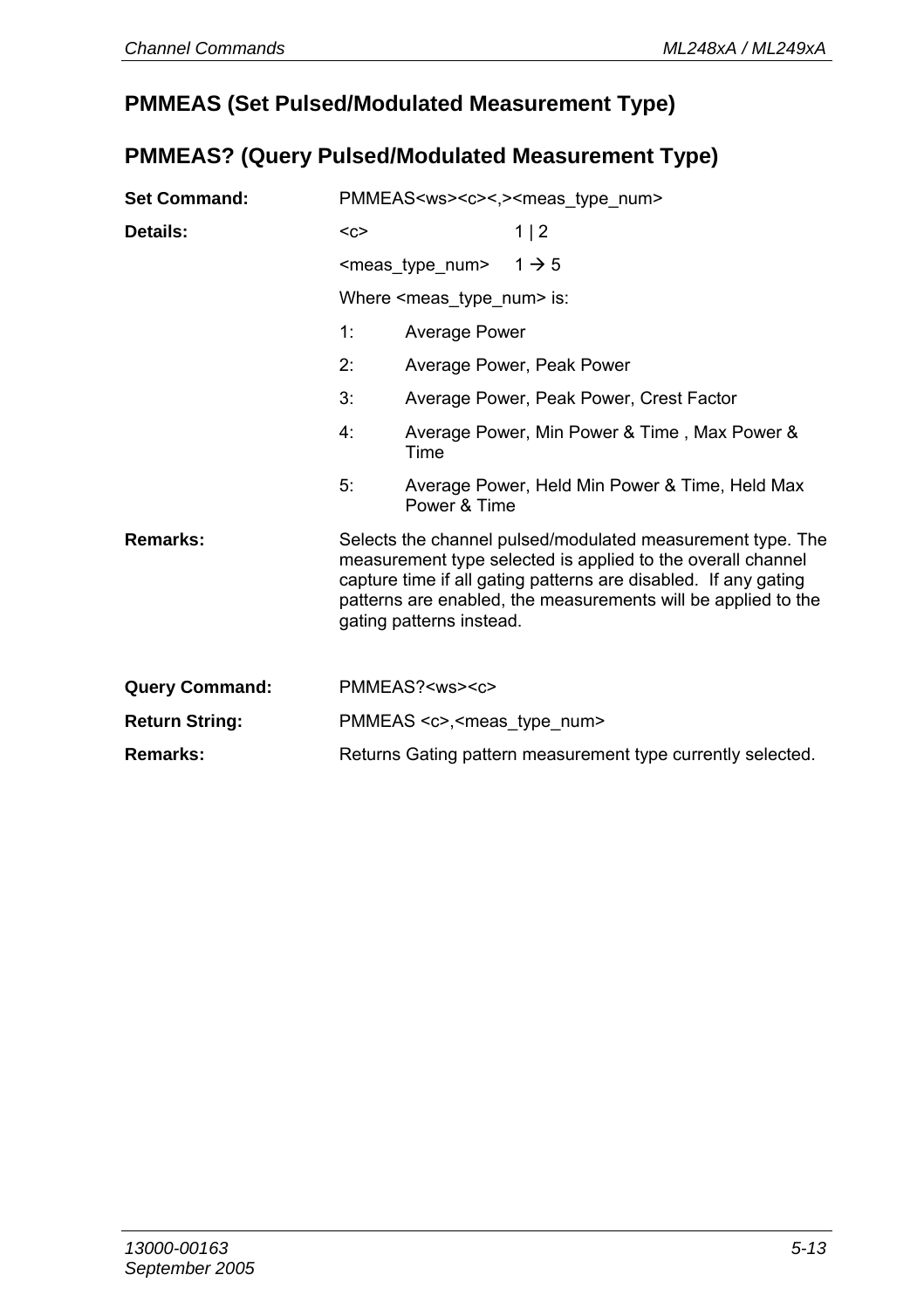# **Trigger**

# **PMRRS? (Query RRS Trace State) (ML249xA only)**

| <b>Query Command:</b> | PMRRS? <ws><c></c></ws>                                                                      |            |                                     |
|-----------------------|----------------------------------------------------------------------------------------------|------------|-------------------------------------|
| Details:              | $C$                                                                                          | $1 \mid 2$ |                                     |
| Remarks:              | Returns the status of the measurement trace when the<br>instrument is operating in RRS mode. |            |                                     |
| <b>Return String:</b> | PMRRS <c>,<state></state></c>                                                                |            |                                     |
| Details:              | FALSE   FULL   PARTIAL<br><state></state>                                                    |            |                                     |
|                       | FALSE:                                                                                       |            | Channel not in RRS mode.            |
|                       | FULL:                                                                                        |            | RRS trace complete.                 |
|                       | PARTIAL:                                                                                     |            | RRS trace only partially available. |

#### **TRARMD (Set Trigger Arming Mode)**

# **TRARMD? (Query Trigger Arming Mode)**

| <b>Set Command:</b> | TRARMD <ws><c>&lt;,&gt;<meas mode="">&lt;,&gt;<arm mode=""></arm></meas></c></ws> |                                                                       |                                                                         |
|---------------------|-----------------------------------------------------------------------------------|-----------------------------------------------------------------------|-------------------------------------------------------------------------|
| Details:            | $C$                                                                               | 1   2                                                                 |                                                                         |
|                     | <meas mode=""></meas>                                                             | CW   PMOD                                                             |                                                                         |
|                     | <arm mode=""></arm>                                                               |                                                                       | AUTO   SINGLE   FRAME                                                   |
|                     | <b>AUTO</b>                                                                       | Automatically arms the trigger after a<br>trigger event has occurred. |                                                                         |
|                     | <b>SINGLE</b>                                                                     |                                                                       | Arms the trigger for a new trigger event<br>following a user key press. |
|                     | <b>FRAME</b>                                                                      | Pulsed/Modulated only - Frame-based<br>trigger arming mode.           |                                                                         |
|                     | Modes:                                                                            |                                                                       | Listed below are restrictions on the selection of Trigger Arming        |
|                     | Measurement Mode:                                                                 |                                                                       | CW (see CHMODE command)                                                 |
|                     | Trigger Source:                                                                   |                                                                       | INTA   INTB   EXTTL (see<br>TRSRC command)                              |
|                     | Selectable Arming Modes:                                                          |                                                                       | AUTO   SINGLE                                                           |
|                     | Measurement Mode:                                                                 |                                                                       | PMOD (see CHMODE command)                                               |
|                     | Trigger Source:                                                                   |                                                                       | INTA   INTB   EXTTL (see<br>TRSRC command)                              |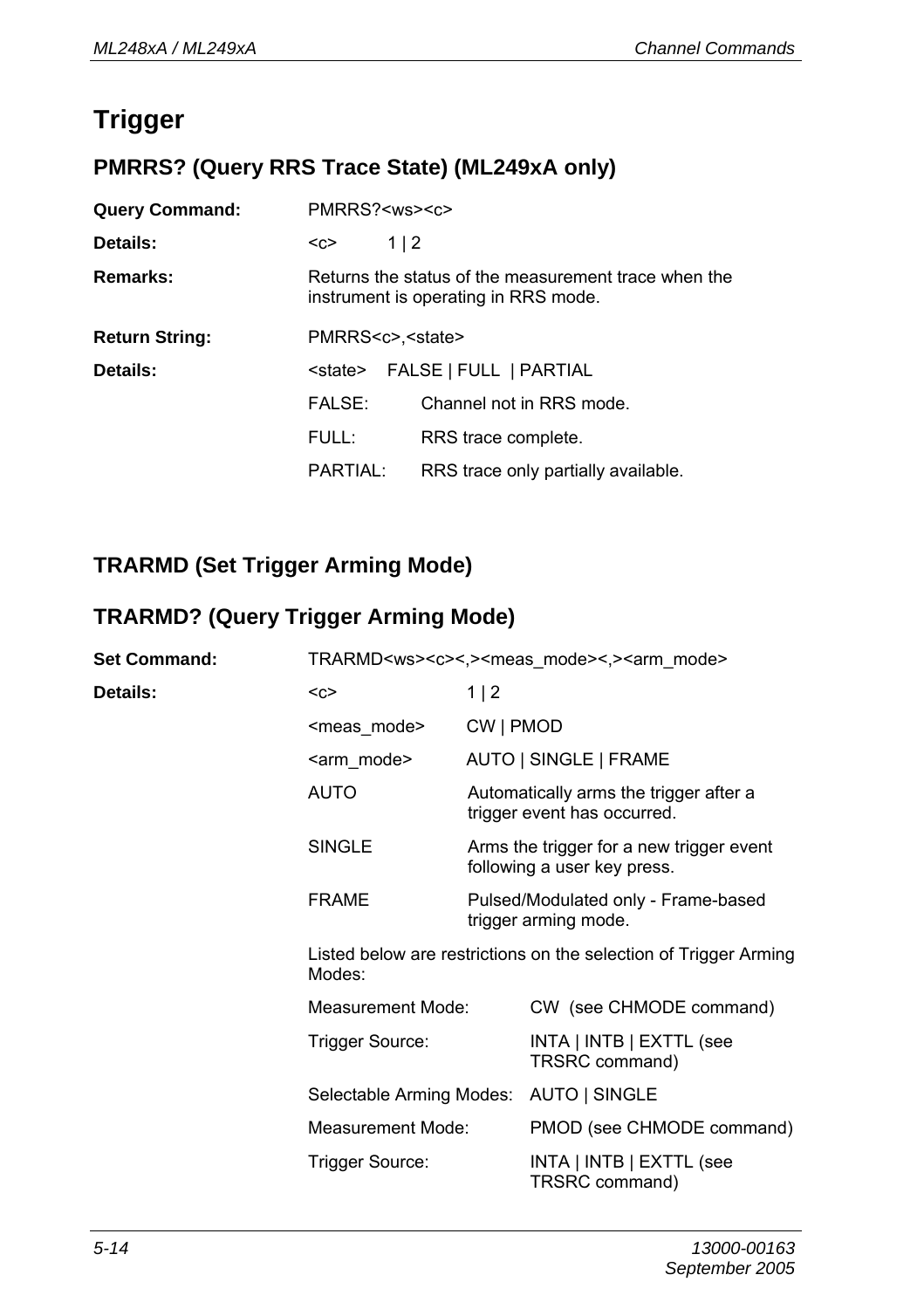|                       | Selectable Arming Modes: AUTO   SINGLE   FRAME                                                     |                                                                                                                                                                                                                                                                                                                                                                                            |
|-----------------------|----------------------------------------------------------------------------------------------------|--------------------------------------------------------------------------------------------------------------------------------------------------------------------------------------------------------------------------------------------------------------------------------------------------------------------------------------------------------------------------------------------|
|                       | Trigger Source:                                                                                    | CONT                                                                                                                                                                                                                                                                                                                                                                                       |
|                       | Selectable Arming Modes: Arming disallowed                                                         |                                                                                                                                                                                                                                                                                                                                                                                            |
| Remarks:              | schemes where large amplitude variations may cause<br>Duration'. (see TRFLEV, TRFTIM commands).    | Sets the trigger Arming Mode. Frame Arming can be used for<br>burst signals having phase or amplitude based modulation<br>unwanted re-triggering within the burst. With frame arming the<br>user specifies a 'Frame Level' and a 'Frame Duration'. This<br>ensures that triggering will be re-armed only when the signal<br>has fallen (and stayed) below the 'Frame Level' for the 'Frame |
| <b>Query Command:</b> | TRARMD? <ws><c>&lt;.&gt;<meas mode=""></meas></c></ws>                                             |                                                                                                                                                                                                                                                                                                                                                                                            |
| <b>Return String:</b> | TRARMD <c>,<meas mode="">,<arm mode=""></arm></meas></c>                                           |                                                                                                                                                                                                                                                                                                                                                                                            |
| Remarks:              | Returns the trigger arming configuration setting for the<br>selected channel and measurement mode. |                                                                                                                                                                                                                                                                                                                                                                                            |

# **TRAUTOS (Set Auto-Triggering State)**

# **TRAUTOS? (Query Auto-Triggering State)**

| <b>Set Command:</b>   | TRAUTOS <ws><c>&lt;.&gt;<state></state></c></ws>                                                              |                                                                                                         |  |
|-----------------------|---------------------------------------------------------------------------------------------------------------|---------------------------------------------------------------------------------------------------------|--|
| Details:              | $C$                                                                                                           | 1 2                                                                                                     |  |
|                       | <state></state>                                                                                               | ON   OFF                                                                                                |  |
| Remarks:              | Turns auto-triggering ON or OFF only for the<br>Pulsed/Modulated measurement mode on the selected<br>channel. |                                                                                                         |  |
| <b>Query Command:</b> | TRAUTOS? <ws><c></c></ws>                                                                                     |                                                                                                         |  |
| <b>Return String:</b> | TRAUTOS <c>. <state></state></c>                                                                              |                                                                                                         |  |
| Remarks:              |                                                                                                               | Returns the auto-triggering state for the Pulsed/Modulated<br>measurement mode on the selected channel. |  |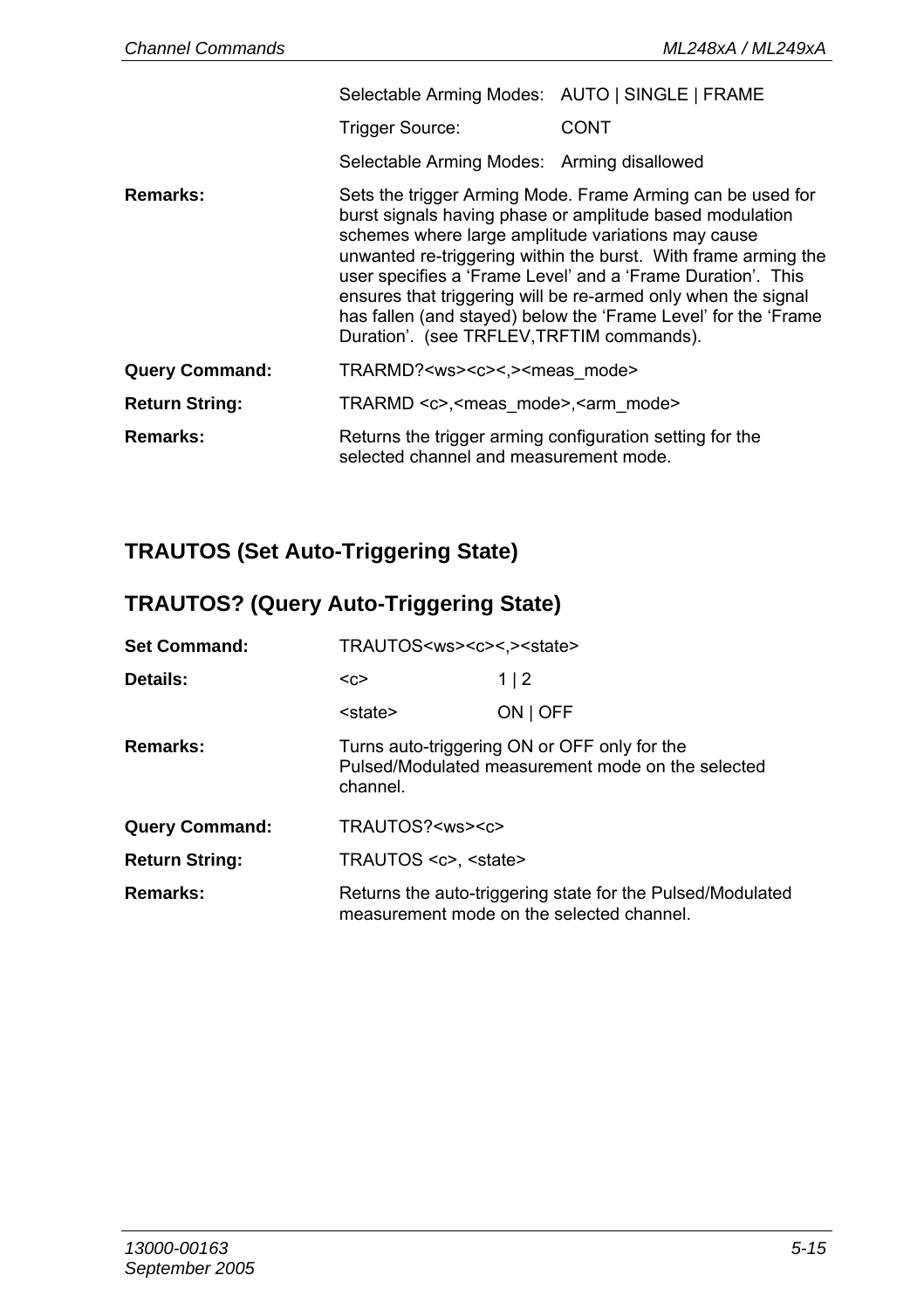## **TRBW (Set Trigger Bandwidth)**

## **TRBW? (Query Trigger Bandwidth)**

| <b>Set Command:</b>   | TRBW <ws><c>&lt;.&gt;<br/>bandwidth&gt;</c></ws>                                                   |                                          |  |
|-----------------------|----------------------------------------------------------------------------------------------------|------------------------------------------|--|
| Details:              | $C$                                                                                                | 1 2                                      |  |
|                       | <bandwidth></bandwidth>                                                                            | 20MHZ   2MHZ   200KHZ   20KHZ            |  |
|                       | 20MHZ                                                                                              | Select 20 MHz trigger filter bandwidth.  |  |
|                       | 2MHZ                                                                                               | Select 2 MHz trigger filter bandwidth.   |  |
|                       | 200KHZ                                                                                             | Select 200 kHz trigger filter bandwidth. |  |
|                       | 20KHZ                                                                                              | Select 20 kHz trigger filter bandwidth.  |  |
| Remarks:              | Select the trigger bandwidth to be used for internally triggered<br>Pulsed/Modulated measurements. |                                          |  |
| <b>Query Command:</b> | TRBW? <ws><c></c></ws>                                                                             |                                          |  |
| <b>Return String:</b> | TRBW <ws><c>&lt;.&gt;<br/>bandwidth&gt;</c></ws>                                                   |                                          |  |
| Remarks:              | Returns the currently selected trigger bandwidth.                                                  |                                          |  |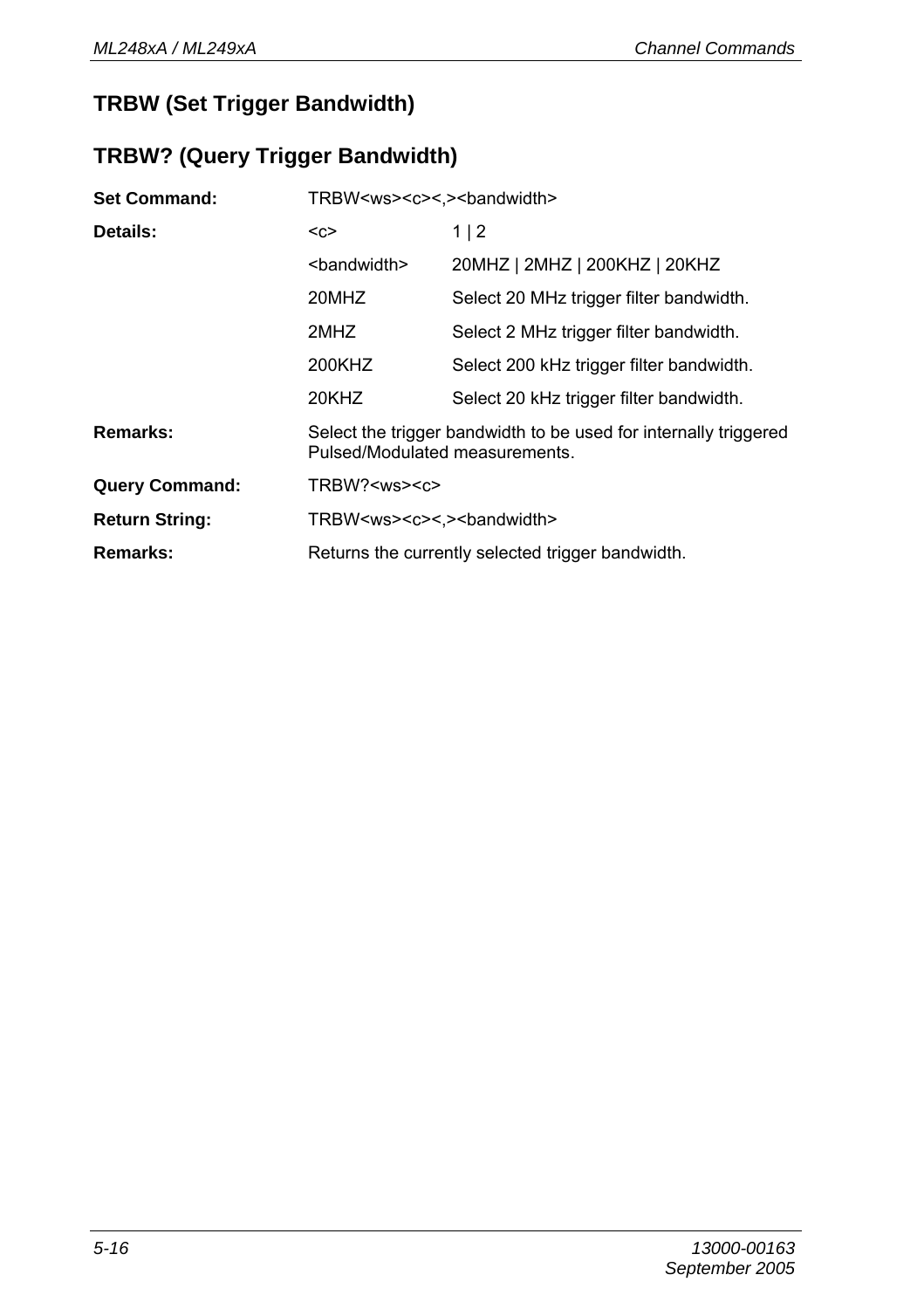# **TRCAPT (Set Capture Time)**

## **TRCAPT? (Query Capture Time)**

| <b>Set Command:</b> | TRCAPT <ws><c>&lt;,&gt;<meas mode="">&lt;,&gt;<time>[<units>]</units></time></meas></c></ws>                                                                                                                                                                                |                                                                                                                                                |  |  |
|---------------------|-----------------------------------------------------------------------------------------------------------------------------------------------------------------------------------------------------------------------------------------------------------------------------|------------------------------------------------------------------------------------------------------------------------------------------------|--|--|
| Details:            | $C$                                                                                                                                                                                                                                                                         | 1 2                                                                                                                                            |  |  |
|                     | <meas mode=""></meas>                                                                                                                                                                                                                                                       | CW   PMOD                                                                                                                                      |  |  |
|                     | <time></time>                                                                                                                                                                                                                                                               | Valid range for <time> is dependent on<br/>Power Meter model, <meas mode=""> setting<br/>and Trigger Source setting (see below).</meas></time> |  |  |
|                     | [ <units>]</units>                                                                                                                                                                                                                                                          | optional suffix units                                                                                                                          |  |  |
|                     |                                                                                                                                                                                                                                                                             | Pulsed/Modulated Mode - ML248xA model:                                                                                                         |  |  |
|                     | <time></time>                                                                                                                                                                                                                                                               | 3.125 us $\rightarrow$ 7.000 s<br>(200 measurement<br>display points)                                                                          |  |  |
|                     |                                                                                                                                                                                                                                                                             | 6.250 us $\rightarrow$ 7.000 s<br>(400 measurement<br>display points)                                                                          |  |  |
|                     |                                                                                                                                                                                                                                                                             | Pulsed/Modulated Mode - ML249xA model:                                                                                                         |  |  |
|                     |                                                                                                                                                                                                                                                                             | Trigger source – Continuous (RRS mode not Allowed):                                                                                            |  |  |
|                     | <time></time>                                                                                                                                                                                                                                                               | 3.200 us $\rightarrow$ 7.000 s<br>(200 measurement<br>display points)                                                                          |  |  |
|                     |                                                                                                                                                                                                                                                                             | 6.400 us $\to$ 7.000 s<br>(400 measurement<br>display points)                                                                                  |  |  |
|                     | Trigger source - Internal or External (RRS mode allowed):                                                                                                                                                                                                                   |                                                                                                                                                |  |  |
|                     | <time></time>                                                                                                                                                                                                                                                               | 50.000 ns $\rightarrow$ 7.000 s (200 & 400<br>measurement display points)                                                                      |  |  |
|                     | CW Mode - All models:                                                                                                                                                                                                                                                       |                                                                                                                                                |  |  |
|                     | <time></time>                                                                                                                                                                                                                                                               | 50,000 us $\rightarrow$ 7,000 s                                                                                                                |  |  |
| Remarks:            | Sets the time duration for data collection following a trigger<br>event. Note that the capture time valid range will be different<br>depending on the power meter model, <meas_mode> setting<br/>and trigger source setting (see TRSRC and CHMODE<br/>commands)</meas_mode> |                                                                                                                                                |  |  |
| Notes:              | <time> can be entered in floating point format or using<br/>suffix_units with the optional <units> parameter. If <units> is<br/>omitted, second(s) will be taken as default.</units></units></time>                                                                         |                                                                                                                                                |  |  |
| Query Command:      | TRCAPT? <ws><c>&lt;,&gt;<meas mode=""></meas></c></ws>                                                                                                                                                                                                                      |                                                                                                                                                |  |  |
| Return String:      |                                                                                                                                                                                                                                                                             | TRCAPT <c>,<meas mode="">,<time></time></meas></c>                                                                                             |  |  |
| Remarks:            | Returns the trigger capture time for the selected channel.                                                                                                                                                                                                                  |                                                                                                                                                |  |  |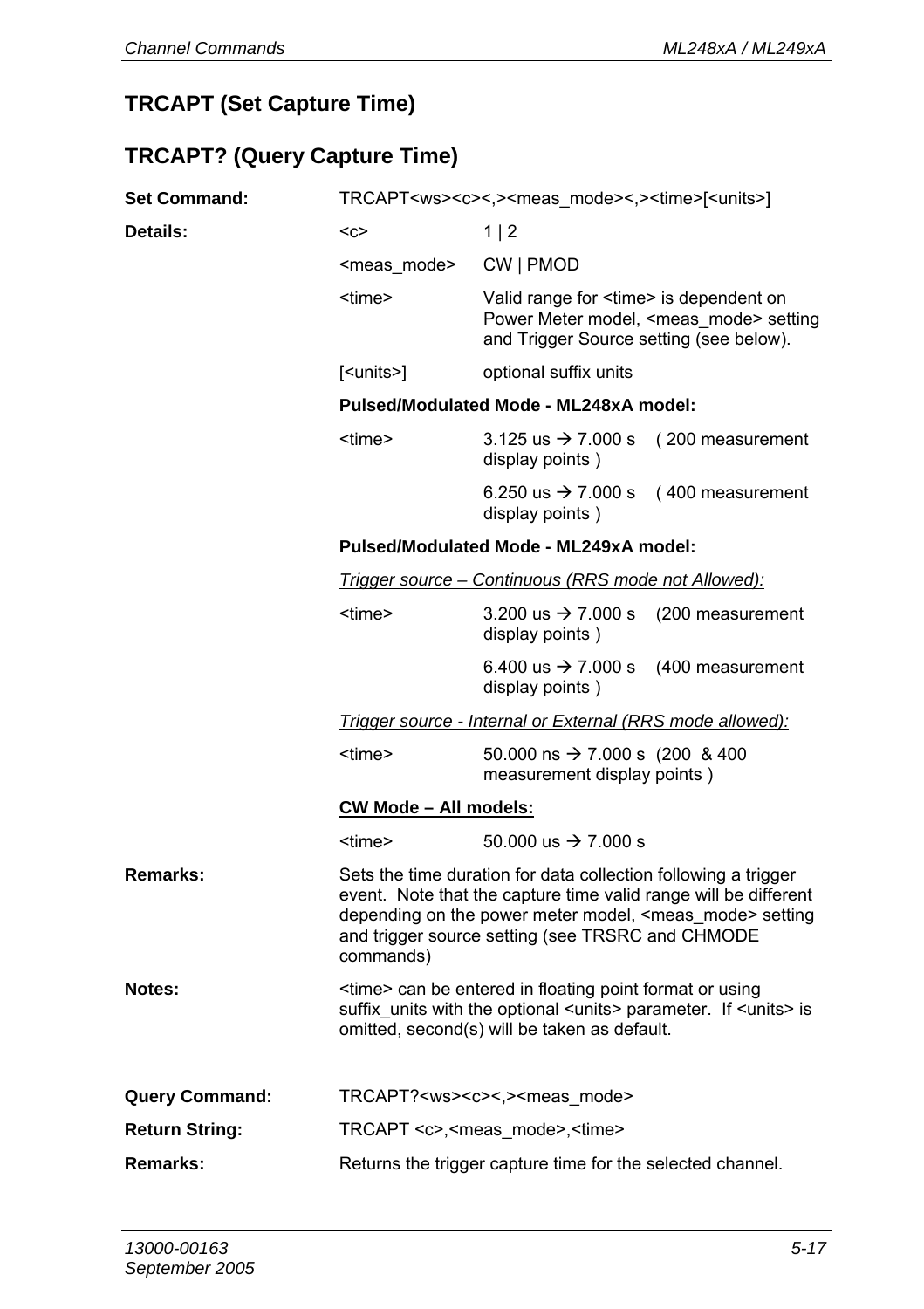# **TRDLYT (Set Trigger Delay Time)**

## **TRDLYT? (Query Trigger Delay Time)**

| <b>Set Command:</b>   | TRDLYT <ws><c>&lt;.&gt;<meas mode="">&lt;.&gt;<time>[<units>]</units></time></meas></c></ws>                                                                                                                                  |                                                                                                                                                                                                                          |
|-----------------------|-------------------------------------------------------------------------------------------------------------------------------------------------------------------------------------------------------------------------------|--------------------------------------------------------------------------------------------------------------------------------------------------------------------------------------------------------------------------|
| Details:              | $C$                                                                                                                                                                                                                           | 1 2                                                                                                                                                                                                                      |
|                       | <meas mode=""></meas>                                                                                                                                                                                                         | CW   PMOD                                                                                                                                                                                                                |
|                       | <time></time>                                                                                                                                                                                                                 | (See Below)                                                                                                                                                                                                              |
|                       | [ <units>]</units>                                                                                                                                                                                                            | optional suffix units                                                                                                                                                                                                    |
| Note:                 | Measurement mode:                                                                                                                                                                                                             | Conditions apply to <time> depending on trigger source and</time>                                                                                                                                                        |
|                       | Meas Mode: Pulsed / Modulated - Trigger Source: All                                                                                                                                                                           |                                                                                                                                                                                                                          |
|                       | <time><br/>Pre-trig delay <math>\rightarrow</math> Post-trig delay</time>                                                                                                                                                     |                                                                                                                                                                                                                          |
|                       | Where:                                                                                                                                                                                                                        |                                                                                                                                                                                                                          |
|                       |                                                                                                                                                                                                                               | Pre-trig delay = $(-1)$ x (0.95 x Capture Time <sup>†</sup> )                                                                                                                                                            |
|                       |                                                                                                                                                                                                                               | Post-trig delay = $(2^{24}-1)$ / (Sample Rate <sup>††</sup> )                                                                                                                                                            |
|                       | <sup>†</sup> See TRCAPT for information on Capture Time.                                                                                                                                                                      |                                                                                                                                                                                                                          |
|                       |                                                                                                                                                                                                                               | <sup>11</sup> See TRSAMPL for information on Sample Rate                                                                                                                                                                 |
|                       |                                                                                                                                                                                                                               | 'Pre-trig delay' is defined as a negative trigger delay. The<br>maximum selectable pre-trigger delay allowed is 0.95 the<br>selected Capture Time for that channel.                                                      |
|                       | The maximum selectable 'Post-trig delay' is dependent on the<br>Sample Rate. The selectable sample rates will also change<br>between the ML248xA and ML249xA instrument models.<br>Meas Mode: CW - Trigger Source: Continuous |                                                                                                                                                                                                                          |
|                       |                                                                                                                                                                                                                               |                                                                                                                                                                                                                          |
|                       | <time><br/><math>0.00</math> s (default)</time>                                                                                                                                                                               |                                                                                                                                                                                                                          |
|                       |                                                                                                                                                                                                                               | Meas Mode: CW - Trigger Source: Internal   External                                                                                                                                                                      |
|                       | <time><br/><math>0.00 \rightarrow 999.00 \text{ ms}</math></time>                                                                                                                                                             |                                                                                                                                                                                                                          |
| Remarks:              | taken as default.                                                                                                                                                                                                             | Sets the trigger delay time. Note that <time> can be entered in<br/>floating point format or using suffix units with the optional<br/><units> parameter. If <units> is omitted, second(s) will be</units></units></time> |
| <b>Query Command:</b> | TRDLYT? <ws><c>&lt;.&gt;<meas mode=""></meas></c></ws>                                                                                                                                                                        |                                                                                                                                                                                                                          |
| <b>Return String:</b> | TRDLYT <c>,<meas mode="">,<time></time></meas></c>                                                                                                                                                                            |                                                                                                                                                                                                                          |
| Remarks:              | Returns the trigger delay time setting.                                                                                                                                                                                       |                                                                                                                                                                                                                          |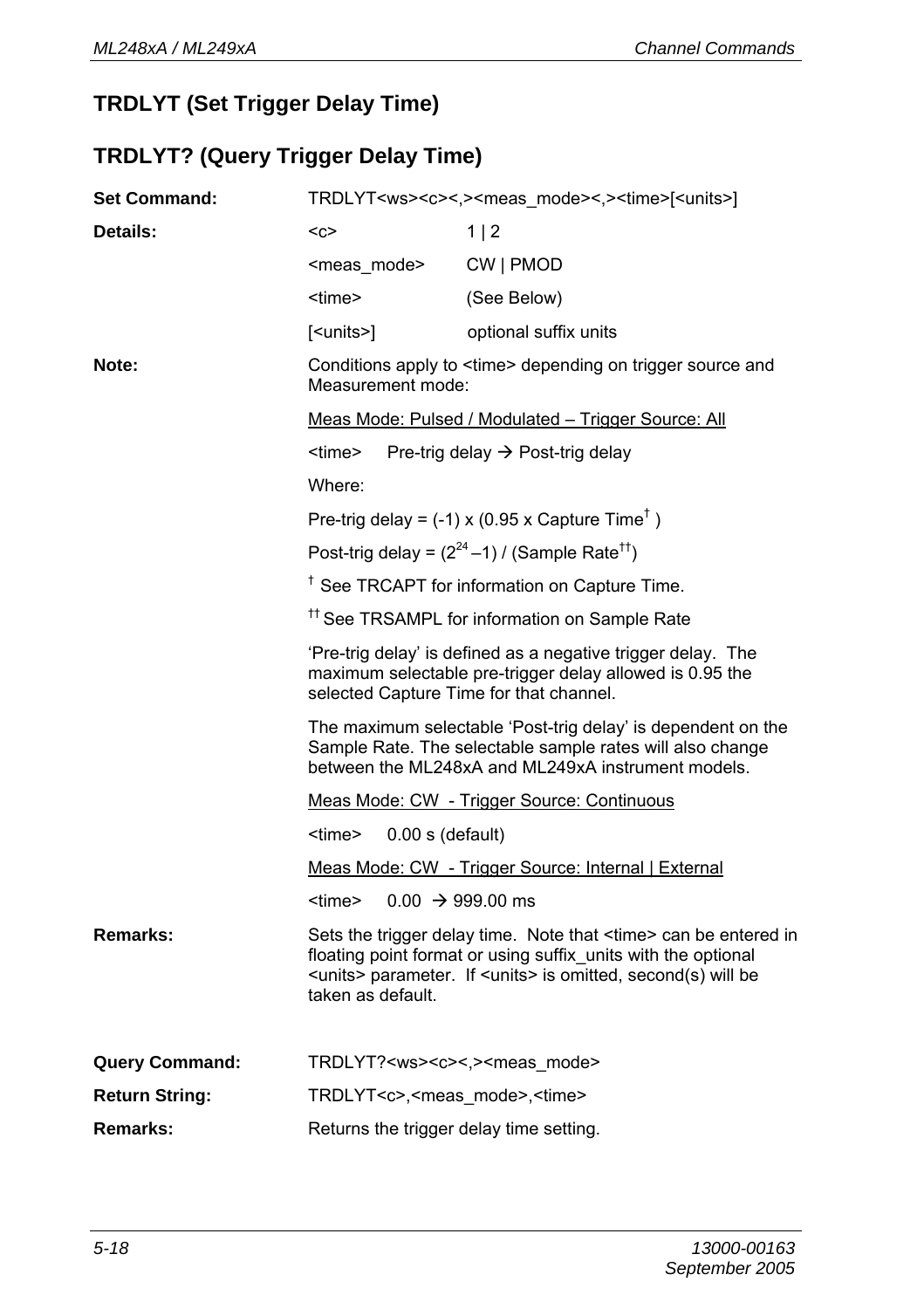# **TRFLEV (Set Trigger Frame Arming Level)**

## **TRFLEV? (Query Trigger Frame Arming Level)**

| <b>Set Command:</b>   | TRFLEV <ws><c>&lt;.&gt;<frm level=""></frm></c></ws>                                                                                                                                                                                                                                                          |                                         |
|-----------------------|---------------------------------------------------------------------------------------------------------------------------------------------------------------------------------------------------------------------------------------------------------------------------------------------------------------|-----------------------------------------|
| Details:              | $C$                                                                                                                                                                                                                                                                                                           | 1 2                                     |
|                       | <frm level=""></frm>                                                                                                                                                                                                                                                                                          | $-230.00$ dBm $\rightarrow +220.00$ dBm |
| Remarks:              | Sets the Frame Arming amplitude for Pulsed/Modulated<br>measurements. This parameter will be used with Frame<br>Arming enabled (see TRARMD command). When the<br>incoming signal falls below the specified <frm level=""> for<br/>'Frame Duration' (see TRFTIM), the hardware trigger is re-<br/>armed.</frm> |                                         |
| Note:                 | This command applies only to Pulsed/Modulated<br>Measurements.                                                                                                                                                                                                                                                |                                         |
| <b>Query Command:</b> | TRFLEV? <ws><c>&lt;.&gt;<frm level=""></frm></c></ws>                                                                                                                                                                                                                                                         |                                         |
| <b>Return String:</b> | TRFLEV <c>,<frm level=""></frm></c>                                                                                                                                                                                                                                                                           |                                         |
| Remarks:              | Returns the Frame Arming level setting for the selected<br>channel.                                                                                                                                                                                                                                           |                                         |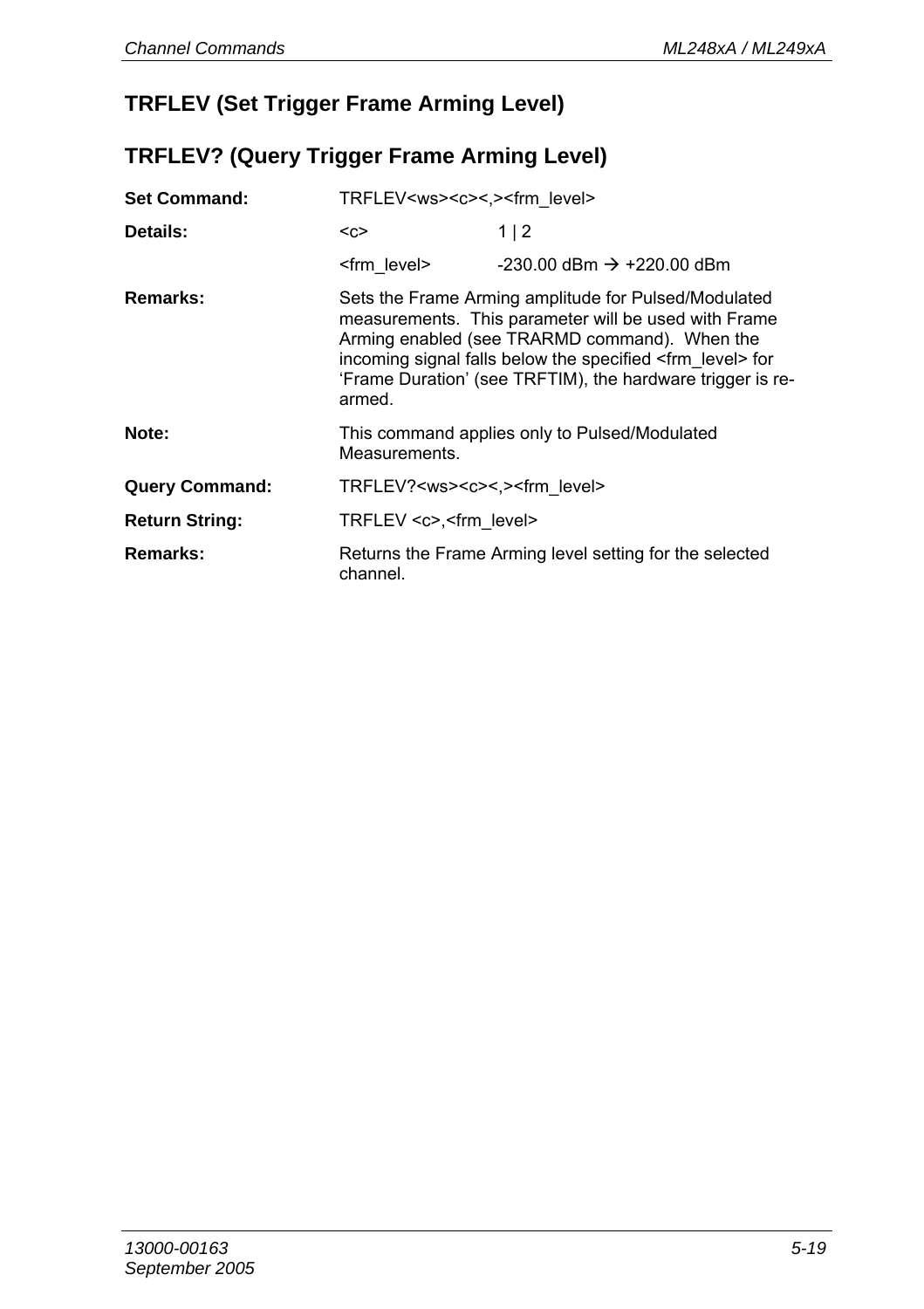## **TRFTIM (Set Trigger Frame Arming Time Duration)**

## **TRFTIM? (Query Trigger Frame Arming Time Duration)**

| <b>Set Command:</b>   | TRFTIM <ws><c>&lt;.&gt;<frm duration=""></frm></c></ws>                                                                                                                                                                                                                                                                                                       |                                                        |
|-----------------------|---------------------------------------------------------------------------------------------------------------------------------------------------------------------------------------------------------------------------------------------------------------------------------------------------------------------------------------------------------------|--------------------------------------------------------|
| Details:              | $C$                                                                                                                                                                                                                                                                                                                                                           | 1 2                                                    |
|                       | <frm duration=""></frm>                                                                                                                                                                                                                                                                                                                                       | $0.00 \rightarrow (2^{24} - 1)$ x Sample Period        |
|                       | Where Sample Period is the reciprocal of Sample Rate (1/<br>Sample Rate) selected (see TRSAMPL). The range of Sample<br>Periods is different depending on the instrument type as<br>follows:                                                                                                                                                                  |                                                        |
|                       |                                                                                                                                                                                                                                                                                                                                                               | 16.0 ns $\rightarrow$ 32.768 us (ML24x9A)              |
|                       |                                                                                                                                                                                                                                                                                                                                                               | 15.625 ns → 32.0 us (ML24x8A)                          |
| Remarks:              | Selects the time duration for Frame Arming. This setting is<br>applied when Frame Arming is enabled (see TRARMD<br>command). When the signal has fallen below 'Frame Level',<br>the instrument will wait for the specified <frm duration=""> before<br/>re-arming the hardware trigger. This command applies only to<br/>Pulsed/Modulated measurements.</frm> |                                                        |
| Notes:                | The maximum time selectable for $\leq$ frm duration $>$ is<br>dependent on the selected Sample Rate (see TRSAMPL<br>command). For example, with the ML24x9A, if the Sample<br>Rate is set to 62.5Ms/s (i.e. 16.0ns sample period), the<br>maximum selectable <frm duration=""> will be 268.4 ms.</frm>                                                        |                                                        |
| <b>Query Command:</b> | TRFTIM? <ws><c></c></ws>                                                                                                                                                                                                                                                                                                                                      |                                                        |
| <b>Return String:</b> | TRFTIM <c>,<frm duration=""></frm></c>                                                                                                                                                                                                                                                                                                                        |                                                        |
| Remarks:              | selected channel.                                                                                                                                                                                                                                                                                                                                             | Returns the Frame Arming time duration setting for the |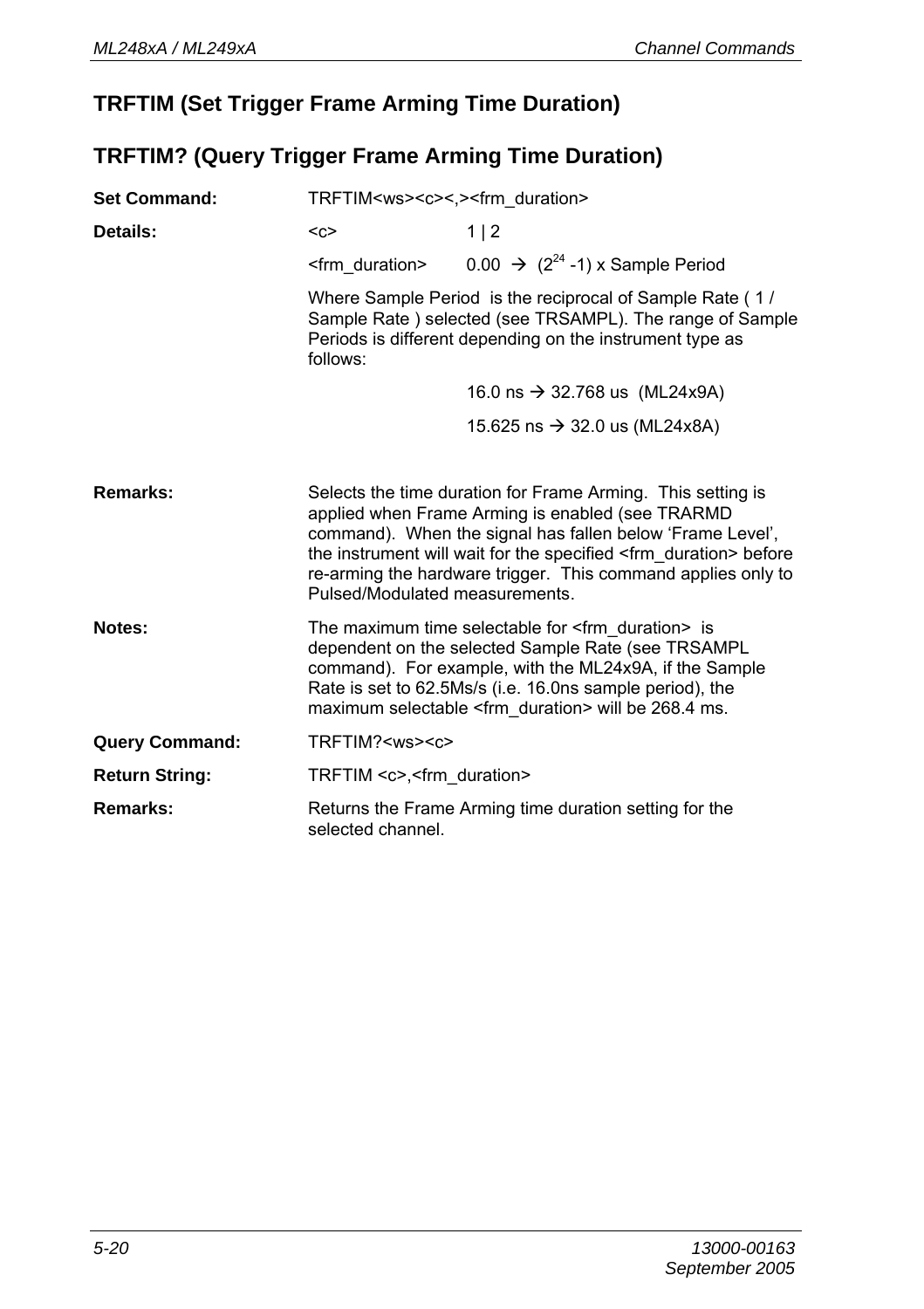## **TRHOFS (Set Trigger Hold-off State) (ML248xA only)**

#### **TRHOFS? (Query Trigger Hold-off State) (ML248xA only)**

| <b>Set Command:</b>   | TRHOFS <ws><c>&lt;.&gt;<state></state></c></ws>               |          |
|-----------------------|---------------------------------------------------------------|----------|
| Details:              | $C$                                                           | 1 2      |
|                       | <state></state>                                               | OFF   ON |
| Remarks:              | Turns trigger hold off ON or OFF.                             |          |
|                       |                                                               |          |
| Note:                 | This command applies only to Pulsed/Modulated<br>Measurements |          |
| <b>Query Command:</b> | TRHOFS? <ws><c></c></ws>                                      |          |
| <b>Return String:</b> | TRHOFS <c>.<state></state></c>                                |          |
| Remarks:              | Returns the hold-off state for the selected channel.          |          |

# **TRHOFT (Set Trigger Hold-off Time) (ML248xA only)**

#### **TRHOFT? (Query Trigger Hold-off Time) (ML248xA only)**

| <b>Set Command:</b>   | TRHOFT <ws><c>&lt;.&gt;<holdoff_time></holdoff_time></c></ws>                                                                                                                                                                                                                        |                                                            |
|-----------------------|--------------------------------------------------------------------------------------------------------------------------------------------------------------------------------------------------------------------------------------------------------------------------------------|------------------------------------------------------------|
| Details:              | $C$                                                                                                                                                                                                                                                                                  | 1 2                                                        |
|                       |                                                                                                                                                                                                                                                                                      | $\leftarrow$ holdoff time> $0.00 \rightarrow 7.00$ seconds |
| Note:                 | This command applies only to Pulsed/Modulated<br>Measurements.                                                                                                                                                                                                                       |                                                            |
| Remarks:              | Selects the time delay between a trigger event occurring and<br>the trigger being re-armed, when arming mode is set to AUTO<br>(see TRARMD command). Trigger Holdoff is useful when<br>wishing to prevent unwanted trigger events from occurring as a<br>result of noisy signals etc |                                                            |
| <b>Query Command:</b> | TRHOFT? <ws><c></c></ws>                                                                                                                                                                                                                                                             |                                                            |
| <b>Return String:</b> | TRHOFT <c>,<holdoff time=""></holdoff></c>                                                                                                                                                                                                                                           |                                                            |
| Remarks:              | Returns the hold off time currently selected.                                                                                                                                                                                                                                        |                                                            |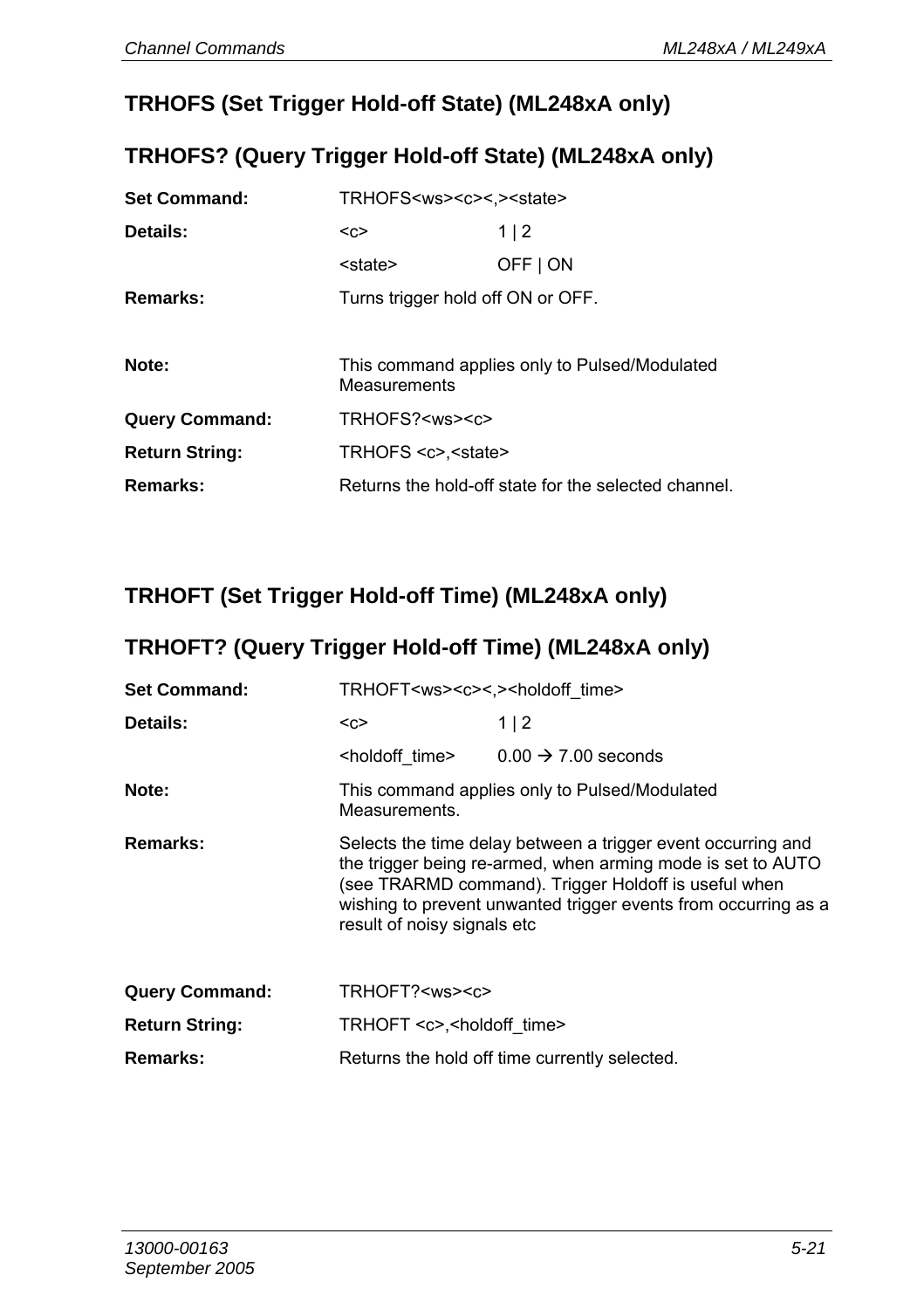# **TRINEDG (Set Internal Trigger Edge)**

# **TRINEDG? (Query Internal Trigger Edge)**

| <b>Set Command:</b>   | TRINEDG <ws><c>&lt;.&gt;<meas mode="">&lt;.&gt;<edge></edge></meas></c></ws>                                                                                     |             |
|-----------------------|------------------------------------------------------------------------------------------------------------------------------------------------------------------|-------------|
| Details:              | $C$                                                                                                                                                              | 1 2         |
|                       | <meas mode=""></meas>                                                                                                                                            | CW   PMOD   |
|                       | <edge></edge>                                                                                                                                                    | RISE   FALL |
| Remarks:              | Selects the signal edge for internal triggering. This setting<br>applies only when the trigger source is set to Internal A or<br>Internal B (see TRSRC command). |             |
| <b>Query Command:</b> | TRINEDG? <ws><c>&lt;.&gt;<meas mode=""></meas></c></ws>                                                                                                          |             |
| <b>Return String:</b> | TRINEDG <c>,<meas mode="">,<edge></edge></meas></c>                                                                                                              |             |
| Remarks:              | Returns the status of the internal trigger edge setting.                                                                                                         |             |

# **TRINLEV (Set Internal Trigger Level)**

# **TRINLEV? (Query Internal Trigger Level)**

| <b>Set Command:</b>   | TRINLEV <ws><c>&lt;.&gt;<meas mode="">&lt;.&gt;<pw lev=""></pw></meas></c></ws>                                                                                                                                                                                               |                                       |
|-----------------------|-------------------------------------------------------------------------------------------------------------------------------------------------------------------------------------------------------------------------------------------------------------------------------|---------------------------------------|
| Details:              | $C$                                                                                                                                                                                                                                                                           | 1 2                                   |
|                       | <meas mode=""></meas>                                                                                                                                                                                                                                                         | CW   PMOD                             |
|                       | <pw lev=""></pw>                                                                                                                                                                                                                                                              | $-230.0$ dBm $\rightarrow +220.0$ dBm |
| Remarks:              | If the Trigger source is set to INTA or INTB (internal A or B)<br>the system triggers on a rising or falling power level edge. Use<br>this command to set the level to which the signal must rise<br>above or fall below before the power meter initiates a trigger<br>event. |                                       |
| <b>Query Command:</b> | TRINLEV? <ws><c>&lt;.&gt;<meas mode=""></meas></c></ws>                                                                                                                                                                                                                       |                                       |
| <b>Return String:</b> | TRINLEV <c>,<meas mode="">,<pw lev=""></pw></meas></c>                                                                                                                                                                                                                        |                                       |
| Remarks:              | Returns the trigger power level setting.                                                                                                                                                                                                                                      |                                       |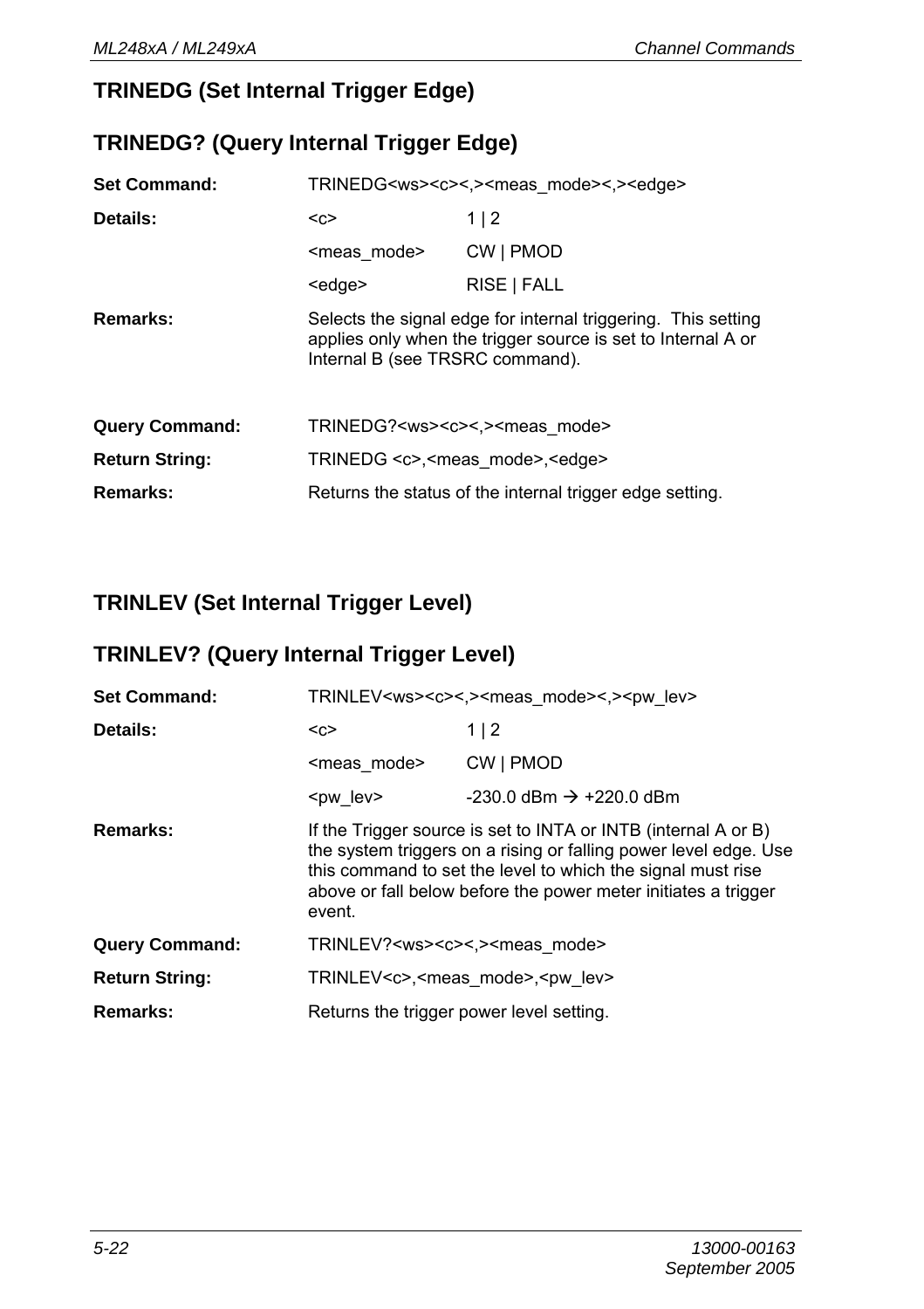# **TRLINKS (Set Trigger Linking State)**

# **TRLINKS? (Query Trigger Linking State)**

| <b>Set Command:</b>   | TRLINKS <ws><state></state></ws>                                                                                                                |  |
|-----------------------|-------------------------------------------------------------------------------------------------------------------------------------------------|--|
| Details:              | <state> OFF   ON</state>                                                                                                                        |  |
| Remarks:              | This option allows both measurement channels to share the<br>same measurement triggering set up.                                                |  |
|                       | When <state> is set to ON:</state>                                                                                                              |  |
|                       | the trigger settings from the 'ACTIVE' channel are also<br>copied to the 'inactive' channel.                                                    |  |
|                       | Any changes to the trigger settings on either channel<br>$\overline{a}$<br>from then on will take effect on both channels.                      |  |
|                       | When $\leq$ state> is set to OFF.                                                                                                               |  |
|                       | The trigger settings at this stage will be exactly identical<br>$\overline{a}$<br>on both channels.                                             |  |
|                       | From then on any changes to the trigger setting will affect<br>$\overline{\phantom{0}}$<br>only the selected channel.                           |  |
| Note:                 | Both channels must be set to the same measurement mode. If<br>failing to meet this condition the instrument will produce an<br>execution error. |  |
| <b>Query Command:</b> | <b>TRLINKS?</b>                                                                                                                                 |  |
| <b>Return String:</b> | TRLINKS <state></state>                                                                                                                         |  |
| Remarks:              | Returns the status of the trigger link setting.                                                                                                 |  |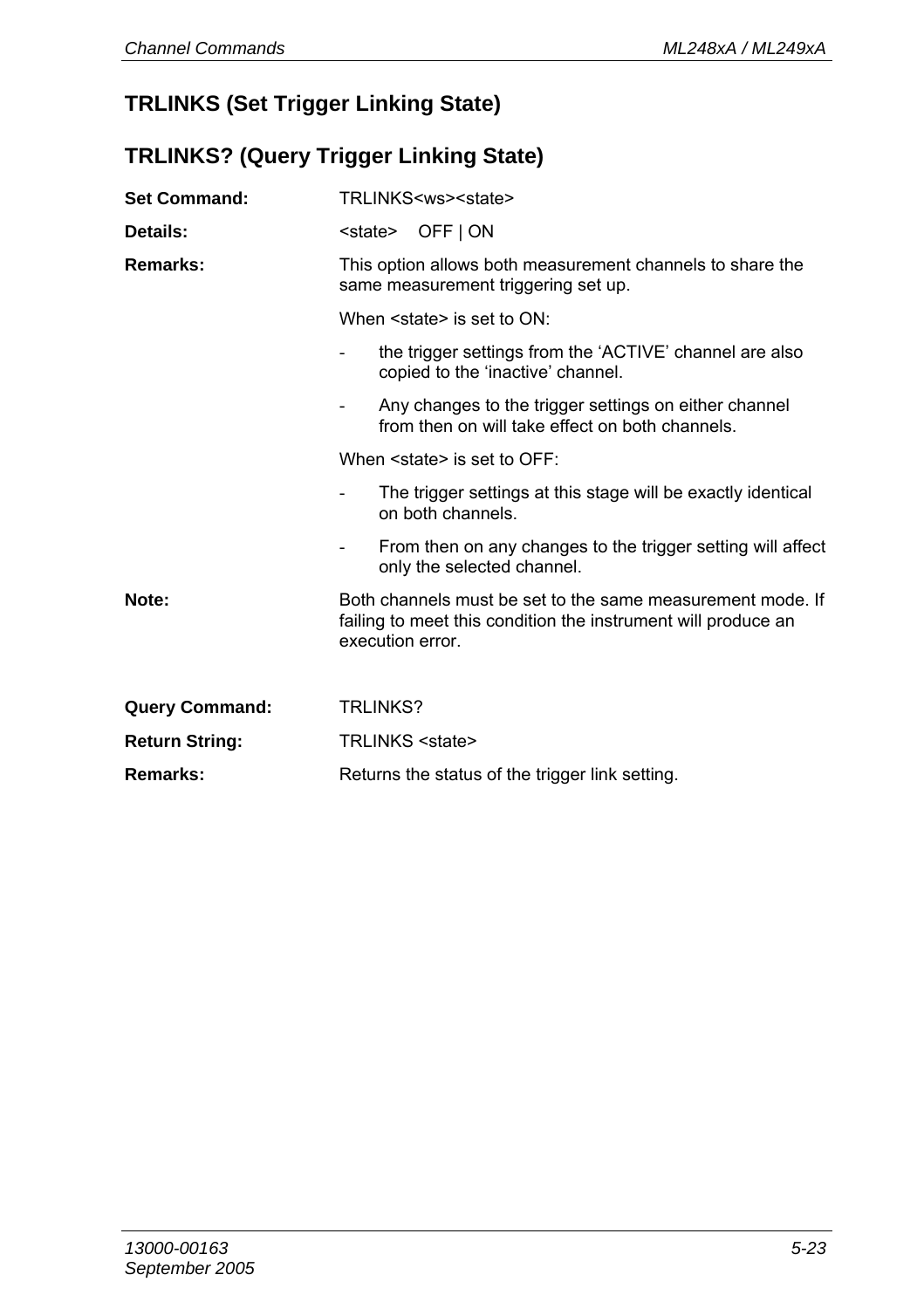# **TRSAMPL (Set Sample Rate)**

# **TRSAMPL? (Query Sample Rate)**

| <b>Set Command:</b>   | TRSAMPL <ws><c>&lt;.&gt;<sample rate=""></sample></c></ws>                                                                     |                                                                                                                                                                                                                                                                                                                                                                                |
|-----------------------|--------------------------------------------------------------------------------------------------------------------------------|--------------------------------------------------------------------------------------------------------------------------------------------------------------------------------------------------------------------------------------------------------------------------------------------------------------------------------------------------------------------------------|
| Details:              | $C$                                                                                                                            | 1 2                                                                                                                                                                                                                                                                                                                                                                            |
|                       | <sample rate=""></sample>                                                                                                      | AUTO   31K25   62K5   125K   250K  <br>500K   1M   2M   4M   8M   16M   32M  <br>64M   31M25   62M5                                                                                                                                                                                                                                                                            |
|                       | <b>AUTO</b><br>31K25<br>62K5<br>125K<br>250K<br>500K<br>1M<br>2M<br>4M<br>8M<br>16M<br>32M<br>64M<br>31M25<br>62M <sub>5</sub> | Instrument determines sample rate<br>31.25 ksamples/sec<br>62.5 ksamples/sec<br>125 ksamples/sec<br>250 ksamples/sec<br>500 ksamples/sec<br>1 Msamples/sec<br>2 Msamples/sec<br>4 Msamples/sec<br>8 Msamples/sec<br>16 Msamples/sec<br>32 Msamples/sec (ML248xA only)<br>64 Msamples/sec (ML248xA only)<br>31.25 Msamples/sec (ML249xA only)<br>64 Msamples/sec (ML249xA only) |
| Remarks:              | the selected channel                                                                                                           | Sets the sample rate for Pulsed/Modulated measurements on                                                                                                                                                                                                                                                                                                                      |
| Note:                 | Pulse/Modulated Measurements.                                                                                                  | Use the appropriate top sample rates depending on the power<br>meter model (i.e. 32M, 64M for ML248xA and 31M25, 62M5<br>for the ML249xA). This command applies only to                                                                                                                                                                                                        |
| <b>Query Command:</b> | TRSAMPL? <ws><c></c></ws>                                                                                                      |                                                                                                                                                                                                                                                                                                                                                                                |
| <b>Return String:</b> | TRSAMPL $\langle c \rangle$ , sample rate $>$                                                                                  |                                                                                                                                                                                                                                                                                                                                                                                |
| Remarks:              | Returns the sample rate setting for the selected channel.                                                                      |                                                                                                                                                                                                                                                                                                                                                                                |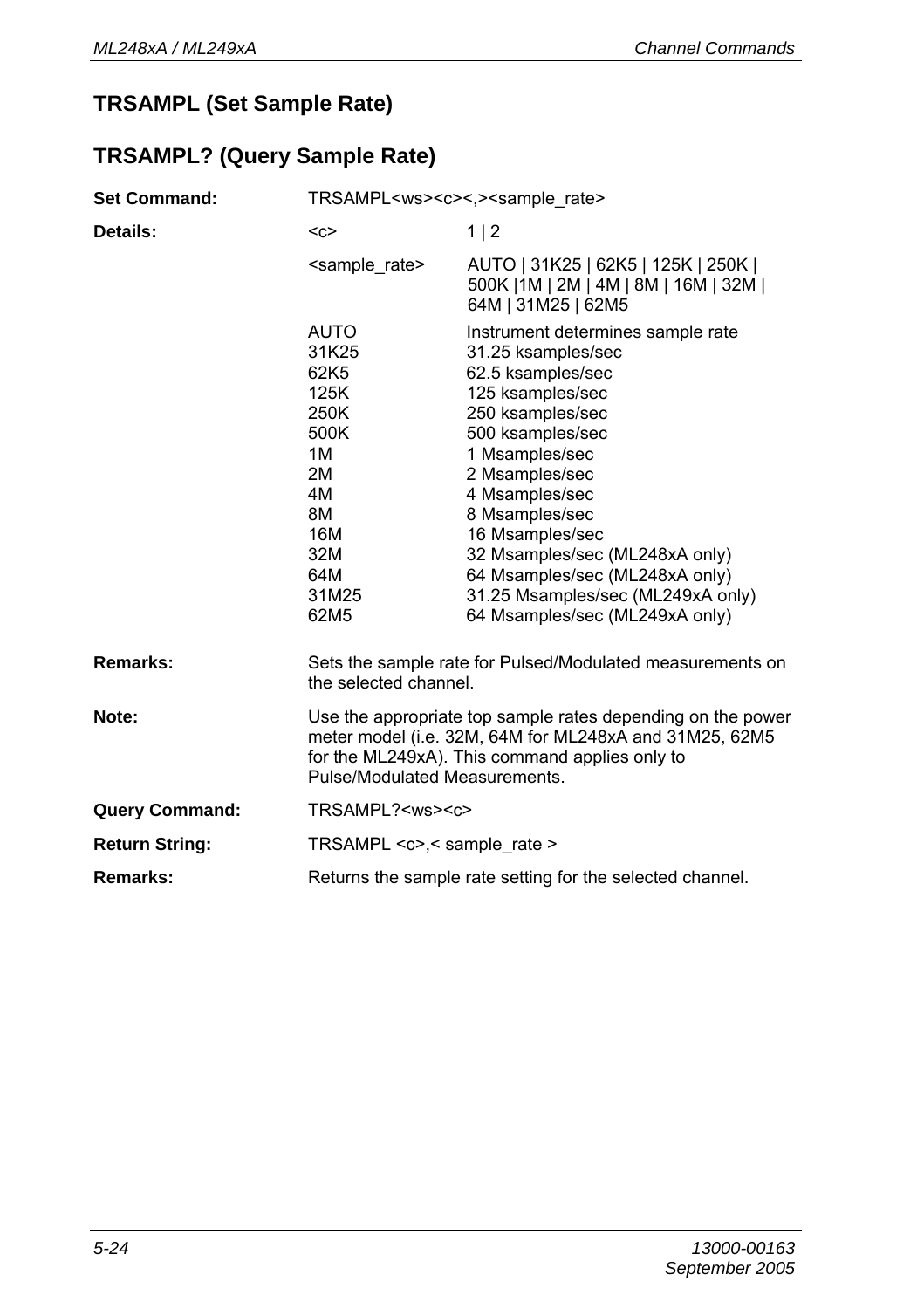### **TRSRC (Set Trigger Source)**

#### **TRSRC? (Query Trigger Source)**

| <b>Set Command:</b>   |                                                       | TRSRC <ws><c>&lt;,&gt;<meas_mode>&lt;,&gt;<source/></meas_mode></c></ws>                                                                                                                                     |
|-----------------------|-------------------------------------------------------|--------------------------------------------------------------------------------------------------------------------------------------------------------------------------------------------------------------|
| Details:              | $C$                                                   | 1 2                                                                                                                                                                                                          |
|                       | <meas mode=""></meas>                                 | CW   PMOD                                                                                                                                                                                                    |
|                       | <source/>                                             | CONT   INTA   INTB   EXTTL                                                                                                                                                                                   |
|                       |                                                       |                                                                                                                                                                                                              |
|                       | <b>CONT</b>                                           | Continuous.                                                                                                                                                                                                  |
|                       | INTA   INTB                                           | Internally monitoring the RF level at the<br>specified sensor.                                                                                                                                               |
|                       | <b>EXTTL</b>                                          | External BNC TTL trigger input.                                                                                                                                                                              |
| Remarks:              | channel setup.                                        | Selects the source that the instrument will monitor to initiate a<br>trigger event. The <meas mode=""> parameter allows selection<br/>of which trigger settings to modify independently of the active</meas> |
| <b>Query Command:</b> | TRSRC? <ws><c>&lt;,&gt;<meas mode=""></meas></c></ws> |                                                                                                                                                                                                              |
| <b>Return String:</b> | TRSRC <c>,<meas mode="">,<source/></meas></c>         |                                                                                                                                                                                                              |
| Remarks:              |                                                       | Returns the status of the trigger source setting.                                                                                                                                                            |

# **TRWFPOS (Set Trigger Waveform Position)**

| <b>Set Command:</b> | TRWFPOS <ws><c>&lt;.&gt;<position></position></c></ws> |                                                   |
|---------------------|--------------------------------------------------------|---------------------------------------------------|
| Details:            | $C$                                                    | 1 2                                               |
|                     | <position></position>                                  | TOP   MIDDLE   BOTTOM   UP   DOWN                 |
|                     | TOP                                                    | Position waveform at the top of the graticule.    |
|                     | <b>MIDDLE</b>                                          | Position waveform in the middle of the graticule. |
|                     | <b>BOTTOM</b>                                          | Position waveform at the bottom of the graticule. |
|                     | UP                                                     | Move the waveform up by one pixel.                |
|                     | <b>DOWN</b>                                            | Move the waveform down by one pixel.              |
|                     |                                                        |                                                   |

**Remarks:** Sets the position of the trigger waveform within the graticule.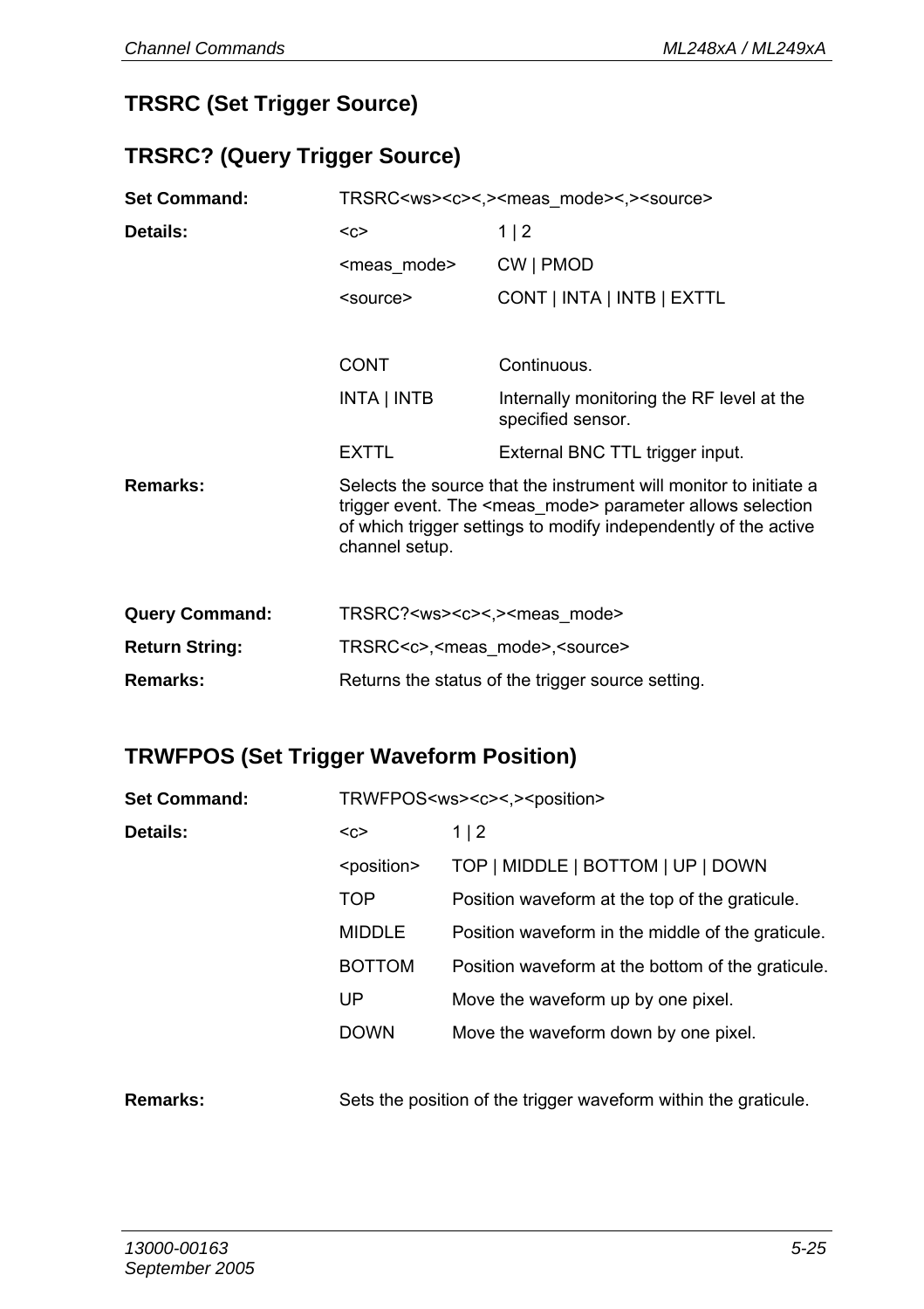# **TRWFS (Set Trigger Waveform State)**

### **TRWFS? (Query Trigger Waveform State)**

| <b>Set Command:</b>   | TRWFS <ws><c>&lt;.&gt;<state></state></c></ws>     |                                                |
|-----------------------|----------------------------------------------------|------------------------------------------------|
| Details:              | $C$                                                | 1 2                                            |
|                       | <state></state>                                    | ON   OFF                                       |
| Remarks:              |                                                    | Turns the trigger waveform display on or off.  |
| <b>Query Command:</b> | TRWFS? <ws><c></c></ws>                            |                                                |
| <b>Return String:</b> |                                                    | TRWFS <ws><c>&lt;.&gt;<state></state></c></ws> |
| Remarks:              | Returns the state of the trigger waveform display. |                                                |

# **TRXEDG (Set External Trigger Edge)**

### **TRXEDG? (Query External Trigger Edge)**

| <b>Set Command:</b>   | TRXEDG <ws><edge></edge></ws>                                                                         |                                                                 |
|-----------------------|-------------------------------------------------------------------------------------------------------|-----------------------------------------------------------------|
| Details:              | <edge></edge>                                                                                         | RISE   FALL                                                     |
| Remarks:              | Sets the signal edge on which the internal trigger event will<br>to external TTL (see TRSRC command). | occur. This setting applies only when the trigger source is set |
| <b>Query Command:</b> | TRXEDG?                                                                                               |                                                                 |
| <b>Return String:</b> | TRXEDG <edge></edge>                                                                                  |                                                                 |
| Remarks:              | Returns the status of the external trigger edge setting.                                              |                                                                 |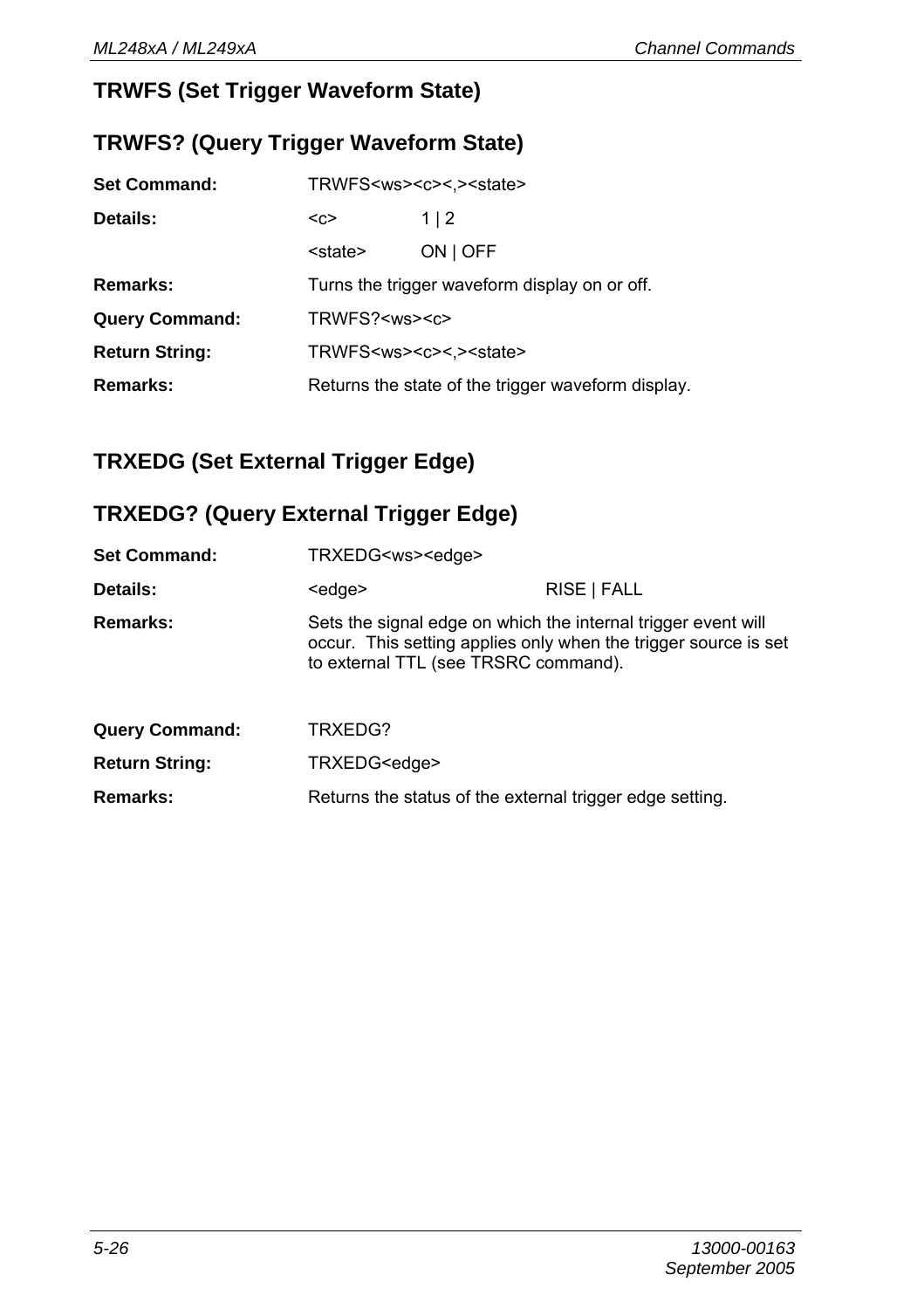# **Gating**

# **GP1REPN (Set Gate Pattern 1 Repeat Number)**

# **GP1REPN? (Query Gate Pattern 1 Repeat Number)**

| <b>Set Command:</b>   |                                         | GP1REPN <ws><c>&lt;.&gt;<repeat number=""></repeat></c></ws> |
|-----------------------|-----------------------------------------|--------------------------------------------------------------|
| Details:              | $C$                                     | 1   2                                                        |
|                       | $\le$ repeat number > 2 $\rightarrow$ 8 |                                                              |
| Remarks:              |                                         | Set the number of times gate pattern 1 is to be repeated.    |
|                       |                                         |                                                              |
| <b>Query Command:</b> | GP1REPN? <ws><c></c></ws>               |                                                              |
| <b>Return String:</b> | GP1REPN <c>,&lt; repeat number &gt;</c> |                                                              |
| Remarks:              | Returns gate pattern 1 repeat count.    |                                                              |

# **GP1REPS (Set Gate Pattern 1 Repeat State)**

### **GP1REPS? (Query Gate Pattern 1 Repeat State)**

| <b>Set Command:</b>   | GP1REPS <ws><c>&lt;.&gt;<state></state></c></ws> |                                                     |
|-----------------------|--------------------------------------------------|-----------------------------------------------------|
| Details:              | <c></c>                                          | 1 2                                                 |
|                       | <state></state>                                  | ON   OFF                                            |
| Remarks:              |                                                  | Set/Reset the gate pattern 1 repeat feature.        |
|                       |                                                  |                                                     |
| <b>Query Command:</b> |                                                  | GP1REPS? <ws><c></c></ws>                           |
| <b>Return String:</b> |                                                  | GP1REPS <c>,<state></state></c>                     |
| <b>Remarks:</b>       |                                                  | Returns the state of gate pattern 1 repeat feature. |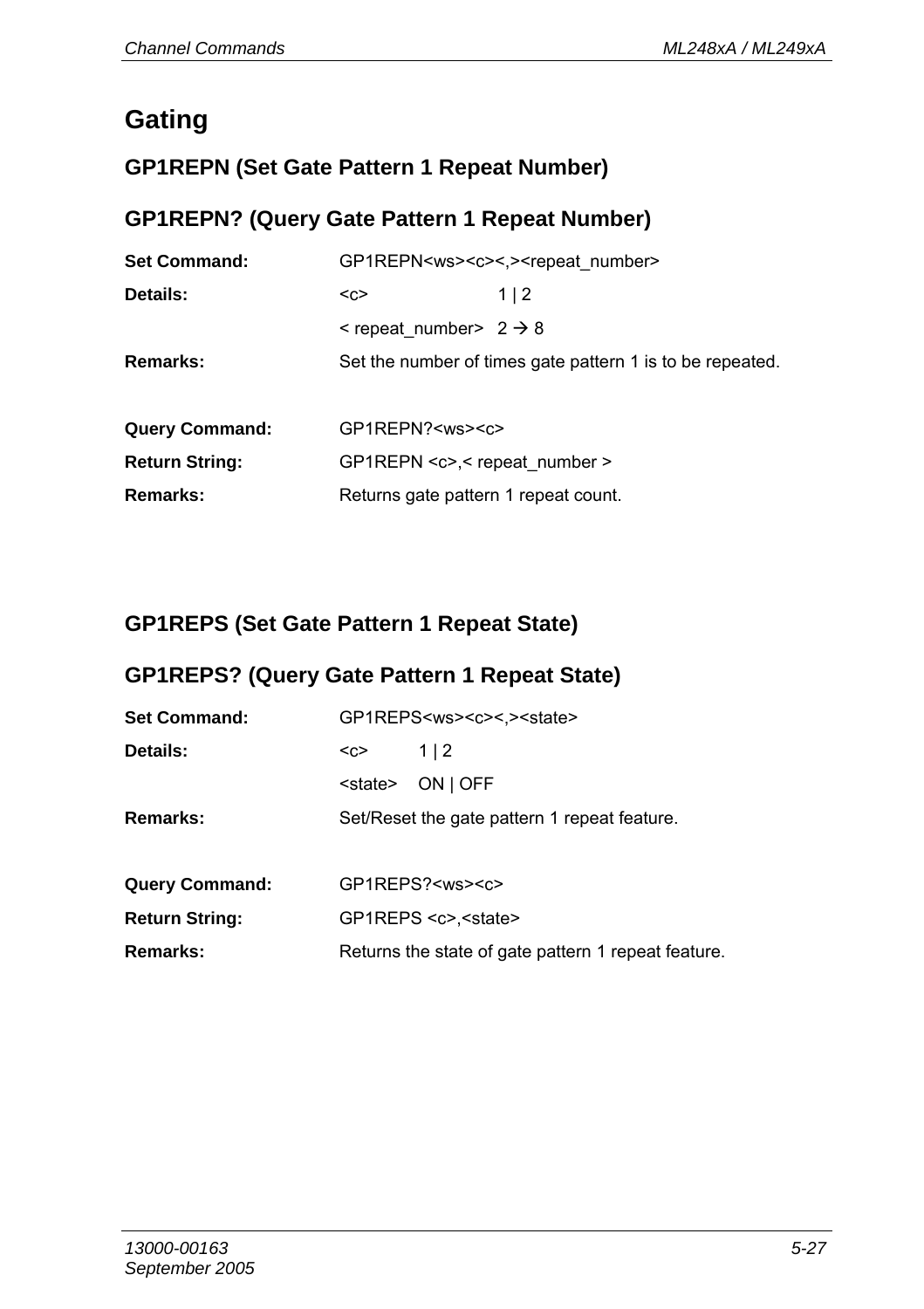## **GP1REPT (Set Gate Pattern 1 Repeat Offset)**

#### **GP1REPT? (Query Gate Pattern 1 Repeat Offset)**

| <b>Set Command:</b>   |               | GP1REPT <ws><c>&lt;.&gt;<time></time></c></ws>                                                                           |
|-----------------------|---------------|--------------------------------------------------------------------------------------------------------------------------|
| Details:              | $C$           | 1 2                                                                                                                      |
|                       | <time></time> | $0.00 \rightarrow 7.00 s$                                                                                                |
| Remarks:              |               | Set gate pattern 1 time offset between successive gates. Time<br>offset will be the same for all repeated gate patterns. |
| <b>Query Command:</b> |               | GP1REPT? <ws><c></c></ws>                                                                                                |
| <b>Return String:</b> |               | GP1REPT <c>, <time></time></c>                                                                                           |
| Remarks:              |               | Returns the time offset for gate pattern 1 repeat.                                                                       |

# **GPACTN (Set Active Gating Pattern Number)**

# **GPACTN? (Query Active Gating Pattern Number)**

| <b>Set Command:</b>   |                  | GPACTN <ws><c>&lt;,&gt;<gp></gp></c></ws>                                                                                      |
|-----------------------|------------------|--------------------------------------------------------------------------------------------------------------------------------|
| Details:              | $C$              | 1 2                                                                                                                            |
|                       | $<$ gp>          | $1 \rightarrow 4$                                                                                                              |
| Remarks:              | the front panel. | Selects the gating pattern number to be designated as 'Active'.<br>Measurements for the active gating pattern are displayed on |
| <b>Query Command:</b> |                  | GPACTN? <ws><c></c></ws>                                                                                                       |
| <b>Return String:</b> |                  | $GPACTN < c$ , $< qp$                                                                                                          |
| Remarks:              |                  | Returns the active gating pattern number.                                                                                      |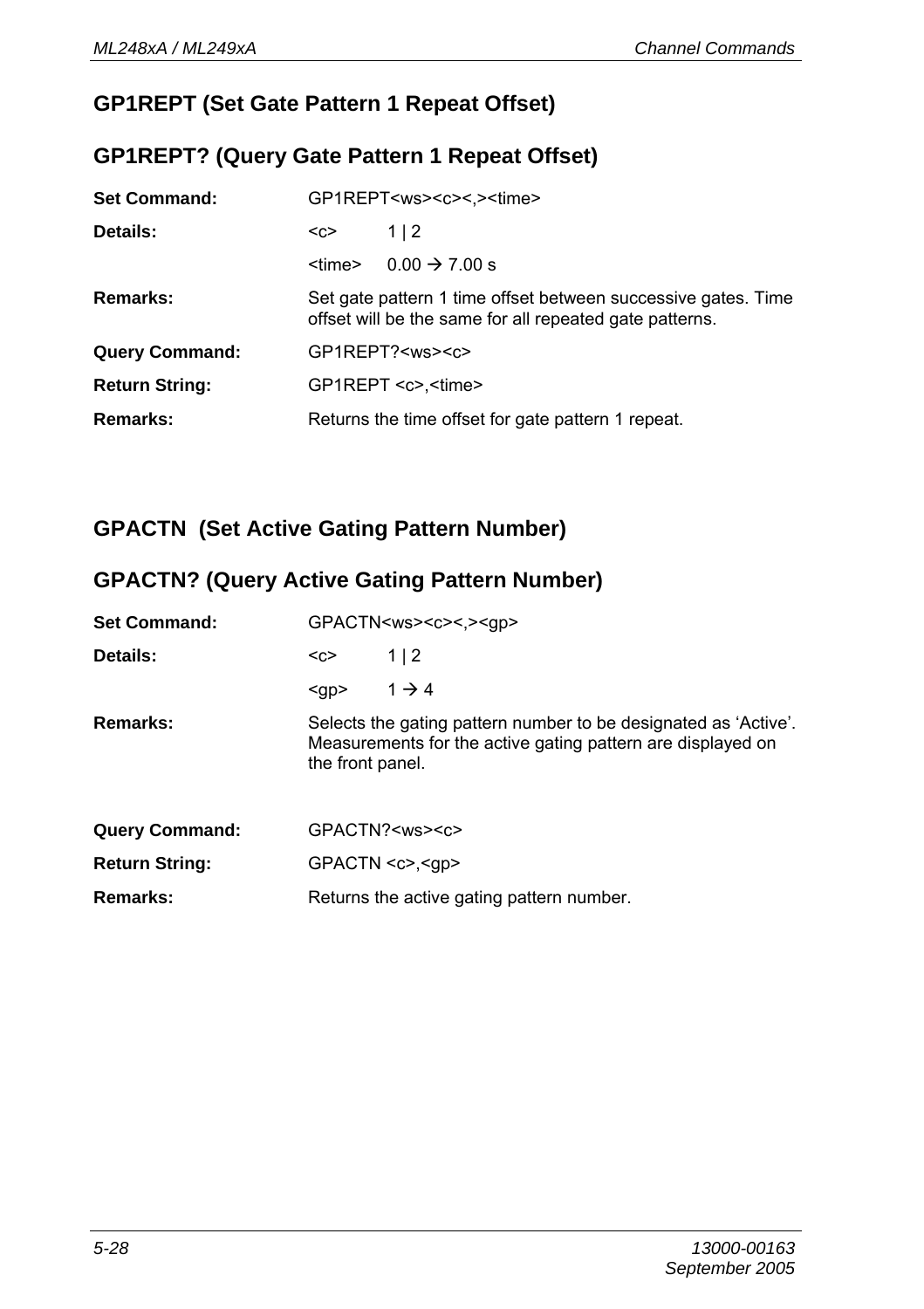# **GPAMO (Output Active Gating Pattern Measurement)**

| Query<br>Command: | GPAMO <ws><c></c></ws>                                                                 |                                                                                                                                                                                                                                             |                                                                                                                                                                                                                    |  |  |
|-------------------|----------------------------------------------------------------------------------------|---------------------------------------------------------------------------------------------------------------------------------------------------------------------------------------------------------------------------------------------|--------------------------------------------------------------------------------------------------------------------------------------------------------------------------------------------------------------------|--|--|
| Details:          | $C$                                                                                    | 1 2 1&2                                                                                                                                                                                                                                     |                                                                                                                                                                                                                    |  |  |
| Return            |                                                                                        | Channels 1   2:                                                                                                                                                                                                                             |                                                                                                                                                                                                                    |  |  |
| String:           | GPAMO <c>,<meas type="">,<agp data=""></agp></meas></c>                                |                                                                                                                                                                                                                                             |                                                                                                                                                                                                                    |  |  |
|                   |                                                                                        | Channels 1&2:                                                                                                                                                                                                                               |                                                                                                                                                                                                                    |  |  |
|                   |                                                                                        |                                                                                                                                                                                                                                             | GPAMO <c>, <ch1_meas_type>, <ch1_agp_data>,</ch1_agp_data></ch1_meas_type></c>                                                                                                                                     |  |  |
|                   |                                                                                        |                                                                                                                                                                                                                                             | <ch2_meas_type>, <ch2_agp_data></ch2_agp_data></ch2_meas_type>                                                                                                                                                     |  |  |
| Details:          |                                                                                        |                                                                                                                                                                                                                                             | $\le$ meas_type>: The measurement type number: 1 $\rightarrow$ 5 (see below)                                                                                                                                       |  |  |
|                   |                                                                                        | <agp_data>:</agp_data>                                                                                                                                                                                                                      | The measurements for the active gating pattern.                                                                                                                                                                    |  |  |
|                   |                                                                                        | When selecting channels 1&2, channel 1 readings will be output first,<br>followed immediately by channel 2 as shown in the return string format<br>above. Listed below are the measurements provided by <meas_type><br/>number:</meas_type> |                                                                                                                                                                                                                    |  |  |
|                   | 1                                                                                      | Average Power                                                                                                                                                                                                                               |                                                                                                                                                                                                                    |  |  |
|                   | 2                                                                                      |                                                                                                                                                                                                                                             | Average Power, Peak Power                                                                                                                                                                                          |  |  |
|                   | 3                                                                                      |                                                                                                                                                                                                                                             | Average Power, Peak Power, Crest Factor                                                                                                                                                                            |  |  |
|                   | 4                                                                                      |                                                                                                                                                                                                                                             | Average Power, Min Power & Time, Max Power & Time                                                                                                                                                                  |  |  |
|                   | 5                                                                                      |                                                                                                                                                                                                                                             | Average Power, Held Min Power & Time, Held Max Power & Time                                                                                                                                                        |  |  |
|                   |                                                                                        |                                                                                                                                                                                                                                             | The format of <agp_data> will be different depending upon the selected<br/>measurement type number. A two-letter prefix always precedes the<br/>measurements readings to help decoding the data string:</agp_data> |  |  |
|                   |                                                                                        | No. Data Format                                                                                                                                                                                                                             |                                                                                                                                                                                                                    |  |  |
|                   | 1                                                                                      |                                                                                                                                                                                                                                             | <gp num="">,<pa>,<avg pow=""></avg></pa></gp>                                                                                                                                                                      |  |  |
|                   | 2                                                                                      |                                                                                                                                                                                                                                             | <gp_num>,<pa>,<avg_pow>,<pk>,<pk_pow></pk_pow></pk></avg_pow></pa></gp_num>                                                                                                                                        |  |  |
|                   | 3                                                                                      |                                                                                                                                                                                                                                             | <gp_num>,<pa>,<avg_pow>,<pk>,<pk_pow>,<cf>,<cres_fact></cres_fact></cf></pk_pow></pk></avg_pow></pa></gp_num>                                                                                                      |  |  |
|                   | 4                                                                                      |                                                                                                                                                                                                                                             | <gp_num>,<pa>,<avg_pow>,<pn>,<min_pow>,<tn>,<min_time>,<br/><px>,<max pow="">,<tx>,<max time=""></max></tx></max></px></min_time></tn></min_pow></pn></avg_pow></pa></gp_num>                                      |  |  |
|                   | 5                                                                                      |                                                                                                                                                                                                                                             | <gp_num>,<pa>,<avg_pow>,<phn>,<hmin_pow>,<br/><thn>,<hmin time="">,<phx>,<hmax pow="">,<thx>,<hmax time=""></hmax></thx></hmax></phx></hmin></thn></hmin_pow></phn></avg_pow></pa></gp_num>                        |  |  |
|                   | Where:                                                                                 |                                                                                                                                                                                                                                             |                                                                                                                                                                                                                    |  |  |
|                   | <gp_num> The active gating pattern number to which the measurements<br/>apply</gp_num> |                                                                                                                                                                                                                                             |                                                                                                                                                                                                                    |  |  |
|                   |                                                                                        | The two-letter prefixes have the following meanings:                                                                                                                                                                                        |                                                                                                                                                                                                                    |  |  |
|                   | <b>PA</b>                                                                              |                                                                                                                                                                                                                                             | Average Power                                                                                                                                                                                                      |  |  |
|                   | РK                                                                                     |                                                                                                                                                                                                                                             | Peak Power                                                                                                                                                                                                         |  |  |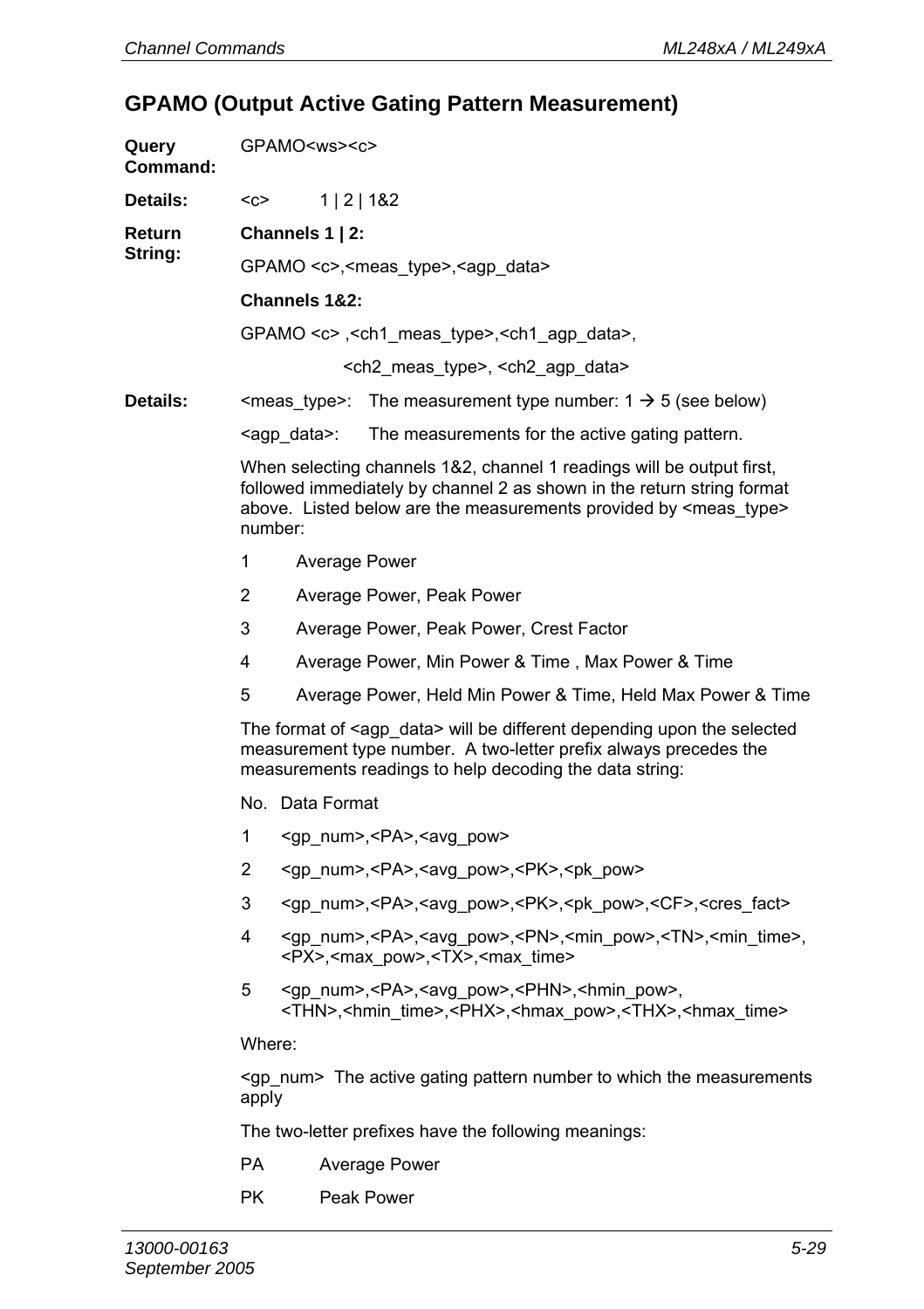- CF Crest Factor
- PN Min Power
- TN Time of Min Power in units of seconds (s)
- PX Max Power
- TX Time of Max Power in units of seconds (s)
- PHN Held Min Power
- PHX Held Max Power
- THN Time of Held Min Power in units of seconds (s)
- THX Time of Held Max Power in units of seconds (s)

**Remarks:** When in Pulsed / Modulated mode, this command returns the active gating pattern readings. Power readings will be returned in the units currently selected for the measurement channel (see CHUNIT command). The time readings relate to the time at which the minimum or maximum power reading occurred relative to the start time of the gate and it is always returned in units of seconds. The measurement reading type <meas type> is selected using the PMMEAS command. An execution error is raised if there are no enabled gating patterns.

> Note that gating pattern numbers  $5 \rightarrow 8$  will only return a reading if the Gate1 Repeat Pattern State is enabled (see GP1REPS command) and Gate1 Repeat Count has been set to  $5 \rightarrow 8$  (see GP1REPN). An execution error is returned if either condition is not met.

If all gating patterns are disabled, then the PMRDO command can be used if wishing to obtain measurement readings over the whole Capture Time.

**Notes:** The recommended practice for requesting measurement data over GPIB is to use TR-type commands to ensure that up-to-date readings are obtained, in particular after sending configuration commands that affect the measured power (e.g. sending the SNOFIX command to add an offset to the measurements). If TR-type commands are not used, a 'Wait Delay' should be introduced between the configuration commands and the data acquisition command to ensure that any changes to the instrument set-up have rippled through to the measurement system.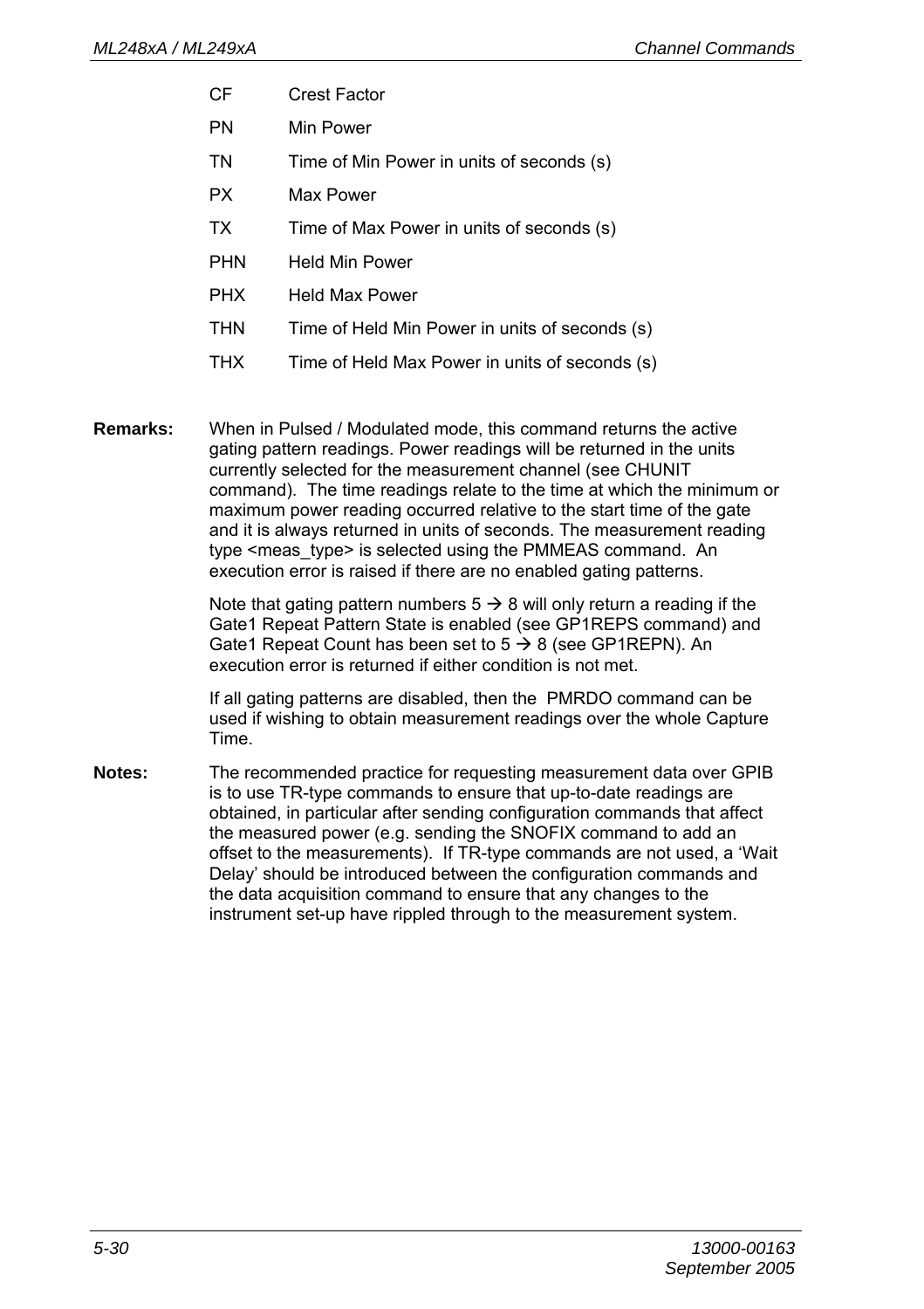### **GPARST (Gating Patterns Min/Max Tracking Reset)**

| <b>Set Command:</b> | GPRST <ws><c></c></ws>                                                                                             |  |
|---------------------|--------------------------------------------------------------------------------------------------------------------|--|
| Details:            | 1   2<br>$C$                                                                                                       |  |
| Remarks:            | This command resets the min/max values when the<br>measurement for Held Max/Min power is selected (see<br>PMMEAS). |  |
| Note:               | This command should be used for both Enabled Gating<br>Patterns and overall Capture Time measurements.             |  |

## **GPFENS (Set Fence Number State)**

# **GPFENS? (Query Fence Number State)**

| <b>Set Command:</b>   | GPFENS <ws><c>&lt;.&gt;<qp>&lt;.&gt;<state></state></qp></c></ws> |                                            |  |
|-----------------------|-------------------------------------------------------------------|--------------------------------------------|--|
| Details:              | <c></c>                                                           | 1 2                                        |  |
|                       | $<$ gp>                                                           | $1 \rightarrow 4$                          |  |
|                       |                                                                   | <state> OFF   ON</state>                   |  |
| Remarks:              | Enables the fence for the selected gating pattern.                |                                            |  |
|                       |                                                                   |                                            |  |
| <b>Query Command:</b> |                                                                   | GPFENS? <ws><c>&lt;,&gt;<gp></gp></c></ws> |  |
| <b>Return String:</b> | GPFENS <c>,<gp>,<state></state></gp></c>                          |                                            |  |
| Remarks:              | Returns the fence state for the selected gating pattern.          |                                            |  |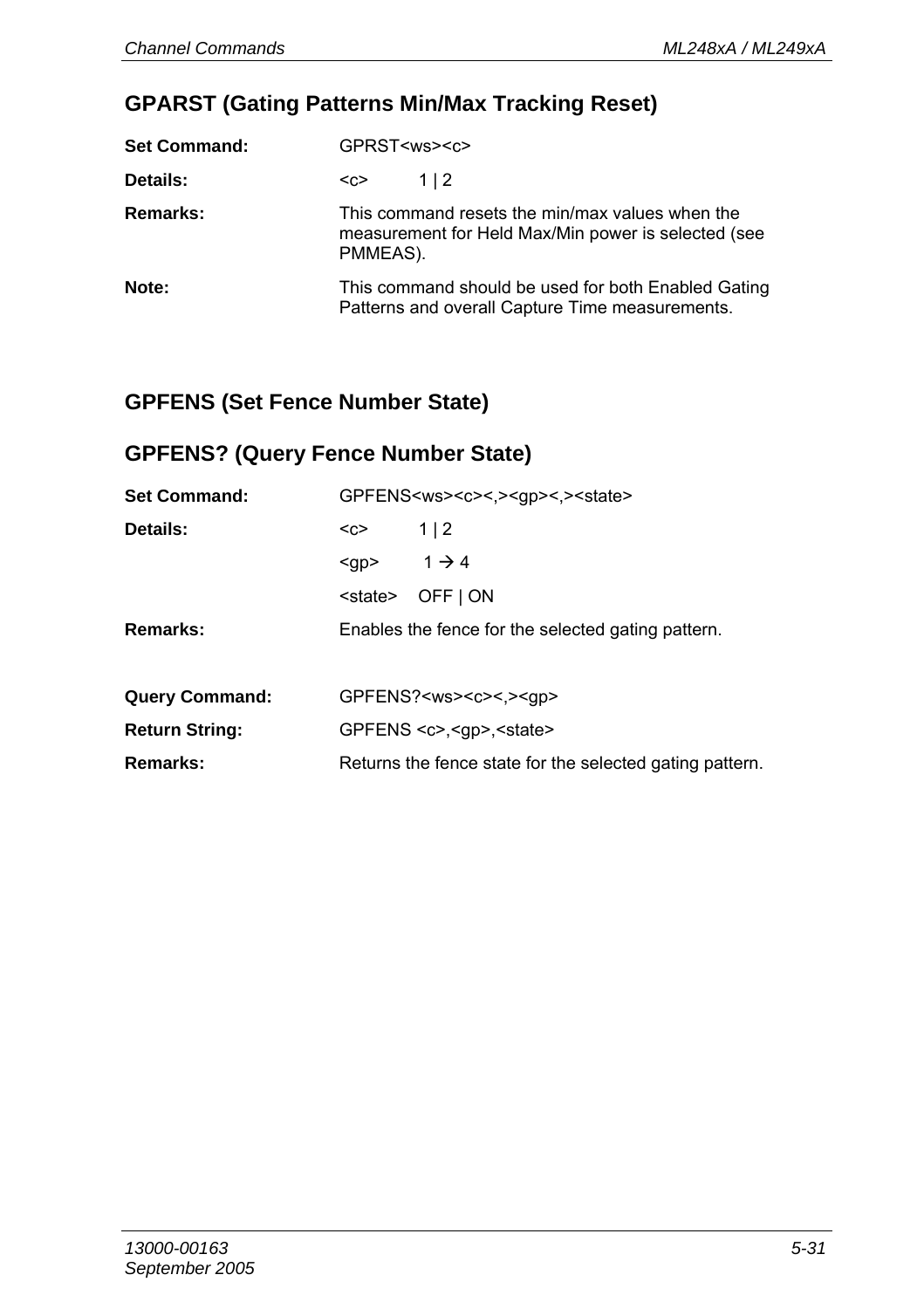# **GPFENSP (Set Fence Stop Time)**

## **GPFENSP? (Query Fence Stop Time)**

| <b>Set Command:</b>   | GPFENSP <ws><c>&lt;.&gt;<qp>&lt;.&gt;<time></time></qp></c></ws> |                           |  |
|-----------------------|------------------------------------------------------------------|---------------------------|--|
| Details:              | $1 \mid 2$<br>$C$                                                |                           |  |
|                       | $<$ gp> $1 \rightarrow 4$                                        |                           |  |
|                       | <time></time>                                                    | $0.00 \rightarrow 7.00 s$ |  |
| Remarks:              | Sets the fence stop time for the gating pattern.                 |                           |  |
|                       |                                                                  |                           |  |
| <b>Query Command:</b> | GPFENSP? <ws><c>&lt;.&gt;<gp></gp></c></ws>                      |                           |  |
| <b>Return String:</b> | GPFENSP <c>.<qp>.<time></time></qp></c>                          |                           |  |
| Remarks:              | Returns the fence stop time for the specified gating pattern.    |                           |  |

# **GPFENST (Set Fence Start Time)**

### **GPFENST? (Query Fence Start Time)**

| <b>Set Command:</b>   | GPFENST <ws><c>&lt;.&gt;<qp>&lt;.&gt;<time></time></qp></c></ws>   |                           |  |
|-----------------------|--------------------------------------------------------------------|---------------------------|--|
| Details:              | $C$                                                                | 1 2                       |  |
|                       | $<$ qp $>$                                                         | $1 \rightarrow 4$         |  |
|                       | <time< th=""><th><math>0.00 \rightarrow 7.00 s</math></th></time<> | $0.00 \rightarrow 7.00 s$ |  |
| Remarks:              | Sets the fence start time for the gating pattern.                  |                           |  |
|                       |                                                                    |                           |  |
| <b>Query Command:</b> | GPFENST? <ws><c>&lt;,&gt;<gp></gp></c></ws>                        |                           |  |
| <b>Return String:</b> | GPFENST <c>.<qp>.<time></time></qp></c>                            |                           |  |
| Remarks:              | Returns the fence start time for the specified gating pattern.     |                           |  |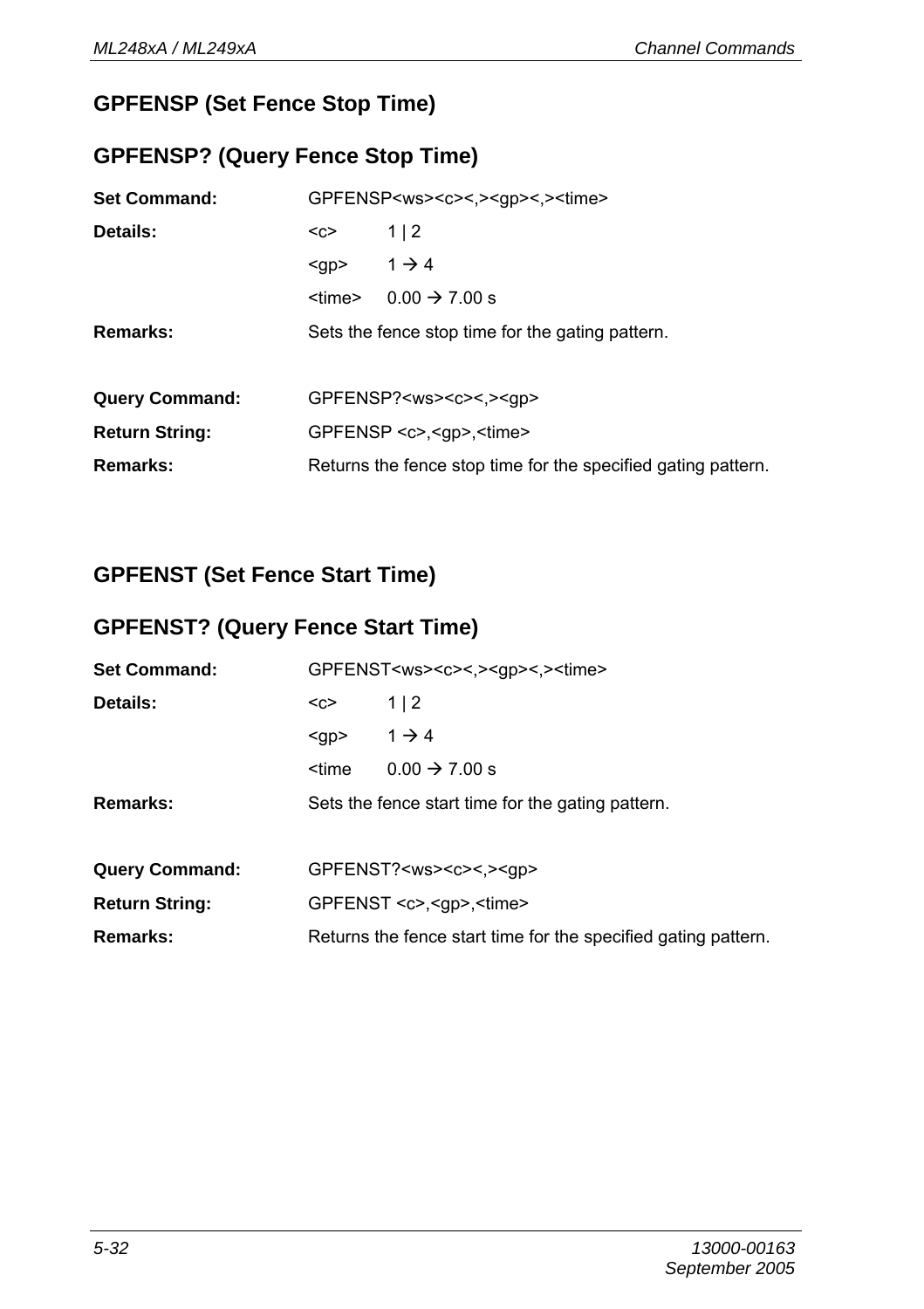### **GPGATS (Set Gate Number State)**

#### **GPGATS? (Query Gate Number State)**

| <b>Set Command:</b>   | GPGATS <ws><c>&lt;.&gt;<qp>&lt;.&gt;<state></state></qp></c></ws>                                                                                                                    |                                            |  |
|-----------------------|--------------------------------------------------------------------------------------------------------------------------------------------------------------------------------------|--------------------------------------------|--|
| Details:              | <c></c>                                                                                                                                                                              | 1 2                                        |  |
|                       | $<$ gp> 1 $\rightarrow$ 4                                                                                                                                                            |                                            |  |
|                       |                                                                                                                                                                                      | <state> OFF   ON</state>                   |  |
| Remarks:              | Enables/Disables the gating pattern for the selected channel.<br>Enabling a gating pattern will initiate processing of the<br>measurements falling within the gate                   |                                            |  |
| Note:                 | Reading(s) can only be obtained for enabled gating patterns.<br>The type of readings returned depend upon the<br>Pulsed/Modulated Measurement type selected (see PMMEAS<br>command). |                                            |  |
| <b>Query Command:</b> |                                                                                                                                                                                      | GPGATS? <ws><c>&lt;,&gt;<gp></gp></c></ws> |  |
| <b>Return String:</b> | $GPGATS \lll < gpp \lll sstate$                                                                                                                                                      |                                            |  |
| Remarks:              | Returns the state of the selected gating pattern.                                                                                                                                    |                                            |  |

# **GPHIDES (Set Hide Gating Patterns State)**

### **GPHIDES? (Query Hide Gating Patterns State)**

| <b>Set Command:</b>   | GPHIDES <ws><c>&lt;.&gt;<state></state></c></ws>                                                                                                                                                                                                 |                           |  |  |
|-----------------------|--------------------------------------------------------------------------------------------------------------------------------------------------------------------------------------------------------------------------------------------------|---------------------------|--|--|
| Details:              | <c></c>                                                                                                                                                                                                                                          | 1 2                       |  |  |
|                       | <state></state>                                                                                                                                                                                                                                  | OFF   ON                  |  |  |
| Remarks:              | Hides (ON) or shows (OFF) the enabled gating patterns line<br>segments on the instrument display panel.<br>The gating patterns are still applied enabled and their<br>measurements still available. This command only removes<br>them from view. |                           |  |  |
|                       |                                                                                                                                                                                                                                                  |                           |  |  |
| <b>Query Command:</b> |                                                                                                                                                                                                                                                  | GPHIDES? <ws><c></c></ws> |  |  |
| <b>Return String:</b> | GPHIDES <c>.<state></state></c>                                                                                                                                                                                                                  |                           |  |  |
| Remarks:              | Returns the state of the gating pattern hide parameter.                                                                                                                                                                                          |                           |  |  |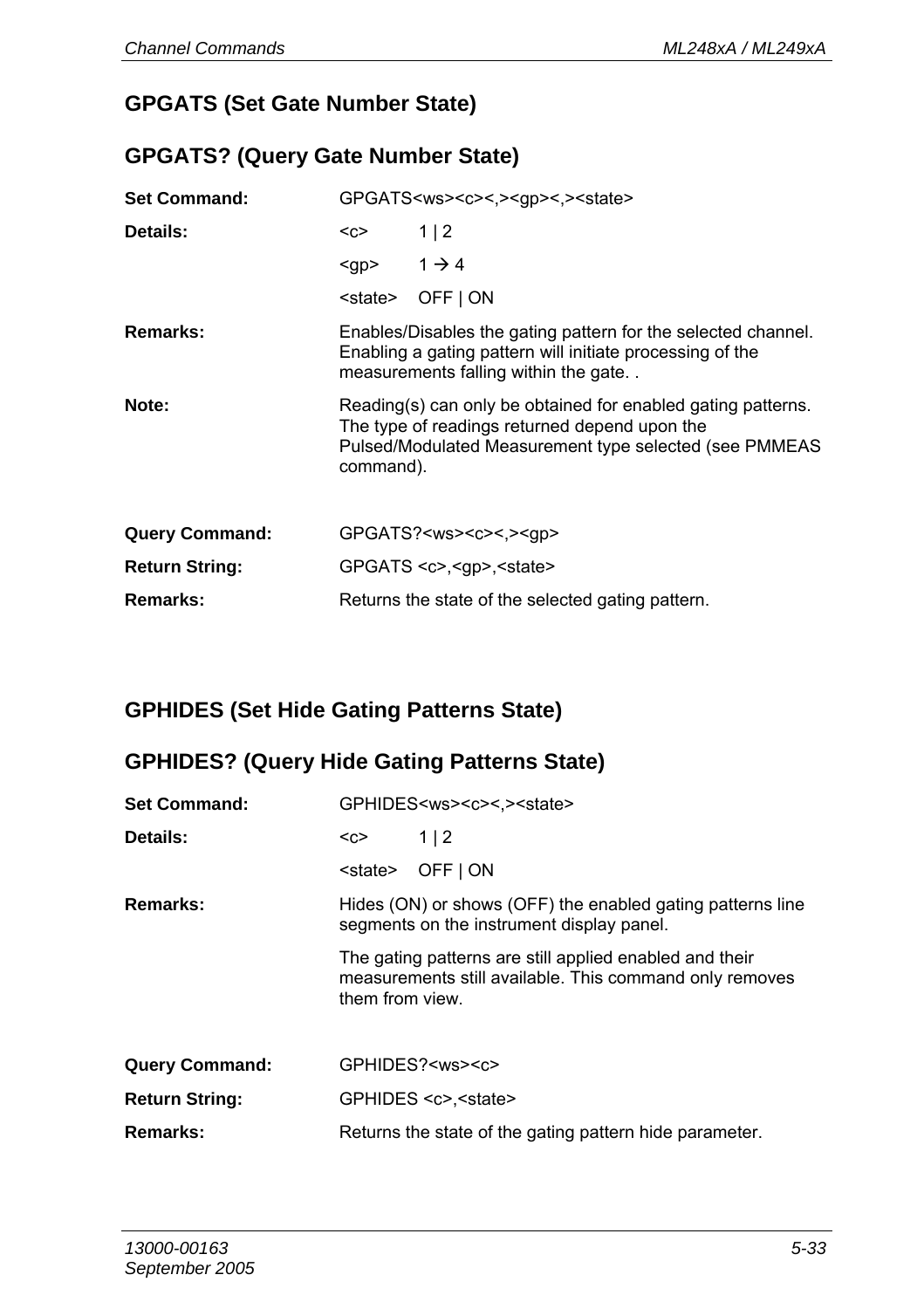### **GPMO (Output All Enabled Gating Patterns Measurements)**

| Query<br>Command: |                                                                                                                                                                                                                      | GPMO <ws><c></c></ws>                                                                                                                                                                                                                                                                       |                           |                                                                                                                                                                               |  |  |  |
|-------------------|----------------------------------------------------------------------------------------------------------------------------------------------------------------------------------------------------------------------|---------------------------------------------------------------------------------------------------------------------------------------------------------------------------------------------------------------------------------------------------------------------------------------------|---------------------------|-------------------------------------------------------------------------------------------------------------------------------------------------------------------------------|--|--|--|
| <b>Details:</b>   | $C$                                                                                                                                                                                                                  |                                                                                                                                                                                                                                                                                             | 1   2   1&2               |                                                                                                                                                                               |  |  |  |
| Return            |                                                                                                                                                                                                                      |                                                                                                                                                                                                                                                                                             | For channels $1 \mid 2$ : |                                                                                                                                                                               |  |  |  |
| String:           |                                                                                                                                                                                                                      | GPMO <c>,<gp_count>,<meas_type>, <gp_1_data>,  <gp_n_data></gp_n_data></gp_1_data></meas_type></gp_count></c>                                                                                                                                                                               |                           |                                                                                                                                                                               |  |  |  |
|                   |                                                                                                                                                                                                                      |                                                                                                                                                                                                                                                                                             | For channels 1&2 :        |                                                                                                                                                                               |  |  |  |
|                   |                                                                                                                                                                                                                      | GPMO <c>,<ch1_gp_count>,<ch1_meas_type>, <ch1_gp_1_data>, <br/><ch1_gp_n_data>,<ch2_gp_count>,<ch2_meas_type>,<br/><ch2_gp_1_data>, <ch2_gp_n_data></ch2_gp_n_data></ch2_gp_1_data></ch2_meas_type></ch2_gp_count></ch1_gp_n_data></ch1_gp_1_data></ch1_meas_type></ch1_gp_count></c>       |                           |                                                                                                                                                                               |  |  |  |
| Details:          |                                                                                                                                                                                                                      | <gp_count></gp_count>                                                                                                                                                                                                                                                                       |                           | The total number of enabled gating patterns available.                                                                                                                        |  |  |  |
|                   |                                                                                                                                                                                                                      | <meas type=""></meas>                                                                                                                                                                                                                                                                       |                           | The measurement type number: $1 \rightarrow 5$ (see below).                                                                                                                   |  |  |  |
|                   |                                                                                                                                                                                                                      | <gp_n_data></gp_n_data>                                                                                                                                                                                                                                                                     |                           | The measurements for each enabled gating pattern.                                                                                                                             |  |  |  |
| Note:             | above.                                                                                                                                                                                                               |                                                                                                                                                                                                                                                                                             |                           | When selecting channels 1&2, channel 1 readings will be output first,<br>followed immediately by channel 2 as shown in the return string format                               |  |  |  |
|                   |                                                                                                                                                                                                                      | Note that the <gp_ count=""> range is <math>1 \rightarrow 4</math> if Gate1 Repeat Pattern state<br/>is disabled (see GP1REPS command). If enabled, <gp count=""> range is<br/><math>1 \rightarrow 8</math>, depending on the selection for Gate1Repeat Count (see<br/>GP1REPN).</gp></gp_> |                           |                                                                                                                                                                               |  |  |  |
|                   | Listed below are the measurements provided by <meas_type> number:</meas_type>                                                                                                                                        |                                                                                                                                                                                                                                                                                             |                           |                                                                                                                                                                               |  |  |  |
|                   |                                                                                                                                                                                                                      | Number                                                                                                                                                                                                                                                                                      |                           | :Measurement Type:                                                                                                                                                            |  |  |  |
|                   | 1                                                                                                                                                                                                                    |                                                                                                                                                                                                                                                                                             |                           | Average Power                                                                                                                                                                 |  |  |  |
|                   | 2                                                                                                                                                                                                                    |                                                                                                                                                                                                                                                                                             |                           | Average Power, Peak Power                                                                                                                                                     |  |  |  |
|                   | 3                                                                                                                                                                                                                    |                                                                                                                                                                                                                                                                                             |                           | Average Power, Peak Power, Crest Factor                                                                                                                                       |  |  |  |
|                   | 4                                                                                                                                                                                                                    |                                                                                                                                                                                                                                                                                             |                           | Average Power, Min Power & Time, Max Power & Time                                                                                                                             |  |  |  |
|                   | 5                                                                                                                                                                                                                    |                                                                                                                                                                                                                                                                                             | Time                      | Average Power, Held Min Power & Time, Held Max Power &                                                                                                                        |  |  |  |
|                   | The format of <gp_n_data> will be different depending upon the selected<br/>measurement type number. A two-letter prefix always precedes the<br/>measurements readings to help decoding the data string:</gp_n_data> |                                                                                                                                                                                                                                                                                             |                           |                                                                                                                                                                               |  |  |  |
|                   |                                                                                                                                                                                                                      |                                                                                                                                                                                                                                                                                             | No. Data Format:          |                                                                                                                                                                               |  |  |  |
|                   | 1                                                                                                                                                                                                                    |                                                                                                                                                                                                                                                                                             |                           | <gp_num>,<pa>,<avg_pow></avg_pow></pa></gp_num>                                                                                                                               |  |  |  |
|                   | 2                                                                                                                                                                                                                    |                                                                                                                                                                                                                                                                                             |                           | <gp_num>,<pa>,<avg_pow>,<pk>,&lt; pk_pow&gt;</pk></avg_pow></pa></gp_num>                                                                                                     |  |  |  |
|                   | 3                                                                                                                                                                                                                    |                                                                                                                                                                                                                                                                                             |                           | <gp_num>,<pa>,<avg_pow>,<pk>,<pk_pow>,<cf>,<cres_fact></cres_fact></cf></pk_pow></pk></avg_pow></pa></gp_num>                                                                 |  |  |  |
|                   | 4                                                                                                                                                                                                                    |                                                                                                                                                                                                                                                                                             |                           | <gp_num>,<pa>,<avg_pow>,<pn>,<min_pow>,<tn>,<min_time>,<br/><px>,<max pow="">,<tx>,<max time=""></max></tx></max></px></min_time></tn></min_pow></pn></avg_pow></pa></gp_num> |  |  |  |
|                   | 5                                                                                                                                                                                                                    |                                                                                                                                                                                                                                                                                             |                           | <gp num="">,<pa>,<avg pow="">,<phn>,<hmin pow="">,<thn>,<hmin td="" ti<=""></hmin></thn></hmin></phn></avg></pa></gp>                                                         |  |  |  |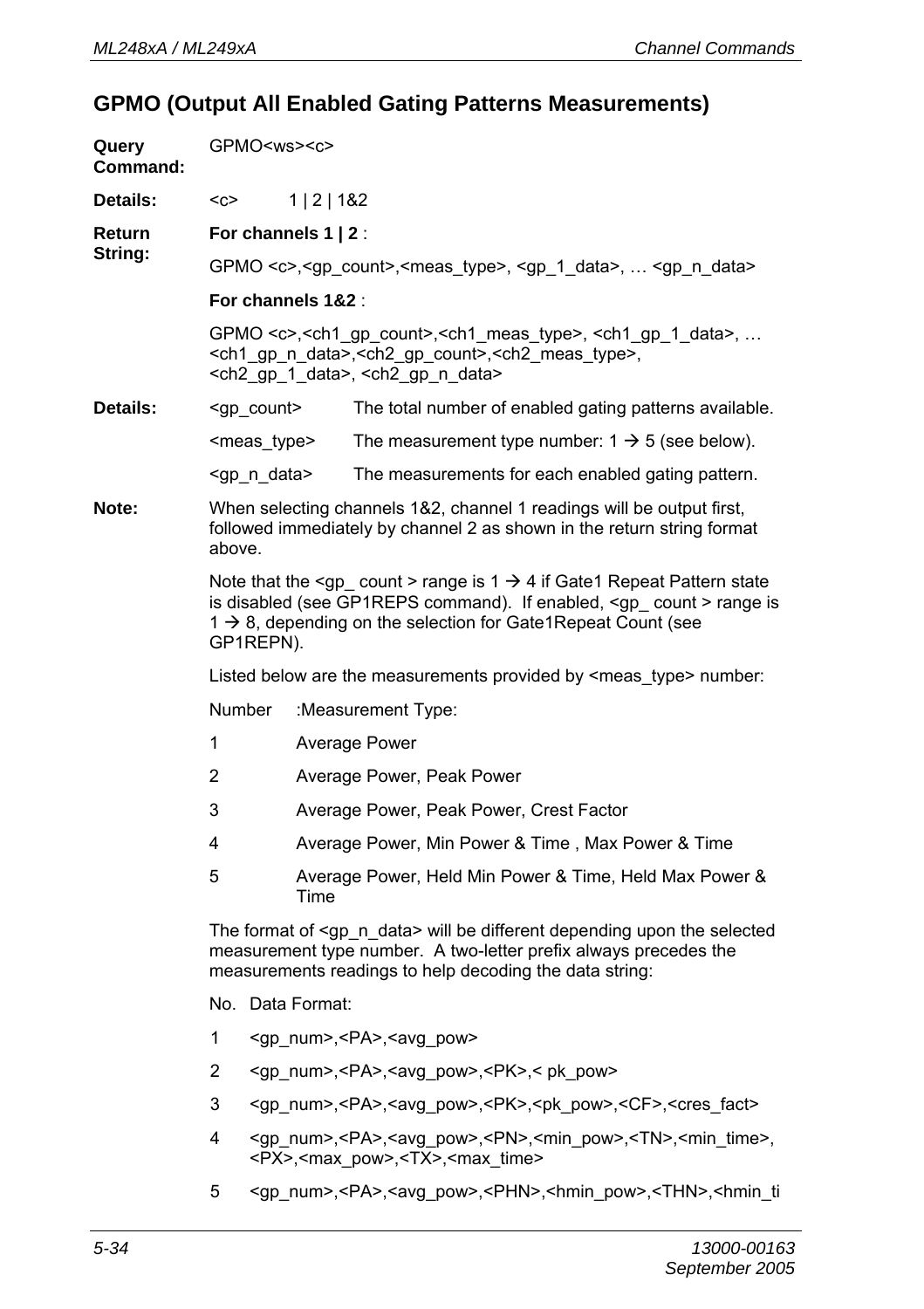me>,<PHX>,<hmax\_pow>,<THX>,<hmax\_time>

Where:

<gp\_num> The gating pattern number to which the measurements apply.

The two-letter prefixes have the following meanings:

- PA Average Power
- PK Peak Power
- CF Crest Factor
- PN Min Power
- TN Time of Min Power in units of seconds (s)
- PX Max Power
- TX Time of Max Power in units of seconds (s)
- PHN Held Min Power
- PHX Held Max Power
- THN Time of Held Min Power in units of seconds (s)
- THX Time of Held Max Power in units of seconds (s)

When in Pulsed / Modulated mode, this command returns the selected measurement readings for all enabled gating patterns. Power readings will be returned in the units currently selected for the measurement channel (see CHUNIT command). The time readings relate to the time at which the minimum or maximum power reading occurred relative to the start time of the gate and it is always returned in units of seconds. The measurement readings type <meas\_type> is selected using the PMMEAS command. An execution error is raised if there are no enabled gating patterns.

Note that gating pattern numbers  $5 \rightarrow 8$  will only return a reading if the Gate1 Repeat Pattern State is enabled (see GP1REPS command) and Gate1 Repeat Count has been set to  $5 \rightarrow 8$  (see GP1REPN). An execution error is returned if either condition is not met.

If all gating patterns are disabled, the PMRDO command can be used if wishing to obtain measurement readings over the whole Capture Time.

**Notes:** The recommended practice for requesting measurement data over GPIB is to use TR-type commands to ensure that up-to-date readings are obtained, in particular after sending configuration commands that affect the measured power (e.g. sending the SNOFIX command to add an offset to the measurements). If TR-type commands are not used, a 'Wait Delay' should be introduced between the configuration commands and the data acquisition command to ensure that any changes to the instrument set-up have rippled through to the measurement system.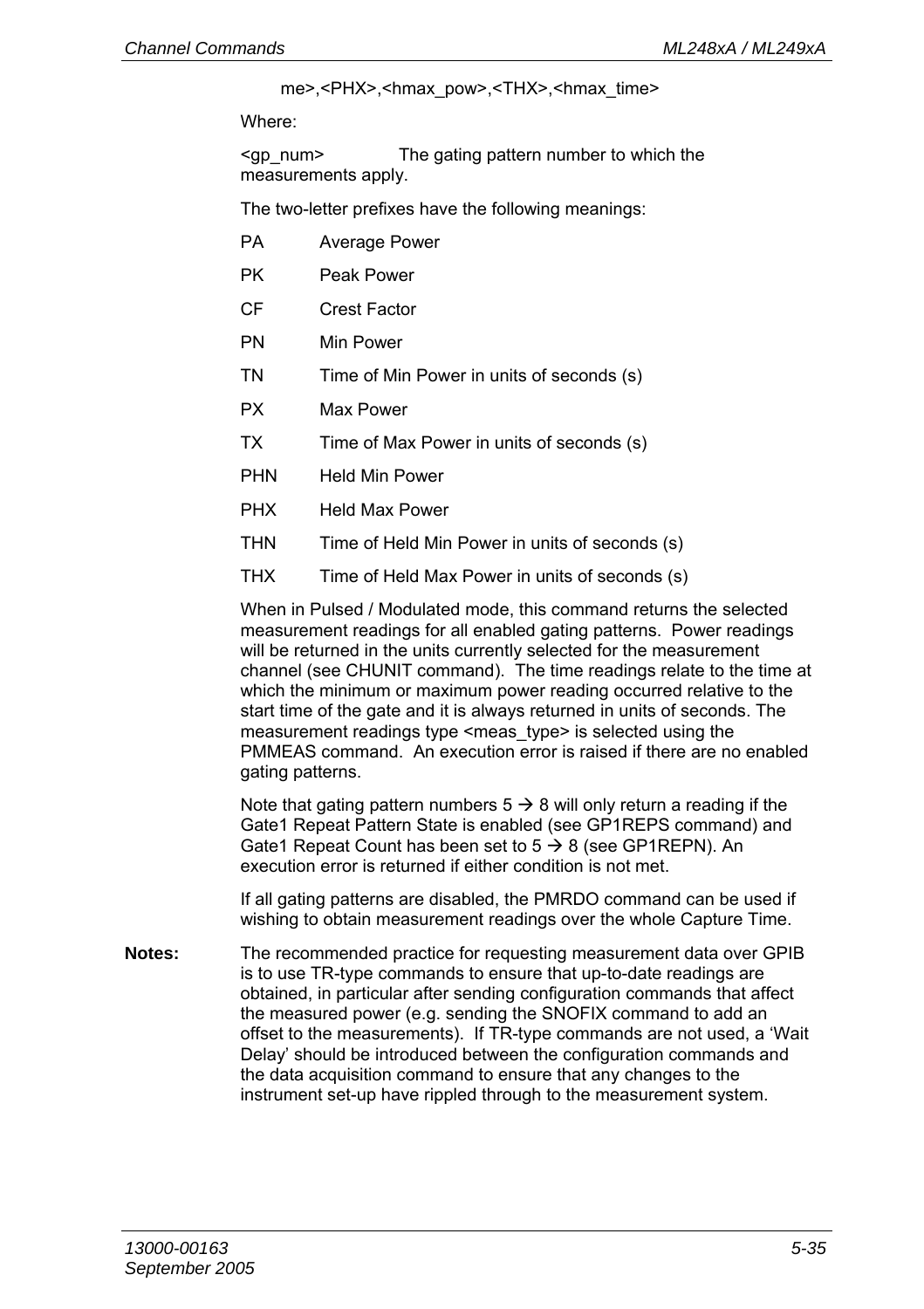### **GPNMO (Output Gating Pattern Number Measurement)**

| Query<br>Command: |                                                                                                                                                                                                                  | GPNMO <ws><c>&lt;,&gt;<gp_num></gp_num></c></ws> |                                                                |                                                                                                                                                                                                     |  |  |  |
|-------------------|------------------------------------------------------------------------------------------------------------------------------------------------------------------------------------------------------------------|--------------------------------------------------|----------------------------------------------------------------|-----------------------------------------------------------------------------------------------------------------------------------------------------------------------------------------------------|--|--|--|
| Details:          | $C$                                                                                                                                                                                                              |                                                  |                                                                | 1   2   182                                                                                                                                                                                         |  |  |  |
|                   |                                                                                                                                                                                                                  | <gp_num></gp_num>                                |                                                                | $1 \rightarrow 8$                                                                                                                                                                                   |  |  |  |
| Return            | For channels 1   2:                                                                                                                                                                                              |                                                  |                                                                |                                                                                                                                                                                                     |  |  |  |
| String:           | GPNMO <c>,<meas_type>, <gp_n_data></gp_n_data></meas_type></c>                                                                                                                                                   |                                                  |                                                                |                                                                                                                                                                                                     |  |  |  |
|                   |                                                                                                                                                                                                                  |                                                  | For channels 1&2:                                              |                                                                                                                                                                                                     |  |  |  |
|                   |                                                                                                                                                                                                                  |                                                  |                                                                | GPNMO <c>,<ch1_meas_type>,<ch1_gp_n_data>,<br/><ch2_meas_type>, <ch2_gp_n_data></ch2_gp_n_data></ch2_meas_type></ch1_gp_n_data></ch1_meas_type></c>                                                 |  |  |  |
| Details:          | above.                                                                                                                                                                                                           |                                                  |                                                                | When selecting channels 1&2, channel 1 readings will be output first,<br>followed immediately by channel 2 as shown in the return string format                                                     |  |  |  |
|                   |                                                                                                                                                                                                                  |                                                  |                                                                | Listed below are the measurements provided by <meas type=""> number:</meas>                                                                                                                         |  |  |  |
|                   | Number                                                                                                                                                                                                           |                                                  |                                                                | Measurement Type:                                                                                                                                                                                   |  |  |  |
|                   | 1                                                                                                                                                                                                                |                                                  | Average Power                                                  |                                                                                                                                                                                                     |  |  |  |
|                   | 2                                                                                                                                                                                                                |                                                  | Average Power, Peak Power                                      |                                                                                                                                                                                                     |  |  |  |
|                   | 3                                                                                                                                                                                                                |                                                  |                                                                | Average Power, Peak Power, Crest Factor                                                                                                                                                             |  |  |  |
|                   | 4                                                                                                                                                                                                                |                                                  | Average Power, Min Power & Time, Max Power & Time              |                                                                                                                                                                                                     |  |  |  |
|                   | 5                                                                                                                                                                                                                |                                                  | Average Power, Held Min Power & Time, Held Max Power &<br>Time |                                                                                                                                                                                                     |  |  |  |
|                   | The format of <gp data="" n=""> will be different depending upon the selected<br/>measurement type number. A two-letter prefix always precedes the<br/>measurement readings to help decode the data string:</gp> |                                                  |                                                                |                                                                                                                                                                                                     |  |  |  |
|                   |                                                                                                                                                                                                                  |                                                  | No. Data Format                                                |                                                                                                                                                                                                     |  |  |  |
|                   | 1                                                                                                                                                                                                                |                                                  |                                                                | <gp_num>,<pa>,<avg_pow></avg_pow></pa></gp_num>                                                                                                                                                     |  |  |  |
|                   | 2                                                                                                                                                                                                                |                                                  |                                                                | <gp num="">,<pa>,<avg pow="">,<pk>,<pk pow=""></pk></pk></avg></pa></gp>                                                                                                                            |  |  |  |
|                   | 3<br><gp_num>,<pa>,<avg_pow>,<pk>,<pk_pow>,<cf>,<cres_fact></cres_fact></cf></pk_pow></pk></avg_pow></pa></gp_num>                                                                                               |                                                  |                                                                |                                                                                                                                                                                                     |  |  |  |
|                   | 4                                                                                                                                                                                                                |                                                  |                                                                | <gp_num>,<pa>,<avg_pow>,<pn>,<min_pow>,<tn>,<min_time>,<br/><px>,<max_pow>,<tx>,<max_time></max_time></tx></max_pow></px></min_time></tn></min_pow></pn></avg_pow></pa></gp_num>                    |  |  |  |
|                   | 5                                                                                                                                                                                                                |                                                  |                                                                | <gp_num>,<pa>,<avg_pow>,<phn>,<hmin_pow>,<thn>,<hmin_ti<br>me&gt;,<phx>,<hmax_pow>,<thx>,<hmax_time></hmax_time></thx></hmax_pow></phx></hmin_ti<br></thn></hmin_pow></phn></avg_pow></pa></gp_num> |  |  |  |
|                   | Where:                                                                                                                                                                                                           |                                                  |                                                                |                                                                                                                                                                                                     |  |  |  |
|                   |                                                                                                                                                                                                                  | <gp_num></gp_num>                                |                                                                | The gating pattern number to which the<br>measurements apply                                                                                                                                        |  |  |  |
|                   | The range of $\leq$ gp_num > will be 1 $\rightarrow$ 4 if Gate1 Repeat Pattern is<br>disabled (see GP1REPS command).                                                                                             |                                                  |                                                                |                                                                                                                                                                                                     |  |  |  |

If enabled, the range will extend to  $1 \rightarrow 8$ , depending on the selection for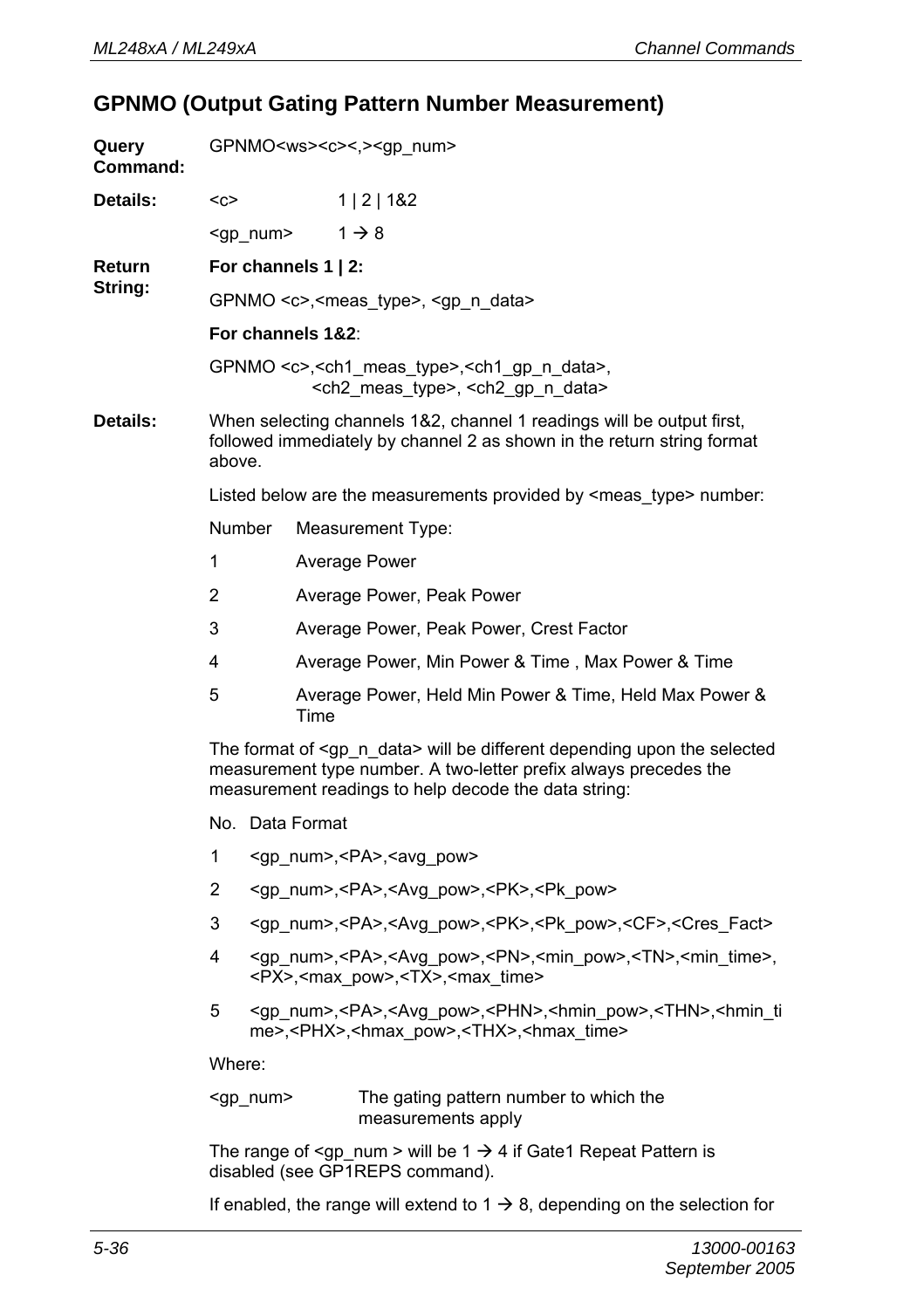Gate1 Repeat Count (see GP1REPN).

The two-letter prefixes have the following meanings:

- PA Average Power
- PK Peak Power
- CF Crest Factor
- PN Min Power
- TN Time of Min Power in units of seconds (s)
- PX Max Power
- TX Time of Max Power in units of seconds (s)
- PHN Held Min Power
- PHX Held Max Power
- THN Time of Held Min Power in units of seconds (s)
- THX Time of Held Max Power in units of seconds (s)

When in Pulsed / Modulated mode this command returns the specified gating pattern readings. Power readings will be returned in the units currently selected for the measurement channel. The timing readings relate to the time at which the minimum or maximum power reading occurred with respect to the trigger point and it is always returned in units of seconds. An execution error is returned if there are no enabled gating patterns. The measurement type is selected using the PMMEAS command.

Gating pattern numbers  $5 \rightarrow 8$  will only return a reading if Gate1 Repeat Pattern is enabled (see GP1REPS command) and Gate1 Repeat Count has been set to  $5 \rightarrow 8$  (see GP1REPN). An execution error is returned if either condition is not met.

If all gating patterns are disabled, using the PMRDO command will return measurement readings over the whole Capture Time.

**Notes:** The recommended practice for requesting measurement data over GPIB is to use TR-type commands to ensure that up-to-date readings are obtained, in particular after sending configuration commands that affect the measured power (e.g. sending the SNOFIX command to add an offset to the measurements). If TR-type commands are not used, a 'Wait Delay' should be introduced between the configuration commands and the data acquisition command to ensure that any changes to the instrument set-up have rippled through to the measurement system.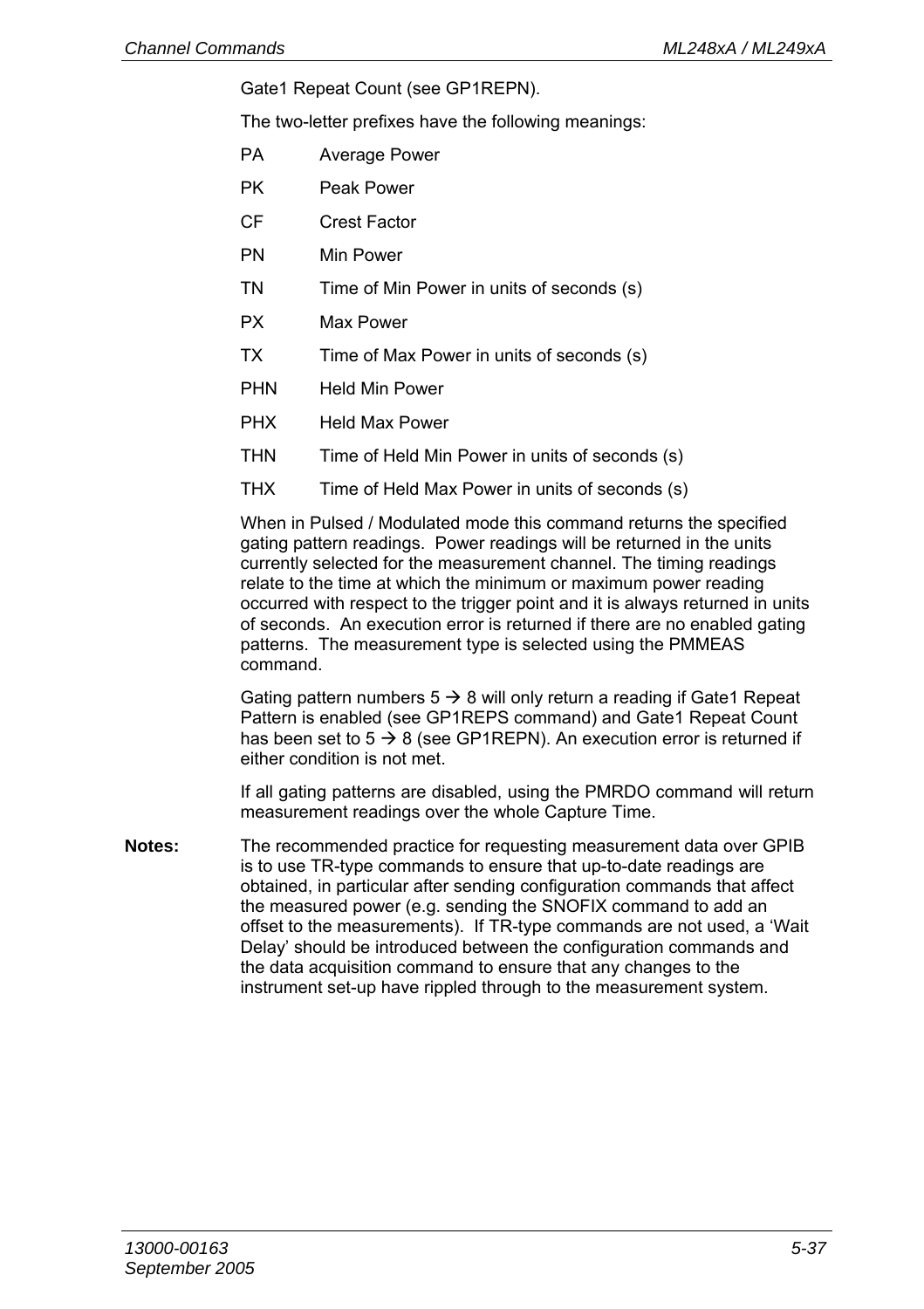# **GPOFF (Switch OFF Gating Patterns)**

| <b>Set Command:</b> | GPOFF <ws><c></c></ws>                                                                                                                                                                                                                                                                                                                                                                                                                                                                                                                                         |  |  |  |  |
|---------------------|----------------------------------------------------------------------------------------------------------------------------------------------------------------------------------------------------------------------------------------------------------------------------------------------------------------------------------------------------------------------------------------------------------------------------------------------------------------------------------------------------------------------------------------------------------------|--|--|--|--|
| Details:            | 1 2<br>$C$                                                                                                                                                                                                                                                                                                                                                                                                                                                                                                                                                     |  |  |  |  |
| <b>Remarks:</b>     | Turns OFF all enabled gating patterns including the active<br>gating pattern. This action will end internal processing of<br>measurements associated to gating patterns. The gating<br>patterns definitions however remain unchanged.                                                                                                                                                                                                                                                                                                                          |  |  |  |  |
| Note:               | By definition each Gating Patten can be thought of as a single<br>entity, which includes a Gate and a Fence pair. A Fence is<br>always associated with its corresponding Gate and cannot be<br>used on its own. The 'Gate Enable' setting (see GPGATS<br>command) has overall control over the Fence as well.<br>Therefore, using the GPOFF command will turn the 'Gate<br>Enable' setting OFF and also override its associated 'Fence<br>Enable' state. When sending a GPOFF command the<br>following settings will remain unchanged, but will not be active: |  |  |  |  |
|                     | Gate Start Time                                                                                                                                                                                                                                                                                                                                                                                                                                                                                                                                                |  |  |  |  |
|                     | Gate Stop Time                                                                                                                                                                                                                                                                                                                                                                                                                                                                                                                                                 |  |  |  |  |
|                     | Fence State                                                                                                                                                                                                                                                                                                                                                                                                                                                                                                                                                    |  |  |  |  |
|                     | Fence Start Time                                                                                                                                                                                                                                                                                                                                                                                                                                                                                                                                               |  |  |  |  |
|                     | Fence Stop Time                                                                                                                                                                                                                                                                                                                                                                                                                                                                                                                                                |  |  |  |  |
|                     | Gating Pattern 1 Repeat State                                                                                                                                                                                                                                                                                                                                                                                                                                                                                                                                  |  |  |  |  |
|                     | Gating Pattern 1 Repeat Number                                                                                                                                                                                                                                                                                                                                                                                                                                                                                                                                 |  |  |  |  |
|                     | Gating Pattern 1 Repeat Offset                                                                                                                                                                                                                                                                                                                                                                                                                                                                                                                                 |  |  |  |  |
|                     | After having issued the GPOFF command if the user should                                                                                                                                                                                                                                                                                                                                                                                                                                                                                                       |  |  |  |  |

After having issued the GPOFF command, if the user should wish to re-enable Gating Pattern 1, by turning the 'Gate Enable' setting ON, the associated Gate, Fence and Gating Pattern 1 Repeat settings listed above will also take effect.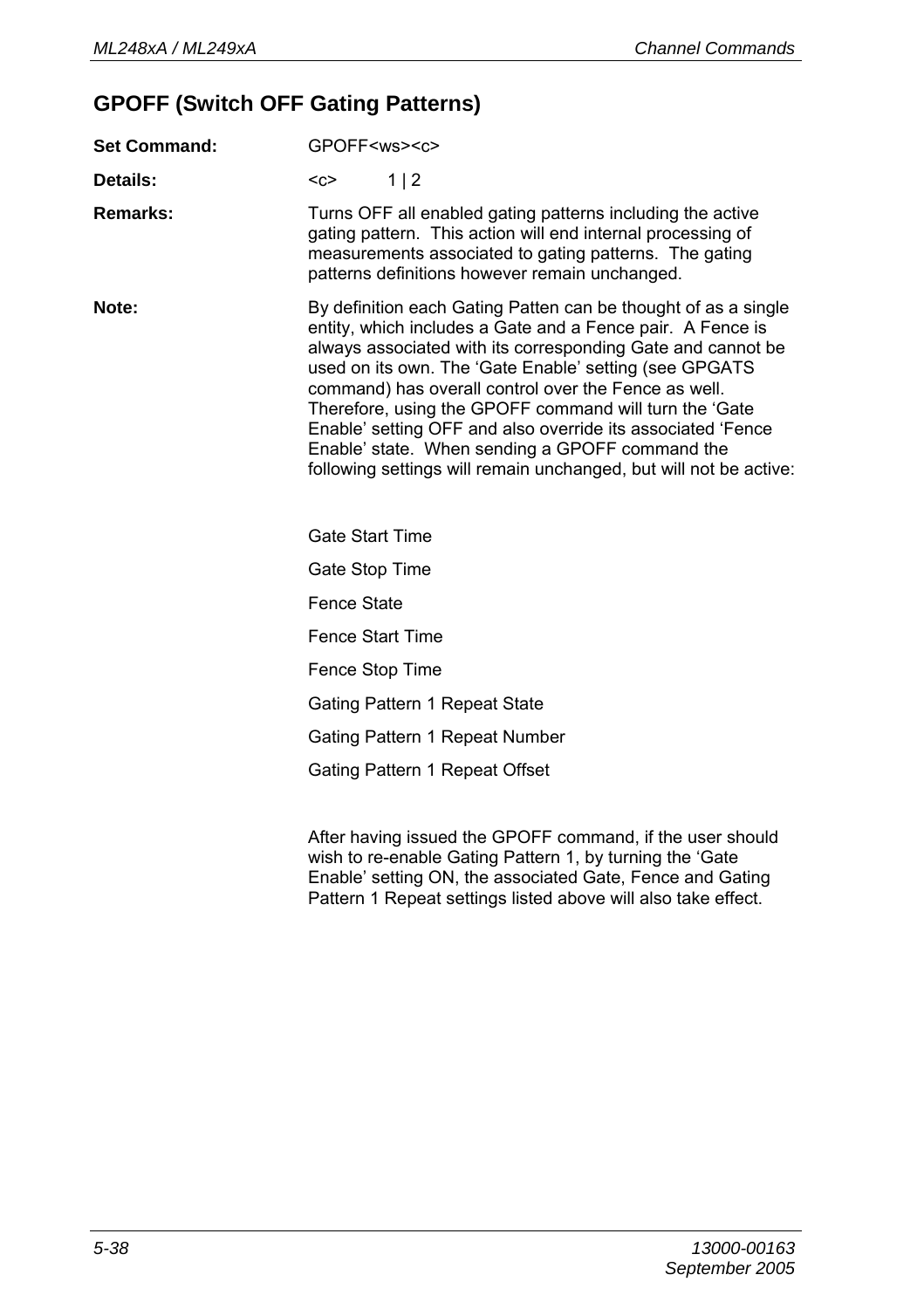# **GPTIMSP (Set Gate Stop Time)**

### **GPTIMSP? (Query Gate Stop Time)**

| <b>Set Command:</b>   | GPTIMSP <ws><c>&lt;,&gt;<gp>&lt;.&gt;<time></time></gp></c></ws> |                           |  |
|-----------------------|------------------------------------------------------------------|---------------------------|--|
| Details:              | 1 2<br>$C$                                                       |                           |  |
|                       | $<$ gp>                                                          | $1 \rightarrow 4$         |  |
|                       | <time></time>                                                    | $0.00 \rightarrow 7.00 s$ |  |
| Remarks:              | Sets the gate stop time for the selected gating pattern.         |                           |  |
|                       |                                                                  |                           |  |
| <b>Query Command:</b> | GPTIMSP? <ws><c>&lt;.&gt;<qp></qp></c></ws>                      |                           |  |
| <b>Return String:</b> | GPTIMSP <c>,<qp>,<time></time></qp></c>                          |                           |  |
| Remarks:              | Returns the gate stop time for the specified gating pattern.     |                           |  |

# **GPTIMST (Set Gate Start Time)**

### **GPTIMST? (Query Gate Start Time)**

| <b>Set Command:</b>   | GPTIMST <ws><c>&lt;,&gt;<gp>&lt;.&gt;<time></time></gp></c></ws> |                           |  |
|-----------------------|------------------------------------------------------------------|---------------------------|--|
| Details:              | $C$                                                              | 1 2                       |  |
|                       | $<$ gp>                                                          | $1 \rightarrow 4$         |  |
|                       | <time></time>                                                    | $0.00 \rightarrow 7.00 s$ |  |
| Remarks:              | Sets the gate start time for the selected gating pattern.        |                           |  |
| <b>Query Command:</b> | GPTIMST? <ws><c>&lt;.&gt;<gp></gp></c></ws>                      |                           |  |
| <b>Return String:</b> | GPTIMST <c>,<qp>,<time></time></qp></c>                          |                           |  |
| Remarks:              | Returns the gate start time for the specified gating pattern.    |                           |  |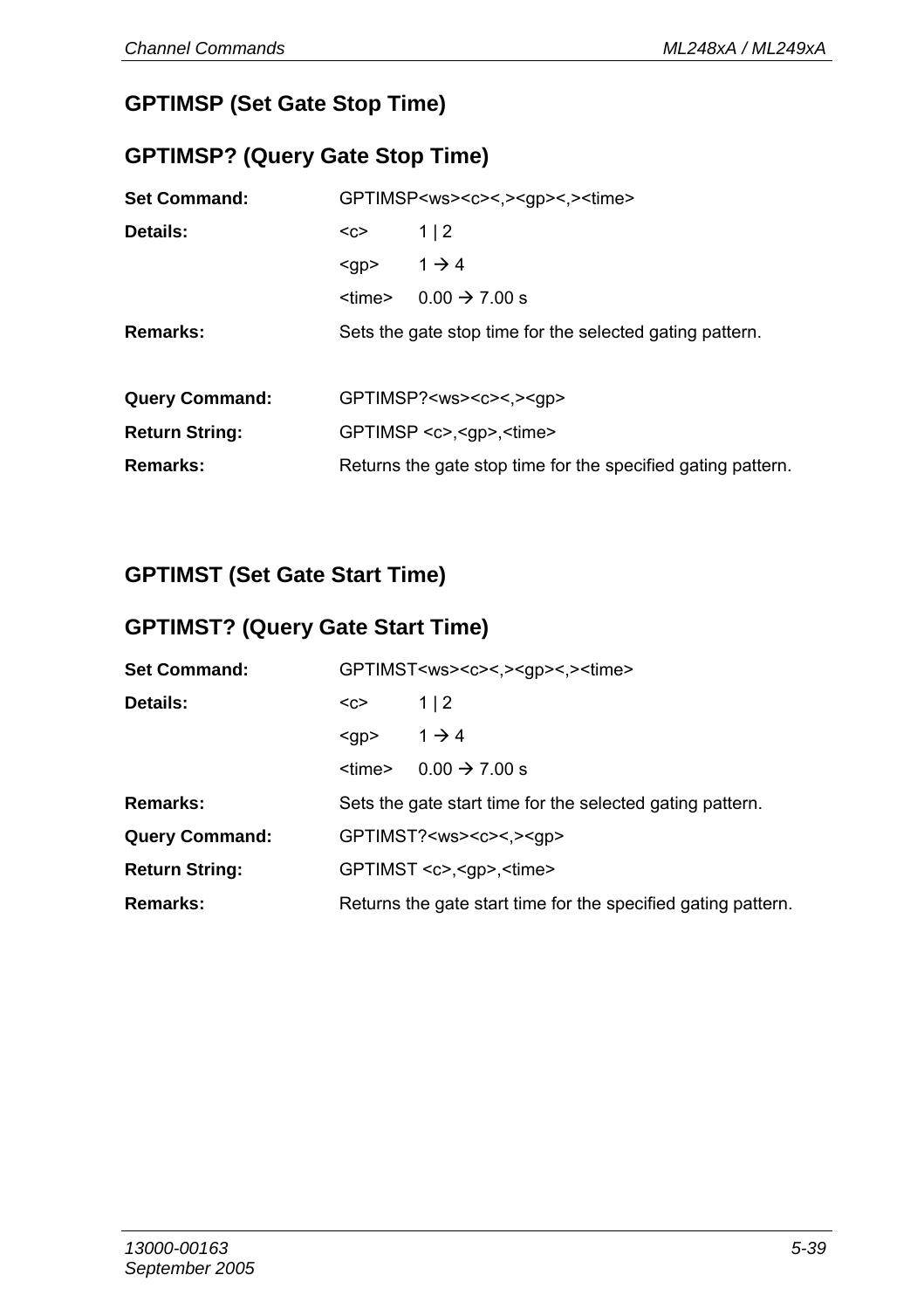# **Relative Measurement**

ML243xA command supported

### **CWREL (Relative Mode Control)**

### **CWREL? (Query Relative Mode Control)**

| <b>Set Command:</b>   | CWREL <ws><c>&lt;,&gt;<mode></mode></c></ws>                                                                                                                                                                                                                                                                                                                                                                                                                         |                                                                                                                                                                                                                                 |  |
|-----------------------|----------------------------------------------------------------------------------------------------------------------------------------------------------------------------------------------------------------------------------------------------------------------------------------------------------------------------------------------------------------------------------------------------------------------------------------------------------------------|---------------------------------------------------------------------------------------------------------------------------------------------------------------------------------------------------------------------------------|--|
| Details:              | $C$                                                                                                                                                                                                                                                                                                                                                                                                                                                                  | 1 2                                                                                                                                                                                                                             |  |
|                       |                                                                                                                                                                                                                                                                                                                                                                                                                                                                      | <mode> 0 Turn OFF</mode>                                                                                                                                                                                                        |  |
|                       |                                                                                                                                                                                                                                                                                                                                                                                                                                                                      | 1 Turn ON and reference                                                                                                                                                                                                         |  |
|                       |                                                                                                                                                                                                                                                                                                                                                                                                                                                                      | 2 Turn ON, use old references if not first time.                                                                                                                                                                                |  |
| Remarks:              | This command sets the relative mode for CW measurements.<br>Immediately after turning 'Relative mode' ON, the instrument<br>will take a reading of the measured power and use it as a<br>reference value thereafter for all subsequent measurements.<br>The measurements returned over GPIB from then on will be<br>relative to the reference power.                                                                                                                 |                                                                                                                                                                                                                                 |  |
|                       |                                                                                                                                                                                                                                                                                                                                                                                                                                                                      | For linear units of Watts (W), in relative mode, the returned<br>readings will be as percentage relative to the reference value<br>(%r). All logarithmic units will be returned in dB relative to the<br>reference value (dBr). |  |
| Note:                 | When selecting <mode> to be 1, the instrument will always<br/>take a new reference reading (this is the equivalent of toggling<br/>the 'Relative' button ON from the front panel, then pressing the<br/>'Reset' button). When selecting <mode> to be 2, the<br/>instrument will use the old reference value, unless there is no<br/>reference value stored (e.g. When switching ON a new unit for<br/>the first time or following a software upgrade).</mode></mode> |                                                                                                                                                                                                                                 |  |
| <b>Query Command:</b> | CWREL? <ws><c></c></ws>                                                                                                                                                                                                                                                                                                                                                                                                                                              |                                                                                                                                                                                                                                 |  |
| <b>Return String:</b> |                                                                                                                                                                                                                                                                                                                                                                                                                                                                      | CWREL <c>,<mode></mode></c>                                                                                                                                                                                                     |  |
| Remarks:              |                                                                                                                                                                                                                                                                                                                                                                                                                                                                      | Returns the state of Relative Mode.                                                                                                                                                                                             |  |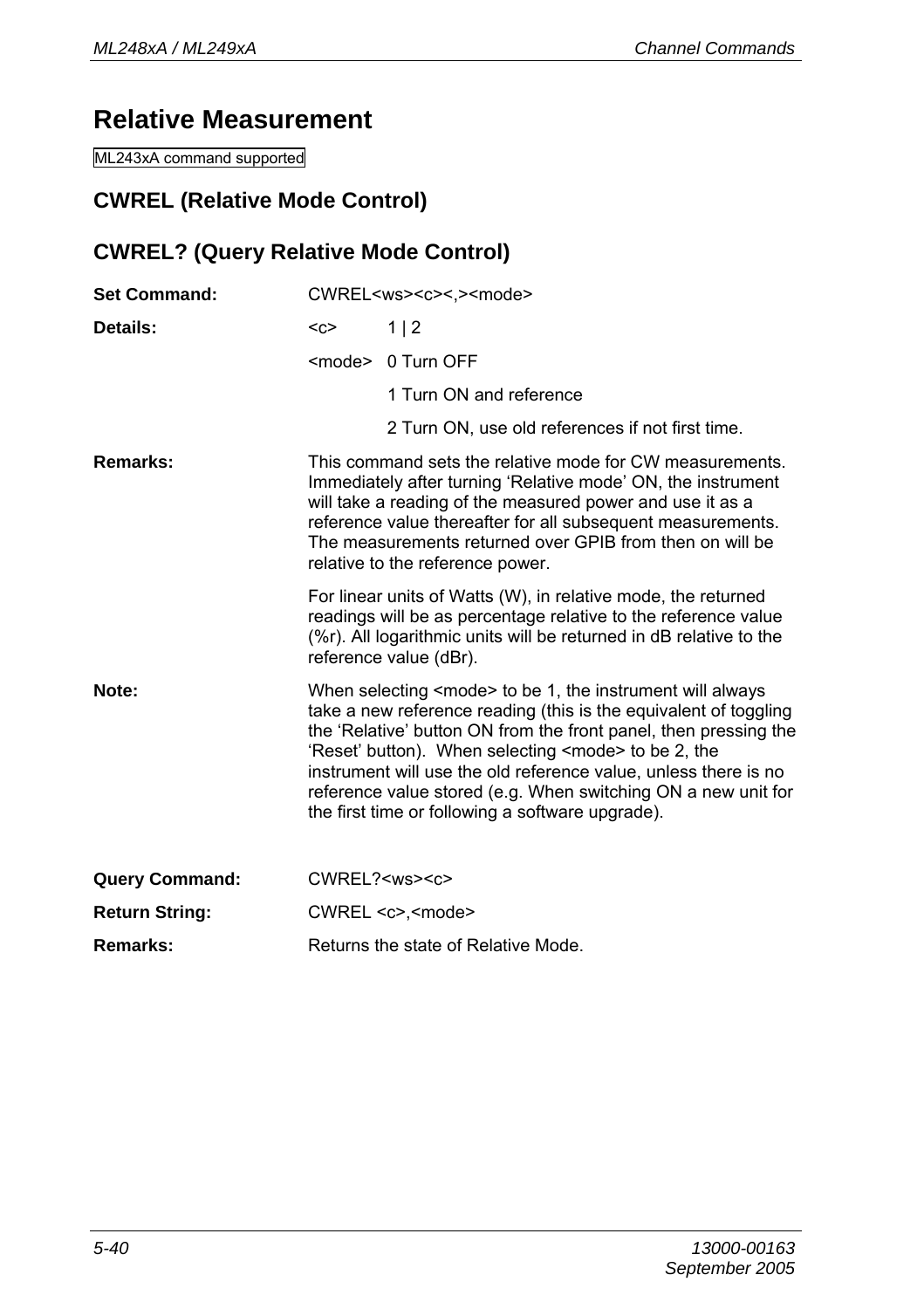# **Averaging**

# **CWAVG (Set CW Averaging Mode)**

# **CWAVG? (Query CW Averaging Mode)**

| <b>Set Command:</b> | CWAVG <ws><c>&lt;,&gt; [<mode>]&lt;,&gt;[<avg num="">]</avg></mode></c></ws>                                                                                                                                                                                          |                                                                |                                                                                                                                                                                             |  |  |
|---------------------|-----------------------------------------------------------------------------------------------------------------------------------------------------------------------------------------------------------------------------------------------------------------------|----------------------------------------------------------------|---------------------------------------------------------------------------------------------------------------------------------------------------------------------------------------------|--|--|
| Details:            | $C$                                                                                                                                                                                                                                                                   | 1 2                                                            |                                                                                                                                                                                             |  |  |
|                     | <mode></mode>                                                                                                                                                                                                                                                         |                                                                | OFF   MOV   RPT   AUTO                                                                                                                                                                      |  |  |
|                     | <avg_num></avg_num>                                                                                                                                                                                                                                                   | $1 \rightarrow 512$ (Applies only to MOV and RPT<br>averaging) |                                                                                                                                                                                             |  |  |
|                     | <b>OFF</b>                                                                                                                                                                                                                                                            | Averaging OFF                                                  |                                                                                                                                                                                             |  |  |
|                     | <b>MOV</b>                                                                                                                                                                                                                                                            |                                                                | <b>MOVING Average</b>                                                                                                                                                                       |  |  |
|                     | <b>RPT</b>                                                                                                                                                                                                                                                            |                                                                | <b>REPEAT Averaging</b>                                                                                                                                                                     |  |  |
|                     | AUTO                                                                                                                                                                                                                                                                  |                                                                | <b>AUTOMATIC Averaging</b>                                                                                                                                                                  |  |  |
| Remarks:            | sample.                                                                                                                                                                                                                                                               |                                                                | Moving averaging uses a sliding-window type of averaging.<br>The width of the sliding window is defined by <avg num="">. In<br/>this mode the returned measurement update is at every</avg> |  |  |
|                     | Repeat averaging only returns a reading when the number of<br>samples specified by <avg_num> has been taken. The<br/>process will re-start each time with a fresh set of samples.</avg_num>                                                                           |                                                                |                                                                                                                                                                                             |  |  |
|                     | AUTOMATIC averaging is similar to MOVING averaging. The<br>averaging number is selected internally to provide optimum<br>speed versus settling of samples over the GPIB interface.                                                                                    |                                                                |                                                                                                                                                                                             |  |  |
|                     | In AUTOMATIC averaging the user-defined <avg_num> is not<br/>used, but the user may send the CWAVG command to select<br/>AUTOMATIC averaging mode and also include <avg num="">.<br/>This will in effect also update the <avg_num> setting.</avg_num></avg></avg_num> |                                                                |                                                                                                                                                                                             |  |  |
|                     | Examples:                                                                                                                                                                                                                                                             |                                                                |                                                                                                                                                                                             |  |  |
|                     | CWAVG 1, AUTO, 64                                                                                                                                                                                                                                                     |                                                                | This command will set the system to<br>AUTO averaging and the<br><avg num=""> averaging number to<br/>64.</avg>                                                                             |  |  |
|                     | CWAVG 1, AUTO,                                                                                                                                                                                                                                                        |                                                                | Change Channel 1 to Auto<br>Averaging (note the comma<br>following AUTO even though the<br><avg num=""> parameter is not being<br/>sent).</avg>                                             |  |  |
|                     | <b>CWAVG 2, MOV, 32</b>                                                                                                                                                                                                                                               |                                                                | Change Channel 2 to Moving<br>average and the User Average<br>number to 32.                                                                                                                 |  |  |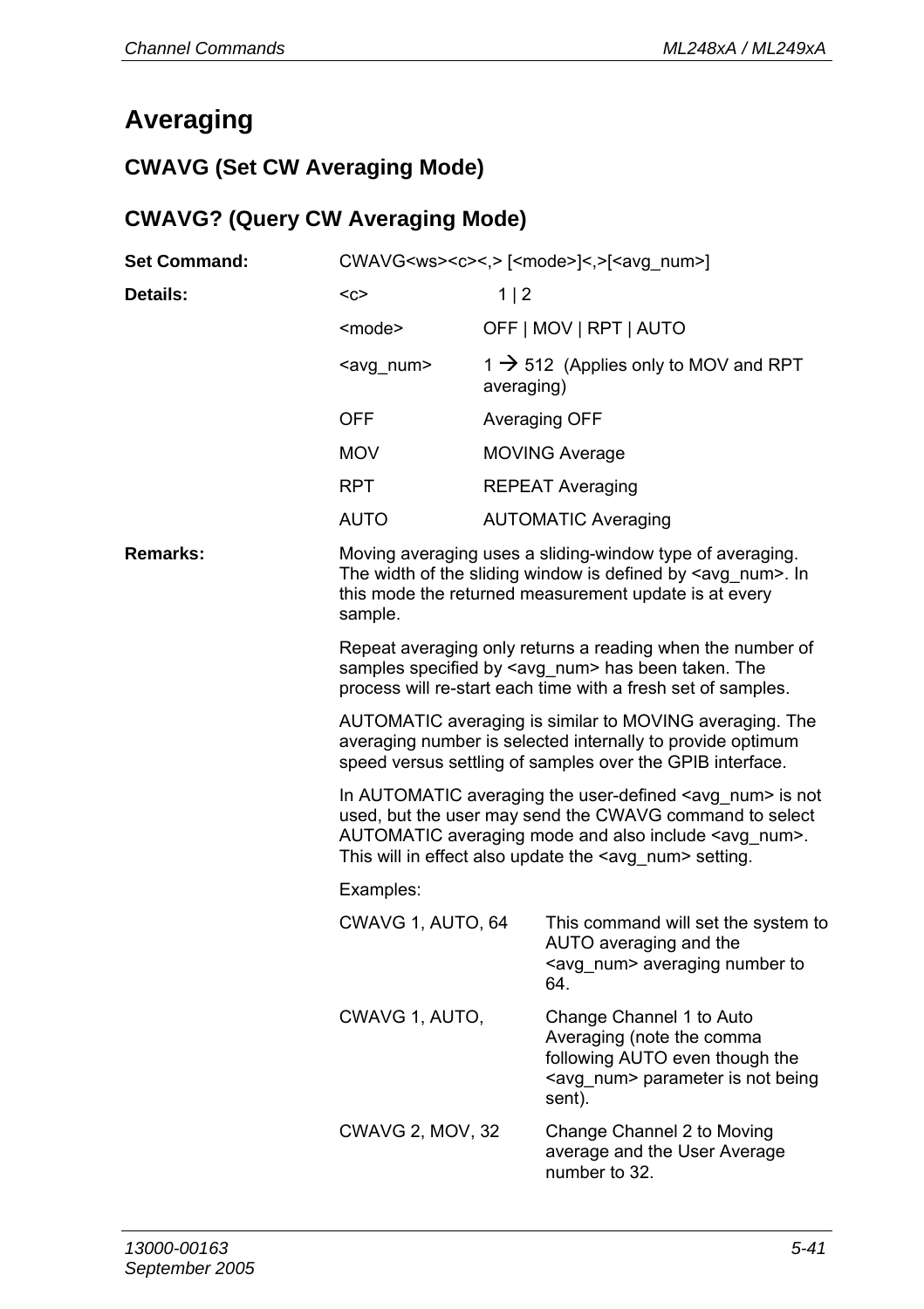|                       | CWAVG 1, RPT.      | Change Channel 1 to Repeat<br>average and keep the User Average<br>number as 32.                                                                                                                                                                     |  |  |
|-----------------------|--------------------|------------------------------------------------------------------------------------------------------------------------------------------------------------------------------------------------------------------------------------------------------|--|--|
|                       | CWAVG 1, 128       | Change Channel 1 User Average<br>number to 128, but keep the<br>previously set averaging mode (note<br>comma to indicate the <mode><br/>parameter is not being sent).</mode>                                                                         |  |  |
| <b>Query Command:</b> | $CWAVG? <$ ws> $<$ |                                                                                                                                                                                                                                                      |  |  |
| Return String:        |                    | CWAVG <c>,<mode>,<avg num=""></avg></mode></c>                                                                                                                                                                                                       |  |  |
| <b>Remarks:</b>       |                    | Returns the averaging mode for the selected channel. Note<br>that when channel averaging <mode> is OFF or AUTO the<br/><avg num=""> field will default to 1. For all other settings the<br/>selected averaging number will be returned.</avg></mode> |  |  |

# **PMAVGN (Set Profile Sweep Averaging Number)**

# **PMAVGN? (Query Profile Sweep Averaging Number)**

| <b>Set Command:</b>   | PMAVGN <ws><c>&lt;.&gt;<value></value></c></ws>                                                                                                                                                                                                                                                                                                          |                                      |
|-----------------------|----------------------------------------------------------------------------------------------------------------------------------------------------------------------------------------------------------------------------------------------------------------------------------------------------------------------------------------------------------|--------------------------------------|
| Details:              | <c></c>                                                                                                                                                                                                                                                                                                                                                  | 1 2                                  |
|                       |                                                                                                                                                                                                                                                                                                                                                          | $\langle$ value> 1 $\rightarrow$ 512 |
| Remarks:              | Sets the sweep averaging number for the Pulsed/Modulated<br>measurement mode.<br>The instrument will calculate a point-by-point average on N<br>trace sweeps (where N is the Sweep Averaging Number).<br>before updating the displayed profile. When the Sweep<br>Averaging Number is reached, a moving type of average will<br>be applied from then on. |                                      |
|                       |                                                                                                                                                                                                                                                                                                                                                          |                                      |
| <b>Query Command:</b> |                                                                                                                                                                                                                                                                                                                                                          | PMAVGN? <ws><c></c></ws>             |
| <b>Return String:</b> |                                                                                                                                                                                                                                                                                                                                                          | PMAVGN <c>,<value></value></c>       |
| Remarks:              | Returns the setting for the sweep averaging number.                                                                                                                                                                                                                                                                                                      |                                      |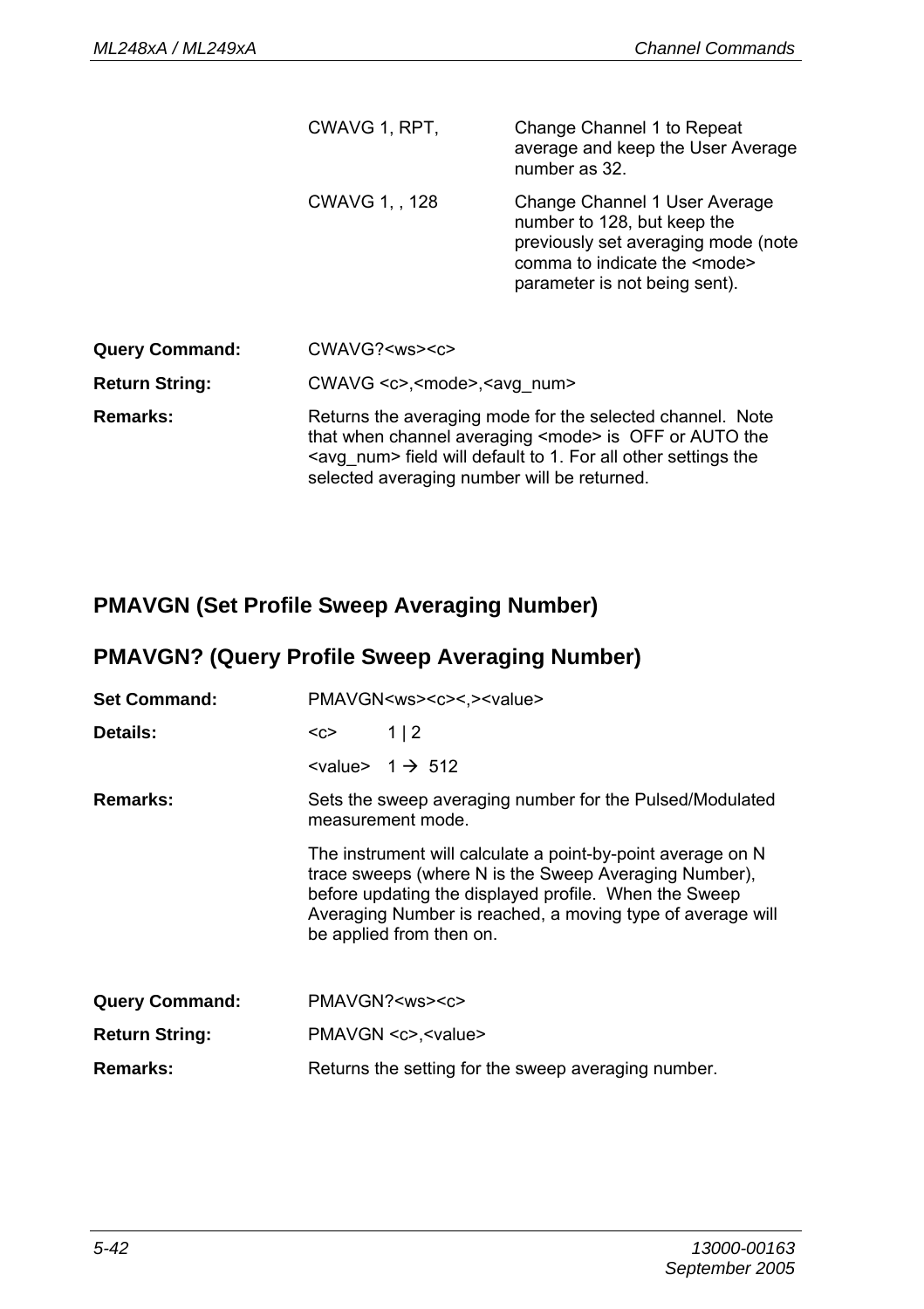#### **PMAVGS (Set Pulsed/Modulated Profile Averaging State)**

### **PMAVGS? (Query Pulsed/Modulated Profile Averaging State)**

| <b>Set Command:</b>   | PMAVGS <ws><c>&lt;.&gt;<state></state></c></ws>                   |  |
|-----------------------|-------------------------------------------------------------------|--|
| Details:              | 1 2<br>$C$                                                        |  |
|                       | OFF   ON<br><state></state>                                       |  |
| Remarks:              | Sets the Pulsed/Modulated Sweep Averaging state.                  |  |
|                       |                                                                   |  |
| <b>Query Command:</b> | PMAVGS? <ws><c></c></ws>                                          |  |
| <b>Return String:</b> | PMAVGS <c>,<state></state></c>                                    |  |
| Remarks:              | Returns the state of Pulsed/Modulated Sweep Averaging<br>setting. |  |

#### **PMAVRST (Reset Pulsed/Modulated Profile Averaging)**

| <b>Set Command:</b> | PMAVRST <ws><c></c></ws> |                                                                                                                 |  |
|---------------------|--------------------------|-----------------------------------------------------------------------------------------------------------------|--|
| Details:            | $C$                      | 112                                                                                                             |  |
| Remarks:            | sweep averaging.         | If Pulsed/Modulated Sweep Averaging is set to ON (see<br>PMAVGS command), this command will restart the profile |  |

#### **PMPDRST (Reset Pulsed/Modulated Profile)**

| <b>Set Command:</b> | PMPDRST <ws><c></c></ws> |
|---------------------|--------------------------|
|                     |                          |

| <b>Details:</b> | <೧> | 1 2 |
|-----------------|-----|-----|
|-----------------|-----|-----|

**Remarks:** Resets the profile data points when the Pulsed/Modulated min/max tracking mode is set to 'Infinite' (see PMPTRK command) and the Data Representation Type is set to MIN, MAX or MIN&MAX (see PMPDREP command). The command will be ignored if the Data Representation Type is set to NORM.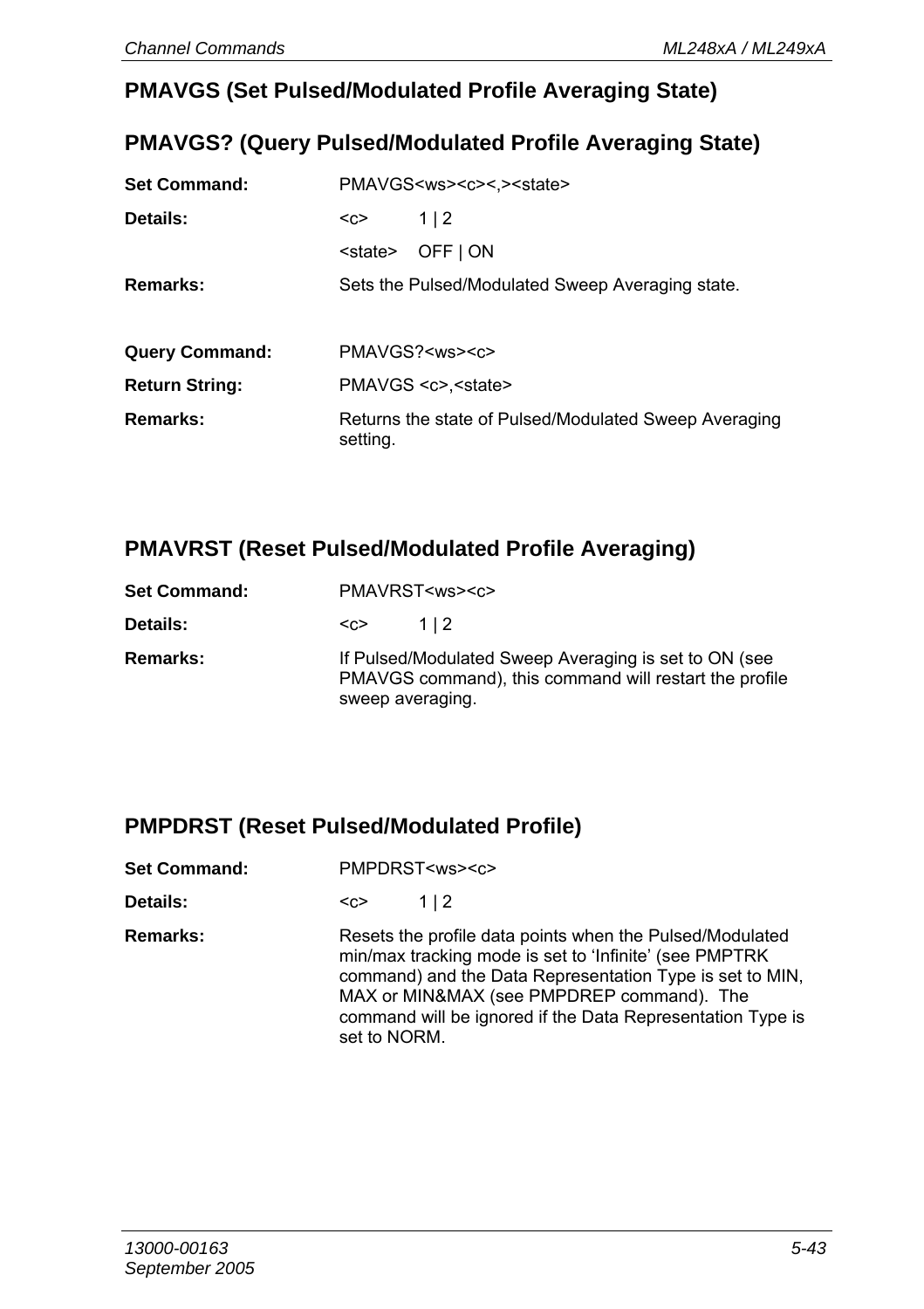# **Duty Cycle**

# **CWDUTY (Set Duty Cycle Value)**

### **CWDUTY? (Query Duty Cycle Value)**

| <b>Set Command:</b>   | CWDUTY <ws><c>&lt;.&gt;<duty_pct></duty_pct></c></ws>                                                                 |                                                                                                                                                                                                                                                                                                                                                                                                                |  |
|-----------------------|-----------------------------------------------------------------------------------------------------------------------|----------------------------------------------------------------------------------------------------------------------------------------------------------------------------------------------------------------------------------------------------------------------------------------------------------------------------------------------------------------------------------------------------------------|--|
| Details:              | $C$                                                                                                                   | 1 2                                                                                                                                                                                                                                                                                                                                                                                                            |  |
|                       |                                                                                                                       | <duty pct=""> <math>0.10 \div 100.00 \%</math></duty>                                                                                                                                                                                                                                                                                                                                                          |  |
| Remarks:              |                                                                                                                       | This command applies the duty cycle value to the selected<br>channel. Duty cycle can be used when measuring pulsed<br>signals in CW measurement mode and wishing to extract the<br>pulse power from an average power reading (for example a<br>reading from a MA2421A thermal sensor). Note that the duty-<br>cycle corrected pulse power reading is only an approximation<br>and assumes constant peak power. |  |
|                       | Use the power meter in Pulsed/Modulated mode with an<br>MA2491A sensor to obtain accurate peak power<br>measurements. |                                                                                                                                                                                                                                                                                                                                                                                                                |  |
| <b>Query Command:</b> | CWDUTY? <ws><c></c></ws>                                                                                              |                                                                                                                                                                                                                                                                                                                                                                                                                |  |
| <b>Return String:</b> | CWDUTY <c>,<duty pct=""></duty></c>                                                                                   |                                                                                                                                                                                                                                                                                                                                                                                                                |  |
| Remarks:              | Returns the duty cycle value for the selected channel.                                                                |                                                                                                                                                                                                                                                                                                                                                                                                                |  |

# **CWDUTYS (Set Duty Cycle State)**

### **CWDUTYS? (Query Duty Cycle State)**

| <b>Set Command:</b>   | CWDUTYS <ws><c>&lt;.&gt;<state></state></c></ws>         |  |
|-----------------------|----------------------------------------------------------|--|
| <b>Details:</b>       | 1 2<br><c></c>                                           |  |
|                       | OFF   ON<br><state></state>                              |  |
| Remarks:              | Turns the duty cycle for the selected channel on or off. |  |
|                       |                                                          |  |
| <b>Query Command:</b> | CWDUTYS? <ws><c></c></ws>                                |  |
| <b>Return String:</b> | CWDUTYS <c>,<state></state></c>                          |  |
| <b>Remarks:</b>       | Returns the duty cycle state for the selected channel.   |  |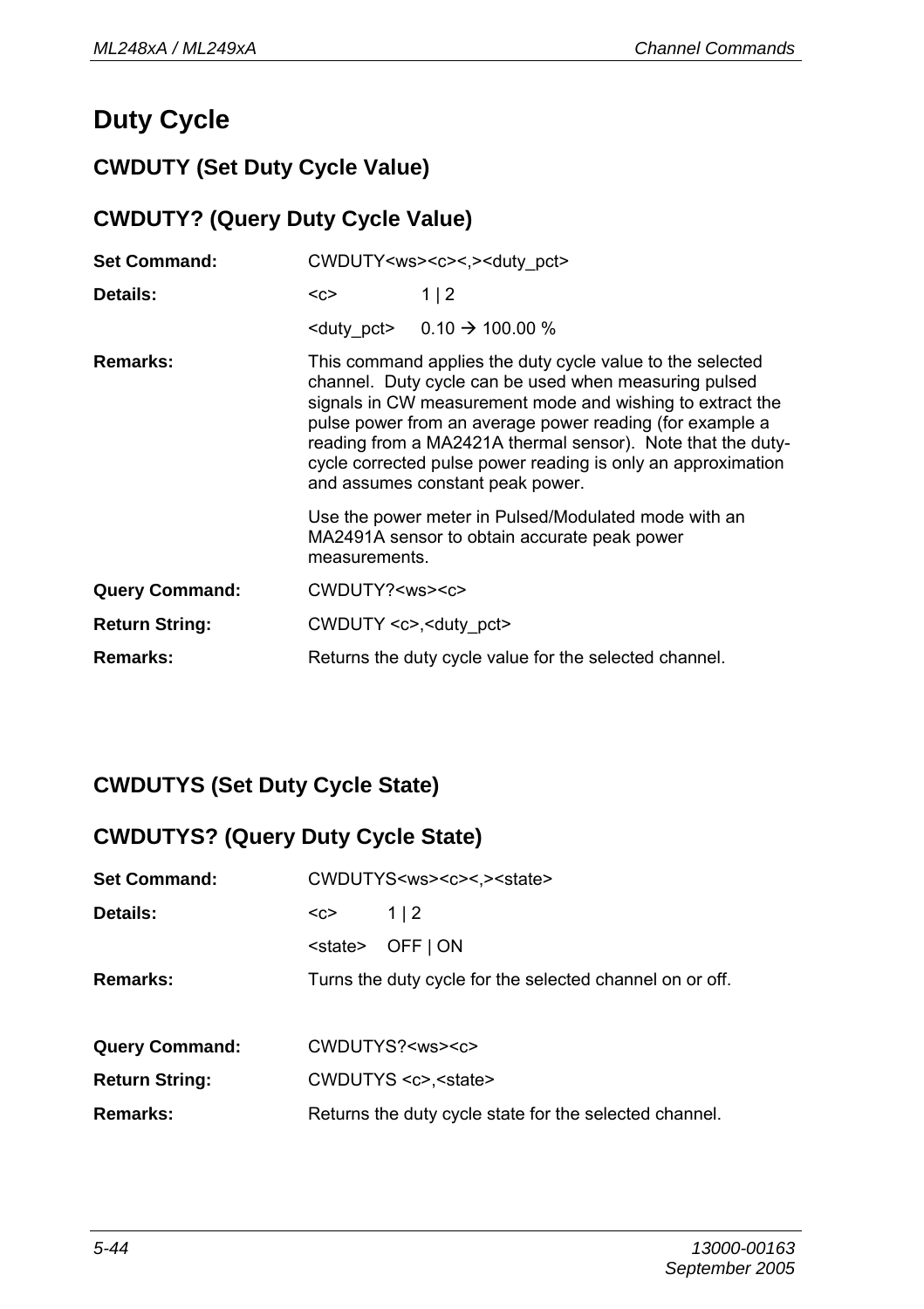# **Markers**

# **MKACTN (Set Active Marker)**

# **MKACTN? (Query Active Markers)**

| <b>Set Command:</b>   |                                         | MKACTN <ws><c>&lt;.&gt;<marker num=""></marker></c></ws>                                                                     |  |  |
|-----------------------|-----------------------------------------|------------------------------------------------------------------------------------------------------------------------------|--|--|
| Details:              | $C$                                     | 1 2                                                                                                                          |  |  |
|                       | <marker num=""></marker>                | $1 \rightarrow 4$                                                                                                            |  |  |
| Note:                 |                                         | A marker must be made active before it is moved.                                                                             |  |  |
| Remarks:              |                                         | Sets the selected marker to be the active marker. When made<br>active, the marker can subsequently move along the time axis. |  |  |
| <b>Query Command:</b> | MKACTN? <ws><c></c></ws>                |                                                                                                                              |  |  |
| <b>Return String:</b> | MKACTN <c>,<marker num=""></marker></c> |                                                                                                                              |  |  |
| Remarks:              |                                         | Returns the active marker number.                                                                                            |  |  |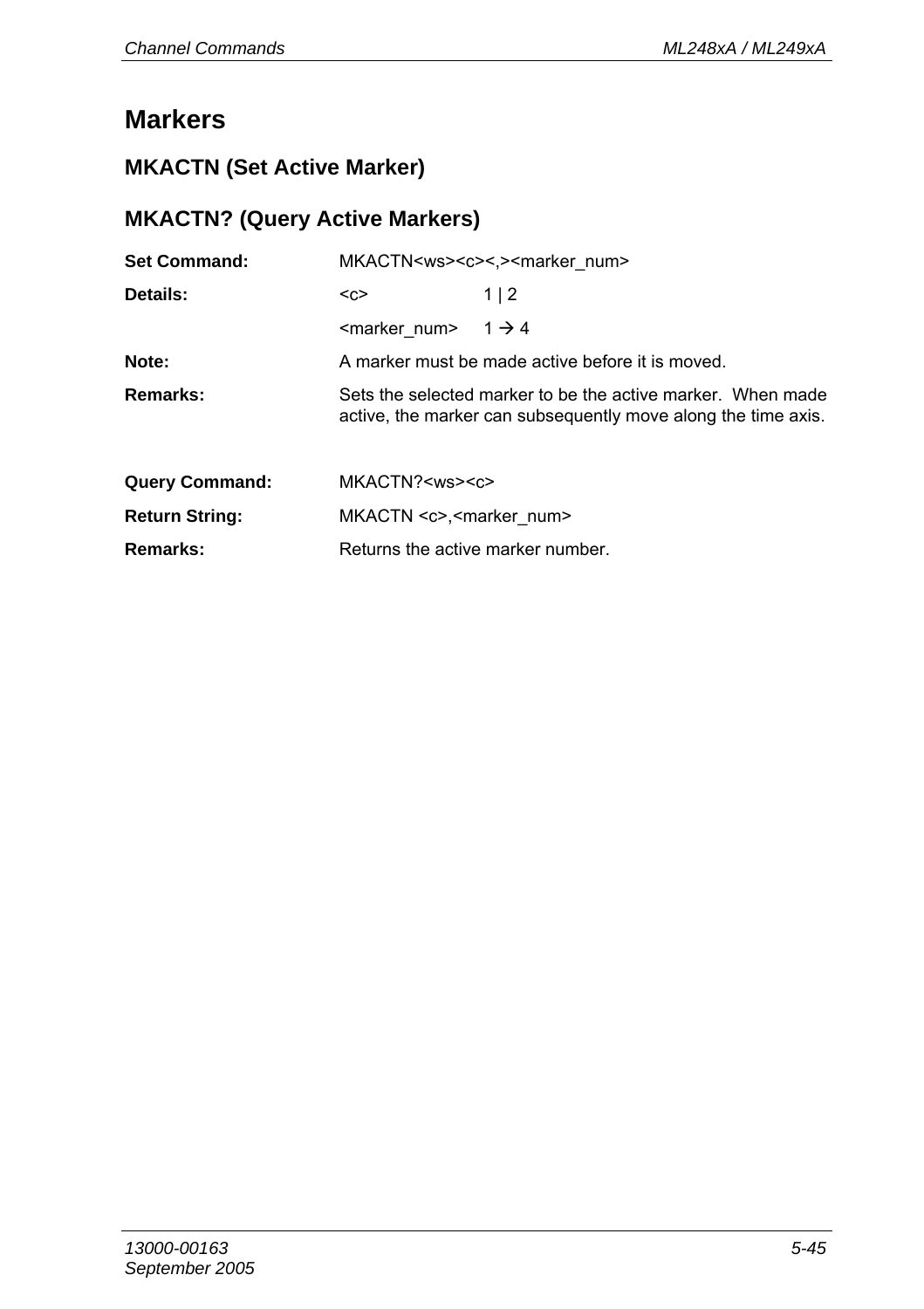# **MKACTO (Output Active Marker Readings)**

| <b>Query Command:</b> | MKACTO <ws><c></c></ws>                                                                                                                                                                                                                                                                                                                                                                                                                                                                                                                                                         |                                                                                                                  |  |  |
|-----------------------|---------------------------------------------------------------------------------------------------------------------------------------------------------------------------------------------------------------------------------------------------------------------------------------------------------------------------------------------------------------------------------------------------------------------------------------------------------------------------------------------------------------------------------------------------------------------------------|------------------------------------------------------------------------------------------------------------------|--|--|
| Details:              | 1   2   182<br>$C$                                                                                                                                                                                                                                                                                                                                                                                                                                                                                                                                                              |                                                                                                                  |  |  |
| <b>Return String:</b> |                                                                                                                                                                                                                                                                                                                                                                                                                                                                                                                                                                                 | For channels $1 \mid 2$ :                                                                                        |  |  |
|                       |                                                                                                                                                                                                                                                                                                                                                                                                                                                                                                                                                                                 | MKACTO <c>,<mk num="">,<mk data="" n=""></mk></mk></c>                                                           |  |  |
|                       | For channels 1&2:                                                                                                                                                                                                                                                                                                                                                                                                                                                                                                                                                               |                                                                                                                  |  |  |
|                       | <ch2 data="" mk="" n=""></ch2>                                                                                                                                                                                                                                                                                                                                                                                                                                                                                                                                                  | MKACTO <c>,<ch1 mk="" num="">,<ch1 data="" mk="" n="">,<ch2 mk="" num="">,</ch2></ch1></ch1></c>                 |  |  |
| Details:              | <mk num=""></mk>                                                                                                                                                                                                                                                                                                                                                                                                                                                                                                                                                                | The active marker number                                                                                         |  |  |
|                       | <mk data="" n=""></mk>                                                                                                                                                                                                                                                                                                                                                                                                                                                                                                                                                          | The measurements for the active marker                                                                           |  |  |
|                       |                                                                                                                                                                                                                                                                                                                                                                                                                                                                                                                                                                                 |                                                                                                                  |  |  |
|                       | The format of $\leq m$ k n data> is as follows:                                                                                                                                                                                                                                                                                                                                                                                                                                                                                                                                 |                                                                                                                  |  |  |
|                       |                                                                                                                                                                                                                                                                                                                                                                                                                                                                                                                                                                                 | <mk_pow>,&lt; mk_p_unit_type &gt;,<mk_time></mk_time></mk_pow>                                                   |  |  |
|                       |                                                                                                                                                                                                                                                                                                                                                                                                                                                                                                                                                                                 |                                                                                                                  |  |  |
|                       | <mk pow=""></mk>                                                                                                                                                                                                                                                                                                                                                                                                                                                                                                                                                                | The marker power reading ( $1\rightarrow 4$ )                                                                    |  |  |
|                       | <mk p="" type="" unit=""></mk>                                                                                                                                                                                                                                                                                                                                                                                                                                                                                                                                                  | The unit type for the power reading<br>(Depending on the current measurement units)<br>for the selected channel) |  |  |
|                       | <mk time=""></mk>                                                                                                                                                                                                                                                                                                                                                                                                                                                                                                                                                               | The time reference for the power reading.                                                                        |  |  |
| Remarks:              | Returns the active marker reading. If no markers are enabled, an<br>execution error is returned. When selecting channels 1&2,<br>channel 1 readings will be output first, followed immediately by<br>channel 2 as shown in the return string format above.                                                                                                                                                                                                                                                                                                                      |                                                                                                                  |  |  |
| <b>Notes:</b>         | The recommended practice for requesting measurement data over<br>GPIB is to use TR-type commands to ensure that up-to-date<br>readings are obtained, in particular after sending configuration<br>commands that affect the measured power (e.g. sending the<br>SNOFIX command to add an offset to the measurements). If TR-<br>type commands are not used, a 'Wait Delay' should be introduced<br>between the configuration commands and the data acquisition<br>command to ensure that any changes to the instrument set-up<br>have rippled through to the measurement system. |                                                                                                                  |  |  |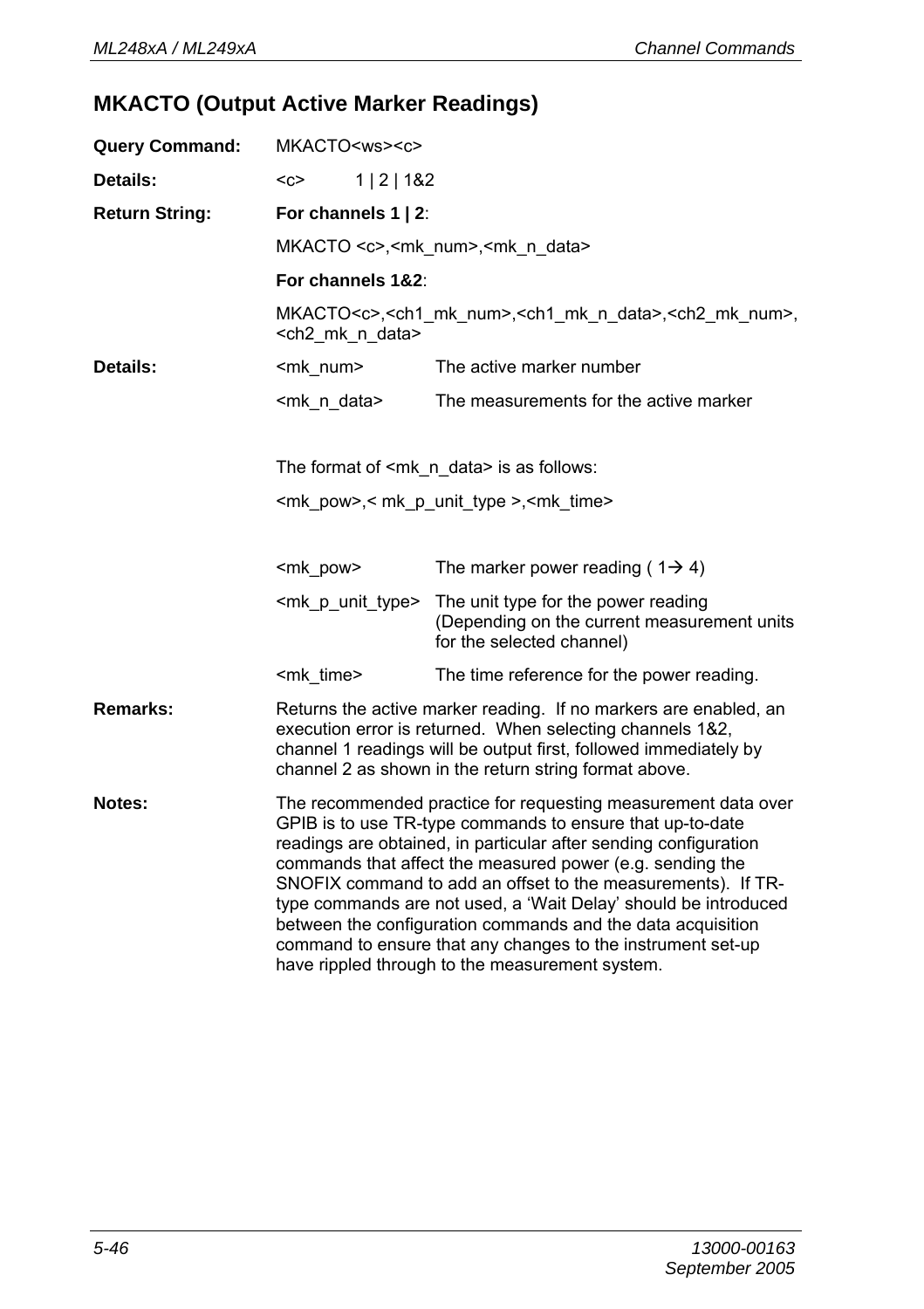## **MKAOFF (Switch All Markers Off )**

**Set Command:** MKAOFF<ws><c>

**Details:**  $\langle c \rangle$  1 | 2

**Remarks:** All markers are switched off. Following this command, markers will no longer be visible on the front panel and readings will not be available over GPIB.

### **MKAPOS (Set Active Marker Position)**

#### **MKAPOS? (Query Active Marker Position)**

| <b>Set Command:</b>   | MKAPOS <ws><c>&lt;.&gt;<time>[<units>]</units></time></c></ws>                                                                                                                                                                                                                                                                                                                                                                              |                                    |                                                                                                                                                                                                                                                                                                                                                                                                                                                                                                                                                                                     |
|-----------------------|---------------------------------------------------------------------------------------------------------------------------------------------------------------------------------------------------------------------------------------------------------------------------------------------------------------------------------------------------------------------------------------------------------------------------------------------|------------------------------------|-------------------------------------------------------------------------------------------------------------------------------------------------------------------------------------------------------------------------------------------------------------------------------------------------------------------------------------------------------------------------------------------------------------------------------------------------------------------------------------------------------------------------------------------------------------------------------------|
| Details:              | $C$                                                                                                                                                                                                                                                                                                                                                                                                                                         | 1 2                                |                                                                                                                                                                                                                                                                                                                                                                                                                                                                                                                                                                                     |
|                       | <time></time>                                                                                                                                                                                                                                                                                                                                                                                                                               | See notes below                    |                                                                                                                                                                                                                                                                                                                                                                                                                                                                                                                                                                                     |
|                       |                                                                                                                                                                                                                                                                                                                                                                                                                                             | $[<$ units> $]$ NS $ US $ MS $ S $ |                                                                                                                                                                                                                                                                                                                                                                                                                                                                                                                                                                                     |
| Remarks:              | active marker.                                                                                                                                                                                                                                                                                                                                                                                                                              |                                    | Sets the active marker to the specified position on the<br>measurement profile time axis. The marker will return the<br>current reading at that position (using any of the Markers Data<br>Acquisition commands). Note that markers can ONLY be<br>moved within the profile capture time currently set. The<br>instrument will ignore this command if sending a <time> that<br/>exceeds the capture time. An execution error will be returned<br/>if the selected marker is disabled. This command can be<br/>issued to control any enabled marker regardless of the current</time> |
| Note:                 | The marker search is carried out on a 200 or 400 point<br>measurement data set depending on the Display Resolution<br>setting (see SYDRES command). The marker x-axis<br>resolution is therefore a function of Capture Time and Display<br>Resolution. If the marker is moved over GPIB by a finer<br>increment than the current display resolution, the instrument<br>shall return the measurement reading from the nearest data<br>point. |                                    |                                                                                                                                                                                                                                                                                                                                                                                                                                                                                                                                                                                     |
| <b>Query Command:</b> |                                                                                                                                                                                                                                                                                                                                                                                                                                             | MKAPOS? <ws><c></c></ws>           |                                                                                                                                                                                                                                                                                                                                                                                                                                                                                                                                                                                     |
| <b>Return String:</b> | MKAPOS <c>,<active mkr="" num="">,<time></time></active></c>                                                                                                                                                                                                                                                                                                                                                                                |                                    |                                                                                                                                                                                                                                                                                                                                                                                                                                                                                                                                                                                     |
|                       |                                                                                                                                                                                                                                                                                                                                                                                                                                             | <active mkr="" num=""></active>    | The marker number currently assigned<br>as active.                                                                                                                                                                                                                                                                                                                                                                                                                                                                                                                                  |
| Remarks:              | trace.                                                                                                                                                                                                                                                                                                                                                                                                                                      |                                    | Returns the active marker number and position along the                                                                                                                                                                                                                                                                                                                                                                                                                                                                                                                             |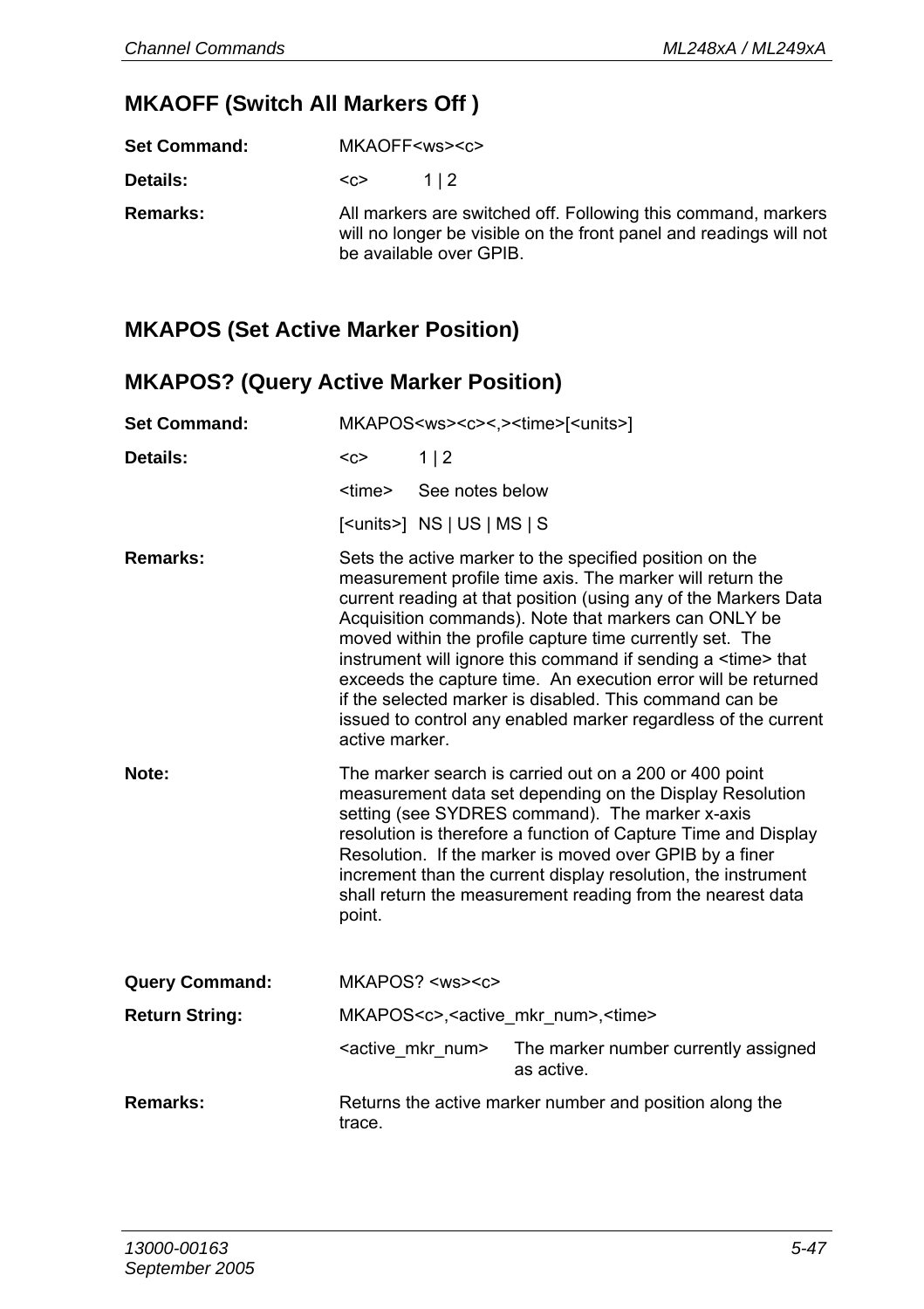## **MKDELTS (Set Delta Marker Enable State)**

## **MKDELTS? (Query Delta Marker Enable State)**

| <b>Set Command:</b>   | MKDELTS <ws><c>&lt;.&gt;<state></state></c></ws>                                                                                                                                                                                                                                                                                  |                                               |
|-----------------------|-----------------------------------------------------------------------------------------------------------------------------------------------------------------------------------------------------------------------------------------------------------------------------------------------------------------------------------|-----------------------------------------------|
| Details:              | <c></c>                                                                                                                                                                                                                                                                                                                           | 1 2                                           |
|                       | <state></state>                                                                                                                                                                                                                                                                                                                   | OFF   ON                                      |
| Remarks:              | Enables the delta marker. There must be an enabled active<br>marker for the delta marker to operate. If no markers are<br>enabled, on executing this command the instrument will also<br>enable the last used active marker. Following the above action<br>the default /user-selected delta marker readings will be<br>available. |                                               |
| <b>Query Command:</b> |                                                                                                                                                                                                                                                                                                                                   | MKDELTS? <ws><c></c></ws>                     |
| <b>Return String:</b> |                                                                                                                                                                                                                                                                                                                                   | MKDELTS <c>,<state></state></c>               |
| Remarks:              |                                                                                                                                                                                                                                                                                                                                   | Returns the enable state of the delta marker. |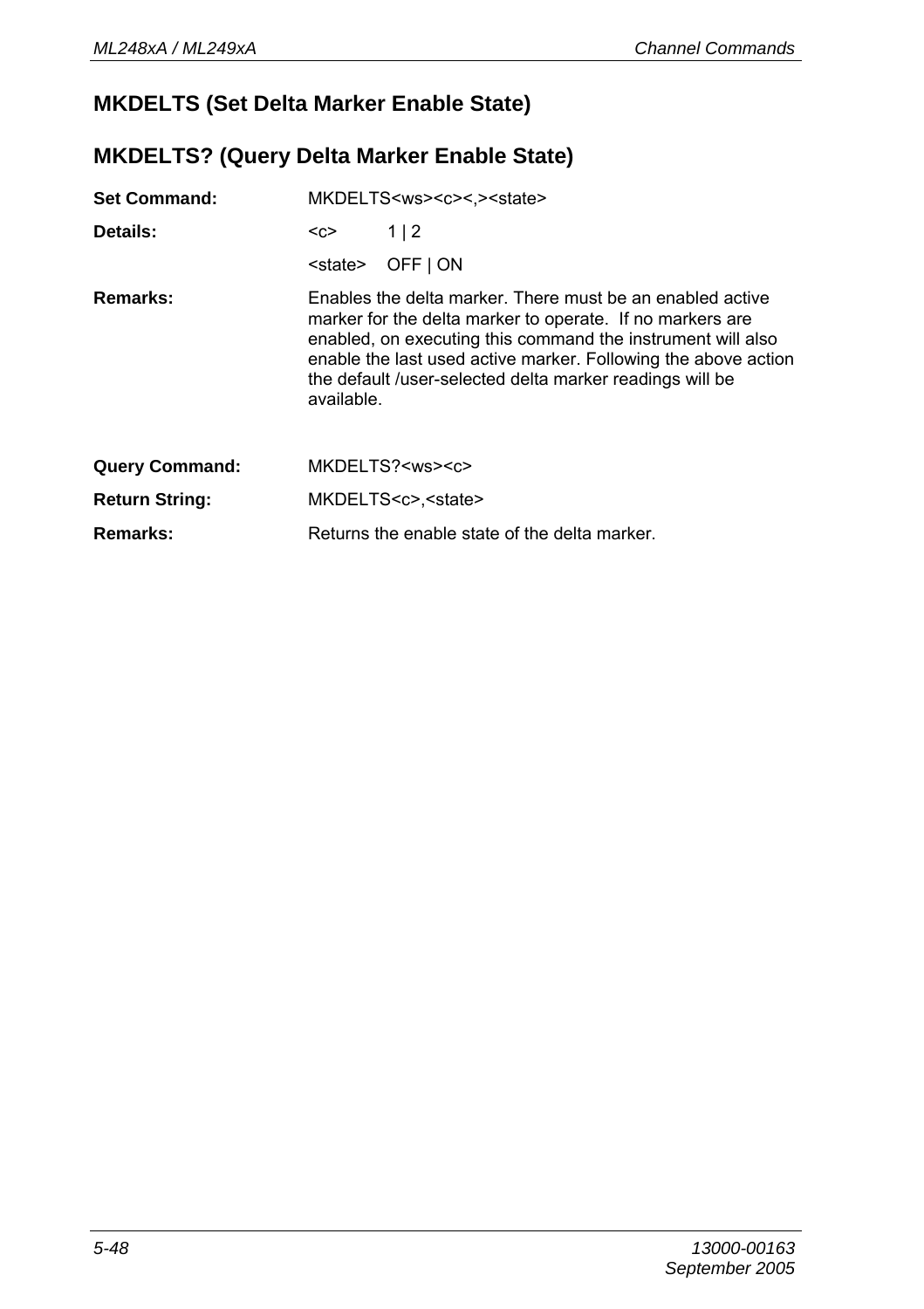# **MKDLINK (Set Delta Markers Link State)**

#### **MKDLINK? (Query Delta Markers Link State)**

| <b>Set Command:</b>   |                 | MKDLINK <ws><c>&lt;.&gt;<state></state></c></ws>                                              |
|-----------------------|-----------------|-----------------------------------------------------------------------------------------------|
| Details:              | $C$             | 1 2                                                                                           |
|                       | <state></state> | OFF   ON                                                                                      |
| Remarks:              |                 | Links the delta marker to the active marker, so that they can<br>be moved together as a pair. |
| <b>Query Command:</b> |                 | MKDLINK? <ws><c></c></ws>                                                                     |
| <b>Return String:</b> |                 | MKDLINK <c>,<state></state></c>                                                               |
| Remarks:              |                 | Returns the delta marker link state.                                                          |

## **MKDMEAS (Set Delta Marker Measurement Type)**

### **MKDMEAS? (Query Delta Marker Measurement Type)**

| <b>Set Command:</b>   |                                       | MKDMEAS <ws><c>&lt;,&gt;<meas type=""></meas></c></ws>                                                 |
|-----------------------|---------------------------------------|--------------------------------------------------------------------------------------------------------|
| Details:              | $C$                                   | 1 2                                                                                                    |
|                       | <meas type=""></meas>                 | PDIFF   PAVG                                                                                           |
|                       | <b>PDIFF</b>                          | Power Difference                                                                                       |
|                       | <b>PAVG</b>                           | Average Power                                                                                          |
| Remarks:              |                                       | Selects the delta marker measurement type to be displayed on<br>the front panel or returned over GPIB. |
| <b>Query Command:</b> | MKDMEAS? <ws><c></c></ws>             |                                                                                                        |
| <b>Return String:</b> | MKDMEAS <c>,<meas type=""></meas></c> |                                                                                                        |
| Remarks:              | selected.                             | Returns the delta marker measurement type currently                                                    |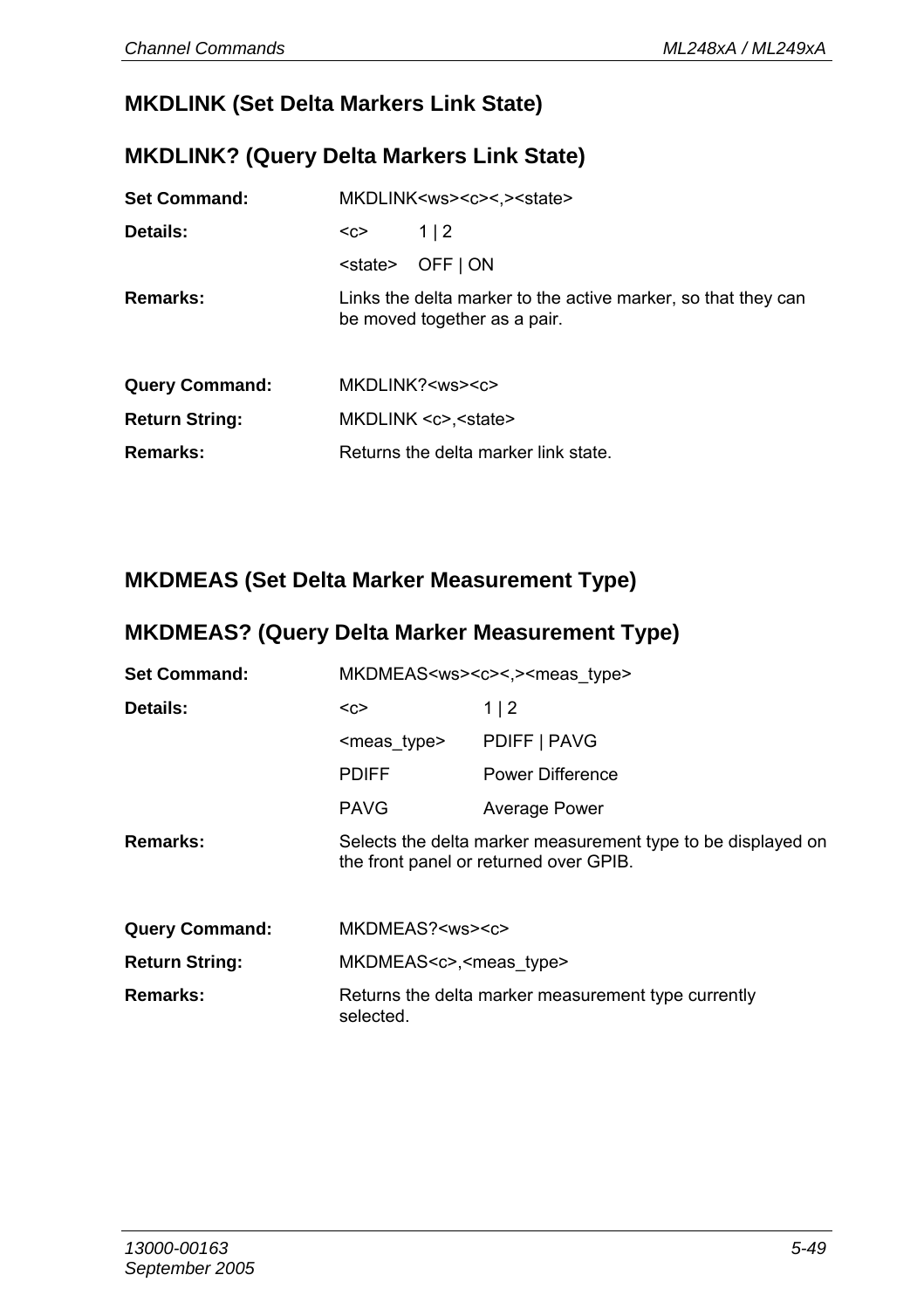# **MKDO (Output Delta Marker Readings)**

| <b>Query Command:</b> | MKDO <ws><c></c></ws>                             |                                                                                                                                                                                                                                                                                                                                                                                                                                                                                                                                                         |
|-----------------------|---------------------------------------------------|---------------------------------------------------------------------------------------------------------------------------------------------------------------------------------------------------------------------------------------------------------------------------------------------------------------------------------------------------------------------------------------------------------------------------------------------------------------------------------------------------------------------------------------------------------|
| Details:              | 1   2   182<br>$C$                                |                                                                                                                                                                                                                                                                                                                                                                                                                                                                                                                                                         |
| <b>Return String:</b> | For channels 1   2:                               |                                                                                                                                                                                                                                                                                                                                                                                                                                                                                                                                                         |
|                       | MKDO <c>,<dmkr data=""></dmkr></c>                |                                                                                                                                                                                                                                                                                                                                                                                                                                                                                                                                                         |
|                       | For channels 1&2:                                 |                                                                                                                                                                                                                                                                                                                                                                                                                                                                                                                                                         |
|                       |                                                   | MKDO <c>, <ch1 data="" dmkr="">, <ch2 data="" dmkr=""></ch2></ch1></c>                                                                                                                                                                                                                                                                                                                                                                                                                                                                                  |
| Details:              | The format of $\leq$ dmkr data $>$ is as follows: |                                                                                                                                                                                                                                                                                                                                                                                                                                                                                                                                                         |
|                       |                                                   | < meas type >, < dm k meas data >, < units >, < dm k time >                                                                                                                                                                                                                                                                                                                                                                                                                                                                                             |
|                       |                                                   |                                                                                                                                                                                                                                                                                                                                                                                                                                                                                                                                                         |
|                       | <meas type=""></meas>                             | PDIFF   PAVG                                                                                                                                                                                                                                                                                                                                                                                                                                                                                                                                            |
|                       | <dmk data="" meas=""></dmk>                       | Measurement data value                                                                                                                                                                                                                                                                                                                                                                                                                                                                                                                                  |
|                       | <units></units>                                   | Current measurement units                                                                                                                                                                                                                                                                                                                                                                                                                                                                                                                               |
|                       | <dmk time=""></dmk>                               | Marker time position                                                                                                                                                                                                                                                                                                                                                                                                                                                                                                                                    |
| Remarks:              | as shown in the return string format above.       | Returns the delta marker readings. If the marker is disabled<br>an error is flagged. When selecting channels 1&2, channel 1<br>readings will be output first, followed immediately by channel 2                                                                                                                                                                                                                                                                                                                                                         |
| Note:                 | the measurement system.                           | The recommended practice for requesting measurement data<br>over GPIB is to use TR-type commands to ensure that up-to-<br>date readings are obtained, in particular after sending<br>configuration commands that affect the measured power (e.g.<br>sending the SNOFIX command to add an offset to the<br>measurements). If TR-type commands are not used, a 'Wait<br>Delay' should be introduced between the configuration<br>commands and the data acquisition command to ensure that<br>any changes to the instrument set-up have rippled through to |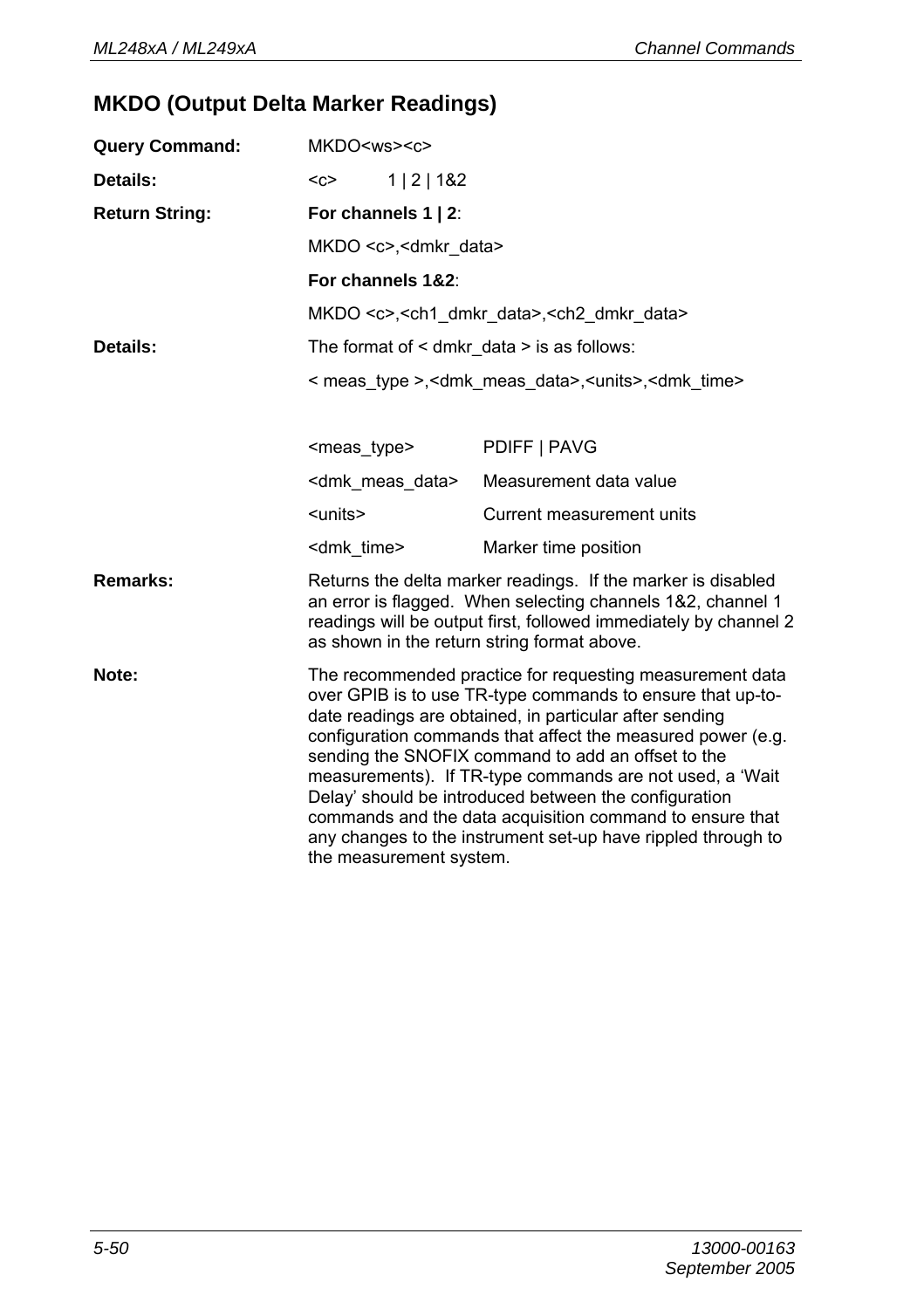### **MKDPOS (Set Delta Marker Position)**

#### **MKDPOS? (Query Delta Marker Position)**

| <b>Set Command:</b>   | MKDPOS <ws><c>&lt;,&gt;<time>[<units>]</units></time></c></ws> |                                                                                                                                                                                                                                                                                                                                                                                                                                                                                                                                                                                    |
|-----------------------|----------------------------------------------------------------|------------------------------------------------------------------------------------------------------------------------------------------------------------------------------------------------------------------------------------------------------------------------------------------------------------------------------------------------------------------------------------------------------------------------------------------------------------------------------------------------------------------------------------------------------------------------------------|
| Details:              | $C$                                                            | 1 2                                                                                                                                                                                                                                                                                                                                                                                                                                                                                                                                                                                |
|                       | <time></time>                                                  | See notes below                                                                                                                                                                                                                                                                                                                                                                                                                                                                                                                                                                    |
|                       | [ <units>]</units>                                             | NS   US   MS   S                                                                                                                                                                                                                                                                                                                                                                                                                                                                                                                                                                   |
| Remarks:              | active marker.                                                 | Sets the delta marker to the specified position on the<br>measurement profile time axis. The marker will return the<br>current reading at that position (using any of the Markers Data<br>Acquisition commands). Note that markers can ONLY be<br>moved within the profile capture time currently set. The<br>instrument will ignore this command if sending a <time> that<br/>exceeds the capture time. An execution error will be returned<br/>if the selected marker is disabled. This command can be<br/>issued to control any enabled marker regardless of the current</time> |
| Note:                 | point.                                                         | The marker search is carried out on a 200 or 400 point<br>measurement data set depending on the Display Resolution<br>setting (see SYDRES command). The marker x-axis<br>resolution is therefore a function of Capture Time and Display<br>Resolution. If the marker is moved over GPIB by a finer<br>increment then the current display resolution, the instrument<br>shall return the measurement reading from the nearest data                                                                                                                                                  |
| <b>Query Command:</b> | $MKDPOS? <$ $<$ ws> $<$ c>                                     |                                                                                                                                                                                                                                                                                                                                                                                                                                                                                                                                                                                    |
| <b>Return String:</b> | MKDPOS <c>,<time></time></c>                                   |                                                                                                                                                                                                                                                                                                                                                                                                                                                                                                                                                                                    |
| Remarks:              |                                                                | Returns the delta marker position on the time axis.                                                                                                                                                                                                                                                                                                                                                                                                                                                                                                                                |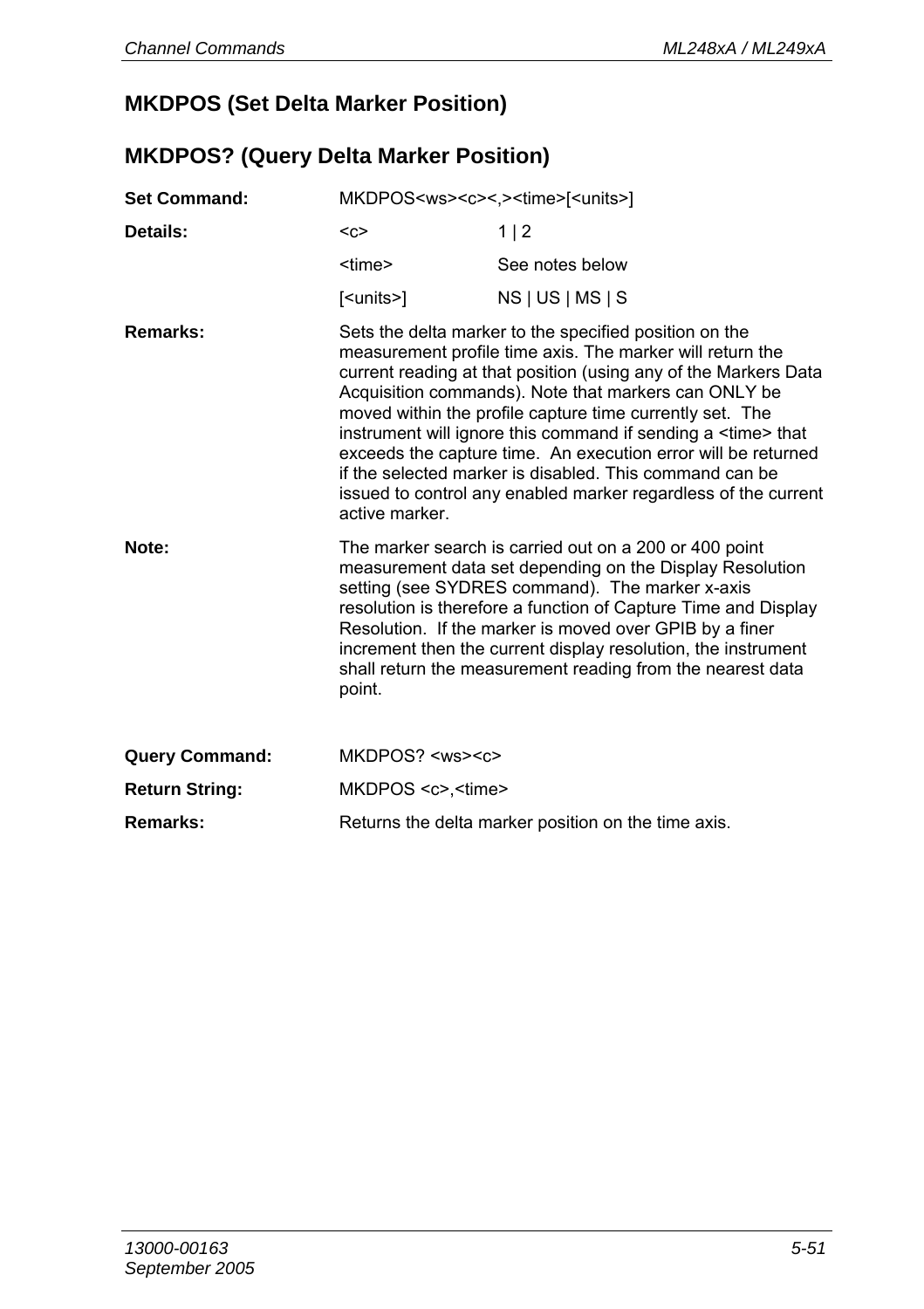# **MKENO (Output All Enabled Markers Readings)**

| <b>Query Command:</b> | MKENO <ws><c></c></ws>                  |                                                                                                                                                                                                                                                                                                                                                                                                                                                                                                                                                         |
|-----------------------|-----------------------------------------|---------------------------------------------------------------------------------------------------------------------------------------------------------------------------------------------------------------------------------------------------------------------------------------------------------------------------------------------------------------------------------------------------------------------------------------------------------------------------------------------------------------------------------------------------------|
| Details:              | 1   2   182<br>$C$                      |                                                                                                                                                                                                                                                                                                                                                                                                                                                                                                                                                         |
| <b>Return String:</b> | For channels $1 \mid 2$ :               |                                                                                                                                                                                                                                                                                                                                                                                                                                                                                                                                                         |
|                       |                                         | MKENO <c>,<mk count="">,<mk 1="" data="">,  <mk data="" n=""></mk></mk></mk></c>                                                                                                                                                                                                                                                                                                                                                                                                                                                                        |
|                       | For channels 1&2:                       |                                                                                                                                                                                                                                                                                                                                                                                                                                                                                                                                                         |
|                       | <ch2 data="" mk="" n=""></ch2>          | MKENO $\lt c$ >, $\lt ch1$ mk count>, $\lt ch1$ mk 1 data>,<br><ch1 data="" mk="" n=""> <ch2 count="" mk="">,<ch2 1="" data="" mk="">, </ch2></ch2></ch1>                                                                                                                                                                                                                                                                                                                                                                                               |
| Details:              | <mk count=""></mk>                      | The number of enabled markers                                                                                                                                                                                                                                                                                                                                                                                                                                                                                                                           |
|                       | <mk data="" n=""></mk>                  | The measurements for each enabled marker                                                                                                                                                                                                                                                                                                                                                                                                                                                                                                                |
|                       |                                         | The format of $\leq m$ k n data> is as follows:                                                                                                                                                                                                                                                                                                                                                                                                                                                                                                         |
|                       |                                         | <mk_num>,<mk_pow>,<mk_p_unit_type>,<mk_time></mk_time></mk_p_unit_type></mk_pow></mk_num>                                                                                                                                                                                                                                                                                                                                                                                                                                                               |
|                       | <mk num=""></mk>                        | The marker number                                                                                                                                                                                                                                                                                                                                                                                                                                                                                                                                       |
|                       | <mk pow=""></mk>                        | The marker power reading                                                                                                                                                                                                                                                                                                                                                                                                                                                                                                                                |
|                       | <mk_p_unit_type></mk_p_unit_type>       | The unit type for the power reading<br>(Depending on the current measurement<br>units for the selected channel)                                                                                                                                                                                                                                                                                                                                                                                                                                         |
|                       | <mk time=""></mk>                       | The time reference for the power reading                                                                                                                                                                                                                                                                                                                                                                                                                                                                                                                |
| Remarks:              | enabled an execution error is returned. | Returns readings for all enabled markers. If no markers are                                                                                                                                                                                                                                                                                                                                                                                                                                                                                             |
|                       | return string format above.             | When selecting channels 1&2, channel 1 readings will be<br>output first, followed immediately by channel 2 as shown in the                                                                                                                                                                                                                                                                                                                                                                                                                              |
| Notes:                | the measurement system.                 | The recommended practice for requesting measurement data<br>over GPIB is to use TR-type commands to ensure that up-to-<br>date readings are obtained, in particular after sending<br>configuration commands that affect the measured power (e.g.<br>sending the SNOFIX command to add an offset to the<br>measurements). If TR-type commands are not used, a 'Wait<br>Delay' should be introduced between the configuration<br>commands and the data acquisition command to ensure that<br>any changes to the instrument set-up have rippled through to |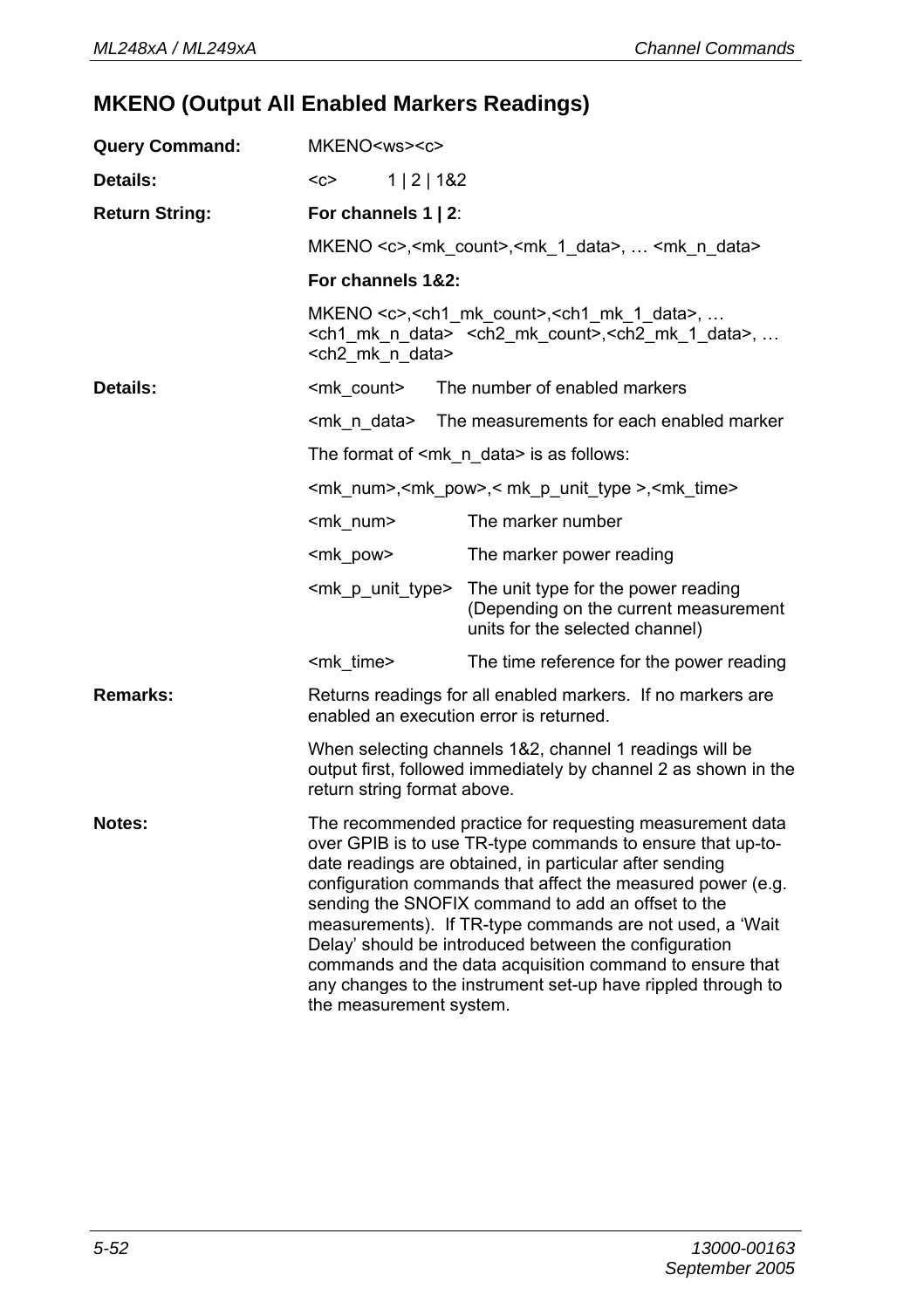### **MKNO (Output Marker Number Reading)**

| Query<br>Command: | MKNO <ws><c>&lt;,&gt;<mk num=""></mk></c></ws>                                                                                                                                                                                                                                                                                                                                                                                                                                       |                                                                                                                                    |  |  |
|-------------------|--------------------------------------------------------------------------------------------------------------------------------------------------------------------------------------------------------------------------------------------------------------------------------------------------------------------------------------------------------------------------------------------------------------------------------------------------------------------------------------|------------------------------------------------------------------------------------------------------------------------------------|--|--|
| Details:          | $C$                                                                                                                                                                                                                                                                                                                                                                                                                                                                                  | 1   2   182                                                                                                                        |  |  |
|                   | <mk num=""><br/><math>1 \rightarrow 4</math></mk>                                                                                                                                                                                                                                                                                                                                                                                                                                    |                                                                                                                                    |  |  |
| Return            | For channels 1   2:                                                                                                                                                                                                                                                                                                                                                                                                                                                                  |                                                                                                                                    |  |  |
| String:           |                                                                                                                                                                                                                                                                                                                                                                                                                                                                                      | MKNO <c>,<mk num="">,<mk data="" n=""></mk></mk></c>                                                                               |  |  |
|                   | For channels 1&2:                                                                                                                                                                                                                                                                                                                                                                                                                                                                    |                                                                                                                                    |  |  |
|                   |                                                                                                                                                                                                                                                                                                                                                                                                                                                                                      | MKNO <c>,<ch1 mk="" num="">,<ch1 data="" mk="" n="">,<ch2 mk="" num="">,<ch2 data="" mk="" n=""></ch2></ch2></ch1></ch1></c>       |  |  |
| Details:          | <mk_num></mk_num>                                                                                                                                                                                                                                                                                                                                                                                                                                                                    | The marker number selected.                                                                                                        |  |  |
|                   | <mk data="" n=""></mk>                                                                                                                                                                                                                                                                                                                                                                                                                                                               | The measurements for the selected marker.                                                                                          |  |  |
|                   |                                                                                                                                                                                                                                                                                                                                                                                                                                                                                      | The format of <mk_n_data> is as follows:</mk_n_data>                                                                               |  |  |
|                   |                                                                                                                                                                                                                                                                                                                                                                                                                                                                                      | <mk pow="">,<mk p="" type="" unit="">,<mk time=""></mk></mk></mk>                                                                  |  |  |
|                   |                                                                                                                                                                                                                                                                                                                                                                                                                                                                                      |                                                                                                                                    |  |  |
|                   | <mk_pow></mk_pow>                                                                                                                                                                                                                                                                                                                                                                                                                                                                    | The marker power reading                                                                                                           |  |  |
|                   |                                                                                                                                                                                                                                                                                                                                                                                                                                                                                      | $\leq$ mk p unit type The unit type for the power reading (Depending on the current<br>measurement units for the selected channel) |  |  |
|                   | <mk time=""></mk>                                                                                                                                                                                                                                                                                                                                                                                                                                                                    | The time reference for the power reading.                                                                                          |  |  |
| Remarks:          | Returns the measurement reading for the selected marker. If the marker is<br>disabled an execution error is returned. When selecting channels 1&2, channel 1<br>readings will be output first, followed immediately by channel 2 as shown in the<br>return string format above.                                                                                                                                                                                                      |                                                                                                                                    |  |  |
| Notes:            | The recommended practice for requesting measurement data over GPIB is to use<br>TR-type commands to ensure that up-to-date readings are obtained, in particular<br>after sending configuration commands that affect the measured power (e.g.<br>sending the SNOFIX command to add an offset to the measurements). If TR-type<br>commands are not used, a 'Wait Delay' should be introduced between the<br>configuration commands and the data acquisition command to ensure that any |                                                                                                                                    |  |  |

changes to the instrument set-up have rippled through to the measurement

system.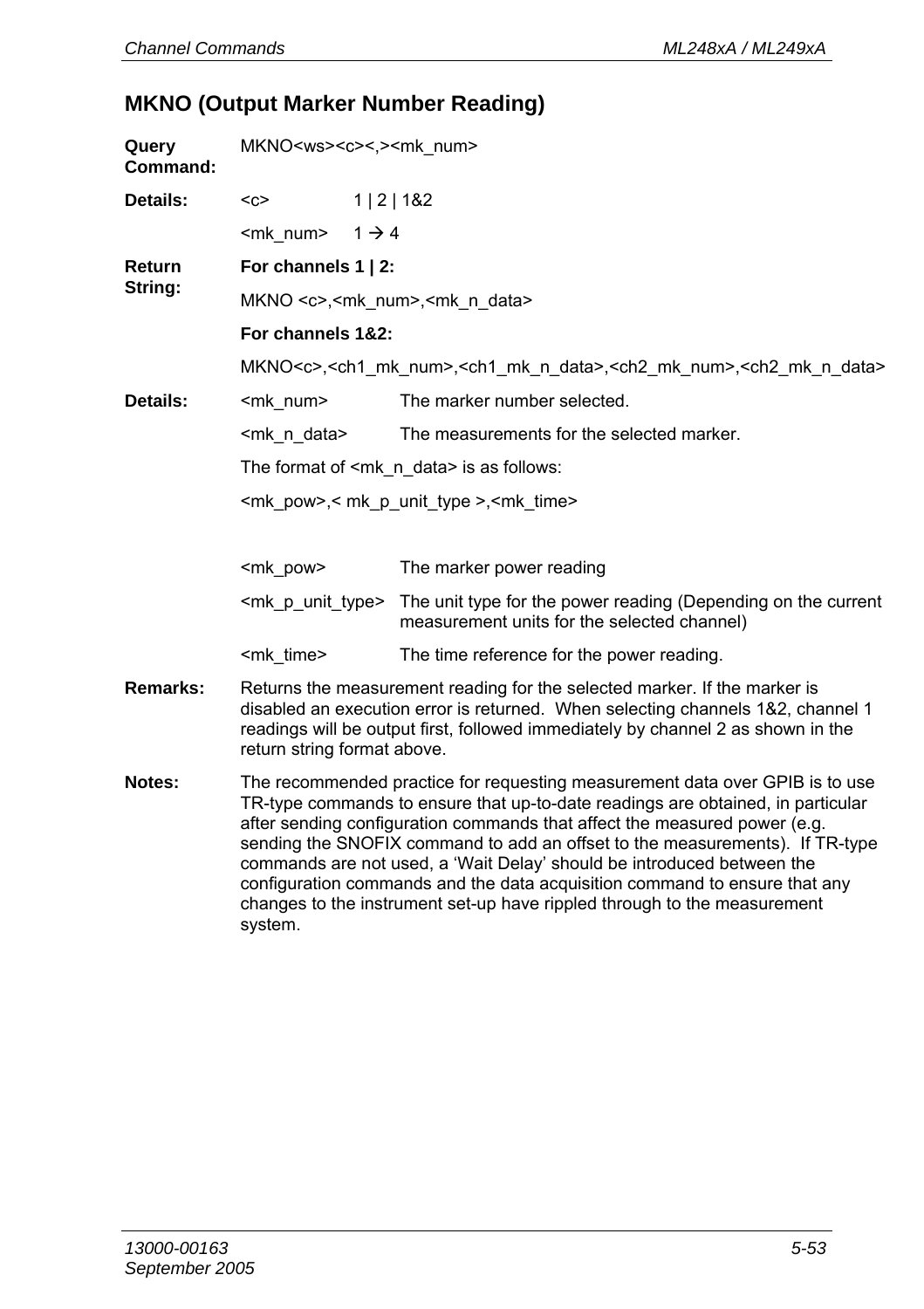# **MKPFTO (Output Pulse Fall Time)**

| <b>Query Command:</b> | MKPFTO <ws><c></c></ws>                                                                                                                                                                                                                                                                                                                                                                                                                                                                                                                                                            |
|-----------------------|------------------------------------------------------------------------------------------------------------------------------------------------------------------------------------------------------------------------------------------------------------------------------------------------------------------------------------------------------------------------------------------------------------------------------------------------------------------------------------------------------------------------------------------------------------------------------------|
| Details:              | 1   2   182<br>$<$ C $>$                                                                                                                                                                                                                                                                                                                                                                                                                                                                                                                                                           |
| <b>Return String:</b> | MKPFTO <c>,<pf_time></pf_time></c>                                                                                                                                                                                                                                                                                                                                                                                                                                                                                                                                                 |
| Details:              | $0.00 \rightarrow 7.00 s$<br><pf time=""></pf>                                                                                                                                                                                                                                                                                                                                                                                                                                                                                                                                     |
| Remarks:              | Advanced marker functions command. Returns the selected<br>pulse shape fall time. This function relies on the user<br>positioning the active marker within the pulse shape. If<br>attempting to obtain a reading over GPIB, as a minimum, the<br>user should obtain the position of the pulse on the time axis.<br>The active marker can be used to return a measurement<br>reading to ensure the correct position of the pulse is found.<br>The time reference obtained can be subsequently entered for<br>the <mkf_time> parameter to return the Pulse Fall Time.</mkf_time>     |
| Notes:                | The recommended practice for requesting measurement data<br>over GPIB is to use TR-type commands to ensure that up-to-<br>date readings are obtained, in particular after sending<br>configuration commands that affect the measured power (e.g.<br>sending the SNOFIX command to add an offset to the<br>measurements). If TR-type commands are not used, a 'Wait<br>Delay' should be introduced between the configuration<br>commands and the data acquisition command to ensure that<br>any changes to the instrument set-up have rippled through to<br>the measurement system. |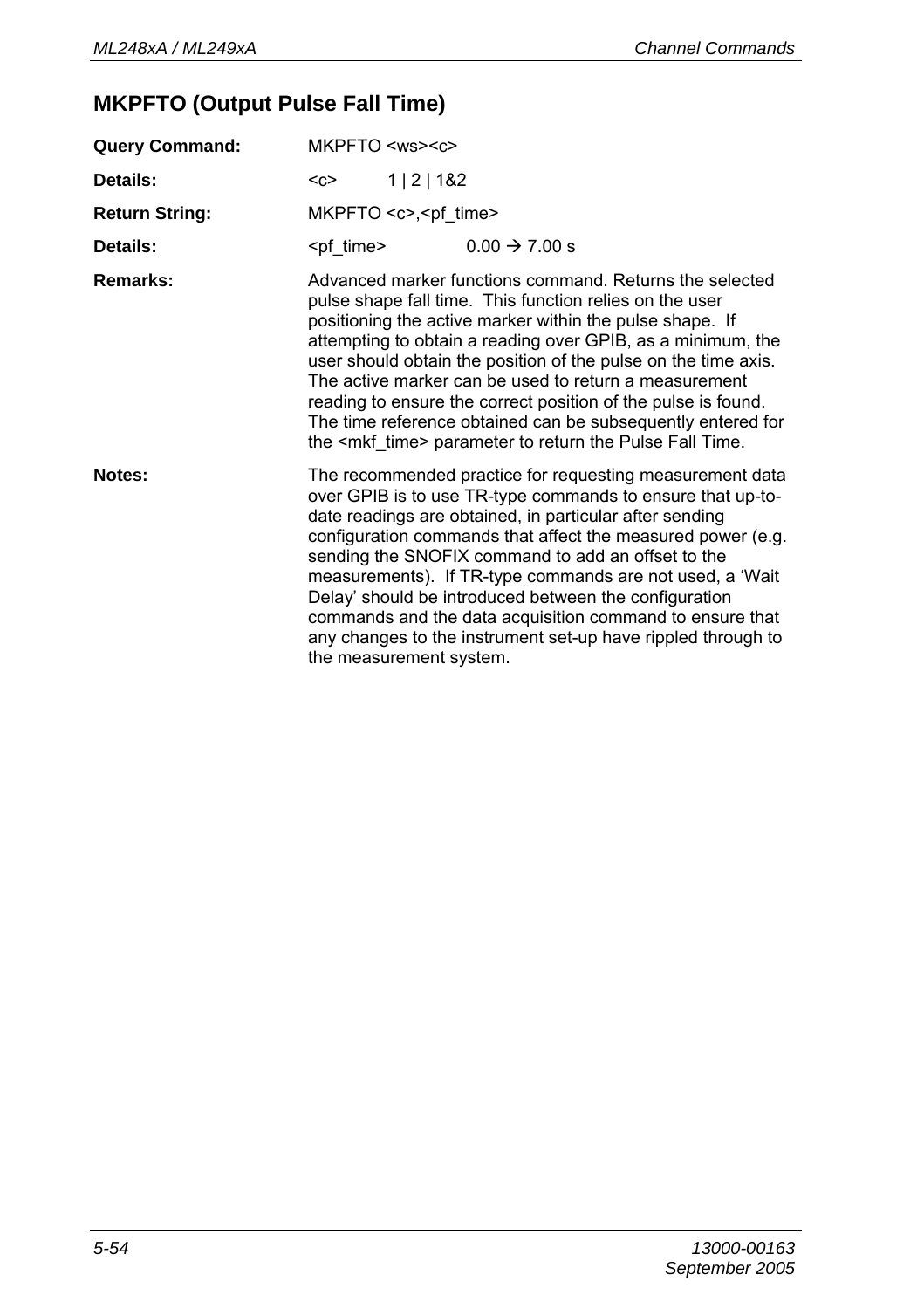### **MKPOS (Set Marker Position)**

## **MKPOS? (Query Marker Position)**

| <b>Set Command:</b>   | MKPOS <ws><c>&lt;.&gt;<marker num="">&lt;.&gt;<time>[<units>]</units></time></marker></c></ws> |                                                                                                                                                                                                                                                                                                                                                                                                                                                                                                                                                                                       |  |
|-----------------------|------------------------------------------------------------------------------------------------|---------------------------------------------------------------------------------------------------------------------------------------------------------------------------------------------------------------------------------------------------------------------------------------------------------------------------------------------------------------------------------------------------------------------------------------------------------------------------------------------------------------------------------------------------------------------------------------|--|
| Details:              | $C$                                                                                            | 1 2                                                                                                                                                                                                                                                                                                                                                                                                                                                                                                                                                                                   |  |
|                       | <marker num=""></marker>                                                                       | $1 \rightarrow 4$                                                                                                                                                                                                                                                                                                                                                                                                                                                                                                                                                                     |  |
|                       | <time></time>                                                                                  | See notes below                                                                                                                                                                                                                                                                                                                                                                                                                                                                                                                                                                       |  |
|                       | [ <units>]</units>                                                                             | NS   US   MS   S                                                                                                                                                                                                                                                                                                                                                                                                                                                                                                                                                                      |  |
| Remarks:              | active marker.                                                                                 | Sets the selected marker to the specified position on the<br>measurement profile time axis. The marker will return the<br>current reading at that position (using any of the Markers Data<br>Acquisition commands). Note that markers can ONLY be<br>moved within the profile capture time currently set. The<br>instrument will ignore this command if sending a <time> that<br/>exceeds the capture time. An execution error will be returned<br/>if the selected marker is disabled. This command can be<br/>issued to control any enabled marker regardless of the current</time> |  |
| Note:                 | <b>Time</b>                                                                                    | The range for <time> depends upon the selected Capture</time>                                                                                                                                                                                                                                                                                                                                                                                                                                                                                                                         |  |
|                       | point.                                                                                         | The marker search is carried out on a 200 or 400 point<br>measurement data set depending on the Display Resolution<br>setting (see SYDRES command). The marker x-axis<br>resolution is therefore a function of Capture Time and Display<br>Resolution. If the marker is moved over GPIB by a finer<br>increment then the current display resolution, the instrument<br>shall return the measurement reading from the nearest data                                                                                                                                                     |  |
| <b>Query Command:</b> |                                                                                                | MKPOS? <ws><c>&lt;.&gt;<marker num=""></marker></c></ws>                                                                                                                                                                                                                                                                                                                                                                                                                                                                                                                              |  |
| <b>Return String:</b> |                                                                                                | MKPOS <c>,<marker num="">,<time></time></marker></c>                                                                                                                                                                                                                                                                                                                                                                                                                                                                                                                                  |  |
| Remarks:              | Returns the selected marker time.                                                              |                                                                                                                                                                                                                                                                                                                                                                                                                                                                                                                                                                                       |  |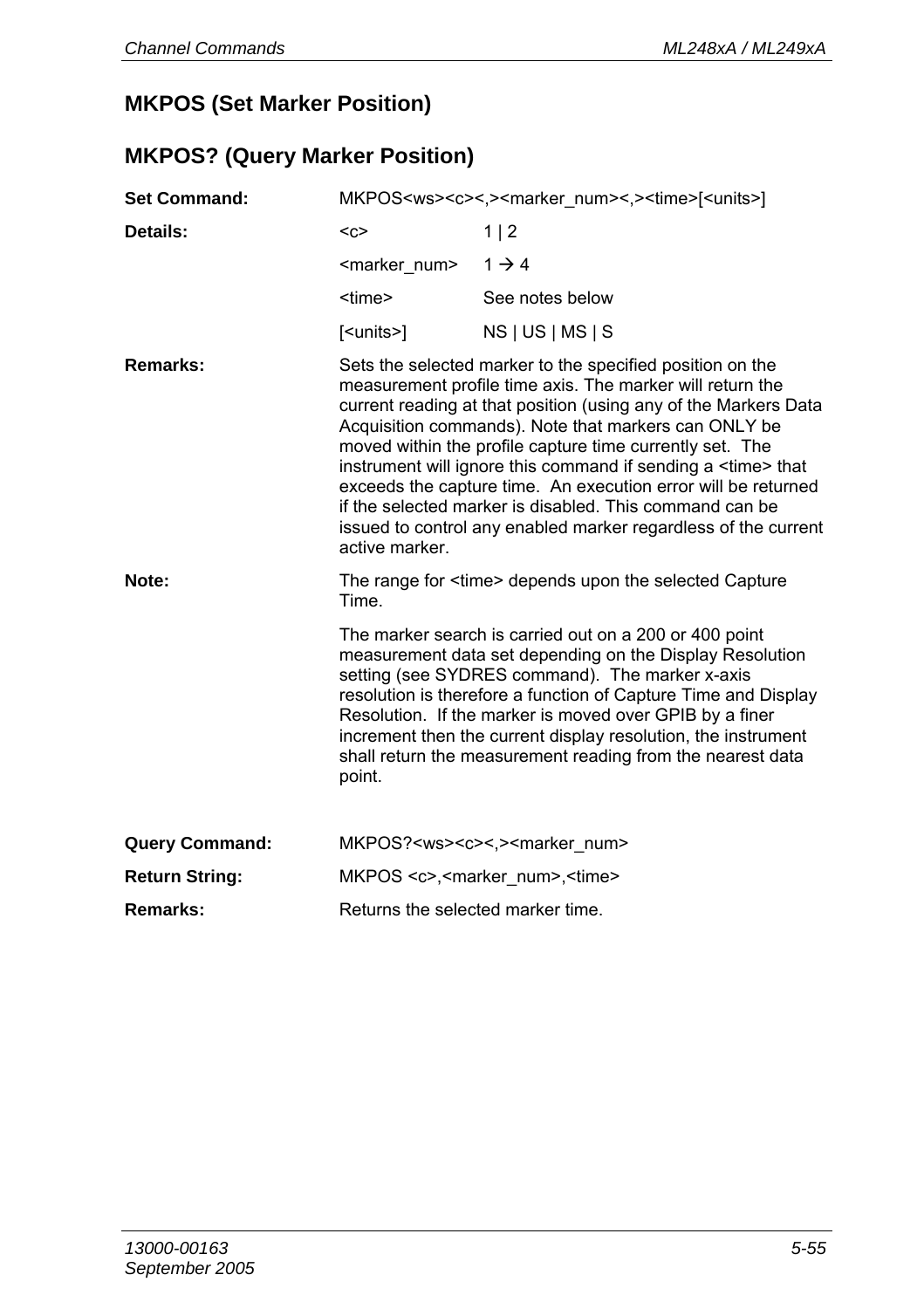# **MKPOTO (Output Pulse Off Time)**

| <b>Query Command:</b> | MKPOTO <ws><c></c></ws>                                                                                                                                                                                                                                                                                                                                                                                                                                                                                                                                                            |  |  |
|-----------------------|------------------------------------------------------------------------------------------------------------------------------------------------------------------------------------------------------------------------------------------------------------------------------------------------------------------------------------------------------------------------------------------------------------------------------------------------------------------------------------------------------------------------------------------------------------------------------------|--|--|
| Details:              | 1   2   182<br>$C$                                                                                                                                                                                                                                                                                                                                                                                                                                                                                                                                                                 |  |  |
| <b>Return String:</b> | MKPOTO <c>,<po time=""></po></c>                                                                                                                                                                                                                                                                                                                                                                                                                                                                                                                                                   |  |  |
| Details:              | $0.00 \rightarrow 7.00 s$<br><po time=""></po>                                                                                                                                                                                                                                                                                                                                                                                                                                                                                                                                     |  |  |
| Remarks:              | Advanced marker functions command. Returns the selected<br>pulse shape width. This function relies on the user positioning<br>the active marker within the pulse shape.                                                                                                                                                                                                                                                                                                                                                                                                            |  |  |
| Notes:                | If attempting to obtain a reading over GPIB, as a minimum, the<br>user should obtain the position of the pulse on the time axis.<br>The active marker can be used to return a measurement<br>reading to ensure the correct position of the pulse is found.<br>The time reference obtained can be subsequently entered for<br>the <mkf time=""> parameter to return the Pulse Off Time.</mkf>                                                                                                                                                                                       |  |  |
| Notes:                | The recommended practice for requesting measurement data<br>over GPIB is to use TR-type commands to ensure that up-to-<br>date readings are obtained, in particular after sending<br>configuration commands that affect the measured power (e.g.<br>sending the SNOFIX command to add an offset to the<br>measurements). If TR-type commands are not used, a 'Wait<br>Delay' should be introduced between the configuration<br>commands and the data acquisition command to ensure that<br>any changes to the instrument set-up have rippled through to<br>the measurement system. |  |  |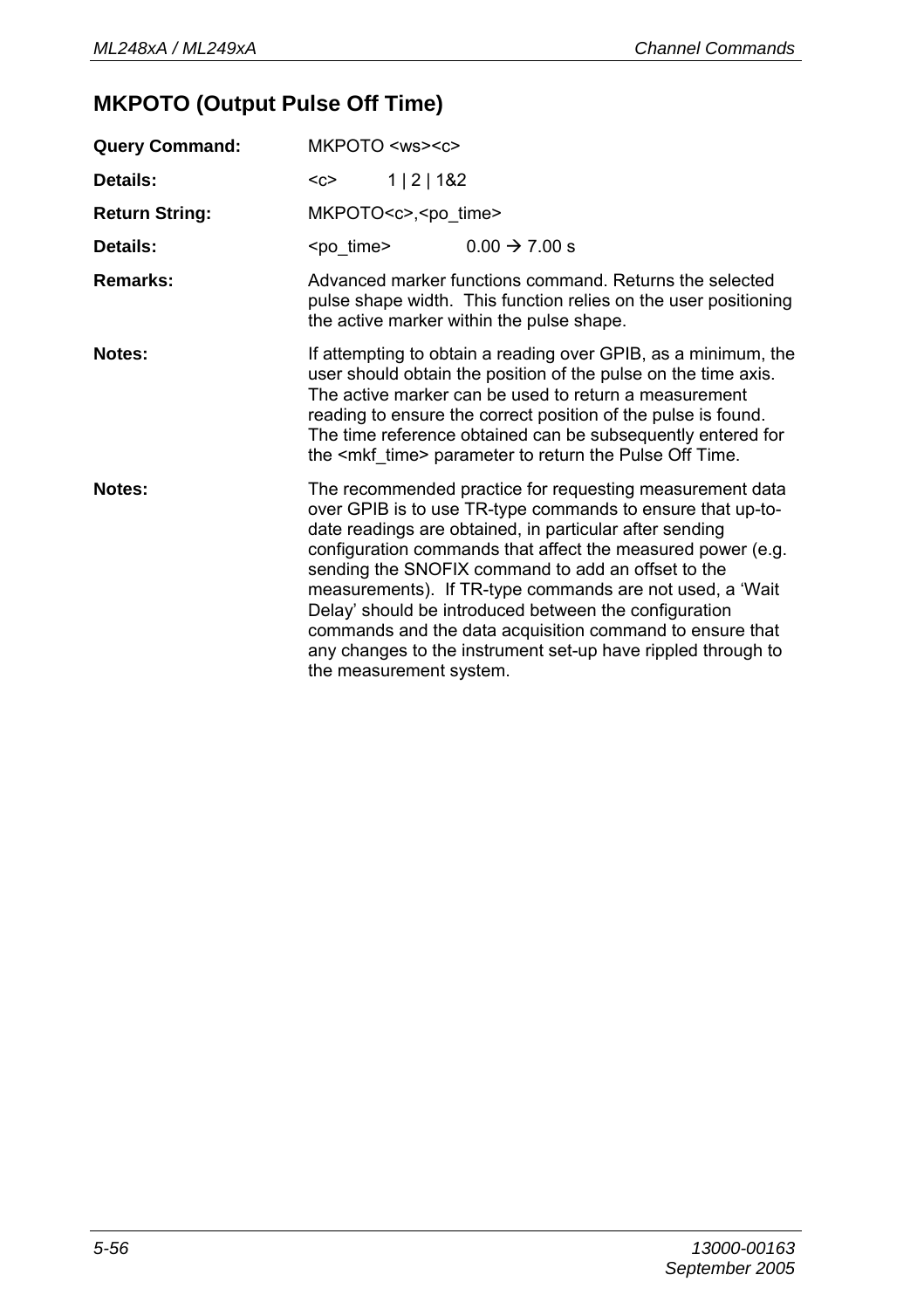# **MKPRIO (Output Pulse Repetition Interval)**

| <b>Query Command:</b> | MKPRIO <ws><c></c></ws>                                                                                                                                                                                                                                                                                                                                                                                                                                                                                                                                                                                                 |
|-----------------------|-------------------------------------------------------------------------------------------------------------------------------------------------------------------------------------------------------------------------------------------------------------------------------------------------------------------------------------------------------------------------------------------------------------------------------------------------------------------------------------------------------------------------------------------------------------------------------------------------------------------------|
| Details:              | 1 2<br>$C$                                                                                                                                                                                                                                                                                                                                                                                                                                                                                                                                                                                                              |
| <b>Return String:</b> | MKPRIO <c>,<mkf_time></mkf_time></c>                                                                                                                                                                                                                                                                                                                                                                                                                                                                                                                                                                                    |
| Details:              | <mkf time=""><br/>0.00 to 7.00 s</mkf>                                                                                                                                                                                                                                                                                                                                                                                                                                                                                                                                                                                  |
| Remarks:              | Advanced marker functions command. Returns the Pulse<br>Repetition Interval (PRI) of the selected pulse shape. This<br>function relies on the user positioning the active marker within<br>the pulse shape. If attempting to obtain a reading over GPIB,<br>as a minimum, the user should obtain the position of the pulse<br>on the time axis. The active marker can be used to return a<br>measurement reading to ensure the correct position of the<br>pulse is found. The time reference obtained can be<br>subsequently entered for the <mkf time=""> parameter to return<br/>the Pulse Repetition Interval.</mkf> |
| Notes:                | The recommended practice for requesting measurement data<br>over GPIB is to use TR-type commands to ensure that up-to-<br>date readings are obtained, in particular after sending<br>configuration commands that affect the measured power (e.g.<br>sending the SNOFIX command to add an offset to the<br>measurements). If TR-type commands are not used, a 'Wait<br>Delay' should be introduced between the configuration<br>commands and the data acquisition command to ensure that<br>any changes to the instrument set-up have rippled through to<br>the measurement system.                                      |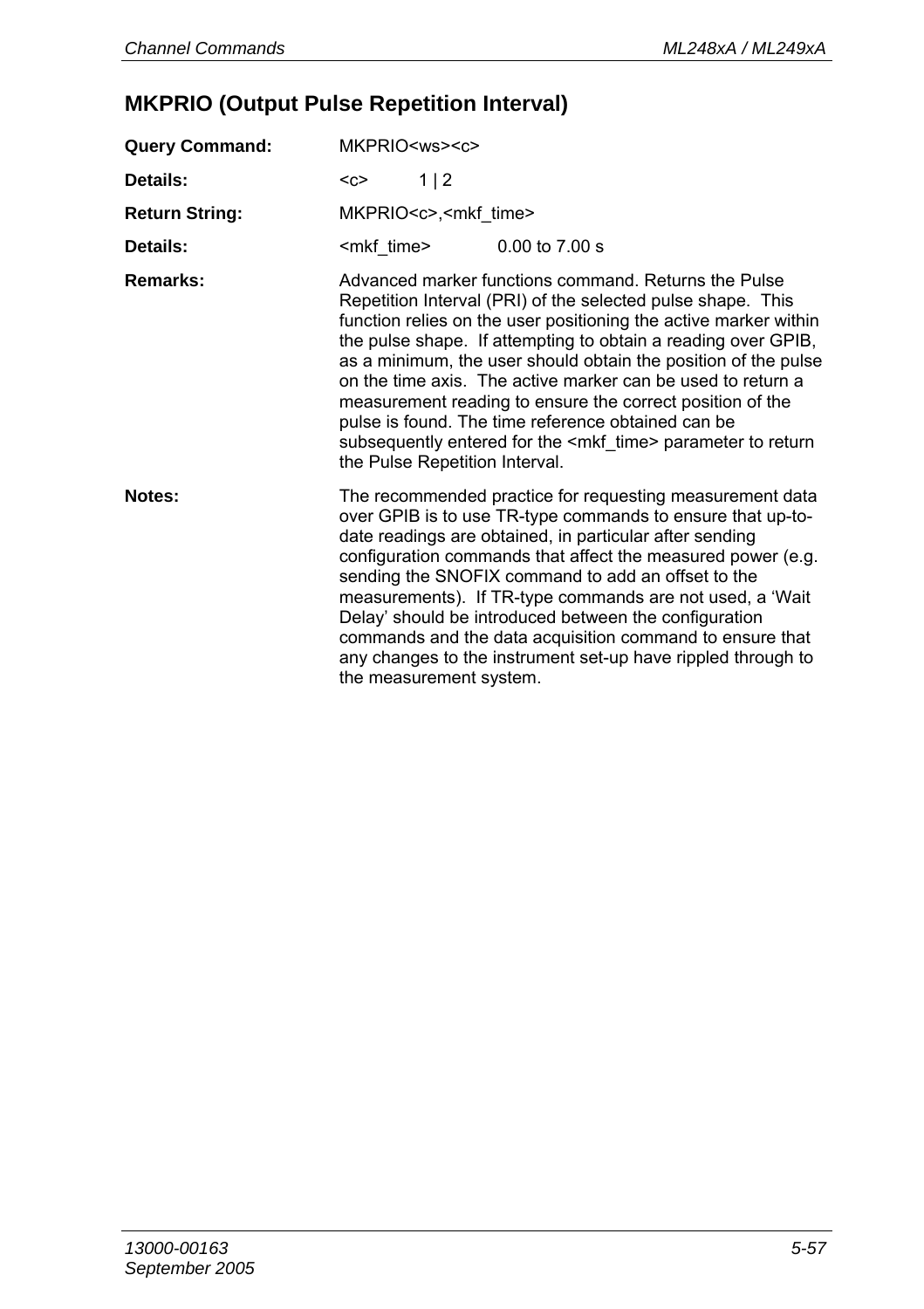### **MKPRTO (Output Pulse Rise Time)**

| <b>Query Command:</b> | MKPRTO <ws><c></c></ws>                                                                                                                                                                                                                                                                                                                                                                                                                                                                                                                                                            |
|-----------------------|------------------------------------------------------------------------------------------------------------------------------------------------------------------------------------------------------------------------------------------------------------------------------------------------------------------------------------------------------------------------------------------------------------------------------------------------------------------------------------------------------------------------------------------------------------------------------------|
| Details:              | 1   2   182<br>$C$                                                                                                                                                                                                                                                                                                                                                                                                                                                                                                                                                                 |
| <b>Return String:</b> | MKPRTO <c>,<pr time=""></pr></c>                                                                                                                                                                                                                                                                                                                                                                                                                                                                                                                                                   |
| Details:              | $0.00 \rightarrow 7.00 s$<br><pr_time></pr_time>                                                                                                                                                                                                                                                                                                                                                                                                                                                                                                                                   |
| Remarks:              | Advanced marker function command. Returns the selected<br>pulse shape rise time. This function relies on the user<br>positioning the active marker inside the pulse shape. If<br>attempting to obtain a reading over GPIB, as a minimum, the<br>user should obtain the position of the pulse on the time axis.<br>The active marker can be used to return a measurement<br>reading to ensure the correct position of the pulse is found.<br>The time reference obtained can be subsequently entered for<br>the <pr time=""> parameter to return the Pulse Rise Time.</pr>          |
| Notes:                | The recommended practice for requesting measurement data<br>over GPIB is to use TR-type commands to ensure that up-to-<br>date readings are obtained, in particular after sending<br>configuration commands that affect the measured power (e.g.<br>sending the SNOFIX command to add an offset to the<br>measurements). If TR-type commands are not used, a 'Wait<br>Delay' should be introduced between the configuration<br>commands and the data acquisition command to ensure that<br>any changes to the instrument set-up have rippled through to<br>the measurement system. |

### **MKPSLT (Set Advanced Marker Search Lower Target)**

| <b>MKPSLT? (Query Advanced Marker Search Lower Target)</b> |                                                 |  |
|------------------------------------------------------------|-------------------------------------------------|--|
| <b>Set Command:</b>                                        | MKPSLT <ws><c>&lt;.&gt;<value></value></c></ws> |  |

| Details:              | $C$                                                 | 112                               |
|-----------------------|-----------------------------------------------------|-----------------------------------|
|                       |                                                     | <value> 1.00 % to 99.00 %</value> |
| <b>Remarks</b>        | Sets the advanced marker search lower target value. |                                   |
| <b>Query Command:</b> | MKPSLT? <ws><c></c></ws>                            |                                   |
| <b>Return String:</b> | MKPSLT <c>,<value></value></c>                      |                                   |
| Remarks:              | Returns the lower target's current value.           |                                   |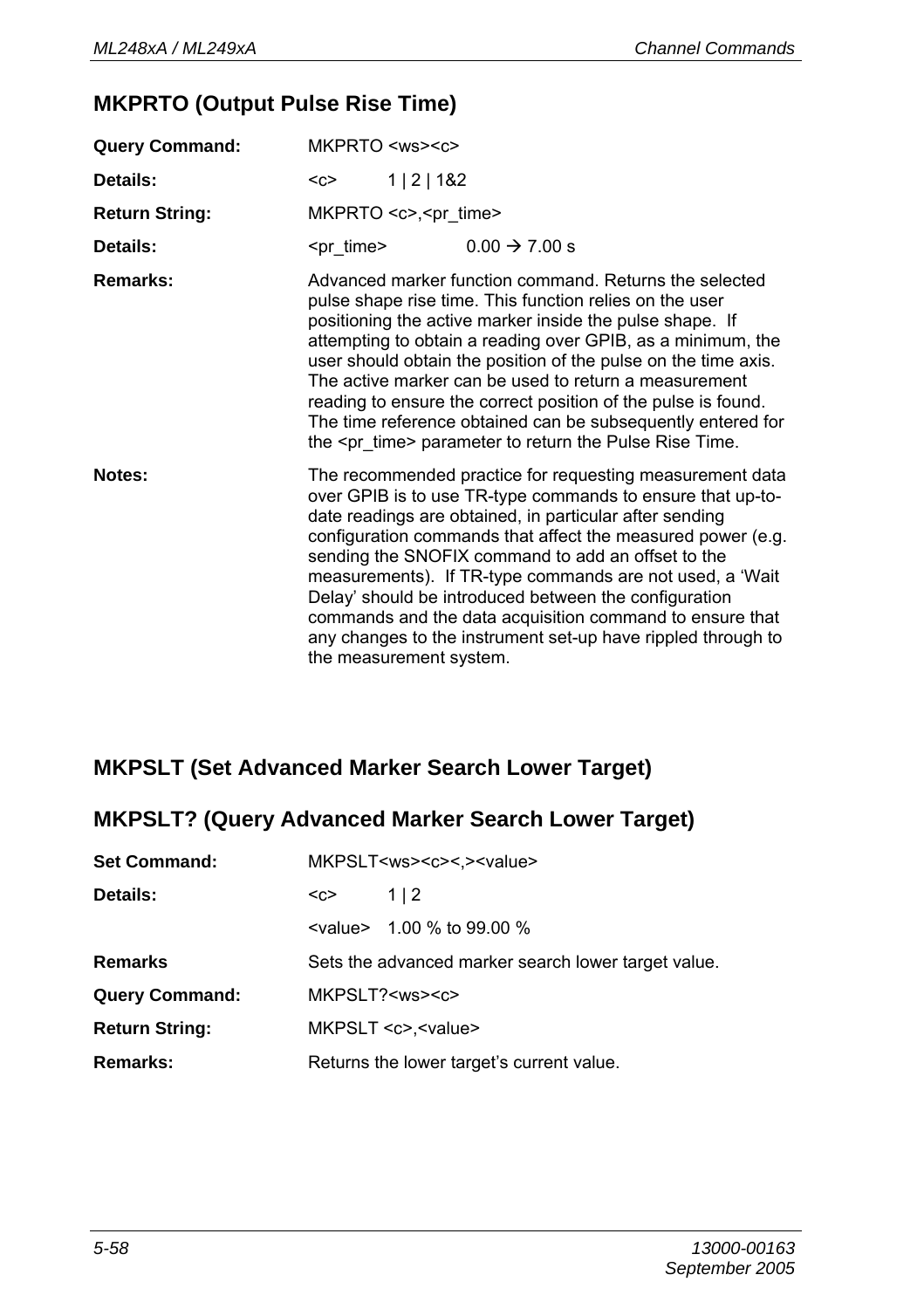#### **MKPSSV (Set Advanced Marker Search Start Value Source)**

#### **MKPSSV? (Query Advanced Marker Search Start Value Source)**

| <b>Set Command:</b>   | MKPSSV <ws><c>&lt;.&gt;<source/></c></ws>                                              |                                                                            |  |
|-----------------------|----------------------------------------------------------------------------------------|----------------------------------------------------------------------------|--|
| Details:              | <c></c>                                                                                | 1 2                                                                        |  |
|                       | <source/>                                                                              | MARKER   GATE                                                              |  |
|                       | <b>MARKER</b>                                                                          | The active marker power value is used to<br>start the search from.         |  |
|                       | GATE                                                                                   | The active gate's average power value is<br>used to start the search from. |  |
| <b>Remarks</b>        | Sets the source of the power value that the advanced marker<br>search is started from. |                                                                            |  |
| <b>Query Command:</b> | MKPSSV? <ws><c></c></ws>                                                               |                                                                            |  |
| <b>Return String:</b> | MKPSSV <c>,<source/></c>                                                               |                                                                            |  |
| Remarks:              | Returns the current source of the advanced marker search<br>start value.               |                                                                            |  |

#### **MKPSUT (Set Advanced Marker Search Upper Target)**

#### **MKPSUT? (Query Advanced Marker Search Upper Target)**

| <b>Set Command:</b>   | MKPSUT <ws><c>&lt;.&gt;<value></value></c></ws> |                                                     |
|-----------------------|-------------------------------------------------|-----------------------------------------------------|
| Details:              | $C$                                             | 112                                                 |
|                       |                                                 | $\le$ value > 1.00 % to 99.00 %                     |
| Remarks               |                                                 | Sets the advanced marker search upper target value. |
| <b>Query Command:</b> | MKPSUT? <ws><c></c></ws>                        |                                                     |
| <b>Return String:</b> | MKPSUT <c>.<value></value></c>                  |                                                     |
| <b>Remarks:</b>       | Returns the upper target's current value.       |                                                     |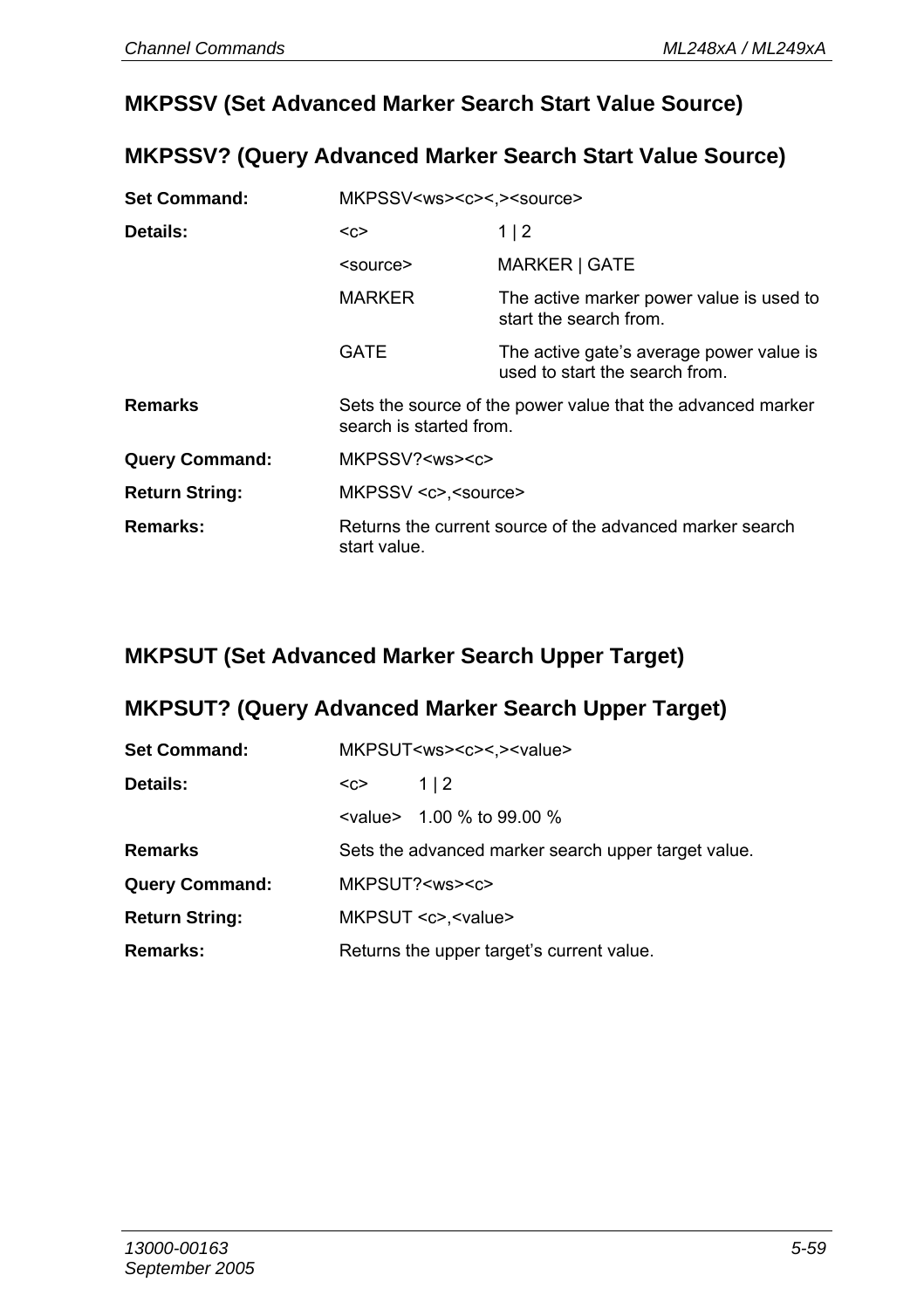## **MKPWTO (Output Pulse Width)**

| <b>Query Command:</b> | MKPWTO <ws><c></c></ws>                                                                                                                                                                                                                                                                                                                                                                                                                                                                                                                                                            |  |  |
|-----------------------|------------------------------------------------------------------------------------------------------------------------------------------------------------------------------------------------------------------------------------------------------------------------------------------------------------------------------------------------------------------------------------------------------------------------------------------------------------------------------------------------------------------------------------------------------------------------------------|--|--|
| Details:              | 1   2   182<br>$C$                                                                                                                                                                                                                                                                                                                                                                                                                                                                                                                                                                 |  |  |
| <b>Return String:</b> | MKPWTO <c>,<pw time=""></pw></c>                                                                                                                                                                                                                                                                                                                                                                                                                                                                                                                                                   |  |  |
| Details:              | <pw_time><br/><math>0.00 \rightarrow 7.00 s</math></pw_time>                                                                                                                                                                                                                                                                                                                                                                                                                                                                                                                       |  |  |
| Remarks:              | Advanced marker functions command. Returns the selected<br>pulse shape width. This function relies on the user positioning<br>the active marker within the pulse shape. If attempting to<br>obtain a reading over GPIB, as a minimum, the user should<br>obtain the position of the pulse on the time axis. The active<br>marker can be used to return a measurement reading to<br>ensure the correct position of the pulse is found. The time<br>reference obtained can be subsequently entered for the<br><pw time=""> parameter to return the Pulse Width.</pw>                 |  |  |
| Notes:                | The recommended practice for requesting measurement data<br>over GPIB is to use TR-type commands to ensure that up-to-<br>date readings are obtained, in particular after sending<br>configuration commands that affect the measured power (e.g.<br>sending the SNOFIX command to add an offset to the<br>measurements). If TR-type commands are not used, a 'Wait<br>Delay' should be introduced between the configuration<br>commands and the data acquisition command to ensure that<br>any changes to the instrument set-up have rippled through to<br>the measurement system. |  |  |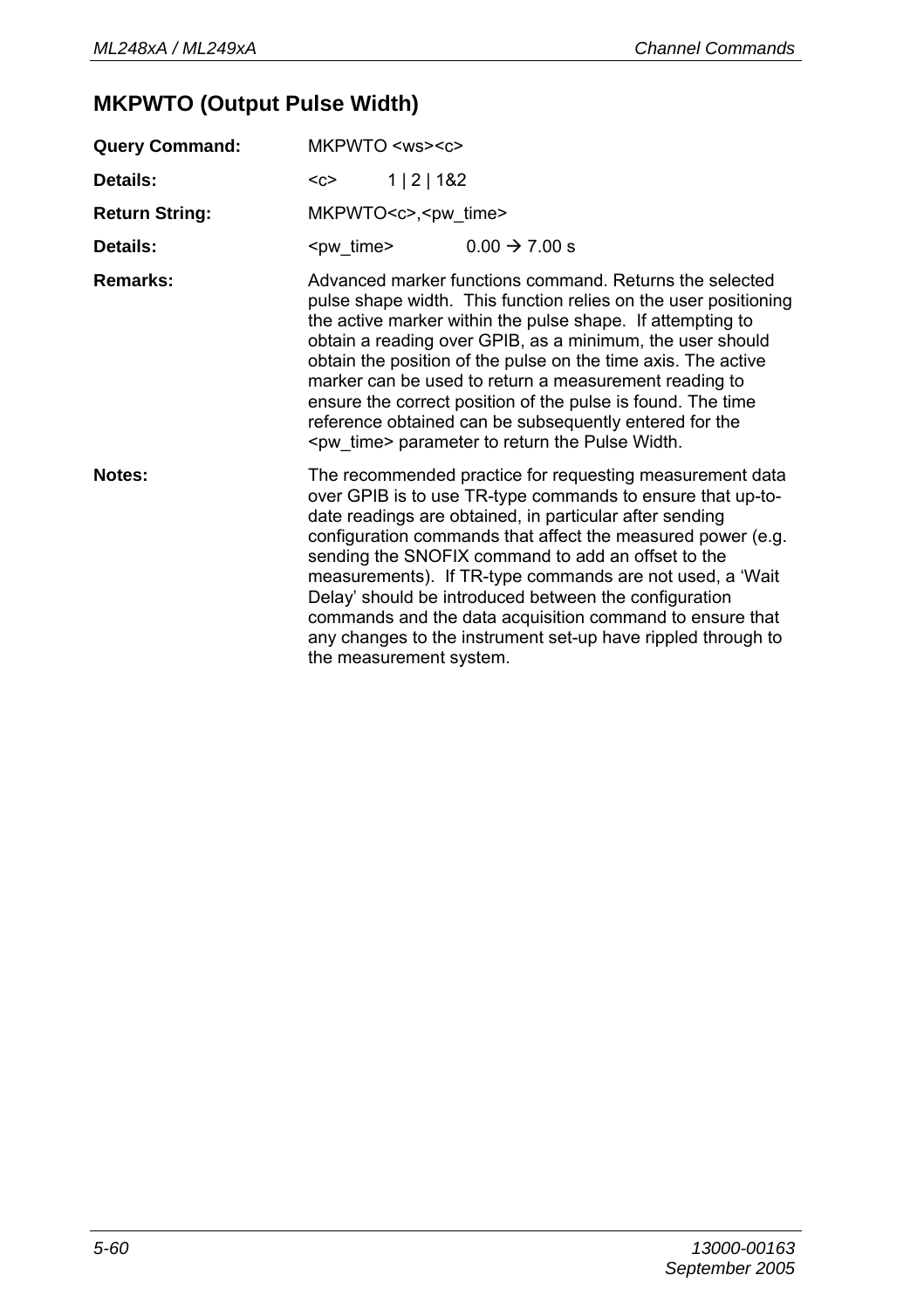#### **MKSTATE (Set Markers State)**

#### **MKSTATE? (Query Markers State)**

| <b>Set Command:</b>   | MKSTATE <ws><c>&lt;.&gt;<marker num="">&lt;.&gt;<state></state></marker></c></ws>                                                                                                           |                                                            |  |
|-----------------------|---------------------------------------------------------------------------------------------------------------------------------------------------------------------------------------------|------------------------------------------------------------|--|
| Details:              | $C$                                                                                                                                                                                         | 1 2                                                        |  |
|                       | <marker num=""></marker>                                                                                                                                                                    | $1 \rightarrow 4$                                          |  |
|                       | <state></state>                                                                                                                                                                             | OFF   ON                                                   |  |
| Remarks:              | Enables the selected marker. If set to ON, this command will<br>display the selected marker on the instrument front panel and<br>make a reading available depending on the marker position. |                                                            |  |
| <b>Query Command:</b> |                                                                                                                                                                                             | MKSTATE? <ws><c>&lt;.&gt;<marker num=""></marker></c></ws> |  |
| <b>Return String:</b> |                                                                                                                                                                                             | MKSTATE <c>,<marker num="">,<state></state></marker></c>   |  |
| Remarks:              | Returns the state of the selected marker.                                                                                                                                                   |                                                            |  |

## **MKTMAX (Position Active Marker to Maximum)**

| <b>Set Command:</b> | MKTMAX <ws><c></c></ws>                                                                                                                                                                                        |  |  |
|---------------------|----------------------------------------------------------------------------------------------------------------------------------------------------------------------------------------------------------------|--|--|
| Details:            | 112<br>$C$                                                                                                                                                                                                     |  |  |
| <b>Remarks:</b>     | Places the active marker at the maximum point on the trace. If<br>no markers are enabled the default active marker will be<br>enabled before is moved. The reading can be obtained with<br>the MKACTO command. |  |  |

## **MKTMIN (Move Active Marker to Minimum)**

| <b>Set Command:</b> | MKTMIN <ws><c></c></ws>                                                                                                                                                                                        |     |
|---------------------|----------------------------------------------------------------------------------------------------------------------------------------------------------------------------------------------------------------|-----|
| Details:            | <c></c>                                                                                                                                                                                                        | 112 |
| <b>Remarks:</b>     | Places the active marker at the minimum point on the trace. If<br>no markers are enabled the default active marker will be<br>enabled before is moved. The reading can be obtained with<br>the MKACTO command. |     |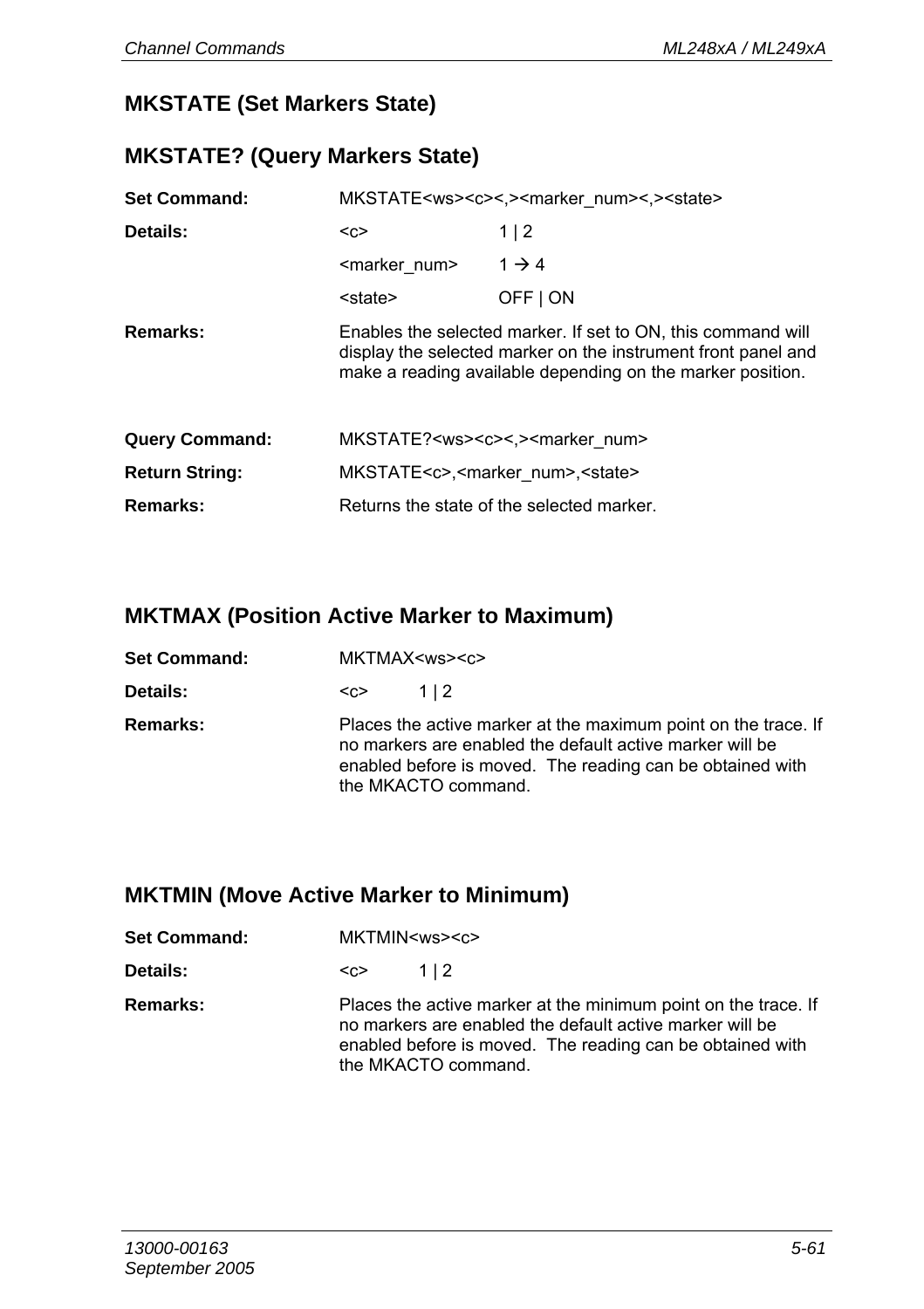## **Limit Checking**

ML243xA command supported

## **LMFBEEP (Set Fail Beep Control)**

## **LMFBEEP? (Query Fail Beep Control)**

| <b>Set Command:</b>   | LMFBEEP <ws><c>&lt;.&gt;<state></state></c></ws> |                                                                                                                                                                                                                                                                                                                                                                                                                                                                                 |  |
|-----------------------|--------------------------------------------------|---------------------------------------------------------------------------------------------------------------------------------------------------------------------------------------------------------------------------------------------------------------------------------------------------------------------------------------------------------------------------------------------------------------------------------------------------------------------------------|--|
| Details:              | <c></c>                                          | 1 2                                                                                                                                                                                                                                                                                                                                                                                                                                                                             |  |
|                       | <state></state>                                  | OFF   ON                                                                                                                                                                                                                                                                                                                                                                                                                                                                        |  |
| Remarks:              |                                                  | When ON, causes an audio beep every time the limits for the<br>selected channel fail. If LMFBEEP is ON, and LMFHOLD is<br>ON, whenever the limits specified for the channel have been<br>exceeded, a beep sounds once every second until LMFHOLD<br>is turned OFF, or the CLEAR key (CLR) is pressed. The FAIL<br>indication is not affected by the CLEAR key, and can only be<br>cleared by turning LMFHOLD off. If a limit fail happens again,<br>the alarm will sound again. |  |
| <b>Query Command:</b> |                                                  | LMFBEEP? <ws><c></c></ws>                                                                                                                                                                                                                                                                                                                                                                                                                                                       |  |
| <b>Return String:</b> |                                                  | LMFBEEP << < sstate                                                                                                                                                                                                                                                                                                                                                                                                                                                             |  |
| Remarks:              |                                                  | Returns the state of the fail beep control setting.                                                                                                                                                                                                                                                                                                                                                                                                                             |  |

#### **LMFCLR (Clear Limit Failure Indicator)**

| <b>Set Command:</b> | LMFCLR <ws><c></c></ws> |                                                              |
|---------------------|-------------------------|--------------------------------------------------------------|
| <b>Details:</b>     | $C$                     | 112                                                          |
| <b>Remarks:</b>     | failure indicators.     | When Fail Hold is enabled, this command will clear any limit |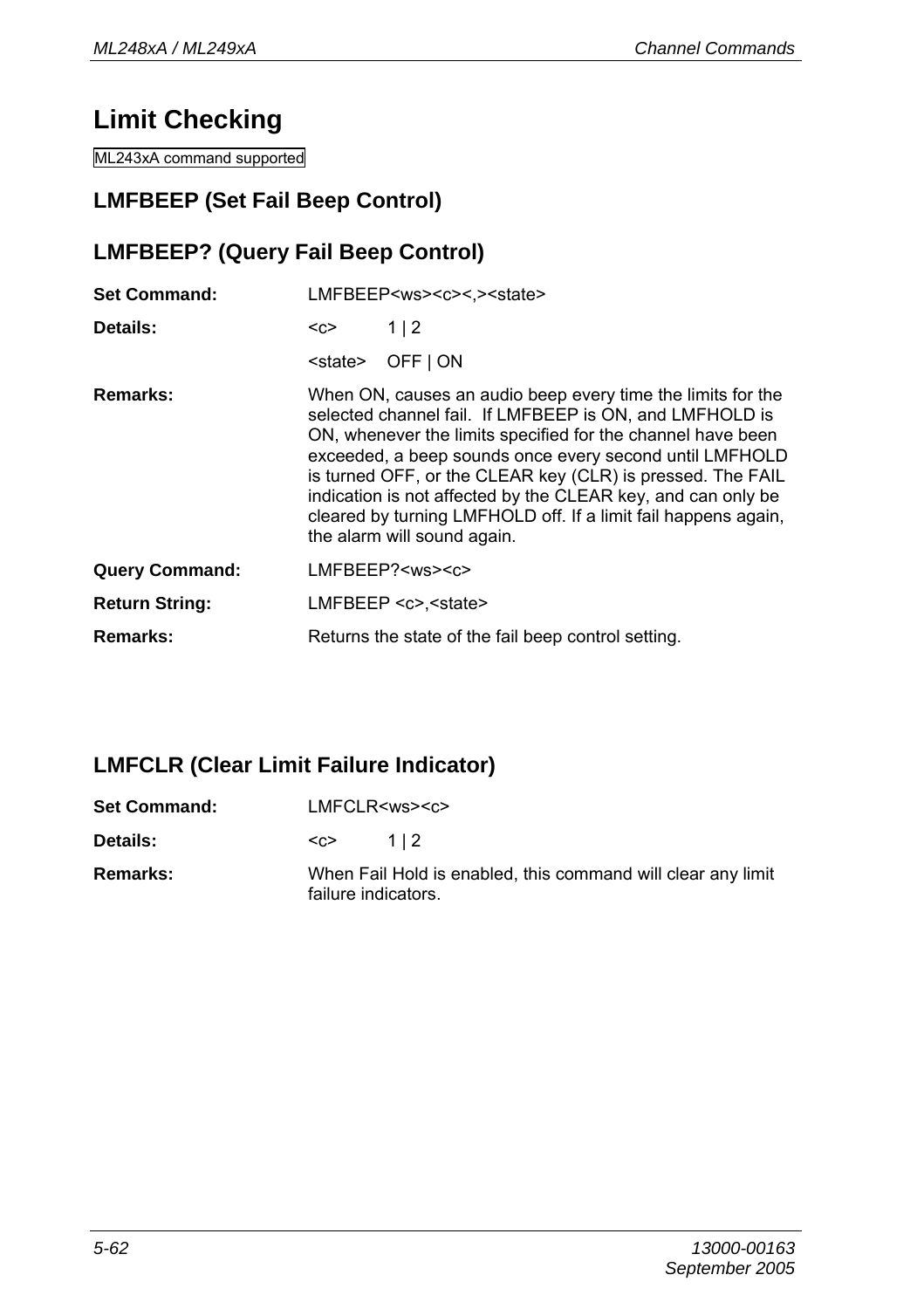ML243xA command supported

#### **LMFHOLD (Set Fail Indicator Hold)**

#### **LMFHOLD? (Query Fail Indicator Hold)**

| <b>Set Command:</b>   | LMFHOLD <ws><c>&lt;.&gt;<state></state></c></ws> |                                                                                                                                                                                                                                                                                                                                                    |
|-----------------------|--------------------------------------------------|----------------------------------------------------------------------------------------------------------------------------------------------------------------------------------------------------------------------------------------------------------------------------------------------------------------------------------------------------|
| Details:              | $C$                                              | 1 2                                                                                                                                                                                                                                                                                                                                                |
|                       | <state></state>                                  | OFF   ON                                                                                                                                                                                                                                                                                                                                           |
| Remarks:              |                                                  | If a failure is detected on either Upper or Lower limits, and this<br>setting is turned ON, the failure indicators will continue to issue<br>a limit failure until this command is issued again to turn the Fail<br>Indicator Hold OFF. All BNC outputs, beeps and displays<br>continue to be in the 'fail' state until after the OFF is received. |
| <b>Query Command:</b> |                                                  | LMFHOLD? <ws><c></c></ws>                                                                                                                                                                                                                                                                                                                          |
| <b>Return String:</b> | $LMFHOLD \lll>> \ll t \lll>>$                    |                                                                                                                                                                                                                                                                                                                                                    |
| Remarks:              |                                                  | Returns the state of the fail indicator hold setting.                                                                                                                                                                                                                                                                                              |
|                       |                                                  |                                                                                                                                                                                                                                                                                                                                                    |

## **LMLINE (Set Limit Line Test Type)**

## **LMLINE? (Query Limit Line Test Type)**

| <b>Set Command:</b>   |                          | LMLINE <ws><c>&lt;.&gt;<limit_line></limit_line></c></ws>                                                 |  |
|-----------------------|--------------------------|-----------------------------------------------------------------------------------------------------------|--|
| Details:              | $C$                      | 1   2                                                                                                     |  |
|                       | <limit line=""></limit>  | BOTH   UPPER   LOWER                                                                                      |  |
| Remarks:              |                          | This command allows selection of the limit lines to be applied<br>to the measurements for limit checking. |  |
| <b>Query Command:</b> | LMLINE? <ws><c></c></ws> |                                                                                                           |  |
| <b>Return String:</b> |                          | $LMLINE $ -limit line                                                                                     |  |
| Remarks:              | measurements.            | Returns the selected limit lines for limit checking of the                                                |  |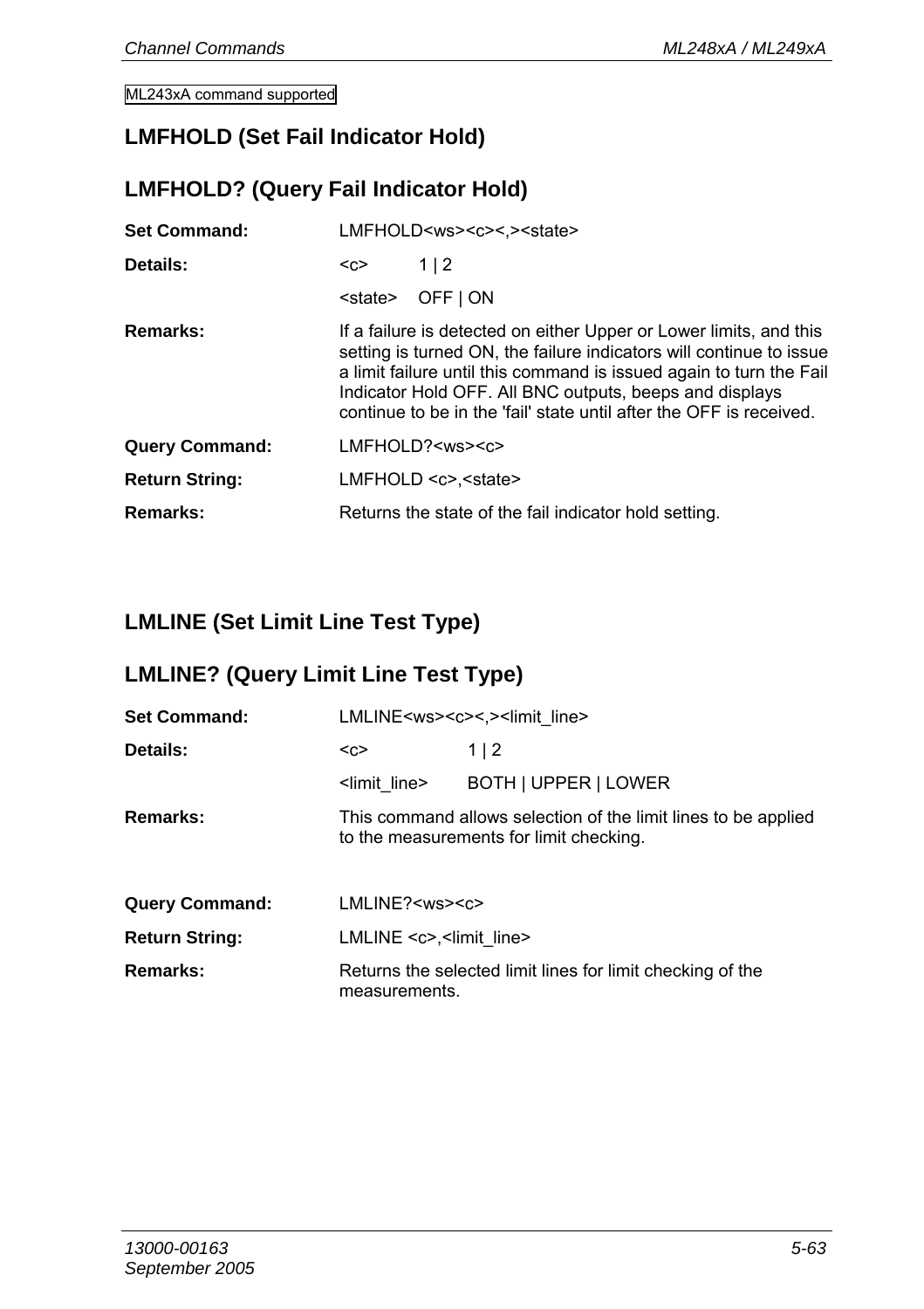#### **LMSLO (Set Lower Limit Line Value for Simple Limits Checking)**

#### **LMSLO? (Query Lower Limit Line Value for Simple Limits Checking)**

| <b>Set Command:</b>   | LMSLO <ws><c>&lt;.&gt;<limit_val></limit_val></c></ws> |                                                                                                                                                                                                                                                                                                                                                                                                 |
|-----------------------|--------------------------------------------------------|-------------------------------------------------------------------------------------------------------------------------------------------------------------------------------------------------------------------------------------------------------------------------------------------------------------------------------------------------------------------------------------------------|
| Details:              | <c></c>                                                | 1 2                                                                                                                                                                                                                                                                                                                                                                                             |
|                       |                                                        | $\frac{1}{2}$ -999.99 $\rightarrow +999.99 E + 06$                                                                                                                                                                                                                                                                                                                                              |
| Remarks:              |                                                        | Set the lower limit value for simple limit checking. The value of<br><limit val=""> is regarded as 'unit-less' number; hence <limit val=""><br/>magnitude will be checked against the current measurements<br/>regardless of the instrument's currently selected units. The<br/>user must ensure that &lt; limit val&gt; is consistent with the<br/>selected measurement units.</limit></limit> |
| Note:                 |                                                        | The instrument will not carry out a unit conversion if different<br>measurement units are selected.                                                                                                                                                                                                                                                                                             |
| <b>Query Command:</b> | $LMSLO? <$ ws> $<$                                     |                                                                                                                                                                                                                                                                                                                                                                                                 |
| <b>Return String:</b> | LMSLO <c>,<limit val=""></limit></c>                   |                                                                                                                                                                                                                                                                                                                                                                                                 |
| Remarks:              |                                                        | Return the current value for the lower limit line.                                                                                                                                                                                                                                                                                                                                              |

## **LMSTATE (Set Limit Checking State)**

#### **LMSTATE? (Query Limit Checking State)**

| <b>Set Command:</b>   | LMSTATE <ws><c>&lt;.&gt;<state></state></c></ws> |                                                     |
|-----------------------|--------------------------------------------------|-----------------------------------------------------|
| Details:              | $C$                                              | 1 2                                                 |
|                       |                                                  | <state> OFF   ON</state>                            |
| Remarks:              | Enables limit checking on the selected channel.  |                                                     |
|                       |                                                  |                                                     |
| <b>Query Command:</b> |                                                  | LMSTATE? <ws><c></c></ws>                           |
| <b>Return String:</b> |                                                  | LMSTATE <c>,<state></state></c>                     |
| Remarks:              |                                                  | Returns the selected channel limit checking status. |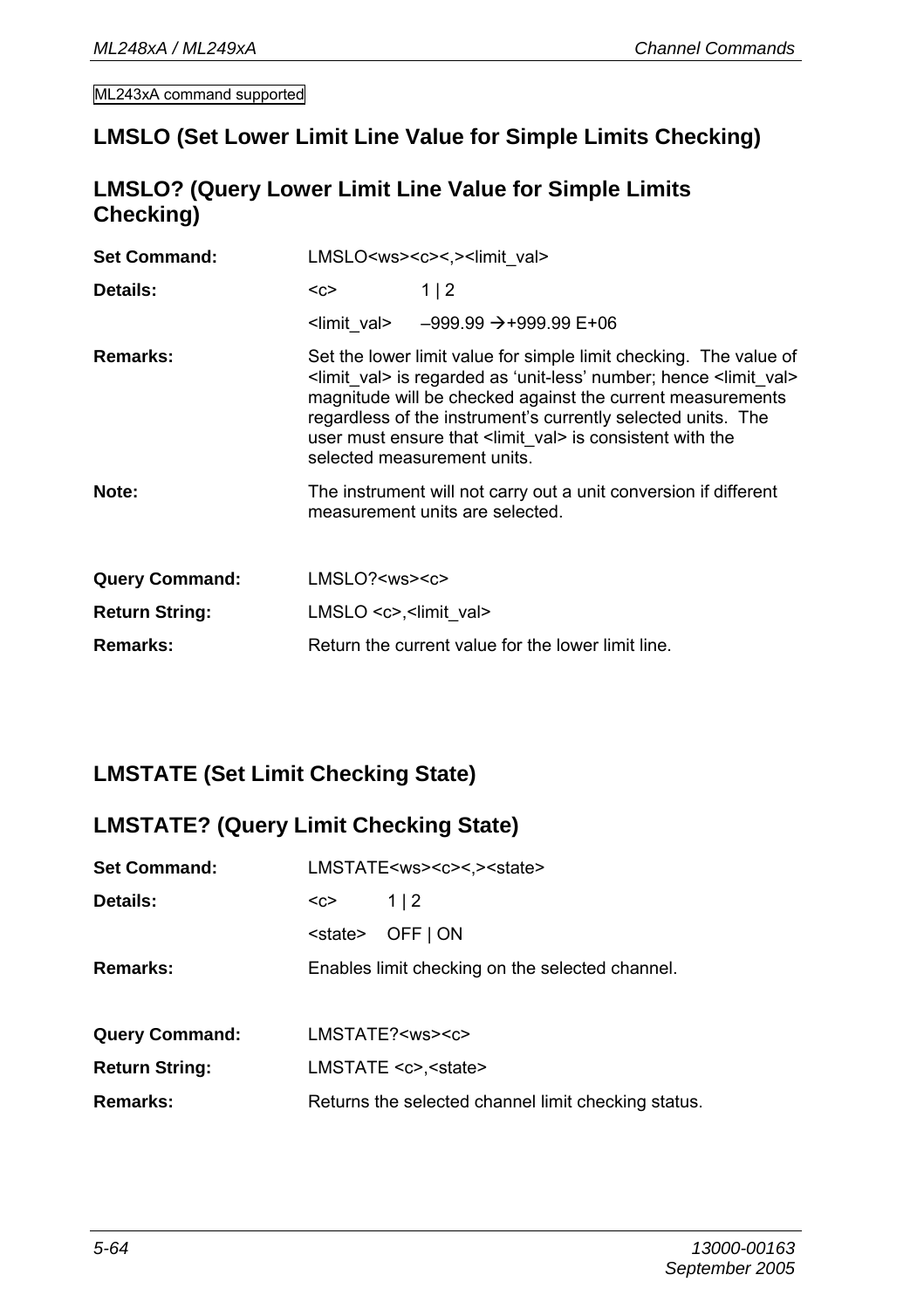#### **LMSUP (Set Upper Limit Line Value for Simple Limits Checking)**

### **LMSUP? (Query Upper Limit Line Value for Simple Limits Checking)**

| <b>Set Command:</b>   | LMSUP <ws><c>&lt;.&gt;<limit val=""></limit></c></ws> |                                                                                                                                                                                                                                                                                                                                                                                                                                                                                                 |  |
|-----------------------|-------------------------------------------------------|-------------------------------------------------------------------------------------------------------------------------------------------------------------------------------------------------------------------------------------------------------------------------------------------------------------------------------------------------------------------------------------------------------------------------------------------------------------------------------------------------|--|
| Details:              | $C$                                                   | 1 2                                                                                                                                                                                                                                                                                                                                                                                                                                                                                             |  |
|                       |                                                       | $\frac{1}{2}$ -999.99 $\rightarrow$ +999.99 E+06                                                                                                                                                                                                                                                                                                                                                                                                                                                |  |
| Remarks:              | to be limit checked.                                  | Sets the upper limit power value for simple limit checking.<br>Note that <limit val=""> is regarded as a 'unitless' number; this<br/>means that the magnitude of <limit val=""> will be used to check<br/>the limits against the current measurements, regardless of the<br/>units selected for the current channel. The user must ensure<br/>that the magnitude of <limit val=""> is consistent with the<br/>intended measurement units for which the measurements are</limit></limit></limit> |  |
| Note:                 |                                                       | The instrument will not carry out a unit conversion if different<br>measurement units are selected.                                                                                                                                                                                                                                                                                                                                                                                             |  |
| <b>Query Command:</b> | $LMSUP? <$ ws><,>< $c$ >                              |                                                                                                                                                                                                                                                                                                                                                                                                                                                                                                 |  |
| <b>Return String:</b> | LMSUP $\langle c \rangle$ , $\langle$ limit val       |                                                                                                                                                                                                                                                                                                                                                                                                                                                                                                 |  |
| Remarks:              |                                                       | Return the current value for the upper limit line.                                                                                                                                                                                                                                                                                                                                                                                                                                              |  |

## **LMTYP (Set Limit Checking Type)**

#### **LMTYP? (Query Limit Checking Type)**

| <b>Set Command:</b>   | LMTYP <ws><c>&lt;.&gt;<type></type></c></ws>                                                                                                                        |                  |
|-----------------------|---------------------------------------------------------------------------------------------------------------------------------------------------------------------|------------------|
| Details:              | 1 2<br>$C$                                                                                                                                                          |                  |
|                       | <tvpe></tvpe>                                                                                                                                                       | COMPLEX   SIMPLE |
| <b>Remarks:</b>       | Selects the type of limits to be applied to be applied to the<br>Pulsed/Modulated profile. Note that for CW measurement only<br>simple limit checking is available. |                  |
| <b>Query Command:</b> | $LMTYP? <$ ws>< $c$ >                                                                                                                                               |                  |
| Return String:        | $LMTYP < c><$ , $> < type>$                                                                                                                                         |                  |
| Remarks:              | Returns the selected limit checking type.                                                                                                                           |                  |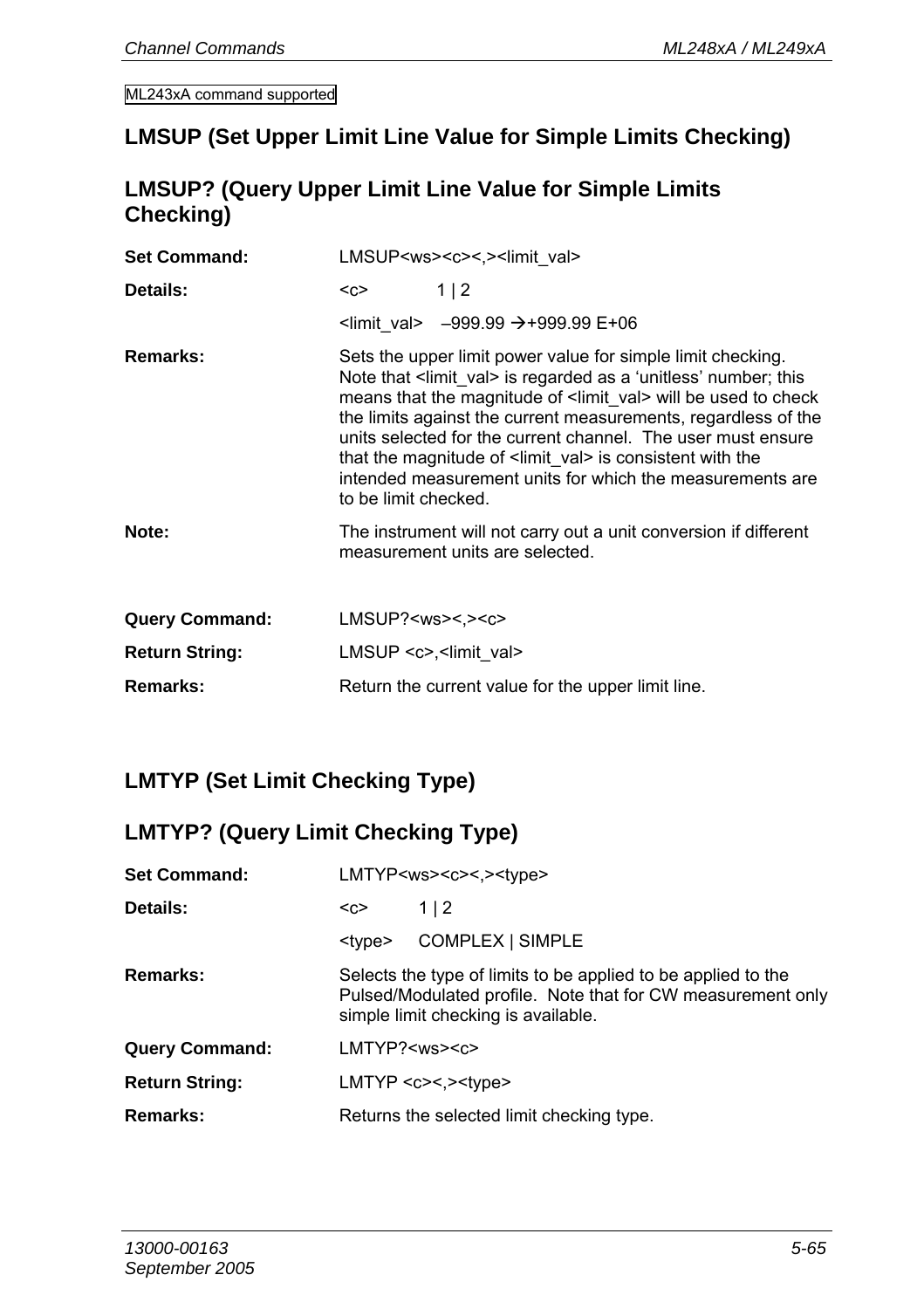#### **LMXASTQ (Query All Complex Limits Stores State)**

| Query<br>Command:        | LMXASTQ                     |                                                                                                                                 |  |
|--------------------------|-----------------------------|---------------------------------------------------------------------------------------------------------------------------------|--|
| <b>Return</b><br>String: | LMXASTQ                     | <store category="">,<store 1="">,<state><store category=""><store n="">,<state></state></store></store></state></store></store> |  |
| Details:                 | <store category=""></store> | USER   PDEF                                                                                                                     |  |
|                          | <store n=""></store>        | USER:<br>30                                                                                                                     |  |
|                          |                             | PDEF:<br>- 20                                                                                                                   |  |
|                          | <flaq></flaq>               | FREE   USED                                                                                                                     |  |
|                          |                             |                                                                                                                                 |  |
|                          | Where:                      |                                                                                                                                 |  |
|                          | USER:                       | user defined stores                                                                                                             |  |
|                          | PDEF:                       | pre-defined stores                                                                                                              |  |
|                          | FREE:                       | The store does not hold a limits specification                                                                                  |  |
|                          | USED:                       | The store holds a valid limits specification                                                                                    |  |
| Remarks:                 |                             | Returns the status of all complex limits stores.                                                                                |  |

#### **LMXNAME (Set Complex Limits Store Name)**

## **LMXNAME? (Query Complex Limits Store Name)**

| <b>Set Command:</b>   |                                                     | LMXNAME <ws><store num="">&lt;,&gt;<name str=""></name></store></ws>                                                                  |
|-----------------------|-----------------------------------------------------|---------------------------------------------------------------------------------------------------------------------------------------|
| Details:              | <store num=""></store>                              | $1 \rightarrow 30$                                                                                                                    |
|                       | <name str=""></name>                                | ASCII string (16 characters max)                                                                                                      |
| Remarks:              |                                                     | Replaces the existing name string with a new name for the<br>complex limit specification at the target <store num="">.</store>        |
| <b>Query Command:</b> | LMXNAME? <ws><store num=""></store></ws>            |                                                                                                                                       |
| <b>Return String:</b> | LMXNAME <store num="">,<name str=""></name></store> |                                                                                                                                       |
| Remarks:              | will be: LMXNAME <store num="">, 0.</store>         | Returns the name string for the specified store number. If the<br>target store does not hold a valid specification, the return string |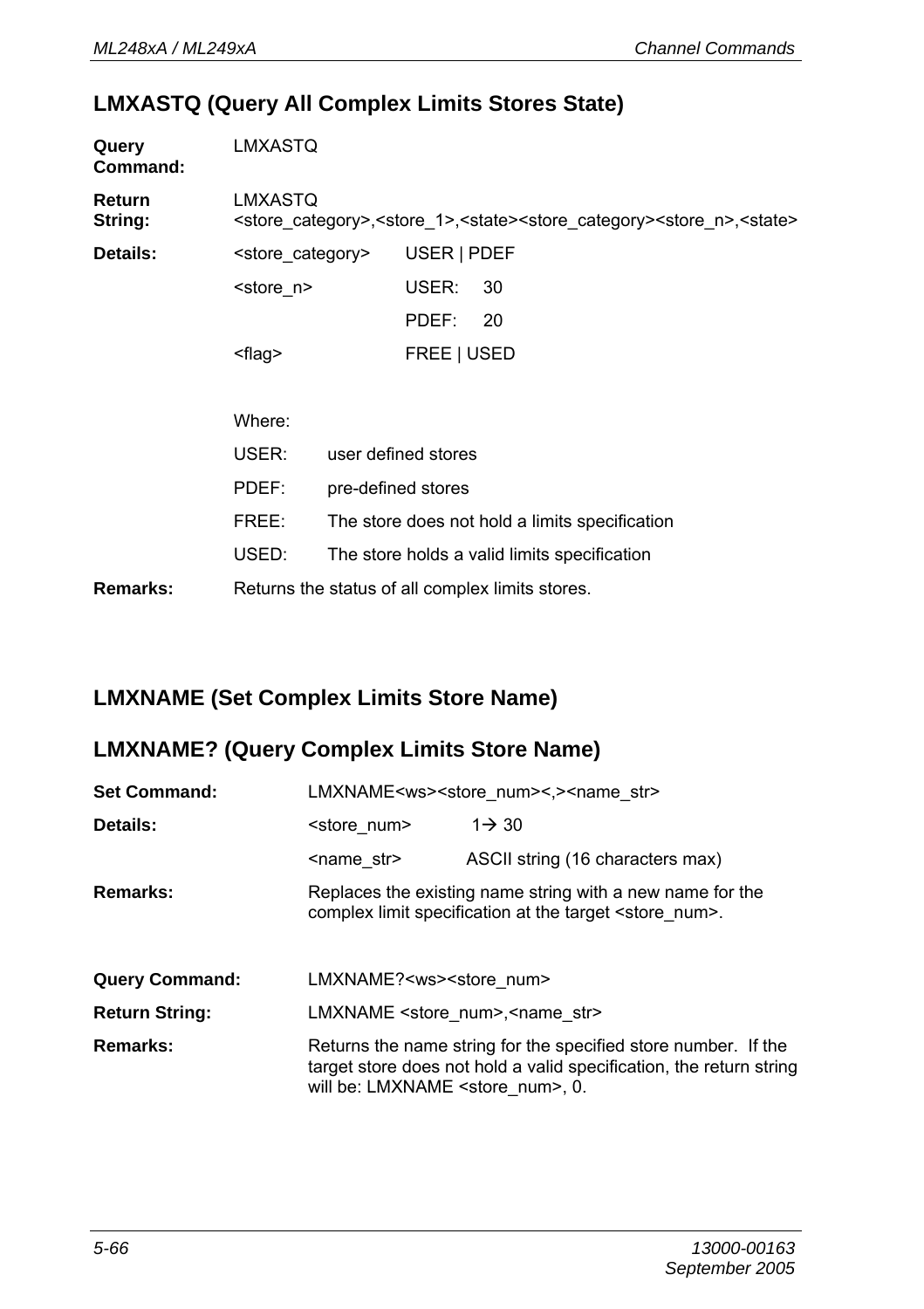## **LMXPOF (Set Complex Limits Power Offset)**

#### **LMXPOF? (Query Complex Limits Power Offset)**

| <b>Set Command:</b>   | LMXPOF <ws><c>&lt;.&gt;<offset></offset></c></ws>                                                                                                                                                                                                                                                                                                                                                          |
|-----------------------|------------------------------------------------------------------------------------------------------------------------------------------------------------------------------------------------------------------------------------------------------------------------------------------------------------------------------------------------------------------------------------------------------------|
| Details:              | 1 2<br><c></c>                                                                                                                                                                                                                                                                                                                                                                                             |
|                       | $\leq$ offset> - 999.99 $\rightarrow$ +999.99 E+06                                                                                                                                                                                                                                                                                                                                                         |
| Remarks:              | Sets the complex limits specification power offset. If the value<br>exceeds the <offset> range an execution error is returned.</offset>                                                                                                                                                                                                                                                                    |
| Note:                 | The value of <offset> is 'unit-less'. The user must ensure that<br/>the value of <offset> agrees with the intended measurement<br/>units. The magnitude of <offset> will be accepted (providing it<br/>is within the specified <offset> range), regardless of the<br/>permitted range for the measurement units currently selected<br/>on channel <math>\leq c</math>.</offset></offset></offset></offset> |
| <b>Query Command:</b> | $LMXPOF? <$ ws> $<<$ c>                                                                                                                                                                                                                                                                                                                                                                                    |
| <b>Return String:</b> | $LMXPOF < c$ >. <offset></offset>                                                                                                                                                                                                                                                                                                                                                                          |
| Remarks:              | Returns the limit specification amplitude offset.                                                                                                                                                                                                                                                                                                                                                          |

## **LMXREPN (Set Complex Limits Repeat Count)**

## **LMXREPN? (Query Complex Limits Repeat Count)**

| <b>Set Command:</b>   | LMXREPN <ws><c>&lt;.&gt;<count></count></c></ws>                          |
|-----------------------|---------------------------------------------------------------------------|
| Details:              | 1 2<br><c></c>                                                            |
|                       | $<$ count> 2 $\rightarrow$ 8                                              |
| Remarks:              | Sets the number of times the limit specification is to be.<br>replicated. |
| <b>Query Command:</b> | LMXREPN? <ws><c></c></ws>                                                 |
| <b>Return String:</b> | LMXREPN <c>.<count></count></c>                                           |
| Remarks:              | Returns the number of times the limit specification is<br>replicated.     |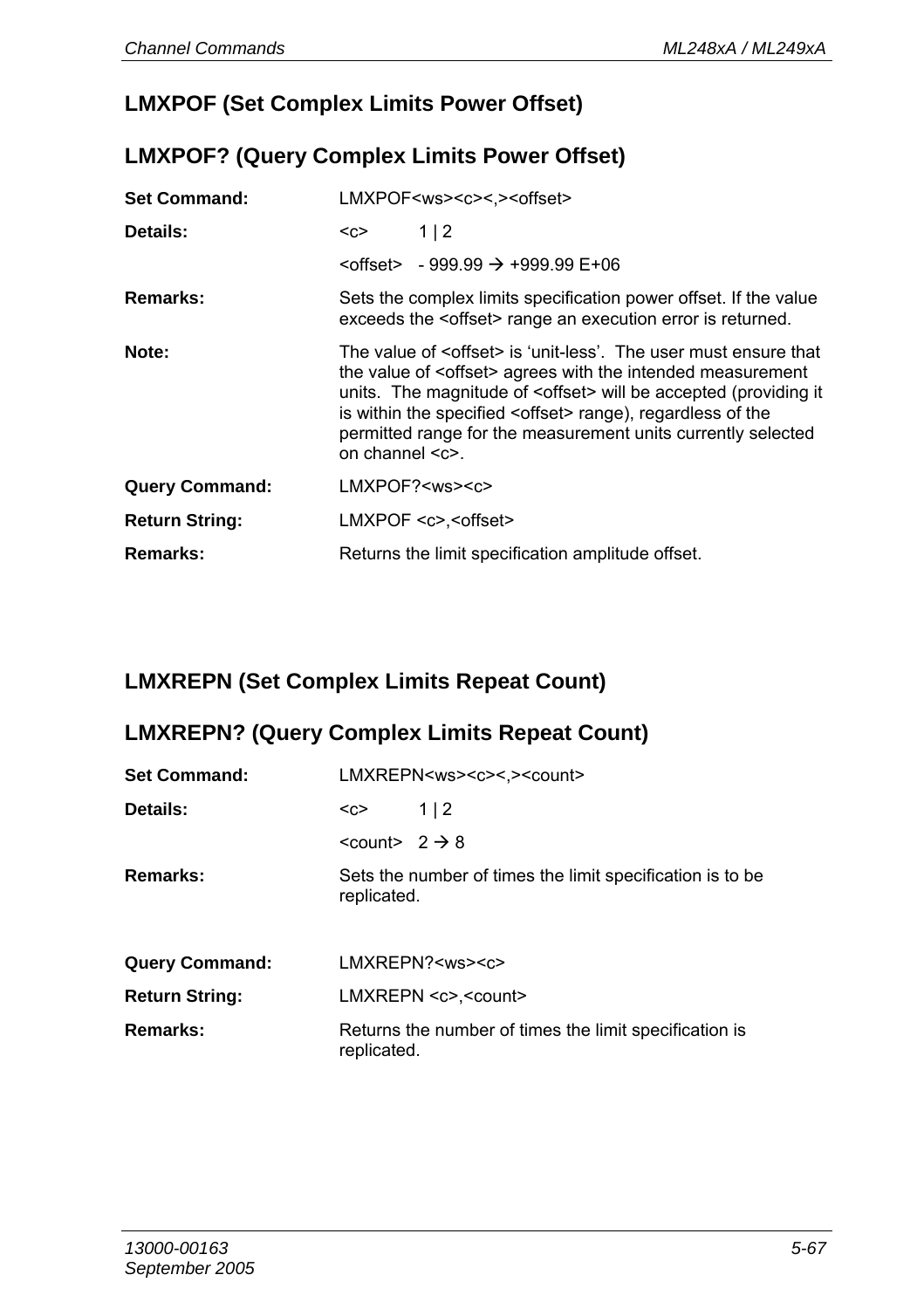### **LMXREPS (Set Complex Limits Repeat State)**

## **LMXREPS? (Query Complex Limits Repeat State)**

| <b>Set Command:</b>   | LMXREPS <ws><c>&lt;.&gt;<state></state></c></ws> |                                                                                                                                                                                                                                                  |
|-----------------------|--------------------------------------------------|--------------------------------------------------------------------------------------------------------------------------------------------------------------------------------------------------------------------------------------------------|
| Details:              | $C$                                              | 1 2                                                                                                                                                                                                                                              |
|                       | <state></state>                                  | OFF I ON                                                                                                                                                                                                                                         |
| Remarks:              |                                                  | Enables the complex limits repeat feature. When enabled the<br>complex limit specification currently applied will be repeated<br>according to the selection for repeat count (LMXREPN), and<br>power/time replication offsets (LMXROFP,LMXROFT). |
| <b>Query Command:</b> |                                                  | LMXREPS? <ws><c></c></ws>                                                                                                                                                                                                                        |
| <b>Return String:</b> |                                                  | LMXREPS <c>.<state></state></c>                                                                                                                                                                                                                  |
| Remarks:              |                                                  | Returns the complex limits repeat state.                                                                                                                                                                                                         |

### **LMXROFP (Set Complex Limits Power Replication Offset)**

# **LMXROFP? (Query Complex Limits Power Replication Offset)**

| <b>Set Command:</b>   | LMXROFP <ws><c>&lt;,&gt;<offset></offset></c></ws>                                                                                                                                                                                                                              |  |  |
|-----------------------|---------------------------------------------------------------------------------------------------------------------------------------------------------------------------------------------------------------------------------------------------------------------------------|--|--|
| Details:              | 1 2<br><c></c>                                                                                                                                                                                                                                                                  |  |  |
|                       | $\leftarrow$ Soffset > - 999.99 $\rightarrow$ +999.99 E+06                                                                                                                                                                                                                      |  |  |
| Remarks:              | Sets the limits replication amplitude offset. If the value<br>exceeds the <offset> range an execution error is returned.<br/>This command is used in conjunction with the LMXREPN<br/>command to define the power offset to be applied to the<br/>repeated limit mask.</offset> |  |  |
|                       | The value of <offset> is unit-less and will be accepted<br/>(providing it is within <offset> range), regardless of the<br/>permitted range for the channel units currently selected.</offset></offset>                                                                          |  |  |
| Note:                 | The user must ensure that the value of <offset> agrees with<br/>the intended measurement units.</offset>                                                                                                                                                                        |  |  |
| <b>Query Command:</b> | LMXROFP? <ws><c></c></ws>                                                                                                                                                                                                                                                       |  |  |
| <b>Return String:</b> | LMXROFP <c>,<offset><suffix mult=""><suffix units=""></suffix></suffix></offset></c>                                                                                                                                                                                            |  |  |
| Remarks:              | Returns the complex limits replication amplitude offset.                                                                                                                                                                                                                        |  |  |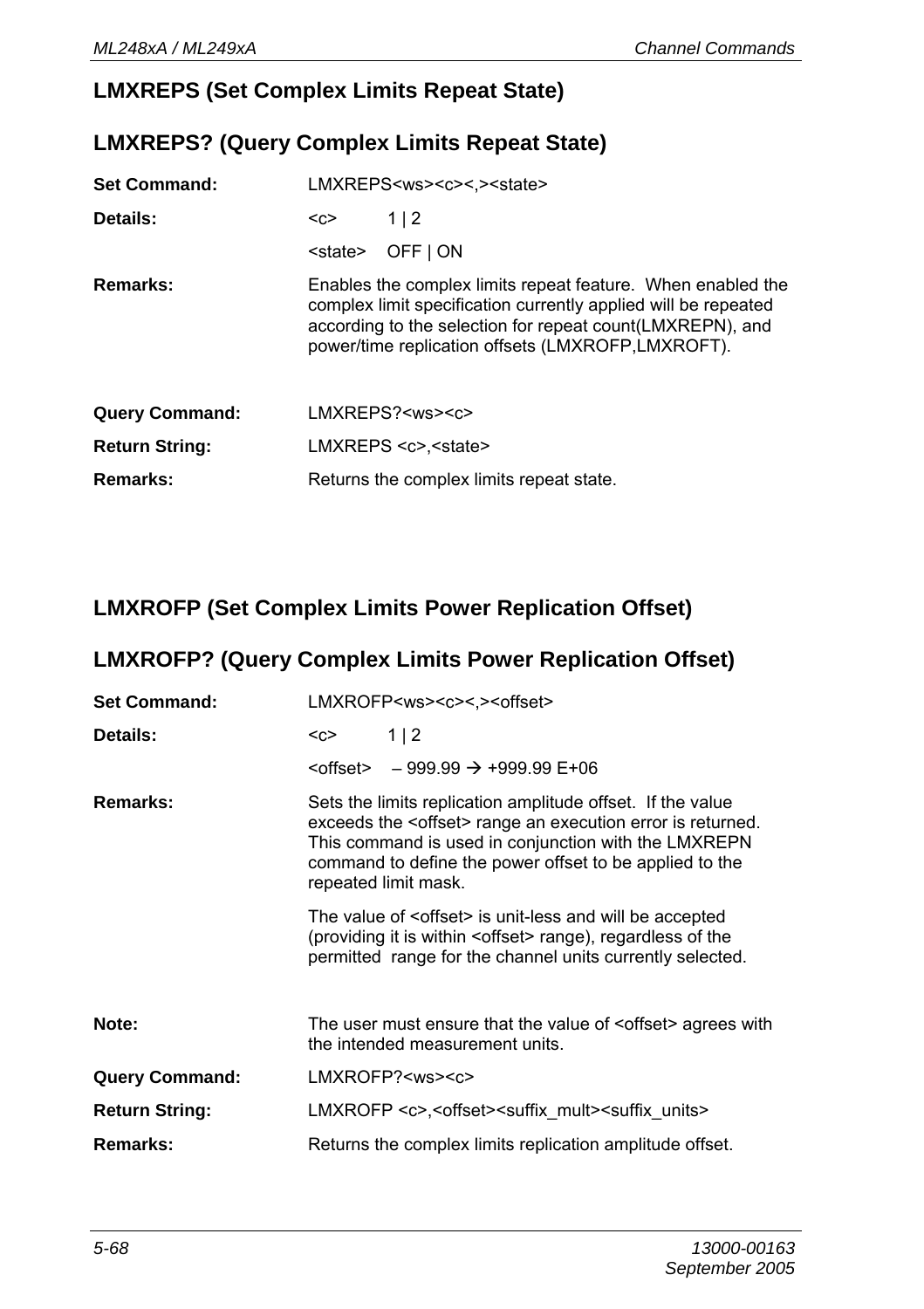## **LMXROFT (Set Time Replication Offset)**

## **LMXROFT? (Query Time Replication Offset)**

| <b>Set Command:</b>   | LMXROFT <ws><c>&lt;.&gt;<offset></offset></c></ws>                                                                                                                                                |
|-----------------------|---------------------------------------------------------------------------------------------------------------------------------------------------------------------------------------------------|
| Details:              | 1 2<br><c></c>                                                                                                                                                                                    |
|                       | $\leq$ offset> -7.00 $\rightarrow$ +7.00 s                                                                                                                                                        |
| Remarks:              | Sets the complex limit specification time replication offset.<br>This command is used in conjunction with the LMXREPN<br>command to define the time offset applied to the repeated limit<br>mask. |
| Notes:                | The replicated mask will be offset with respect to the original<br>specification reference point (i.e. segment 1 start time).                                                                     |
| <b>Query Command:</b> | LMXROFT? <ws><c></c></ws>                                                                                                                                                                         |
| <b>Return String:</b> | LMXROFT <c>,<offset><suffix mult=""><suffix units=""></suffix></suffix></offset></c>                                                                                                              |
| Remarks:              | Returns the limit specification time offset.                                                                                                                                                      |

## **LMXSAVE (Save Specification to Complex Limits Store)**

#### Set Command: **LMXSAVE**

**Remarks:** This command saves the complex limits specification being currently edited to the target non-volatile store number. Issue this command to complete the command sequence LMXSID, LMXSEG, LMXSAVE required for defining a complex limits specification having one or more segments.

> Failing to issue this command will result in loss of data if a subsequent LMXSID is sent, or the instrument is turned OFF.

An execution error will be returned if this command is issued without first sending the LMXSID command, or if this command is sent twice or more when saving a specification.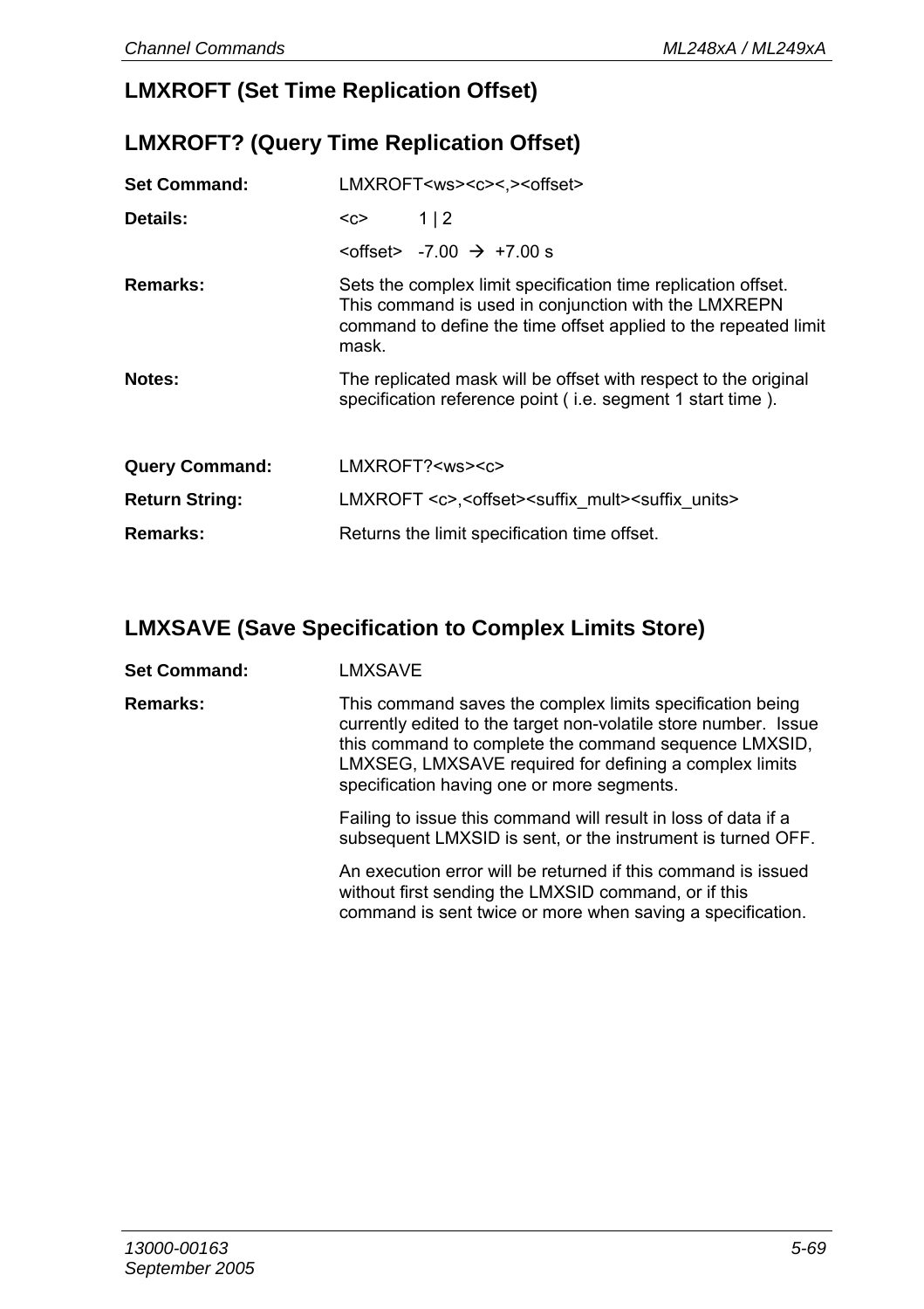## **LMXSEG (Define Complex Limits Segment)**

| <b>Set Command:</b> | LMXSEG <ws><seg_limits></seg_limits></ws>                                                                                                                                                                                                    |                                                                                                                                                                                                                                                                                                                                                                                                                                                                                                                            |  |
|---------------------|----------------------------------------------------------------------------------------------------------------------------------------------------------------------------------------------------------------------------------------------|----------------------------------------------------------------------------------------------------------------------------------------------------------------------------------------------------------------------------------------------------------------------------------------------------------------------------------------------------------------------------------------------------------------------------------------------------------------------------------------------------------------------------|--|
| Details:            | <seg_limits></seg_limits>                                                                                                                                                                                                                    | <start time="">&lt;,&gt; <stop time="">&lt;,&gt; <up lim="" start=""><br/>&lt;,&gt;<up lim="" stop="">&lt;,&gt;<low lim="" start=""><br/>&lt;,&gt;<low_lim_stop></low_lim_stop></low></up></up></stop></start>                                                                                                                                                                                                                                                                                                             |  |
| Note:               | <start time=""></start>                                                                                                                                                                                                                      | Segment start time                                                                                                                                                                                                                                                                                                                                                                                                                                                                                                         |  |
|                     | <stop time=""></stop>                                                                                                                                                                                                                        | Segment stop time                                                                                                                                                                                                                                                                                                                                                                                                                                                                                                          |  |
|                     | <up_lim_start></up_lim_start>                                                                                                                                                                                                                | Upper limit power start                                                                                                                                                                                                                                                                                                                                                                                                                                                                                                    |  |
|                     | <up lim="" stop=""></up>                                                                                                                                                                                                                     | Upper limit power stop                                                                                                                                                                                                                                                                                                                                                                                                                                                                                                     |  |
|                     | <low lim="" start=""></low>                                                                                                                                                                                                                  | Lower limit power start                                                                                                                                                                                                                                                                                                                                                                                                                                                                                                    |  |
|                     | <low lim="" stop=""></low>                                                                                                                                                                                                                   | Lower limit power stop                                                                                                                                                                                                                                                                                                                                                                                                                                                                                                     |  |
|                     |                                                                                                                                                                                                                                              | The absolute maximum range for each of the above input<br>parameters are defined below. Note that all time-related<br>parameters are defined with respect to the trigger point $(t = 0)$                                                                                                                                                                                                                                                                                                                                   |  |
|                     | Time parameters                                                                                                                                                                                                                              | $-7.00 \rightarrow +7.00 s$                                                                                                                                                                                                                                                                                                                                                                                                                                                                                                |  |
|                     |                                                                                                                                                                                                                                              | Power parameters -999.99 $\rightarrow$ +999.99 E+06                                                                                                                                                                                                                                                                                                                                                                                                                                                                        |  |
|                     | units.                                                                                                                                                                                                                                       | IMPORTANT: All parameters specified for <seg_limits> must be<br/>entered in the order in which they are listed. Amplitude related<br/>parameters are 'unit-less'. The user must ensure that the<br/>magnitude of these values agree with the intended measurement</seg_limits>                                                                                                                                                                                                                                             |  |
| Remarks:            |                                                                                                                                                                                                                                              | Defines a single limit segment to be saved to the target complex<br>limits store. Repeat this command two or more times to define up<br>to a maximum of 24 segments. Contiguous segments must not<br>overlap in time, but gaps between segments are allowed. It is<br>possible to define only UPPER or only LOWER limits for any<br>segment within a specification by only sending the start/stop limit of<br>interest and leaving the other fields empty (the separating commas<br>must be included, see examples below). |  |
|                     | LMXSEG command.                                                                                                                                                                                                                              | While sending multiple segments, If any one segment causes an<br>execution error the user must re-send all data from the start again.<br>(GPIB will discard any valid segments previously sent and will NOT<br>accept any subsequent segments). It is recommended to query<br>the GPIB status registers for any execution errors following each                                                                                                                                                                            |  |
|                     | When an execution error is raised, the user MUST issue a new<br>LMXSID command to clear the editor and restart receiving<br>segments again. Ensure that the error within the segment is<br>rectified before re-sending the command sequence. |                                                                                                                                                                                                                                                                                                                                                                                                                                                                                                                            |  |
|                     | IMPORTANT:                                                                                                                                                                                                                                   |                                                                                                                                                                                                                                                                                                                                                                                                                                                                                                                            |  |
|                     | Examples:                                                                                                                                                                                                                                    |                                                                                                                                                                                                                                                                                                                                                                                                                                                                                                                            |  |
|                     |                                                                                                                                                                                                                                              | To define the UPPER limit only (assume sloping limit and dBm                                                                                                                                                                                                                                                                                                                                                                                                                                                               |  |
|                     |                                                                                                                                                                                                                                              |                                                                                                                                                                                                                                                                                                                                                                                                                                                                                                                            |  |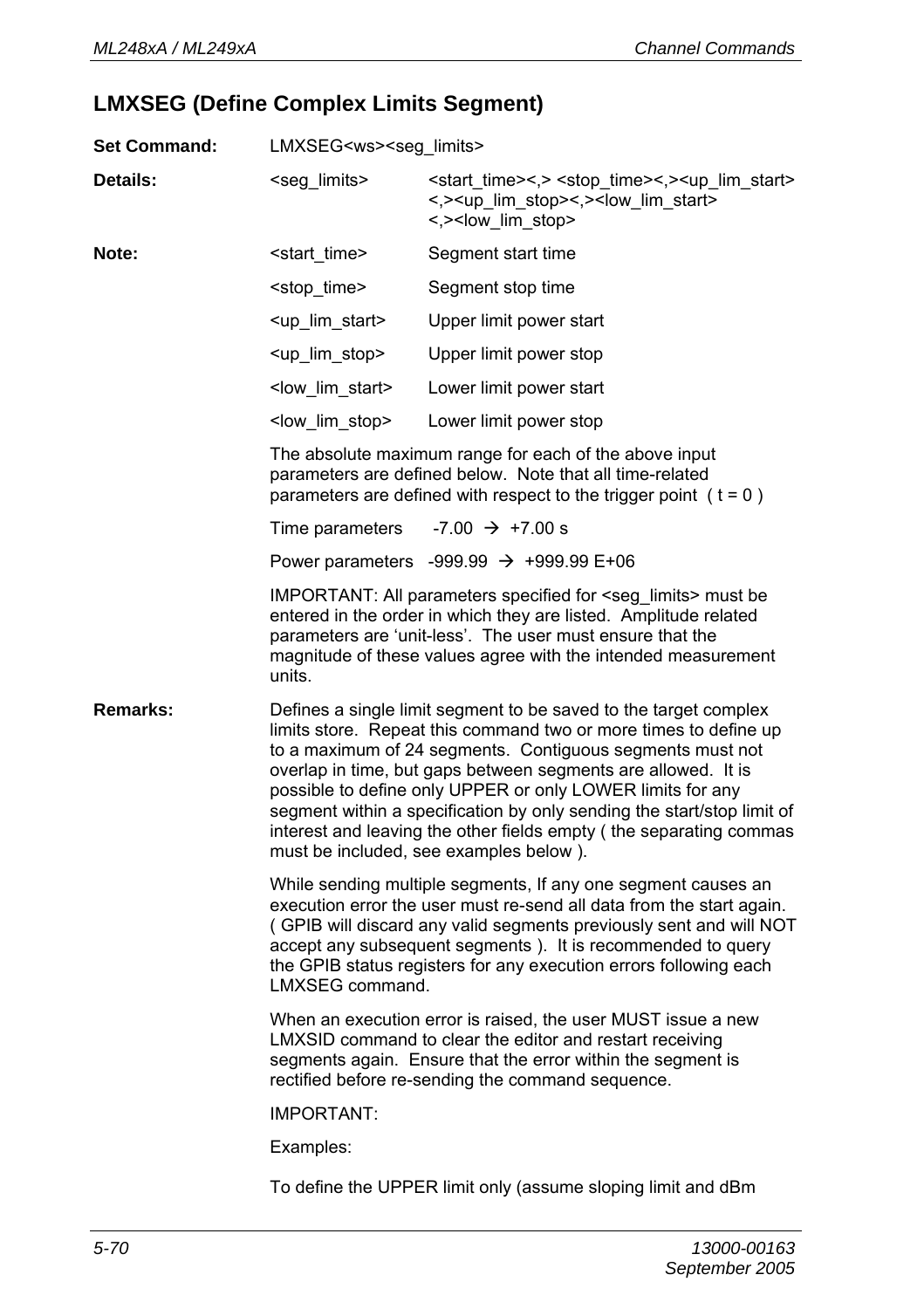units):

LMXSEG 20US, 28US, -30,-45, , ,

To define the LOWER limit only (assume flat limit and dBm units):

LMXSEG 20US,28US, , , -30,-30

**Notes:** Only send this command following the LMXSID command. Failing to do so will result in an execution error. Also use the LMXSAVE command at the end of the segment definition. Failing to do so will result in loss of data if a subsequent LMXSID is sent, or the instrument is turned OFF.

### **LMXSID (Set Complex Limits Specification ID Header)**

| <b>Set Command:</b> |                                  | LMXSID <ws><store num="">&lt;,&gt;<name str=""></name></store></ws>                                                                                                                                                                                                                                   |  |  |
|---------------------|----------------------------------|-------------------------------------------------------------------------------------------------------------------------------------------------------------------------------------------------------------------------------------------------------------------------------------------------------|--|--|
| Details:            | <store num=""></store>           | $1 \rightarrow 30$                                                                                                                                                                                                                                                                                    |  |  |
|                     | <name str=""></name>             | ASCII string (16 characters max)                                                                                                                                                                                                                                                                      |  |  |
| Remarks:            |                                  | Defines the target store number and name string for the<br>complex limits specification. Note that this command must be<br>followed by one or more LMXSEG commands and always<br>terminated by the LMXSAVE command to save the<br>specification to the target non-volatile store.                     |  |  |
|                     | or the instrument is turned OFF. | Failing to use the LMXSAVE command will result in loss of<br>data if the user subsequently sends a new LMXSID command                                                                                                                                                                                 |  |  |
| Notes:              |                                  | Sending LMXSID followed immediately by LMXSAVE is<br>accepted as a valid operation and will effectively erase an<br>existing store. Attempting to use such store number to a trace<br>(using the LMXSPEC command) will result in no limit checking<br>being applied as there are no segments defined. |  |  |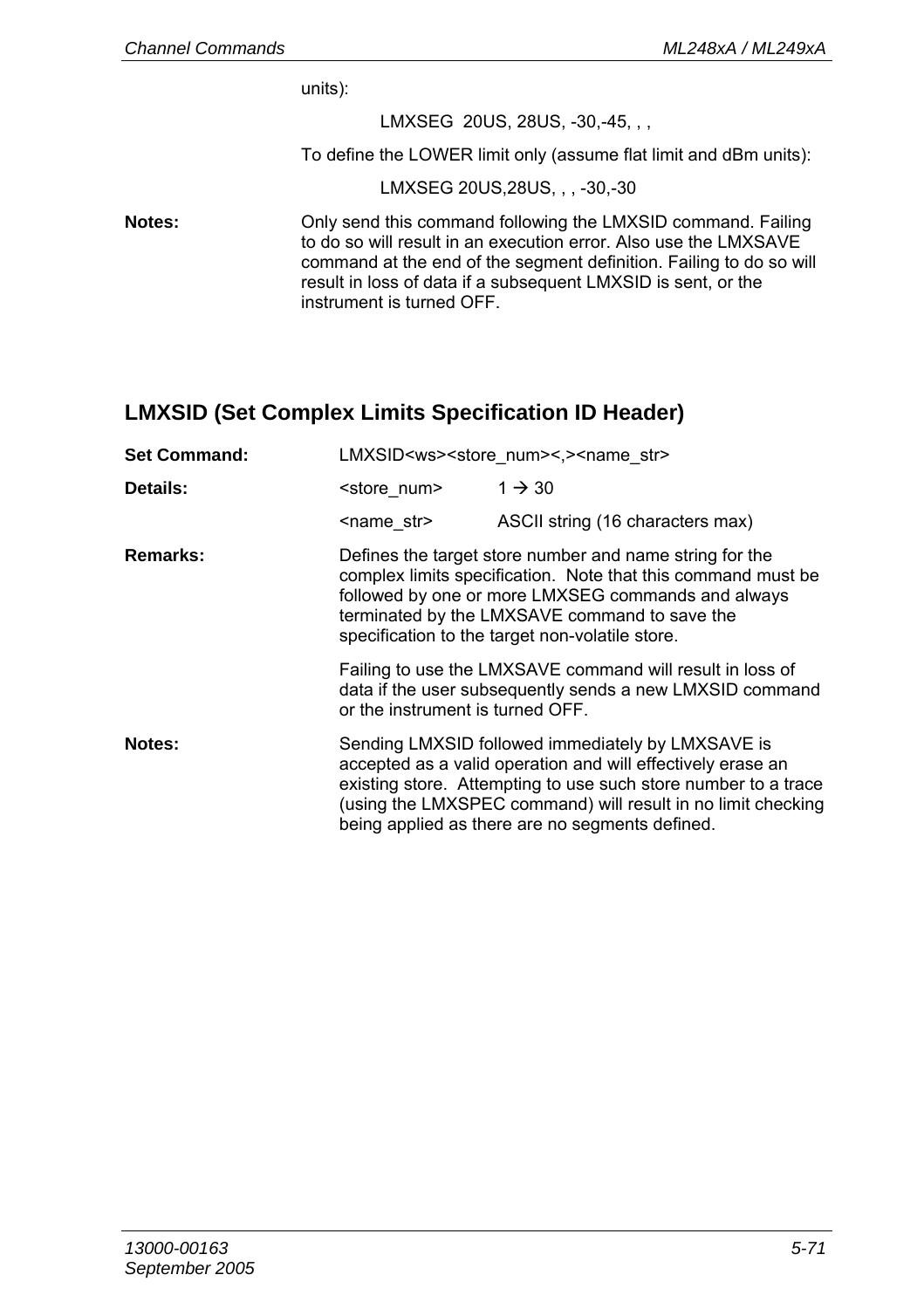## **LMXSPEC (Set Complex Limits Specification Number to Apply)**

## **LMXSPEC? (Query Applied Complex Limit Specification)**

| <b>Set Command:</b>   | LMXSPEC <ws><c>&lt;,&gt;<spec category="">&lt;,&gt;<spec number=""></spec></spec></c></ws>                                                                                                                                                 |  |  |  |
|-----------------------|--------------------------------------------------------------------------------------------------------------------------------------------------------------------------------------------------------------------------------------------|--|--|--|
| Details:              | $1 \mid 2$<br>$C$                                                                                                                                                                                                                          |  |  |  |
|                       | <spec category=""> USER   PDEF</spec>                                                                                                                                                                                                      |  |  |  |
|                       | see below<br><spec number=""></spec>                                                                                                                                                                                                       |  |  |  |
|                       | Note: The range of <spec number=""> depends on the<br/>specification category selected as follows:</spec>                                                                                                                                  |  |  |  |
|                       | USER:<br>$1 \rightarrow 30$                                                                                                                                                                                                                |  |  |  |
|                       | PDEF<br>$1 \rightarrow 20$                                                                                                                                                                                                                 |  |  |  |
| Remarks:              | When the limit checking state is ON and the selected limit type<br>is COMPLEX, the selected complex limits specification stored<br>at <spec number=""> store will be applied to the P/M profile on<br/><math>channel &lt; c</math>.</spec> |  |  |  |
| <b>Query Command:</b> | $LMXSPEC? <$ $<$ ws> $<$ c>                                                                                                                                                                                                                |  |  |  |
| <b>Return String:</b> | LMXSPEC <c>,<spec category="">,<spec number=""></spec></spec></c>                                                                                                                                                                          |  |  |  |
| Remarks:              | Returns the complex limits specification number being applied<br>to the selected channel.                                                                                                                                                  |  |  |  |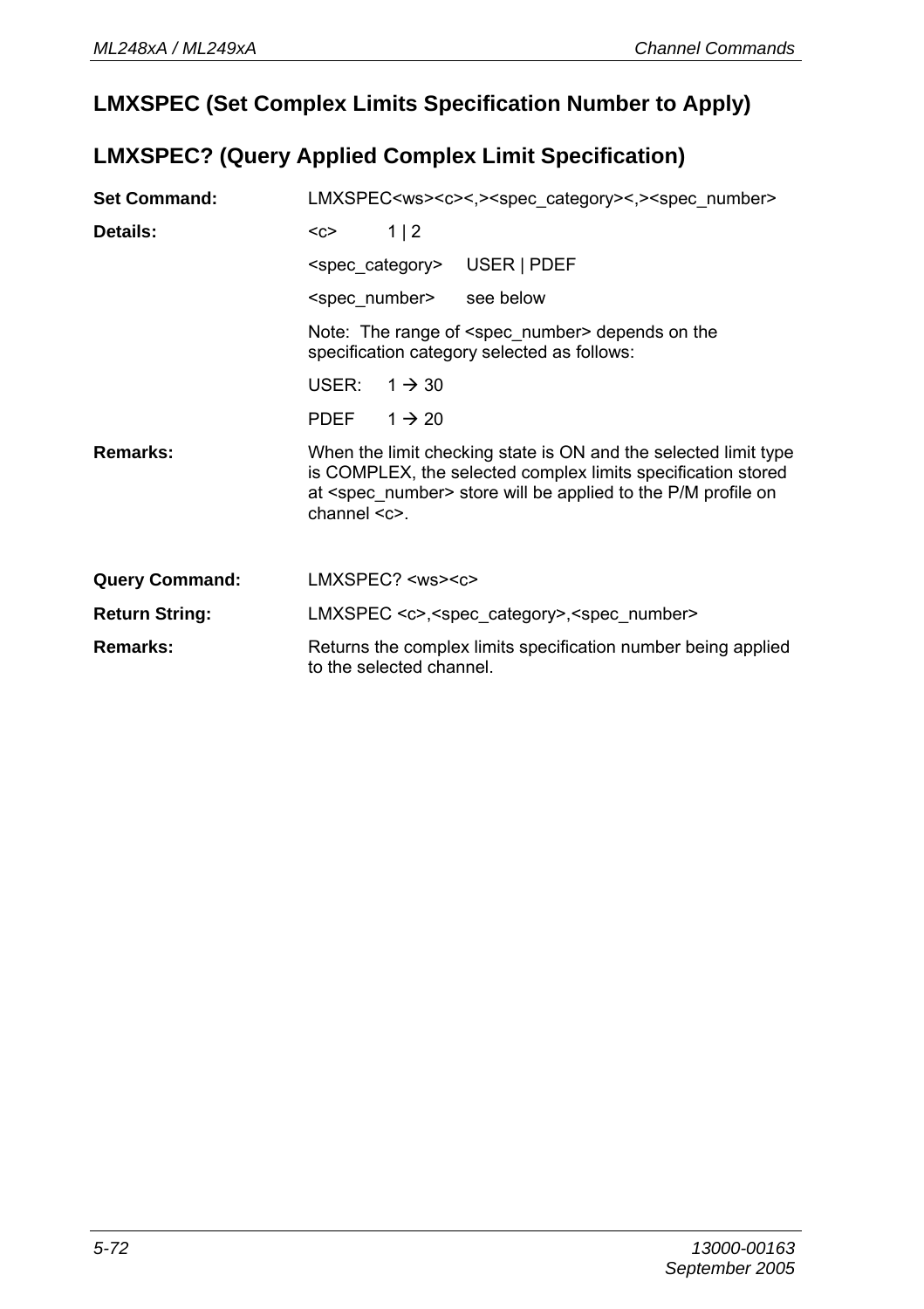Details:

#### **LMXSPEF (Define Full Complex Limits Specification)**

**Set Command:**  LMXSPEF<ws><store\_num><.><name\_str><.><num\_seg><.><seg\_data>

| <store num=""></store> | $1 \rightarrow 30$                                                                                                         |
|------------------------|----------------------------------------------------------------------------------------------------------------------------|
| <name str=""></name>   | ASCII string (16 characters max)                                                                                           |
| $\leq$ num seg>        | Total number of segments to be sent (1 $\rightarrow$ 24)                                                                   |
| <seg data=""></seg>    | Must be sent in the sequence:<br><seg_1>&lt;,&gt;<seg_2>&lt;,&gt;<seg_3>&lt;,&gt;  <seg_n></seg_n></seg_3></seg_2></seg_1> |

Where:  $\leq$ seg  $N$  is the total number of segments as defined in the  $\leq$ num seg> parameter or the maximum number of segments (24 max.). Each segment <seg\_N> must be defined as follows:

| <start time=""></start>       | Segment start time      |
|-------------------------------|-------------------------|
| <stop time=""></stop>         | Segment stop time       |
| <up_lim_start></up_lim_start> | Upper limit power start |
| <up lim="" stop=""></up>      | Upper limit power stop  |
| <low lim="" start=""></low>   | Lower limit power start |
| <low lim="" stop=""></low>    | Lower limit power stop  |

The absolute maximum range for the above input parameters is as follows:

Time parameters  $0 \rightarrow 7s$  (15.625 ns resolution)

Power parameters -999.99  $\rightarrow$  +999.99 E+06

NOTE: All time-related parameters are defined with respect to the trigger point  $(t=0)$ 

**Remarks:** This command sends a complete complex limits specification to be saved at the target store number. The specification must not contain more than 24 segments. Contiguous segments must not overlap in time, but gaps between segments are allowed. If any of the specified parameters in any segment does not comply with these rules, GPIB will reject the whole data and raise an execution error.

> It is possible to define only UPPER or only LOWER limits for any segment within a specification by only sending the start/stop limit of interest and leaving the other fields empty ( the separating commas must be included, see examples below ).

**Notes:** DO NOT use LMXSAVE with this command.

Amplitude related parameters are unit-less. The user must ensure that the magnitude of these values agree with the intended measurement units.

All parameters specified for <seg\_N> must be entered in the order in which they are listed.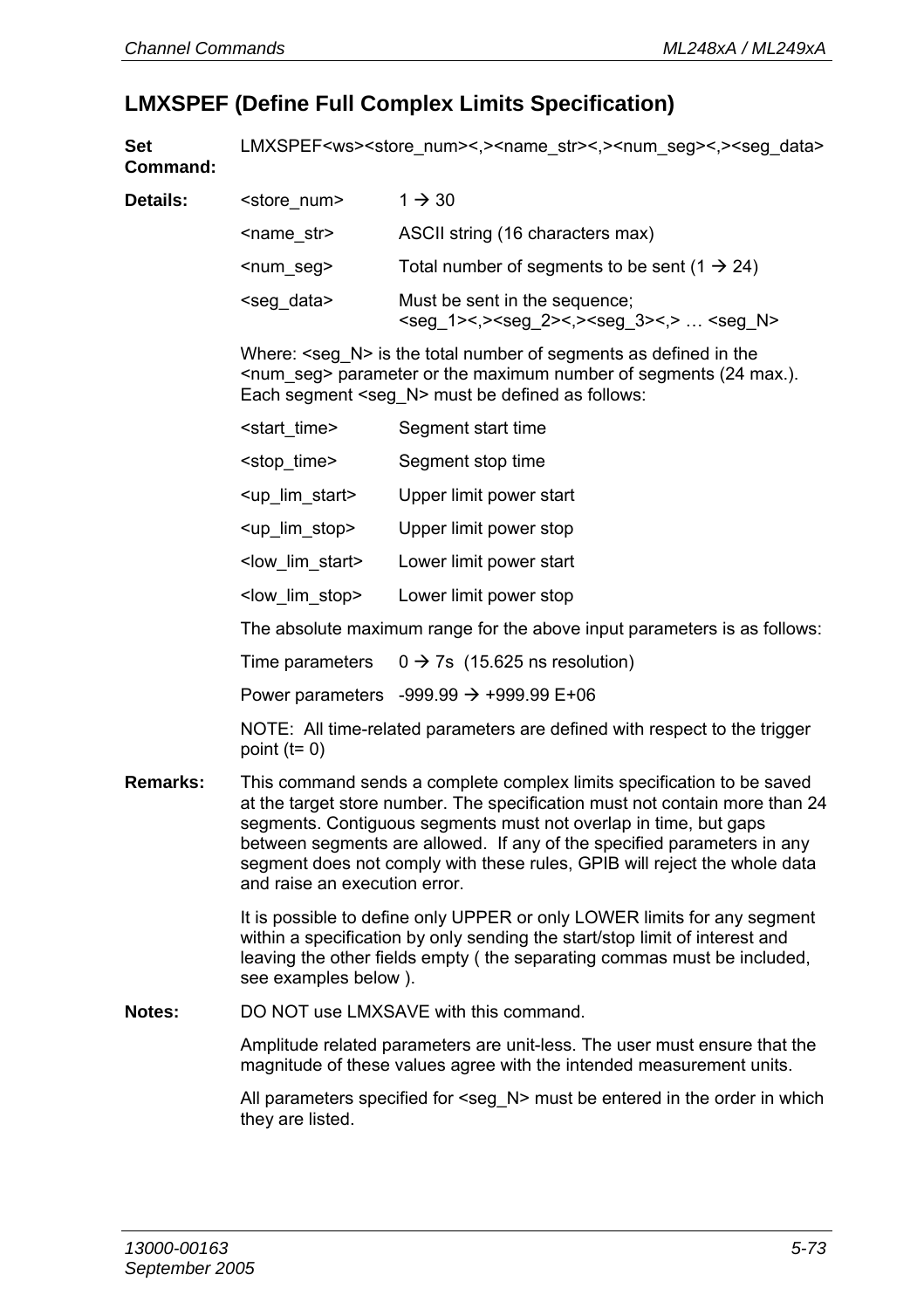**Example:** Defining a specification in dBm units, UPPER LIMIT only, having 2 segments at store 5 (assumed FREE).

Segment 1: Start\_t =  $20\mu s$ , Stop\_t =  $28\mu s$ , Up\_lim\_pow\_start =  $-30$ ,

Up  $lim_{1}$  pow  $stop = -30$ 

Segment 2: Start\_t =  $28\mu s$ , Stop\_t =  $38\mu s$ , Up\_lim\_pow\_start = -1,

Up  $lim_{x \to 0}$  pow stop = -1

LMXSPEF 5, GSM2SLOT\_DBM, 2, 20US, 28US, -30, -30, , ,28US,  $38US, -1, -1, , ,$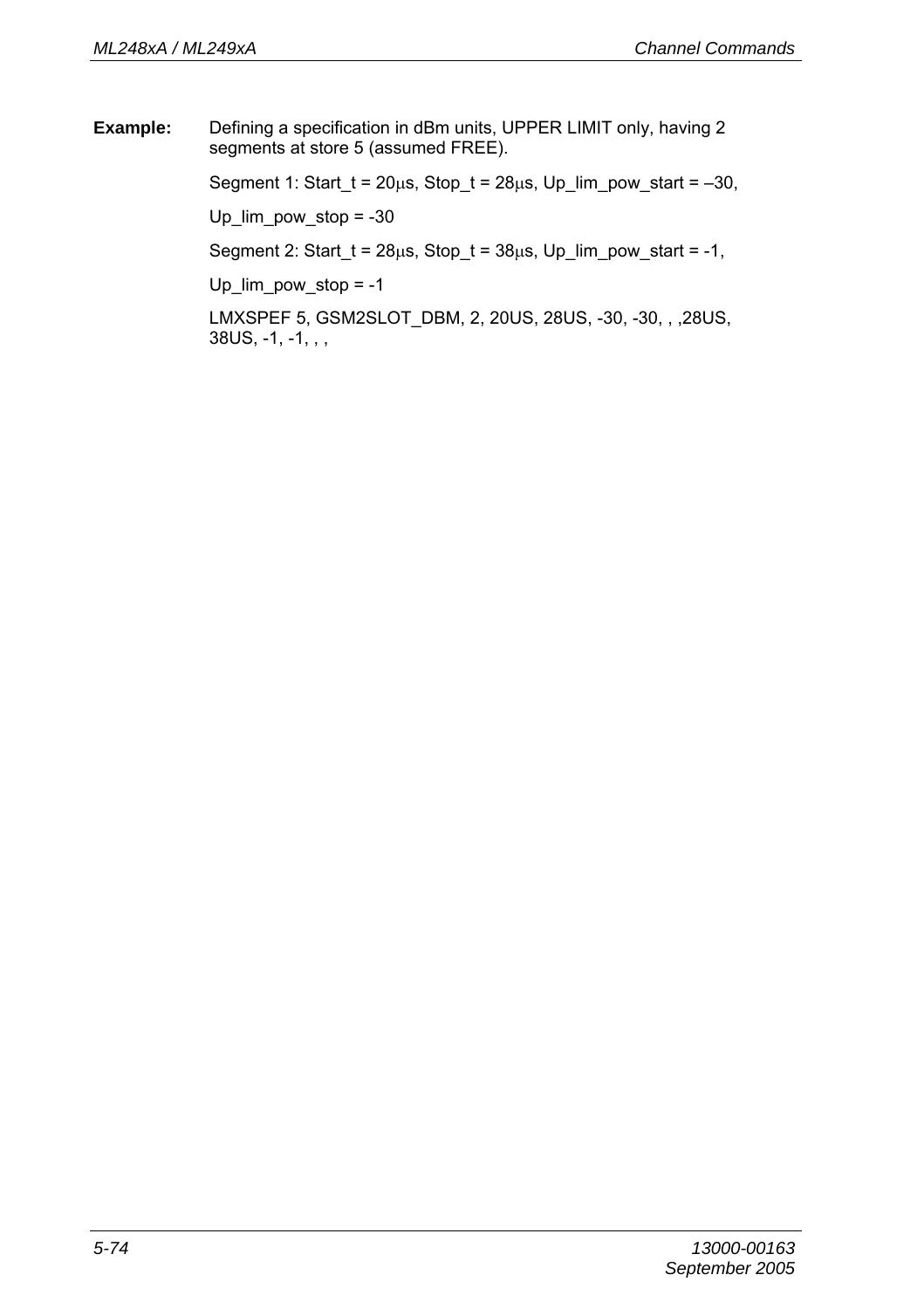## **LMXSPO (Output Complex Limits Specification)**

| Query<br>Command: | LMXSPO <ws><store_category>&lt;,&gt;<store_num></store_num></store_category></ws> |                                                                                                                                                                                                                                                                        |  |
|-------------------|-----------------------------------------------------------------------------------|------------------------------------------------------------------------------------------------------------------------------------------------------------------------------------------------------------------------------------------------------------------------|--|
| Details:          | <store_category></store_category>                                                 | USER   PDEF                                                                                                                                                                                                                                                            |  |
|                   | <store num=""></store>                                                            | USER:<br>$1 \rightarrow 30$                                                                                                                                                                                                                                            |  |
|                   |                                                                                   | PDEF:<br>$1 \rightarrow 20$                                                                                                                                                                                                                                            |  |
| Return<br>String: | <seg_data></seg_data>                                                             | LMXSPO <store_category>, <store_num>, <name_str>, <num_seg>,</num_seg></name_str></store_num></store_category>                                                                                                                                                         |  |
| Details:          | <name_str></name_str>                                                             | ASCII string (16 characters max)                                                                                                                                                                                                                                       |  |
|                   | <num seg=""></num>                                                                | Total number of segments to be sent (1 $\rightarrow$ 24)                                                                                                                                                                                                               |  |
|                   | <seg data=""></seg>                                                               | (See below)                                                                                                                                                                                                                                                            |  |
|                   |                                                                                   | The format for <seg_data> is as follows:</seg_data>                                                                                                                                                                                                                    |  |
|                   | $<$ seg 1>, $<$ seg 2>, $<$ seg N>                                                |                                                                                                                                                                                                                                                                        |  |
|                   | following format:                                                                 | Where: <seg_n> is the number of segments defined in the<br/>specification (1 <math>\rightarrow</math> 24). Each segment <seg_n> is returned in the</seg_n></seg_n>                                                                                                     |  |
|                   | art>, <low lim="" stop=""></low>                                                  | <start_time>,<stop_time>,<up_lim_start>,<up_lim_stop>,<low_lim_st< th=""></low_lim_st<></up_lim_stop></up_lim_start></stop_time></start_time>                                                                                                                          |  |
|                   | <start time=""></start>                                                           | Segment start time                                                                                                                                                                                                                                                     |  |
|                   | <stop time=""></stop>                                                             | Segment stop time                                                                                                                                                                                                                                                      |  |
|                   | <up_lim_start></up_lim_start>                                                     | Upper limit power start                                                                                                                                                                                                                                                |  |
|                   | <up lim="" stop=""></up>                                                          | Upper limit power stop                                                                                                                                                                                                                                                 |  |
|                   | <low_lim_start></low_lim_start>                                                   | Lower limit power start                                                                                                                                                                                                                                                |  |
|                   | <low lim="" stop=""></low>                                                        | Lower limit power stop                                                                                                                                                                                                                                                 |  |
| Remarks:          |                                                                                   | Returns the complex limit specification held at the target<br><store_num> store in ASCII format. If the store does not hold a valid<br/>specification, the return string is LMXSPO 0</store_num>                                                                       |  |
| Notes:            | UPPER limit, see example below).                                                  | If any segment within the specification was originally defined as<br>having only an UPPER or a LOWER limit, the instrument will<br>substitute the absolute maximum / minimum magnitude ratings for the<br>missing limits (i.e. - 999.99 for LOWER and +999.99 E+06 for |  |
|                   | Example:                                                                          |                                                                                                                                                                                                                                                                        |  |
|                   |                                                                                   | Returning a specification defined in the USER stores, dBm units,<br>UPPER LIMIT only, having 2 segments at store 5.                                                                                                                                                    |  |
|                   |                                                                                   |                                                                                                                                                                                                                                                                        |  |

Segment 1: Start\_t =  $20\mu s$ , Stop\_t =  $28\mu s$ , Up\_lim\_pow\_start =  $-30$ ,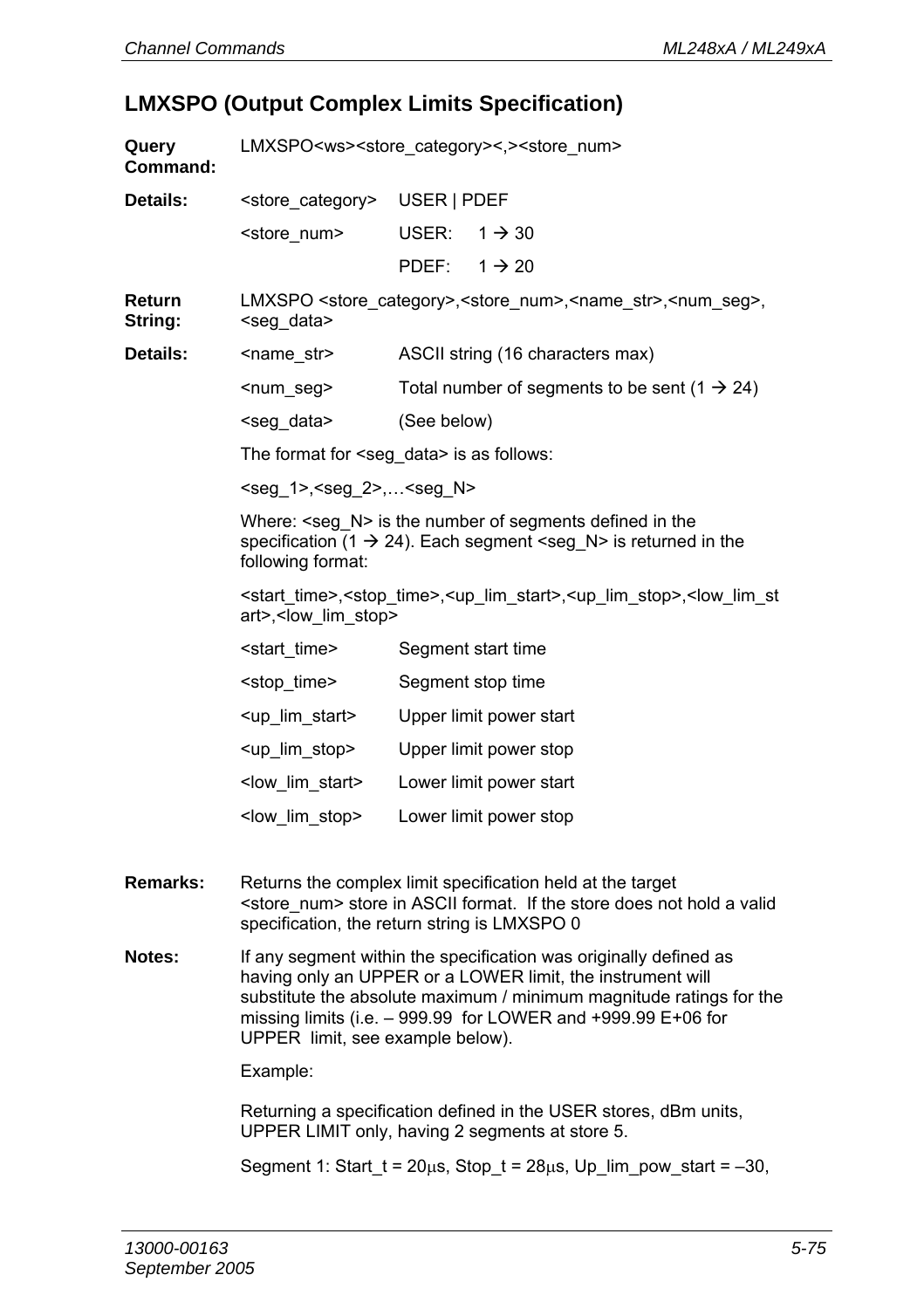Up  $lim_{1}$  pow stop = -30 Segment 2: Start\_t =  $28\mu s$ , Stop\_t =  $38\mu s$ , Up\_lim\_pow\_start = -1, Up  $lim_{x \to 0}$  pow stop = -1 LMXSPO USER**,** 5**,** GSM2SLT\_DBM**,** 2**,** 20US**,** 28US**,** -30**,** -30**,**  999.99E+06**,** 999.99E+06**,** 28US**,** 38US**,** -1**,** -1**,** – 999.99**,** – 999.99

#### **LMXSTQ (Query Complex Limits Memory Store)**

| <b>Query Command:</b> | LMXSTQ <ws><store num=""></store></ws> |                                                                                                                                                                                    |  |  |
|-----------------------|----------------------------------------|------------------------------------------------------------------------------------------------------------------------------------------------------------------------------------|--|--|
| Details:              | <store number=""></store>              | $1 \rightarrow 30$                                                                                                                                                                 |  |  |
| <b>Return String:</b> |                                        | LMXSTQ <store number="">, <store status=""></store></store>                                                                                                                        |  |  |
| Details:              | <status status="">FREE   USED</status> |                                                                                                                                                                                    |  |  |
|                       | <b>FREE</b>                            | The store is empty.                                                                                                                                                                |  |  |
|                       | <b>USED</b>                            | The store holds a valid limits specification.                                                                                                                                      |  |  |
| Remarks:              |                                        | This command allows querying the status of a selected user<br>complex limits store. Use this command to avoid over-writing<br>a store that may already hold a valid specification. |  |  |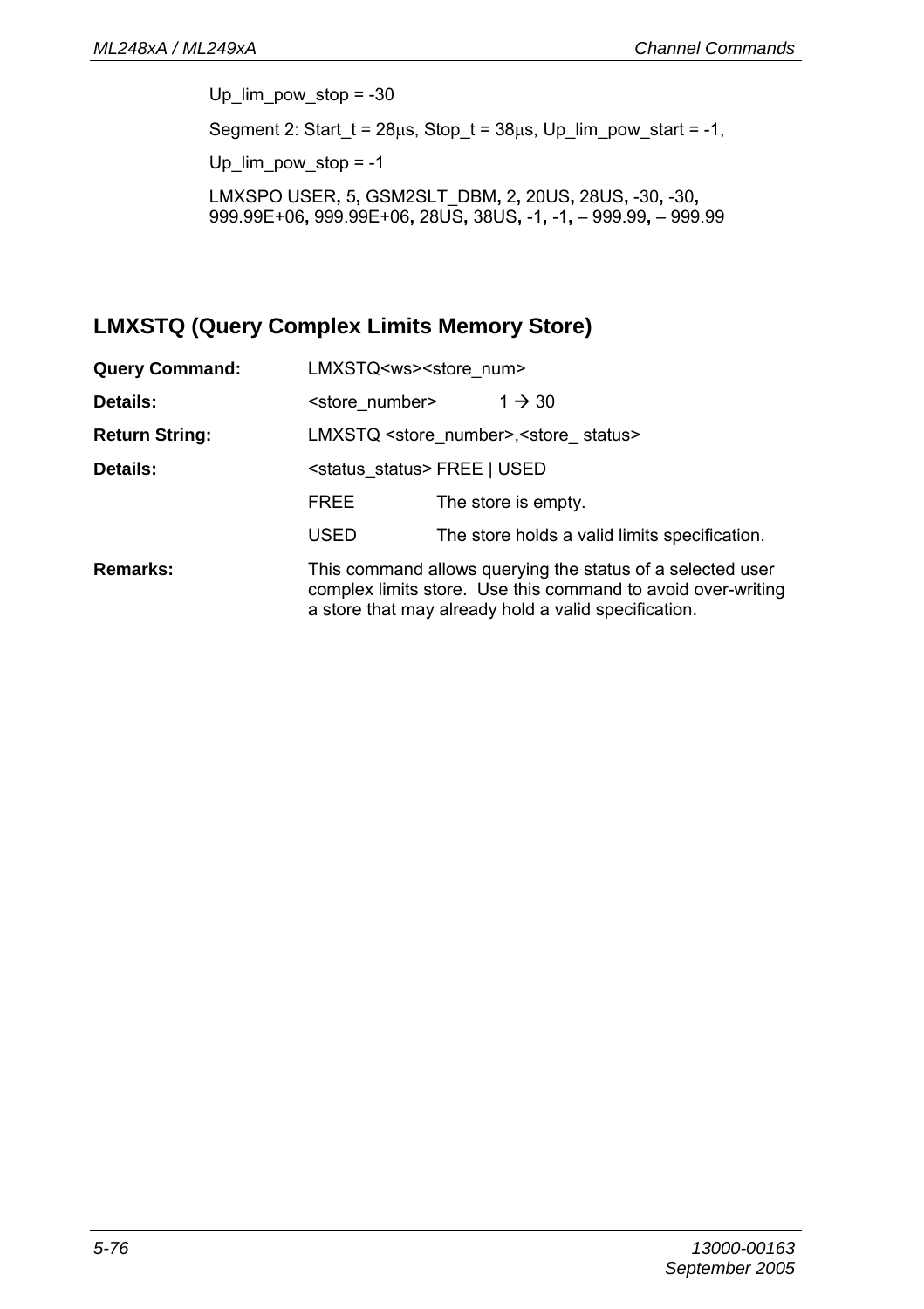## **LMXTOF (Set Complex Limits Time Offset)**

## **LMXTOF? (Query Complex Limits Time Offset)**

| <b>Set Command:</b>   | LMXTOF <ws><c>&lt;.&gt;<offset></offset></c></ws>                                                                                                                                                                                                                                                                                                                                                    |                                                        |  |
|-----------------------|------------------------------------------------------------------------------------------------------------------------------------------------------------------------------------------------------------------------------------------------------------------------------------------------------------------------------------------------------------------------------------------------------|--------------------------------------------------------|--|
| Details:              | $C$                                                                                                                                                                                                                                                                                                                                                                                                  | 1 2                                                    |  |
|                       | <offset></offset>                                                                                                                                                                                                                                                                                                                                                                                    | $-7.00$ s $\rightarrow +7.00$ s                        |  |
| Remarks::             | Sets the complex limit specification time offset. This command<br>allows for minor adjustments of the limit mask along the profile<br>x-axis. Note that the specification reference point is taken to<br>be segment 1 start time with respect to the trigger point $(t =$<br>0). Sending a time <offset> will move the whole mask by the<br/>defined amount from segment 1 reference point.</offset> |                                                        |  |
| Query command:        | LMXTOF? <ws><c></c></ws>                                                                                                                                                                                                                                                                                                                                                                             |                                                        |  |
| <b>Return String:</b> | LMXTOF <c>.<offset></offset></c>                                                                                                                                                                                                                                                                                                                                                                     |                                                        |  |
| Remarks:              | specification being applied.                                                                                                                                                                                                                                                                                                                                                                         | Returns the selected time offset for the complex limit |  |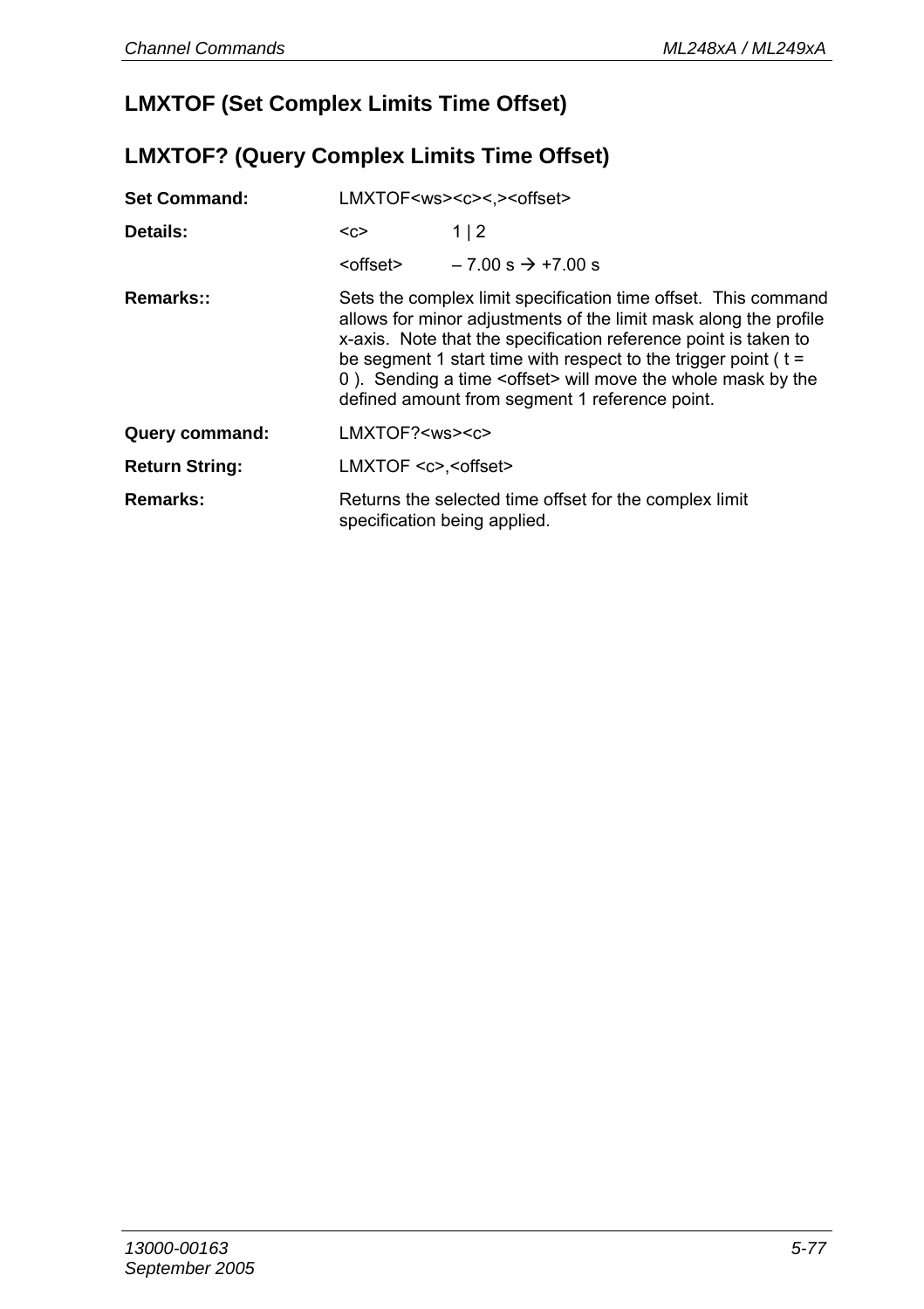## **Scaling**

#### **PMPAUTO (Autoscale Pulsed/Modulated Profile)**

| Set | PMPAUTO <ws><c></c></ws> |
|-----|--------------------------|
|-----|--------------------------|

#### **Command:**

**Details:** <c> 1 | 2

**Remarks:** Single-shot autoscale function to scale the displayed Pulsed/Modulated measurement profile to fill the measurement window.

#### **PMPREF (Set Pulsed/Modulated Profile Reference Level)**

#### **PMPREF? (Query Pulsed/Modulated Profile Reference Level)**

| Set<br>Command: | PMPREF <ws><c>&lt;,&gt;<unit_type>&lt;,&gt;<ref_level>[<suffix_mult>][<suffix_unit>]</suffix_unit></suffix_mult></ref_level></unit_type></c></ws> |                                                                     |  |
|-----------------|---------------------------------------------------------------------------------------------------------------------------------------------------|---------------------------------------------------------------------|--|
| Details:        | $C$                                                                                                                                               | 1 2                                                                 |  |
|                 | <unit_type></unit_type>                                                                                                                           | DB   W   % or PCT                                                   |  |
|                 | <ref level=""></ref>                                                                                                                              | see below for allowed ranges                                        |  |
|                 | [ <suffix mult="">]</suffix>                                                                                                                      | Applies only to W units (N to G)                                    |  |
|                 | [ <suffix unit="">]</suffix>                                                                                                                      | see CHUNIT for supported units                                      |  |
|                 |                                                                                                                                                   |                                                                     |  |
|                 | The <ref level=""> parameter depends upon the units selected:</ref>                                                                               |                                                                     |  |
|                 | LOG units                                                                                                                                         | $-998.99$ to $+999.99$                                              |  |
|                 | Watts                                                                                                                                             | 100 GW to 100 NW                                                    |  |
|                 | % or PCT                                                                                                                                          | 10,000 to 0.0001                                                    |  |
|                 |                                                                                                                                                   |                                                                     |  |
|                 | Units Resolution:                                                                                                                                 |                                                                     |  |
|                 | LOG units                                                                                                                                         | 0.01 DB                                                             |  |
|                 | Watts                                                                                                                                             | variable *                                                          |  |
|                 | <b>PCT</b>                                                                                                                                        | variable *                                                          |  |
|                 | *                                                                                                                                                 | Numeric entries for this field are limited to a maximum of 5 digits |  |

including 2 decimal point digits. The resolution, as a result, will vary according to the magnitude of the selected reference level. (e.g. if selecting a 4-digit integer value, the resolution will be to one decimal point digit).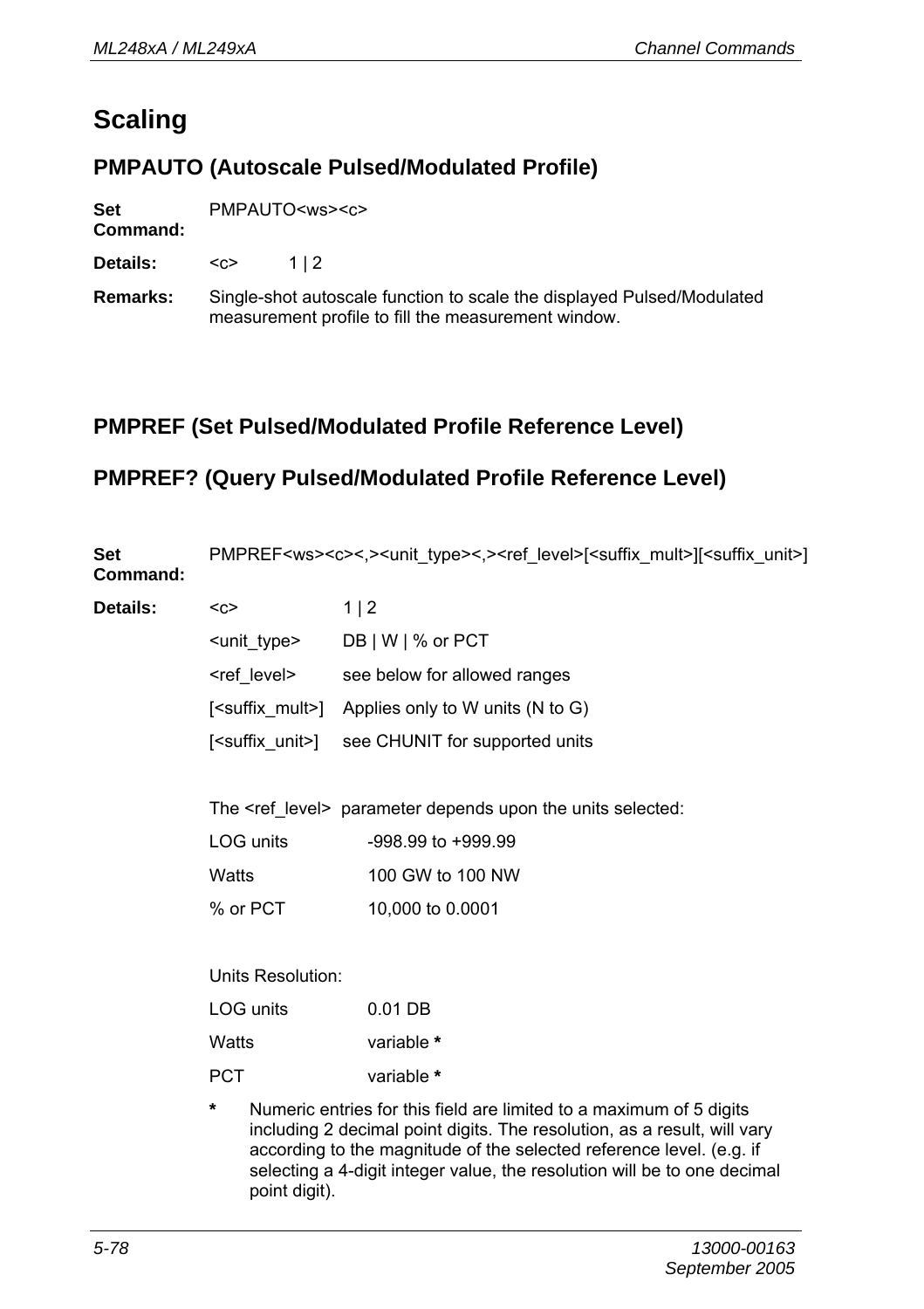Details:

**Note:** If <suffix mult> is not specified, the default units of Watts will be assumed.

**Remarks:** Sets the graph reference level for Pulsed/Modulated measurements.

| Query<br>Command: | PMPREF? <ws><c>&lt;.&gt;<unit_type></unit_type></c></ws>             |
|-------------------|----------------------------------------------------------------------|
| Return<br>String: | PMPREF <c>,<unit type="">,<ref level=""></ref></unit></c>            |
| <b>Remarks:</b>   | Returns the graph reference level for Pulsed/Modulated measurements. |

#### **PMPSCAL (Set Pulsed/Modulated Profile Scale)**

#### **PMPSCAL? (Query Pulsed/Modulated Profile Scale)**

**Set Command:**  PMPSCAL<ws><c><,><unit\_type><,><scale\_value>[<suffix\_mult>][<suffix\_unit>]

| <c></c>                        | 1 2                              |
|--------------------------------|----------------------------------|
| <unit type=""></unit>          | DB   W   % or PCT                |
| <scale value=""></scale>       | See below for allowed resolution |
| [ <suffix mult="">]</suffix>   | Applies only to W units (N to G) |
| [ <suffix_unit>]</suffix_unit> | See CHUNIT for allowed units     |

The <scale\_value> parameter varies depending upon the units selected:

|                   | LOG units                                                           | 0.1 DB/div to 50 DB/div                                                                    |  |
|-------------------|---------------------------------------------------------------------|--------------------------------------------------------------------------------------------|--|
|                   | Watts                                                               | 10 GW/div to 10 NW/div                                                                     |  |
|                   | % or PCT                                                            | 1000 units/div to 0.001 units/div                                                          |  |
| Note:             |                                                                     | If <suffix mult=""> is not specified, the default units of Watts will be assumed.</suffix> |  |
| Remarks:          | Sets the graticule scale for Pulsed/Modulated measurements.         |                                                                                            |  |
| Query<br>Command: | PMPSCAL? <ws><c>&lt;.&gt;<unit_type></unit_type></c></ws>           |                                                                                            |  |
| Return<br>String: | PMPSCAL <c>,<unit type="">,<scale value=""></scale></unit></c>      |                                                                                            |  |
| Remarks:          | Returns Sets the graticule scale for Pulsed/Modulated measurements. |                                                                                            |  |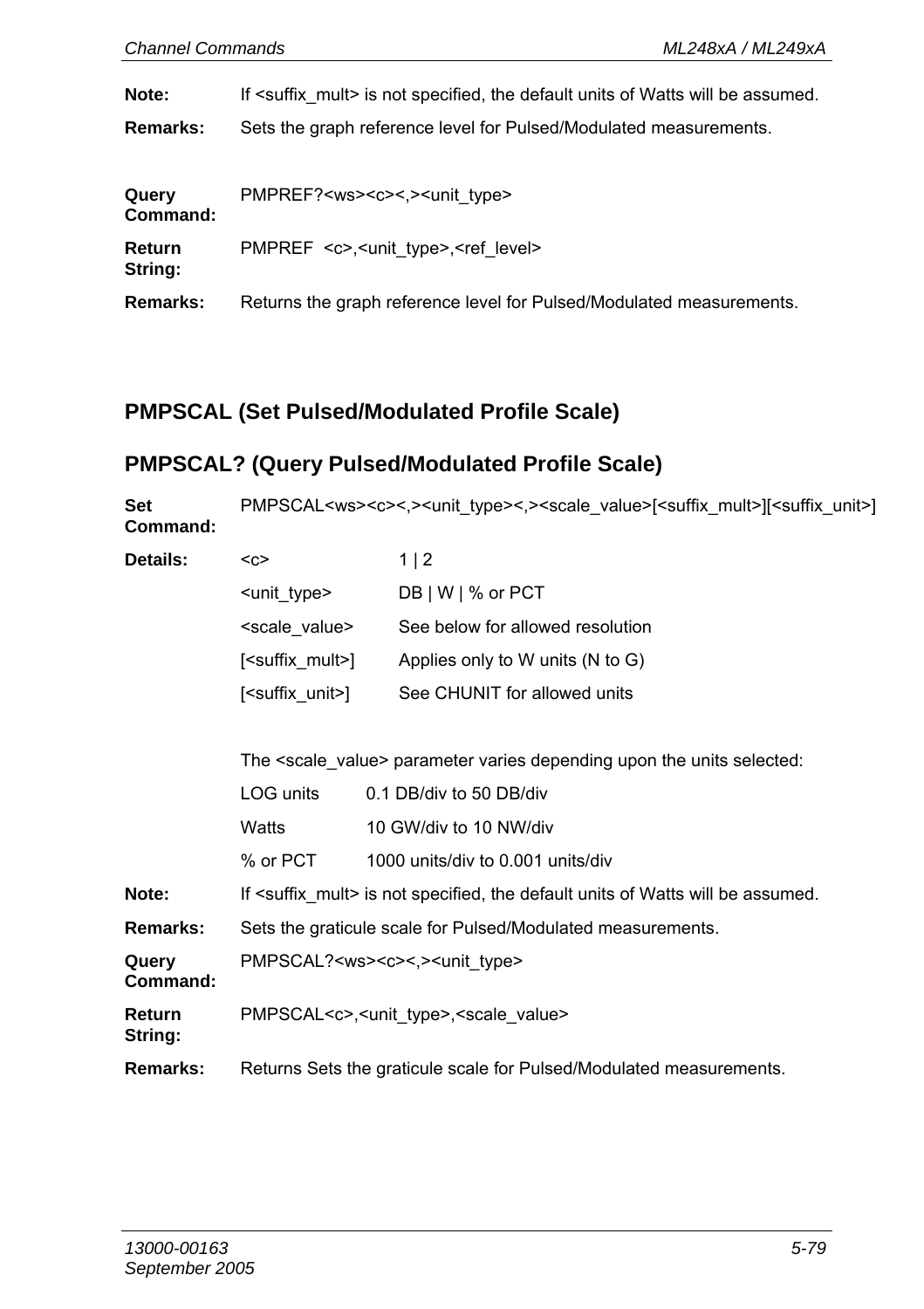## **Min/Max**

ML243xA command supported

#### **CWMMRST (Reset Min and Max Tracking)**

| <b>Set Command:</b> | CWMMRST <ws><c></c></ws> |                                                                                                                 |
|---------------------|--------------------------|-----------------------------------------------------------------------------------------------------------------|
| <b>Details:</b>     | <c></c>                  | 112                                                                                                             |
| Remarks:            | CWMMTKS).                | This command resets the min/max values for the CW<br>measurement mode if Min/Max tracking state is enabled (see |

ML243xA command supported

#### **CWMMTKS (Set Min and Max Values Tracking State)**

## **CWMMTKS? (Query Min and Max Values Tracking State)**

| <b>Set Command:</b>   | CWMMTKS <ws><c>&lt;.&gt;<state></state></c></ws>                   |  |  |
|-----------------------|--------------------------------------------------------------------|--|--|
| Details:              | 1 2<br>$C$                                                         |  |  |
|                       | OFF   ON<br><state></state>                                        |  |  |
| Remarks:              | Turns the min/max tracking for the specified channel ON or<br>OFF. |  |  |
| <b>Query Command:</b> | CWMMTKS? <ws><c></c></ws>                                          |  |  |
| <b>Return String:</b> | CWMMTKS <c>,<state></state></c>                                    |  |  |
| Remarks:              | Returns the min/max tracking state.                                |  |  |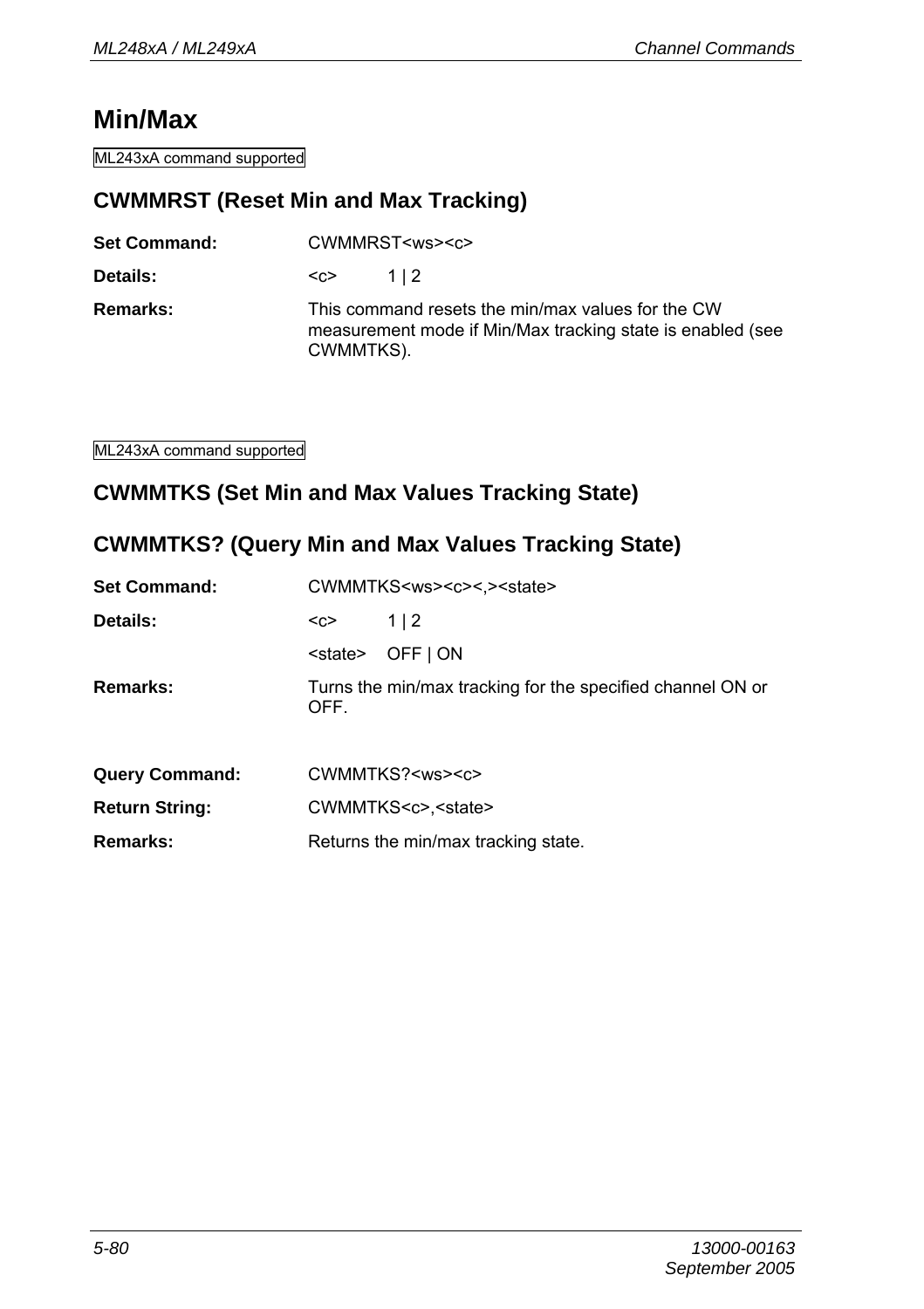## **Profile Display**

## **PMPDREP (Set Pulsed/Modulated Profile Data Representation Type)**

## **PMPDREP? (Query Pulsed/Modulated Profile Data Representation Type)**

| <b>Set Command:</b>   | PMPDREP <ws><c>&lt;.&gt;<type></type></c></ws>                                                                                                                                                                                                                                                                   |                                                                                                                                                                                                     |  |
|-----------------------|------------------------------------------------------------------------------------------------------------------------------------------------------------------------------------------------------------------------------------------------------------------------------------------------------------------|-----------------------------------------------------------------------------------------------------------------------------------------------------------------------------------------------------|--|
| Details:              | 1 2<br>$C$                                                                                                                                                                                                                                                                                                       |                                                                                                                                                                                                     |  |
|                       | <type></type>                                                                                                                                                                                                                                                                                                    | NORM   MIN&MAX   MIN   MAX                                                                                                                                                                          |  |
|                       | <b>NORM</b>                                                                                                                                                                                                                                                                                                      | This is the default setting. The average for each<br>data point is drawn on the displayed profile.                                                                                                  |  |
|                       | MIN&MAX                                                                                                                                                                                                                                                                                                          | Displays the minimum (MIN) and maximum<br>(MAX) measured values for each data point on<br>the displayed profile. A vertical line linking the<br>MIN and MAX values is drawn for each data<br>point. |  |
|                       | MIN:                                                                                                                                                                                                                                                                                                             | Displays only the MIN measurement values for<br>each point on the displayed profile.                                                                                                                |  |
|                       | $MAX+$                                                                                                                                                                                                                                                                                                           | Displays only the MAX measurement values for<br>each point on the displayed profile.                                                                                                                |  |
| Remarks:              | Defines the measurement profile data representation for<br>Pulsed/Modulated profile mode. The displayed minimum and<br>maximum value for each data point is extracted from a 'sample<br>window' with the number of samples dependent upon the<br>system acquisition speed and the selected profile capture time. |                                                                                                                                                                                                     |  |
| Notes:                | When selecting MIN, MAX or MIN&MAX, the selected data<br>representation will take effect from the time this command is<br>received or following a Pulsed/Modulated profile reset<br>command (see PMPDRST command).                                                                                               |                                                                                                                                                                                                     |  |
| <b>Query Command:</b> | PMPDREP? <ws><c></c></ws>                                                                                                                                                                                                                                                                                        |                                                                                                                                                                                                     |  |
| <b>Return String:</b> | PMPDREP <c>,<type></type></c>                                                                                                                                                                                                                                                                                    |                                                                                                                                                                                                     |  |
| Remarks:              | Returns the Pulsed/Modulated data hold representation type.                                                                                                                                                                                                                                                      |                                                                                                                                                                                                     |  |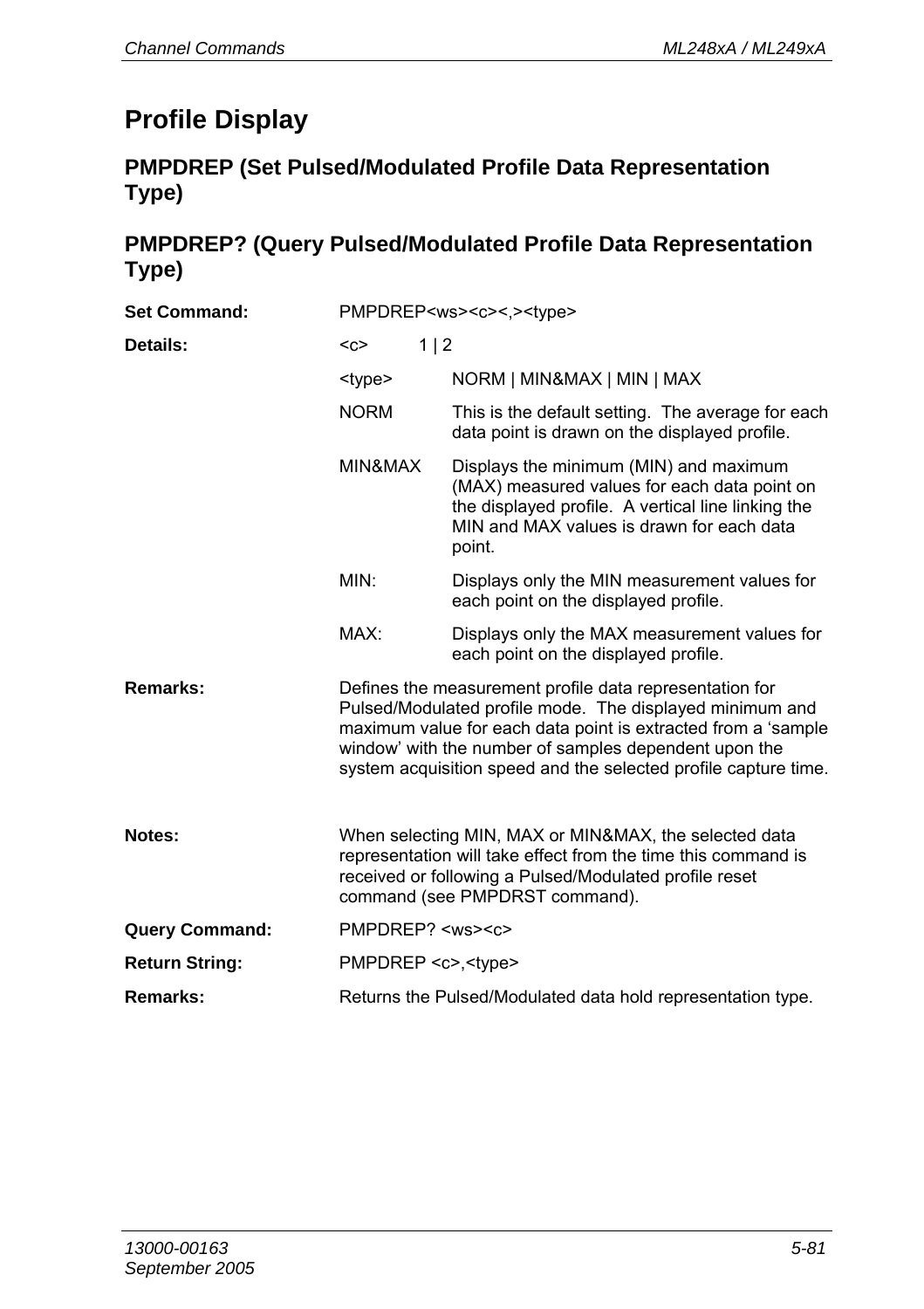### **PMPTRK (Set Pulsed/Modulated Profile Min/Max Tracking Mode)**

#### **PMPTRK? (Query Pulsed/Modulated Profile Min/Max Tracking Mode)**

| <b>Set Command:</b>   | PMPTRK <ws><c>&lt;.&gt;<mode></mode></c></ws>                                                                                                                                              |                                                                                                                                                                                                                                  |  |
|-----------------------|--------------------------------------------------------------------------------------------------------------------------------------------------------------------------------------------|----------------------------------------------------------------------------------------------------------------------------------------------------------------------------------------------------------------------------------|--|
| Details:              | 1 2<br>$<$ C $>$                                                                                                                                                                           |                                                                                                                                                                                                                                  |  |
|                       | <mode></mode>                                                                                                                                                                              | SINGLE   INFINITE                                                                                                                                                                                                                |  |
|                       | SINGLE:                                                                                                                                                                                    | Resets min and max values after each sweep.                                                                                                                                                                                      |  |
|                       | INFINITE:                                                                                                                                                                                  | Never resets the MIN and MAX values.<br>Following every new measurement sweep,<br>each profile data point is only updated if the<br>new measurement is greater than the<br>displayed MAX value or smaller than the MIN<br>value. |  |
| Remarks:              | Sets the P/M profile min/max tracking mode. The tracking is<br>applied to the whole trace regardless of gating patterns setups<br>(i.e. tracking cannot be 'localised' within gates only). |                                                                                                                                                                                                                                  |  |
| <b>Query Command:</b> | PMPTRK? <ws><c></c></ws>                                                                                                                                                                   |                                                                                                                                                                                                                                  |  |
| <b>Return String:</b> | PMPTRK <c>,<mode></mode></c>                                                                                                                                                               |                                                                                                                                                                                                                                  |  |
| Remarks:              | Returns the P/M profile min/max tracking mode selected.                                                                                                                                    |                                                                                                                                                                                                                                  |  |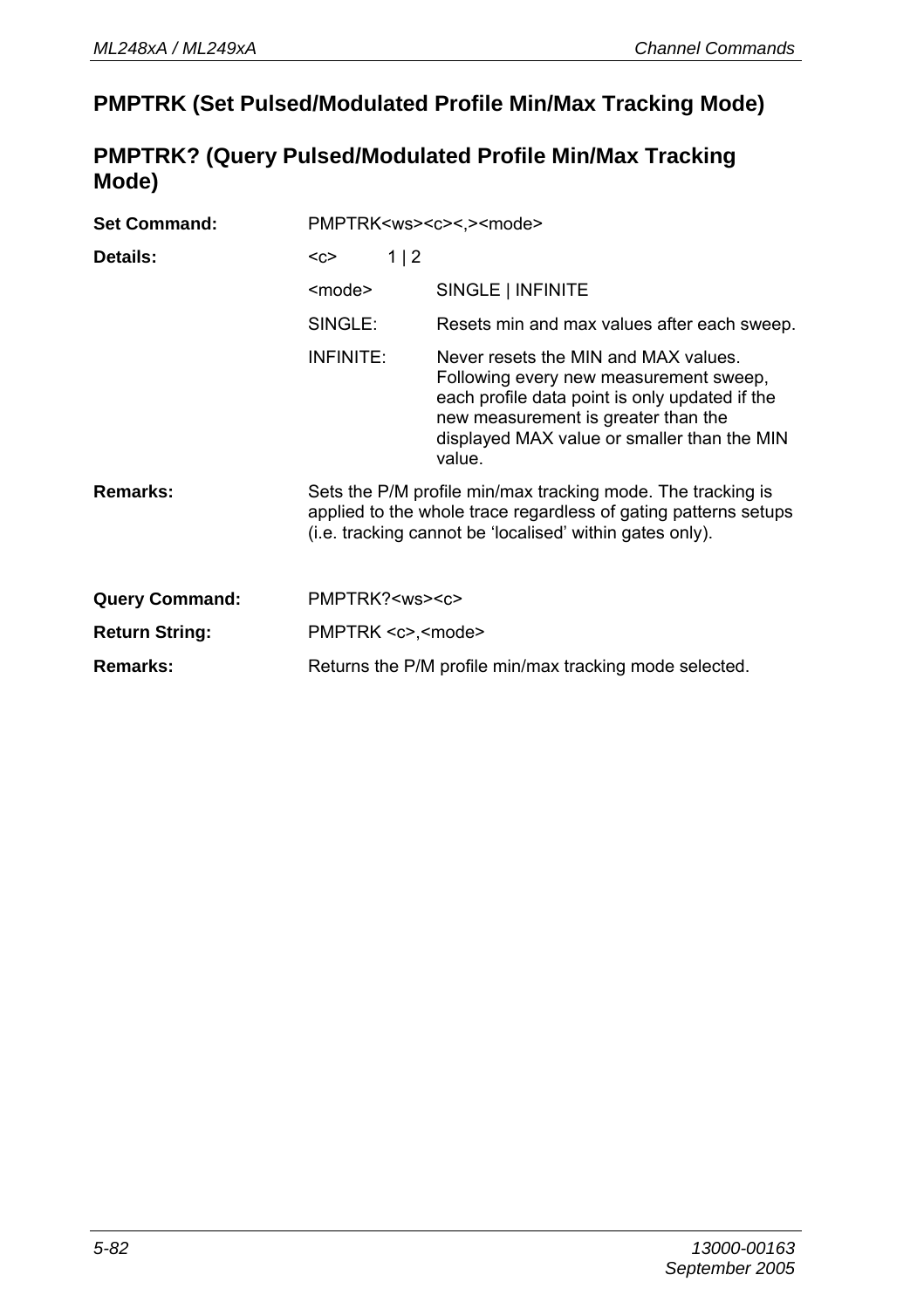## **Meas Hold**

## **CHOLD (Set Display Channel Measurement Hold)**

## **CHOLD? (Query Display Channel Measurement Hold)**

| <b>Set Command:</b>   | CHOLD <ws><c>&lt;.&gt;<state></state></c></ws> |                                                                                                      |  |
|-----------------------|------------------------------------------------|------------------------------------------------------------------------------------------------------|--|
| Details:              | $C$                                            | 1   2                                                                                                |  |
|                       | <state></state>                                | ON   OFF                                                                                             |  |
| Remarks:              |                                                | This command holds the displayed readings for the selected<br>channel on the instrument front panel. |  |
| <b>Query Command:</b> | CHOLD? <ws><c></c></ws>                        |                                                                                                      |  |
| <b>Return String:</b> |                                                | CHOLD <c>,<state></state></c>                                                                        |  |
| Remarks:              |                                                | Returns the state of the display channel hold setting.                                               |  |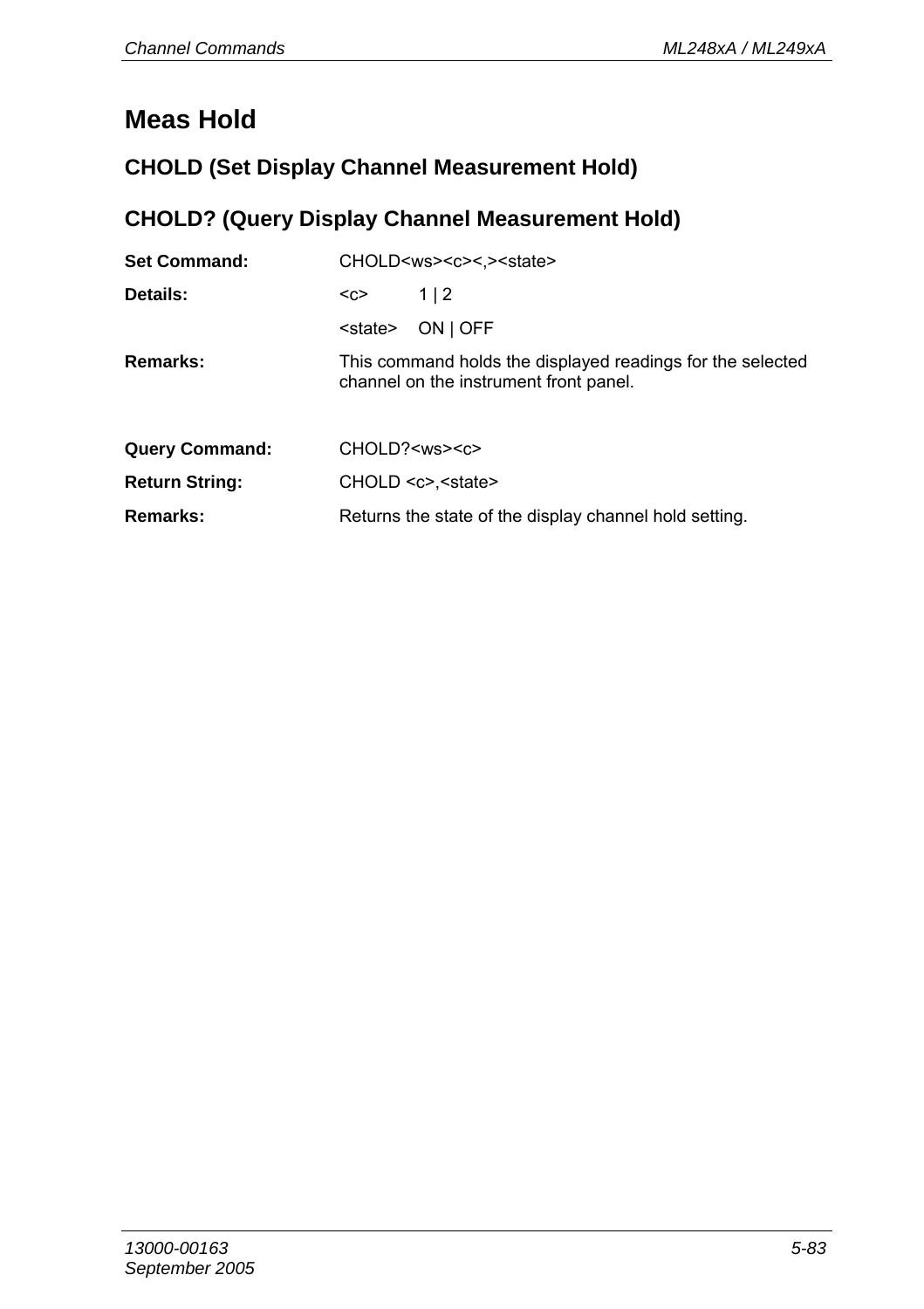## **Peaking Indicator**

#### **CHPIRST (Reset Channel Readout Peaking Indicator)**

| <b>Set Command:</b> | CHPIRST <ws><c></c></ws> |                                                                                                     |  |
|---------------------|--------------------------|-----------------------------------------------------------------------------------------------------|--|
| <b>Details:</b>     | $C$                      | 112                                                                                                 |  |
| <b>Remarks:</b>     |                          | When this command is issued, the Peaking Indicator is reset to a<br>half its full-scale deflection. |  |

#### **CHPKS (Set Channel Readout Peak Indicator State)**

## **CHPKS? (Query Channel Readout Peak Indicator State)**

| <b>Set Command:</b>   | CHPKS <ws><c>&lt;.&gt;<state></state></c></ws>                                                                                                                                                                                                                                                                                                                   |                                                     |  |
|-----------------------|------------------------------------------------------------------------------------------------------------------------------------------------------------------------------------------------------------------------------------------------------------------------------------------------------------------------------------------------------------------|-----------------------------------------------------|--|
| Details:              | <c></c>                                                                                                                                                                                                                                                                                                                                                          | 1 2                                                 |  |
|                       | <state></state>                                                                                                                                                                                                                                                                                                                                                  | OFF   ON                                            |  |
| <b>Remarks:</b>       | This command controls the display of the Peaking Indicator on the<br>instrument front panel. This setting will only take effect when the<br>instrument is in Readout display mode. In Pulsed/Modulated<br>Readout mode, only the measurement Average is used. When<br>set to ON, the instrument will display a bar graph with a 10 dB full-<br>scale deflection. |                                                     |  |
| <b>Query Command:</b> | CHPKS? <ws><c></c></ws>                                                                                                                                                                                                                                                                                                                                          |                                                     |  |
| <b>Return String:</b> |                                                                                                                                                                                                                                                                                                                                                                  | $CHPKS < c$ , $<$ state                             |  |
| Remarks:              |                                                                                                                                                                                                                                                                                                                                                                  | Returns the state of the channel Peaking Indicator. |  |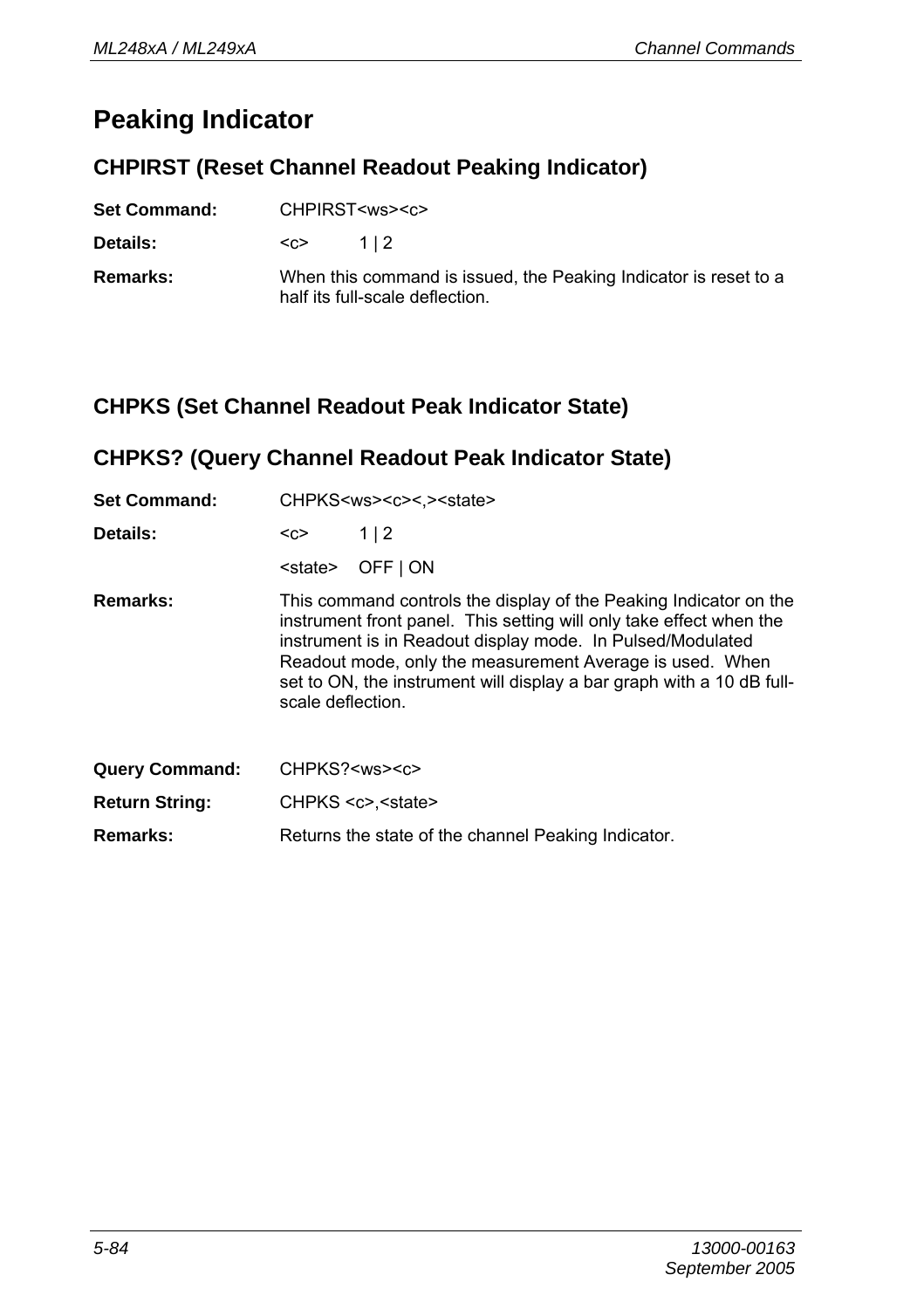## **Post Processing**

## **PPACQRT (Restart Post Processing Acquisition)**

| <b>Set Command:</b> | PPACQRT <ws><c></c></ws>                                                                                                                                                             |  |  |
|---------------------|--------------------------------------------------------------------------------------------------------------------------------------------------------------------------------------|--|--|
| Details:            | 112<br><೧>                                                                                                                                                                           |  |  |
| Remarks:            | Restarts post-processing acquisition cycle. An execution error<br>is returned if post-processing is disabled on the selected<br>channel or Power Added Efficiency (PAE) is selected. |  |  |

### **PPACQS (Set Post Processing Acquisition State)**

#### **PPACQS? (Query Post Processing Acquisition State)**

| <b>Set Command:</b>   | PPACQS <ws><c>&lt;.&gt;<state></state></c></ws> |                                                                                                                                                                                        |  |
|-----------------------|-------------------------------------------------|----------------------------------------------------------------------------------------------------------------------------------------------------------------------------------------|--|
| Details:              | <c></c>                                         | 1 2                                                                                                                                                                                    |  |
|                       | <state></state>                                 | OFF   ON                                                                                                                                                                               |  |
| Remarks:              | acquisition cycle.                              | When this command sets <state> to ON the first time, the<br/>selected post-processing module measurements acquisition<br/>will start. Use the PPACORT command to restart a new</state> |  |
| <b>Query Command:</b> |                                                 | $PPACQS? <$ ws><.> $<<$                                                                                                                                                                |  |
| <b>Return String:</b> |                                                 | PPACQS <c>.<state></state></c>                                                                                                                                                         |  |
| Remarks:              |                                                 | Return the state of post processing acquisition.                                                                                                                                       |  |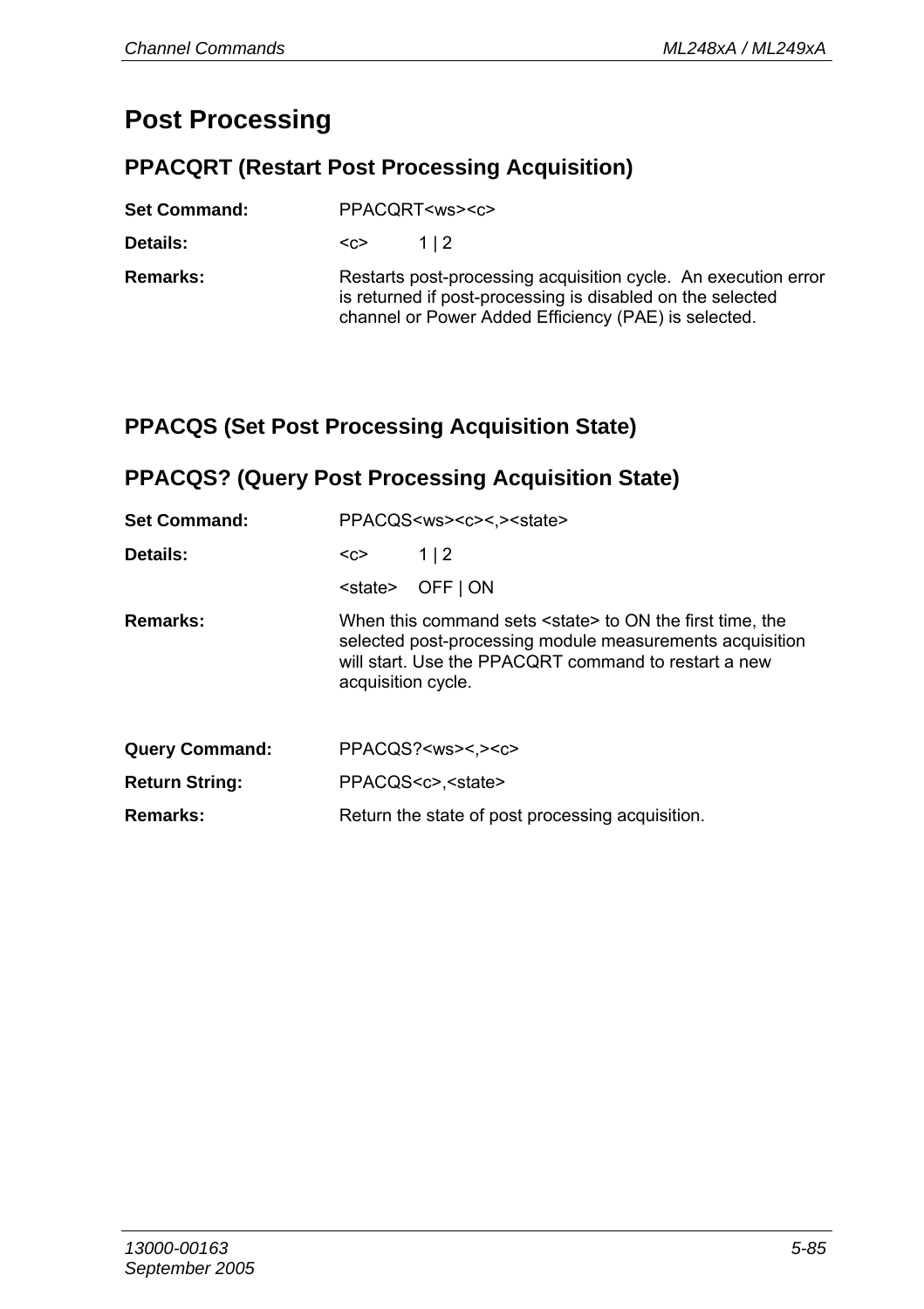## **PPFUNC (Set Post-processing Function Module )**

#### **PPFUNC? (Query Post-processing Function Module)**

| <b>Set Command:</b>   | PPFUNC <ws><c>&lt;.&gt;<module></module></c></ws> |                                                                                                                                                                                                                                                                                                                                                                                                                                                                                                                                                       |
|-----------------------|---------------------------------------------------|-------------------------------------------------------------------------------------------------------------------------------------------------------------------------------------------------------------------------------------------------------------------------------------------------------------------------------------------------------------------------------------------------------------------------------------------------------------------------------------------------------------------------------------------------------|
| Details:              | $C$                                               | 1   2                                                                                                                                                                                                                                                                                                                                                                                                                                                                                                                                                 |
|                       | <module></module>                                 | STATS   PAE                                                                                                                                                                                                                                                                                                                                                                                                                                                                                                                                           |
|                       | <b>STATS</b>                                      | <b>Statistical Analysis Module</b>                                                                                                                                                                                                                                                                                                                                                                                                                                                                                                                    |
|                       | <b>PAE</b>                                        | Power Added Efficiency                                                                                                                                                                                                                                                                                                                                                                                                                                                                                                                                |
| Remarks:              | command).                                         | Allows selection of a function module for post-processing on<br>the target channel. The PAE module requires two input<br>signals to calculate a PAE reading and hence is only available<br>on ML2488A dual channel units. An execution error is<br>returned if using this command to select PAE with single<br>channel units. PAE measurements can be made in both CW<br>and Pulsed/Modulated measurement modes. When using<br>Pulsed/Modulated mode, the user can additionally select the<br>measurement source for the PAE calculations (see PAESRC |
| <b>Query Command:</b> | PPFUNC? <ws><c></c></ws>                          |                                                                                                                                                                                                                                                                                                                                                                                                                                                                                                                                                       |
| <b>Return String:</b> | PPFUNC <c>,<module></module></c>                  |                                                                                                                                                                                                                                                                                                                                                                                                                                                                                                                                                       |
| Remarks:              |                                                   | Return the selected post processing function module                                                                                                                                                                                                                                                                                                                                                                                                                                                                                                   |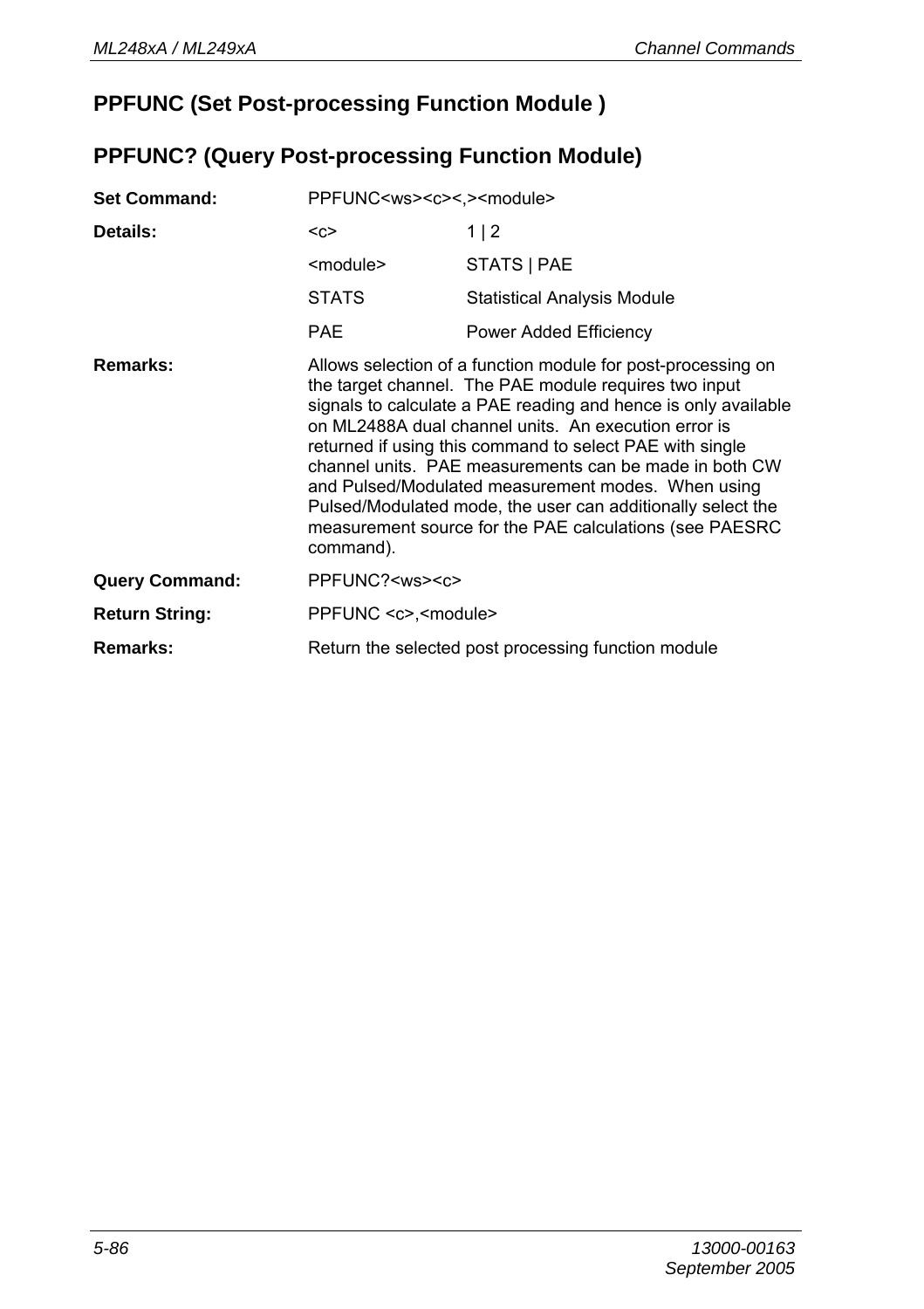## **Statistical Processing**

## **TTFRO (Output Statistical Post-processing Function Readings)**

| <b>Query Command:</b> | TTFRO <ws><c></c></ws>  |                                                                                                                                                                                                                                                                                                                                                                                                                                                                                                                                                         |  |  |  |
|-----------------------|-------------------------|---------------------------------------------------------------------------------------------------------------------------------------------------------------------------------------------------------------------------------------------------------------------------------------------------------------------------------------------------------------------------------------------------------------------------------------------------------------------------------------------------------------------------------------------------------|--|--|--|
| <b>Return String:</b> | Channels 1   2          |                                                                                                                                                                                                                                                                                                                                                                                                                                                                                                                                                         |  |  |  |
|                       |                         | TTFRO <c>, <num elements="">, <ch 1="" pct="">,  <ch n="" pct=""></ch></ch></num></c>                                                                                                                                                                                                                                                                                                                                                                                                                                                                   |  |  |  |
|                       | <b>Channels 1&amp;2</b> |                                                                                                                                                                                                                                                                                                                                                                                                                                                                                                                                                         |  |  |  |
|                       |                         | TTFRO $\lt c$ >, $\lt$ num elements>, $\lt$ ch1 pct 1>,<br><ch1_pct_n>,<ch2_pct_1>,  <ch2_pct n=""></ch2_pct></ch2_pct_1></ch1_pct_n>                                                                                                                                                                                                                                                                                                                                                                                                                   |  |  |  |
|                       |                         | <num elements=""> The total number of data point readings</num>                                                                                                                                                                                                                                                                                                                                                                                                                                                                                         |  |  |  |
|                       | <ch n="" pct=""></ch>   | Percentage reading                                                                                                                                                                                                                                                                                                                                                                                                                                                                                                                                      |  |  |  |
| Remarks:              |                         | Return a 400 point per channel data set for the selected<br>statistical function. When selecting channels 1&2, channel 1<br>readings will be output first, followed immediately by channel 2<br>as shown in the return string format above. When selecting<br><c> to be 1&amp;2, the <num_elements> value will be the total<br/>number of readings for both channels.</num_elements></c>                                                                                                                                                                |  |  |  |
| Notes:                | the measurement system. | The recommended practice for requesting measurement data<br>over GPIB is to use TR-type commands to ensure that up-to-<br>date readings are obtained, in particular after sending<br>configuration commands that affect the measured power (e.g.<br>sending the SNOFIX command to add an offset to the<br>measurements). If TR-type commands are not used, a 'Wait<br>Delay' should be introduced between the configuration<br>commands and the data acquisition command to ensure that<br>any changes to the instrument set-up have rippled through to |  |  |  |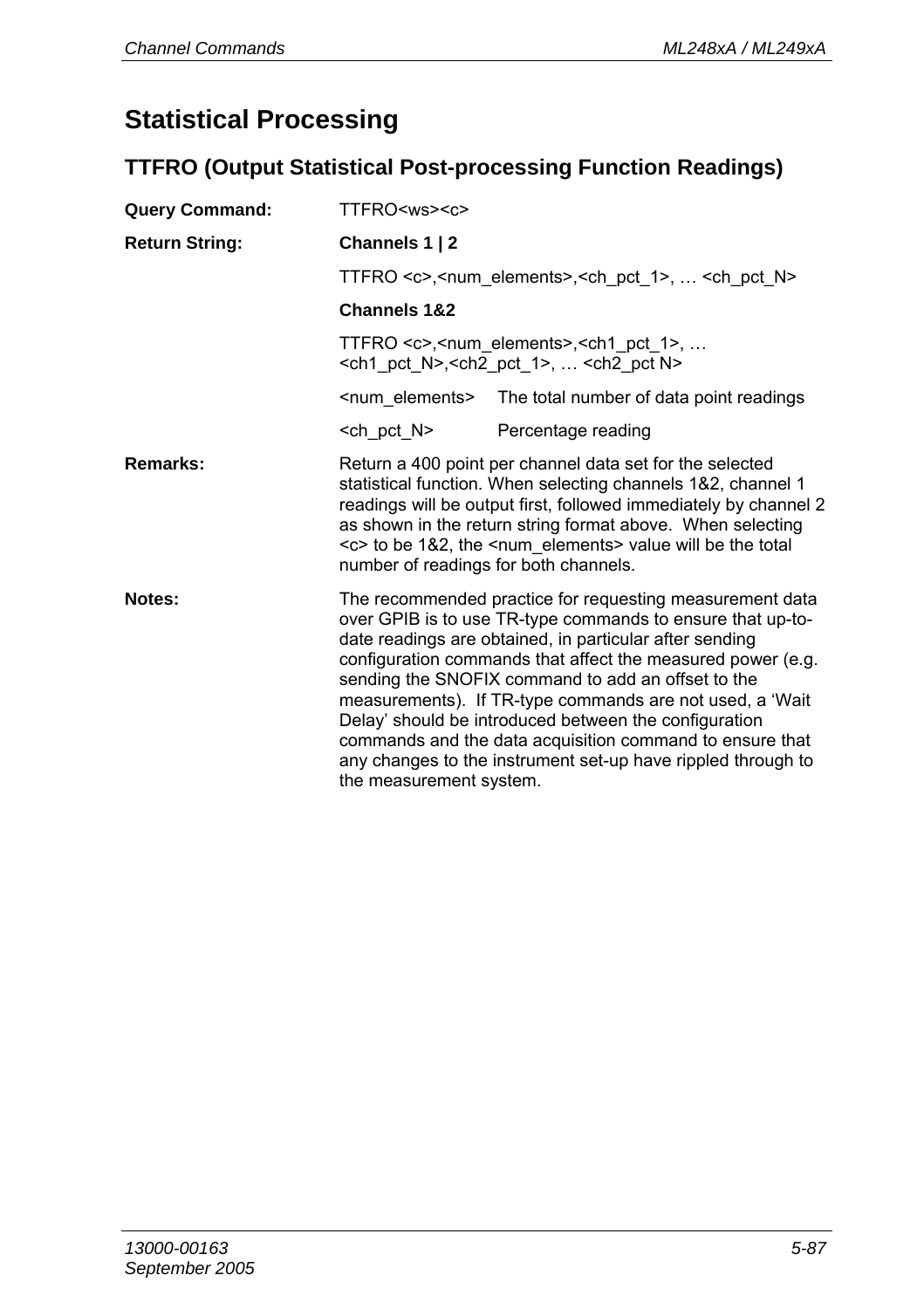## **TTFUNC (Set Statistical Post-processing Function Type)**

#### **TTFUNC? (Query Statistical Post-processing Function Type)**

| <b>Set Command:</b>   | TTFUNC <ws><c>&lt;.&gt;<function></function></c></ws> |  |                                                     |
|-----------------------|-------------------------------------------------------|--|-----------------------------------------------------|
| Details:              | <c></c>                                               |  | 1 2                                                 |
|                       | <function></function>                                 |  | PDF   CDF   CCDF                                    |
|                       | Where -                                               |  |                                                     |
|                       | <b>PDF</b>                                            |  | <b>Probability Density Function</b>                 |
|                       | CDE                                                   |  | <b>Cumulative Distribution Function</b>             |
|                       |                                                       |  | CCDF Complementary Cumulative Distribution Function |
| Remarks:              | Selects the statistical function type.                |  |                                                     |
|                       |                                                       |  |                                                     |
| <b>Query Command:</b> | TTFUNC? <ws><c></c></ws>                              |  |                                                     |
| <b>Return String:</b> | TTFUNC <c>,<function></function></c>                  |  |                                                     |
| Remarks:              | Returns the statistical function type selected.       |  |                                                     |

#### **TTMKPOS (Set Statistical Post-processing Marker Position)**

#### **TTMKPOS? (Query Statistical Post-processing Marker Position)**

| <b>Set Command:</b>   | TTMKPOS <ws><c>&lt;.&gt;<position></position></c></ws> |                                                                                                                                                                                                                                                             |  |
|-----------------------|--------------------------------------------------------|-------------------------------------------------------------------------------------------------------------------------------------------------------------------------------------------------------------------------------------------------------------|--|
| Details:              | <c></c>                                                | 1 2                                                                                                                                                                                                                                                         |  |
|                       |                                                        | $\epsilon$ <position> <math>-999.99 \rightarrow +999.99 \text{ dB(m)}</math></position>                                                                                                                                                                     |  |
| Remarks:              | selected power range.                                  | Moves the cursor to a selected power along the x-axis. The<br>marker will be moved to the nearest sample class resolution<br>matching the input position entered by the user. An execution<br>error is returned if attempting to move the marker beyond the |  |
| <b>Query Command:</b> | TTMKPOS? <ws><c></c></ws>                              |                                                                                                                                                                                                                                                             |  |
| <b>Return String:</b> | TTMKPOS <c>,<position></position></c>                  |                                                                                                                                                                                                                                                             |  |
| Remarks:              |                                                        | Returns the current cursor position along the x-axis in $dB(m)$ .                                                                                                                                                                                           |  |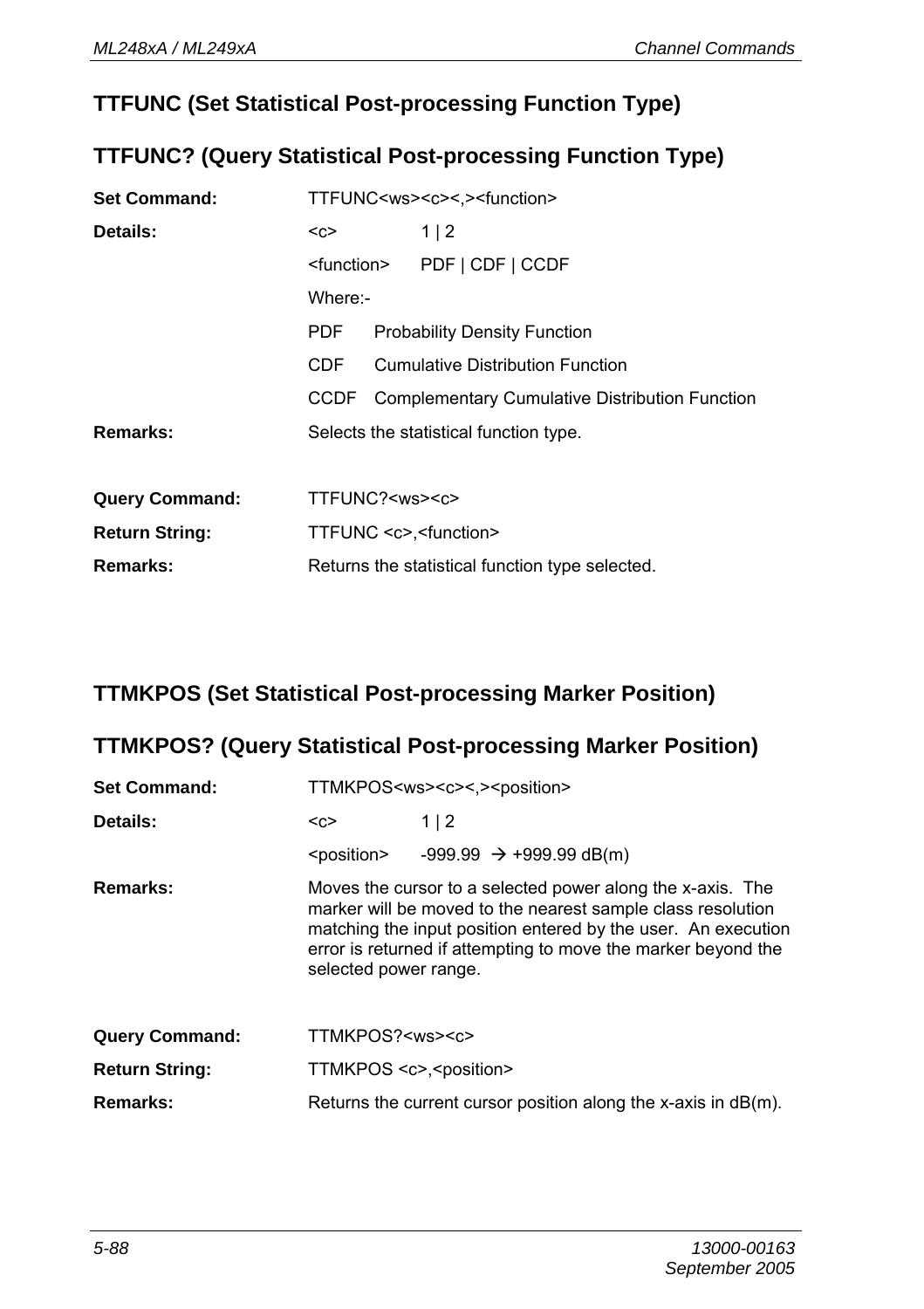## **TTMKRO (Output Marker reading)**

| <b>Query Command:</b> | TTMKRO <ws><c></c></ws>                                                                                                                                                                                                                                                                                                                                                                                                                                                                                                                |                                                                                                                                                                                                                                                                                                                                                                                                                                                                                                                                                         |  |
|-----------------------|----------------------------------------------------------------------------------------------------------------------------------------------------------------------------------------------------------------------------------------------------------------------------------------------------------------------------------------------------------------------------------------------------------------------------------------------------------------------------------------------------------------------------------------|---------------------------------------------------------------------------------------------------------------------------------------------------------------------------------------------------------------------------------------------------------------------------------------------------------------------------------------------------------------------------------------------------------------------------------------------------------------------------------------------------------------------------------------------------------|--|
| Details:              | 1   2   182<br>$C$                                                                                                                                                                                                                                                                                                                                                                                                                                                                                                                     |                                                                                                                                                                                                                                                                                                                                                                                                                                                                                                                                                         |  |
| <b>Return String:</b> | Channels 1   2                                                                                                                                                                                                                                                                                                                                                                                                                                                                                                                         |                                                                                                                                                                                                                                                                                                                                                                                                                                                                                                                                                         |  |
|                       | TTMKRO <c>,<tmk pct="">,<tmk pow=""></tmk></tmk></c>                                                                                                                                                                                                                                                                                                                                                                                                                                                                                   |                                                                                                                                                                                                                                                                                                                                                                                                                                                                                                                                                         |  |
|                       | <b>Channels 1&amp;2</b>                                                                                                                                                                                                                                                                                                                                                                                                                                                                                                                |                                                                                                                                                                                                                                                                                                                                                                                                                                                                                                                                                         |  |
|                       | <b>TTMKRO</b><br><c>,<ch1 pct="" tmk="">,<ch1 pow="" tmk="">,<ch2 pct="" tmk="">,<br/><ch2 pow="" tmk=""></ch2></ch2></ch1></ch1></c>                                                                                                                                                                                                                                                                                                                                                                                                  |                                                                                                                                                                                                                                                                                                                                                                                                                                                                                                                                                         |  |
|                       | <tmk pct=""></tmk>                                                                                                                                                                                                                                                                                                                                                                                                                                                                                                                     | Percentage reading at cursor position                                                                                                                                                                                                                                                                                                                                                                                                                                                                                                                   |  |
|                       | <tmk pow=""></tmk>                                                                                                                                                                                                                                                                                                                                                                                                                                                                                                                     | Power reading at cursor position                                                                                                                                                                                                                                                                                                                                                                                                                                                                                                                        |  |
| Remarks:              | Returns the Statistics cursor readings. The cursor percentage<br>reading at a specific power range (or power bucket) is the<br>number of readings falling in that bucket divided by the total<br>power range being measured (not only the graph displayed<br>power range). The cursor power is the reading from one of<br>400 data points on the Statistic displayed profile. The power<br>resolution for each data point is calculated from the start/stop<br>power range (see TTPST, TTPSP commands), divided by 400<br>data points. |                                                                                                                                                                                                                                                                                                                                                                                                                                                                                                                                                         |  |
|                       | When selecting channels 1&2, channel 1 readings will be<br>output first, followed immediately by channel 2 as shown in the<br>returned string format. If the marker is disabled, an execution<br>error is returned (see TTMKS command).                                                                                                                                                                                                                                                                                                |                                                                                                                                                                                                                                                                                                                                                                                                                                                                                                                                                         |  |
| Notes:                | the measurement system.                                                                                                                                                                                                                                                                                                                                                                                                                                                                                                                | The recommended practice for requesting measurement data<br>over GPIB is to use TR-type commands to ensure that up-to-<br>date readings are obtained, in particular after sending<br>configuration commands that affect the measured power (e.g.<br>sending the SNOFIX command to add an offset to the<br>measurements). If TR-type commands are not used, a 'Wait<br>Delay' should be introduced between the configuration<br>commands and the data acquisition command to ensure that<br>any changes to the instrument set-up have rippled through to |  |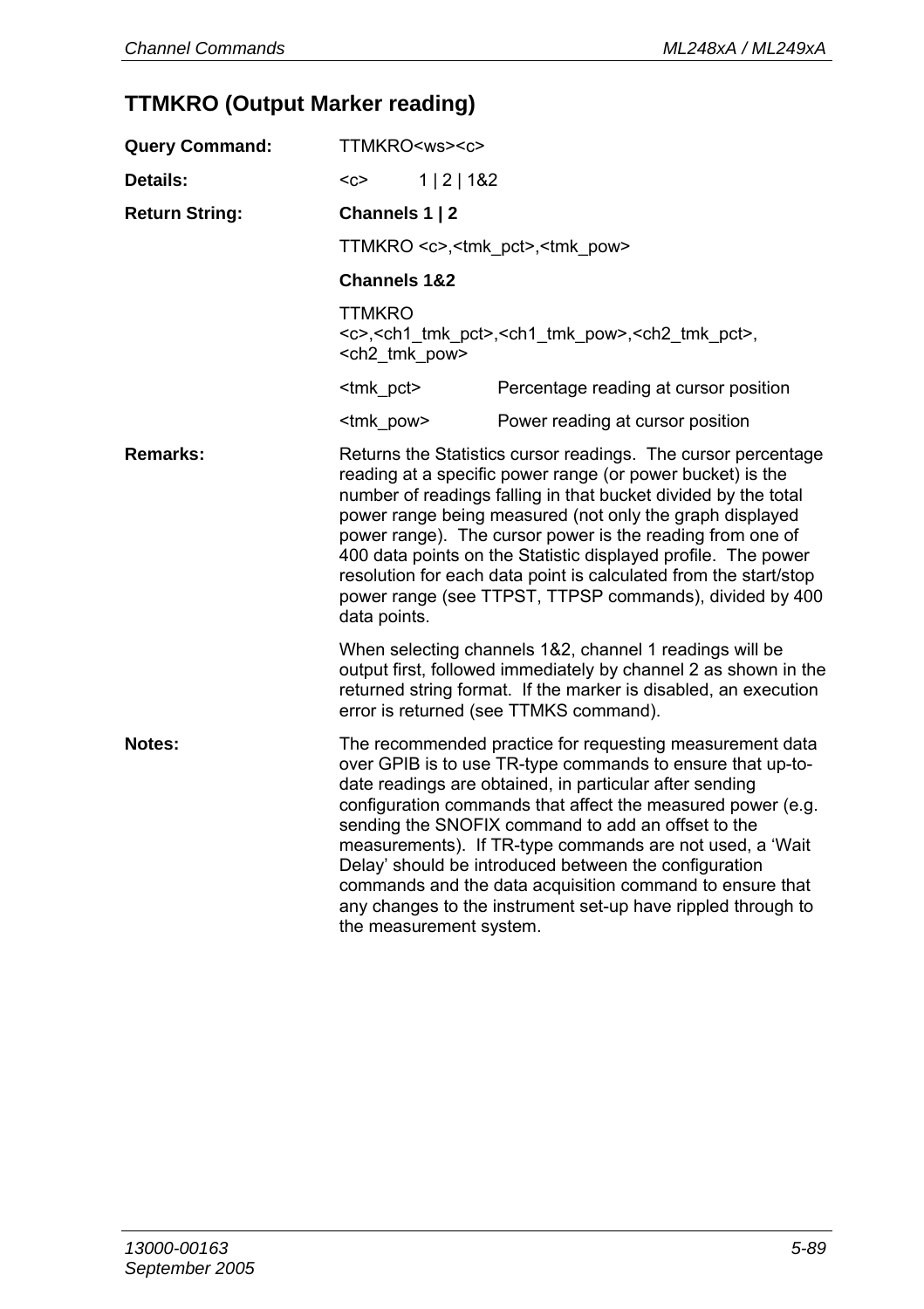### **TTMKS (Set Statistical Post-processing Marker State)**

#### **TTMKS? (Query Statistical Post-processing Marker Position)**

| <b>Set Command:</b>   |                         | TTMKS <ws><c>&lt;.&gt;<state></state></c></ws>                   |
|-----------------------|-------------------------|------------------------------------------------------------------|
| Details:              | $C$                     | 1 2                                                              |
|                       | <state></state>         | OFF   ON                                                         |
| Remarks:              |                         | Sets the cursor state for statistical post-processing functions. |
|                       |                         |                                                                  |
| <b>Query Command:</b> | TTMKS? <ws><c></c></ws> |                                                                  |
| <b>Return String:</b> |                         | TTMKS <c>,<state></state></c>                                    |
| Remarks:              |                         | Returns the statistical post-processing functions cursor state.  |

#### **TTPSP (Set Statistical Post-processing Display Stop Power)**

## **TTPSP? (Query Statistical Post-processing Display Stop Power)**

| <b>Set Command:</b>   | TTPSP <ws><c>&lt;.&gt;<power></power></c></ws>                    |
|-----------------------|-------------------------------------------------------------------|
| Details:              | 1 2<br>$C$                                                        |
|                       | <power> <math>-999.99</math> → <math>+999.99</math> dB(m)</power> |
| Remarks:              | Sets the stop power for the display of statistical data.          |
| <b>Query Command:</b> | TTPSP? <ws><c></c></ws>                                           |
| <b>Return String:</b> | TTPSP <c>,<power></power></c>                                     |
| Remarks:              | Returns the stop power for the display of statistical data.       |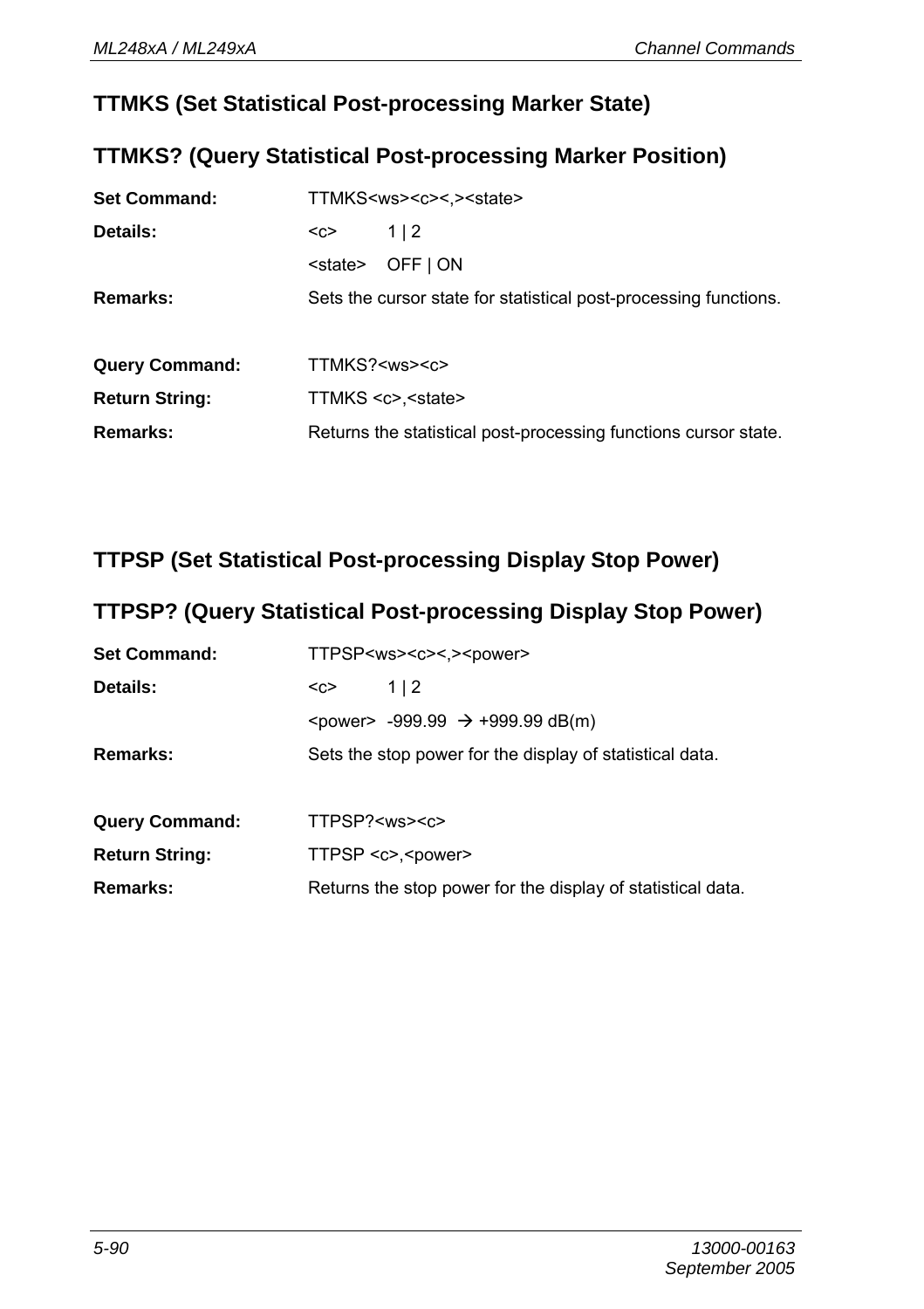#### **TTPST (Set Statistical Post-processing Display Start Power)**

#### **TTPST? (Query Statistical Post-processing Display Start Power)**

| <b>Set Command:</b>   |                         | TTPST <ws><c>&lt;.&gt;<power></power></c></ws>                 |
|-----------------------|-------------------------|----------------------------------------------------------------|
| Details:              | $C$                     | 1 2                                                            |
|                       |                         | <power> -999.99 <math>\rightarrow</math> +999.99 dB(m)</power> |
| Remarks:              |                         | Sets the start power for the display of statistical data.      |
|                       |                         |                                                                |
| <b>Query Command:</b> | TTPST? <ws><c></c></ws> |                                                                |
| <b>Return String:</b> |                         | TTPST <c>,<power></power></c>                                  |
|                       |                         |                                                                |

### **TTSRC (Set Statistical Post-processing Source Selection)**

#### **TTSRC? (Query Statistical Post-processing Source Selection)**

| <b>Set Command:</b>   |                         | TTSRC <ws><c>&lt;.&gt;<source/></c></ws>                                                                                                                                                                                                                                         |
|-----------------------|-------------------------|----------------------------------------------------------------------------------------------------------------------------------------------------------------------------------------------------------------------------------------------------------------------------------|
| Details:              | <c></c>                 | 1 2                                                                                                                                                                                                                                                                              |
|                       | <source/>               | CHANNEL   GATE   MARKER                                                                                                                                                                                                                                                          |
| Remarks:              |                         | Selects the measurement source for statistical post-processing<br>data. Note that when selecting GATE or MARKER, the<br>currently 'Active' gate or marker will be used as the<br>measurement source. An execution error is returned if there<br>are no enabled gates or markers. |
| <b>Query Command:</b> | TTSRC? <ws><c></c></ws> |                                                                                                                                                                                                                                                                                  |
| <b>Return String:</b> | TTSRC <c>,<source/></c> |                                                                                                                                                                                                                                                                                  |
| Remarks:              |                         | Returns the source selected for statistical post-processing.                                                                                                                                                                                                                     |

## **TTZIN (Statistical Post-processing Function Zoom In)**

| <b>Query Command:</b> | TTZIN <ws><c></c></ws>                                                                          |
|-----------------------|-------------------------------------------------------------------------------------------------|
| Remarks:              | When sending this command the instrument performs a zoom-<br>in centred on the cursor position. |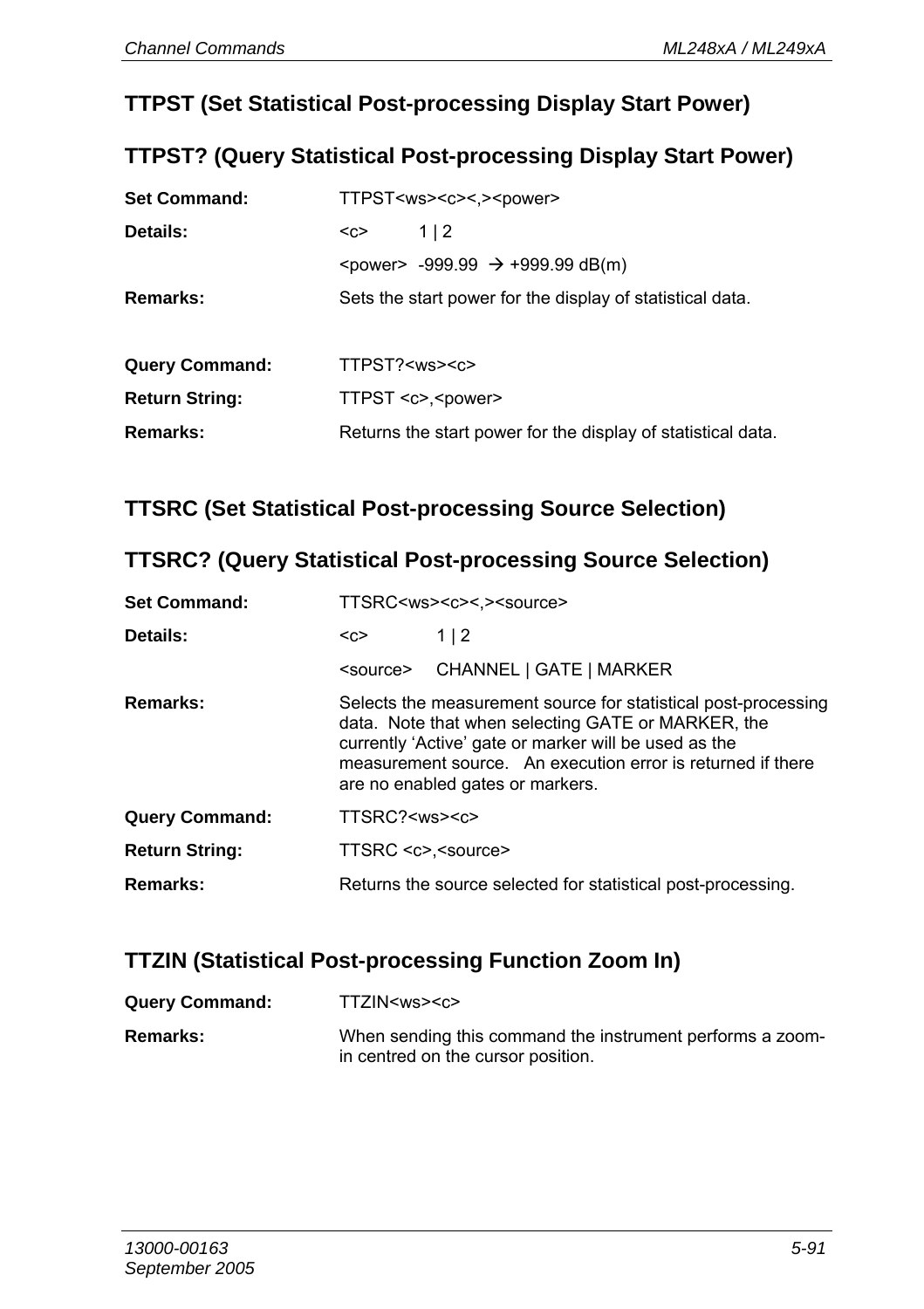## **TTZOUT (Statistical Post-processing Function Zoom Out)**

| <b>Query Command:</b> | TTZOUT <ws><c></c></ws> |
|-----------------------|-------------------------|
|                       |                         |

**Remarks:** When sending this command the instrument performs a zoomout centred on the cursor position.

## **PAE Processing**

#### **PAEBI (Set PAE Bias Current Value)**

#### **PAEBI? (Query PAE Bias Current Value)**

| <b>Set Command:</b>   | PAEBI <ws><c>&lt;.&gt;<current></current></c></ws> |                                                                                                                                                                                                                                                                                                              |
|-----------------------|----------------------------------------------------|--------------------------------------------------------------------------------------------------------------------------------------------------------------------------------------------------------------------------------------------------------------------------------------------------------------|
| Details:              | $C$                                                | 1 2                                                                                                                                                                                                                                                                                                          |
|                       | <current></current>                                | $1.00 \text{ uA} \rightarrow 1.00 \text{ kA}$                                                                                                                                                                                                                                                                |
| Remarks:              | command).                                          | Selects the Bias Current value for PAE post-processing<br>measurements. When changing the Bias Current value using<br>this command, the appropriate instrument setting will be<br>modified. The new value however, will only be applied if the<br>configuration for Bias Current Source is FIXED (see PAEBIS |
| <b>Query Command:</b> | PAEBI? <ws><c></c></ws>                            |                                                                                                                                                                                                                                                                                                              |
| <b>Return String:</b> | PAEBI <c>,<current></current></c>                  |                                                                                                                                                                                                                                                                                                              |
| Remarks:              |                                                    | Returns the value of the PAE Bias Current.                                                                                                                                                                                                                                                                   |

## **PAEBICF (Set PAE Bias Current Conversion Factor)**

#### **PAEBICF? (Query PAE Bias Current Conversion Factor)**

| <b>Set Command:</b>   | PAEBICF <ws><c>&lt; &gt;<factor></factor></c></ws> |                                                                                                                                                                                          |
|-----------------------|----------------------------------------------------|------------------------------------------------------------------------------------------------------------------------------------------------------------------------------------------|
| Details:              | $C$                                                | 1 2                                                                                                                                                                                      |
|                       | <factor></factor>                                  | 1.00 mV/A $\rightarrow$ 100.00 V/A                                                                                                                                                       |
| Remarks:              | (see PAEBIS command).                              | Selects the Bias Current conversion factor value for PAE post-<br>processing measurements. This conversion factor will be<br>applied only when the Bias Current Source selected is PROBE |
| <b>Query Command:</b> | PAEBICF? <ws><c></c></ws>                          |                                                                                                                                                                                          |
| <b>Return String:</b> | PAEBICF <c>,<factor></factor></c>                  |                                                                                                                                                                                          |
| Remarks:              |                                                    | Returns the value of the PAE Bias Current Conversion Factor.                                                                                                                             |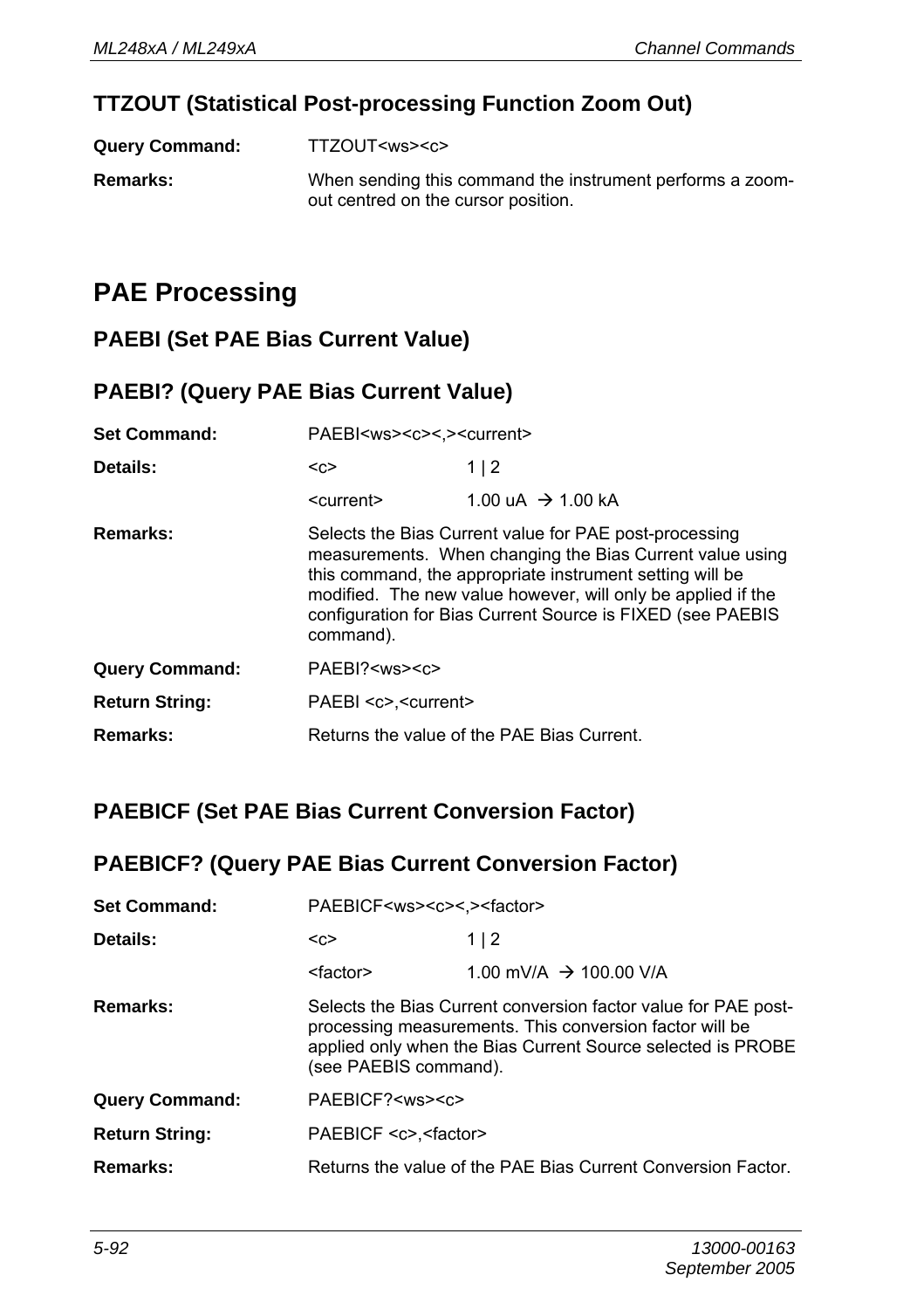### **PAEBIS (Set PAE Bias Current Source)**

#### **PAEBIS? (Query PAE Bias Current Source)**

| <b>Set Command:</b>   | PAEBIS <ws><c>&lt;.&gt;<source/></c></ws> |                                                                                                                                                                                                                                                                                                                                                                             |
|-----------------------|-------------------------------------------|-----------------------------------------------------------------------------------------------------------------------------------------------------------------------------------------------------------------------------------------------------------------------------------------------------------------------------------------------------------------------------|
| Details:              | <c></c>                                   | 1 2                                                                                                                                                                                                                                                                                                                                                                         |
|                       | <source/>                                 | FIXED   PROBE                                                                                                                                                                                                                                                                                                                                                               |
| Remarks:              |                                           | Configures the source from which the PAE Post-processing<br>module will extract the Bias Current. If the source is FIXED<br>the bias current is supplied directly using the command PAEBI.<br>If the source is PROBE, the bias current is calculated from a<br>voltage supplied at the rear panel V/GHZ input and a<br>conversion factor supplied with the command PAEBICF. |
| <b>Query Command:</b> | PAEBIS? <ws><c></c></ws>                  |                                                                                                                                                                                                                                                                                                                                                                             |
| <b>Return String:</b> | PAEBIS <c>.<source/></c>                  |                                                                                                                                                                                                                                                                                                                                                                             |
| Remarks:              | processing.                               | Returns the Bias Current source selected for PAE post-                                                                                                                                                                                                                                                                                                                      |

### **PAEBV (Set PAE Bias Voltage Value)**

#### **PAEBV? (Query PAE Bias Voltage Value)**

| <b>Set Command:</b>   | PAEBV <ws><c>&lt;.&gt;<volts></volts></c></ws> |                                                        |
|-----------------------|------------------------------------------------|--------------------------------------------------------|
| Details:              | $C$                                            | 112                                                    |
|                       | <volts></volts>                                | $1.00 \text{ uV} \rightarrow 1.00 \text{ MV}$          |
| <b>Remarks:</b>       | measurements.                                  | Selects the Bias Voltage value for PAE post-processing |
| <b>Query Command:</b> |                                                | PAEBV? <ws><c></c></ws>                                |
| <b>Return String:</b> |                                                | PAEBV <c>.<volts></volts></c>                          |
| <b>Remarks:</b>       |                                                | Returns the value of the PAE Bias Voltage.             |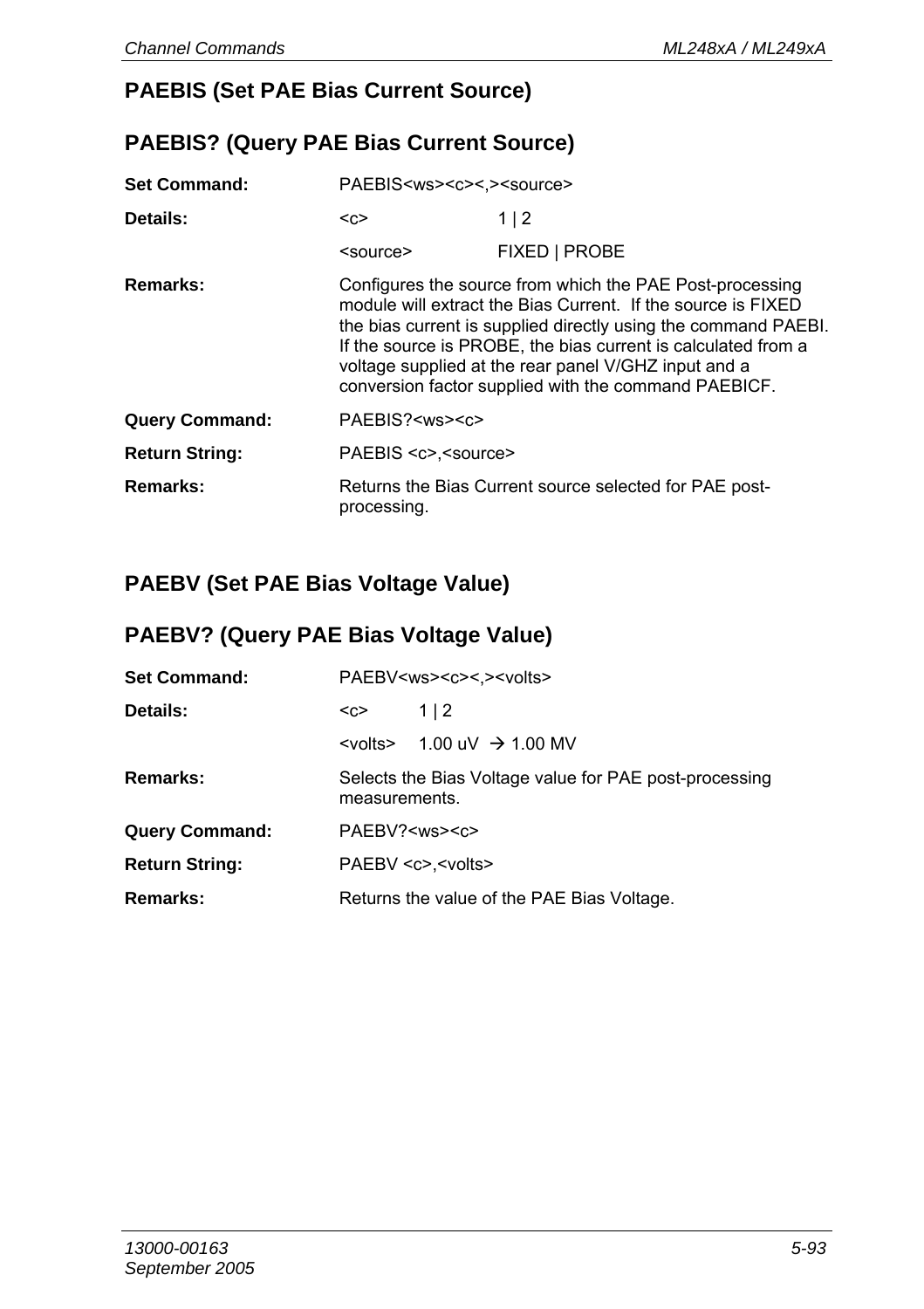## **PAECFG(Set PAE Input Configuration)**

## **PAECFG? (Query PAE Input Configuration)**

| <b>Set Command:</b>   |     | PAECFG <ws><c>&lt;.&gt;<config></config></c></ws>                                                                            |
|-----------------------|-----|------------------------------------------------------------------------------------------------------------------------------|
| Details:              | $C$ | $1 \mid 2$                                                                                                                   |
|                       |     | $\leq$ config> A-B   B-A                                                                                                     |
|                       | A-B | Input A minus Input B                                                                                                        |
|                       | B-A | Input B minus Input A                                                                                                        |
| Remarks:              |     | Selects the Input Configuration for the PAE post-processing<br>module. The default value for the input configuration is A-B. |
| <b>Query Command:</b> |     | PAECFG? <ws><c></c></ws>                                                                                                     |
| <b>Return String:</b> |     | PAECFG $<$ c>, $<$ config >                                                                                                  |
| Remarks:              |     | Returns the PAE Input Configuration for the queried channel.                                                                 |

## **PAEO (Output PAE Reading)**

| <b>Set Command:</b>   | PAEO <ws><c></c></ws>                                                                                                                                                       |  |  |
|-----------------------|-----------------------------------------------------------------------------------------------------------------------------------------------------------------------------|--|--|
| Details:              | 1   2   182<br><c></c>                                                                                                                                                      |  |  |
| <b>Return String:</b> | Return String for channels 1   2:                                                                                                                                           |  |  |
|                       | PAEO $<$ c>, $<$ pae>                                                                                                                                                       |  |  |
|                       | Return String for channels 1&2:                                                                                                                                             |  |  |
|                       | PAEO 1&2, <pae ch1="">, <pae ch2=""></pae></pae>                                                                                                                            |  |  |
|                       | Power Added Efficiency reading<br><pae></pae>                                                                                                                               |  |  |
| Remarks:              | Returns the PAE reading or readings as a percentage (%) of<br>the difference between the output and input power, divided by<br>the bias power for the requested channel(s). |  |  |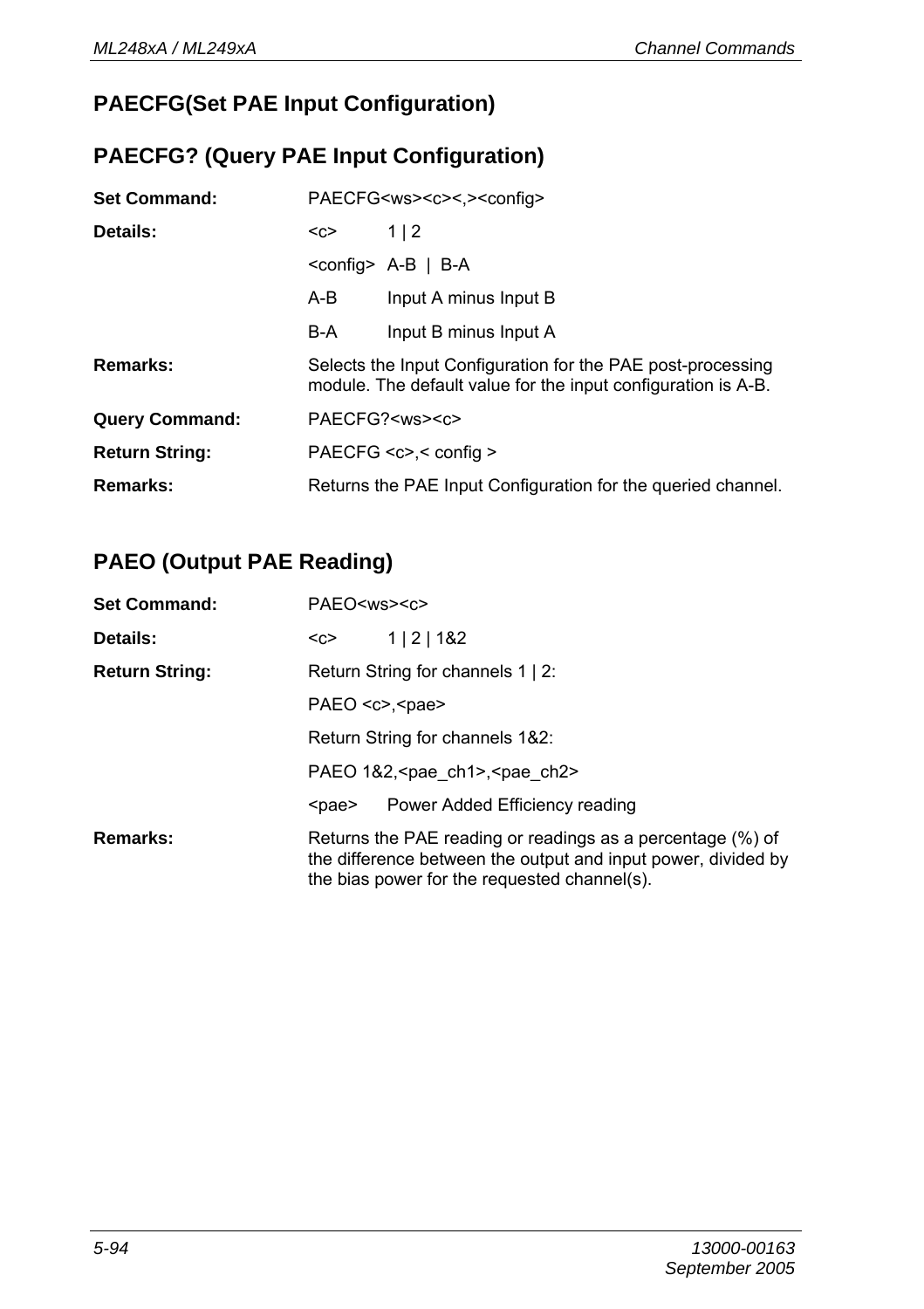## **PAESRC (Set PAE Source Selection)**

#### **PAESRC? (Query PAE Source Selection)**

| <b>Set Command:</b>   | PAESRC <ws><c>&lt;.&gt;<source/></c></ws>                                                                                                                                                                                                                                                                                                                                                                                 |                                                              |
|-----------------------|---------------------------------------------------------------------------------------------------------------------------------------------------------------------------------------------------------------------------------------------------------------------------------------------------------------------------------------------------------------------------------------------------------------------------|--------------------------------------------------------------|
| Details:              | $C$                                                                                                                                                                                                                                                                                                                                                                                                                       | 1 2                                                          |
|                       | <source/>                                                                                                                                                                                                                                                                                                                                                                                                                 | CHANNEL   GATE   MARKER                                      |
| Remarks:              | Selects the measurement source for Power Added Efficiency<br>(PAE) post-processing data. Note that when selecting GATE<br>or MARKER, the currently 'Active' gate or marker will be used<br>as the measurement source. An execution error will be<br>returned if there are no enabled gates or markers. Similarly,<br>an execution error is returned if selecting GATE or MARKERS<br>with a channel configured in CW mode. |                                                              |
| <b>Query Command:</b> | PAESRC? <ws><c></c></ws>                                                                                                                                                                                                                                                                                                                                                                                                  |                                                              |
| <b>Return String:</b> | PAESRC <c>,<source/></c>                                                                                                                                                                                                                                                                                                                                                                                                  |                                                              |
| Remarks:              |                                                                                                                                                                                                                                                                                                                                                                                                                           | Returns the source selected for statistical post-processing. |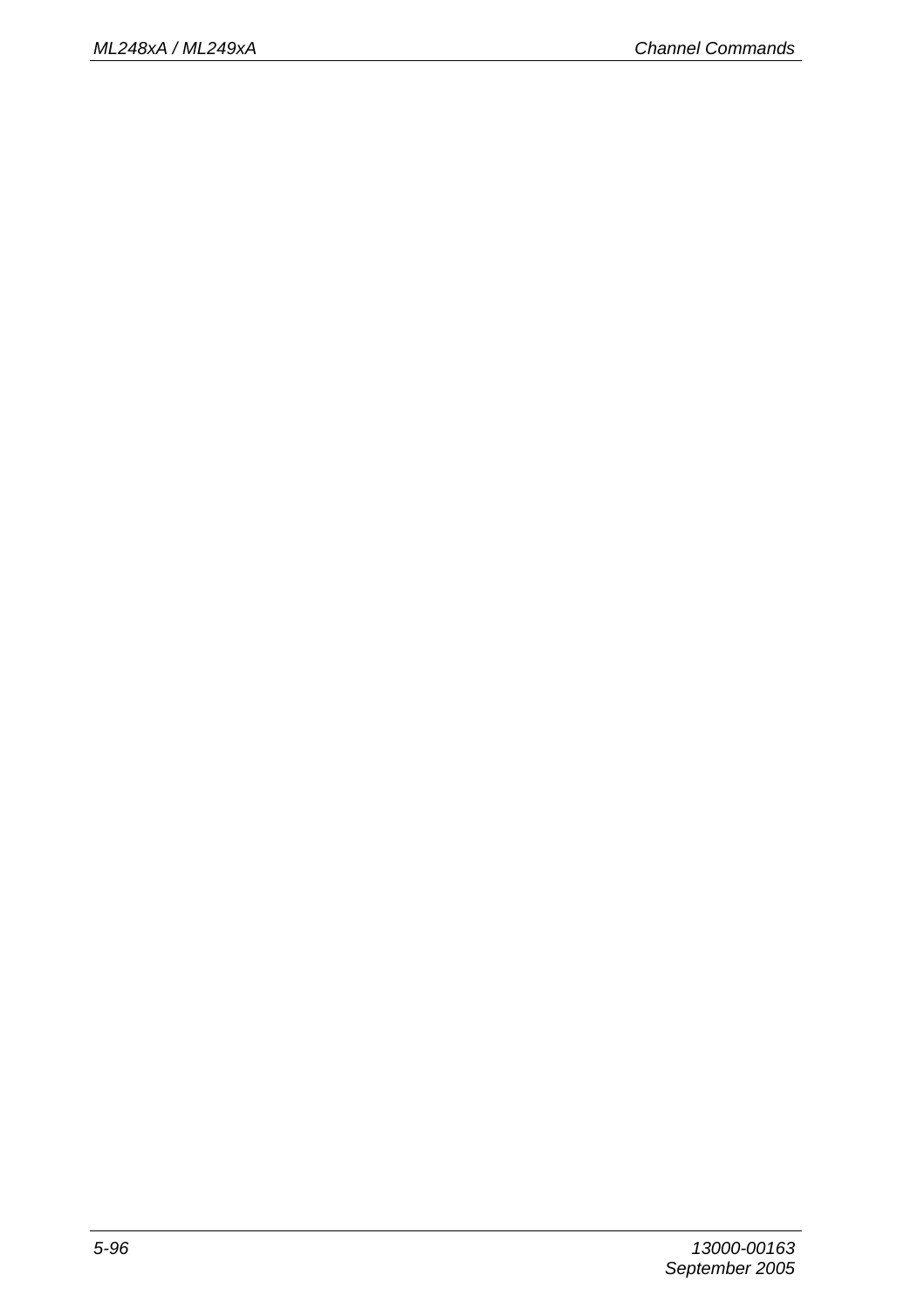# **Chapter 6. Sensor Commands**

| <b>Function</b>                                 | <b>Command</b> | Page reference |
|-------------------------------------------------|----------------|----------------|
| Cal Factor Display Units - Set or Query         | <b>SNCFU</b>   | $6 - 8$        |
| Cal Factor Frequency Value - Set or Query       | <b>SNCFRO</b>  | $6-6$          |
| Cal Factor Manual - Set or Query                | <b>SNCFCAL</b> | $6 - 6$        |
| Cal Factor Source - Set or Query                | <b>SNCFSRC</b> | $6 - 7$        |
| Cal Factor Table - Clear                        | <b>SNCTCLR</b> | $6 - 29$       |
| Cal Factor Table - Output in ASCII              | <b>SNCTAO</b>  | $6 - 25$       |
| Cal Factor Table - Output in Binary Format      | <b>SNCTBO</b>  | $6 - 28$       |
| Cal Factor Table - Preset                       | <b>SNCTPRE</b> | $6 - 30$       |
| Cal Factor Table - Query number                 | <b>SNCTNQ</b>  | $6 - 30$       |
| Cal factor Table - Query Number In Use          | <b>SNCFUSE</b> | $6 - 23$       |
| Cal Factor Table - Save                         | <b>SNCTSAV</b> | $6 - 30$       |
| Cal Factor Table Binary Load                    | <b>SNCTBIN</b> | $6 - 27$       |
| Cal Factor Table Direct ASCII - Write to Sensor | <b>SNCTAW</b>  | $6 - 26$       |
| Cal Factor Table Entry                          | <b>SNCTADD</b> | $6 - 24$       |
| Cal Factor Table Identity Name - Set or Query   | <b>SNCTID</b>  | $6 - 29$       |
| Cal Factor Table Number - Set                   | <b>SNCTABN</b> | $6 - 23$       |
| Cal Factor Value - Query Current                | <b>SNCFVAL</b> | $6-9$          |
| Calibration Factor Adjust - Set or Query        | <b>SNCFADJ</b> | $6 - 5$        |
| Filter State - Set or Query                     | <b>SNFILTS</b> | $6 - 3$        |
| Information - Query                             | <b>SNTYPE</b>  | $6 - 3$        |
| Offset - Output Table in ASCII                  | <b>SNOFTO</b>  | $6 - 12$       |
| Offset Table - Clear                            | <b>SNOTCLR</b> | $6 - 20$       |
| Offset Table - Output in Binary Format          | <b>SNOTBO</b>  | $6 - 17$       |
| Offset Table - Set or Query                     | <b>SNOTSEL</b> | $6 - 21$       |
| Offset Table - Write                            | <b>SNOTBW</b>  | $6 - 19$       |
| Offset Type - Set or Query                      | <b>SNOFTYP</b> | $6 - 13$       |
| Offset Value - Output                           | <b>SNOFVO</b>  | $6 - 13$       |
| Offset Value - Set or Query Fixed               | <b>SNOFIX</b>  | $6 - 12$       |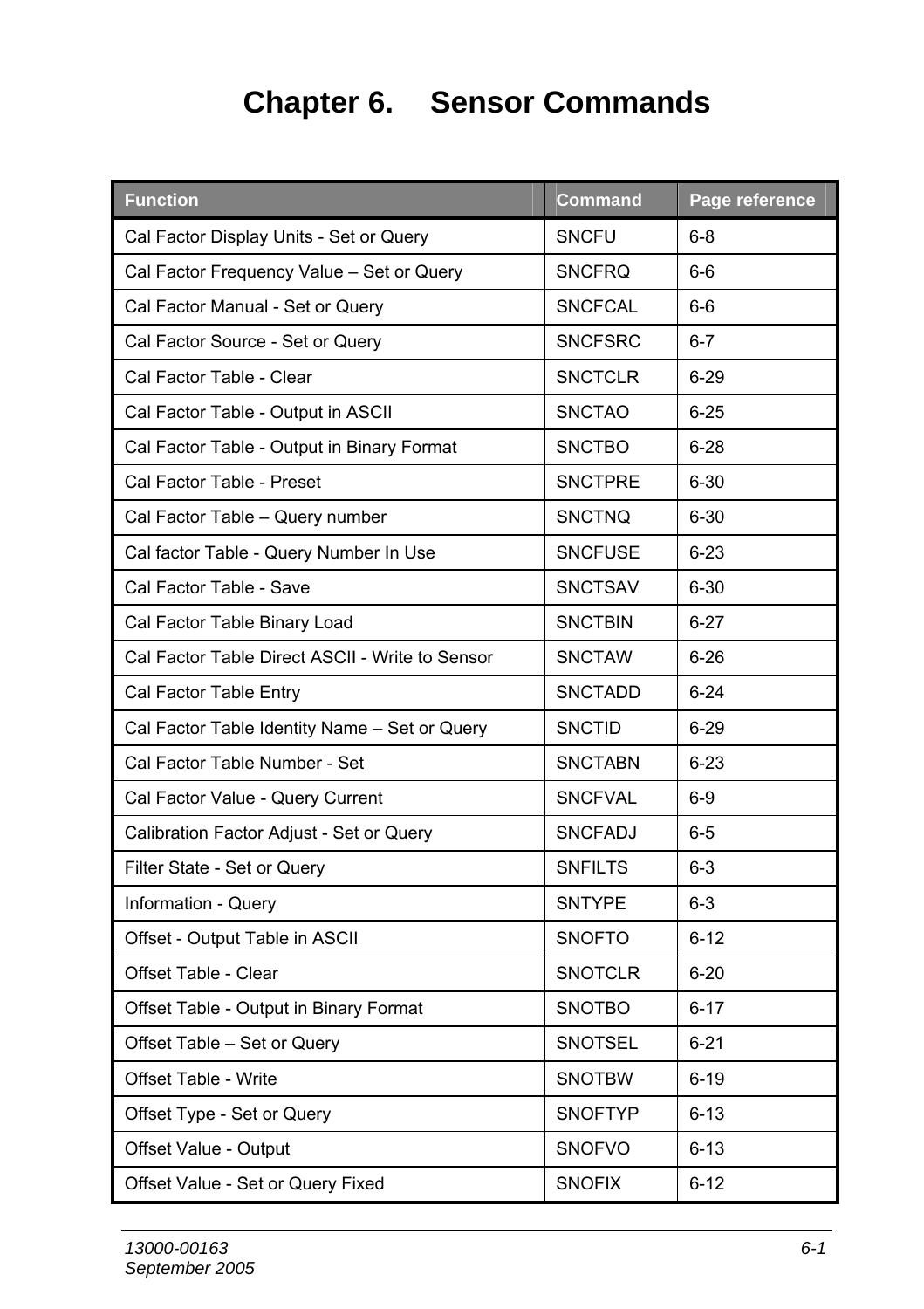| <b>Function</b>                                            | Command        | Page reference |
|------------------------------------------------------------|----------------|----------------|
| Range Hold - Set or Query                                  | <b>SNRGH</b>   | $6 - 32$       |
| Universal Sensor Operation Mode - Set                      | <b>SNUNIVM</b> | $6 - 4$        |
| V/GHz Calibration Factor Start Frequency - Set or<br>Query | <b>SNZSTF</b>  | $6 - 11$       |
| V/GHz Calibration Factor Start Voltage - Set or<br>Query   | <b>SNZSTV</b>  | $6 - 11$       |
| V/GHz Calibration Factor Stop Frequency - Set or<br>Query  | <b>SNZSPF</b>  | $6 - 10$       |
| V/GHz Calibration Factor Stop Voltage - Set or<br>Query    | <b>SNZSPV</b>  | $6 - 10$       |
| Valid Cal Factor Table - Query                             | <b>SNCTVAL</b> | $6 - 31$       |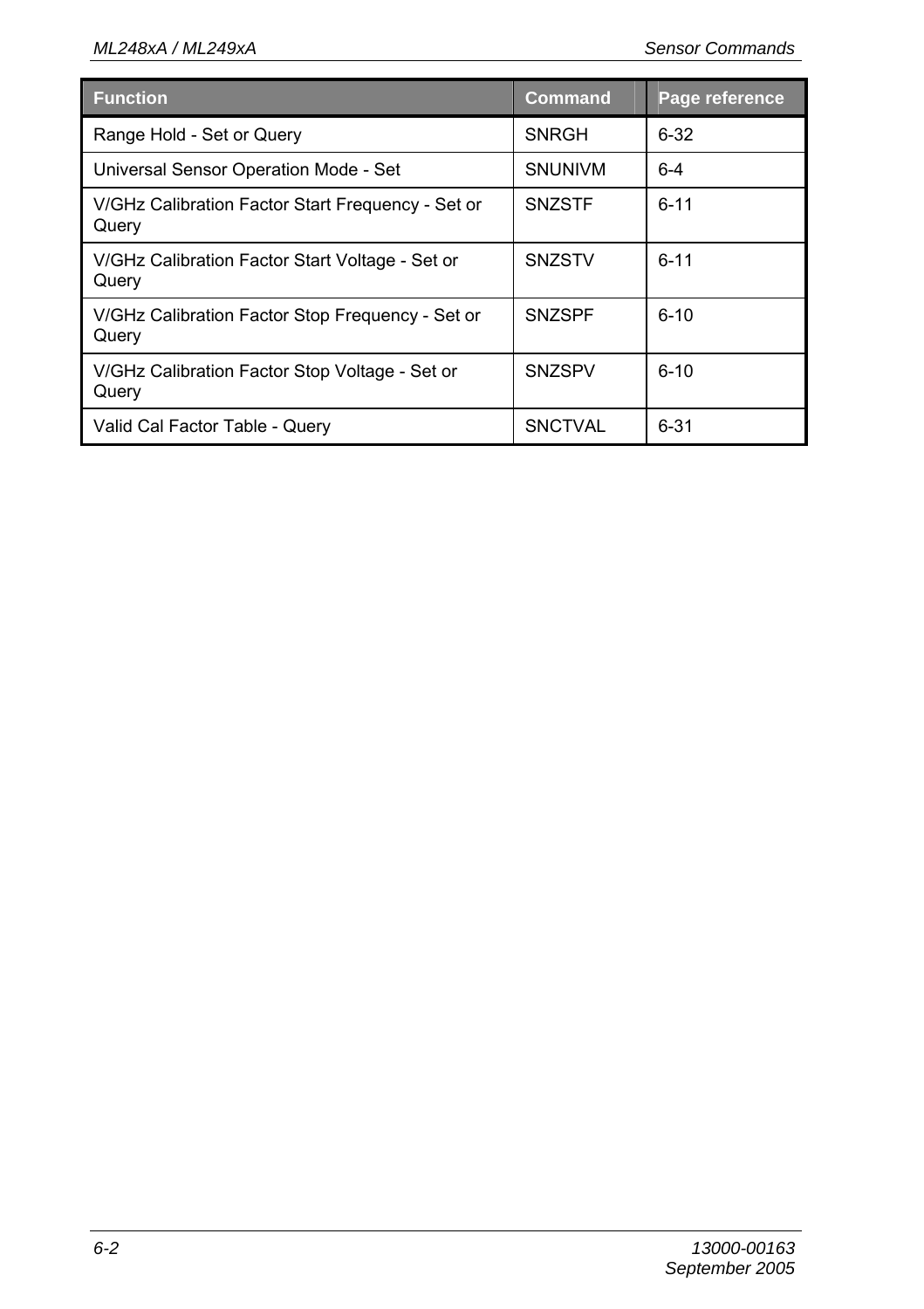# **Set Up**

## **SNFILTS (Set Sensor Filter State)**

#### **SNFILTS? (Query Sensor Filter State)**

| <b>Set Command:</b>   |         | SNFILTS <ws><s>&lt;.&gt;<state></state></s></ws>                                                                                                                                                                                          |
|-----------------------|---------|-------------------------------------------------------------------------------------------------------------------------------------------------------------------------------------------------------------------------------------------|
| Details:              | <s></s> | $A \mid B$                                                                                                                                                                                                                                |
|                       |         | $\leq$ state> OFF   ON                                                                                                                                                                                                                    |
| Note:                 |         | Sets the sensor filter state. This setting will take effect only<br>when a wideband sensor type MA2490A or MA2491A is<br>connected to the sensor input. The instrument will ignore this<br>setting if any other sensor type is connected. |
| <b>Query Command:</b> |         | SNFILTS? <ws><s></s></ws>                                                                                                                                                                                                                 |
| <b>Return String:</b> |         | SNFILTS <s>,<state></state></s>                                                                                                                                                                                                           |
| Remarks:              |         | Returns the selected sensor filter state.                                                                                                                                                                                                 |
|                       |         |                                                                                                                                                                                                                                           |

#### ML243xA command supported

#### **SNTYPE (Query Sensor Information)**

| <b>Query Command:</b> | SNTYPE <ws><s></s></ws>                                                                                                                                        |            |                                  |
|-----------------------|----------------------------------------------------------------------------------------------------------------------------------------------------------------|------------|----------------------------------|
| Details:              | <s></s>                                                                                                                                                        | $A \mid B$ |                                  |
| <b>Return String:</b> | <sensor id="">,<sensor serial=""></sensor></sensor>                                                                                                            |            |                                  |
|                       | Where:                                                                                                                                                         |            |                                  |
|                       | <sensor id=""></sensor>                                                                                                                                        |            | Sensor model identification code |
|                       | <sensor serial=""></sensor>                                                                                                                                    |            | Sensor serial number             |
| Remarks:              | This command returns an identification string for the sensor<br>connected to the selected input.<br>Example: SNTYPE A<br>Example Return String: MA2491A,008887 |            |                                  |
|                       |                                                                                                                                                                |            |                                  |
|                       |                                                                                                                                                                |            |                                  |
| Notes:                | If no sensor is connected, the return string will be "NONE"                                                                                                    |            |                                  |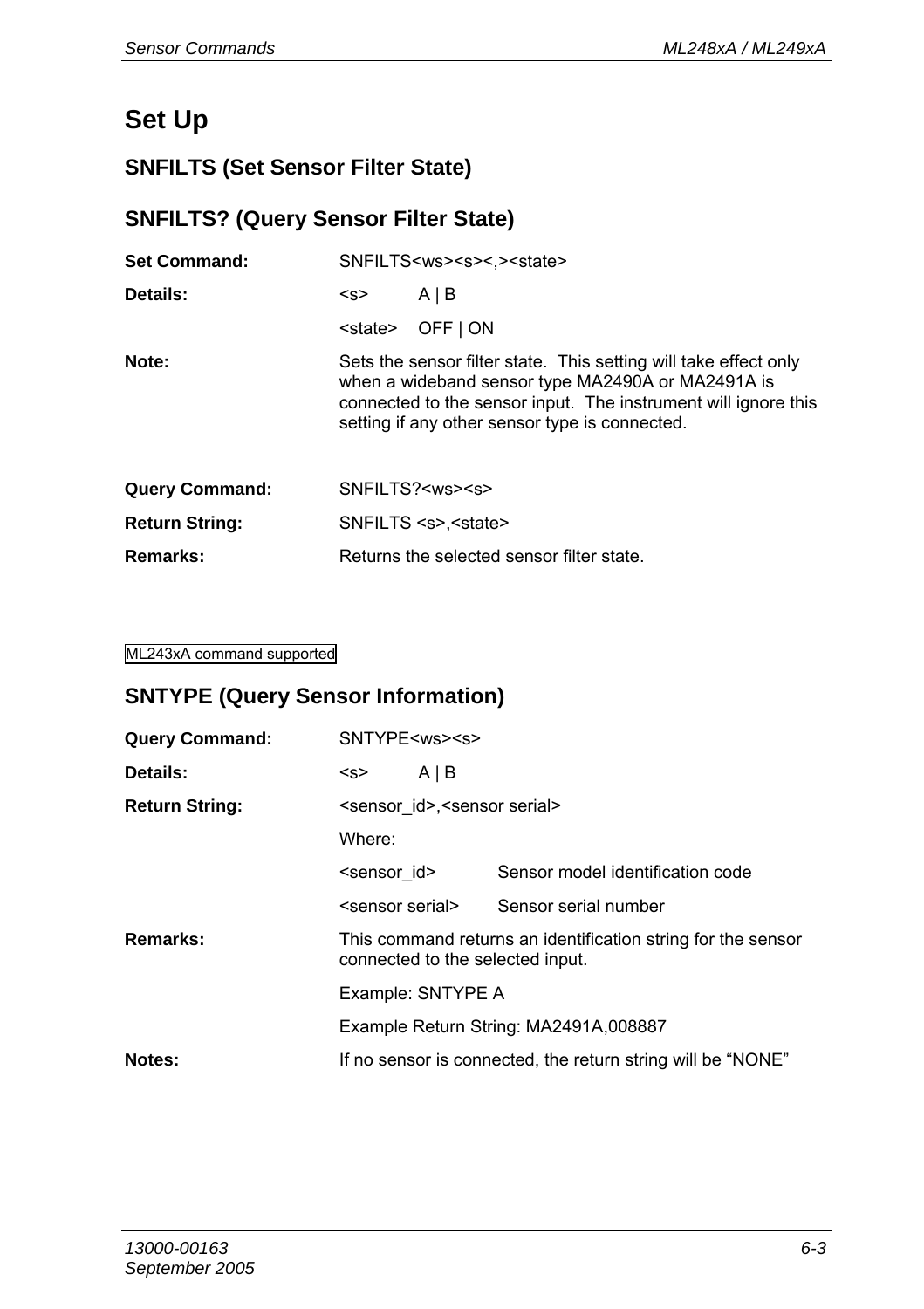#### **SNUNIVM (Set Universal Sensor Operation Mode)**

#### **SNUNIVM? (Query Universal Sensor Operating Mode)**

| <b>Query Command:</b> | SNUNIVM <ws><s>&lt;.&gt;<mode< th=""></mode<></s></ws>                                                                                                                                                                                                                               |                               |
|-----------------------|--------------------------------------------------------------------------------------------------------------------------------------------------------------------------------------------------------------------------------------------------------------------------------------|-------------------------------|
| Details:              | < s                                                                                                                                                                                                                                                                                  | $A \mid B$                    |
|                       |                                                                                                                                                                                                                                                                                      | <mode> TRMS   FCW</mode>      |
|                       | <b>TRMS</b>                                                                                                                                                                                                                                                                          | True RMS mode                 |
|                       | <b>FCW</b>                                                                                                                                                                                                                                                                           | Fast CW mode                  |
| Remarks:              | Selects between using a universal power sensor in normal<br>operating mode (TRMS) or Option 1 mode (FCW). FCW is<br>only selectable with universal power sensors with Option 1<br>fitted. An execution error is returned if attempting to select<br>FCW when Option 1 is not fitted. |                               |
| Query command:        |                                                                                                                                                                                                                                                                                      | SNUNIVM? <ws><s></s></ws>     |
| <b>Return String:</b> |                                                                                                                                                                                                                                                                                      | SNUNIVM <s>,<mode></mode></s> |
| Remarks:              | Returns the universal power sensor current mode.                                                                                                                                                                                                                                     |                               |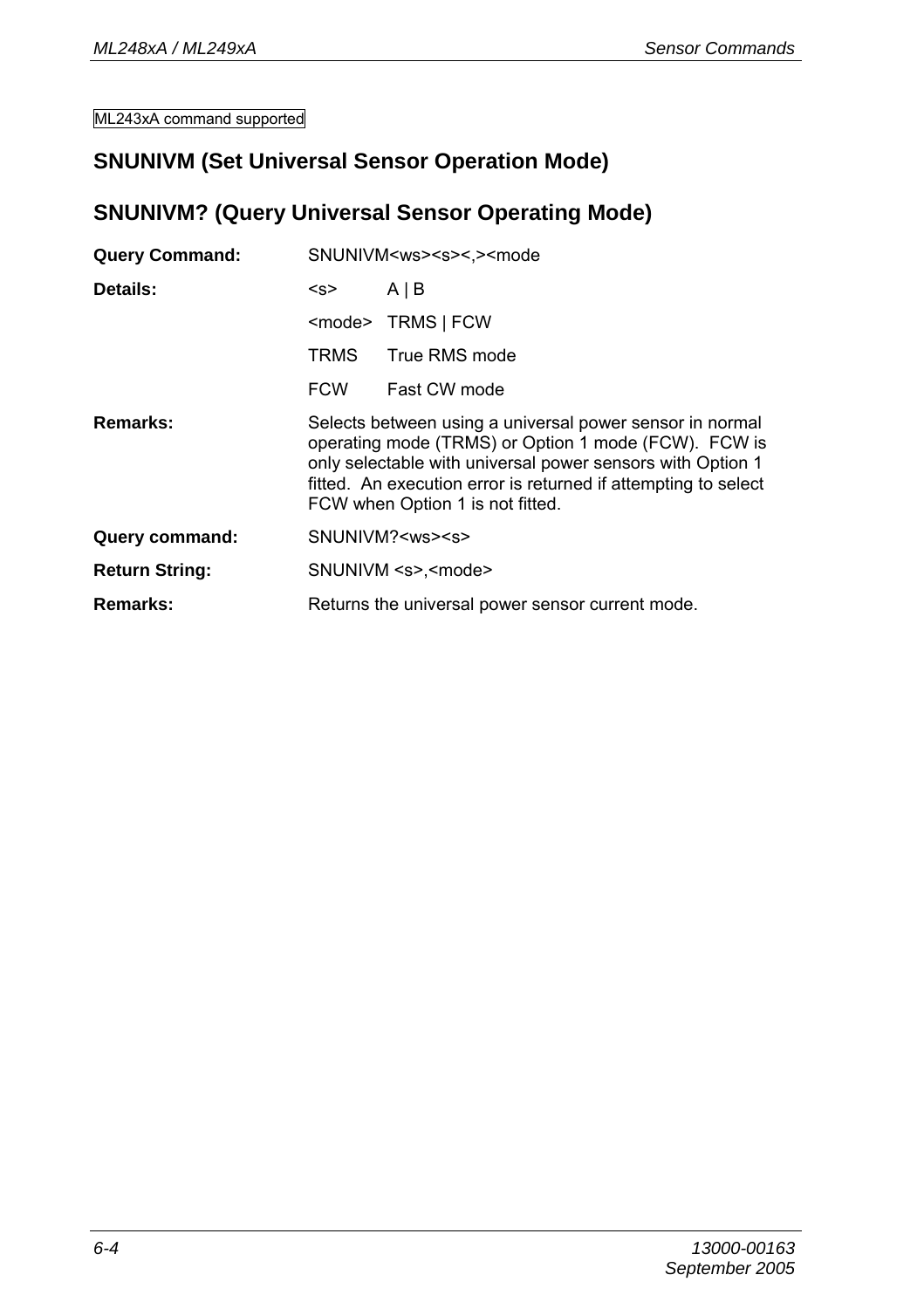# **Cal Factor**

ML243xA command supported

## **SNCFADJ (Set Sensor Calibration Factor Adjust)**

## **SNCFADJ? (Query Sensor Calibration Factor Adjust)**

| <b>Set Command:</b>   | SNCFADJ <ws><s>&lt;.&gt;<units>&lt;.&gt;<val></val></units></s></ws>                                                                                                                      |                                                                                                                                                        |
|-----------------------|-------------------------------------------------------------------------------------------------------------------------------------------------------------------------------------------|--------------------------------------------------------------------------------------------------------------------------------------------------------|
| Details:              | <s></s>                                                                                                                                                                                   | A or B                                                                                                                                                 |
|                       |                                                                                                                                                                                           | $\le$ units> %   PCT   DB                                                                                                                              |
|                       | <val></val>                                                                                                                                                                               | $0.07 \rightarrow 150.00 \%$   +31.55 $\rightarrow$ -1.76dB                                                                                            |
| Remarks:              | When the Cal Factor Source is set to MANUAL (see<br>SNCFSRC command), the instrument will use the cal factor<br>adjust value set with this command when performing a 0dBm<br>calibration. |                                                                                                                                                        |
|                       | 50 MHz is used.                                                                                                                                                                           | If the sensor calibration factor source is set to V/GHz or<br>Frequency, the sensor internal EEPROM correction value at                                |
|                       |                                                                                                                                                                                           | Note that the Cal Factor <val> can be entered in either percent<br/><math>(\%)</math> or dB depending on the selected <math>\le</math>units&gt;.</val> |
| <b>Query Command:</b> |                                                                                                                                                                                           | SNCFADJ? <ws><s></s></ws>                                                                                                                              |
| <b>Return String:</b> |                                                                                                                                                                                           | SNCFADJ <s>,<units>,<val></val></units></s>                                                                                                            |
| Remarks:              |                                                                                                                                                                                           | Returns the calibration factor used for a 0dBm cal.                                                                                                    |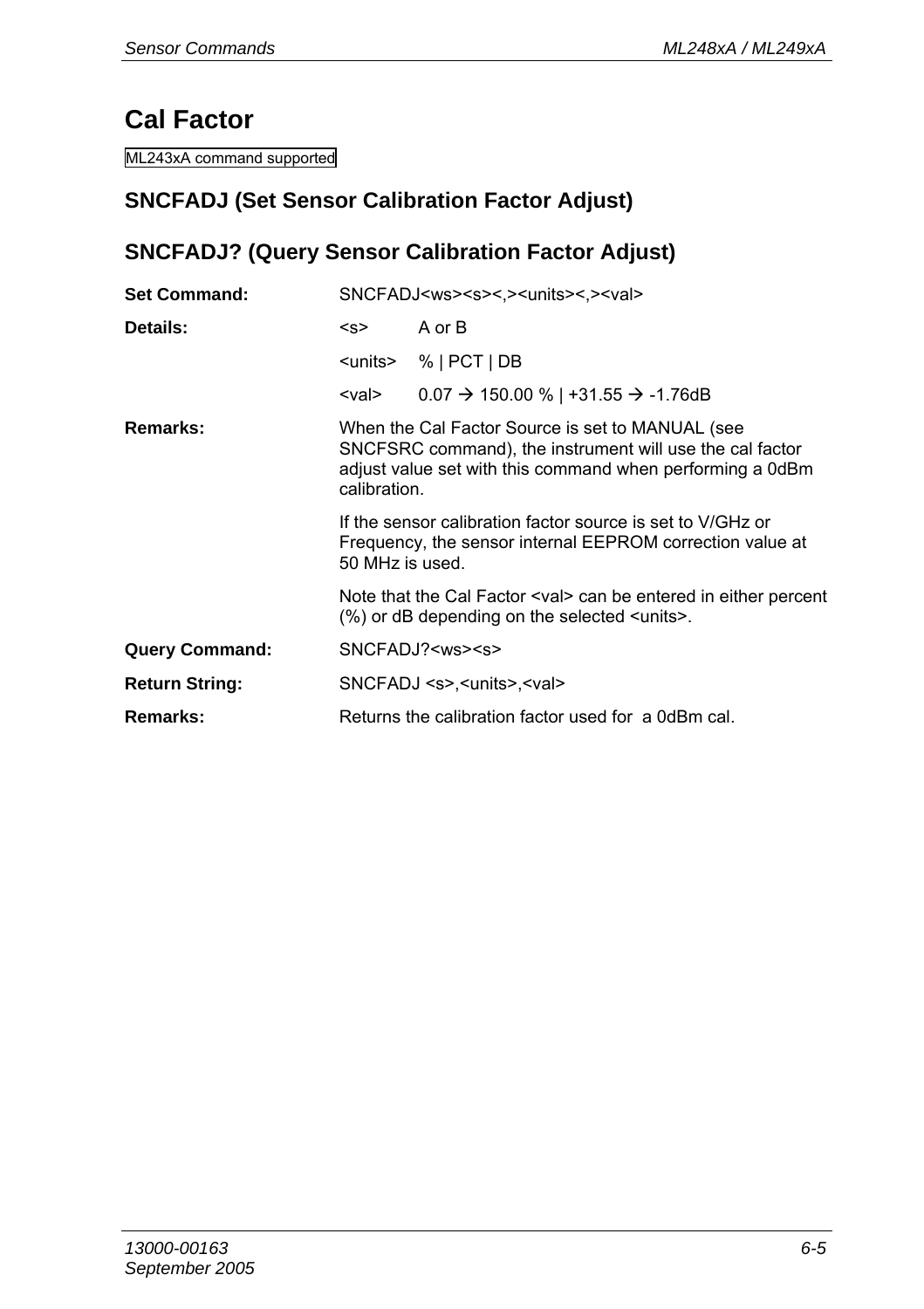#### **SNCFCAL (Set Calibration Factor Manual)**

#### **SNCFCAL? (Query Calibration Factor Manual)**

| <b>Set Command:</b>   | SNCFCAL <ws><s>&lt;.&gt;<units>&lt;.&gt;<val></val></units></s></ws> |                                                                                                           |
|-----------------------|----------------------------------------------------------------------|-----------------------------------------------------------------------------------------------------------|
| Details:              | < s                                                                  | A or B                                                                                                    |
|                       |                                                                      | $\le$ units> %   PCT   DB                                                                                 |
|                       | <val></val>                                                          | $0.07 \rightarrow 150.00 \%$   +31.55 $\rightarrow$ -1.76dB                                               |
|                       |                                                                      |                                                                                                           |
| Remarks:              |                                                                      | Sets the manual Cal Factor value. This value will be used<br>when the Cal Factor source is set to Manual. |
| <b>Query Command:</b> |                                                                      | SNCFCAL ? <ws><s></s></ws>                                                                                |
| <b>Return String:</b> |                                                                      | SNCFCAL <s>.<units>.<val></val></units></s>                                                               |
| Remarks:              | Returns the Manual Cal Factor value.                                 |                                                                                                           |

#### ML243xA command supported

#### **SNCFRQ (Set Calibration Factor Frequency Value)**

#### **SNCFRQ? (Query Calibration Factor Frequency Value)**

| <b>Set Command:</b>   | SNCFRQ <ws><s>&lt;,&gt;<value>[units]</value></s></ws>                                               |                                                                                            |  |
|-----------------------|------------------------------------------------------------------------------------------------------|--------------------------------------------------------------------------------------------|--|
| Details:              | < s                                                                                                  | AIB                                                                                        |  |
|                       |                                                                                                      | $\le$ value> 100.00 kHz $\rightarrow$ 400.00 GHz                                           |  |
| Remarks:              |                                                                                                      | Sets the frequency used to look up the correction data from<br>the sensor's internal table |  |
| Examples:             | Both of the following examples set the frequency for cal source<br>frequency to 25 GHz for sensor A. |                                                                                            |  |
|                       | SNCFRQ A, 25E9                                                                                       |                                                                                            |  |
|                       |                                                                                                      | SNCFRQ A.25GHZ                                                                             |  |
| <b>Query Command:</b> |                                                                                                      | SNCFRQ? <ws><s></s></ws>                                                                   |  |
| <b>Return String:</b> | SNCFRQ <s>,<calf freq=""></calf></s>                                                                 |                                                                                            |  |
| Remarks:              | specified sensor.                                                                                    | Returns the Cal Factor frequency currently selected for the                                |  |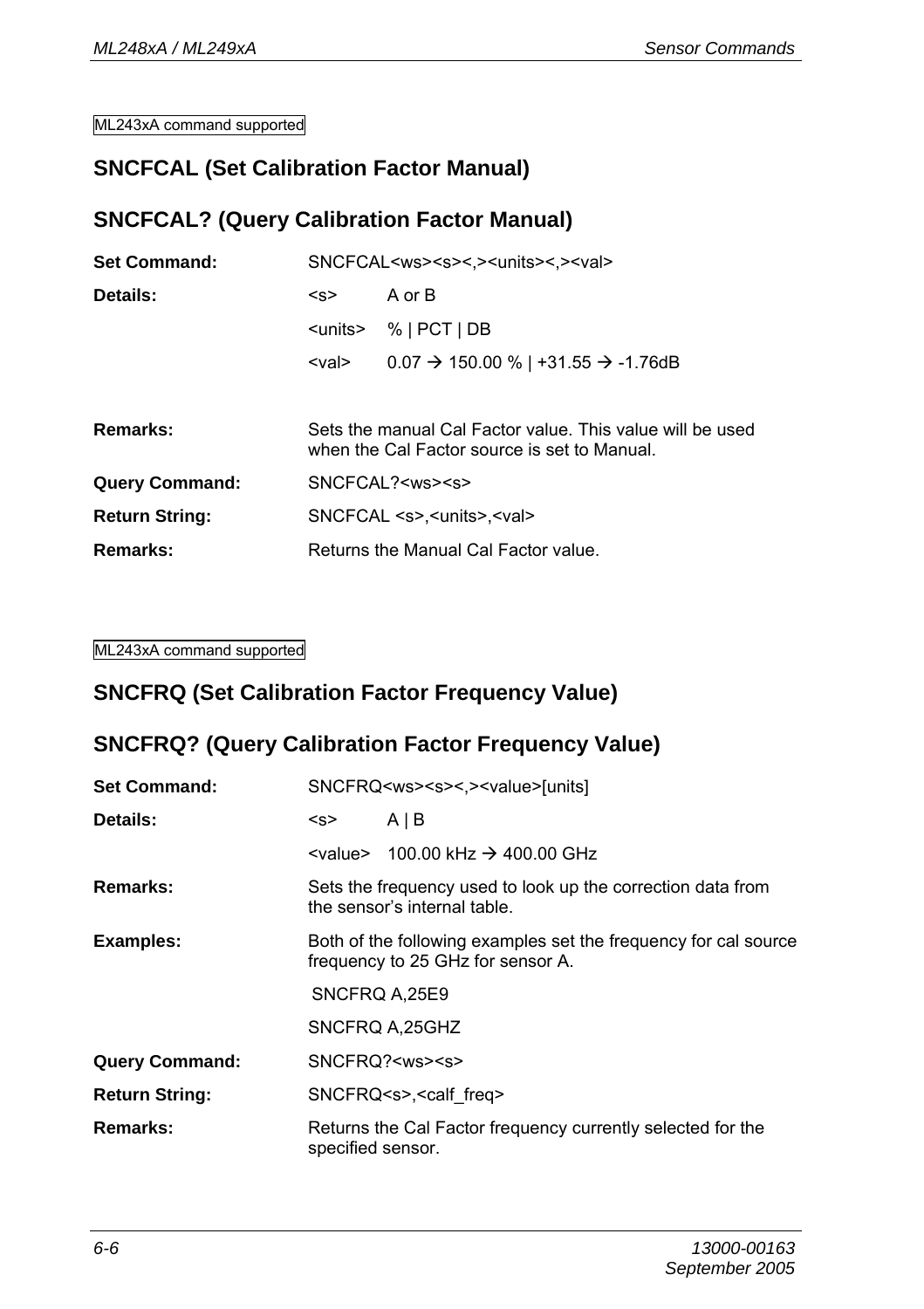#### **SNCFSRC (Set Sensor Cal Factor Source)**

#### **SNCFSRC? (Query Sensor Cal Factor Source)**

| <b>Set Command:</b>   | SNCFSRC <ws><s>&lt;,&gt;<source/></s></ws> |                                                                                                                                                                                                                                                             |  |
|-----------------------|--------------------------------------------|-------------------------------------------------------------------------------------------------------------------------------------------------------------------------------------------------------------------------------------------------------------|--|
| Details:              | < s                                        | $A \mid B$                                                                                                                                                                                                                                                  |  |
|                       | <source/>                                  | FREQ, MAN, VGHZ                                                                                                                                                                                                                                             |  |
|                       |                                            | FREQ (Frequency) Uses the internal EEPROM calibration<br>factor value in the sensor, from the<br>frequency set by the SNCFRQ command.<br>Selected frequencies falling between Cal<br>Factor data points are interpolated linearly<br>to 0.01 dB resolution. |  |
|                       | MAN (Manual)                               | Uses the manual Cal Factor set using the<br>command SNCFCAL.                                                                                                                                                                                                |  |
|                       | VGHZ (V/GHz )                              | Obtains the frequency from the V/GHz input<br>and looks up the calibration factor table<br>from the selected sensor internal EEPROM.                                                                                                                        |  |
| Remarks:              |                                            | Sets the source of the calibration factor.                                                                                                                                                                                                                  |  |
| <b>Query Command:</b> | SNCFSRC? <ws><s></s></ws>                  |                                                                                                                                                                                                                                                             |  |
| <b>Return String:</b> | SNCFSRC <ws><s>&lt;.&gt;<source/></s></ws> |                                                                                                                                                                                                                                                             |  |
| Remarks:              | Returns the cal factor source.             |                                                                                                                                                                                                                                                             |  |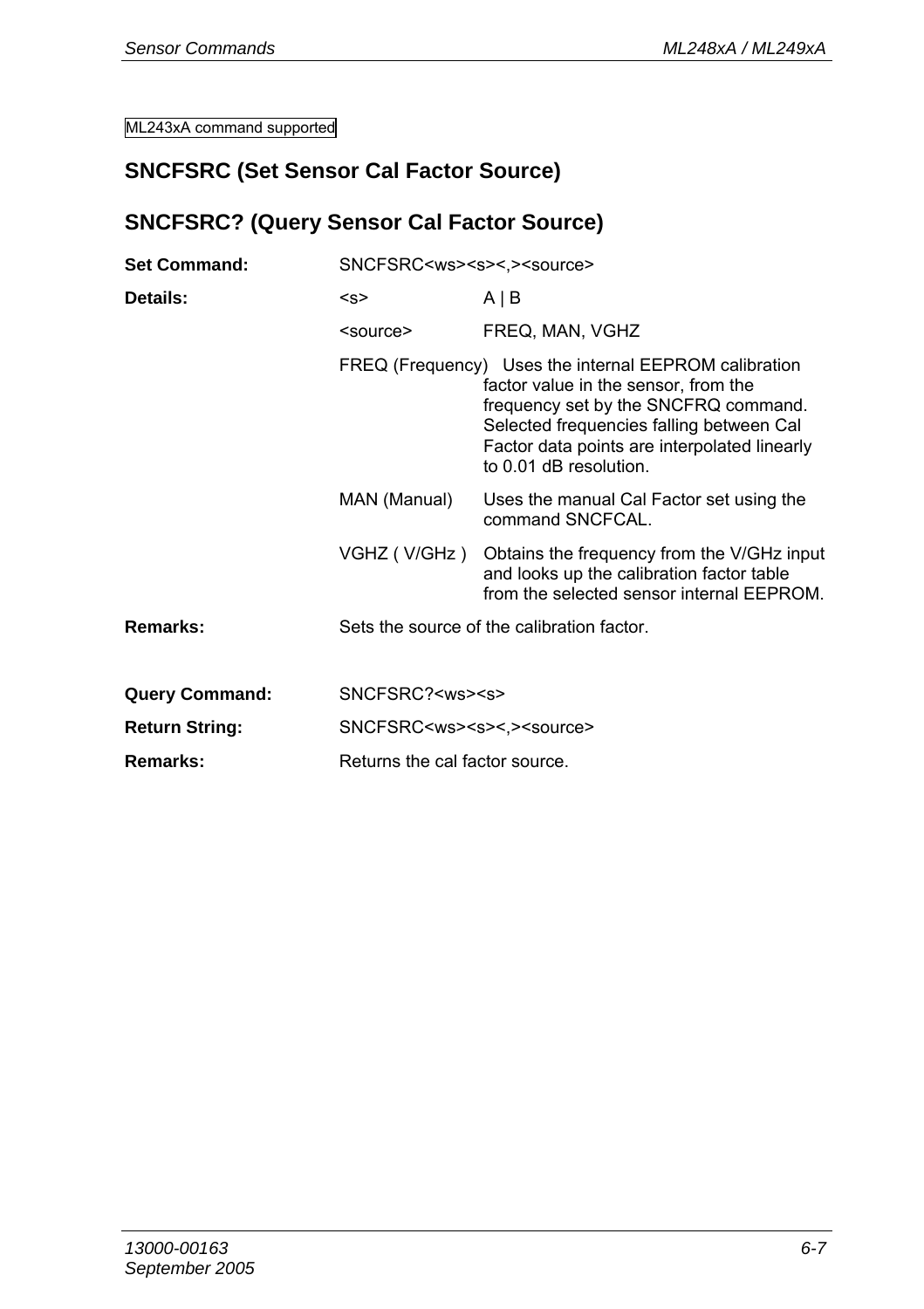#### **SNCFU (Set Sensor Cal Factor Display Units)**

## **SNCFU? (Query Sensor Cal Factor Display Units)**

| <b>Set Command:</b>   | SNCFU <ws><units></units></ws>                                                                                                                                                          |                                              |
|-----------------------|-----------------------------------------------------------------------------------------------------------------------------------------------------------------------------------------|----------------------------------------------|
| Details:              | <s></s>                                                                                                                                                                                 | $A \mid B$                                   |
|                       |                                                                                                                                                                                         | $\le$ units> % (PCT)   dB                    |
| Remarks:              | This command changes the cal factor units displayed on the<br>front panel. Note that this setting will also change the <units><br/>for any Cal factor data requested over GPIB.</units> |                                              |
| <b>Query Command:</b> | SNCFU? < s                                                                                                                                                                              |                                              |
| <b>Return String:</b> | SNCFU <s>,<units></units></s>                                                                                                                                                           |                                              |
| Remarks:              |                                                                                                                                                                                         | Returns the sensor cal factor display units. |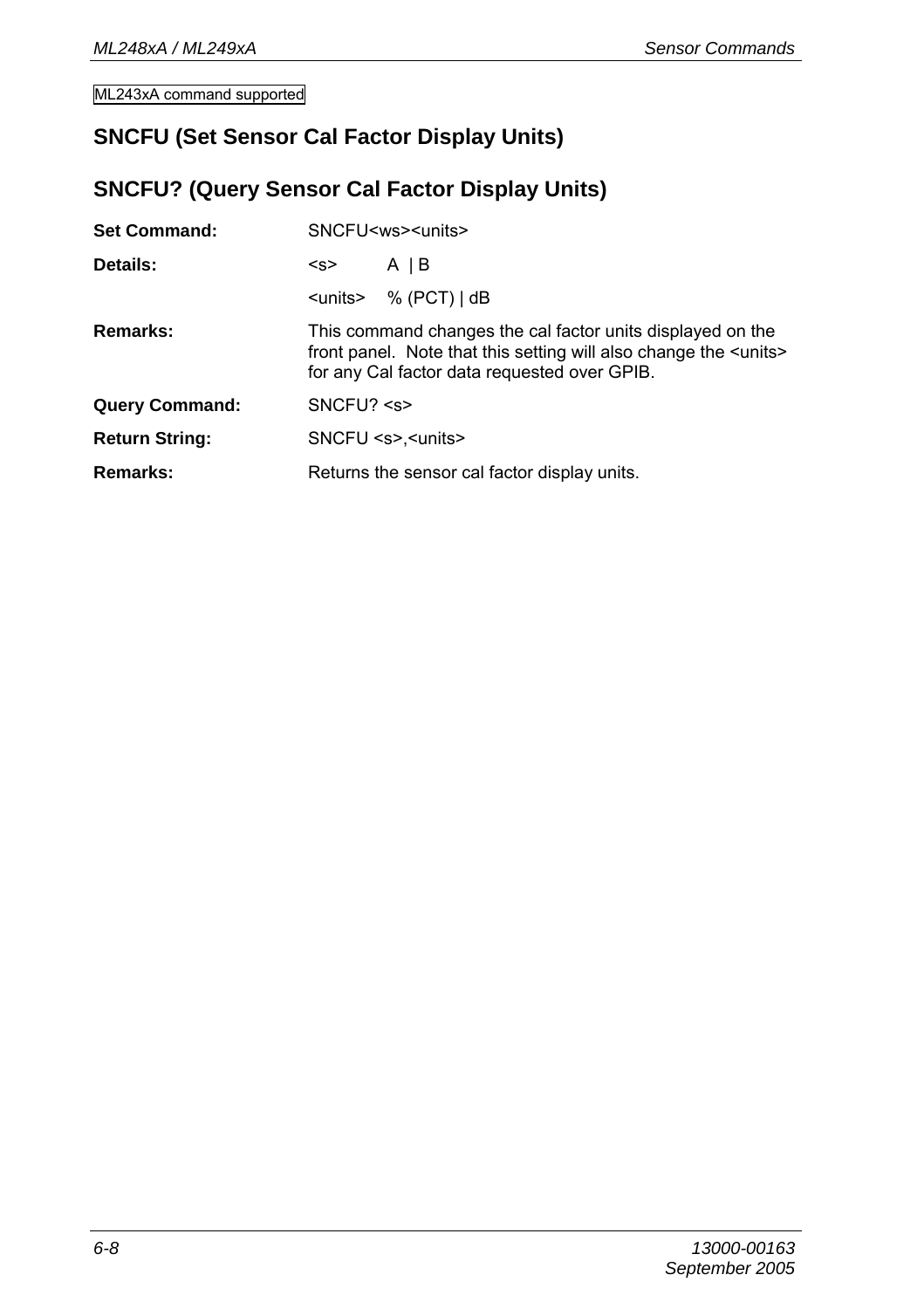## **SNCFVAL (Query Current Cal Factor Value)**

| <b>Query Command:</b> | SCFVAL <ws><s></s></ws>                                                                                                                                                                                                                                                                                                                      |                                                                                                                                                                                                                                                                                                      |  |
|-----------------------|----------------------------------------------------------------------------------------------------------------------------------------------------------------------------------------------------------------------------------------------------------------------------------------------------------------------------------------------|------------------------------------------------------------------------------------------------------------------------------------------------------------------------------------------------------------------------------------------------------------------------------------------------------|--|
| Details:              | < s                                                                                                                                                                                                                                                                                                                                          | $A \mid B$                                                                                                                                                                                                                                                                                           |  |
| <b>Return String:</b> |                                                                                                                                                                                                                                                                                                                                              | SCFVAL <s>,<cf val=""></cf></s>                                                                                                                                                                                                                                                                      |  |
| Details:              |                                                                                                                                                                                                                                                                                                                                              | <cf val=""> <math>0.07</math> → 150.00 %   +31.55 → -1.76dB</cf>                                                                                                                                                                                                                                     |  |
| Remarks:              |                                                                                                                                                                                                                                                                                                                                              | Returns the cal factor value currently being used for the<br>specified sensor. This will be a fixed value only when in<br>MANUAL cal factor mode, otherwise the value will depend on<br>the frequency entered when cal source is FREQUENCY and<br>the scaled frequency when the cal source is V/GHz. |  |
|                       | SNCFVAL will not return the updated Cal Factor Value if the<br>system is in TR0 Trigger Hold mode. That is, if you change<br>the Cal Factor Frequency and want to read back what the unit<br>has set the Cal Factor to when the system is in TR0 mode, the<br>system will return the last Cal Factor value before you went<br>into TR0 mode. |                                                                                                                                                                                                                                                                                                      |  |
|                       |                                                                                                                                                                                                                                                                                                                                              | There may be a delay of approximately 0.25 seconds after<br>changing the Cal Factor Frequency to read back the Cal<br>Factor Value, even when not in TR0. This is as SNCFVAL is<br>not updated instantly after changing the Cal Factor Frequency.                                                    |  |
|                       |                                                                                                                                                                                                                                                                                                                                              | This restriction only applies to the SNCFVAL GPIB command<br>and does not effect any measurement taken. If you are in TRO<br>mode, change the Cal Factor Frequency and then take a<br>measurement; the Cal factor will be calculated correctly.                                                      |  |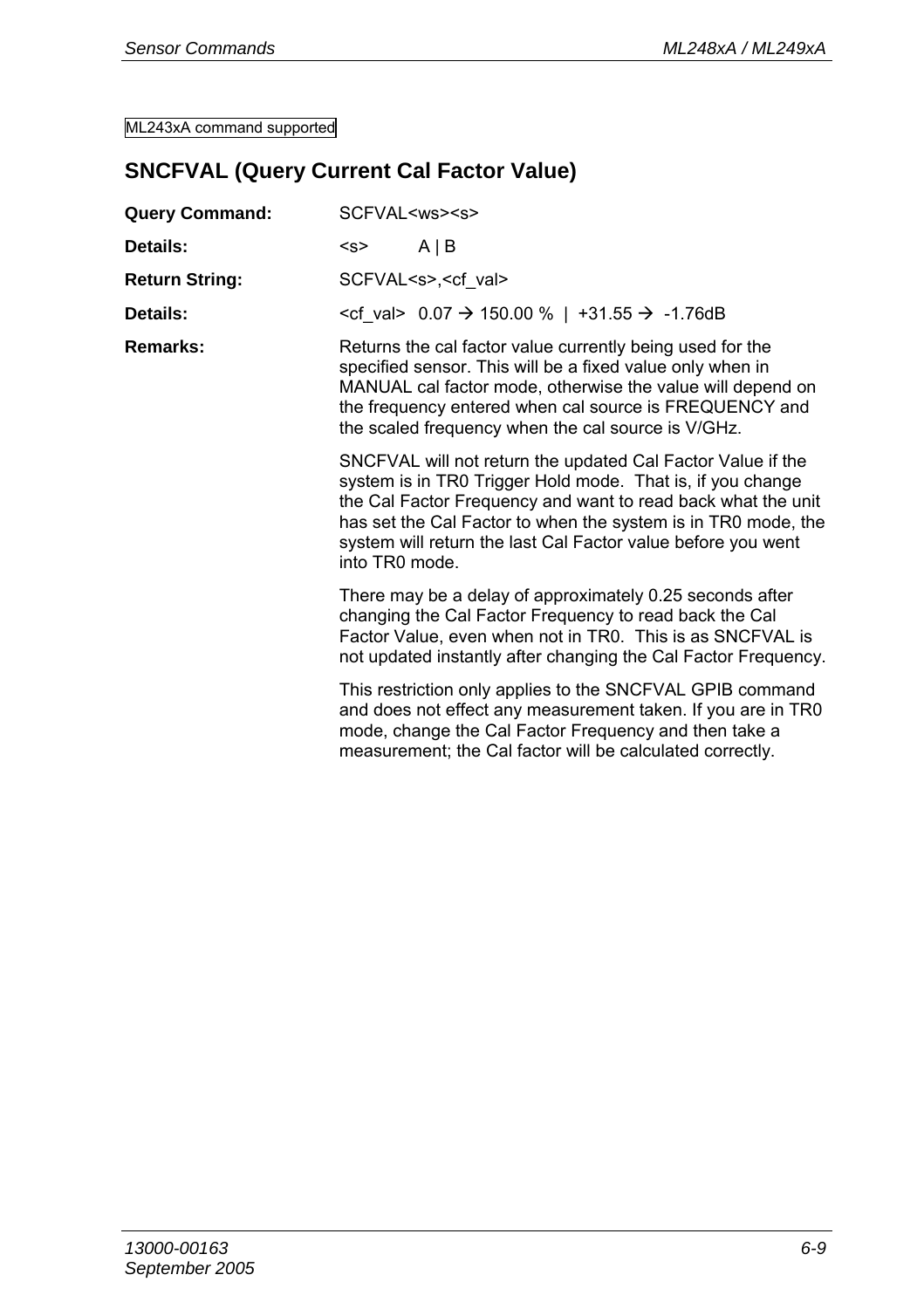#### **SNZSPF (Set V/GHz Calibration Factor Stop Frequency)**

#### **SNZSPF? (Query V/GHz Calibration Factor Stop Frequency)**

| <b>Set Command:</b>   | SNZSPF <ws><s>&lt;.&gt;<freq>[units]</freq></s></ws> |                                                         |
|-----------------------|------------------------------------------------------|---------------------------------------------------------|
| Details:              | AIB<br><s></s>                                       |                                                         |
|                       | <frea></frea>                                        | 100.00 kHz $\rightarrow$ 400.00 GHz                     |
| Remarks:              | settings.                                            | Sets the stop frequency of the V/GHz calibration factor |
| <b>Query Command:</b> |                                                      | SNZSPF? <ws><s></s></ws>                                |
| <b>Return String:</b> | SNZSPF <s>,<freq></freq></s>                         |                                                         |
| Remarks:              | Returns V/GHz calibration factor stop frequency.     |                                                         |

ML243xA command supported

#### **SNZSPV (Set V/GHz Calibration Factor Stop Voltage)**

#### **SNZSPV? (Query V/GHz Calibration Factor Stop Voltage)**

| <b>Set Command:</b>   | SNZSPV <ws><s>&lt;.&gt;<volt>[units]</volt></s></ws>            |                            |
|-----------------------|-----------------------------------------------------------------|----------------------------|
| Details:              | AIB<br>< s                                                      |                            |
|                       | <volt></volt>                                                   | $0.00 \rightarrow 20.00 V$ |
| Remarks:              | Sets the stop voltage of the V/GHz calibration factor settings. |                            |
| <b>Query Command:</b> | SNZSPV? <ws><s></s></ws>                                        |                            |
| <b>Return String:</b> | SNZSPV <s>,<volt></volt></s>                                    |                            |
| Remarks:              | Returns V/GHz calibration factor stop voltage.                  |                            |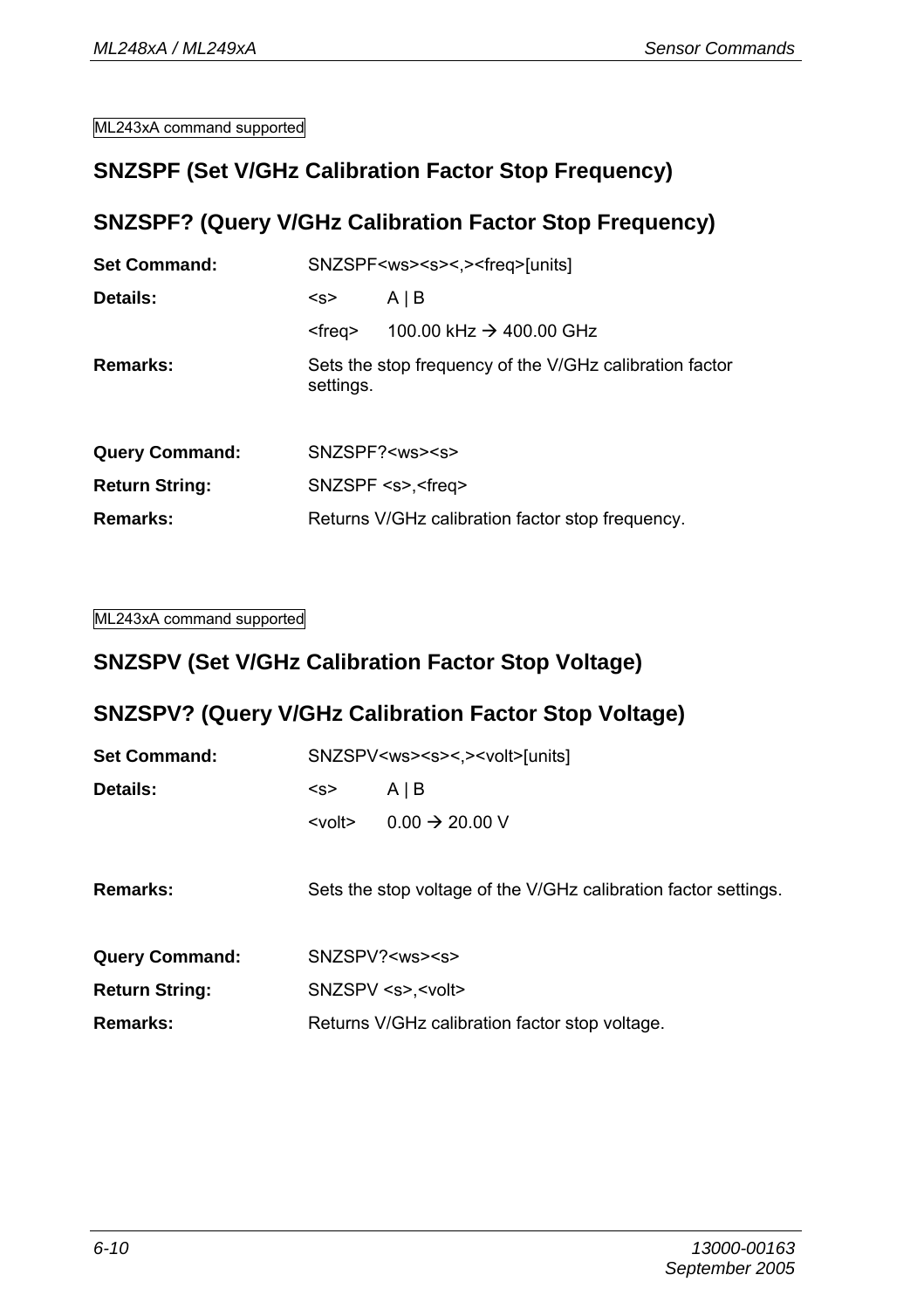#### **SNZSTF (Set V/GHz Calibration Factor Start Frequency)**

#### **SNZSTF? (Query V/GHz Calibration Factor Start Frequency)**

| <b>Set Command:</b>   | SNZSTF <ws><s>&lt;.&gt;<freq>[units]</freq></s></ws>                  |                                     |  |
|-----------------------|-----------------------------------------------------------------------|-------------------------------------|--|
| Details:              | A or B<br>< s                                                         |                                     |  |
|                       | <frea></frea>                                                         | 100.00 kHz $\rightarrow$ 400.00 GHz |  |
| Remarks:              | Sets the start frequency of the V/GHz calibration factor<br>settings. |                                     |  |
| <b>Query Command:</b> |                                                                       | SNZSTF? <ws><s></s></ws>            |  |
| <b>Return String:</b> | SNZSTF <s>,<freq></freq></s>                                          |                                     |  |
| Remarks:              | Returns V/GHz calibration factor start frequency.                     |                                     |  |

ML243xA command supported

#### **SNZSTV (Set V/GHz Calibration Factor Start Voltage)**

#### **SNZSTV? (Query V/GHz Calibration Factor Start Voltage)**

| <b>Set Command:</b>   | SNZSTV <ws><s>&lt;.&gt;<volt>[units]</volt></s></ws>             |                                                 |
|-----------------------|------------------------------------------------------------------|-------------------------------------------------|
| Details:              | <s></s>                                                          | AIB                                             |
|                       | $<$ volt $>$                                                     | $0.00 \rightarrow 20.00 V$                      |
| Remarks:              | Sets the start voltage of the V/GHz calibration factor settings. |                                                 |
|                       |                                                                  |                                                 |
| <b>Query Command:</b> |                                                                  | SNZSTV? <ws><s></s></ws>                        |
| <b>Return String:</b> |                                                                  | SNZSTV <s>,<volt></volt></s>                    |
| Remarks:              |                                                                  | Returns V/GHz calibration factor start voltage. |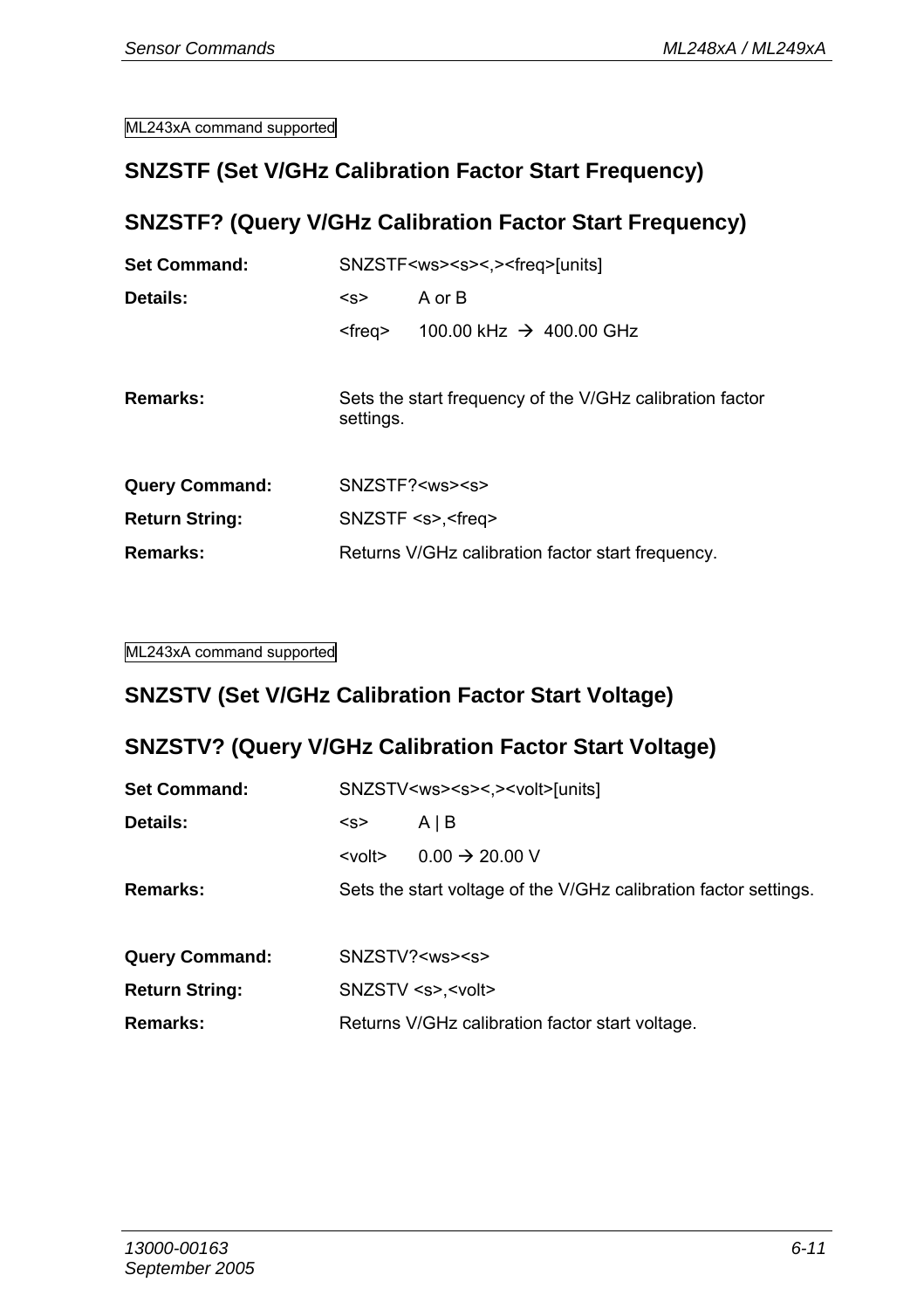## **Offset**

ML243xA command supported

## **SNOFIX (Set Fixed Offset Value)**

#### **SNOFIX? (Query Fixed Offset Value)**

| <b>Set Command:</b>   | SNOFIX <ws><s>&lt;.&gt;<fix offset="">[units]</fix></s></ws> |                                                                                                                                                                                                                                        |
|-----------------------|--------------------------------------------------------------|----------------------------------------------------------------------------------------------------------------------------------------------------------------------------------------------------------------------------------------|
| Details:              | < s                                                          | $A \mid B$                                                                                                                                                                                                                             |
|                       | <fix offset=""></fix>                                        | $-200.00 \rightarrow +200.00$                                                                                                                                                                                                          |
|                       | <units></units>                                              | dB                                                                                                                                                                                                                                     |
| Remarks:              |                                                              | This command defines a fixed offset to be applied to the<br>selected sensor. When the selected sensor offset type is<br>'FIXED' (see SNOFTYP command), <fixed offset=""> will be<br/>added to the sensor measurement readings.</fixed> |
| <b>Query Command:</b> | SNOFIX? <ws><s></s></ws>                                     |                                                                                                                                                                                                                                        |
| <b>Return String:</b> | SNOFIX <s>, <fix offset=""></fix></s>                        |                                                                                                                                                                                                                                        |
| Remarks:              |                                                              | Returns the fixed offset value added to the sensor readings.                                                                                                                                                                           |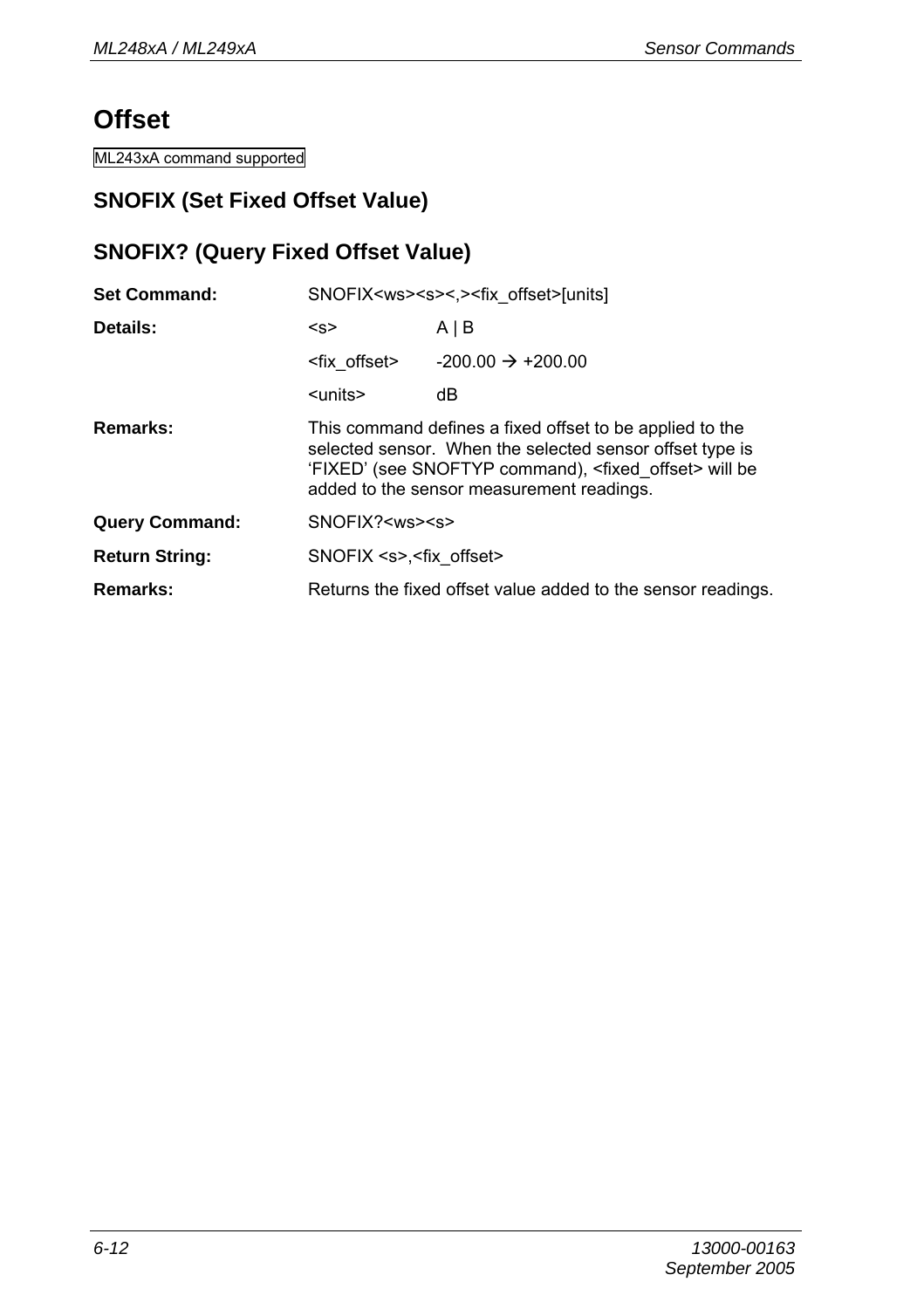#### **SNOFTYP (Set Sensor Offset Type)**

## **SNOFTYP? (Query Sensor Offset Type)**

| <b>Set Command:</b>   | SNOFTYP <ws><s>&lt;.&gt;<type></type></s></ws> |  |                                                               |
|-----------------------|------------------------------------------------|--|---------------------------------------------------------------|
| Details:              | < s                                            |  | AIB                                                           |
|                       |                                                |  | <offset type=""> OFF   FIXED   TABLE</offset>                 |
|                       | OFF:                                           |  | No offset to be used                                          |
|                       |                                                |  |                                                               |
|                       | FIXED:                                         |  | Use the fixed value (SNOFIX) specified                        |
|                       |                                                |  | TABLE: Use the Offset table (SNOTSEL) specified.              |
| Remarks:              | the sensor.                                    |  | This command is used to select the type of offset to apply to |
|                       |                                                |  |                                                               |
| <b>Query Command:</b> | SNOFTYP? <ws><s></s></ws>                      |  |                                                               |
| <b>Return String:</b> |                                                |  | SNOFTYP <s>&lt;.&gt;<offset type=""></offset></s>             |
| Remarks:              |                                                |  | Returns the correct setting for the offset type.              |

ML243xA command supported

#### **SNOFVO (Output Sensor Offset Value)**

| <b>Query Command:</b> | SNOFVO <ws><s></s></ws>                                                                                                                                                                                                                                                                                                                                                                                                                                                                          |  |  |
|-----------------------|--------------------------------------------------------------------------------------------------------------------------------------------------------------------------------------------------------------------------------------------------------------------------------------------------------------------------------------------------------------------------------------------------------------------------------------------------------------------------------------------------|--|--|
| Details:              | AIB<br>< s                                                                                                                                                                                                                                                                                                                                                                                                                                                                                       |  |  |
| <b>Return String:</b> | SNOFVO <s>, <offset val=""></offset></s>                                                                                                                                                                                                                                                                                                                                                                                                                                                         |  |  |
| Remarks:              | Returns the offset value being applied to the specified sensor if<br>the offset feature is enabled (see SNOFTYP). When an offset<br>table is selected (see SNOFTYP, SNOTSEL commands), the<br>offset will be extracted from the table entry whose frequency<br>matches the cal factor frequency entry (see SNCFRQ<br>command). If there is no frequency match, than the offset<br>applied is a linearly interpolated value calculated from the<br>adjacent frequency values in the offset table. |  |  |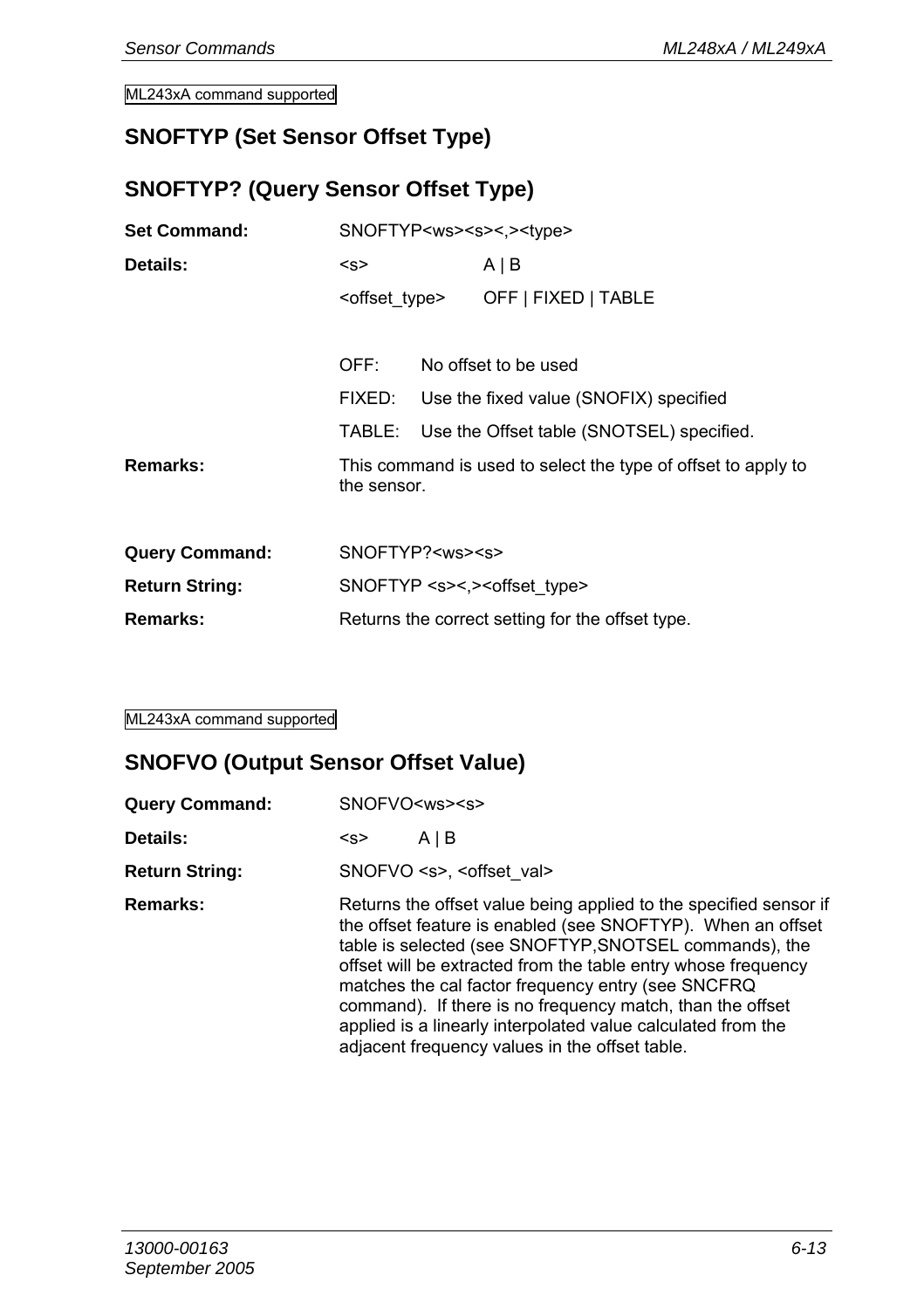#### **SNOTAO (Output Sensor Offset Table in ASCII)**

| Query<br>Command: | SNOTAO <ws><table num=""></table></ws>                                                                                                                                                  |                                                       |  |
|-------------------|-----------------------------------------------------------------------------------------------------------------------------------------------------------------------------------------|-------------------------------------------------------|--|
| Details:          | SNOTAO SNOTAO<br><table num="">, <id string="">, <num entry="" pairs="">, <freq 1="">, <offset 1="">,<br/><freq n="">, <offset n=""></offset></freq></offset></freq></num></id></table> |                                                       |  |
|                   | <table num=""></table>                                                                                                                                                                  | $1 \rightarrow 5$                                     |  |
|                   | <id string=""></id>                                                                                                                                                                     | Table Identification string (9 characters<br>maximum) |  |
|                   | <num entry="" pairs=""></num>                                                                                                                                                           | 200 entries maximum                                   |  |
|                   | $<$ freg N $>$                                                                                                                                                                          | Frequency as a floating point value                   |  |
|                   | <offset n=""></offset>                                                                                                                                                                  | Offset (dB only) as a floating-point value.           |  |
|                   |                                                                                                                                                                                         |                                                       |  |

**Remarks:** Returns the selected offset <table\_num> data in ASCII format. If <table\_num> exceeds the maximum number of tables, or the selected table is not initialised, the Execution Error (EXE) bit in the Event Status Register (ESR) will be set.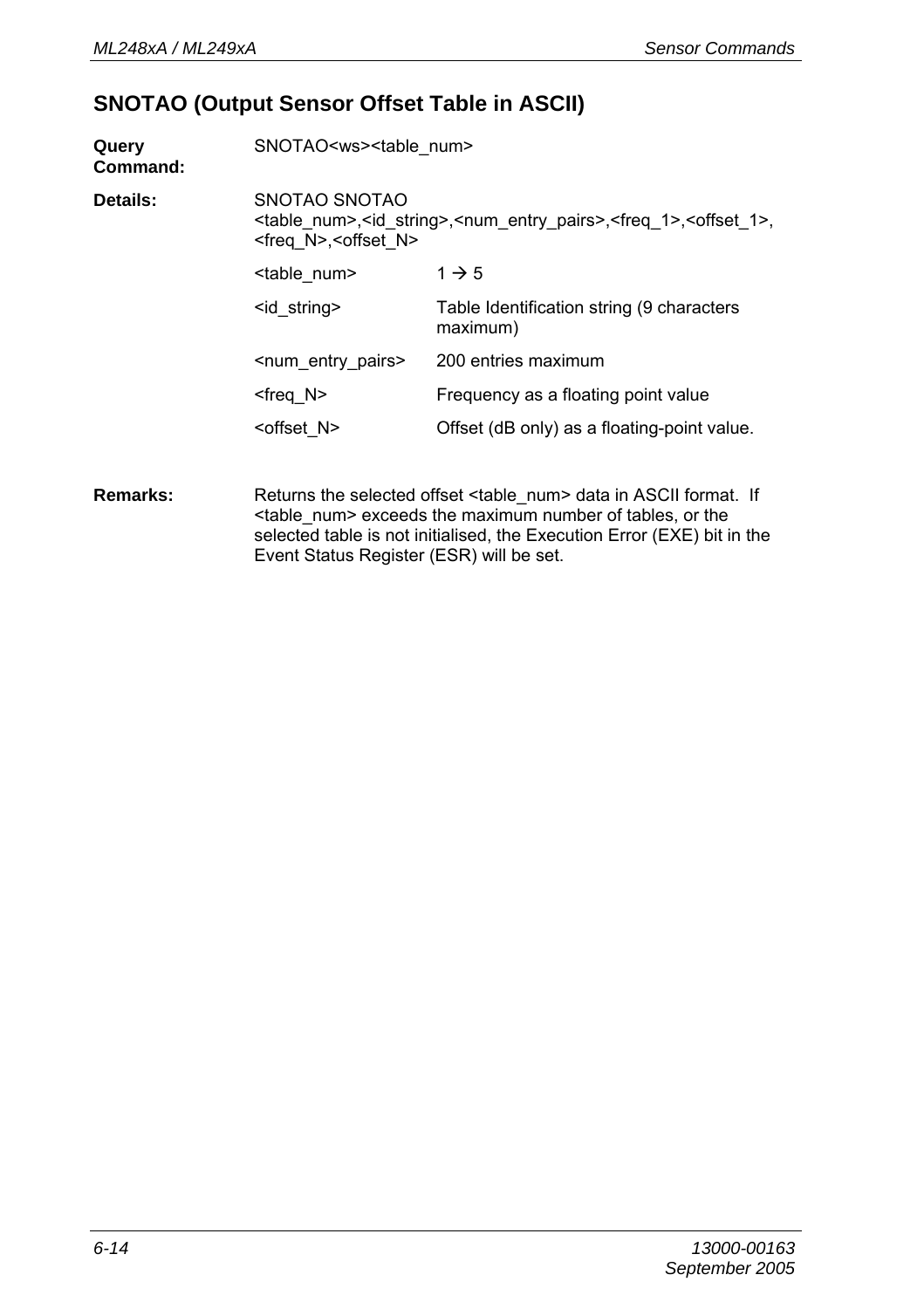#### **SNOTAW (Sensor Offset Table ASCII Write)**

| Query<br>Command: | <b>SNOTAW</b>                                                                                                                                                                                                                                                                                                                                             |                                                                                                                                                      |  |
|-------------------|-----------------------------------------------------------------------------------------------------------------------------------------------------------------------------------------------------------------------------------------------------------------------------------------------------------------------------------------------------------|------------------------------------------------------------------------------------------------------------------------------------------------------|--|
| Details:          | <ws><table num="">&lt;,&gt;&gt;id string&gt;&lt;,&gt;<num entry="" pairs="">&lt;,&gt;<ascii data=""></ascii></num></table></ws>                                                                                                                                                                                                                           |                                                                                                                                                      |  |
|                   | <table num=""></table>                                                                                                                                                                                                                                                                                                                                    | $1 \rightarrow 5$                                                                                                                                    |  |
|                   | <id string=""></id>                                                                                                                                                                                                                                                                                                                                       | Table Identification string (9 characters maximum)                                                                                                   |  |
|                   |                                                                                                                                                                                                                                                                                                                                                           | <num entry="" pairs=""> 200 entries maximum</num>                                                                                                    |  |
|                   | <ascii data=""></ascii>                                                                                                                                                                                                                                                                                                                                   | <freq 1="">[<suffix mult=""><suffix unit="">], <offset 1=""></offset></suffix></suffix></freq>                                                       |  |
|                   |                                                                                                                                                                                                                                                                                                                                                           | $\cdots$                                                                                                                                             |  |
|                   |                                                                                                                                                                                                                                                                                                                                                           | <freq n="">[<suffix mult=""><suffix unit="">], <offset n=""></offset></suffix></suffix></freq>                                                       |  |
|                   | Where: N is the number of entries. The range for $\leq$ freq N $>$ and<br><offset n=""> is as follows:</offset>                                                                                                                                                                                                                                           |                                                                                                                                                      |  |
|                   | <freq n=""></freq>                                                                                                                                                                                                                                                                                                                                        | 100.00 kHz $\rightarrow$ 400.00 GHz                                                                                                                  |  |
|                   | <offset n=""></offset>                                                                                                                                                                                                                                                                                                                                    | $-200.00$ dB $\rightarrow +200.00$ dB                                                                                                                |  |
| Remarks:          | Loads user-defined frequency/offset data pairs in ASCII format into the<br>selected instrument's offset table store. Note that this command will<br>overwrite any offset table data previously saved at <table num="">. To<br/>avoid inadvertently erasing an existing offset table, use the command<br/>SNOTVLD to check if the store is in use.</table> |                                                                                                                                                      |  |
|                   |                                                                                                                                                                                                                                                                                                                                                           | If <table num=""> exceeds the maximum number of tables, or any of the<br/>froquenou/offect noire overade the enceified renge, the whole data</table> |  |

frequency/offset pairs exceeds the specified range, the whole data string will be rejected and the Execution Error (EXE) bit in the Event Status Register (ESR) will be set.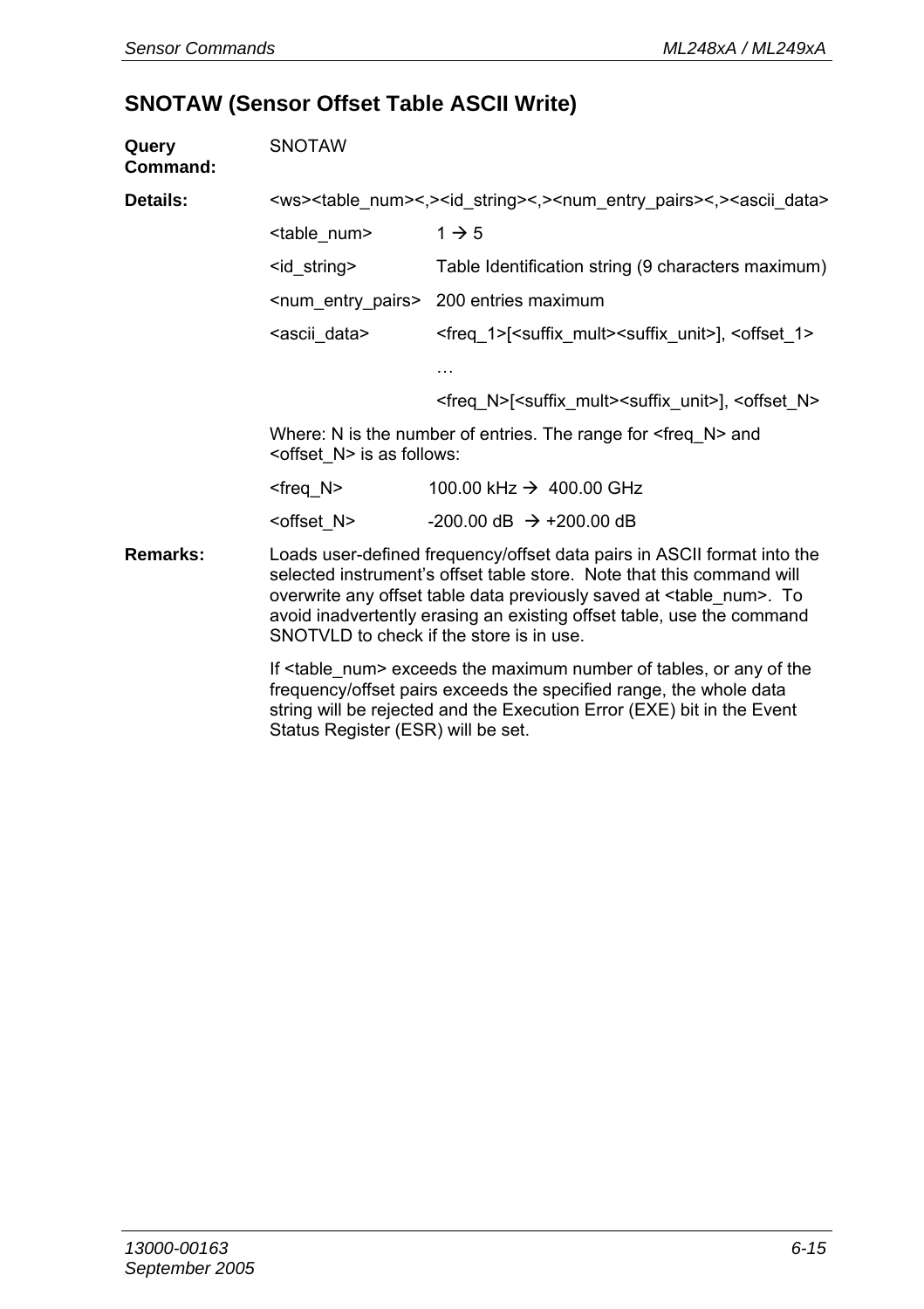#### **SNOTADD (Add Offset Table Entry)**

**Query Command:**  SNOTADD<ws><table\_num><.><freq>[<suffix\_mult><suffix\_unit>]<.><offset>

| Details: | <table num=""></table> | $1 \rightarrow 5$                     |
|----------|------------------------|---------------------------------------|
|          | <frea></frea>          | 100.00 kHz $\rightarrow$ 400.00 GHz   |
|          | <offset></offset>      | $-200.00$ dB $\rightarrow +200.00$ dB |

**Remarks:** This command adds a frequency/offset data pair to the selected offset table store number. Offset table data pairs are added until the maximum number of data entries is reached (200 maximum). Each valid entry is added to the appropriate index in the table in ascending frequency order (starting from the lowest index to the highest).

> The Execution Error (EXE) bit in the Event Status Register (ESR) will be set on the following conditions:

- The <table\_num> exceeds the maximum number of tables
- The frequency or offset value exceeds the specified range
- The table is full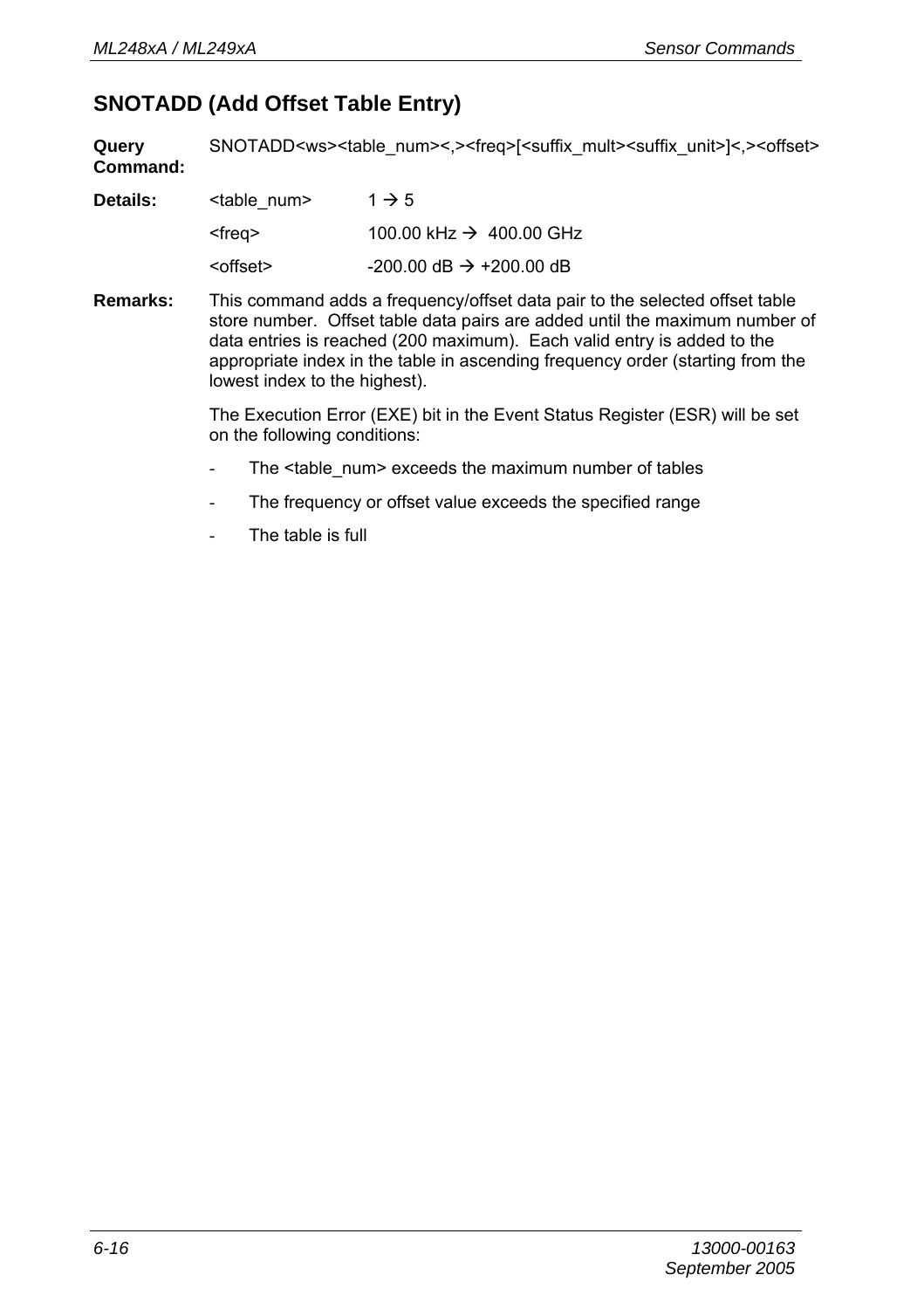## **SNOTBO (Output Offset Table in Binary Format)**

| <b>Query Command:</b> | SNTOBO <ws><table_num></table_num></ws>                                                                                                                                                                                                                                                                                                                                                                                                                        |                                                                                                                                        |  |
|-----------------------|----------------------------------------------------------------------------------------------------------------------------------------------------------------------------------------------------------------------------------------------------------------------------------------------------------------------------------------------------------------------------------------------------------------------------------------------------------------|----------------------------------------------------------------------------------------------------------------------------------------|--|
| Details:              | <table num=""><br/><math>1 \rightarrow 5</math></table>                                                                                                                                                                                                                                                                                                                                                                                                        |                                                                                                                                        |  |
| <b>Return String:</b> | SNOTBO # <length><num_bytes>,<bin_data_block></bin_data_block></num_bytes></length>                                                                                                                                                                                                                                                                                                                                                                            |                                                                                                                                        |  |
| Details:              | <length></length>                                                                                                                                                                                                                                                                                                                                                                                                                                              | of<br>the<br>The<br>number<br>characters<br>in.<br><num bytes=""> field</num>                                                          |  |
|                       | <num_bytes></num_bytes>                                                                                                                                                                                                                                                                                                                                                                                                                                        | The number of bytes in $\leq$ bin data block>,<br>following the comma (,).                                                             |  |
|                       | <bin block="" data=""></bin>                                                                                                                                                                                                                                                                                                                                                                                                                                   | <id_string><num_entries><br/><offset_tbl_entries></offset_tbl_entries></num_entries></id_string>                                       |  |
|                       | <id_string></id_string>                                                                                                                                                                                                                                                                                                                                                                                                                                        | 10 bytes (9 for the identity, plus a NULL<br>terminator byte)                                                                          |  |
|                       | <num entries=""></num>                                                                                                                                                                                                                                                                                                                                                                                                                                         | 2 bytes representing the number of table<br>entry pairs                                                                                |  |
|                       |                                                                                                                                                                                                                                                                                                                                                                                                                                                                | <offset entries="" tbl=""> <element1> <elementn></elementn></element1></offset>                                                        |  |
|                       | Where:                                                                                                                                                                                                                                                                                                                                                                                                                                                         |                                                                                                                                        |  |
|                       | <elementn></elementn>                                                                                                                                                                                                                                                                                                                                                                                                                                          | 8-byte frequency / power-offset values                                                                                                 |  |
| Remarks:              | Returns the selected offset table frequency/power-offset data in<br>binary format. Use this command as a convenient way to obtain<br>and store offset tables in compact format for later reloading using<br>the command SNOTBW. If wishing to decode the binary data<br>string, the example below shows how raw data bytes are<br>assembled into offset table elements. See also commands<br>SNOTAO, SNOTAW for manipulating offset tables in ASCII<br>format. |                                                                                                                                        |  |
|                       | Example:                                                                                                                                                                                                                                                                                                                                                                                                                                                       |                                                                                                                                        |  |
|                       | Sending the command:                                                                                                                                                                                                                                                                                                                                                                                                                                           | SNOTBO <sub>1</sub>                                                                                                                    |  |
|                       | Will return the string:                                                                                                                                                                                                                                                                                                                                                                                                                                        |                                                                                                                                        |  |
|                       | SNOTBO#41600, <id1><id10><cnt1><cnt2><data1><datan><br/>Where:</datan></data1></cnt2></cnt1></id10></id1>                                                                                                                                                                                                                                                                                                                                                      |                                                                                                                                        |  |
|                       |                                                                                                                                                                                                                                                                                                                                                                                                                                                                |                                                                                                                                        |  |
|                       | 4                                                                                                                                                                                                                                                                                                                                                                                                                                                              | The number of characters to read next to<br>determine how many bytes (after the comma<br>separator) are available in the output buffer |  |
|                       | 1600                                                                                                                                                                                                                                                                                                                                                                                                                                                           | The size in bytes of the offset table.                                                                                                 |  |
|                       | <id1><id10></id10></id1>                                                                                                                                                                                                                                                                                                                                                                                                                                       | A 10-byte identity string. If no string is defined,<br>the value of each byte is '0'                                                   |  |
|                       | <cnt1><cnt2></cnt2></cnt1>                                                                                                                                                                                                                                                                                                                                                                                                                                     | Two bytes whose combined value is a 16-bit<br>integer containing the number of                                                         |  |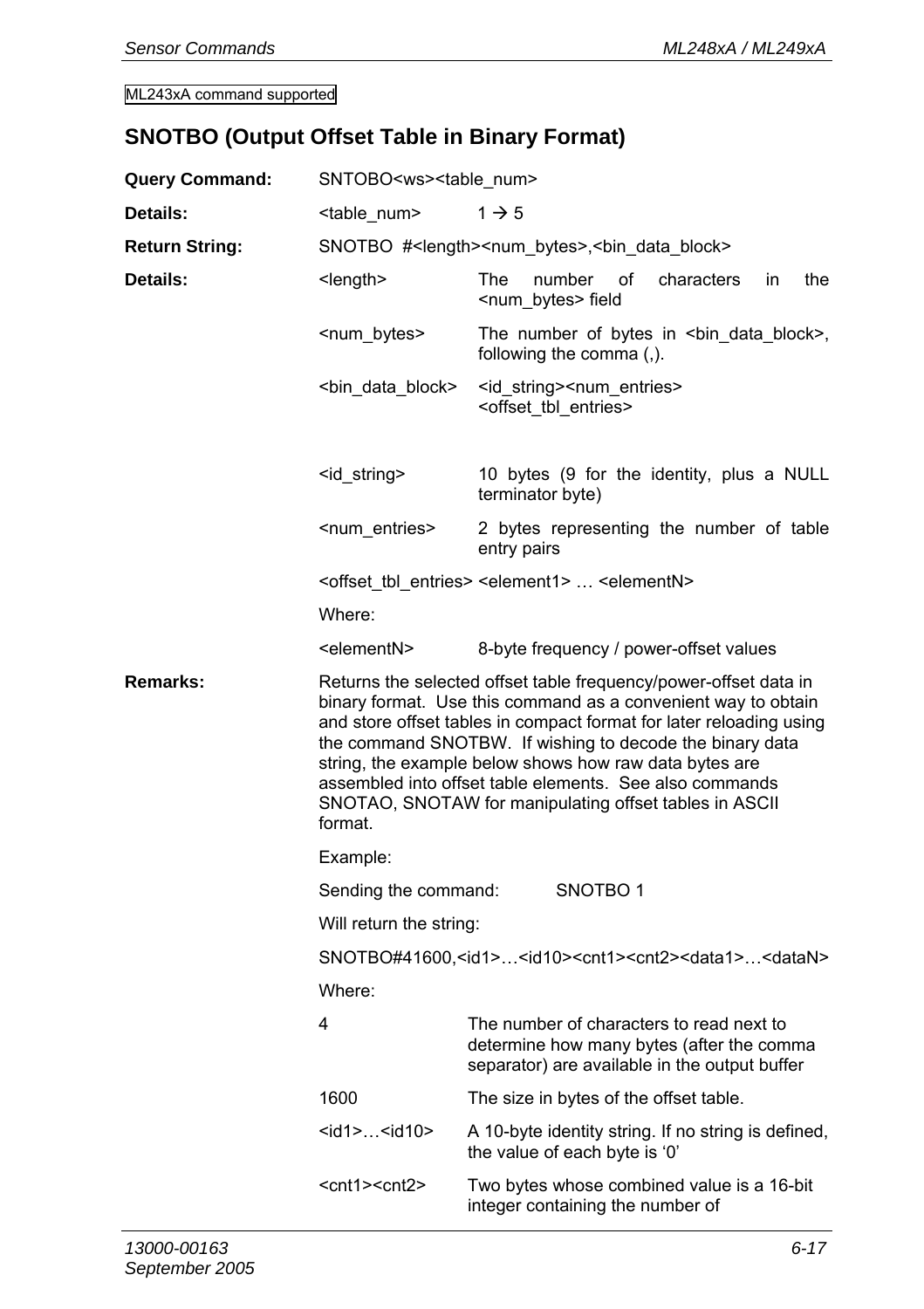frequency/entry pairs that follow in the data fields.

 $\leq$ dataN $>$  is a single data byte, where N = 1600 in this example

Note that each <elementN> is made up of 8 data bytes, therefore 1600 bytes make up 200 consecutive elements ( with no comma separator ). The leftmost four bytes of <elemenN> represent the frequency value and the rightmost four bytes represent the offset value in dB for that frequency.

For example, the elements:

<data\_element1>…<data\_elementN>

Would consist of individual data bytes as follows:

<F1 F1 F1 F1 B1 B1 B1 B1>…<FN FN FN FN BN BN BN BN>

Where: 'FN' represents the frequency value as a 4-byte single precision floating point number, and 'BN' represents the offset value in dB as a 4-byte single precision floating point number.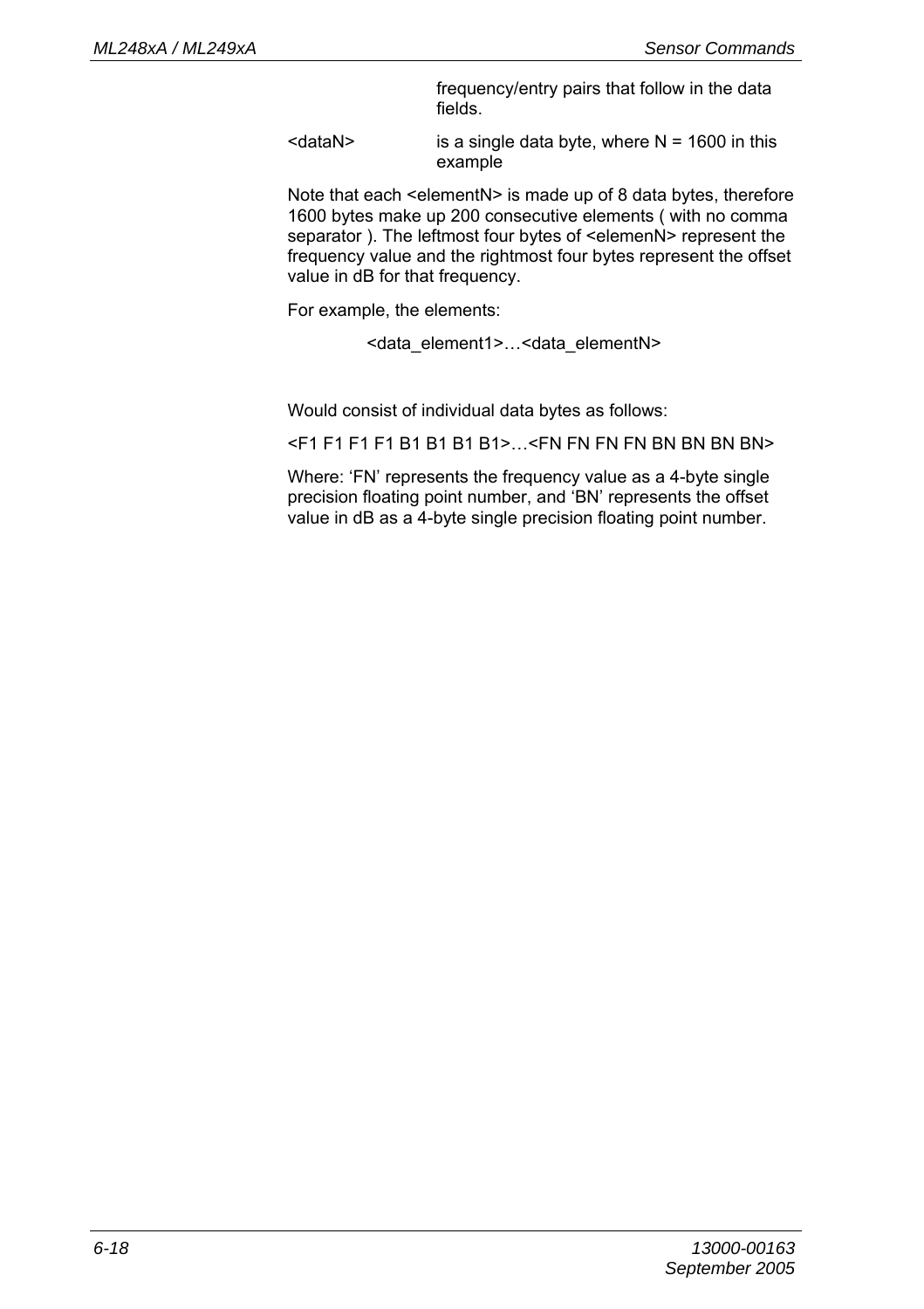#### **SNOTBW (Write Offset Table)**

| <b>Set Command:</b> | SNOTBW <ws>&lt; table num &gt;&lt;,&gt;&lt; num bytes<br/>&gt;&lt;,&gt;<br/>binary data&gt;</ws>                                                                                                                                                                                                                                                                                                                                                                                                                                                                                                             |                                                                                                                                                                                                                                               |
|---------------------|--------------------------------------------------------------------------------------------------------------------------------------------------------------------------------------------------------------------------------------------------------------------------------------------------------------------------------------------------------------------------------------------------------------------------------------------------------------------------------------------------------------------------------------------------------------------------------------------------------------|-----------------------------------------------------------------------------------------------------------------------------------------------------------------------------------------------------------------------------------------------|
| Details:            | <table num=""></table>                                                                                                                                                                                                                                                                                                                                                                                                                                                                                                                                                                                       | $1 \rightarrow 5$                                                                                                                                                                                                                             |
|                     | <num bytes=""></num>                                                                                                                                                                                                                                                                                                                                                                                                                                                                                                                                                                                         | number of bytes in the<br>binary data><br>string                                                                                                                                                                                              |
|                     | <bin block="" data=""></bin>                                                                                                                                                                                                                                                                                                                                                                                                                                                                                                                                                                                 | <id string=""><num entries=""><br/><offset entries="" tbl=""></offset></num></id>                                                                                                                                                             |
|                     | <id string=""></id>                                                                                                                                                                                                                                                                                                                                                                                                                                                                                                                                                                                          | 10 bytes (9 for the identity, plus a NULL<br>terminator byte)                                                                                                                                                                                 |
|                     | <num entries=""></num>                                                                                                                                                                                                                                                                                                                                                                                                                                                                                                                                                                                       | 2 bytes representing the number of<br>table entry pairs                                                                                                                                                                                       |
|                     | <offset entries="" tbl=""></offset>                                                                                                                                                                                                                                                                                                                                                                                                                                                                                                                                                                          | <element1> <elementn></elementn></element1>                                                                                                                                                                                                   |
|                     | Where:                                                                                                                                                                                                                                                                                                                                                                                                                                                                                                                                                                                                       |                                                                                                                                                                                                                                               |
|                     | <elementn></elementn>                                                                                                                                                                                                                                                                                                                                                                                                                                                                                                                                                                                        | 8-byte frequency / power-offset values                                                                                                                                                                                                        |
| Remarks:            | This command writes data to the offset table specified by<br><table_num>. The <num_bytes> field defines the total number<br/>of bytes in <bin block="" data="">. The contents of<br/><bin block="" data=""> are binary data obtained using the SNOTBO<br/>command. Use this command as a convenient way to<br/>download existing offset table from an instrument to quickly<br/>program offset tables into other instruments. Refer to the<br/>SNOTAW command using ASCII-formatted data, if wishing to<br/>easily define and write new offset tables to the instrument.</bin></bin></num_bytes></table_num> |                                                                                                                                                                                                                                               |
| Note:               | first, to check if the store is already in use.                                                                                                                                                                                                                                                                                                                                                                                                                                                                                                                                                              | Note that sending this command will overwrite any offset table<br>data previously saved to <table_num>. To avoid inadvertently<br/>erasing an existing offset table use the SNOTVLD command</table_num>                                       |
|                     | will be set.                                                                                                                                                                                                                                                                                                                                                                                                                                                                                                                                                                                                 | If <table num=""> exceeds the maximum number of tables the<br/>Execution Error (EXE) bit in the Event Status Register (ESR)</table>                                                                                                           |
|                     | data that the instrument will understand.                                                                                                                                                                                                                                                                                                                                                                                                                                                                                                                                                                    | When programming instruments with newly defined offset<br>tables, the recommended practice is to use the ASCII-based<br>SNOTAW command. Using this command instead involves<br>additional complexity in generating the correct floating-point |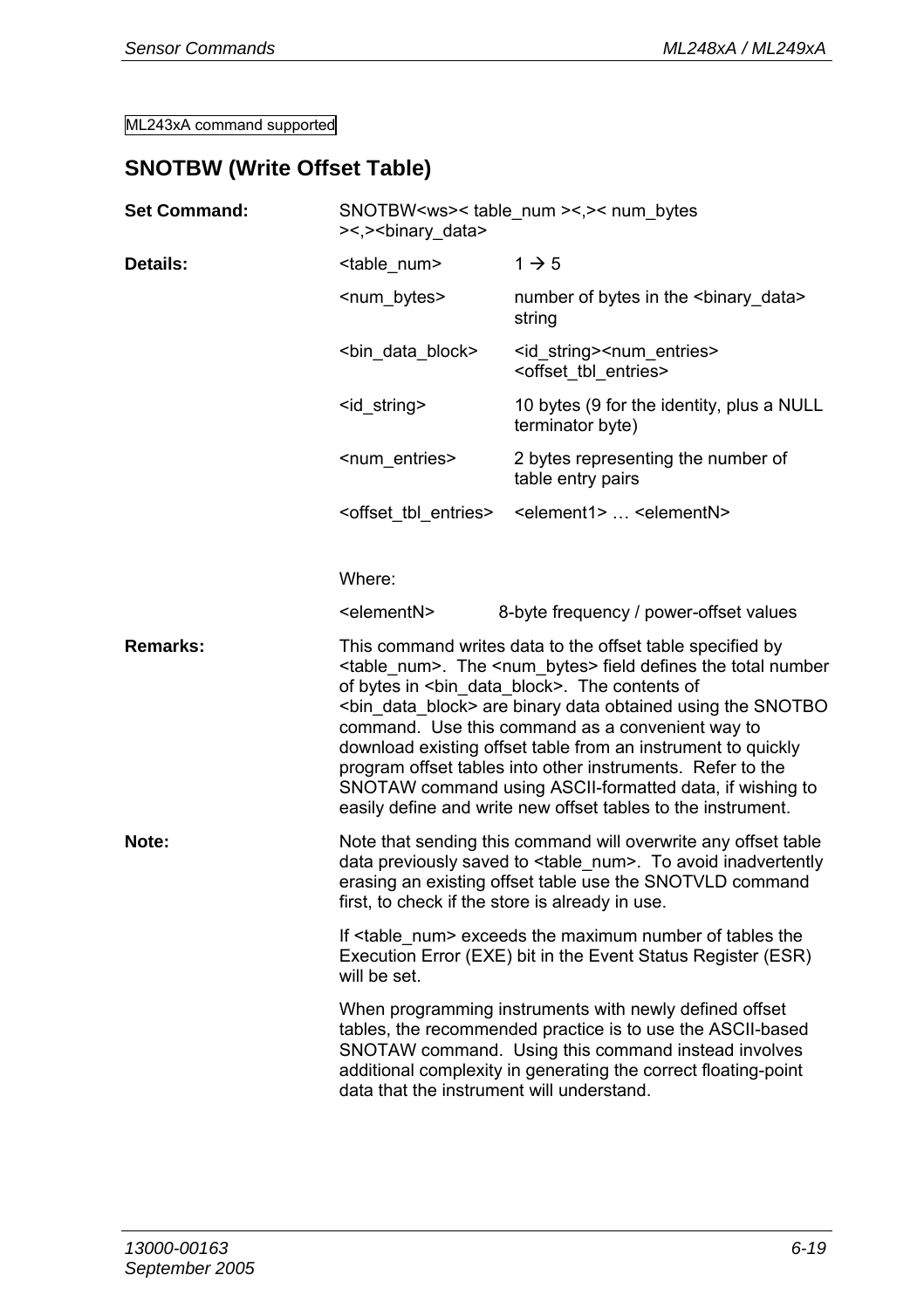#### **SNOTCLR (Clear Offset Table)**

| <b>Set Command:</b> | SNOTCLR <ws><table num=""></table></ws> |                                                                |
|---------------------|-----------------------------------------|----------------------------------------------------------------|
| <b>Details:</b>     | <table num=""></table>                  | $1 \rightarrow 5$                                              |
| Remarks:            |                                         | Sets all the values in the specified table to 0 dB and 0.00 Hz |

#### **SNOTID (Set Offset Table Identity Name)**

## **SNOTID? (Query Offset Table Identity Name)**

| <b>Set Command:</b>   | SNOTID <ws><table num="">&lt;,&gt;<id string=""></id></table></ws>      |                                                                                                    |  |
|-----------------------|-------------------------------------------------------------------------|----------------------------------------------------------------------------------------------------|--|
| Details:              | <table num=""></table>                                                  | $1 \rightarrow 5$                                                                                  |  |
|                       | <id string=""></id>                                                     | 9 characters maximum or until a message<br>terminator is read as the end of the<br>identity string |  |
| Remarks:              | This command sets or updates the offset table store identity<br>string. |                                                                                                    |  |
| <b>Query Command:</b> | SNOTID? <ws><table num=""></table></ws>                                 |                                                                                                    |  |
| <b>Return String:</b> | SNOTID <table num="">, <id string=""></id></table>                      |                                                                                                    |  |
| Remarks:              | Returns the selected offset table ID string.                            |                                                                                                    |  |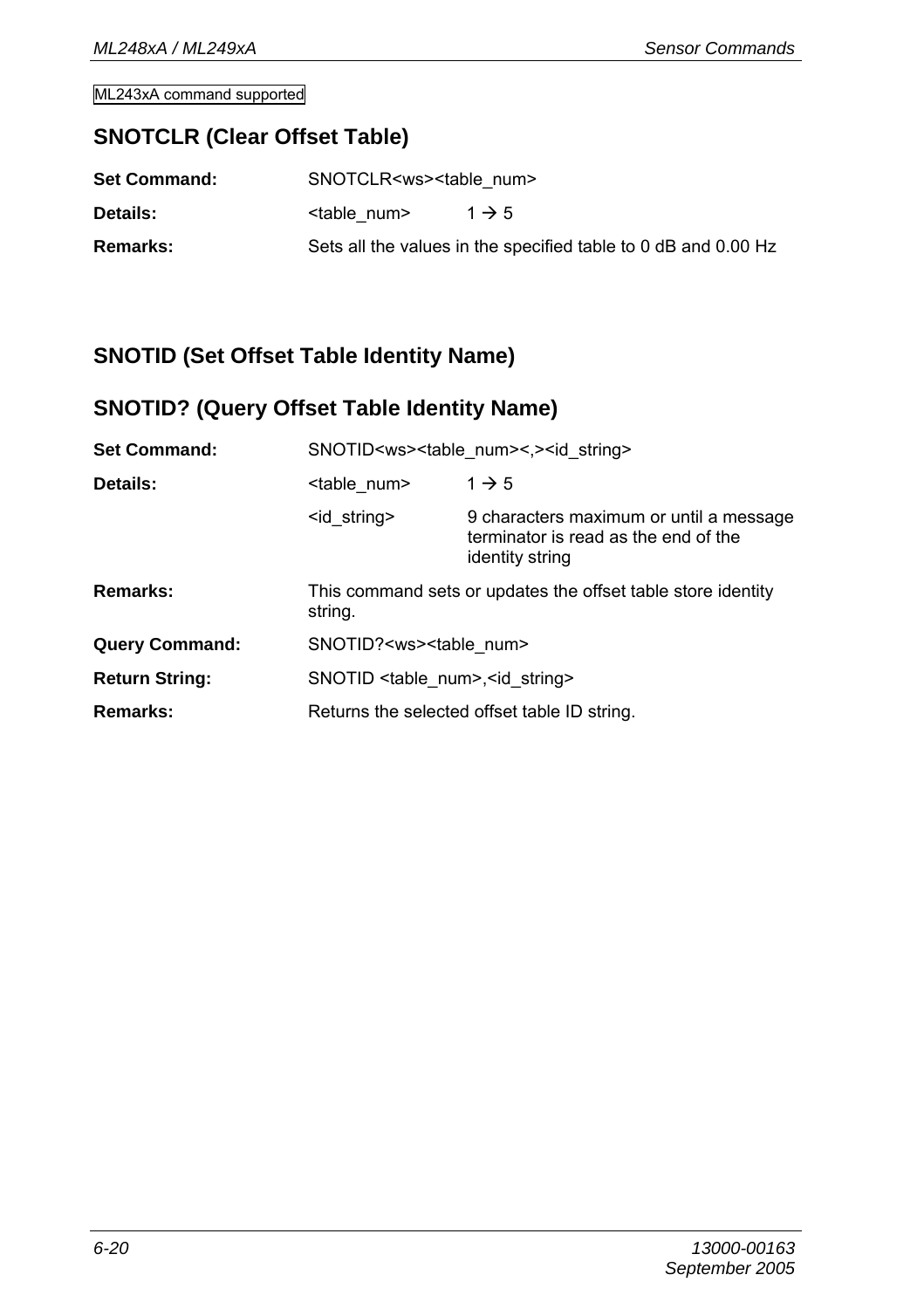#### **SNOTSEL (Select Offset Table to Apply to Sensor)**

## **SNOTSEL? (Query Offset Table Applied to Sensor)**

| <b>Set Command:</b>   | SNOTSEL <ws><s>&lt;.&gt;<table num=""></table></s></ws>                                                                                                                                                                                                                                                                                                                    |                                                                                                                                                                                                                                                                                                                                                                                                |  |
|-----------------------|----------------------------------------------------------------------------------------------------------------------------------------------------------------------------------------------------------------------------------------------------------------------------------------------------------------------------------------------------------------------------|------------------------------------------------------------------------------------------------------------------------------------------------------------------------------------------------------------------------------------------------------------------------------------------------------------------------------------------------------------------------------------------------|--|
| Details:              | < s                                                                                                                                                                                                                                                                                                                                                                        | $A \mid B$                                                                                                                                                                                                                                                                                                                                                                                     |  |
|                       | $\lt$ table num> 1 $\gt$ 5                                                                                                                                                                                                                                                                                                                                                 |                                                                                                                                                                                                                                                                                                                                                                                                |  |
| Remarks:              | This command applies the offset table specified by<br><table num="">. Use this command when the offset type is set<br/>to TABLE (see SNOFTYP command). The offset tables are a<br/>set of frequency vs. dB offset value pairs. The offset value<br/>that the instrument selects from the table depends on the Cal<br/>Factor Source setting (see SNCFSRC command).</table> |                                                                                                                                                                                                                                                                                                                                                                                                |  |
|                       |                                                                                                                                                                                                                                                                                                                                                                            | If the source is FREQUENCY, the entered frequency is used<br>to calculate the offset from the table. If the frequency<br>correction source is V/GHz, the frequency value calculated<br>from the supplied ramp input is used to calculate the offset<br>from the table. If the frequency does not match any frequency<br>in the table, interpolation is used to calculate the correct offset.   |  |
| Note:                 | table.                                                                                                                                                                                                                                                                                                                                                                     | If the frequency is greater than the maximum frequency in the<br>table, the offset value from the maximum table frequency is<br>used. If the frequency is less than the minimum frequency in<br>the table, the offset from the minimum table frequency is used.<br>The frequency comparisons start from the beginning of the<br>table; if the entry is 0 Hz, this is counted as the end of the |  |
| <b>Query Command:</b> | SNOTSEL? <ws><s></s></ws>                                                                                                                                                                                                                                                                                                                                                  |                                                                                                                                                                                                                                                                                                                                                                                                |  |
| <b>Return String:</b> | SNOTSEL <s>,<table num=""></table></s>                                                                                                                                                                                                                                                                                                                                     |                                                                                                                                                                                                                                                                                                                                                                                                |  |
| Remarks:              |                                                                                                                                                                                                                                                                                                                                                                            | Returns the offset table number being used.                                                                                                                                                                                                                                                                                                                                                    |  |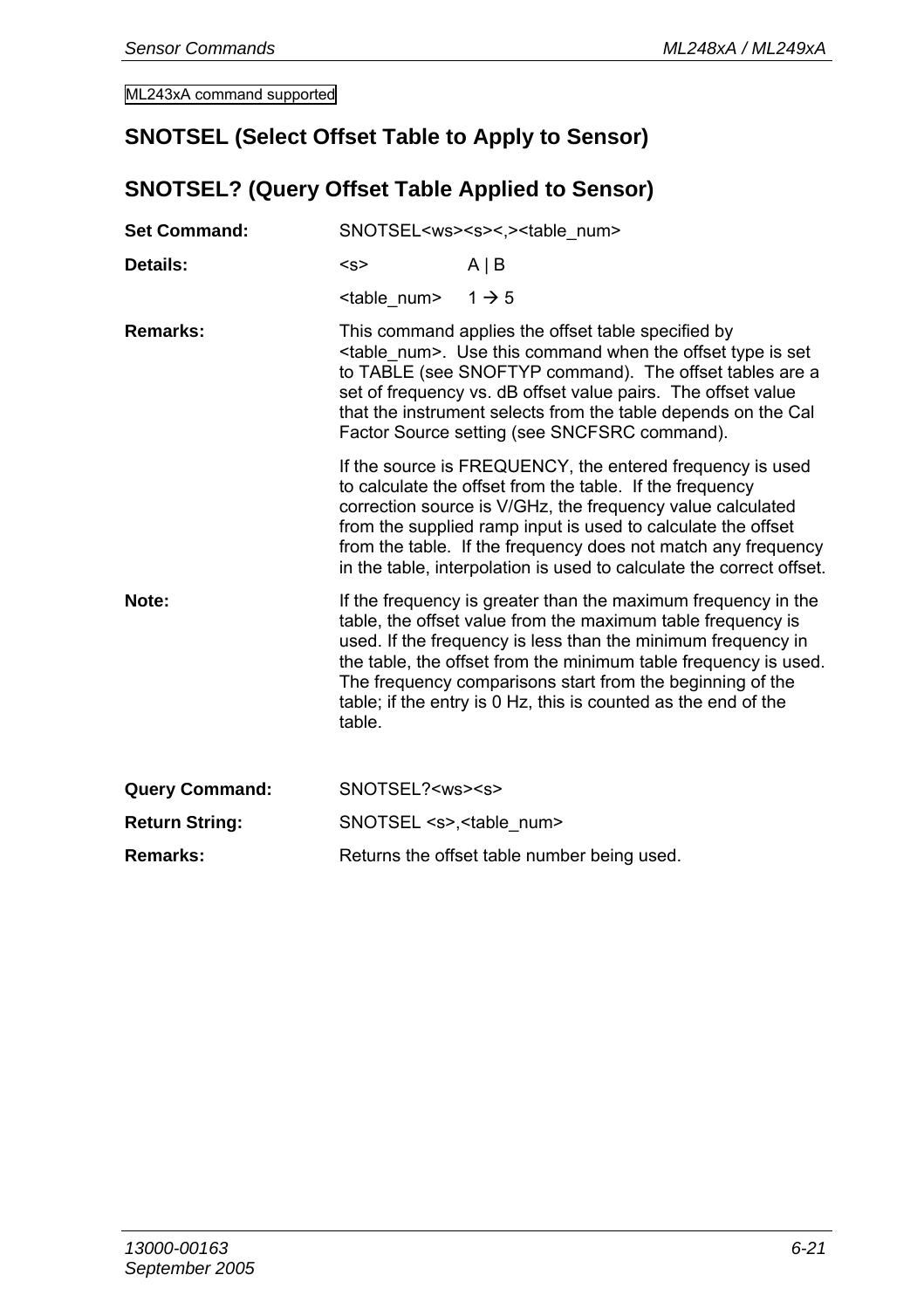## **SNOTVLD (Query Valid Offset Table)**

| <b>Query Command:</b> | SNOTVLD <ws><table num=""></table></ws> |  |                                                                                                                     |
|-----------------------|-----------------------------------------|--|---------------------------------------------------------------------------------------------------------------------|
| <b>Return String:</b> | <table num=""></table>                  |  | $1 \rightarrow 5$                                                                                                   |
|                       | Return String:                          |  | FALSE   TRUE                                                                                                        |
|                       | Where:                                  |  |                                                                                                                     |
|                       |                                         |  | FALSE Offset table queried is invalid or empty                                                                      |
|                       | <b>TRUE</b>                             |  | Offset table queried is valid                                                                                       |
| Remarks:              |                                         |  | Queries the instrument on whether the selected offset table<br><table num=""> is a valid initialised table.</table> |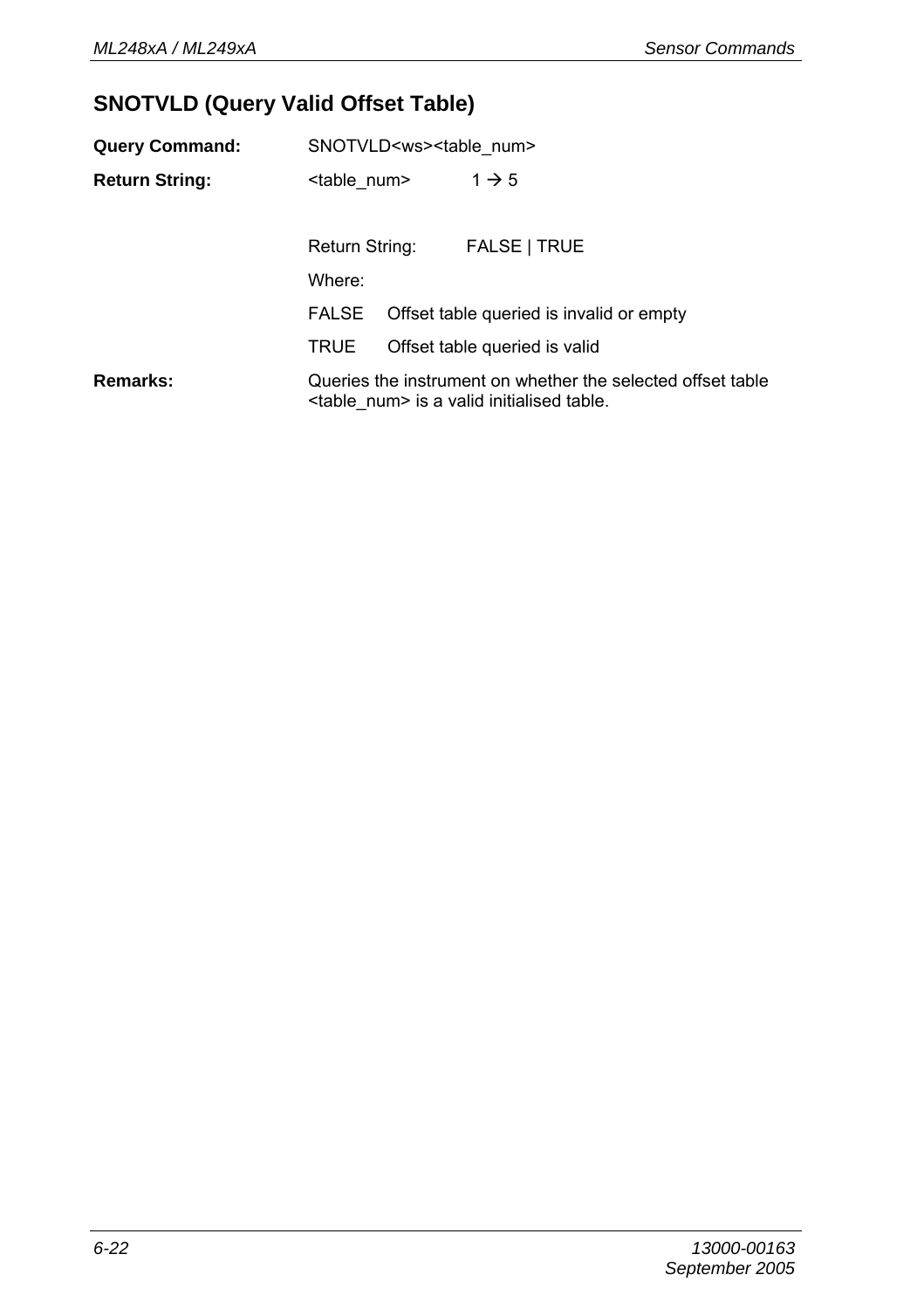# **Edit CF Table**

ML243xA command supported

## **SNCFUSE (Query Cal factor Table Number In Use)**

| <b>Query Command:</b> | SNCFUSE <ws><s></s></ws>                                                                                         |                                        |                                                                 |  |
|-----------------------|------------------------------------------------------------------------------------------------------------------|----------------------------------------|-----------------------------------------------------------------|--|
| <b>Details:</b>       | <s></s>                                                                                                          | $A \mid B$                             |                                                                 |  |
| <b>Return String:</b> |                                                                                                                  | SNCFUSE <s>,<table num=""></table></s> |                                                                 |  |
| Details:              | $\leq$ table num> 0 = factory default table.                                                                     |                                        |                                                                 |  |
|                       |                                                                                                                  |                                        | $1 \rightarrow 10$ = user table being used.                     |  |
|                       |                                                                                                                  |                                        | $11 \rightarrow 20$ = factory table + user table being<br>used. |  |
| <b>Remarks:</b>       | Returns a number indicating the cal factor table, or<br>combination of tables being used by the selected sensor. |                                        |                                                                 |  |

ML243xA command supported

#### **SNCTABN (Set Cal Factor Table Number)**

| <b>Set Command:</b> | SNCTABN <ws><s>&lt;.&gt;<table number=""></table></s></ws> |                              |                                                                                                                                                                                                                                                                    |
|---------------------|------------------------------------------------------------|------------------------------|--------------------------------------------------------------------------------------------------------------------------------------------------------------------------------------------------------------------------------------------------------------------|
| Details:            | < s                                                        | $A \mid B$                   |                                                                                                                                                                                                                                                                    |
|                     | <table number=""></table>                                  |                              | Table number or combination to use                                                                                                                                                                                                                                 |
|                     |                                                            | 0                            | Factory default table                                                                                                                                                                                                                                              |
|                     |                                                            | $1 \rightarrow 10$           | User table being used                                                                                                                                                                                                                                              |
|                     |                                                            | $11 \rightarrow 20$<br>used. | Factory table + User table being                                                                                                                                                                                                                                   |
| Remarks:            | table store is empty.                                      |                              | Selects the cal factor table or combination of tables to be used<br>and automatically updates the sensor. This command only<br>executes when cal factor source is set to Frequency or V/GHz.<br>An execution error is returned if set to Manual or if the selected |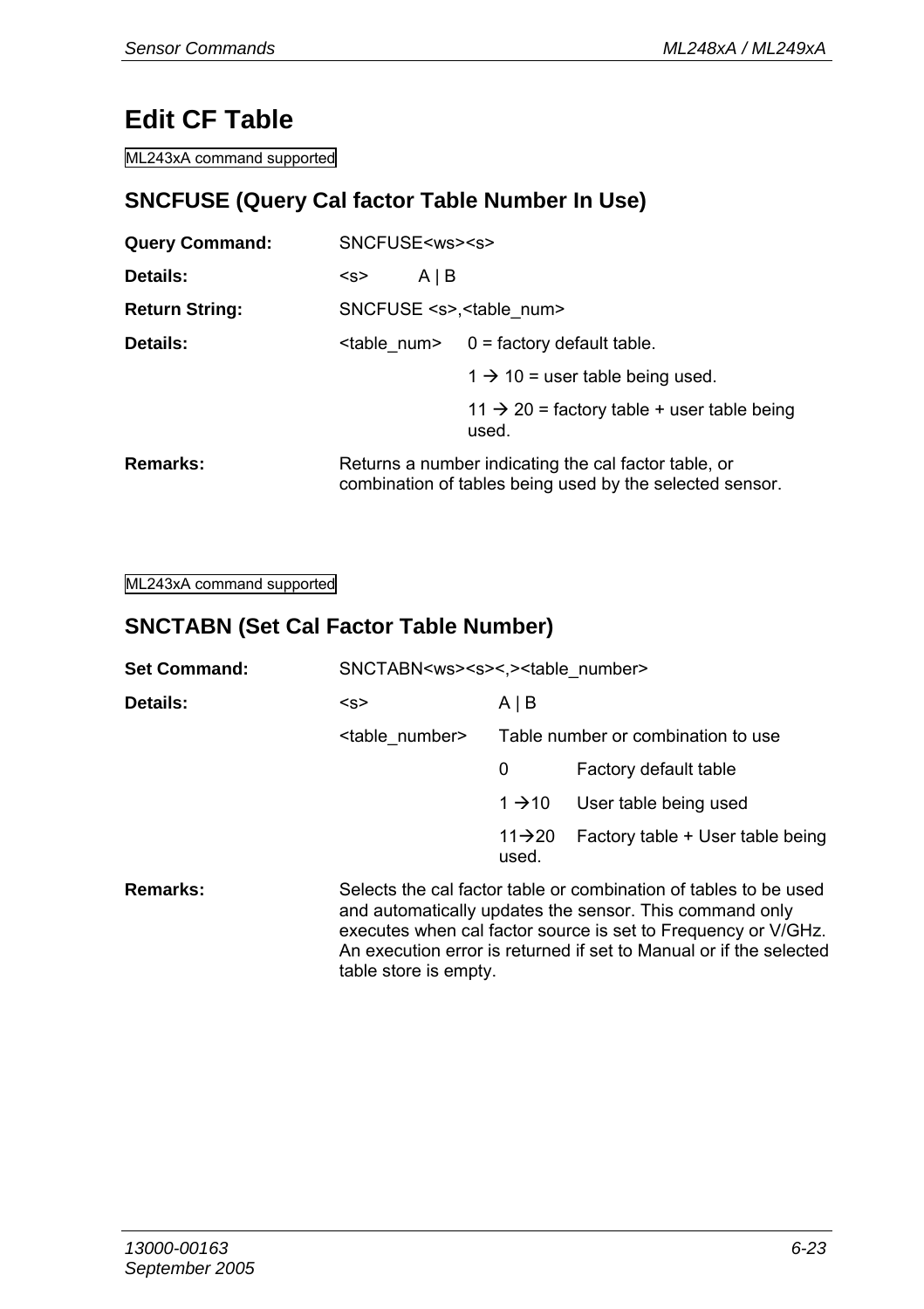#### **SNCTADD (Set Cal Factor Table Entry)**

| <b>Set Command:</b> | SNCTADD <ws><s>&lt;,&gt;<table number="">&lt;,&gt;<frequency<br>value&gt;[units]&lt;,&gt;<cal factor="">&lt;,&gt;<cal factor="" units=""></cal></cal></frequency<br></table></s></ws> |                                                                                                                                                                                                                                                                                                                                                                                                                                                                      |  |
|---------------------|---------------------------------------------------------------------------------------------------------------------------------------------------------------------------------------|----------------------------------------------------------------------------------------------------------------------------------------------------------------------------------------------------------------------------------------------------------------------------------------------------------------------------------------------------------------------------------------------------------------------------------------------------------------------|--|
| Details:            | < s                                                                                                                                                                                   | $A \mid B$                                                                                                                                                                                                                                                                                                                                                                                                                                                           |  |
|                     | <table number=""></table>                                                                                                                                                             | $1 \rightarrow$ number of tables supported by<br>the sensor type                                                                                                                                                                                                                                                                                                                                                                                                     |  |
|                     | <frequency value=""></frequency>                                                                                                                                                      | 100.00 kHz $\rightarrow$ 400.00 GHz                                                                                                                                                                                                                                                                                                                                                                                                                                  |  |
|                     | <cal factor=""></cal>                                                                                                                                                                 | $0.07 \rightarrow 150\%$ or                                                                                                                                                                                                                                                                                                                                                                                                                                          |  |
|                     |                                                                                                                                                                                       | +31.55 $\rightarrow$ -1.76 dB                                                                                                                                                                                                                                                                                                                                                                                                                                        |  |
|                     | <cal factor="" units=""></cal>                                                                                                                                                        | $%$   PCT   DB                                                                                                                                                                                                                                                                                                                                                                                                                                                       |  |
| Remarks:            | sensor memory, all changes will be lost.                                                                                                                                              | This command adds a cal factor/frequency data pair to the<br>selected cal factor table. The edited cal factor table will not be<br>used by the instrument until it is saved to the sensor memory<br>using the SNCSAV command (this is because the instrument<br>will only edit a copy of the selected cal factor table). Note that<br>if the sensor is removed from the input connector or power is<br>lost before the cal factor table being edited is saved to the |  |
| Note:               | pairs.                                                                                                                                                                                | The user must ensure that the maximum number of cal factor<br>data pairs entered into a table is not exceeded. Sensors with a<br>maximum frequency of up to 40 GHz will hold 90 pairs, while<br>sensors with a maximum frequency of 50 GHz will hold 110                                                                                                                                                                                                             |  |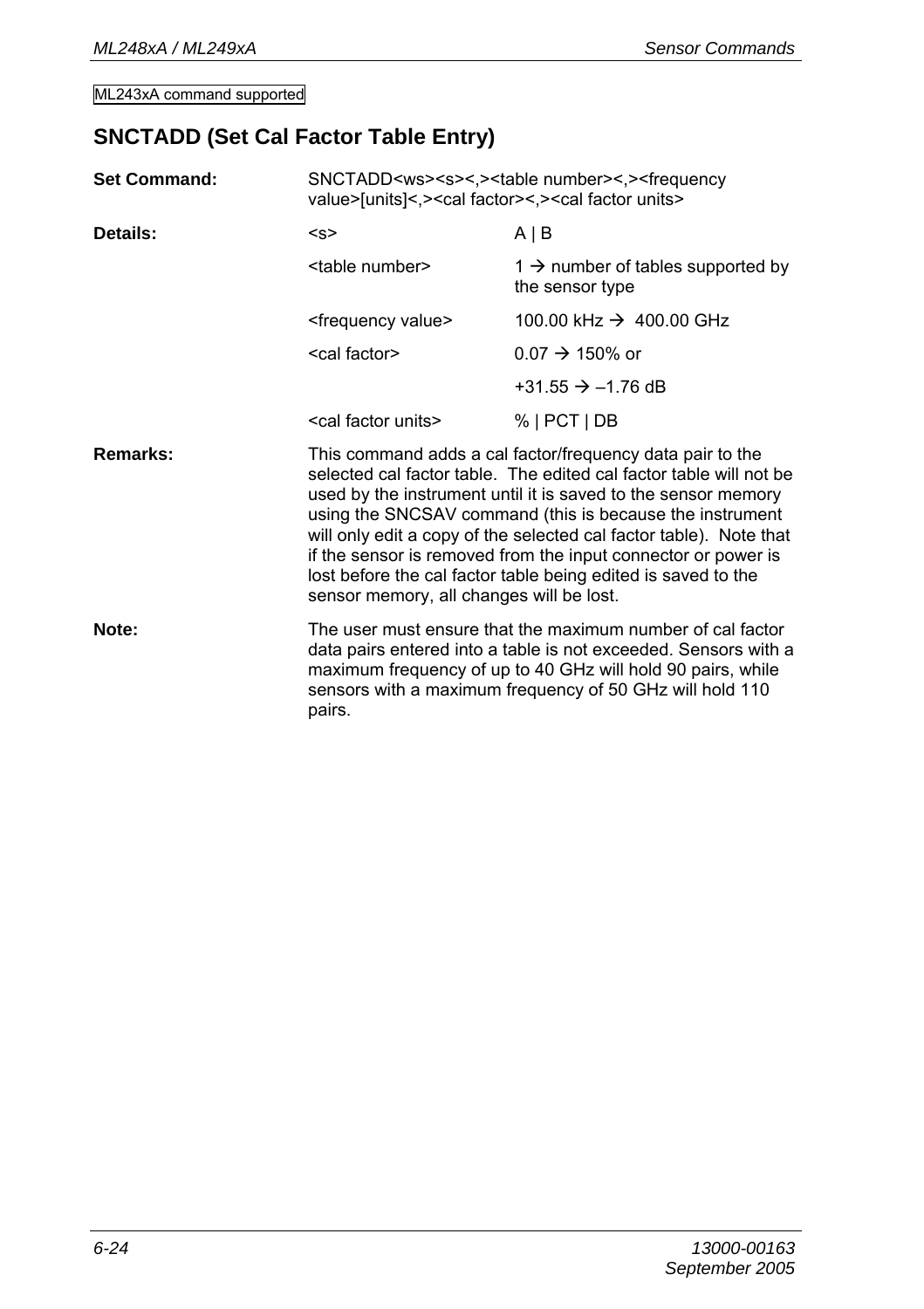## **SNCTAO (Output Sensor Cal Factor Table in ASCII**

| <b>Query Command:</b> | SNCTAO <ws><s>&lt;.&gt;<table number=""></table></s></ws>                                                                                   |                                     |                                                       |                                                                                                                                                                                                                                                                                   |
|-----------------------|---------------------------------------------------------------------------------------------------------------------------------------------|-------------------------------------|-------------------------------------------------------|-----------------------------------------------------------------------------------------------------------------------------------------------------------------------------------------------------------------------------------------------------------------------------------|
| Details:              | < s<br>$A \mid B$                                                                                                                           |                                     |                                                       |                                                                                                                                                                                                                                                                                   |
|                       | <table number=""></table>                                                                                                                   | 0   F                               |                                                       | Factory default table                                                                                                                                                                                                                                                             |
|                       |                                                                                                                                             | $1 \rightarrow N$                   |                                                       | User tables                                                                                                                                                                                                                                                                       |
|                       | (sensor dependent).                                                                                                                         |                                     |                                                       | Where: N is the number of tables supported by the sensor type                                                                                                                                                                                                                     |
|                       | Return String:<br>SNCTAO <s>, <table<br>number&gt;,<id string="">,<num entry="" pairs="">,<ascii data=""></ascii></num></id></table<br></s> |                                     |                                                       |                                                                                                                                                                                                                                                                                   |
|                       | <id string=""></id>                                                                                                                         |                                     | Identification string (7 characters<br>maximum)       |                                                                                                                                                                                                                                                                                   |
|                       | <num_entry_pairs></num_entry_pairs>                                                                                                         |                                     |                                                       | 90-pair entries maximum for<br>sensors up to 40 GHz. 110-pair<br>entries maximum for sensors up to<br>50 GHz                                                                                                                                                                      |
|                       | <ascii data=""></ascii>                                                                                                                     |                                     |                                                       | $<$ freg val 1>, $<$ cal factor 1><br><freq n="" val="">, <cal factor="" n=""></cal></freq>                                                                                                                                                                                       |
|                       | Where: $\leq$ freq val N>, $\leq$ cal factor N> is the number of<br>frequency/cal factor entries in the table.                              |                                     |                                                       |                                                                                                                                                                                                                                                                                   |
|                       | <freq n="" val=""></freq>                                                                                                                   | Frequency as a floating point value |                                                       |                                                                                                                                                                                                                                                                                   |
|                       | <cal factor="" n=""></cal>                                                                                                                  |                                     | Cal Factor (in dB only) as a floating point<br>value. |                                                                                                                                                                                                                                                                                   |
| Remarks:              | the Event Status Register (ESR) will be set.                                                                                                |                                     |                                                       | Returns the specified Cal Factor <table number=""> for the<br/>specified sensor in ASCII format. If <table number=""> exceeds<br/>the maximum number of tables held in the sensor, or the<br/>selected table is not initialised, the Execution Error (EXE) bit in</table></table> |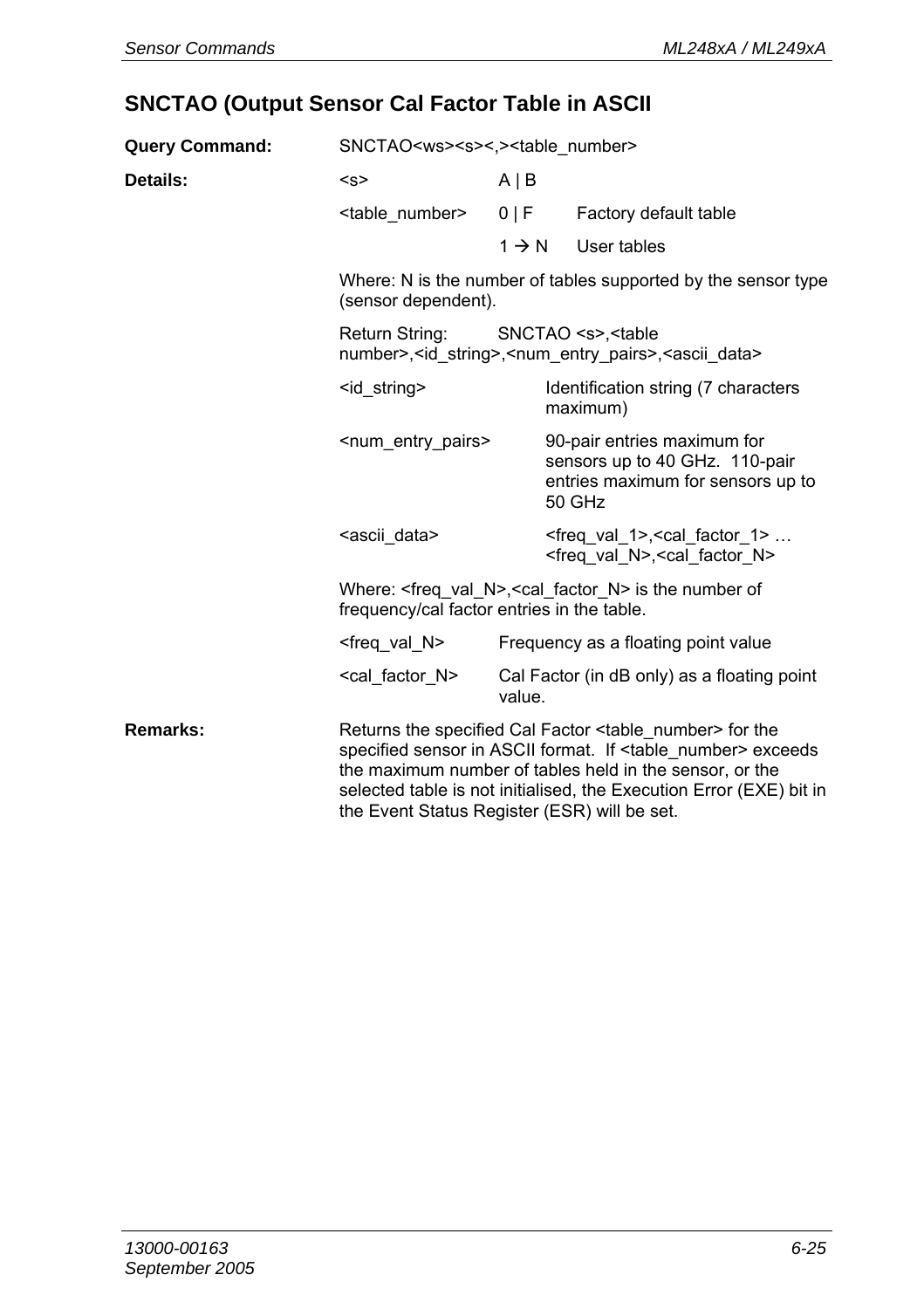## **SNCTAW (Cal Factor Table Direct ASCII Write to Sensor)**

| <b>Set Command:</b> |                                                                                                                                                                                                                                                                                                                                                                   | SNCTAW <ws><s>&lt;,&gt;<table number="">&lt;,&gt;<id string="">&lt;,&gt;<br/><num entry="" pairs="">&lt;,&gt;<ascii data=""></ascii></num></id></table></s></ws>                |  |  |
|---------------------|-------------------------------------------------------------------------------------------------------------------------------------------------------------------------------------------------------------------------------------------------------------------------------------------------------------------------------------------------------------------|---------------------------------------------------------------------------------------------------------------------------------------------------------------------------------|--|--|
| Details:            | < s                                                                                                                                                                                                                                                                                                                                                               | $A \mid B$                                                                                                                                                                      |  |  |
|                     | <table number=""></table>                                                                                                                                                                                                                                                                                                                                         | 1 to N, where N is the number of<br>tables supported by the sensor                                                                                                              |  |  |
|                     | <id string=""></id>                                                                                                                                                                                                                                                                                                                                               | Identification name string (7)<br>characters maximum)                                                                                                                           |  |  |
|                     | <num_entry_pairs></num_entry_pairs>                                                                                                                                                                                                                                                                                                                               | 90-pair maximum entries for sensor up<br>to 40 GHz. 110-pair maximum entries<br>for sensors up to 50 GHz                                                                        |  |  |
|                     |                                                                                                                                                                                                                                                                                                                                                                   | <ascii data=""><freq val="">[<suffix mult=""><suffix unit="">],<cal factor=""><br/>[<suffix mult=""> <suffix unit="">]</suffix></suffix></cal></suffix></suffix></freq></ascii> |  |  |
|                     | Where:                                                                                                                                                                                                                                                                                                                                                            |                                                                                                                                                                                 |  |  |
|                     | <freq val=""></freq>                                                                                                                                                                                                                                                                                                                                              | 100.00 kHz $\rightarrow$ 122.00 GHz                                                                                                                                             |  |  |
|                     | <cal factor=""></cal>                                                                                                                                                                                                                                                                                                                                             | $-1.76 \rightarrow +31.55$ dB                                                                                                                                                   |  |  |
| Remarks:            | Loads the frequency / Cal factor pairs defined in <ascii data=""> to<br/>the target <table number="">. This command will automatically<br/>save data to the sensor. The Execution Error (EXE) bit in the<br/>Event Status Register (ESR) will be set if the <num_entry_pairs><br/>exceeds the maximum number of tables allowed.</num_entry_pairs></table></ascii> |                                                                                                                                                                                 |  |  |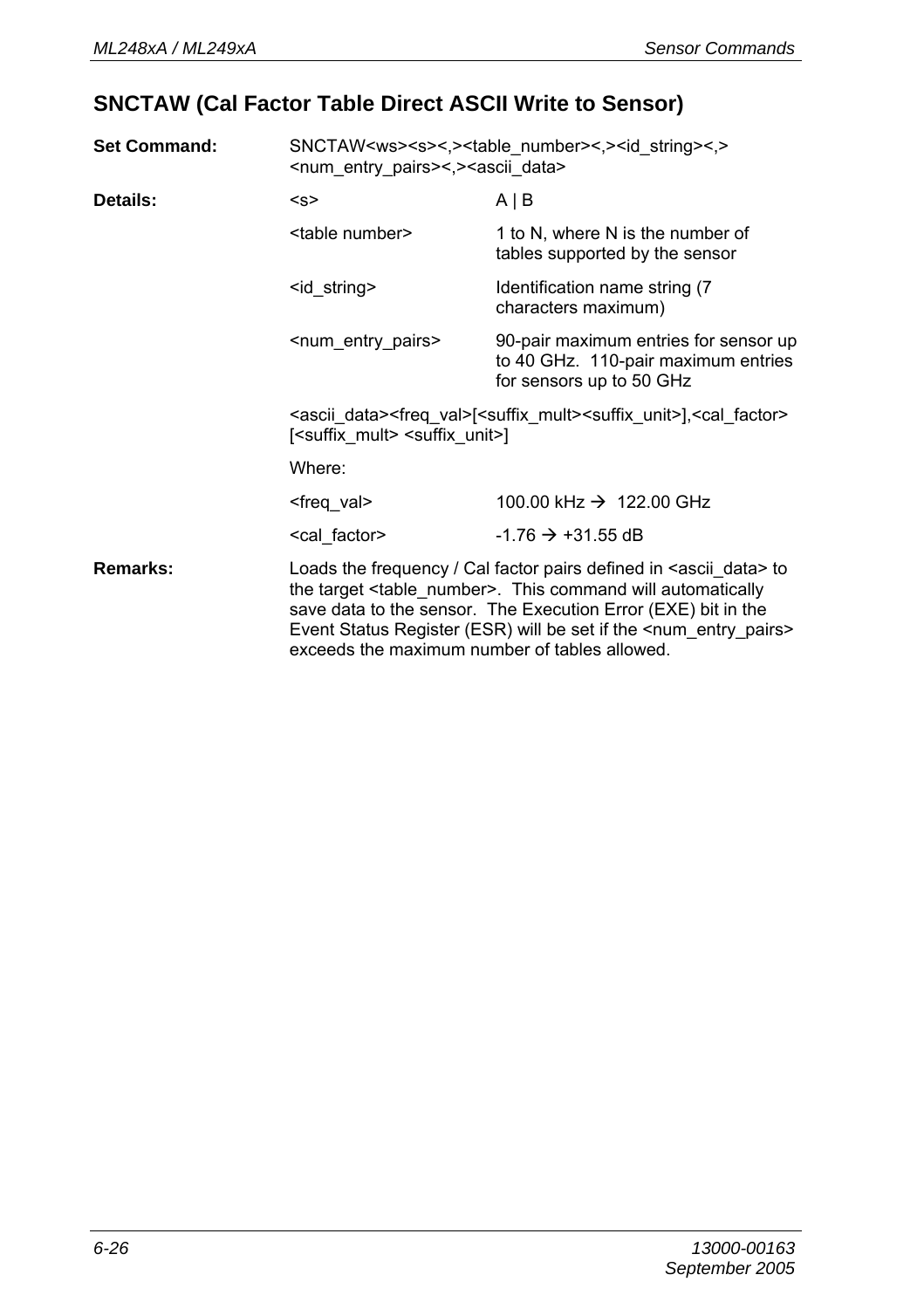## **SNCTBIN (Cal Factor Table Binary Load)**

| <b>Set Command:</b> | SNCTBIN <ws><s>&lt;.&gt;<table number="">&lt;.&gt;<length>&lt;.&gt;<br/>&gt;binary<br/>data</length></table></s></ws>                                                                                                                                                                                                      |                                                                                                                                                                                                                                                                                                                                                                                                               |  |
|---------------------|----------------------------------------------------------------------------------------------------------------------------------------------------------------------------------------------------------------------------------------------------------------------------------------------------------------------------|---------------------------------------------------------------------------------------------------------------------------------------------------------------------------------------------------------------------------------------------------------------------------------------------------------------------------------------------------------------------------------------------------------------|--|
| Details:            | < s                                                                                                                                                                                                                                                                                                                        | $A \mid B$                                                                                                                                                                                                                                                                                                                                                                                                    |  |
|                     | <table number=""></table>                                                                                                                                                                                                                                                                                                  | $1 \rightarrow N$ , where: N is the number of tables<br>supported by the sensor type                                                                                                                                                                                                                                                                                                                          |  |
|                     | $<$ length $>$                                                                                                                                                                                                                                                                                                             | Length of message in bytes                                                                                                                                                                                                                                                                                                                                                                                    |  |
|                     | <binary data=""></binary>                                                                                                                                                                                                                                                                                                  | data in binary format as retrieved using<br>the SNCTBO command                                                                                                                                                                                                                                                                                                                                                |  |
| Remarks:            | take approximately 5 seconds.                                                                                                                                                                                                                                                                                              | Loads a Cal factor table in binary format to the target<br><table number=""> in the specified sensor. The <length> field<br/>defines the total number of bytes in <br/>binary data&gt;. The<br/>contents of <binary_data> are binary data bytes obtained<br/>using the SNCTBO command. This command will<br>automatically save data to the target sensor. Processing will</br></binary_data></length></table> |  |
|                     | Use this command as a convenient way to download existing<br>Cal factor tables from an instrument to quickly program Cal<br>factor tables into other sensors. Refer to the SNCTAW<br>command using ASCII-formatted data instead, if wishing to<br>easily define and write new Cal factor tables to one or more<br>sensors. |                                                                                                                                                                                                                                                                                                                                                                                                               |  |
|                     | Note that sending this command will overwrite any Cal factor<br>data previously saved to <table num="">. To avoid inadvertently<br/>erasing an existing table use the SNCTVAL command first, to<br/>check if the store is already in use.</table>                                                                          |                                                                                                                                                                                                                                                                                                                                                                                                               |  |
|                     | If <table num=""> exceeds the maximum number of tables the<br/>Execution Error (EXE) bit in the Event Status Register (ESR)<br/>will be set.</table>                                                                                                                                                                       |                                                                                                                                                                                                                                                                                                                                                                                                               |  |
|                     | When programming instruments with newly defined Cal factor<br>tables, the recommended practice is to use the ASCII-based<br>SNCTAW command. Using this command instead involves<br>additional data manipulation to convert data to a format<br>suitable for the instrument.                                                |                                                                                                                                                                                                                                                                                                                                                                                                               |  |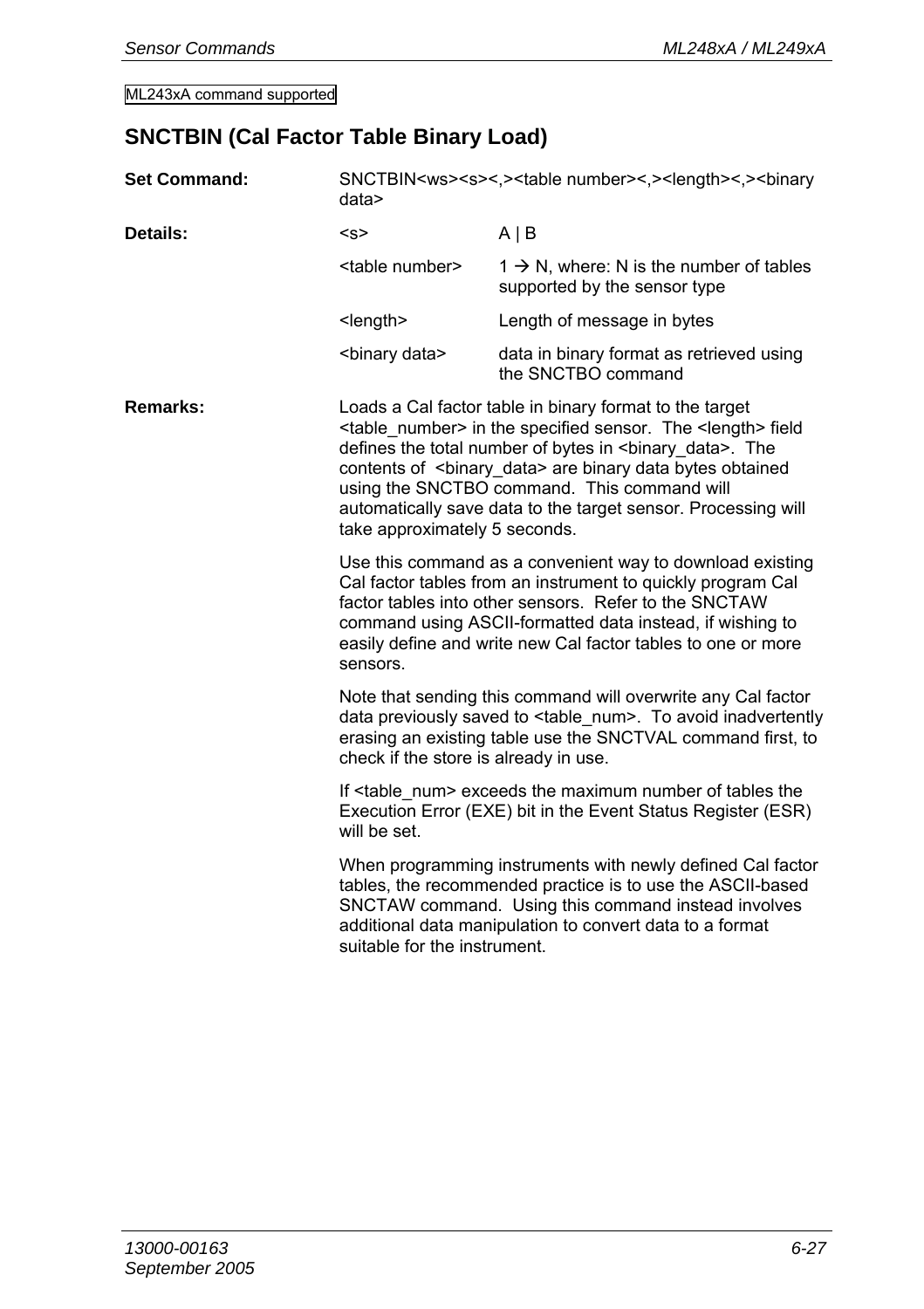#### **SNCTBO (Output Cal Factor Table in Binary Format)**

| <b>Set Command:</b>   | SNCTBO <ws><s>&lt;.&gt;<table number=""></table></s></ws>                                                |                                                                                                                                                                                                                                                                                                                                                                                                       |                                                                                                                                                                                                                                                                                                                                                                                                      |  |
|-----------------------|----------------------------------------------------------------------------------------------------------|-------------------------------------------------------------------------------------------------------------------------------------------------------------------------------------------------------------------------------------------------------------------------------------------------------------------------------------------------------------------------------------------------------|------------------------------------------------------------------------------------------------------------------------------------------------------------------------------------------------------------------------------------------------------------------------------------------------------------------------------------------------------------------------------------------------------|--|
| Details:              | < s                                                                                                      | $A \mid B$                                                                                                                                                                                                                                                                                                                                                                                            |                                                                                                                                                                                                                                                                                                                                                                                                      |  |
|                       | <table number=""></table>                                                                                | 0   F                                                                                                                                                                                                                                                                                                                                                                                                 | for Factory default table                                                                                                                                                                                                                                                                                                                                                                            |  |
|                       |                                                                                                          | $1 \rightarrow N$                                                                                                                                                                                                                                                                                                                                                                                     | for User tables                                                                                                                                                                                                                                                                                                                                                                                      |  |
|                       |                                                                                                          |                                                                                                                                                                                                                                                                                                                                                                                                       | where: N is the number of tables<br>supported by the sensor type.                                                                                                                                                                                                                                                                                                                                    |  |
| Remarks:              | into Real numbers carry out the following steps:<br>1.                                                   | This command outputs in binary format the cal factor table<br>stored at <table_number>. Each frequency/cal factor pair is<br/>held in a 6-byte block. The frequency is encoded as a 4-byte<br/>LONG INTEGER value with a 32768e-06 conversion factor.<br/>The cal factor is encoded as a 2-byte INTEGER value with a<br/>1024 conversion factor. To convert frequency/cal factor pairs</table_number> |                                                                                                                                                                                                                                                                                                                                                                                                      |  |
|                       | variable (long int in C)<br>2.<br>variable (float in C)<br>3.<br>4.<br>LONG Integer variable<br>5.<br>6. |                                                                                                                                                                                                                                                                                                                                                                                                       | Read the first 4 bytes into a 32-bit LONG Integer<br>Cast the LONG variable to a 32-bit FLOATing point<br>Divide the FLOAT variable by 32768e-06 to find the<br>frequency as a floating point number<br>Read the last 2 bytes into the least significant bytes of a<br>Cast the LONG variable to a FLOAT<br>Divide the FLOAT variable by 1024 to obtain the Cal<br>Factor as a floating point number |  |
|                       | SNCTAW commands.                                                                                         | Use this command as a convenient way to quickly store Cal<br>factor tables for later loading into one or more sensors or<br>simply as a data backup. Refer to the command SNCTBIN for<br>writing Cal factor tables to a sensor. For reading or writing<br>ASCII-formatted Cal factor tables refer to the SNCTAO and                                                                                   |                                                                                                                                                                                                                                                                                                                                                                                                      |  |
| <b>Return String:</b> |                                                                                                          |                                                                                                                                                                                                                                                                                                                                                                                                       | SNCTBO <ws><bin_data_len>&lt;,&gt;<bin_data_block></bin_data_block></bin_data_len></ws>                                                                                                                                                                                                                                                                                                              |  |
| Details:              | <bin_data_len></bin_data_len>                                                                            |                                                                                                                                                                                                                                                                                                                                                                                                       | Total length in bytes of<br><br>look> (following the<br>comma separator)                                                                                                                                                                                                                                                                                                                             |  |
|                       | <bin_data_block></bin_data_block>                                                                        |                                                                                                                                                                                                                                                                                                                                                                                                       | <id string=""><num entries=""><br/><cal entries="" factor=""></cal></num></id>                                                                                                                                                                                                                                                                                                                       |  |
|                       | <id_string></id_string>                                                                                  |                                                                                                                                                                                                                                                                                                                                                                                                       | 8 bytes (7 for the identity, plus a NULL<br>terminator byte)                                                                                                                                                                                                                                                                                                                                         |  |
|                       | <num entries=""></num>                                                                                   |                                                                                                                                                                                                                                                                                                                                                                                                       | 2 bytes representing the number of<br>table pair entries                                                                                                                                                                                                                                                                                                                                             |  |
|                       | <cal_factor_entries></cal_factor_entries>                                                                |                                                                                                                                                                                                                                                                                                                                                                                                       | The frequency/cal factor pair data in<br>binary format.                                                                                                                                                                                                                                                                                                                                              |  |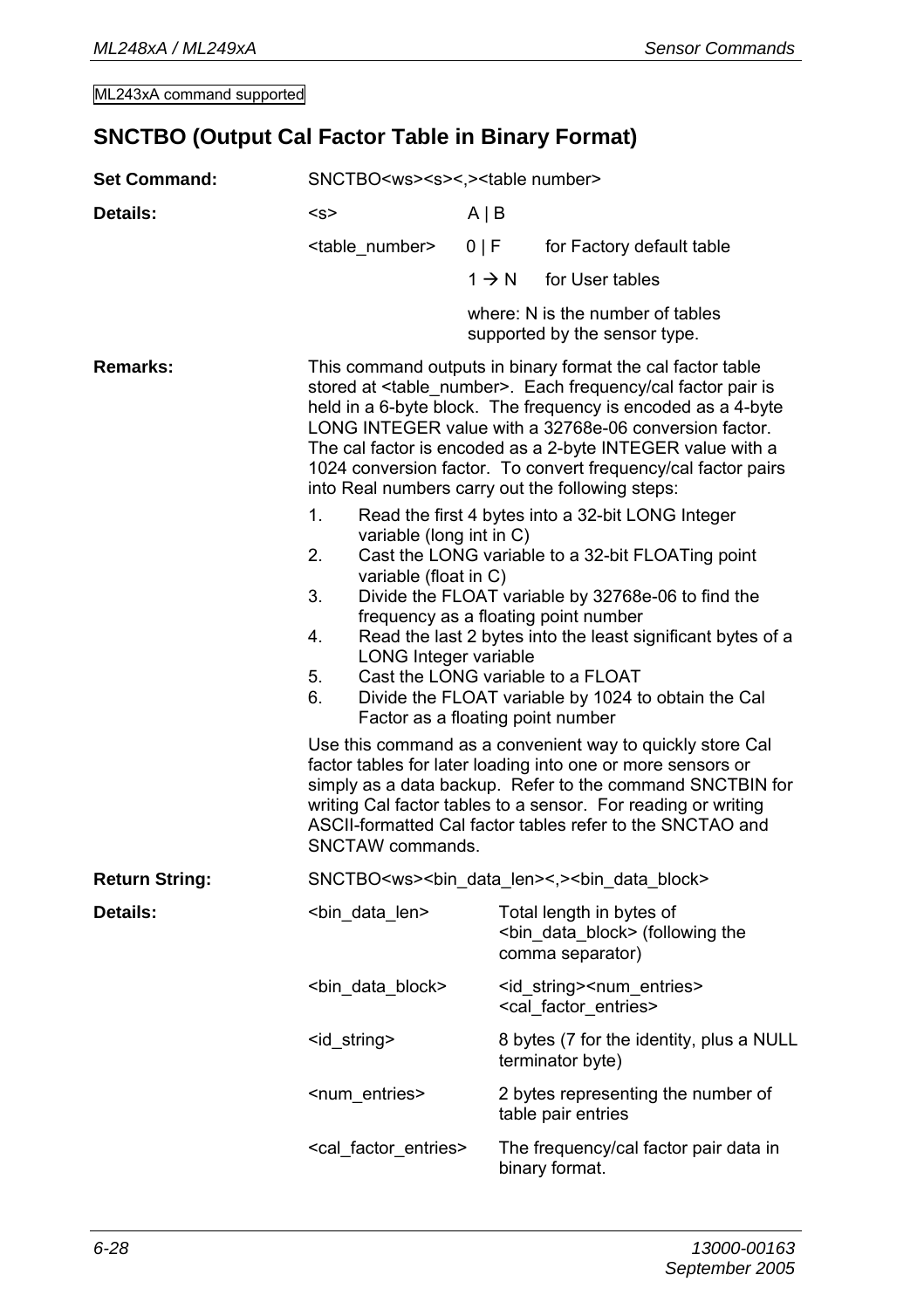#### **SNCTCLR (Clear Cal Factor Table)**

| <b>Set Command:</b> | SNCTCLR <ws><s>&lt;.&gt;<table number=""></table></s></ws>                                                                                                             |                                                                                 |  |
|---------------------|------------------------------------------------------------------------------------------------------------------------------------------------------------------------|---------------------------------------------------------------------------------|--|
| Details:            | < s                                                                                                                                                                    | AB                                                                              |  |
|                     | <table number=""></table>                                                                                                                                              | $1 \rightarrow N$ , where N is the number of tables<br>supported by the sensor. |  |
| Remarks:            | Clears the cal factor table to one entry for 50 MHz at 100%<br>and the identity name string from the table. The cleared table<br>is automatically saved to the sensor. |                                                                                 |  |

ML243xA command supported

#### **SNCTID (Update Cal Factor Table Identity Name)**

#### **SNCTID? (Query Cal Factor Table Identity Name)**

| <b>Set Command:</b>   | SNCTID <ws><s>&lt;.&gt;<table number="">&lt;.&gt;<id string=""></id></table></s></ws> |                                                                                                                                                                                                                                                    |
|-----------------------|---------------------------------------------------------------------------------------|----------------------------------------------------------------------------------------------------------------------------------------------------------------------------------------------------------------------------------------------------|
| Details:              | < s                                                                                   | $A \mid B$                                                                                                                                                                                                                                         |
|                       | <table number=""></table>                                                             | $1 \rightarrow N$ , where: N is the number of tables<br>supported by the sensor                                                                                                                                                                    |
|                       | <id string=""></id>                                                                   | Seven characters or until a message<br>terminator is read as the identity.                                                                                                                                                                         |
| Remarks:              |                                                                                       | Updates the seven-character identity string. This only affects<br>the copy of the cal factor table stored in the memory of the<br>power meter. To take effect and not be lost, the table must be<br>saved to the sensor using the SNCTSAV command. |
| <b>Query Command:</b> | SNCTID? <ws><s>&lt;.&gt;<table number=""></table></s></ws>                            |                                                                                                                                                                                                                                                    |
| <b>Return String:</b> |                                                                                       | SNCTID <s>,<table number="">,<id string=""></id></table></s>                                                                                                                                                                                       |
| Remarks:              | sensor.                                                                               | Returns the selected Cal Factor table ID string for the selected                                                                                                                                                                                   |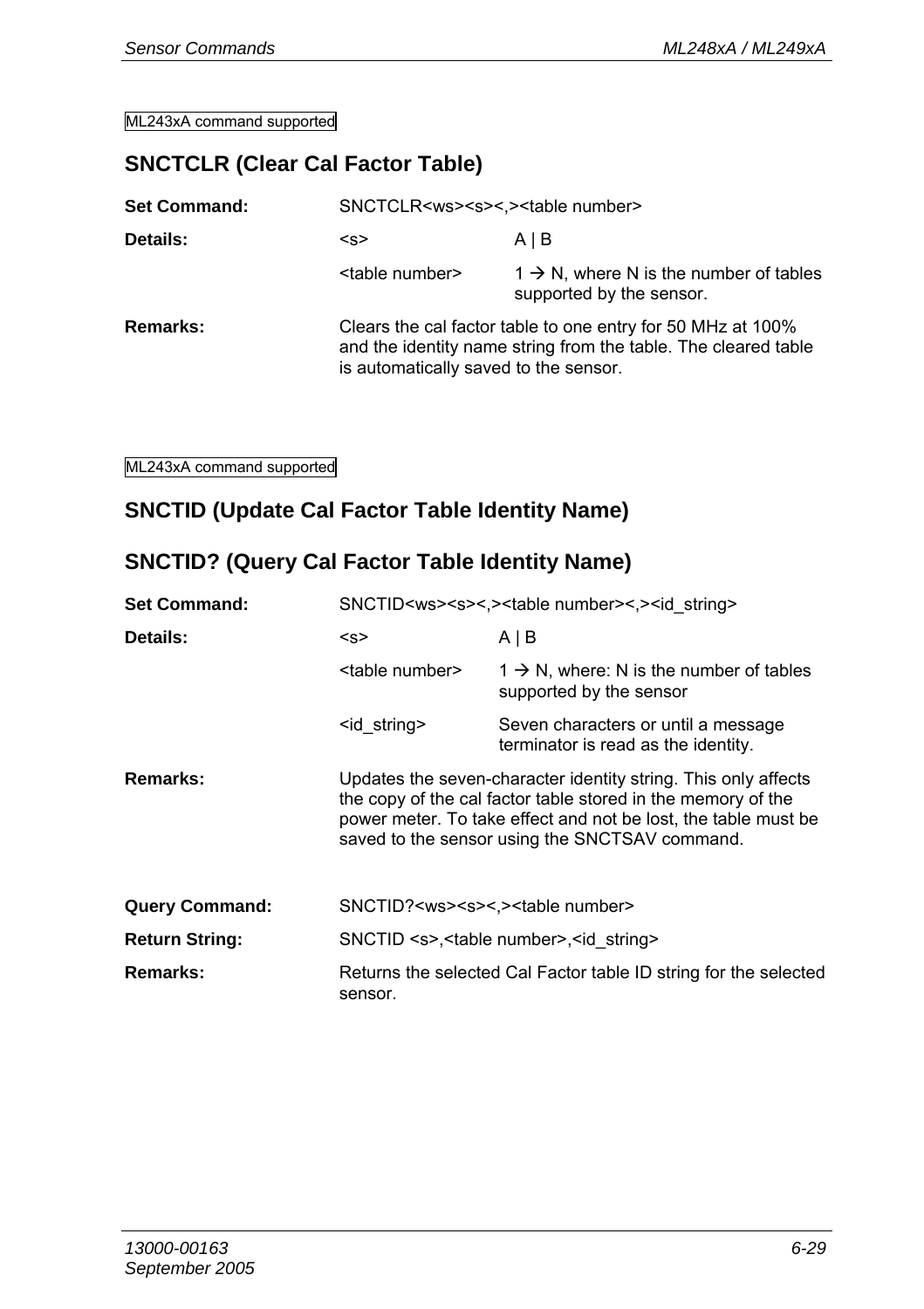#### **SNCTNQ (Query Number of Cal Factor Tables in the Sensor)**

| <b>Set Command:</b> | SNCTNO < s       |                                                          |
|---------------------|------------------|----------------------------------------------------------|
| Details:            | < s              | AIB                                                      |
| Remarks:            | selected sensor. | Returns the number of cal factor tables available in the |

ML243xA command supported

#### **SNCTPRE (Preset Cal Factor Table)**

| <b>Set Command:</b> | SNCTPRE <ws><s>&lt;,&gt;<table number=""></table></s></ws> |                                                                                                                                                                                                                                                                                                          |
|---------------------|------------------------------------------------------------|----------------------------------------------------------------------------------------------------------------------------------------------------------------------------------------------------------------------------------------------------------------------------------------------------------|
| Details:            | < s                                                        | $A \mid B$                                                                                                                                                                                                                                                                                               |
|                     | <table number=""></table>                                  | $1 \rightarrow N$ , where: N is the number of tables<br>supported by the sensor type.                                                                                                                                                                                                                    |
| Remarks:            |                                                            | Presets the cal factor table to the factory settings. The preset<br>table is automatically saved to the sensor.                                                                                                                                                                                          |
| Notes:              |                                                            | Universal power sensors with Option 1 fitted hold 2 sets of<br>User Cal Factor tables: one set for True RMS and one for Fast<br>CW sensor modes. When sending this command, the<br>instrument will only preset the user table associated to the<br>currently selected sensor mode (see SNUNIVM command). |

ML243xA command supported

#### **SNCTSAV (Cal Factor Table Save)**

| <b>Set Command:</b> | <b>SNCTSAV</b>                                                                                                                     |
|---------------------|------------------------------------------------------------------------------------------------------------------------------------|
| <b>Remarks:</b>     | This command saves the cal factor table currently being edited<br>to the appropriate sensor. Processing may take a few<br>seconds. |

**Note: It is the user responsibility to issue a SNCTSAV command** when finished editing a cal factor table. The changes just made will NOT be automatically saved if selecting a new table for editing.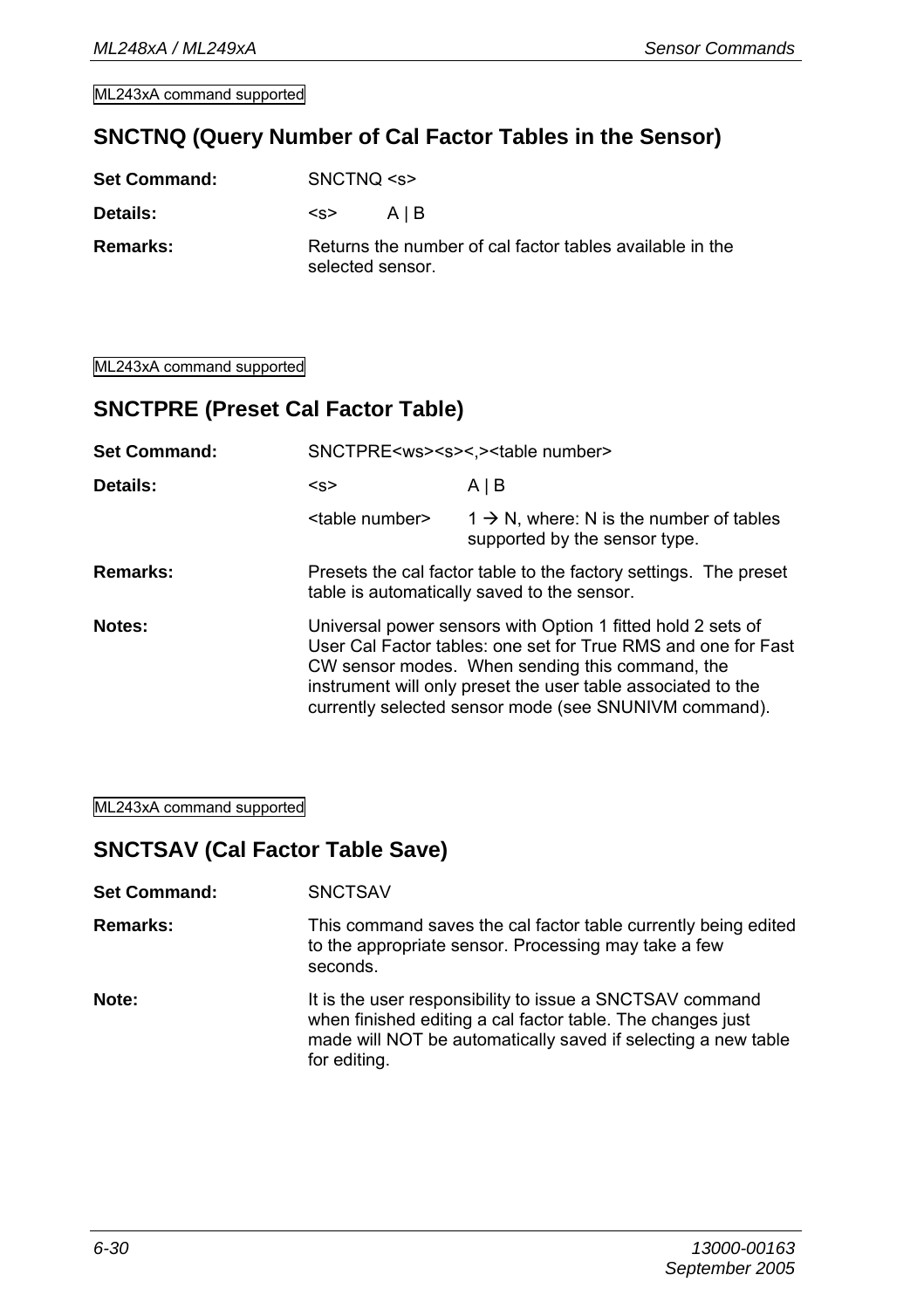## **SNCTVAL (Query Valid Cal Factor Table)**

| <b>Set Command:</b> | SNCTVAL <ws><s>&lt;.&gt;<table number=""></table></s></ws> |                                                                                                                    |  |
|---------------------|------------------------------------------------------------|--------------------------------------------------------------------------------------------------------------------|--|
| Details:            | < s                                                        | $A \mid B$                                                                                                         |  |
|                     | <table number=""></table>                                  | $1 \rightarrow N$ , where: N is the number of tables<br>supported by the sensor type                               |  |
| Return string:      |                                                            | SNCTVAL <s>,<table number="">,<flaq></flaq></table></s>                                                            |  |
| Details:            | <flaq></flaq>                                              | <b>FALSE   TRUE</b>                                                                                                |  |
|                     | Where:                                                     |                                                                                                                    |  |
|                     | <b>FALSE</b>                                               | Table queried non-valid                                                                                            |  |
|                     | TRUE                                                       | Table queried valid                                                                                                |  |
| Remarks:            |                                                            | Queries the instrument on whether the table number passed is<br>a valid initialised table for the selected sensor. |  |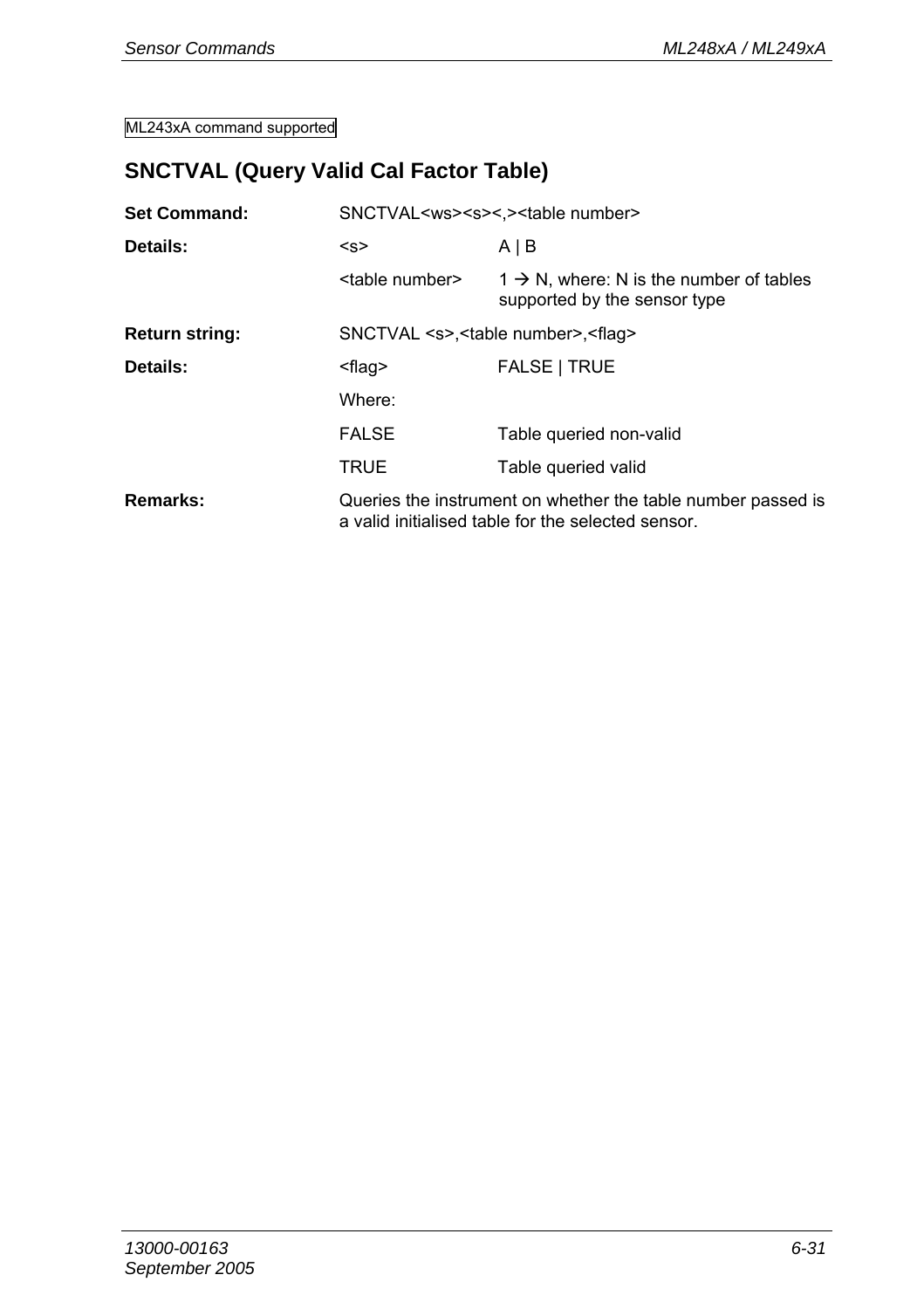## **Range Hold**

ML243xA command supported

#### **SNRGH (Set Sensor Range Hold)**

#### **SNRGH? (Query Sensor Range Hold)**

| <b>Set Command:</b>   | SNRGH <ws><s>[,<range>]</range></s></ws>                                                                                                       |                                                |                                                                                                                                 |  |
|-----------------------|------------------------------------------------------------------------------------------------------------------------------------------------|------------------------------------------------|---------------------------------------------------------------------------------------------------------------------------------|--|
| Details:              | < s                                                                                                                                            |                                                | $A \mid B$                                                                                                                      |  |
|                       | <range></range>                                                                                                                                |                                                | AUTO $11 \rightarrow 9$                                                                                                         |  |
|                       | Different <range> numbers are allocated depending on the<br/>Measurement Mode as follows:</range>                                              |                                                |                                                                                                                                 |  |
|                       | <b>Pulsed/Modulated</b>                                                                                                                        |                                                |                                                                                                                                 |  |
|                       | AUTO   $7 \rightarrow 9$                                                                                                                       |                                                |                                                                                                                                 |  |
|                       | <b>CW</b>                                                                                                                                      |                                                |                                                                                                                                 |  |
|                       | AUTO   $1 \rightarrow 5$ (1 $\rightarrow$ 6 Universal Power Sensor Only in True<br>RMS mode)                                                   |                                                |                                                                                                                                 |  |
|                       | AUTO                                                                                                                                           | above)                                         | Selects the suitable <range> depending on the<br/>incoming signal level and measurement mode (see</range>                       |  |
| Remarks:              | This function can be used to affect the range hold setting as<br>follows:                                                                      |                                                |                                                                                                                                 |  |
|                       | 1.                                                                                                                                             | and AUTO issue the                             | To toggle between holding the current operating range<br>command with the <s><br/>parameter only e.g. SNRGH<ws><s></s></ws></s> |  |
|                       | 2.                                                                                                                                             | SNRGH <ws><s>&lt;,&gt;<range></range></s></ws> | To select or change the range hold value, use                                                                                   |  |
| <b>Query Command:</b> |                                                                                                                                                | SNRGH? <ws><s></s></ws>                        |                                                                                                                                 |  |
| <b>Return String:</b> | $SNRGH < s$ >, $<$ range>                                                                                                                      |                                                |                                                                                                                                 |  |
| Remarks:              | Returns the current sensor range being held. Note that<br><range> number will depend on the selected measurement<br/>mode (see above).</range> |                                                |                                                                                                                                 |  |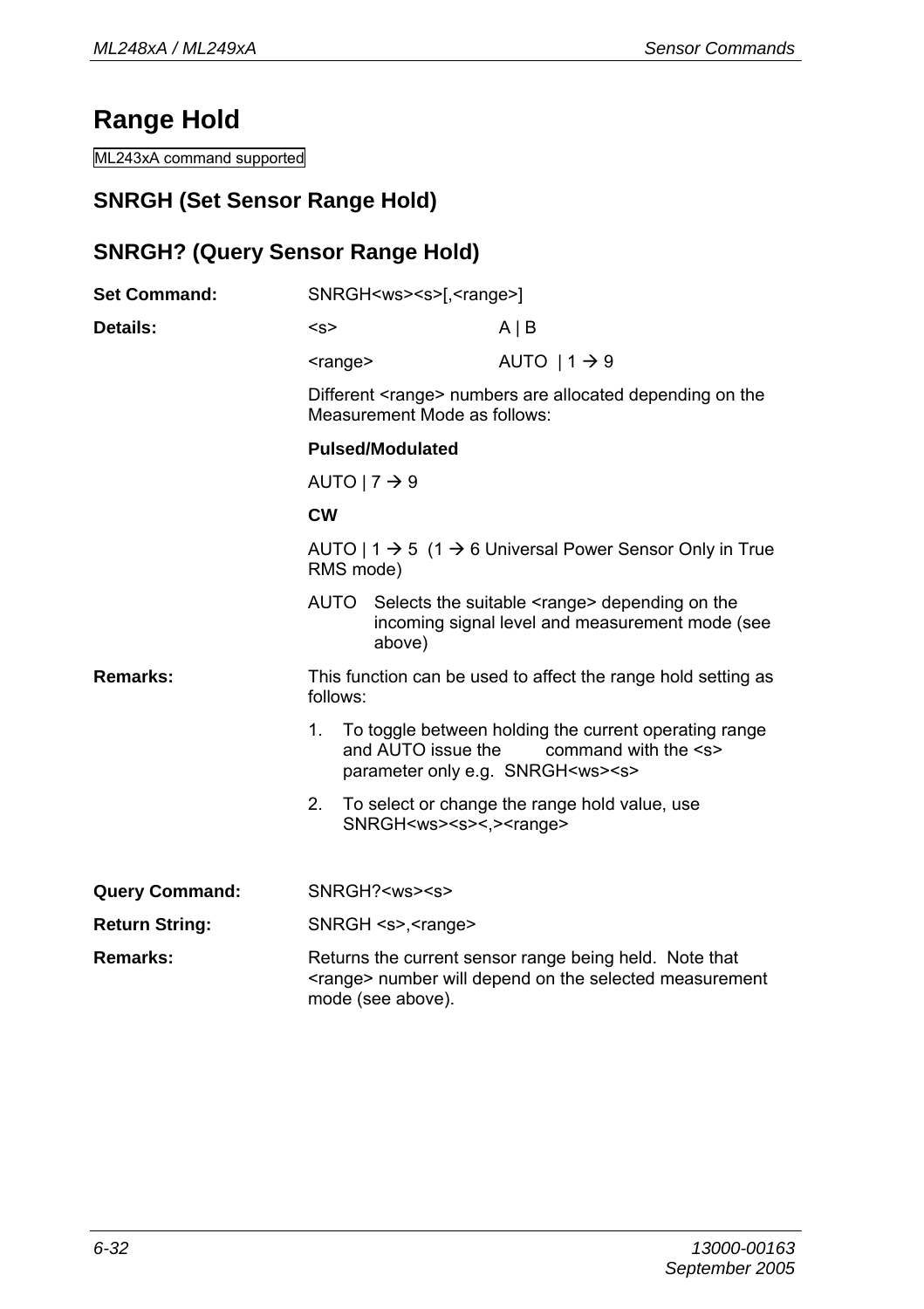# **Chapter 7. Calibration and Zero Commands**

| <b>Function</b>                                  | Command        | Page reference |
|--------------------------------------------------|----------------|----------------|
| <b>BNC Input Connector - Zero</b>                | <b>BNVZERO</b> | $7-2$          |
| Calibrate Sensor to 0 dBm Reference Source       | <b>SNCAL</b>   | $7-2$          |
| Reference Calibrator Frequency - Set or<br>Query | <b>SNCALF</b>  | $7-3$          |
| RF Reference Calibrator State - Set or Query     | <b>SNRFCAL</b> | $7-3$          |
| Sensor - Zero                                    | <b>SNZERO</b>  | 7-4            |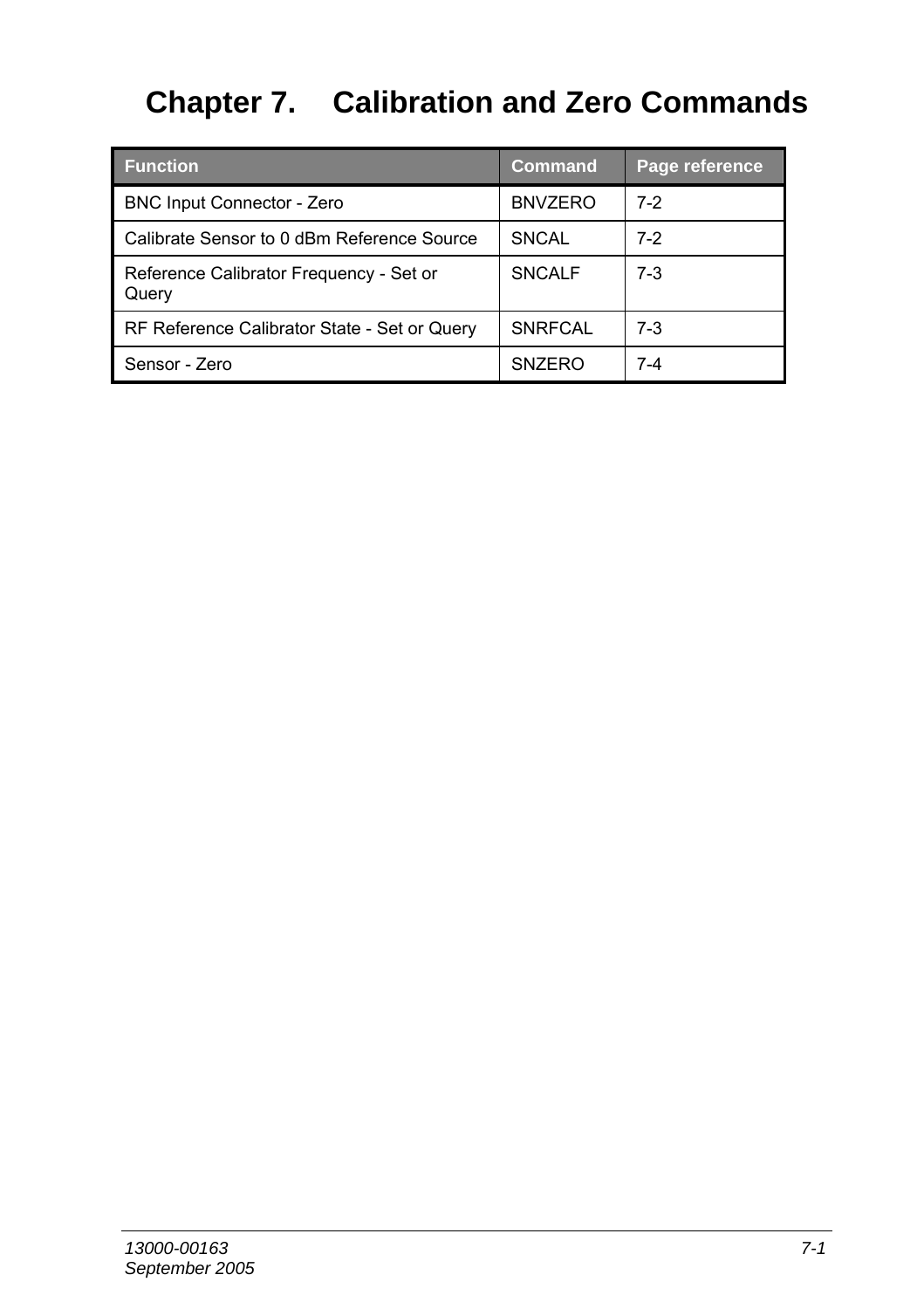#### **BNVZERO (Zero the BNC Input Connector)**

| <b>Set Command:</b> |                                                                                                                                                                                                            | <b>BNVZERO</b>                                                                                                                                                 |
|---------------------|------------------------------------------------------------------------------------------------------------------------------------------------------------------------------------------------------------|----------------------------------------------------------------------------------------------------------------------------------------------------------------|
| Remarks:            |                                                                                                                                                                                                            | Zeros the multipurpose BNC connector used for Volts per GHz<br>connection (Analogue Input 2). This will calibrate the units to<br>read zero volts on this BNC. |
| Notes:              | During this operation the BNC connector must be connected to<br>OV DC for the zeroing sequence to be successful. Carry out<br>one of following actions to ensure the BNC input is connected<br>to $0V$ DC: |                                                                                                                                                                |
|                     | a)                                                                                                                                                                                                         | Disconnect any appliance from the BNC input connector.                                                                                                         |
|                     | b)                                                                                                                                                                                                         | Connect the BNC input connector to a 0V DC source                                                                                                              |
|                     |                                                                                                                                                                                                            |                                                                                                                                                                |

ML243xA command supported

#### **SNCAL (Calibrate Sensor to 0 dBm Reference Source)**

| <b>Set Command:</b> | SNCAL <ws><s></s></ws>                                                                                                                                                                                                                                                                                                                                     |
|---------------------|------------------------------------------------------------------------------------------------------------------------------------------------------------------------------------------------------------------------------------------------------------------------------------------------------------------------------------------------------------|
| Details:            | AIB<br><s></s>                                                                                                                                                                                                                                                                                                                                             |
| Remarks:            | Performs a 0dBm calibration at the selected calibrator<br>frequency when a sensor is attached to the reference 0dBm<br>source on the ML248xA / ML249xA (or another 0dBm<br>reference source). Use the command SNCALF to select the<br>RF frequency source. If the calibration fails, the Execution<br>Error (EXE) bit in the Event Status Register is set. |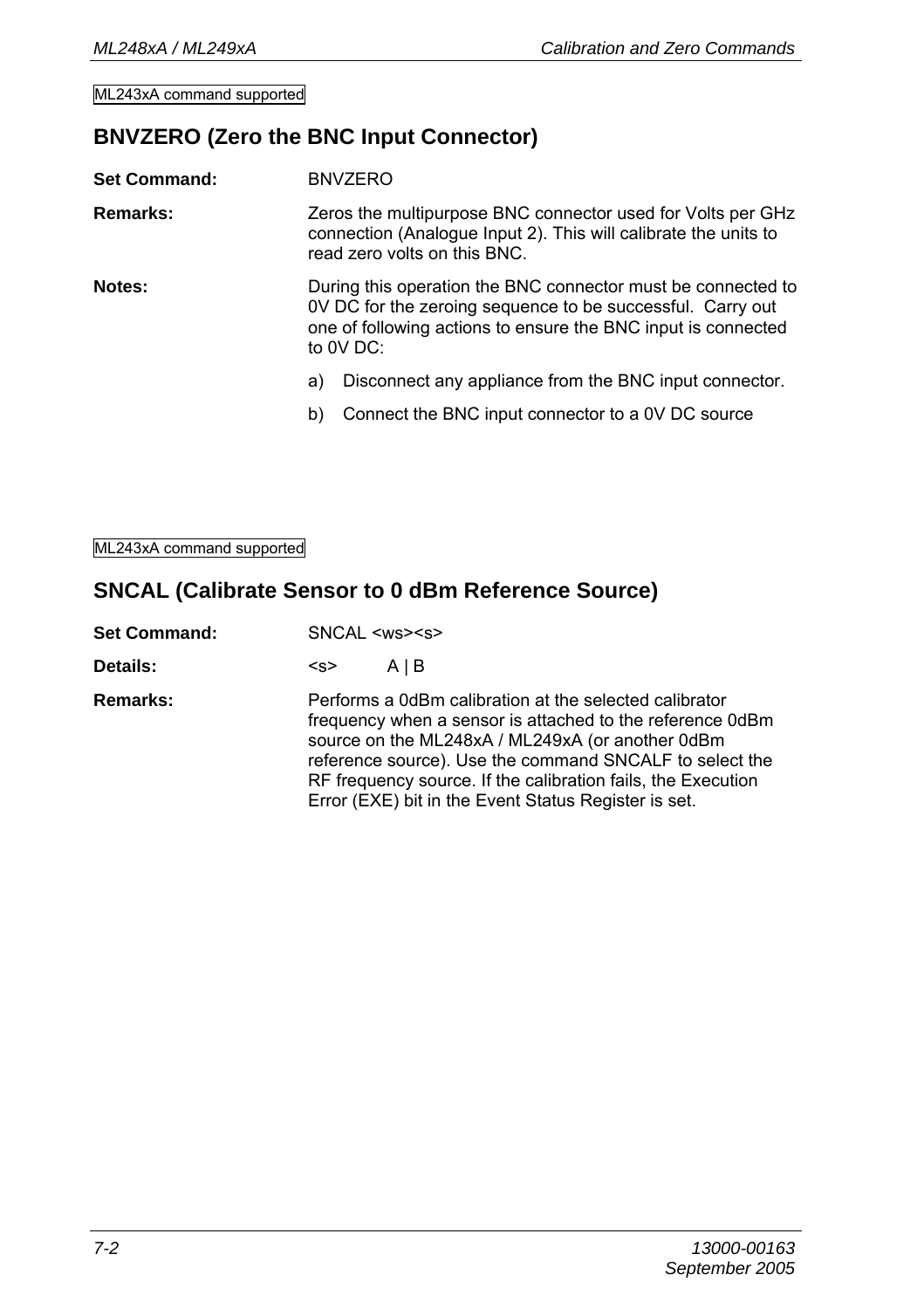#### **SNCALF (Set Reference Calibrator Frequency)**

#### **SNCALF? (Query Reference Calibrator Frequency)**

| <b>Set Command:</b>   | SNCALF <ws>&lt; cal frq &gt;</ws>                                                                                          |              |
|-----------------------|----------------------------------------------------------------------------------------------------------------------------|--------------|
| Details:              | <cal frq=""></cal>                                                                                                         | 50MHZ   1GHZ |
| Remarks:              | Selects the RF source frequency for the reference calibrator.                                                              |              |
| Notes:                | The 1 GHz calibrator is optional. If selecting 1 GHZ when the<br>calibrator is not fitted, an execution error is returned. |              |
| <b>Query Command:</b> | SNCALF?                                                                                                                    |              |
| <b>Return String:</b> | SNCALF <cal frg=""></cal>                                                                                                  |              |
| Remarks:              | Returns the calibrator selected RF source frequency.                                                                       |              |

ML243xA command supported

## **SNRFCAL (Set RF Reference Calibrator State)**

## **SNRFCAL? (Query RF Reference Calibrator State)**

| <b>Set Command:</b>   | SNRFCAL <ws><state></state></ws>                      |
|-----------------------|-------------------------------------------------------|
| Details:              | ON   OFF<br><state></state>                           |
| Remarks:              | Turns ON or OFF the selected RF reference calibrator. |
|                       |                                                       |
| <b>Query Command:</b> | SNRFCAL?                                              |
| <b>Return String:</b> | SNRFCAL <state></state>                               |
| Remarks:              | Returns the selected RF reference calibrator state.   |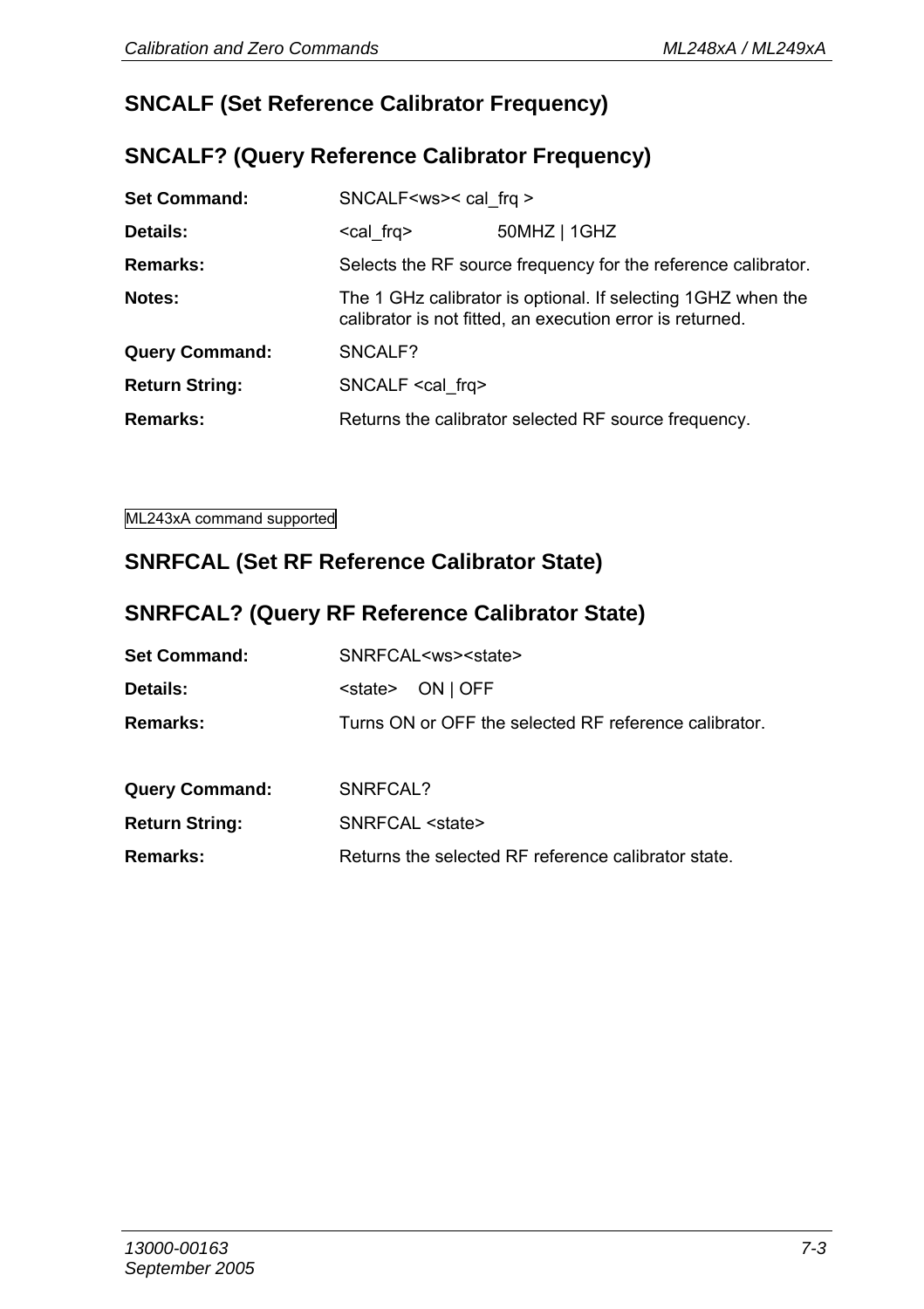#### **SNZERO (Zero the Selected Sensor)**

| <b>Set Command:</b> | SNZERO < s                                                                                                                                                                                                                                                                                     |
|---------------------|------------------------------------------------------------------------------------------------------------------------------------------------------------------------------------------------------------------------------------------------------------------------------------------------|
| Details:            | AIB<br><s></s>                                                                                                                                                                                                                                                                                 |
| Remarks:            | This command will execute a zero sequence on the selected<br>power sensor. Zeroing a power sensor compensates for noise<br>and thermal EMF of the device under test. This is<br>recommended prior to taking important power readings in the<br>bottom 20 dB of a power sensor's dynamic range. |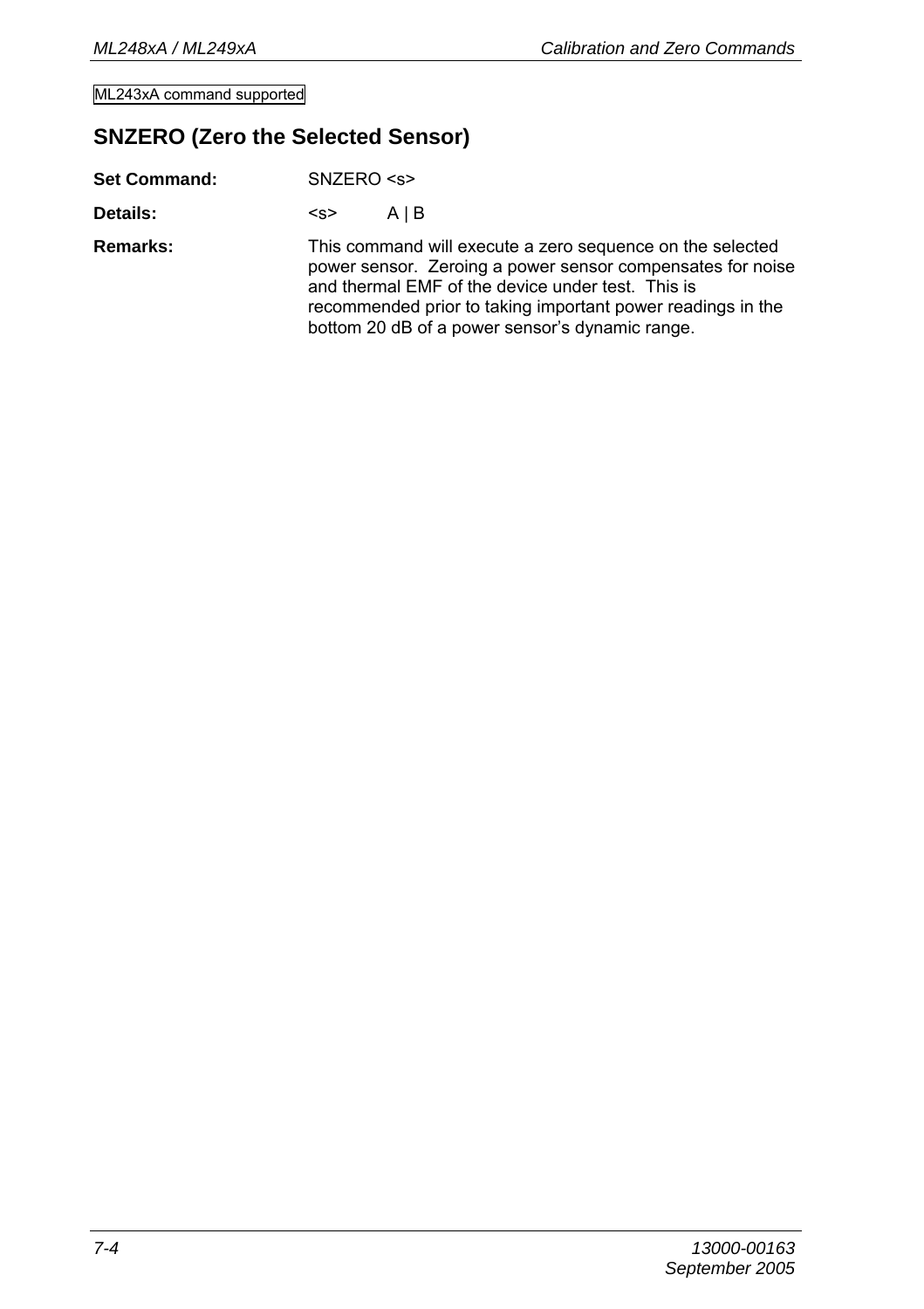## **Chapter 8. System Commands**

| <b>Function</b>                                                 | <b>Command</b>     | Page reference |
|-----------------------------------------------------------------|--------------------|----------------|
| Audible Beep on Entry Error State - Set or Query                | <b>SYBEEPS</b>     | $8 - 13$       |
| BNC 1 Output Mode - Set or Query                                | BNC <sub>1</sub> M | $8-6$          |
| BNC 2 Output Mode - Set or Query                                | BNC <sub>2</sub> M | $8-7$          |
| BNC Analogue Output Display Power Start Value -<br>Set or Query | <b>BNDST</b>       | $8-9$          |
| BNC Analogue Output Display Power Stop Value-<br>Set or Query   | <b>BNDSP</b>       | $8 - 8$        |
| BNC Analogue Output Start Voltage Scale - Set or<br>Query       | <b>BNVOST</b>      | $8 - 11$       |
| <b>BNC Analoque Output Stop Voltage Scale - Set</b>             | <b>BNVOSP</b>      | $8 - 11$       |
| BNC Output Channel Configuration - Set or Query                 | <b>BNOCH</b>       | $8 - 10$       |
| BNC Pass Voltage Level - Set or Query                           | <b>BNPLEV</b>      | $8 - 10$       |
| Display Backlight Adjust - Set or Query                         | <b>SYDLIT</b>      | $8 - 14$       |
| Display Measurement Points - Set or Query                       | <b>SYDRES</b>      | $8 - 15$       |
| GPIB Address - Set or Query                                     | <b>SYADDR</b>      | $8 - 12$       |
| GPIB Response Buffering State - Set or Query                    | <b>SYBUFS</b>      | $8 - 13$       |
| Graphics Look-up Table Entries - Output                         | SYLUT              | 8-18           |
| <b>Output Device Identification</b>                             | SYOI               | $8-22$         |
| RS232 Baud Rate - Set or Query                                  | SYBAUD?            | $8 - 12$       |
| Save Configuration                                              | *SAV               | $8-2$          |
| Saved setup - Output over the GPIB                              | <b>NVOUT</b>       | 8-5            |
| Saved Setup Name - Set or Query                                 | NVNAME?            | 8-4            |
| Saved Setup store - Load                                        | <b>NVLOAD</b>      | $8-3$          |
| Screen Image - Output                                           | <b>SYIMAGE</b>     | $8 - 17$       |
| Secure System State - Set or Query                              | <b>NVSECS</b>      | $8-22$         |
| Stored Setups - Recall                                          | *RCL               | $8 - 2$        |
| Tactile Feedback Sound State - Set or Query                     | <b>SYTACTS</b>     | $8 - 20$       |
| User Defined Display Text State - Set or Query                  | <b>SYTEXTS</b>     | $8 - 21$       |
| User Text ID string - Set or Query                              | <b>SYTEXT</b>      | $8 - 20$       |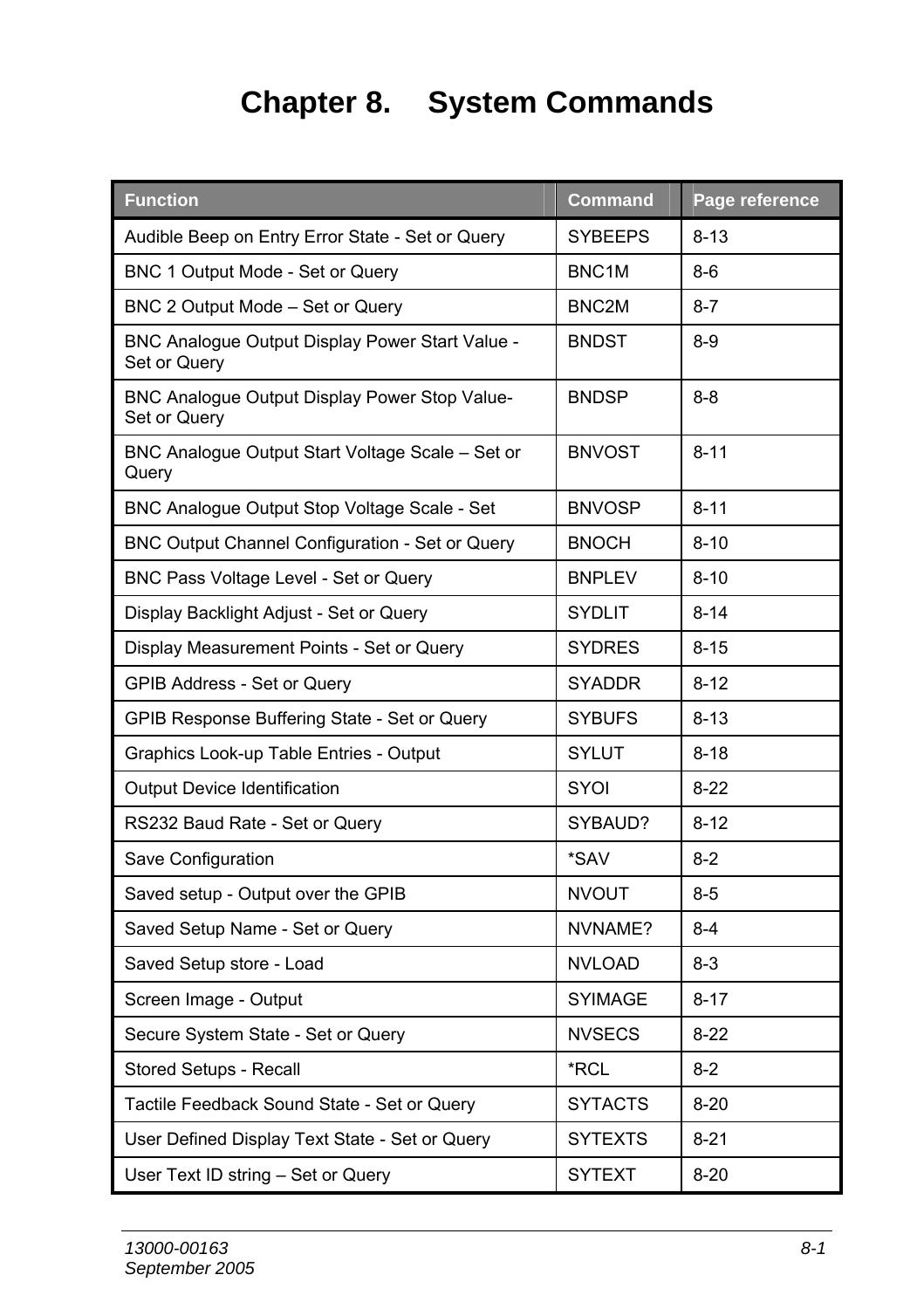## **Save/Recall**

## **\*RCL (Recall Stored Setups)**

| <b>Set Command:</b> | *RCL <ws><store></store></ws>                                                                                                                                                              |  |
|---------------------|--------------------------------------------------------------------------------------------------------------------------------------------------------------------------------------------|--|
| Details:            | $\text{~c}$ store $\text{~}$ 1 $\text{~}$ 20                                                                                                                                               |  |
| <b>Remarks:</b>     | The ML248xA / ML249xA can store up to 20 instrument<br>configurations for convenient recall. The configuration<br>parameters stored are Sensor Setup, Channel Setup, and<br>Trigger Setup. |  |
|                     | This command sets the ML248xA / ML249xA to a configuration<br>previously stored in memory locations 1 through to 20.                                                                       |  |
|                     | Trying to recall a setup from an empty memory store will set<br>the Execution (EXE) bit in the Event Status Register (ESR).                                                                |  |

## **\*SAV (Save Configuration)**

| <b>Set Command:</b> | *SAV <ws><store></store></ws>                                                                                                                                                                                             |
|---------------------|---------------------------------------------------------------------------------------------------------------------------------------------------------------------------------------------------------------------------|
| Details:            | $\text{~:}$ $\rightarrow$ 20                                                                                                                                                                                              |
| Remarks:            | Saves the configuration of the power meter into the memory<br>location specified by the settings store number. Sensor Setup.<br>Channel Setup, and Trigger Setup are saved along with all<br>other instrument parameters. |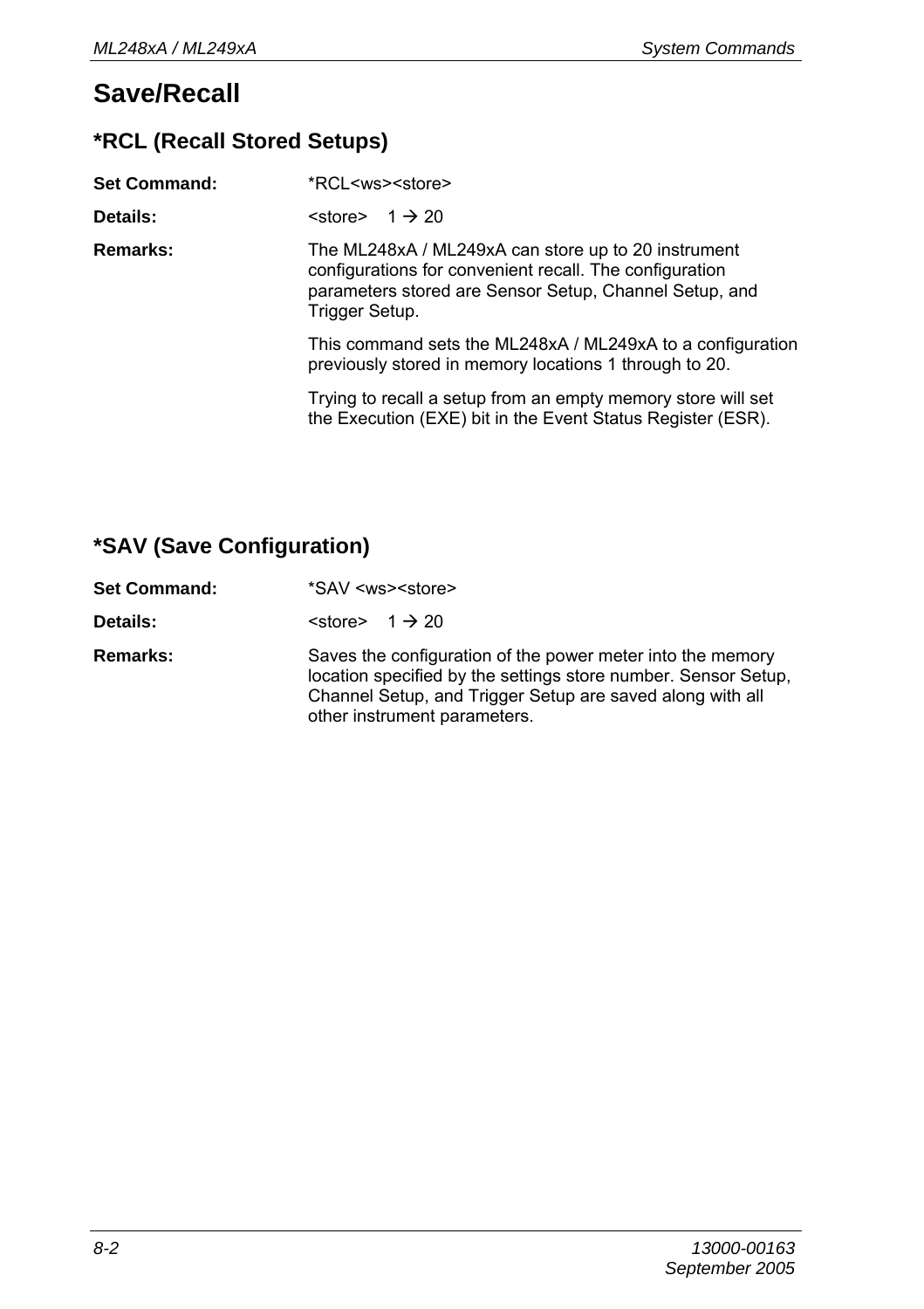## **NVLOAD (Load Saved Setup store over the GPIB)**

| <b>Set Command:</b> | data>                     | NVLOAD <ws><store number="">&lt;.&gt;<data length="">&lt;.&gt;<br/>&gt;binary</data></store></ws>                                                                                                                                                                                                               |
|---------------------|---------------------------|-----------------------------------------------------------------------------------------------------------------------------------------------------------------------------------------------------------------------------------------------------------------------------------------------------------------|
| Details:            | <store number=""></store> | $1 \rightarrow 20$                                                                                                                                                                                                                                                                                              |
|                     | <data length=""></data>   | Number of bytes of binary data                                                                                                                                                                                                                                                                                  |
|                     | <binary data=""></binary> | Data previously read from the meter using<br>the NVOUT command.                                                                                                                                                                                                                                                 |
| Remarks:            | configuration settings.   | This command writes to the instrument a binary-formatted<br>saved setup store that had been previously read using the<br>NVOUT command. Note that the contents of<br>binary data><br>cannot be edited because of the encoding scheme employed.<br>Use this command as a convenient way to quickly configure<br> |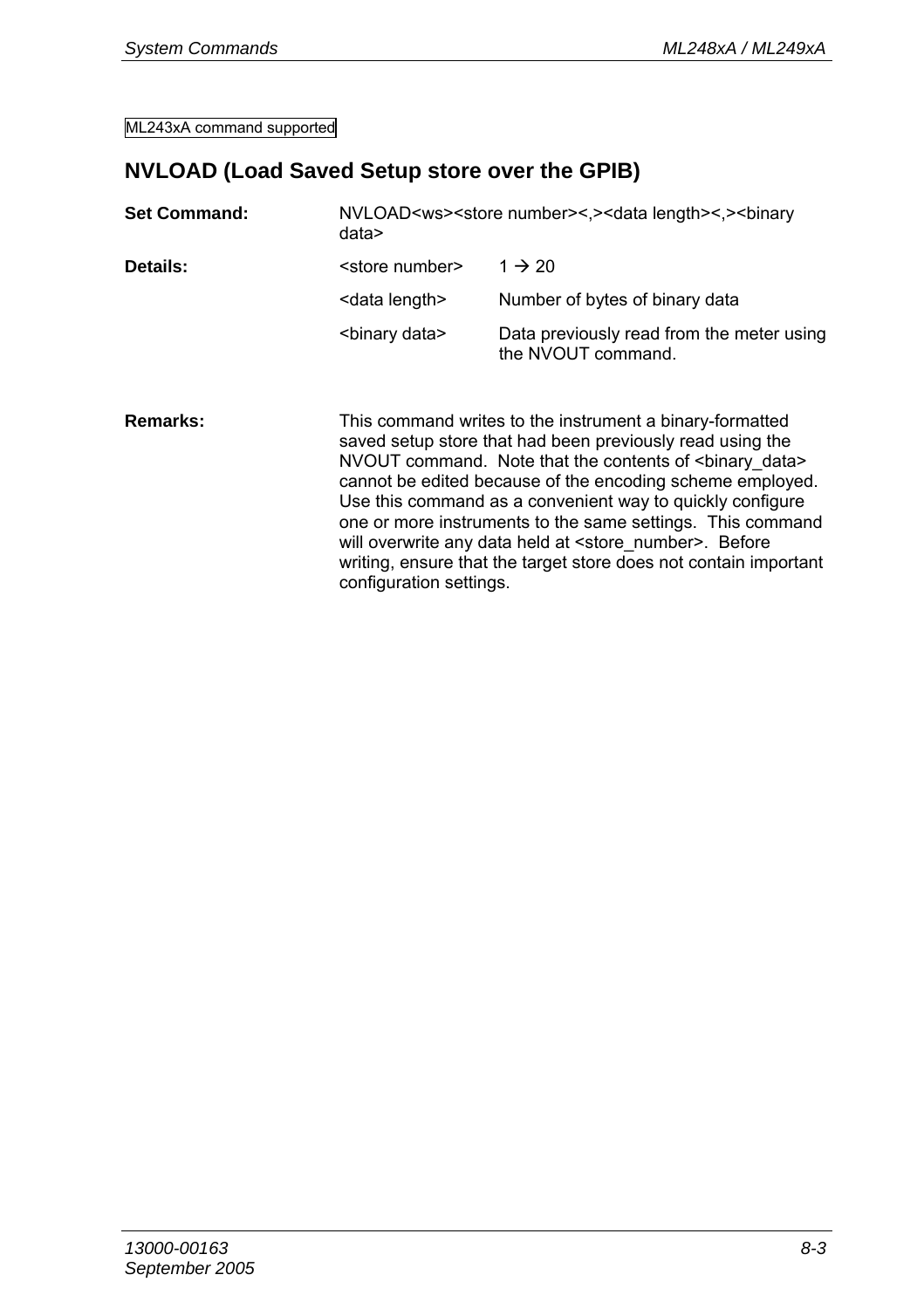#### **NVNAME (Set Saved Setups Name)**

#### **NVNAME? (Query Saved Setup Name)**

| <b>Set Command:</b>   | NVNAME <ws><store number="">&lt;,&gt;<store name=""></store></store></ws>                   |                                                                                                                                                                                                                                            |  |  |  |
|-----------------------|---------------------------------------------------------------------------------------------|--------------------------------------------------------------------------------------------------------------------------------------------------------------------------------------------------------------------------------------------|--|--|--|
| Details:              | <store number=""></store>                                                                   | $1 \rightarrow 20$                                                                                                                                                                                                                         |  |  |  |
|                       | <text></text>                                                                               | Name string (16 characters max.)                                                                                                                                                                                                           |  |  |  |
| Remarks:              |                                                                                             | This command allows the saved setups to have a user-defined<br>text string associated to them rather than just the 'USED' and<br>'NOT USED' text. An execution error is returned if attempting<br>to send this command to an unused store. |  |  |  |
| <b>Query Command:</b> | NVNAME? <ws><store number=""></store></ws>                                                  |                                                                                                                                                                                                                                            |  |  |  |
| <b>Return String:</b> |                                                                                             | NVNAME <store number="">, <store name=""></store></store>                                                                                                                                                                                  |  |  |  |
| Details:              | <store name=""></store>                                                                     | USED   NOT USED   'user defined string'                                                                                                                                                                                                    |  |  |  |
|                       | <b>USED</b>                                                                                 | Returned when a setup is saved (using<br>the *SAV command)                                                                                                                                                                                 |  |  |  |
|                       | NOT USED                                                                                    | Returned when querying a free store.                                                                                                                                                                                                       |  |  |  |
|                       | 'user defined string'                                                                       | A user-defined name string previously<br>set using this command.                                                                                                                                                                           |  |  |  |
|                       |                                                                                             | <b>Querying All Stores:</b>                                                                                                                                                                                                                |  |  |  |
|                       | Sending the query command in the following formats will return<br>the status of all stores: |                                                                                                                                                                                                                                            |  |  |  |
|                       | NVNAME?                                                                                     |                                                                                                                                                                                                                                            |  |  |  |
|                       |                                                                                             | Or alternatively NVNAME? 0                                                                                                                                                                                                                 |  |  |  |
|                       |                                                                                             | The return string will be in the following format:                                                                                                                                                                                         |  |  |  |
|                       |                                                                                             | NVNAME 1, < store 1 name>, 2, < store 2 name>,                                                                                                                                                                                             |  |  |  |

*… ,*20*,<*store\_20\_name>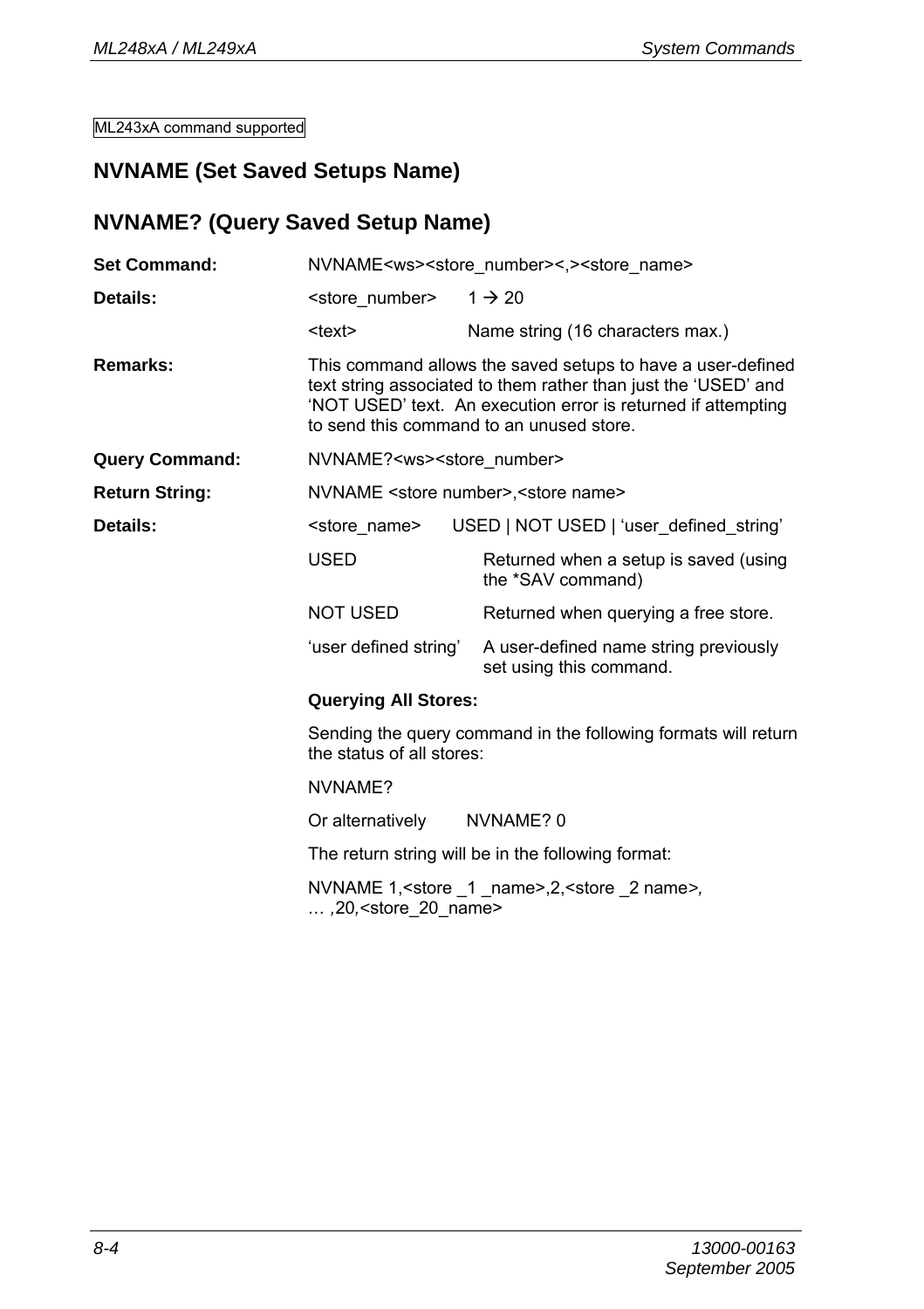## **NVOUT (Output the saved setup over the GPIB)**

| <b>Query Command:</b> | NVOUT <ws><store number=""></store></ws>                                                                                                                                                                                                                                                                                                                                                             |                                                                                               |  |
|-----------------------|------------------------------------------------------------------------------------------------------------------------------------------------------------------------------------------------------------------------------------------------------------------------------------------------------------------------------------------------------------------------------------------------------|-----------------------------------------------------------------------------------------------|--|
| Details:              | <store number=""></store>                                                                                                                                                                                                                                                                                                                                                                            | 0 (current setup) $  1 \rightarrow 20$ (saved stores)                                         |  |
| <b>Return String:</b> |                                                                                                                                                                                                                                                                                                                                                                                                      | NVOUT <ws>&lt;#&gt;<num digits=""><data length="">,<br/>&gt;binary data&gt;</data></num></ws> |  |
| Details:              | <digits length=""></digits>                                                                                                                                                                                                                                                                                                                                                                          | The number of digits for the following<br><data length=""> field</data>                       |  |
|                       | <data length=""></data>                                                                                                                                                                                                                                                                                                                                                                              | The number of bytes of binary data in<br><binary data=""></binary>                            |  |
|                       | <binary data=""></binary>                                                                                                                                                                                                                                                                                                                                                                            | Saved setup in binary format                                                                  |  |
| Remarks:              | Requests that the saved stored setup is output over the GPIB.<br>This is a BINARY output that allows the stored setup to be.<br>programmed into other ML248xA / ML249xA series power<br>meters and stores via the NVLOAD command. If a request for<br>a store number that has not had a setup stored into it is made.<br>an execution error event will be set in the Event Status<br>Register (ESR). |                                                                                               |  |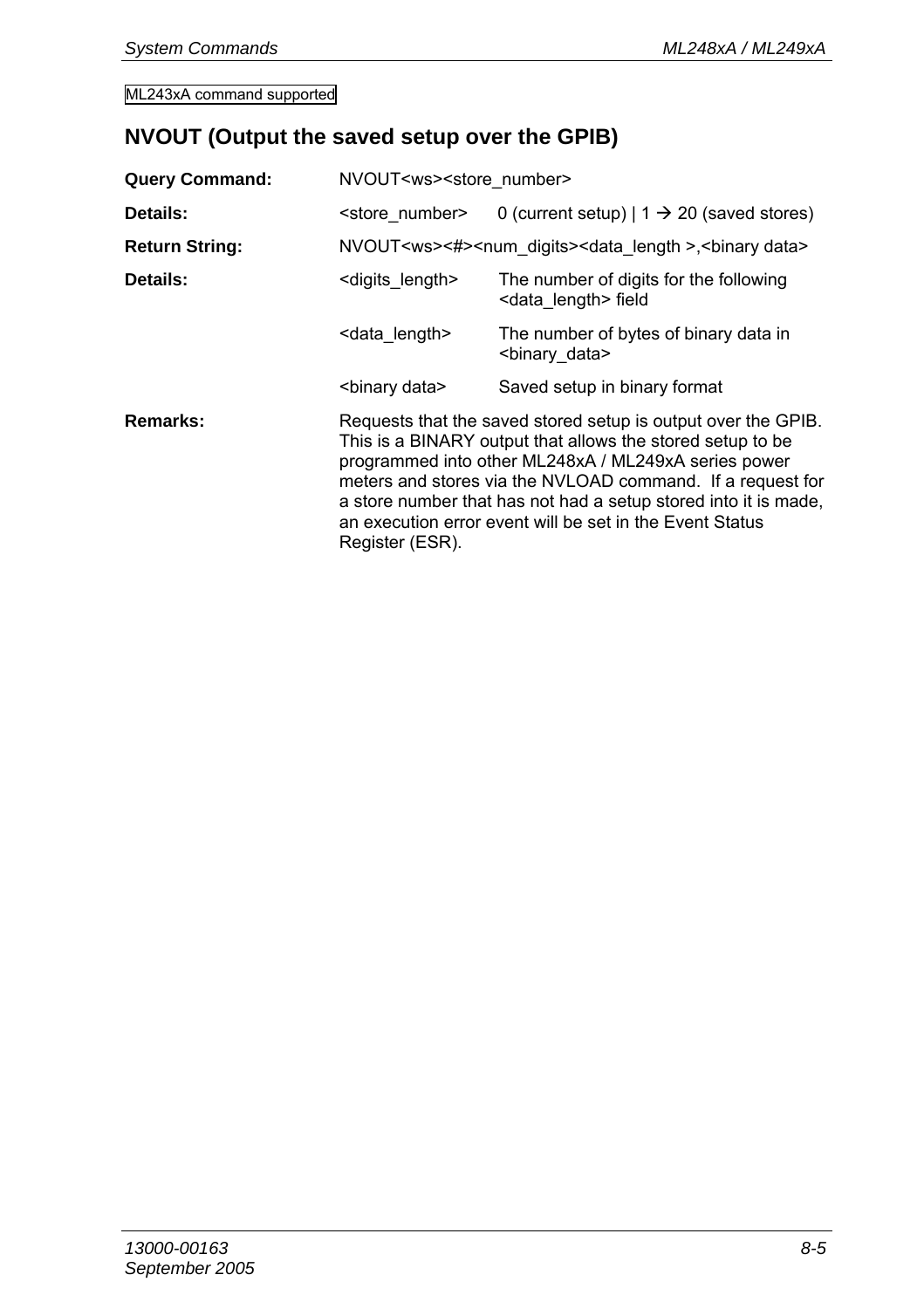## **Config**

## **BNC1M (Set BNC 1 Output Mode Select)**

## **BNC1M? (Query BNC 1 Output Mode)**

| <b>Set Command:</b>   | BNC1M <ws><mode></mode></ws>                                                   |                                                              |
|-----------------------|--------------------------------------------------------------------------------|--------------------------------------------------------------|
| Details:              | <mode> OFF   AOUT   PSFL   LVLA1   LVLA2  </mode>                              |                                                              |
|                       |                                                                                |                                                              |
|                       | <b>OFF</b>                                                                     | Output tied to ground                                        |
|                       | AOUT                                                                           | Analogue scaled output                                       |
|                       | <b>PSFL</b>                                                                    | Pass/Fail Logic level output                                 |
|                       | LVLA1                                                                          | Slow Signal channel range 1 amplifier output for<br>sensor A |
|                       | LVLA <sub>2</sub>                                                              | Slow Signal channel range 2 amplifier output for<br>sensor A |
| Remarks:              |                                                                                | Selects the output mode for the rear panel BNC1 connector.   |
| Note:                 | Mode AOUT applies to CW or Pulsed/Modulated Readout<br>measurement modes only. |                                                              |
| <b>Query Command:</b> | BNC <sub>1</sub> M?                                                            |                                                              |
| <b>Return String:</b> | BNC1M <mode></mode>                                                            |                                                              |
| Remarks:              | Returns the BNC1 output mode setting.                                          |                                                              |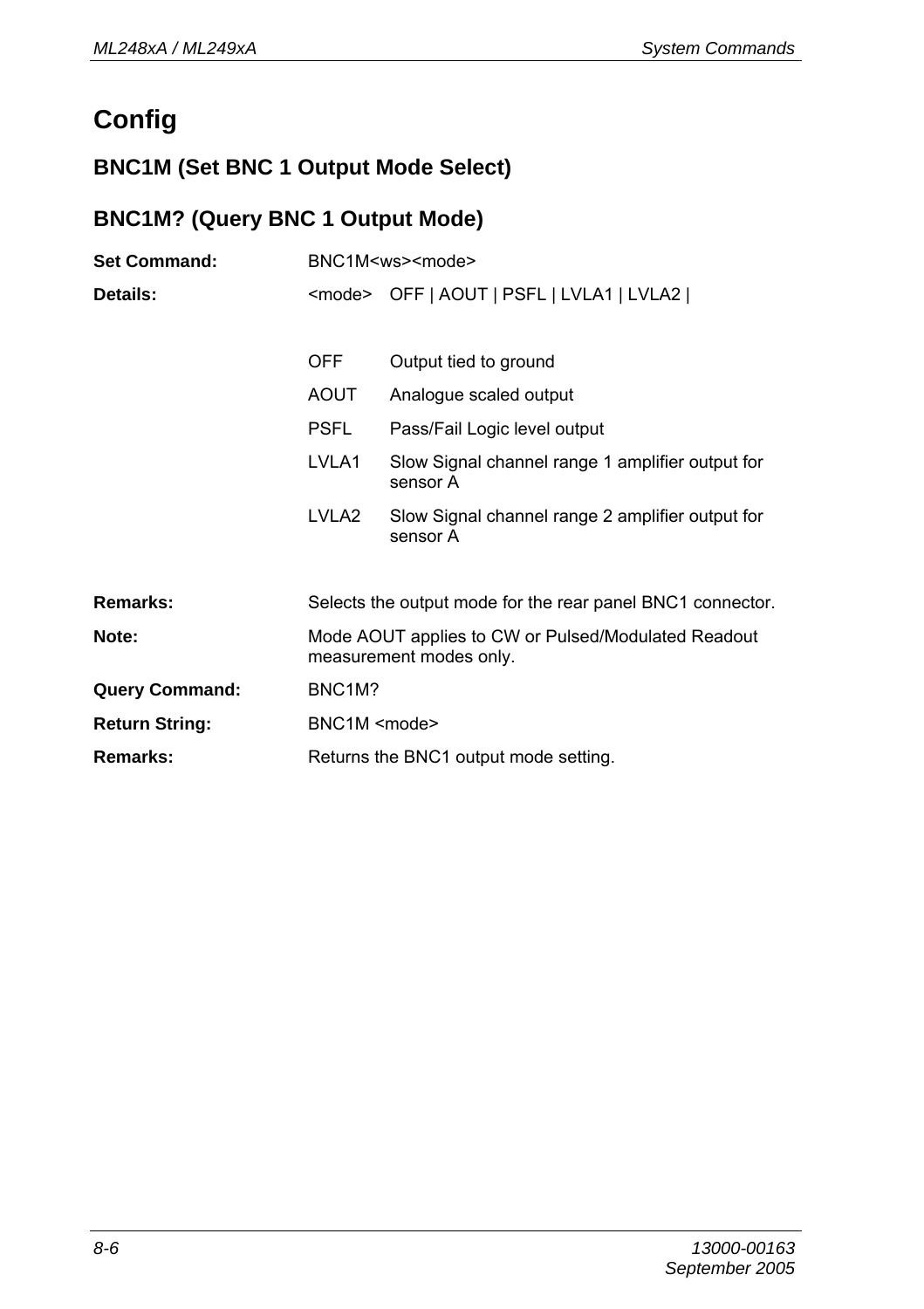## **BNC2M (Set BNC 2 Output Mode Select)**

#### **BNC2M? (Query BNC 2 Output Mode)**

| <b>Set Command:</b>   | BNC2M <ws><mode></mode></ws>                                                                                                                                                            |                                                              |
|-----------------------|-----------------------------------------------------------------------------------------------------------------------------------------------------------------------------------------|--------------------------------------------------------------|
| Details:              | <mode></mode>                                                                                                                                                                           | OFF   AOUT   PSFL   LVLB1   LVLB2   TRIG                     |
|                       | <b>OFF</b>                                                                                                                                                                              | Output set 0V DC                                             |
|                       | AOUT                                                                                                                                                                                    | Analogue scaled output                                       |
|                       | <b>PSFL</b>                                                                                                                                                                             | Pass/Fail Logic level output                                 |
|                       | LVLB1                                                                                                                                                                                   | Slow Signal channel range 1 amplifier output for<br>sensor B |
|                       | LVLB <sub>2</sub>                                                                                                                                                                       | Slow Signal channel range 2 amplifier output for<br>sensor B |
|                       | <b>TRIG</b>                                                                                                                                                                             | Measurement channel trigger signal                           |
| Remarks:              | Selects the output mode for the rear panel BNC2 connector.                                                                                                                              |                                                              |
| Note:                 | Mode AOUT applies to CW or Pulsed/Modulated Readout<br>measurement modes only. Mode TRIG applies the internal<br>and external triggers in CW and Pulsed/Modulated<br>measurement modes. |                                                              |
| <b>Query Command:</b> | BNC2M?                                                                                                                                                                                  |                                                              |
| <b>Return String:</b> | BNC2M <mode></mode>                                                                                                                                                                     |                                                              |
| Remarks:              | Returns the BNC output setting.                                                                                                                                                         |                                                              |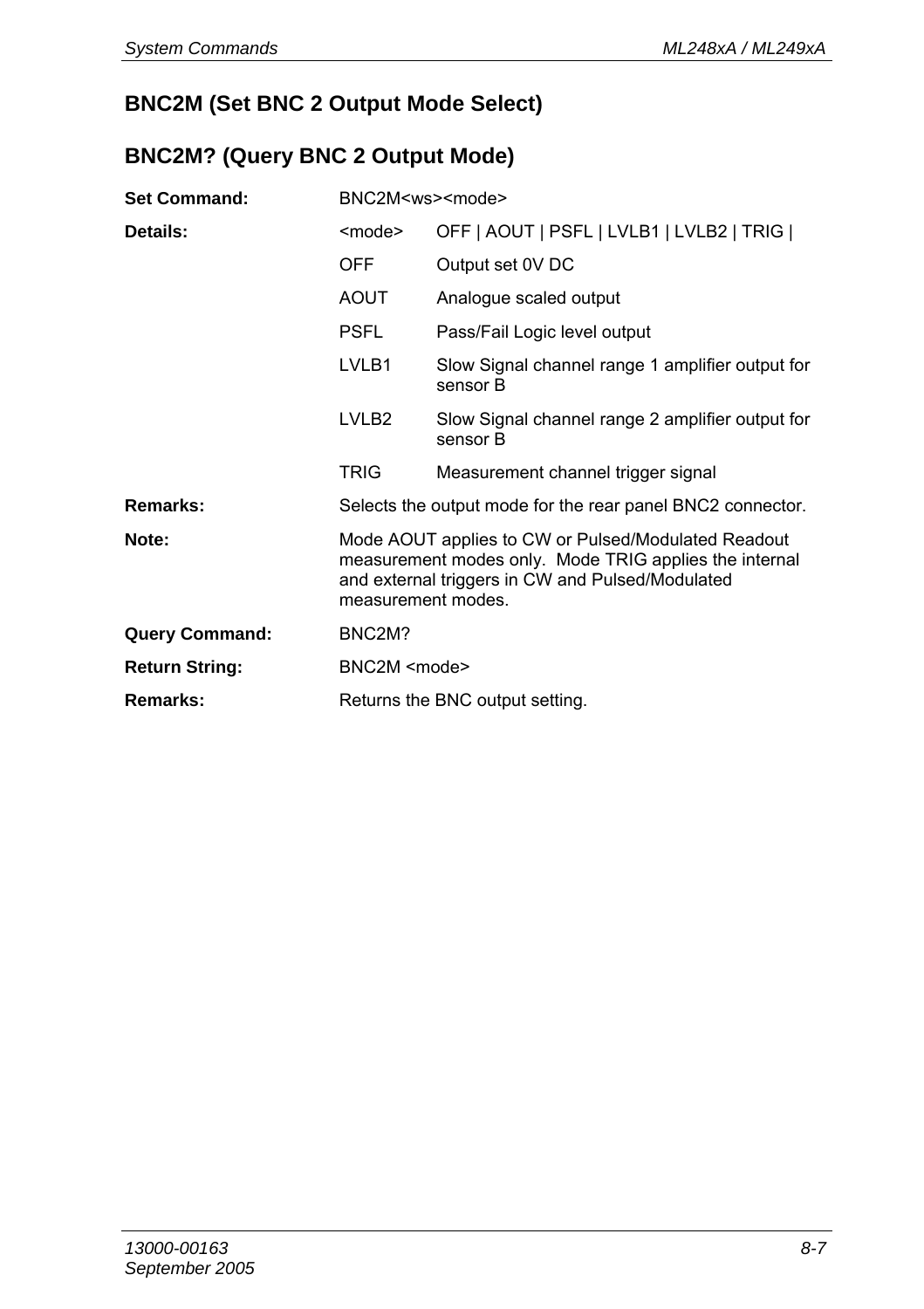#### **BNDSP (Set BNC Analogue Output Display Power Stop Value)**

## **BNDSP? ( Query BNC Analogue Output Display Stop Value)**

| <b>Set Command:</b>   | BNCDSP <ws><bnc>&lt;,&gt;<units>&lt;,&gt;<power></power></units></bnc></ws> |                                                                                                                                                                                                                                                                                                                                                                                                                                                       |
|-----------------------|-----------------------------------------------------------------------------|-------------------------------------------------------------------------------------------------------------------------------------------------------------------------------------------------------------------------------------------------------------------------------------------------------------------------------------------------------------------------------------------------------------------------------------------------------|
| Details:              | <bnc></bnc>                                                                 | 1   2                                                                                                                                                                                                                                                                                                                                                                                                                                                 |
|                       | <units></units>                                                             | DB   DBM   DBUV   DBMV   DBW   W                                                                                                                                                                                                                                                                                                                                                                                                                      |
|                       | DB.                                                                         | dВ                                                                                                                                                                                                                                                                                                                                                                                                                                                    |
|                       | <b>DBM</b>                                                                  | dBm                                                                                                                                                                                                                                                                                                                                                                                                                                                   |
|                       | <b>DBUV</b>                                                                 | dBµV                                                                                                                                                                                                                                                                                                                                                                                                                                                  |
|                       | <b>DBMV</b>                                                                 | dBmV                                                                                                                                                                                                                                                                                                                                                                                                                                                  |
|                       | <b>DBW</b>                                                                  | Dbw                                                                                                                                                                                                                                                                                                                                                                                                                                                   |
|                       | W                                                                           | Watts                                                                                                                                                                                                                                                                                                                                                                                                                                                 |
|                       |                                                                             | <power> -270.00 <math>\rightarrow</math> +260.00 dB   dBm</power>                                                                                                                                                                                                                                                                                                                                                                                     |
|                       |                                                                             | $-163.00 \rightarrow +367.00$ dB $\mu$ V                                                                                                                                                                                                                                                                                                                                                                                                              |
|                       |                                                                             | $-223.00 \rightarrow +307.00$ dBmV                                                                                                                                                                                                                                                                                                                                                                                                                    |
|                       |                                                                             | $-283.00 \rightarrow +247.00$ dBW                                                                                                                                                                                                                                                                                                                                                                                                                     |
|                       |                                                                             | $0.00 \rightarrow 999.99$ MW (clipped)                                                                                                                                                                                                                                                                                                                                                                                                                |
| Note:                 |                                                                             | The instrument keeps separate <power> settings for each<br/>supported <units>. The user can program the <power> for<br/>each of the <units> independent of the units currently applied<br/>to the active measurement channel. When changing the<br/>channel display units (using the command CHUNIT), the<br/>instrument will apply the correct <power> setting from the<br/>appropriate <unit> store.</unit></power></units></power></units></power> |
| Remarks:              |                                                                             | This command defines the Stop Power associated to the rear<br>panel analogue output voltage (see BNVOST command).<br>When the selected <bnc> is configured in 'Analogue Scaled<br/>Output' mode (see BNC1M, BNC2M commands), the<br/>instrument uses the Power Range (defined by Start/Stop<br/>Power with BNDSP, BNDST) to derive a voltage at the <bnc><br/>output proportional to the power measurement.</bnc></bnc>                               |
| <b>Query Command:</b> |                                                                             | BNDSP? <ws><bnc>&lt;.&gt;<units></units></bnc></ws>                                                                                                                                                                                                                                                                                                                                                                                                   |
| <b>Return String:</b> |                                                                             | BNDSP <bnc>,<units>,<power></power></units></bnc>                                                                                                                                                                                                                                                                                                                                                                                                     |
| Remarks:              | selected units.                                                             | Returns the BNC analogue output display stop power for the                                                                                                                                                                                                                                                                                                                                                                                            |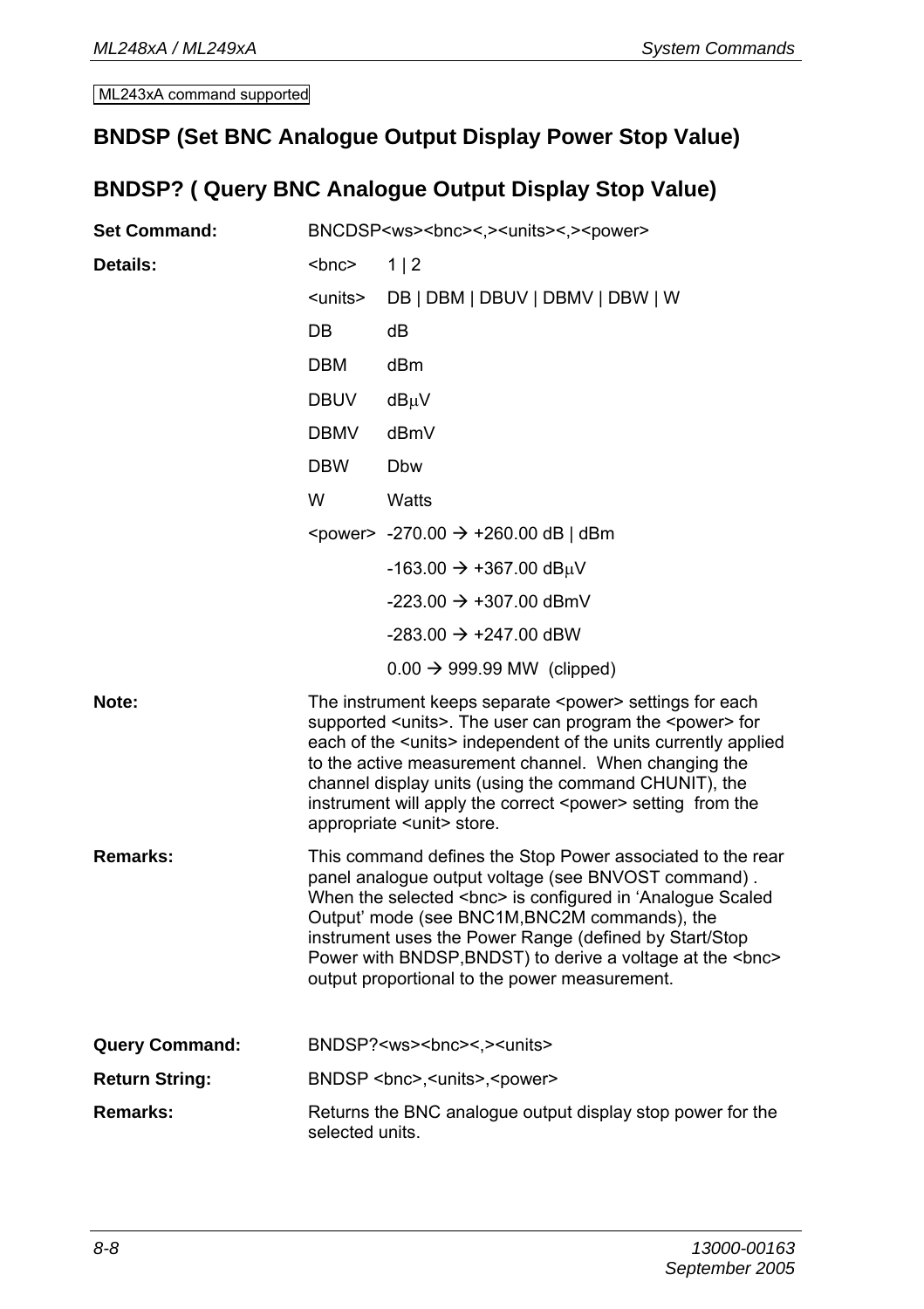#### **BNDST (Set BNC Analogue Output Display Power Start Value)**

## **BNDST? Query BNC Analogue Output Display Power Start Value)**

| <b>Set Command:</b>   | BNDST <ws><bnc>&lt;,&gt;<units>&lt;,&gt;<power></power></units></bnc></ws> |                                                                                                                                                                                                                                                                                                                                                                                                                                                       |
|-----------------------|----------------------------------------------------------------------------|-------------------------------------------------------------------------------------------------------------------------------------------------------------------------------------------------------------------------------------------------------------------------------------------------------------------------------------------------------------------------------------------------------------------------------------------------------|
| Details:              | $<$ bnc $>$                                                                | 1   2                                                                                                                                                                                                                                                                                                                                                                                                                                                 |
|                       | <units></units>                                                            | DB   DBM   DBUV   DBMV   DBW   W                                                                                                                                                                                                                                                                                                                                                                                                                      |
|                       | DB.                                                                        | dВ                                                                                                                                                                                                                                                                                                                                                                                                                                                    |
|                       | <b>DBM</b>                                                                 | dBm                                                                                                                                                                                                                                                                                                                                                                                                                                                   |
|                       | <b>DBUV</b>                                                                | dBµV                                                                                                                                                                                                                                                                                                                                                                                                                                                  |
|                       | <b>DBMV</b>                                                                | dBmV                                                                                                                                                                                                                                                                                                                                                                                                                                                  |
|                       | <b>DBW</b>                                                                 | <b>Dbw</b>                                                                                                                                                                                                                                                                                                                                                                                                                                            |
|                       | W                                                                          | Watts                                                                                                                                                                                                                                                                                                                                                                                                                                                 |
|                       |                                                                            |                                                                                                                                                                                                                                                                                                                                                                                                                                                       |
|                       |                                                                            | <power> -270 <math>\rightarrow</math> +260dB   dBm</power>                                                                                                                                                                                                                                                                                                                                                                                            |
|                       |                                                                            | $-163.00 \rightarrow +367.00$ dB <sub>u</sub> V                                                                                                                                                                                                                                                                                                                                                                                                       |
|                       |                                                                            | $-223.00 \rightarrow +307.00$ dBmV                                                                                                                                                                                                                                                                                                                                                                                                                    |
|                       |                                                                            | $-283.00 \rightarrow +247.00$ dBW                                                                                                                                                                                                                                                                                                                                                                                                                     |
|                       |                                                                            | $0.00 \rightarrow 999.99$ MW (clipped)                                                                                                                                                                                                                                                                                                                                                                                                                |
| Note:                 |                                                                            | The instrument keeps separate <power> settings for each<br/>supported <units>. The user can program the <power> for<br/>each of the <units> independent of the units currently applied<br/>to the active measurement channel. When changing the<br/>channel display units (using the command CHUNIT), the<br/>instrument will apply the correct <power> setting from the<br/>appropriate <unit> store.</unit></power></units></power></units></power> |
| Remarks:              |                                                                            | This command defines the Start Power associated to the rear<br>panel analogue output voltage (see BNVOST and BNVOSP<br>commands). When the selected <bnc> is configured in<br/>'Analogue Scaled Output' mode (see BNC1M, BNC2M<br/>commands), the instrument uses the Power Range (defined by<br/>Start/Stop Power with BNDSP, BNDST) to derive a voltage at<br/>the <bnc> output proportional to the power measurement.</bnc></bnc>                  |
| <b>Query Command:</b> |                                                                            | BNDST? <ws><bnc>&lt;.&gt;&gt;<units></units></bnc></ws>                                                                                                                                                                                                                                                                                                                                                                                               |
| <b>Return String:</b> |                                                                            | BNDST<br>state>, <units>,<power></power></units>                                                                                                                                                                                                                                                                                                                                                                                                      |
| Remarks:              | selected units.                                                            | Returns the BNC analogue output display start power for the                                                                                                                                                                                                                                                                                                                                                                                           |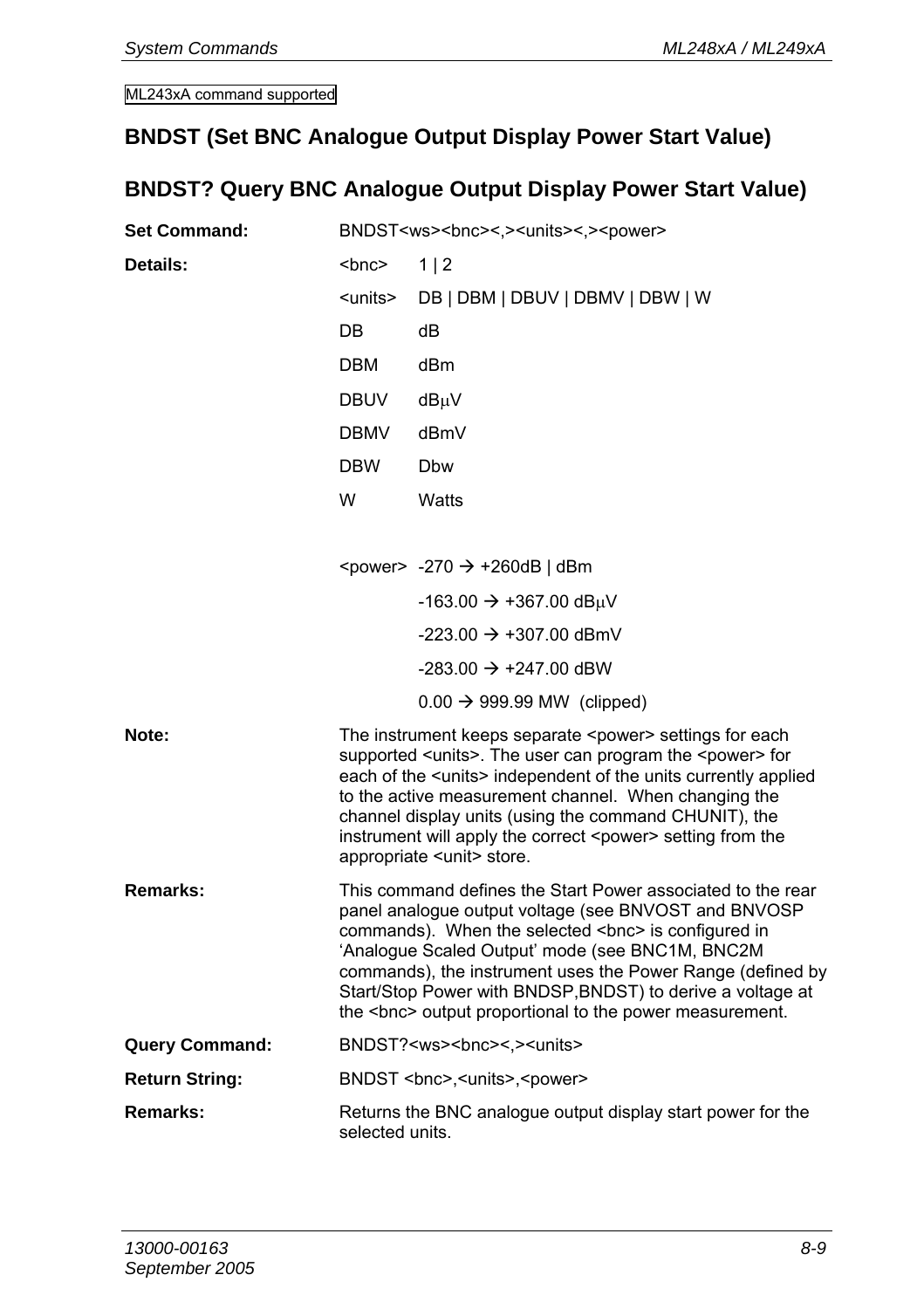### **BNOCH (Set BNC Output Channel Configuration)**

#### **BNOCH? (Query BNC Output Channel Configuration)**

| <b>Set Command:</b>   | BNOCH <ws><bnc>&lt;.&gt;<channel></channel></bnc></ws>                                                                                                                                                                                                                                                                                                                                                           |                                                       |  |
|-----------------------|------------------------------------------------------------------------------------------------------------------------------------------------------------------------------------------------------------------------------------------------------------------------------------------------------------------------------------------------------------------------------------------------------------------|-------------------------------------------------------|--|
| Details:              | $<$ bnc $>$                                                                                                                                                                                                                                                                                                                                                                                                      | 1 2                                                   |  |
|                       | <channel></channel>                                                                                                                                                                                                                                                                                                                                                                                              | 1 2                                                   |  |
| Remarks:              | This command applies only to 'Analogue Scaled Output' and<br>'Pass/Fail' BNC output modes (see BNC1M, BNC2M<br>commands). The source <signal> channel can be routed to<br/>the selected <br/> selected <br/> selected <br/> selected<br/> selected<br/> selected<br/> selected<br/> selected<br/> selected<br/> selected<br> selected<br> selected<br> selected<br/> selected<br/> selec</br></br></br></signal> |                                                       |  |
| <b>Query Command:</b> | BNOCH? <ws><br/>&gt;bnc&gt;&gt;</ws>                                                                                                                                                                                                                                                                                                                                                                             |                                                       |  |
| <b>Return String:</b> | BNOCH<br>schannel>                                                                                                                                                                                                                                                                                                                                                                                               |                                                       |  |
| Remarks:              |                                                                                                                                                                                                                                                                                                                                                                                                                  | Returns the BNC output channel configuration setting. |  |

ML243xA command supported

#### **BNPLEV (Set BNC Pass Voltage Level)**

#### **BNPLEV? (Select BNC Pass Voltage Level)**

| <b>Set Command:</b>   | BNPLEV <ws><port>&lt;.&gt;<volt_level></volt_level></port></ws> |                                                                                                                                                                                |  |
|-----------------------|-----------------------------------------------------------------|--------------------------------------------------------------------------------------------------------------------------------------------------------------------------------|--|
| Details:              | $<$ bnc $>$                                                     | 1 2                                                                                                                                                                            |  |
|                       | <volt level=""></volt>                                          | HIGH (TTL high is PASS)                                                                                                                                                        |  |
|                       |                                                                 | LOW (TTL low is PASS)                                                                                                                                                          |  |
| Remarks:              | commands).                                                      | This command allows selection of which TTL voltage level<br>(+5V or -5V) will be set at the BNC output to signify a PASS in<br>a PASS/FAIL measurement setup (see BNC1M, BNC2M |  |
| <b>Query Command:</b> | BNPLEV? <ws><port></port></ws>                                  |                                                                                                                                                                                |  |
| <b>Return String:</b> | BNPLEV <port>,<volt level=""></volt></port>                     |                                                                                                                                                                                |  |
| Remarks:              | Level.                                                          | Returns the <volt level=""> setting for the <br/>&gt;hor&gt; Output Pass</volt>                                                                                                |  |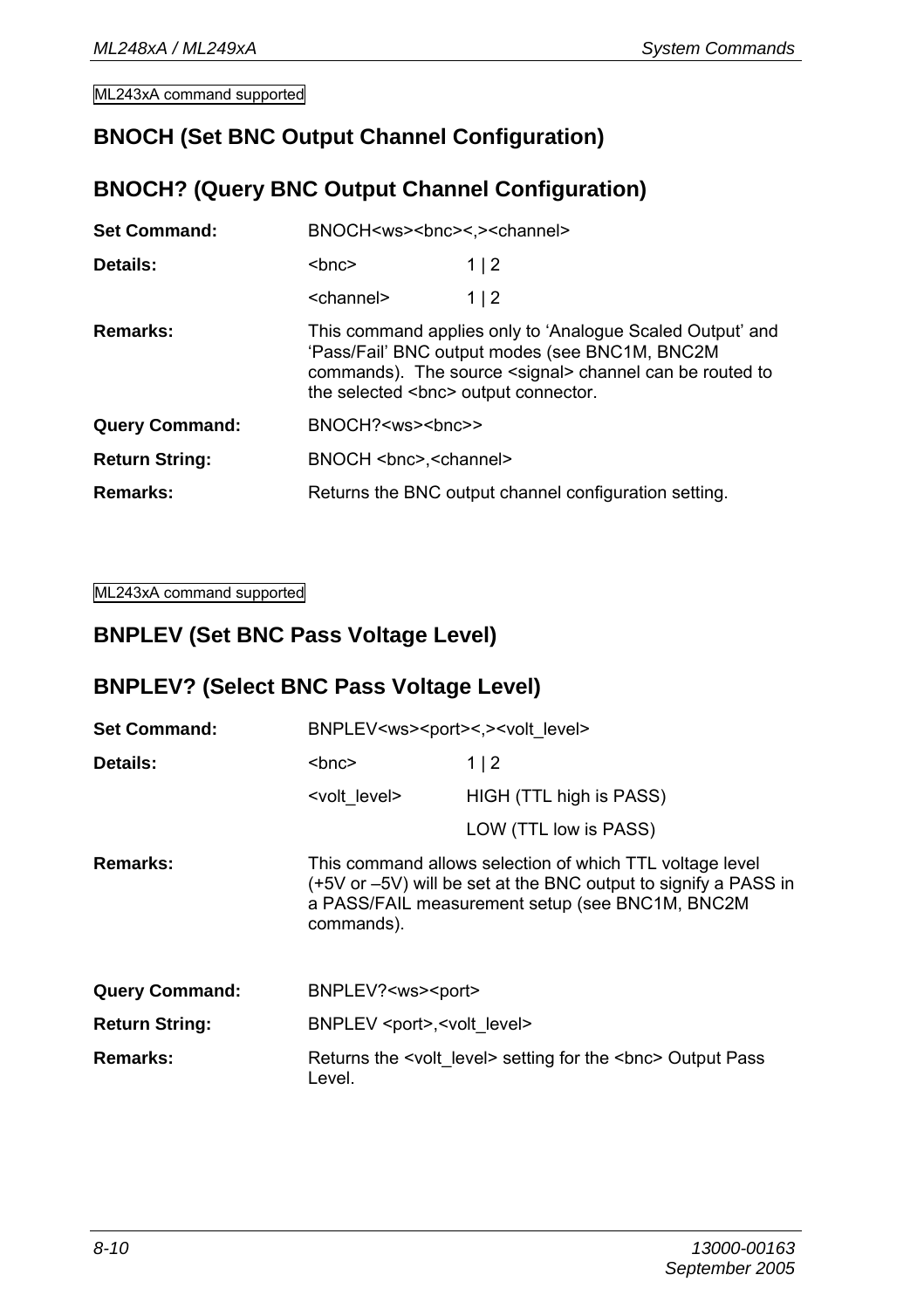#### **BNVOSP (Set BNC Analogue Output Stop Voltage Scale)**

#### **BNVOSP? (Query BNC Analogue Output Stop Voltage Scale)**

| <b>Set Command:</b>   | BNVOSP <ws><bnc>&lt;.&gt;&gt;&gt;&gt;&gt;</bnc></ws>                                                                                                                                                                                                           |  |  |
|-----------------------|----------------------------------------------------------------------------------------------------------------------------------------------------------------------------------------------------------------------------------------------------------------|--|--|
| Details:              | $<$ bnc $>$<br>112                                                                                                                                                                                                                                             |  |  |
|                       | $\left\{\times \text{volts} \right\}$ $-5.00 \rightarrow +5.00$ Volts                                                                                                                                                                                          |  |  |
| Remarks:              | This command sets the analogue voltage stop value for the<br>'Analoque Scaled Output' BNC Output Mode (see BNC1M,<br>BNC2M). An execution error is returned if attempting to set<br>the start value to a voltage greater than the stop value or vice<br>versa. |  |  |
| <b>Query Command:</b> | BNVOSP? <ws><br/>&gt;bnc&gt;</ws>                                                                                                                                                                                                                              |  |  |
| <b>Return String:</b> | BNVOSP<br>senc>, <volts></volts>                                                                                                                                                                                                                               |  |  |
| Remarks:              | Returns the stop voltage setting for the 'Analogue Scaled'<br>Output' BNC Output Mode (see BNC1M, BNC2M).                                                                                                                                                      |  |  |

ML243xA command supported

#### **BNVOST (Set BNC Analogue Output Start Voltage Scale)**

#### **BNVOST? (Query BNC Analogue Output Start Voltage Scale)**

| <b>Set Command:</b>   | BNVOST <ws><bnc>&lt;&gt;&lt;&gt;&gt;&gt;&gt;&lt;&gt;&gt;&gt;</bnc></ws>                                                                                                                                                                                         |  |  |
|-----------------------|-----------------------------------------------------------------------------------------------------------------------------------------------------------------------------------------------------------------------------------------------------------------|--|--|
| Details:              | $<$ bnc $>$<br>1 2                                                                                                                                                                                                                                              |  |  |
|                       | $\left\{\times \text{volts} \right\}$ -5.00 $\rightarrow$ +5.00 Volts                                                                                                                                                                                           |  |  |
| Remarks:              | This command sets the analogue voltage start value for the<br>'Analoque Scaled Output' BNC Output Mode (see BNC1M,<br>BNC2M). An execution error is returned if attempting to set<br>the start value to a voltage greater than the stop value or vice<br>versa. |  |  |
| <b>Query Command:</b> | BNVOST? <ws><br/>&gt;bnc&gt;</ws>                                                                                                                                                                                                                               |  |  |
| <b>Return String:</b> | BNVOST<br>state>.<br>                                                                                                                                                                                                                                           |  |  |
| Remarks:              | Returns the voltage scale start value for the BNC Output Mode<br>'Analoque' setting.                                                                                                                                                                            |  |  |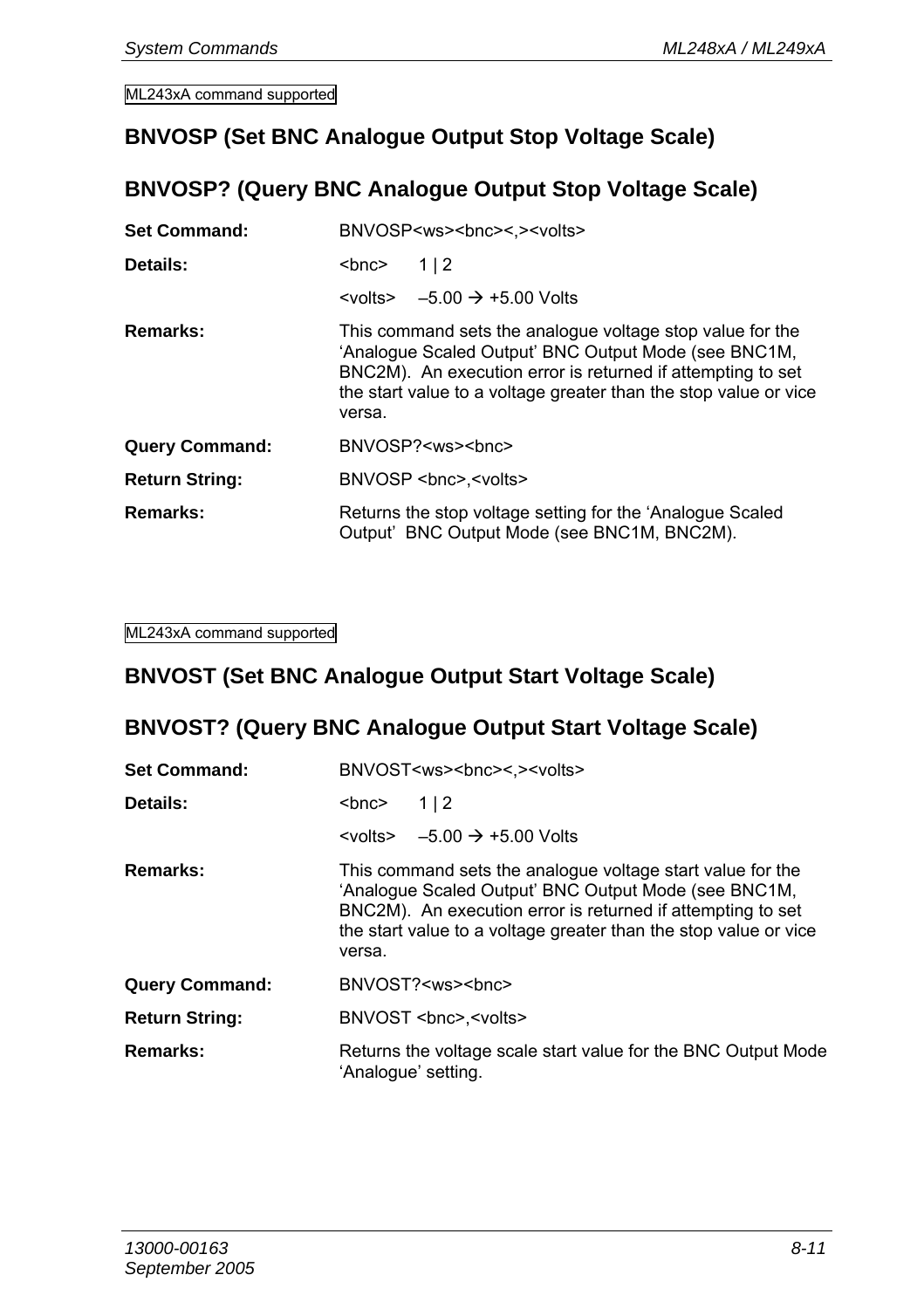#### **SYADDR (Set GPIB Address)**

#### **SYADDR? (Query GPIB Address)**

| <b>Set Command:</b> | SYADDR <ws><val></val></ws> |
|---------------------|-----------------------------|
|                     |                             |

**Details:**  $\langle \text{val} \rangle$  1  $\rightarrow$  30 (Decimal value)

**Remarks:** Selects the GPIB address. NOTE: Once the address has been changed, the ML248xA / ML249xA will no longer respond to the GPIB default address 13.

ML243xA command supported

#### **SYBAUD (Set RS232 Baud Rate)**

#### **SYBAUD? (Query RS232 Baud Rate)**

| <b>Set Command:</b>   |                       | SYBAUD <ws><baud rate=""></baud></ws>                           |  |  |
|-----------------------|-----------------------|-----------------------------------------------------------------|--|--|
| Details:              | <baud rate=""></baud> | 12   24   48   96   192   384   576 hundred bits<br>per second. |  |  |
| Remarks:              |                       | Sets the RS232 Baud rate for the rear panel serial port.        |  |  |
| <b>Query Command:</b> | SYBAUD?               |                                                                 |  |  |
| <b>Return String:</b> | SYBAUD<br>baud rate>  |                                                                 |  |  |
| Remarks:              |                       | Returns the RS232 Baud rate setting.                            |  |  |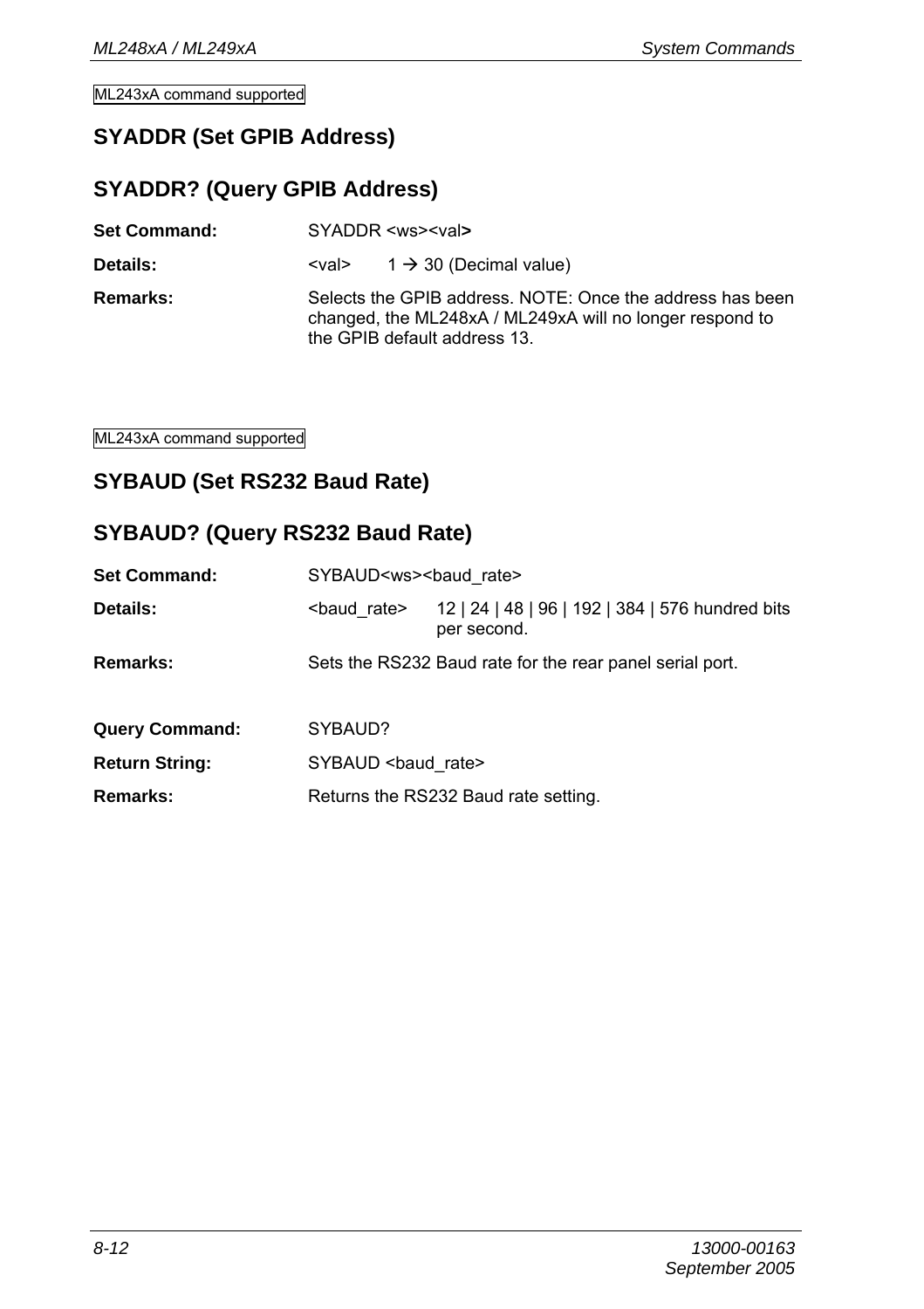#### **SYBEEPS (Set Audible Beep on Entry Error State)**

#### **SYBEEPS? (Query Audible Beep on Entry Error State)**

| <b>Set Command:</b>   | SYBEEPS <ws><state></state></ws>                   |  |  |
|-----------------------|----------------------------------------------------|--|--|
| Details:              | OFF   ON<br><state></state>                        |  |  |
| Remarks:              | Turns the user entry error warning beep ON or OFF. |  |  |
|                       |                                                    |  |  |
| <b>Query Command:</b> | SYBEEPS?                                           |  |  |
| <b>Return String:</b> | SYBEEPS <state></state>                            |  |  |
| Remarks:              | Returns the state of the error beep.               |  |  |
|                       |                                                    |  |  |

ML243xA command supported

#### **SYBUFS (Set GPIB Response Buffering State)**

#### **SYBUFS? (Query GPIB Response Buffering State)**

- Set Command: **SYBUES** <state>
- **Details:**  $\leq$  < state> OFF | ON
- **Remarks:** When this command is set to ON, if a request for data is made to the instrument, the response data will be placed in a GPIB output buffer for the controller to access and retrieve. If another data request is made and the previous data has not been retrieved from the output buffer; the new data will be queued after the previous data.

If buffering is set to OFF, whenever a request for data is made to the instrument (except by serial poll), the output buffer is cleared and the only data in the output queue will be the response to the last data request made. The output buffer is cleared once a valid GPIB data request command has been recognised.

| <b>Query Command:</b> | SYBUFS?                                      |
|-----------------------|----------------------------------------------|
| <b>Return String:</b> | SYBUFS <state></state>                       |
| <b>Remarks:</b>       | Returns the state of GPIB buffering setting. |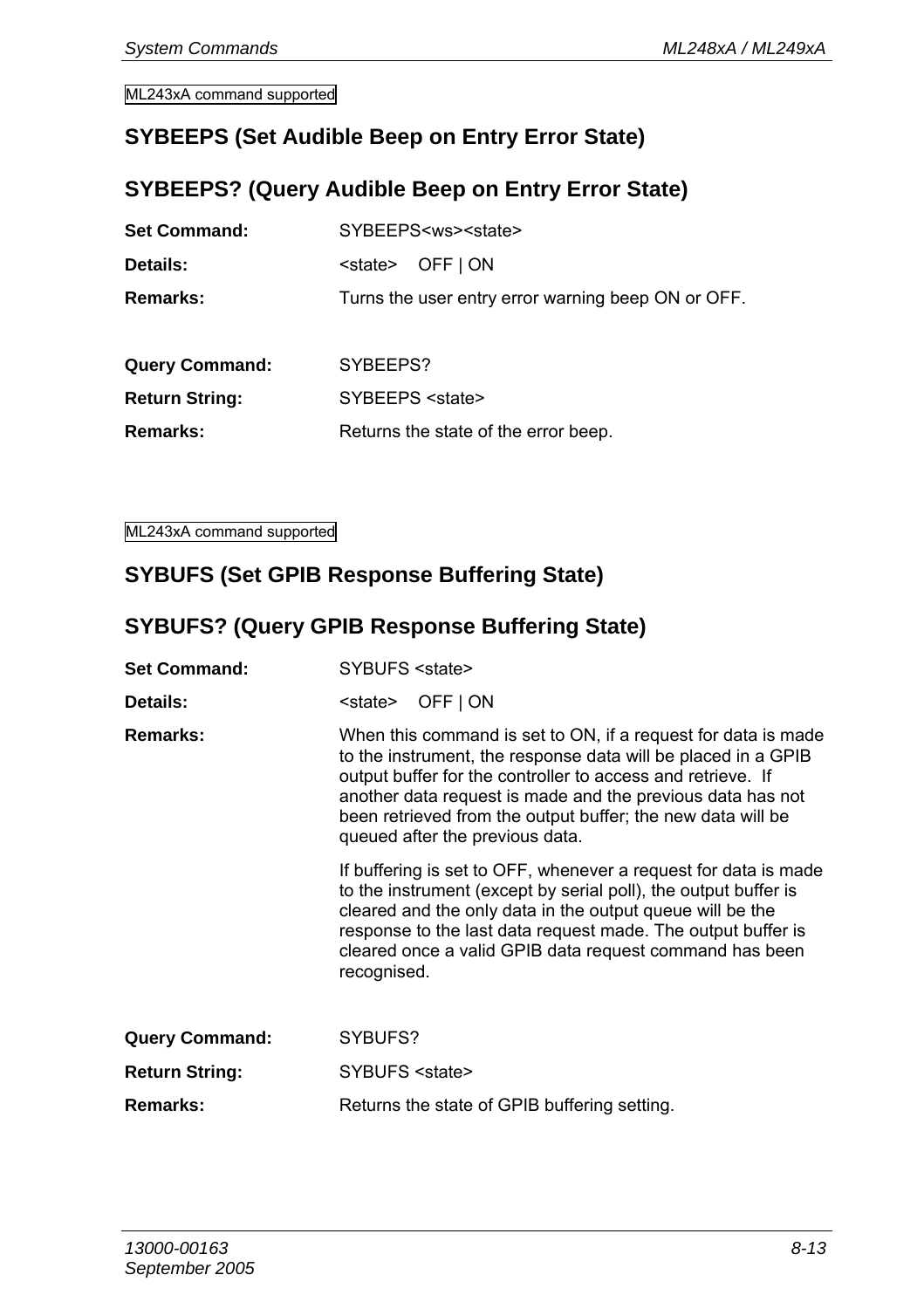## **SYDLIT (Set Display Backlight Adjust)**

## **SYDLIT? (Query Display Backlight Adjust)**

| <b>Set Command:</b>   | SYDLIT <ws><setting></setting></ws> |                                                               |  |
|-----------------------|-------------------------------------|---------------------------------------------------------------|--|
| Details:              | <setting></setting>                 | DIM   MEDIUM   BRIGHT                                         |  |
|                       | <b>DIM</b>                          | DIM setting                                                   |  |
|                       | <b>MEDIUM</b>                       | <b>MEDIUM</b> setting                                         |  |
|                       | <b>BRIGHT</b>                       | <b>BRIGHT</b> setting                                         |  |
| Remarks:              |                                     | Sets the display backlight brightness adjust.                 |  |
|                       |                                     |                                                               |  |
| <b>Query Command:</b> | SYDLIT?                             |                                                               |  |
| <b>Return String:</b> | SYDLIT <setting></setting>          |                                                               |  |
| Remarks:              |                                     | Returns the current setting for the display backlight adjust. |  |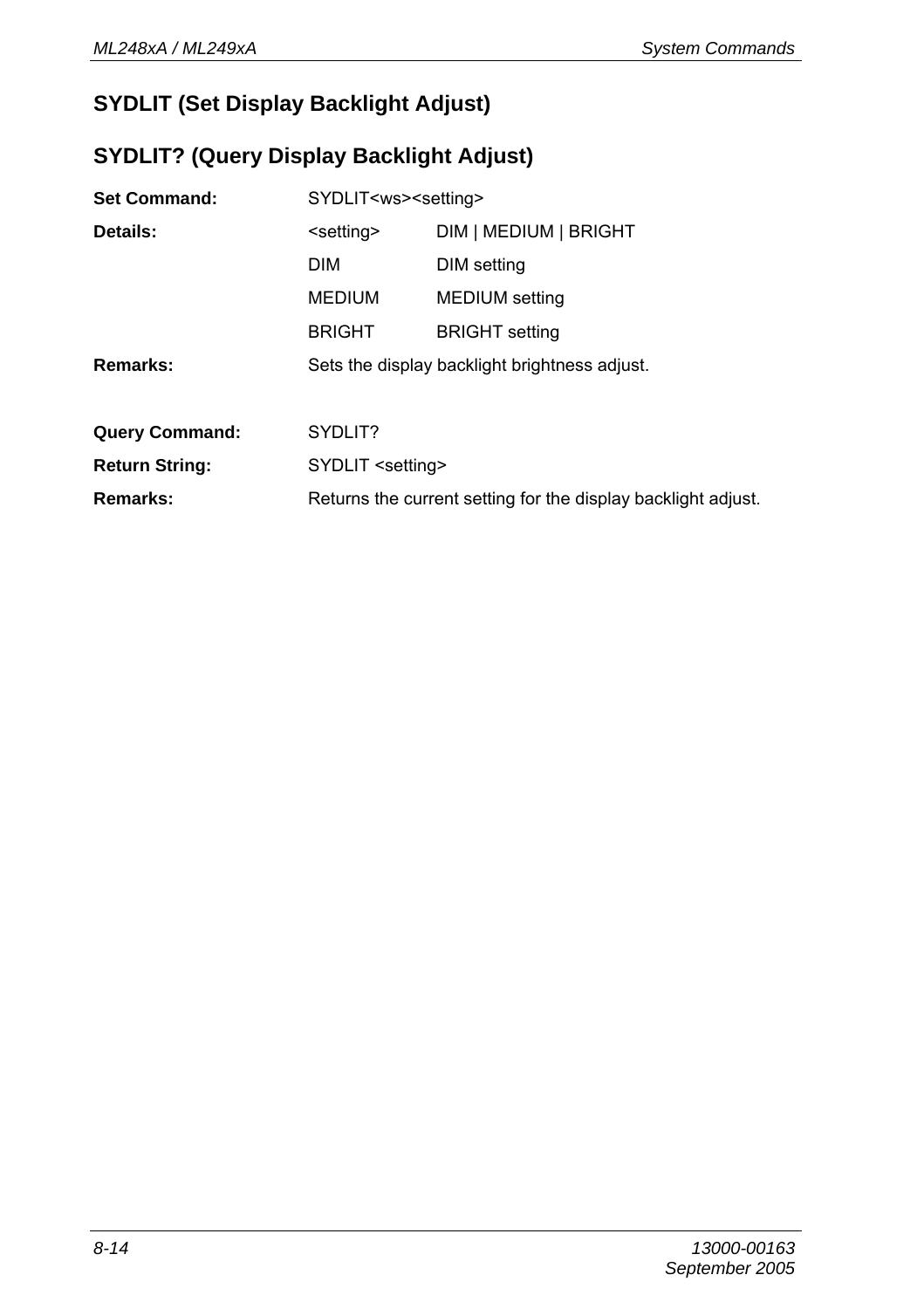#### **SYDRES (Set Display Measurement Points)**

#### **SYDRES? (Query Display Measurement Points)**

| <b>Set Command:</b> | SYDRES <ws><num_points></num_points></ws>                                                                                                                                                             |                                       |                                                                                        |
|---------------------|-------------------------------------------------------------------------------------------------------------------------------------------------------------------------------------------------------|---------------------------------------|----------------------------------------------------------------------------------------|
| Details:            |                                                                                                                                                                                                       | <num points=""><br/>P200   P400</num> |                                                                                        |
|                     | P200                                                                                                                                                                                                  |                                       | Plots 200 measurement points (one measurement<br>for each pixel on the display panel)  |
|                     | P400                                                                                                                                                                                                  |                                       | Plots 400 measurement points (two measurements<br>for each pixel on the display panel) |
| Note:               | This setting affects the number of profile measurement<br>readings returned over GPIB (when sending the appropriate<br>Pulsed/Modulated Profile commands i.e. PMPO etc.). See also<br>TRCAPT command: |                                       |                                                                                        |
|                     | ML248xA models:                                                                                                                                                                                       |                                       |                                                                                        |
|                     | P <sub>200</sub>                                                                                                                                                                                      |                                       | 200 readings/channel                                                                   |
|                     | P400                                                                                                                                                                                                  |                                       | 400 readings/channel                                                                   |
|                     |                                                                                                                                                                                                       |                                       |                                                                                        |
|                     |                                                                                                                                                                                                       |                                       | $ML249xA$ models – Capture Time > 200 ns :                                             |
|                     | P <sub>200</sub>                                                                                                                                                                                      |                                       | 200 readings/channel                                                                   |
|                     |                                                                                                                                                                                                       |                                       | ML249xA models $-$ Capture Time $\leq$ 200 ns :                                        |
|                     | P200                                                                                                                                                                                                  |                                       | 'N' readings/channel                                                                   |
|                     |                                                                                                                                                                                                       |                                       | where $N =$ capture time / 1ns + 1                                                     |
|                     |                                                                                                                                                                                                       |                                       |                                                                                        |
|                     |                                                                                                                                                                                                       |                                       | ML249xA models $-$ Capture Time $>$ 400 ns :                                           |
|                     | P400                                                                                                                                                                                                  |                                       | 400 readings/channel                                                                   |
|                     | ML249xA models - Capture Time < 400 ns :                                                                                                                                                              |                                       |                                                                                        |
|                     | P400                                                                                                                                                                                                  |                                       | 'N' readings/channel                                                                   |
|                     |                                                                                                                                                                                                       |                                       | where $N =$ capture time / 1ns + 1                                                     |
|                     |                                                                                                                                                                                                       |                                       |                                                                                        |
|                     | Example1: With the ML249xA, $\leq$ num points $\geq$ = P400, capture<br>$time = 300ns$                                                                                                                |                                       |                                                                                        |
|                     | $N = 301$ readings/channel                                                                                                                                                                            |                                       |                                                                                        |
|                     |                                                                                                                                                                                                       |                                       |                                                                                        |
|                     | Example2: With the ML249xA, $\leq$ num points $\geq$ = P200, capture<br>$time = 50$ ns                                                                                                                |                                       |                                                                                        |
|                     | $N = 51$ readings/channel                                                                                                                                                                             |                                       |                                                                                        |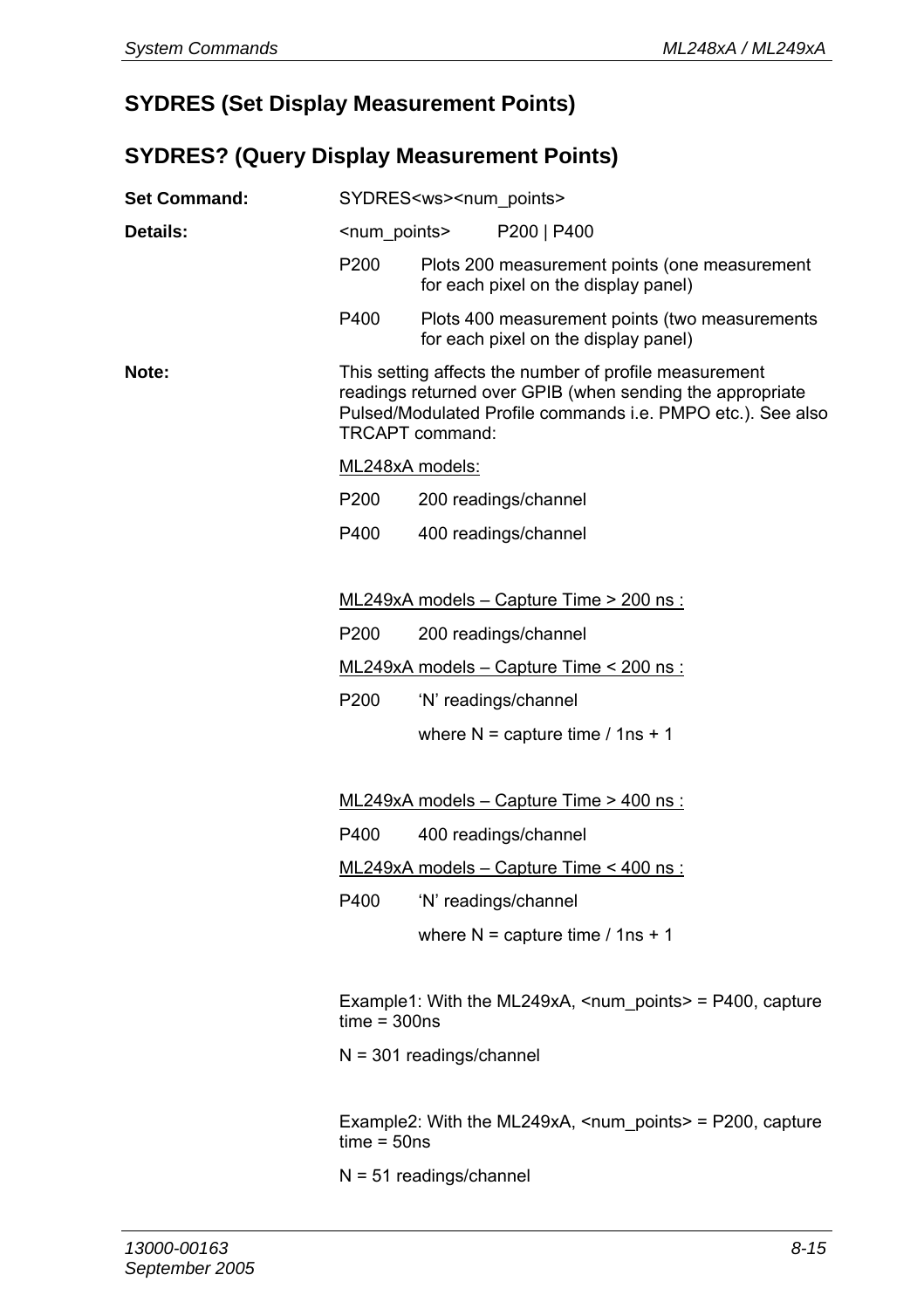| Remarks:              | This command changes the number of measurement points<br>plotted on the front panel display when in Pulsed/Modulated<br>Profile display mode. |
|-----------------------|-----------------------------------------------------------------------------------------------------------------------------------------------|
| <b>Query Command:</b> | SYDRES?                                                                                                                                       |
| <b>Return String:</b> | $SYDRES$ < num points >                                                                                                                       |
| Remarks:              | Returns the current setting for the number of displayed<br>measurement points.                                                                |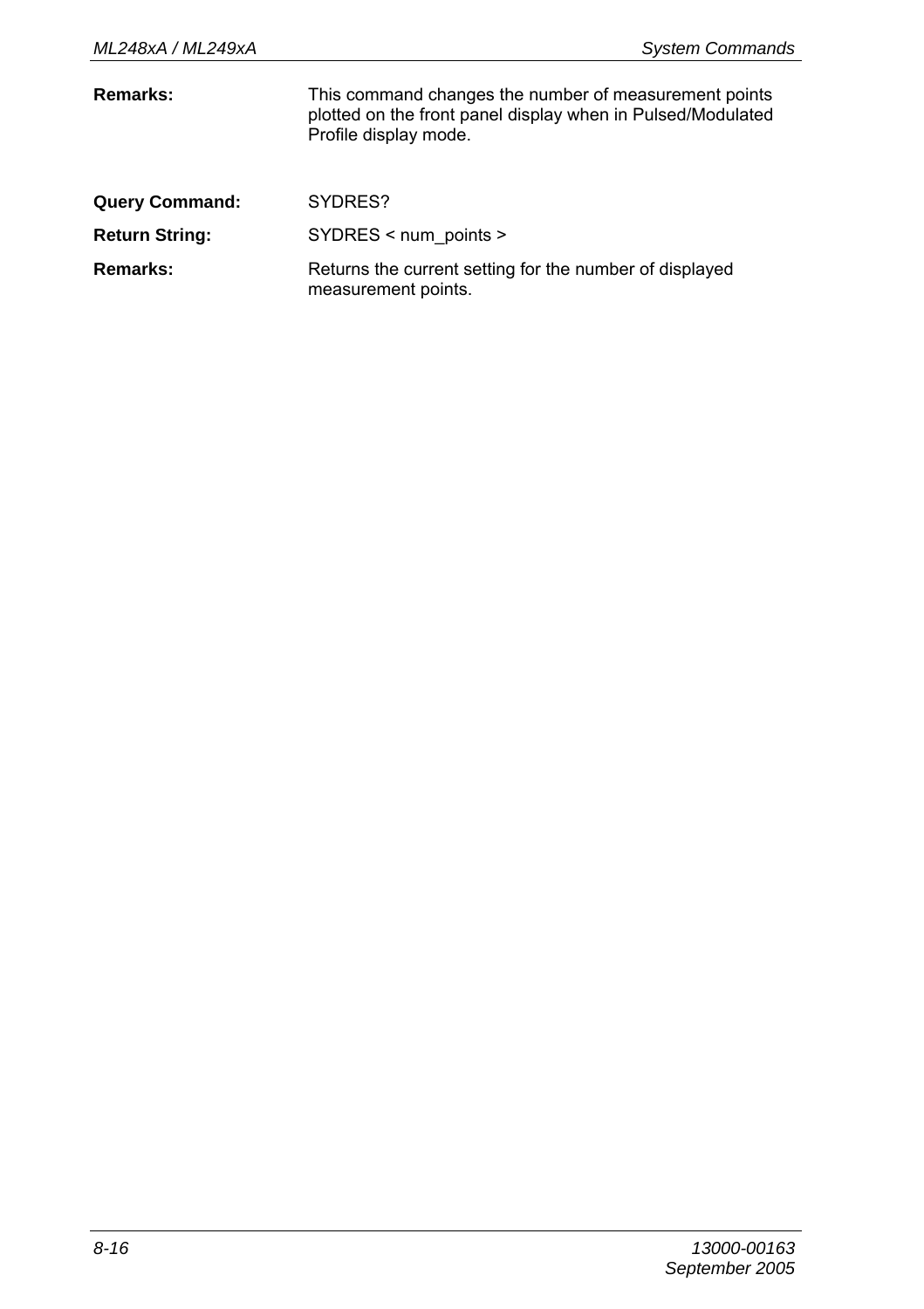## **SYIMAGE (Output Displayed Screen Image)**

| <b>Set Command:</b>                                          | <b>SYIMAGE</b>                                                                                                                                                                                                                      |                                                                                                                                                                                                                                                                                                                                         |
|--------------------------------------------------------------|-------------------------------------------------------------------------------------------------------------------------------------------------------------------------------------------------------------------------------------|-----------------------------------------------------------------------------------------------------------------------------------------------------------------------------------------------------------------------------------------------------------------------------------------------------------------------------------------|
| <b>Return String:</b>                                        | SYIMAGE <#> <length><number bytes="" of=""><data 1="" byte=""> <br/><data byte="" n=""></data></data></number></length>                                                                                                             |                                                                                                                                                                                                                                                                                                                                         |
| Details:                                                     | $<$ length $>$                                                                                                                                                                                                                      | A single digit number in ASCII decimal<br>defining the length of<br><number bytes="" of=""> digits which follows<br/>(digit 5 in this case for full screen<br/>image)</number>                                                                                                                                                          |
|                                                              | <number_of_bytes></number_of_bytes>                                                                                                                                                                                                 | A 5-digit string, the numeric value of<br>which indicates the number of data<br>bytes contained in the data that follows<br>(76800 bytes for 320 x 240 pixels<br>display size).                                                                                                                                                         |
|                                                              | <data byte="" n=""></data>                                                                                                                                                                                                          | A single 8-bit data byte                                                                                                                                                                                                                                                                                                                |
| Remarks:                                                     | Captures the screen image being displayed on the LCD panel.<br>The screen image data is output as a definite length arbitrary<br>block data of size 76.8 Kbytes.                                                                    |                                                                                                                                                                                                                                                                                                                                         |
| separately and can be downloaded using the SYLUT<br>command. |                                                                                                                                                                                                                                     | The range for each $<$ data byte $n>$ is between 0 and 255. The<br>numeric value of <data byte="" n=""> represents the index into a<br/>256 look-up table entry. Each entry within the look-up table<br/>defines the RGB (red-green-blue) values that make up the<br/>colour seen on the LCD panel. The look-up table is defined</data> |
| Notes:                                                       | To preserve the menu keys when going to remote, the<br>instrument must be placed into 'Screen Dump Mode'. This<br>mode can only be enabled from the front panel pressing the<br>keys: System > Config > Display > Screen Dump Mode. |                                                                                                                                                                                                                                                                                                                                         |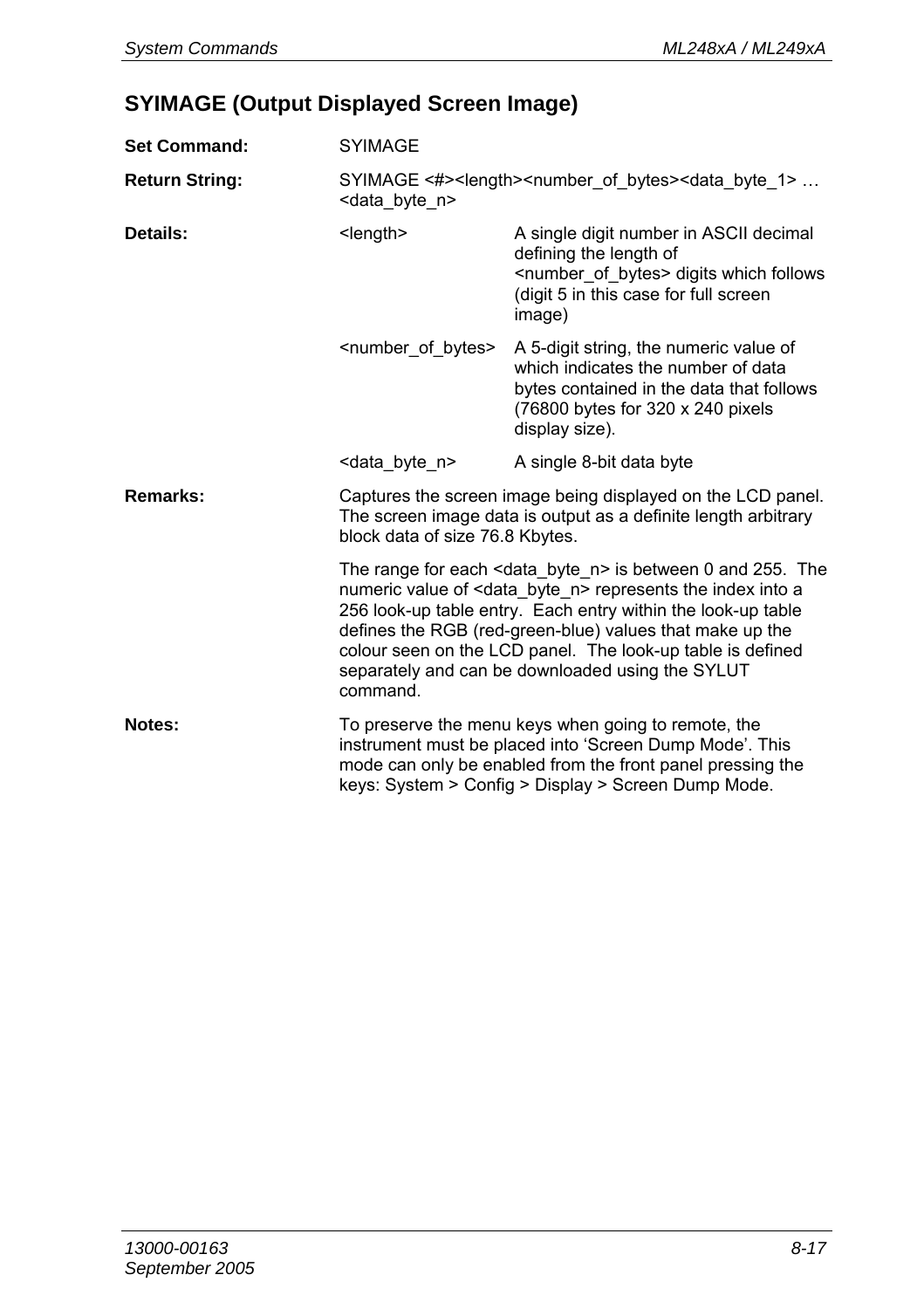## **SYLUT (Output Graphics Look-up Table Entries)**

| <b>Set Command:</b>   | <b>SYLUT</b>                                                                                                                                                                                                                             |                                                                                                                                                                                            |
|-----------------------|------------------------------------------------------------------------------------------------------------------------------------------------------------------------------------------------------------------------------------------|--------------------------------------------------------------------------------------------------------------------------------------------------------------------------------------------|
| <b>Return String:</b> | SYLUT <#> <length><number bytes="" of=""><data 1="" byte=""> <br/><data byte="" n=""></data></data></number></length>                                                                                                                    |                                                                                                                                                                                            |
| Details:              | $<$ length $>$                                                                                                                                                                                                                           | A single digit number in ASCII decimal<br>defining the length of<br><number bytes="" of=""> digits that follows<br/>(digit number 3 in this case for the<br/>look-up table size).</number> |
|                       | <number bytes="" of=""></number>                                                                                                                                                                                                         | A 3-digit string whose numeric value<br>indicates the number of data bytes<br>contained in the data that follows (768)<br>bytes for 256 * RGB table, where<br>$RGB = 3 bytes$ ).           |
|                       | <data byte="" n=""></data>                                                                                                                                                                                                               | A single 8-bit data byte.                                                                                                                                                                  |
| Remarks:              | Outputs the graphics colour look-up table entries. The look-up<br>table data is formatted as a definite length arbitrary block data.<br>Each 3-byte data block represents the Red, Green and Blue<br>values for one look-up table entry. |                                                                                                                                                                                            |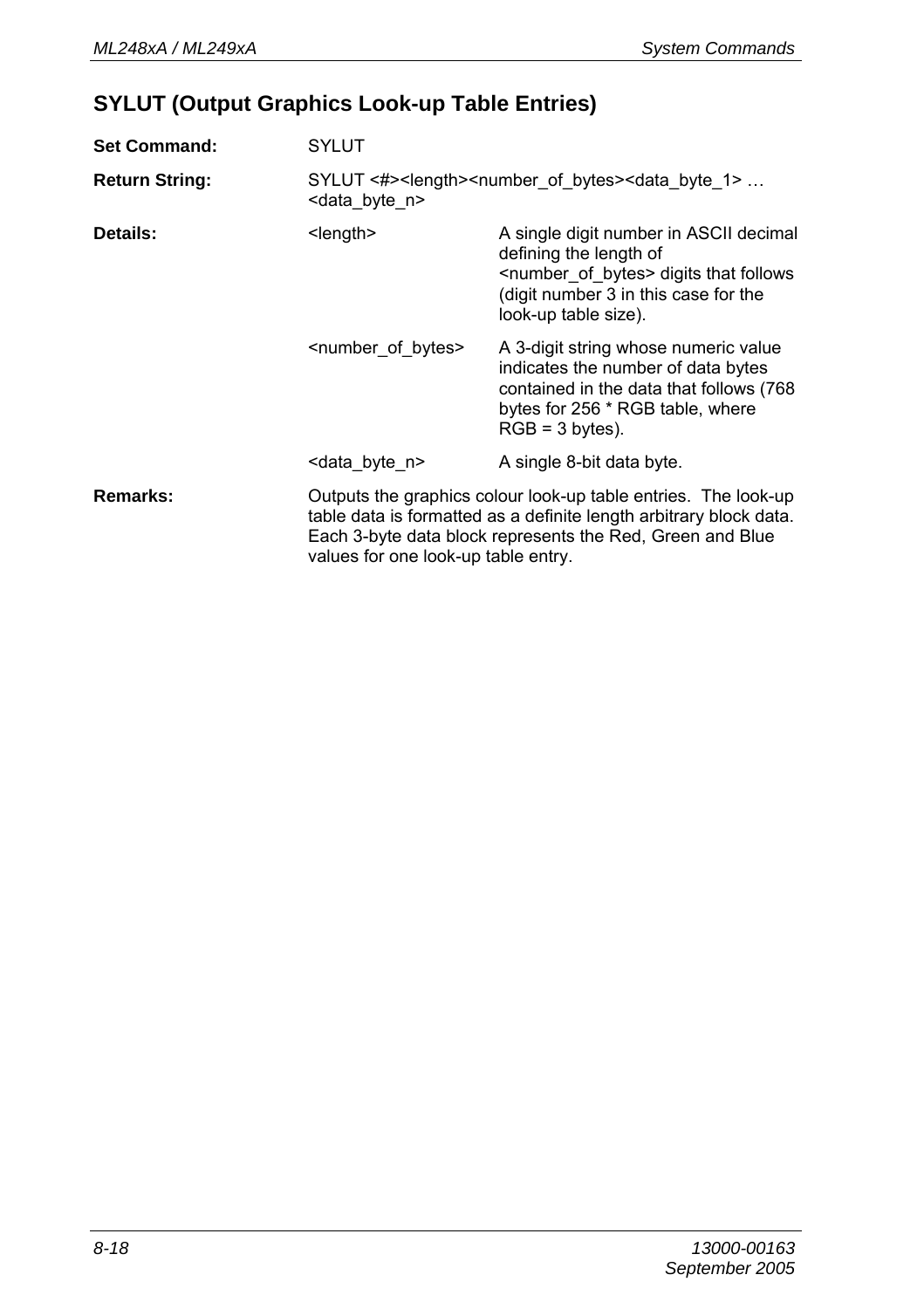#### **SYSTEP (Set Increment/Decrement Step)**

## **SYSTEP? (Query Increment/Decrement Step)**

| <b>Set Command:</b>   | SYSTEP <ws><unit_type>&lt;,&gt;<value>[<suffix_mult>][<suffix_unit>]</suffix_unit></suffix_mult></value></unit_type></ws> |                                                                            |
|-----------------------|---------------------------------------------------------------------------------------------------------------------------|----------------------------------------------------------------------------|
| Details:              | <unit type=""></unit>                                                                                                     | DB   W   V   A   % or PCT   TIME   FREQ   ULESS                            |
|                       | <value></value>                                                                                                           | see below for allowed ranges                                               |
|                       | <suffix mult=""></suffix>                                                                                                 |                                                                            |
|                       | <suffix unit=""></suffix>                                                                                                 |                                                                            |
|                       | DB                                                                                                                        | log values' step                                                           |
|                       | W                                                                                                                         | Watts values' step                                                         |
|                       | V                                                                                                                         | Voltage values' step                                                       |
|                       | A                                                                                                                         | Amp values' step                                                           |
|                       | % or PCT                                                                                                                  | percentage values' step                                                    |
|                       | <b>TIME</b>                                                                                                               | time values' step                                                          |
|                       | <b>FREQ</b>                                                                                                               | frequency values' step                                                     |
|                       | <b>ULESS</b>                                                                                                              | unit-less values' step                                                     |
|                       | <unit type=""> selected:</unit>                                                                                           | The range of the <value> parameter depends upon the</value>                |
|                       | dВ                                                                                                                        | 0.01 dB to 10.00 dB                                                        |
|                       | Watts                                                                                                                     | 1.00 µW to 10.00 GW                                                        |
|                       | Volts                                                                                                                     | 1.00 µV to 1.00 MV                                                         |
|                       | Amps                                                                                                                      | 1.00 µA to 1.00 A                                                          |
|                       | $\frac{0}{0}$                                                                                                             | 0.01% to 1000.00%                                                          |
|                       | Time                                                                                                                      | 1.00 $\mu$ s to 1.00 s                                                     |
|                       | Frequency                                                                                                                 | 1.00 kHz to 10.00 GHz                                                      |
|                       | <b>Unitless</b>                                                                                                           | 1.00 $\mu$ to 1.00 M                                                       |
|                       | assumed, e.g. Watts (W).                                                                                                  | NOTE: If <suffix mult=""> is not specified, the default units are</suffix> |
| Remarks:              |                                                                                                                           | Sets the value of the selected increment/decrement step.                   |
| <b>Query Command:</b> | SYSTEP? <ws>&lt; unit type &gt;</ws>                                                                                      |                                                                            |
| <b>Return String:</b> |                                                                                                                           | $SYSTEP$ < unit type >,< value >                                           |
| Remarks:              | Returns the current value of the selected increment/decrement<br>step                                                     |                                                                            |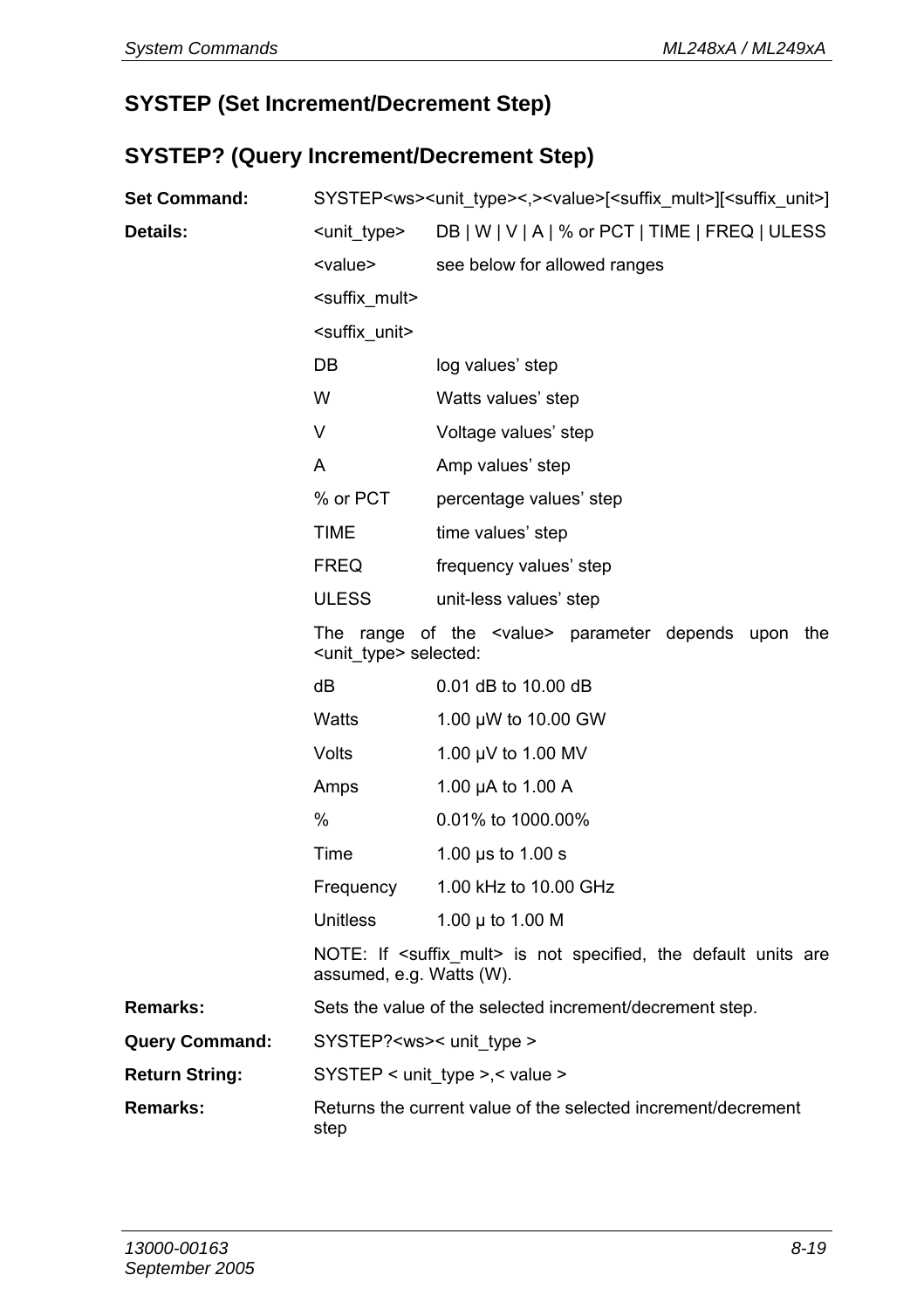#### **SYTACTS (Set Tactile Feedback Sound State)**

#### **SYTACTS? (Query Tactile Feedback Sound State)**

| <b>Set Command:</b>   | SYTACTS <ws><state></state></ws>                                                                                                              |
|-----------------------|-----------------------------------------------------------------------------------------------------------------------------------------------|
| Details:              | OFF   ON<br><state></state>                                                                                                                   |
| Remarks:              | When SYTACTS is set to ON, tactile feedback is enabled.<br>Pressing a key on the instrument front panel will produce an<br>audible key click. |
| <b>Query Command:</b> | SYTACTS?                                                                                                                                      |
| <b>Return String:</b> | SYTACTS <state></state>                                                                                                                       |
| Remarks:              | Returns the state of the audible key click setting.                                                                                           |

ML243xA command supported

## **SYTEXT (Write User Text ID string)**

#### **SYTEXT? (Query User Text ID string)**

| <b>Set Command:</b>   | SYTEXT <ws><text string=""></text></ws> |                                                                                                                                                                                                                                         |
|-----------------------|-----------------------------------------|-----------------------------------------------------------------------------------------------------------------------------------------------------------------------------------------------------------------------------------------|
| Details:              | <text string=""></text>                 | Text string of up to 20 characters                                                                                                                                                                                                      |
| <b>Remarks:</b>       |                                         | Defines a text string to be displayed on the instrument front<br>panel (normally used for identification purposes when<br>operating the instrument remotely). Use the SYTEXTS<br>command to turn display the string on the front panel. |
| <b>Query Command:</b> | SYTEXT?                                 |                                                                                                                                                                                                                                         |
| Return String:        | SYTEXT <text string=""></text>          |                                                                                                                                                                                                                                         |
| Remarks:              | instrument.                             | Returns the remote text ID string currently held in the                                                                                                                                                                                 |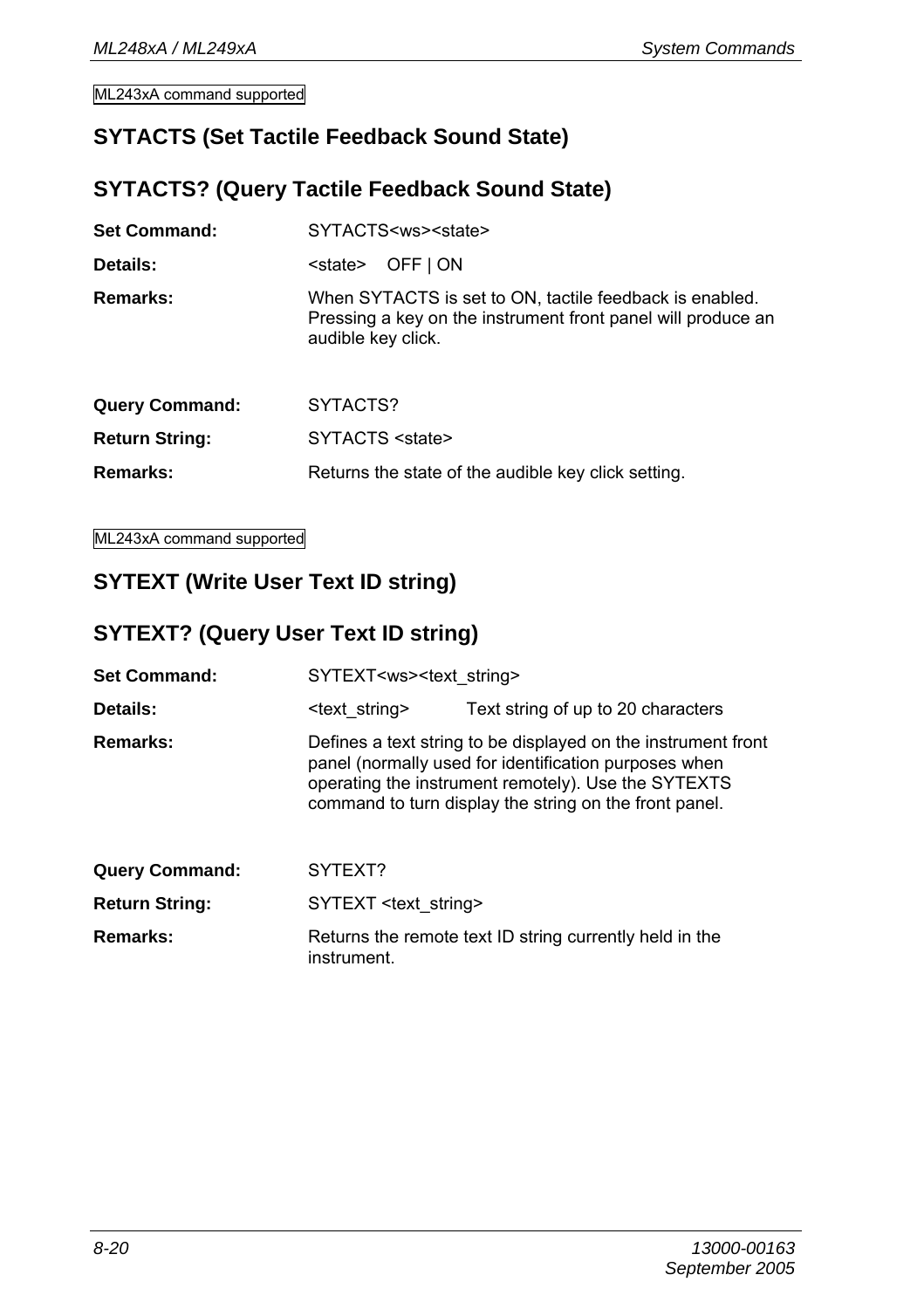#### **SYTEXTS (Set User Defined Display Text State)**

## **SYTEXTS? (Query User Defined Display Text State)**

| <b>Set Command:</b>   | SYTEXTS <state></state>                                                                                     |
|-----------------------|-------------------------------------------------------------------------------------------------------------|
| Details:              | ON   OFF<br><state></state>                                                                                 |
| <b>Remarks:</b>       | This command turns ON or OFF the display of a user-defined<br>text string entered using the SYTEXT command. |
| <b>Query Command:</b> | SYTEXTS?                                                                                                    |
| <b>Return String:</b> | SYTEXTS <state></state>                                                                                     |
| <b>Remarks:</b>       | Returns the state of the user-defined text display setting.                                                 |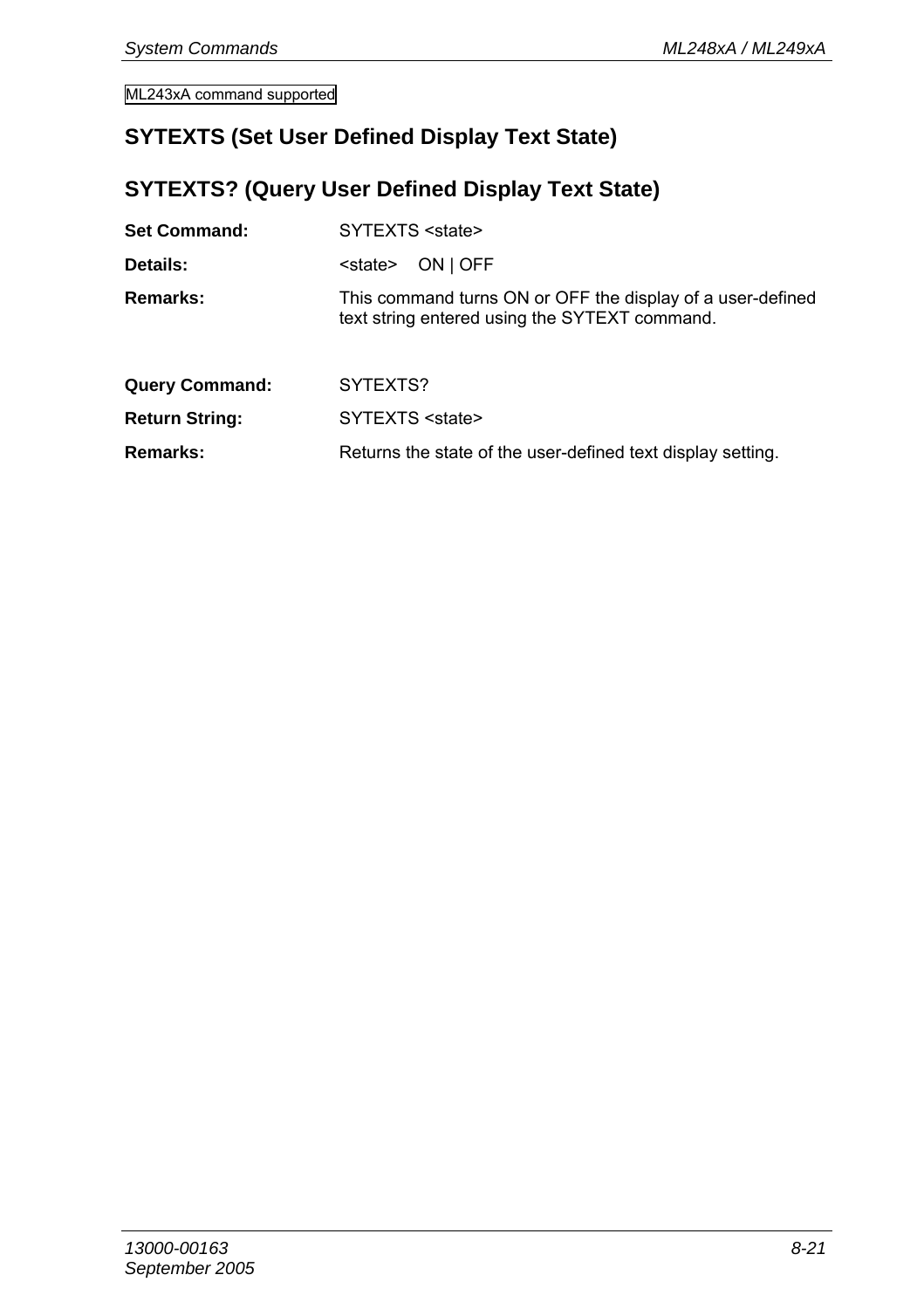## **Service**

ML243xA command supported

#### **NVSECS (Set Secure System State)**

#### **NVSECS? (Query Secure System State)**

| <b>Set Command:</b>   | NVSECS <ws><state></state></ws>                                                                                                                                                                                                                                                  |
|-----------------------|----------------------------------------------------------------------------------------------------------------------------------------------------------------------------------------------------------------------------------------------------------------------------------|
| Details:              | OFF   ON<br><state></state>                                                                                                                                                                                                                                                      |
| Remarks:              | When set to ON, the instrument will erase its non-volatile<br>memory and default to the factory settings at power on.                                                                                                                                                            |
|                       | When turning the unit ON with secure state disabled, the<br>ML248xA / ML249xA will return to the configuration settings it<br>was left in when last powered OFF. Enabling secure state can<br>be useful when wishing to delete any sensitive information<br>from the instrument. |
| <b>Query Command:</b> | NVSECS?                                                                                                                                                                                                                                                                          |
| <b>Return String:</b> | NVSECS <state></state>                                                                                                                                                                                                                                                           |
| Remarks:              | Returns the secure state of the instrument.                                                                                                                                                                                                                                      |

ML243xA command supported

#### **SYOI (Output Device Identification)**

| <b>Query Command:</b> | SYOI                                                                                                               |                                                         |  |
|-----------------------|--------------------------------------------------------------------------------------------------------------------|---------------------------------------------------------|--|
| <b>Return String:</b> | <company name="">,<model>,<serial>,<firmware version=""></firmware></serial></model></company>                     |                                                         |  |
| Details:              | <company name=""></company>                                                                                        | ASCII string (7 characters)                             |  |
|                       | <model></model>                                                                                                    | ML248xA / ML249xA                                       |  |
|                       | <serial></serial>                                                                                                  | Instrument unique serial number                         |  |
|                       | <firmware version=""></firmware>                                                                                   | Current firmware version loaded into the<br>instrument. |  |
| Remarks:              | Returns the instrument identification string. This command<br>performs the equivalent action of the *IDN? command. |                                                         |  |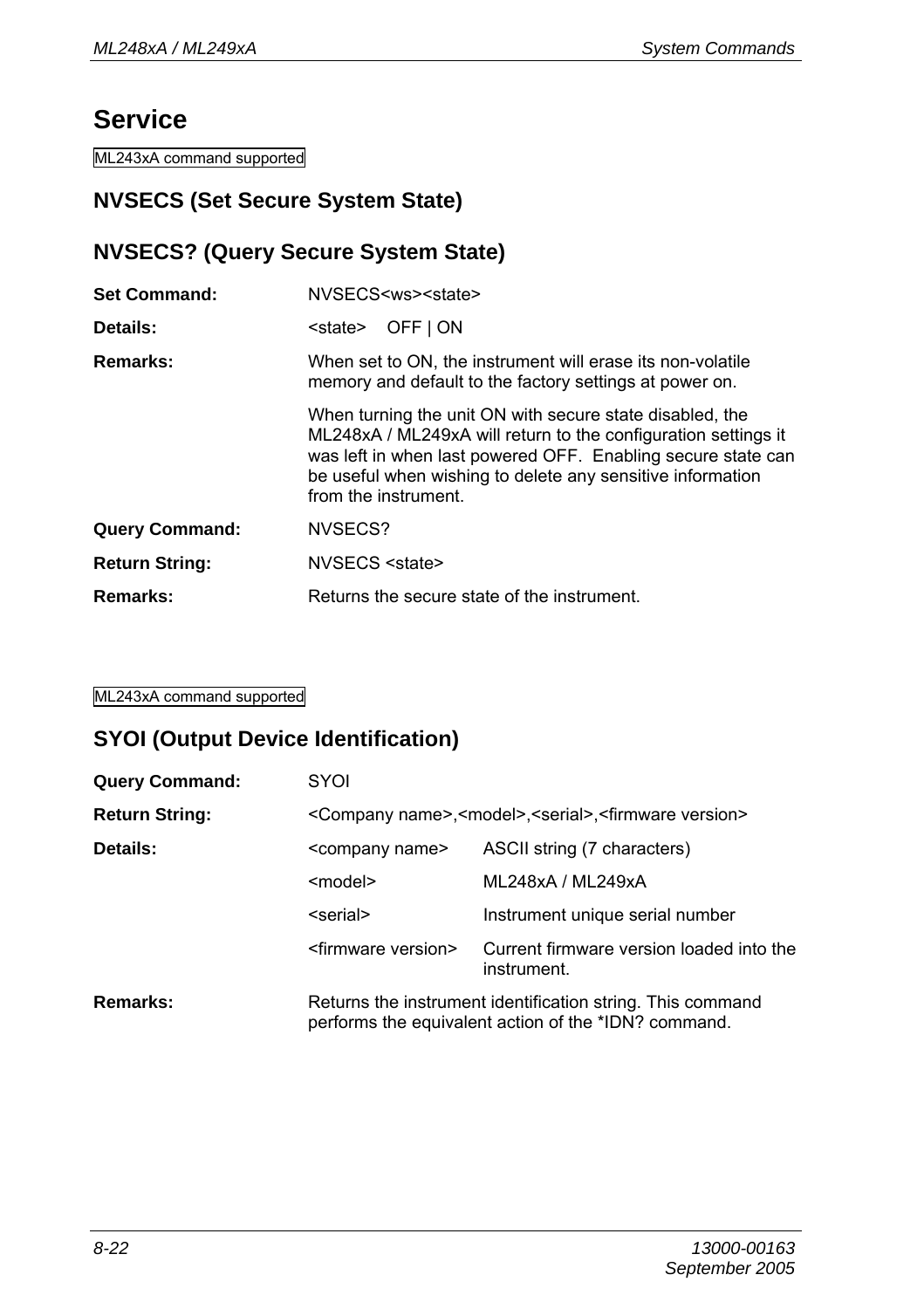# **Chapter 9. Preset Commands**

| <b>Function</b>                                        | <b>Command</b> | Page reference |
|--------------------------------------------------------|----------------|----------------|
| <b>Factory Reset</b>                                   | <b>NVFRST</b>  | $9 - 3$        |
| Pre-defined Application Setup Number - Set or<br>Query | <b>NVAPN</b>   | $9 - 2$        |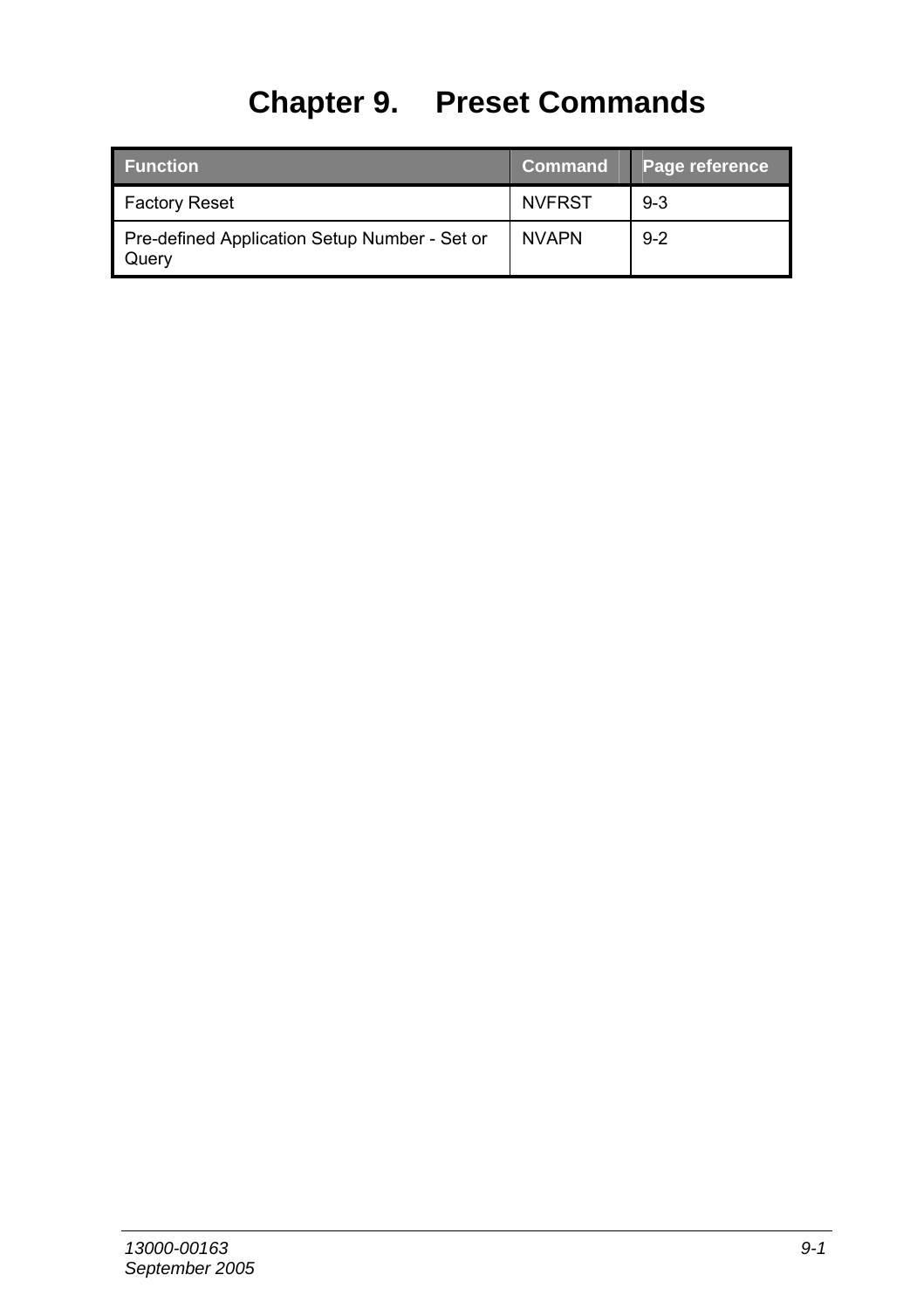#### **NVAPN (Preset Instrument to Pre-defined Application Setup Number)**

#### **NVAPN? (Query Instrument Pre-defined Application Setup Number)**

| <b>Set Command:</b>   |                                                                                                        | NVAPN <ws><store num=""></store></ws>                                                                  |
|-----------------------|--------------------------------------------------------------------------------------------------------|--------------------------------------------------------------------------------------------------------|
| Details:              |                                                                                                        | <store num=""><br/><math>1 \rightarrow 20</math></store>                                               |
| Remarks:              | Presets the instrument to pre-defined applications setups. See<br>below for a list of factory presets. |                                                                                                        |
|                       | 1.                                                                                                     | Reset                                                                                                  |
|                       | 2.                                                                                                     | <b>Factory Reset</b>                                                                                   |
|                       | 3.                                                                                                     | <b>GSM 900</b>                                                                                         |
|                       | 4.                                                                                                     | <b>GSM 1800</b>                                                                                        |
|                       | 5.                                                                                                     | <b>EDGE</b>                                                                                            |
|                       | 6.                                                                                                     | <b>GPRS</b>                                                                                            |
|                       | 7.                                                                                                     | <b>WCDMA</b>                                                                                           |
|                       | 8.                                                                                                     | <b>CDMA2000</b>                                                                                        |
|                       | 9.                                                                                                     | <b>WLAN 802.11a</b>                                                                                    |
|                       | 10 <sub>1</sub>                                                                                        | <b>WLAN 802.11b</b>                                                                                    |
|                       | 11.                                                                                                    | WLAN 802.11g                                                                                           |
|                       | 12.                                                                                                    | Bluetooth <sup>®</sup>                                                                                 |
|                       | 13.                                                                                                    | <b>IS95</b>                                                                                            |
|                       | 14.                                                                                                    | not used                                                                                               |
|                       | 15.                                                                                                    | not used                                                                                               |
|                       | 16.                                                                                                    | not used                                                                                               |
|                       | 17 <sub>1</sub>                                                                                        | not used                                                                                               |
|                       | 18.                                                                                                    | not used                                                                                               |
|                       | 19.                                                                                                    | not used                                                                                               |
|                       | 20.                                                                                                    | not used                                                                                               |
|                       |                                                                                                        | NOTE: See *RST or NVFRST commands for more<br>information if selecting 'Reset' or 'Factory Preset'     |
| Query Command:        | NVAPN?                                                                                                 |                                                                                                        |
| <b>Return String:</b> |                                                                                                        | NVAPN <store num=""></store>                                                                           |
| Remarks:              |                                                                                                        | Returns the store number for the pre-defined application<br>currently applied to the selected channel. |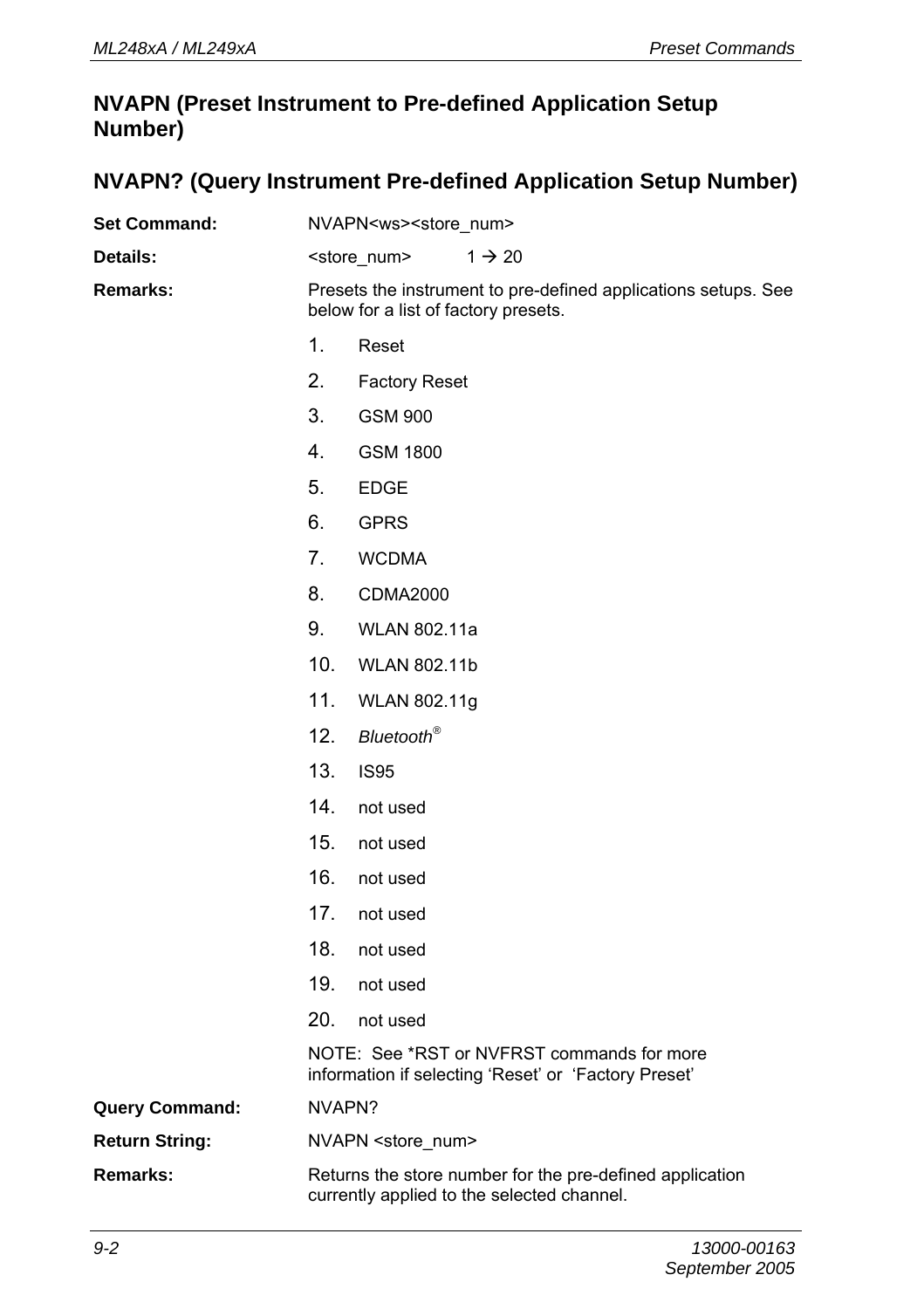#### **NVFRST (Factory Reset)**

**Set Command:** NVFRST **Remarks:** Resets the ML2430A Series to the factory default configuration. Unlike the \*RST command, the offset tables are cleared and all external interfaces are reset. Note that any settings in the \*ESE and \*SRE registers prior to this command will be reset. The equivalent front panel key sequence is PRESET | Factory WARNING: It may be necessary to reinitialise the connection to the instrument after sending this command.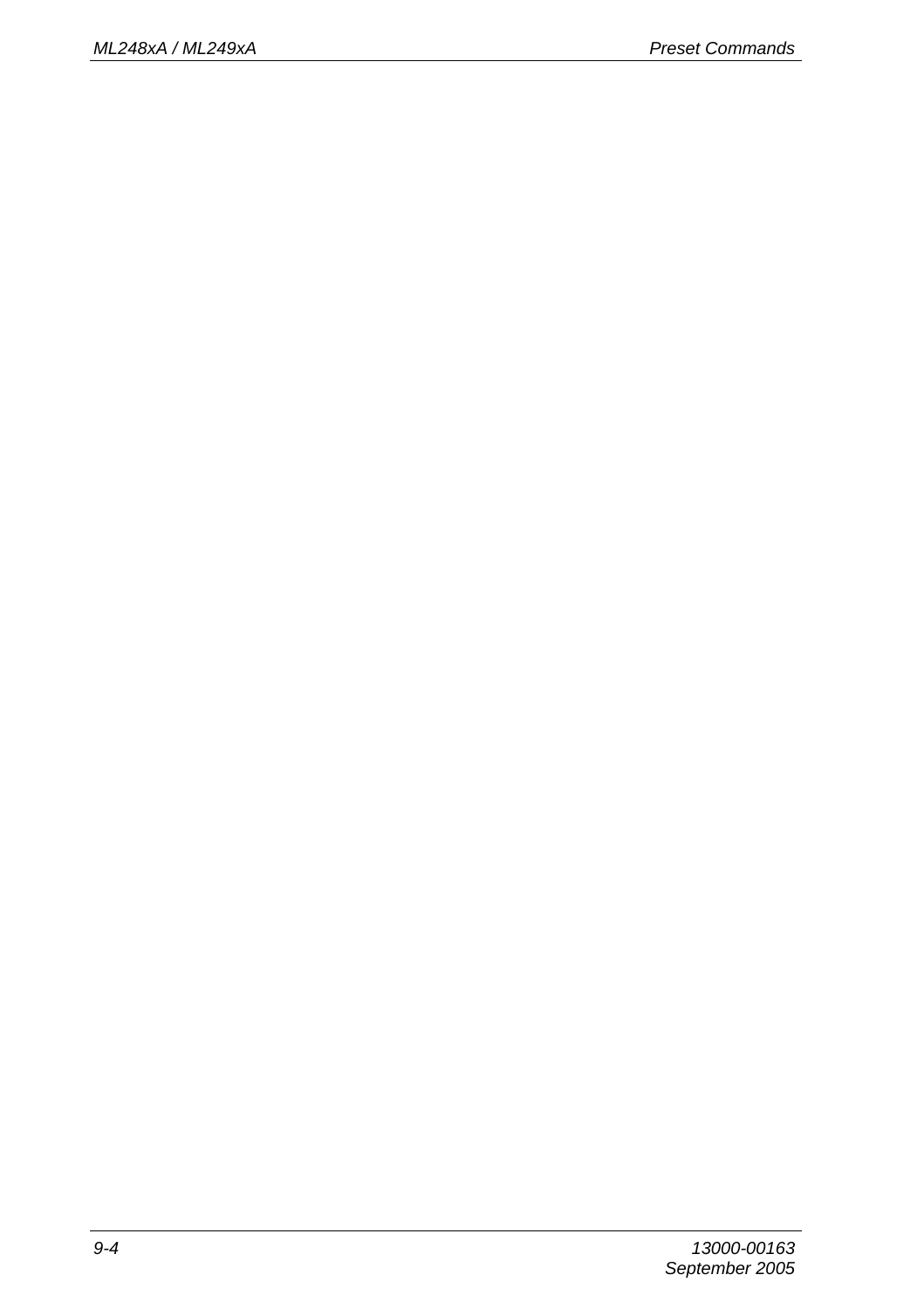## **Chapter 10. Data Acquisition Commands**

| <b>Function</b>                                                | <b>Command</b>  | Page reference |
|----------------------------------------------------------------|-----------------|----------------|
| Channel Readings - Output specified number                     | CWON            | $10-3$         |
| CW Channel Readings - Output                                   | CWO             | $10-2$         |
| Pulsed / Modulated Graph Max Data - Output in ASCII<br>Format  | <b>PMXPO</b>    | $10 - 18$      |
| Pulsed / Modulated Profile - Output max binary log             | <b>PMXPRIO</b>  | $10 - 15$      |
| Pulsed / Modulated Profile - Output min binary log             | <b>PMNPRI O</b> | $10 - 4$       |
| Pulsed / Modulated Profile Data - Output in ASCII<br>Format    | <b>PMPO</b>     | $10 - 12$      |
| Pulsed / Modulated Profile Data - Output in Binary<br>Format   | <b>PMPBO</b>    | $10 - 8$       |
| Pulsed/Modulated Profile Max Data - Output in Binary<br>Format | <b>PMXPBO</b>   | $10 - 17$      |
| Pulsed/Modulated Profile Min Data - Output in ASCII<br>format  | <b>PMNPO</b>    | $10 - 8$       |
| Pulsed/Modulated Profile Min Data - Output in Binary<br>Format | <b>PMNPRO</b>   | $10 - 6$       |
| Readout Measurements - Output over Capture Time                | <b>PMRDO</b>    | $10 - 13$      |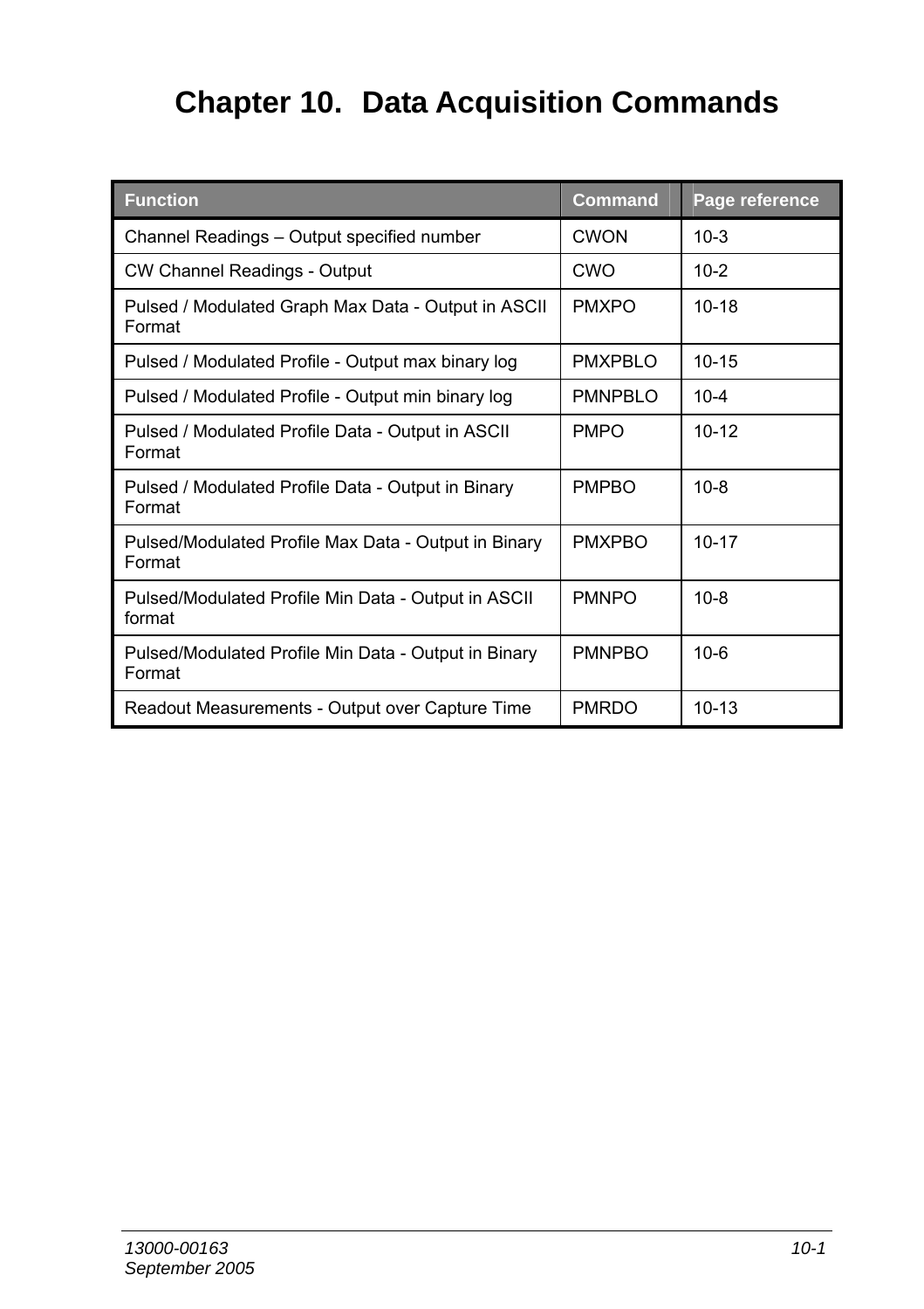#### **CWO (Output CW Channel Readings)**

| <b>Query Command:</b> | CWO < ws < c >                                                                                                                                                                                                                                                                                                                                                                                                                                                                                                                                                                     |  |
|-----------------------|------------------------------------------------------------------------------------------------------------------------------------------------------------------------------------------------------------------------------------------------------------------------------------------------------------------------------------------------------------------------------------------------------------------------------------------------------------------------------------------------------------------------------------------------------------------------------------|--|
| <b>Return String:</b> | $C$<br>1   2   182                                                                                                                                                                                                                                                                                                                                                                                                                                                                                                                                                                 |  |
| Details:              | Channel 1   2                                                                                                                                                                                                                                                                                                                                                                                                                                                                                                                                                                      |  |
|                       | CWO <c>,<reading></reading></c>                                                                                                                                                                                                                                                                                                                                                                                                                                                                                                                                                    |  |
|                       | Channels 1&2                                                                                                                                                                                                                                                                                                                                                                                                                                                                                                                                                                       |  |
|                       | CWO <c>,<ch1 reading="">,<ch2 reading=""></ch2></ch1></c>                                                                                                                                                                                                                                                                                                                                                                                                                                                                                                                          |  |
|                       | An execution error is returned in the following instances:                                                                                                                                                                                                                                                                                                                                                                                                                                                                                                                         |  |
|                       | Channel 1   2 requests: If channel turned OFF or not set<br>a)<br>to CW.                                                                                                                                                                                                                                                                                                                                                                                                                                                                                                           |  |
|                       | Channels 1&2 requests: If either channel turned OFF or<br>b)<br>either channel not set to CW.                                                                                                                                                                                                                                                                                                                                                                                                                                                                                      |  |
| Remarks:              | When in CW mode, this command returns a measurement<br>reading for the selected channel. Multiple requests for<br>readings by sending this command repeatedly will be queued<br>in the instrument output buffer, if GPIB buffering is enabled<br>(see SYBUFS command). The MAV bit in the status byte<br>indicates whether there are any readings available in the<br>buffer.                                                                                                                                                                                                      |  |
| Notes:                | The recommended practice for requesting measurement data<br>over GPIB is to use TR-type commands to ensure that up-to-<br>date readings are obtained, in particular after sending<br>configuration commands that affect the measured power (e.g.<br>sending the SNOFIX command to add an offset to the<br>measurements). If TR-type commands are not used, a 'Wait<br>Delay' should be introduced between the configuration<br>commands and the data acquisition command to ensure that<br>any changes to the instrument set-up have rippled through to<br>the measurement system. |  |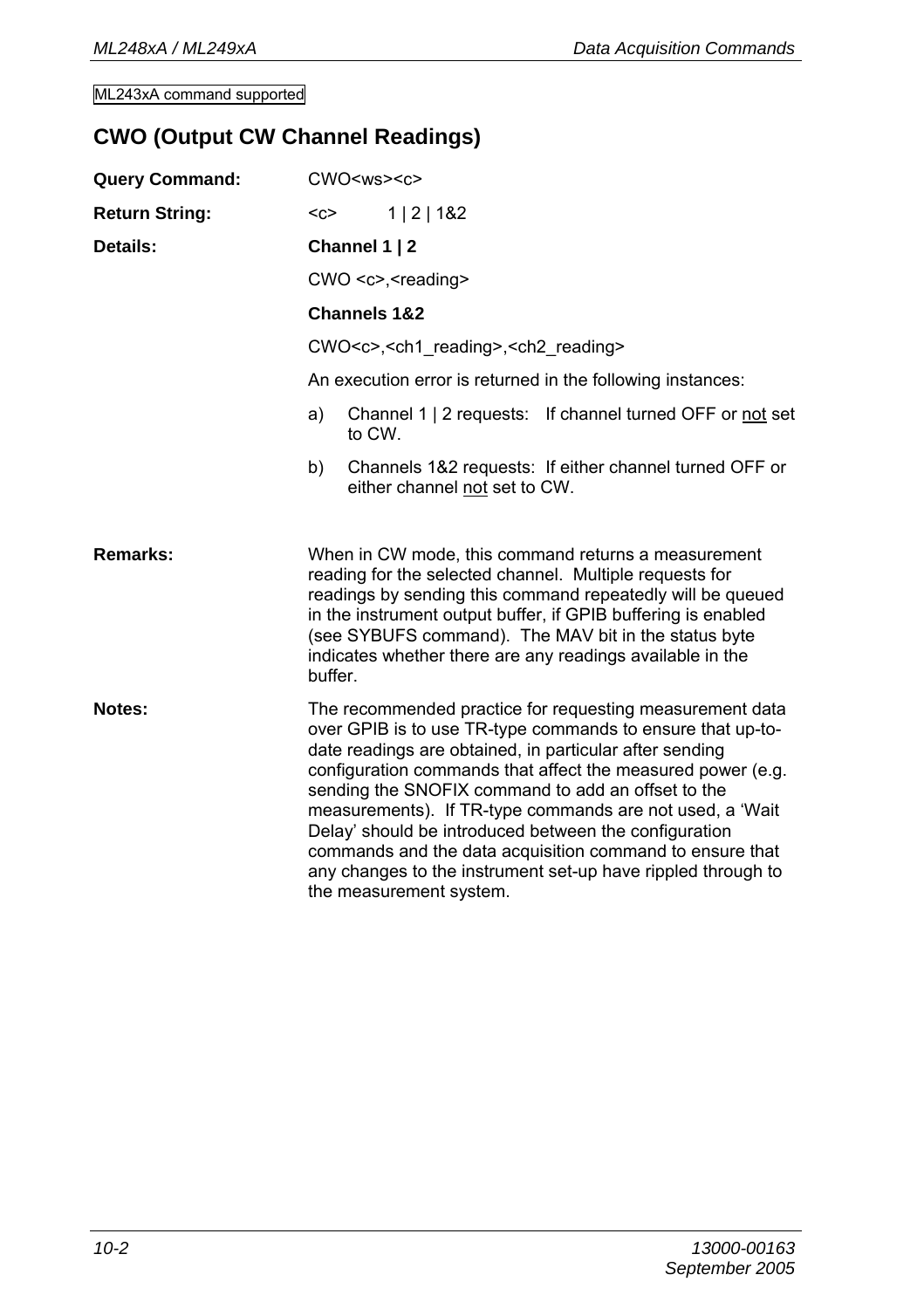## **CWON (Output Specified Number of Channel Readings)**

| <b>Query Command:</b> | CWON <ws><c>&lt;,&gt;<num readings=""></num></c></ws>                                                                                                                                                                                                                                                                                                                                                                                                                                                                                                                              |                                                                         |  |  |
|-----------------------|------------------------------------------------------------------------------------------------------------------------------------------------------------------------------------------------------------------------------------------------------------------------------------------------------------------------------------------------------------------------------------------------------------------------------------------------------------------------------------------------------------------------------------------------------------------------------------|-------------------------------------------------------------------------|--|--|
| Details:              | $C$                                                                                                                                                                                                                                                                                                                                                                                                                                                                                                                                                                                | 1   2   182                                                             |  |  |
|                       | <num reading=""></num>                                                                                                                                                                                                                                                                                                                                                                                                                                                                                                                                                             | $1 \rightarrow 1500$                                                    |  |  |
| <b>Return String:</b> | Channels 1   2                                                                                                                                                                                                                                                                                                                                                                                                                                                                                                                                                                     |                                                                         |  |  |
|                       | <reading 1="">, <reading n=""></reading></reading>                                                                                                                                                                                                                                                                                                                                                                                                                                                                                                                                 |                                                                         |  |  |
|                       | <b>Channels 1&amp;2</b>                                                                                                                                                                                                                                                                                                                                                                                                                                                                                                                                                            |                                                                         |  |  |
|                       | ch1 reading $1$ >, <ch2 <math="" reading="">1&gt;, <br/><ch1_reading_n>,<ch2_reading_n></ch2_reading_n></ch1_reading_n></ch2>                                                                                                                                                                                                                                                                                                                                                                                                                                                      |                                                                         |  |  |
| Details:              | <reading n=""></reading>                                                                                                                                                                                                                                                                                                                                                                                                                                                                                                                                                           | Measurements for the selected channels up to<br><num readings=""></num> |  |  |
| Remarks:              | This command returns the requested number of readings for<br>the specified channel. The number of readings are all first<br>collected and buffered internally, before being returned over<br>the GPIB as a whole.                                                                                                                                                                                                                                                                                                                                                                  |                                                                         |  |  |
|                       | Example:                                                                                                                                                                                                                                                                                                                                                                                                                                                                                                                                                                           |                                                                         |  |  |
|                       | If measuring a fairly steady power on each channel at<br>approximately the following levels.                                                                                                                                                                                                                                                                                                                                                                                                                                                                                       |                                                                         |  |  |
|                       | Channel 1:                                                                                                                                                                                                                                                                                                                                                                                                                                                                                                                                                                         | -10 dBm approx.                                                         |  |  |
|                       | Channel 2:                                                                                                                                                                                                                                                                                                                                                                                                                                                                                                                                                                         | $-25$ dBm approx.                                                       |  |  |
|                       | in the following order:                                                                                                                                                                                                                                                                                                                                                                                                                                                                                                                                                            | Sending the command CWON 1&2, 8 will return 16 readings                 |  |  |
|                       | $-10.234, -25.449, -10.234, -25.732, -10.235, -25.694, -$<br>$10.238, -25.043, -10.250, -25.230, -10.270, -25.883, -$<br>10.500, -25.049, -10.291, -25.175                                                                                                                                                                                                                                                                                                                                                                                                                         |                                                                         |  |  |
| Notes:                | The recommended practice for requesting measurement data<br>over GPIB is to use TR-type commands to ensure that up-to-<br>date readings are obtained, in particular after sending<br>configuration commands that affect the measured power (e.g.<br>sending the SNOFIX command to add an offset to the<br>measurements). If TR-type commands are not used, a 'Wait<br>Delay' should be introduced between the configuration<br>commands and the data acquisition command to ensure that<br>any changes to the instrument set-up have rippled through to<br>the measurement system. |                                                                         |  |  |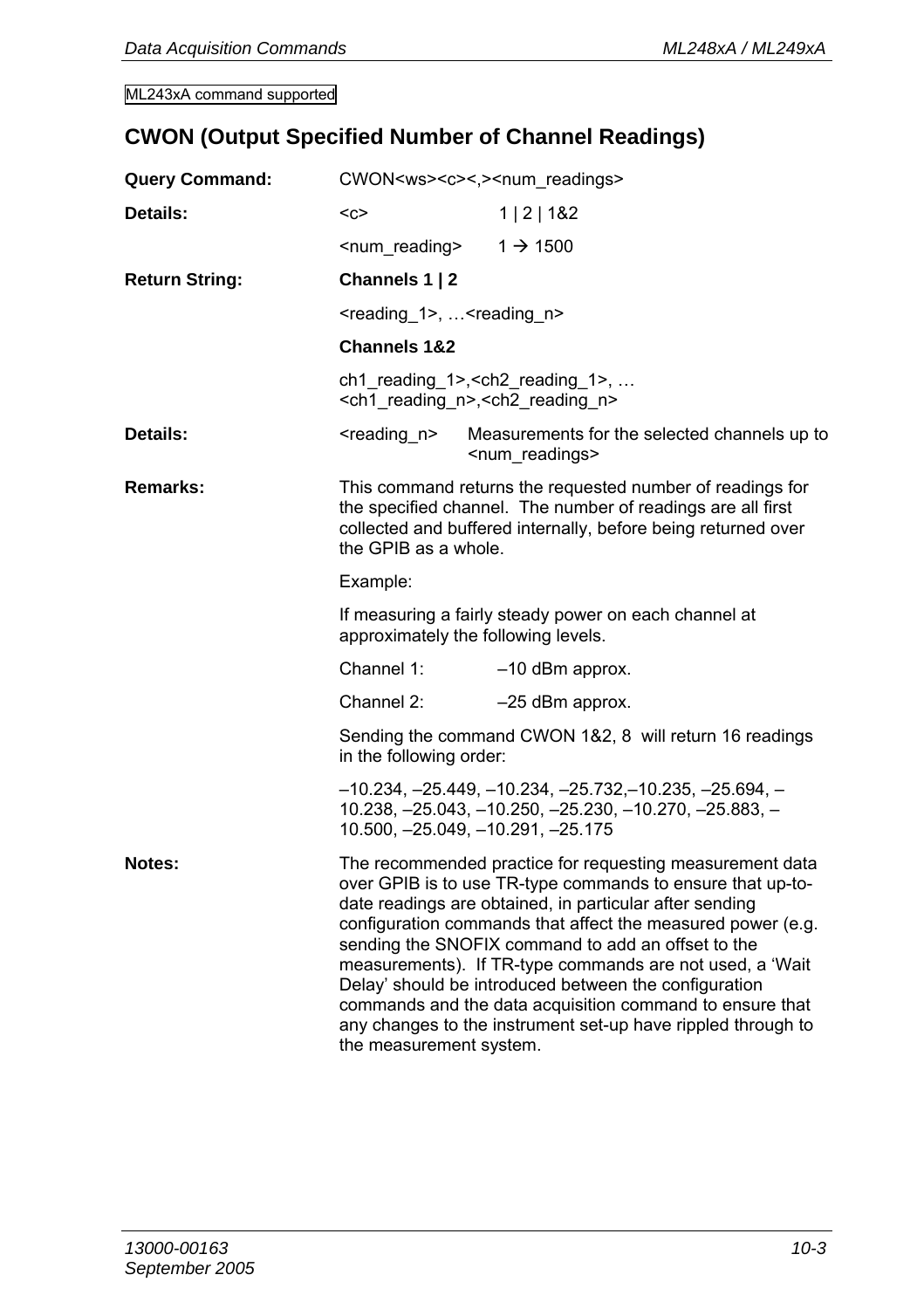#### **PMNPBLO (Output Pulsed / Modulated Profile Min Binary Long Format)**

| Query<br>Command: | PMNPBLO <ws><c></c></ws>                                                                                                                                                                                                                                                                                                                                                                                                                                                                                                                                                                                                                                                                                                                           |  |  |  |  |  |
|-------------------|----------------------------------------------------------------------------------------------------------------------------------------------------------------------------------------------------------------------------------------------------------------------------------------------------------------------------------------------------------------------------------------------------------------------------------------------------------------------------------------------------------------------------------------------------------------------------------------------------------------------------------------------------------------------------------------------------------------------------------------------------|--|--|--|--|--|
| Details:          | 1   2   1&2<br>$C$<br>Return String for channels 1   2:<br>PMNPBLO <c>,&lt;#&gt;<length><num bytes=""><data 1="" byte=""><br/><data byte="" n=""></data></data></num></length></c>                                                                                                                                                                                                                                                                                                                                                                                                                                                                                                                                                                 |  |  |  |  |  |
|                   | Return String for channels 1&2:<br>PMNPBLO <c>,&lt;#&gt;<length><num bytes=""><ch1 1="" byte="" data=""><br/><ch1 byte="" data="" n=""><ch2 1="" byte="" data=""> <ch2 byte="" data="" n=""></ch2></ch2></ch1></ch1></num></length></c>                                                                                                                                                                                                                                                                                                                                                                                                                                                                                                            |  |  |  |  |  |
|                   | number of ASCII characters making up the num_bytes<br><length><br/>value</length>                                                                                                                                                                                                                                                                                                                                                                                                                                                                                                                                                                                                                                                                  |  |  |  |  |  |
|                   | <num bytes=""><br/>Number of bytes of data contained in rest of the string<br/><data byte="" n=""><br/>Four (4) bytes will make up a single measurement<br/>reading</data></num>                                                                                                                                                                                                                                                                                                                                                                                                                                                                                                                                                                   |  |  |  |  |  |
| <b>Remarks:</b>   | This command restricts the range of valid measurement units to<br>logarithmic units only (i.e. dB(m), dBmV, dBuV and dBW). If using this<br>command to request data from a channel whose configuration for<br>measurement units is different from the above, an execution error will be<br>returned.                                                                                                                                                                                                                                                                                                                                                                                                                                               |  |  |  |  |  |
|                   | Outputs the Pulsed/Modulated profile minimum data in binary format.<br>Each measurement reading returned with this command is encoded as a<br>4-byte LONG INTEGER. Each reading is also multiplied by fixed value<br>of 1024 (10-bit left shift) to minimise rounding errors when converting to<br>single-precision floating point.                                                                                                                                                                                                                                                                                                                                                                                                                |  |  |  |  |  |
|                   | This command will return for each channel, either 800 bytes in<br><num_bytes> (e.g. 200 points * 4 bytes/reading) or 1600 bytes (e.g.<br/>400 points * 4 bytes/reading) depending on the number of points<br/>resolution setting (see SYDRES command).</num_bytes>                                                                                                                                                                                                                                                                                                                                                                                                                                                                                 |  |  |  |  |  |
|                   | <b>Note:</b> On the ML249xA in RRS Mode, if the trigger capture time is<br>below 200 ns with 200 points display (or below 400 ns with 400 points<br>display), the instrument's graph measurement buffers will be resized to<br>'N' data points at 1ns resolution (where $N =$ capture time / 1ns + 1). For<br>example, with a capture time of 50ns, the number of readings taken per<br>measurement sweep will be $50 + 1$ (including the measurement at time<br>stamp 0 ns). Therefore, when requesting data over GPIB using this<br>command <num elements=""> will be set to 51 (i.e. there will be 51<br/>measurement readings available). In LONG INTEGER format<br/><num bytes=""> will be set to 204 (i.e. 51 * 4bytes/reading).</num></num> |  |  |  |  |  |
|                   | When selecting <c> to be 1&amp;2, <num bytes=""> value will be the total<br/>number of bytes for both channels. Data for channel 1 will be output<br/>first, immediately followed by channel 2 data.</num></c>                                                                                                                                                                                                                                                                                                                                                                                                                                                                                                                                     |  |  |  |  |  |
|                   | The recommended practice for requesting measurement data over GPIB<br>is to use TR-type commands to ensure that up-to-date readings are<br>obtained, in particular after sending configuration commands that affect<br>the measured power (e.g. sending the SNOFIX command to add an<br>offset to the measurements). If not using TR-type commands, then a                                                                                                                                                                                                                                                                                                                                                                                         |  |  |  |  |  |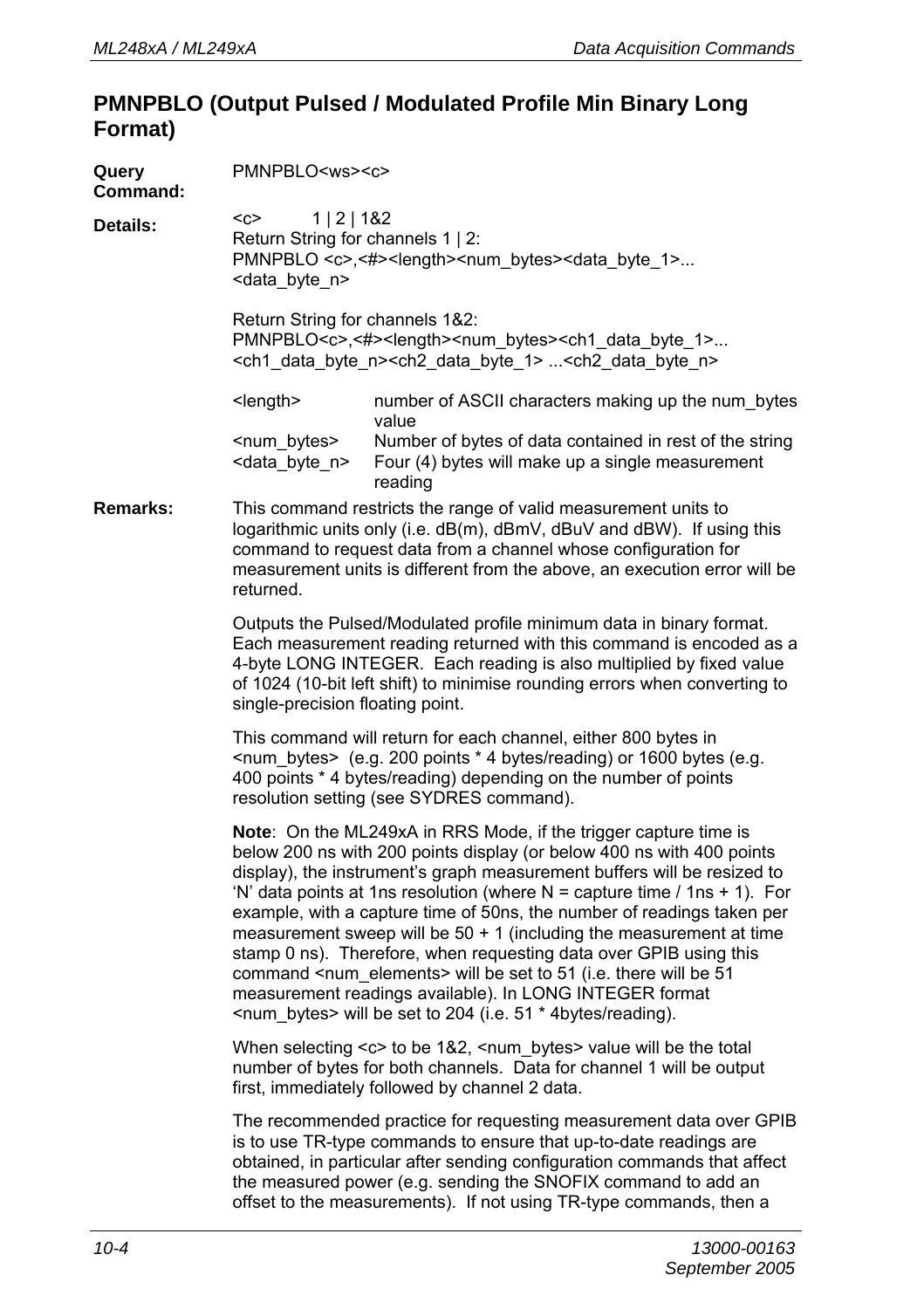'Wait Delay' should be introduced between the configuration commands and the data acquisition command to ensure that any changes to the instrument setup have rippled through to the measurement system.

Example:

If the following 4-byte Hex value string is assigned to a long integer variable, its value is:

FF FF D1  $64 = -11932$ 

To convert the integer value to a floating point reading (based on 1024/dB scaling), divide by 1024 to get the dB value (–11.652 dB).

Note that the exact units (whether dBm or dBmV etc.) for the reading depend upon the power meter configuration for Units on requesting data.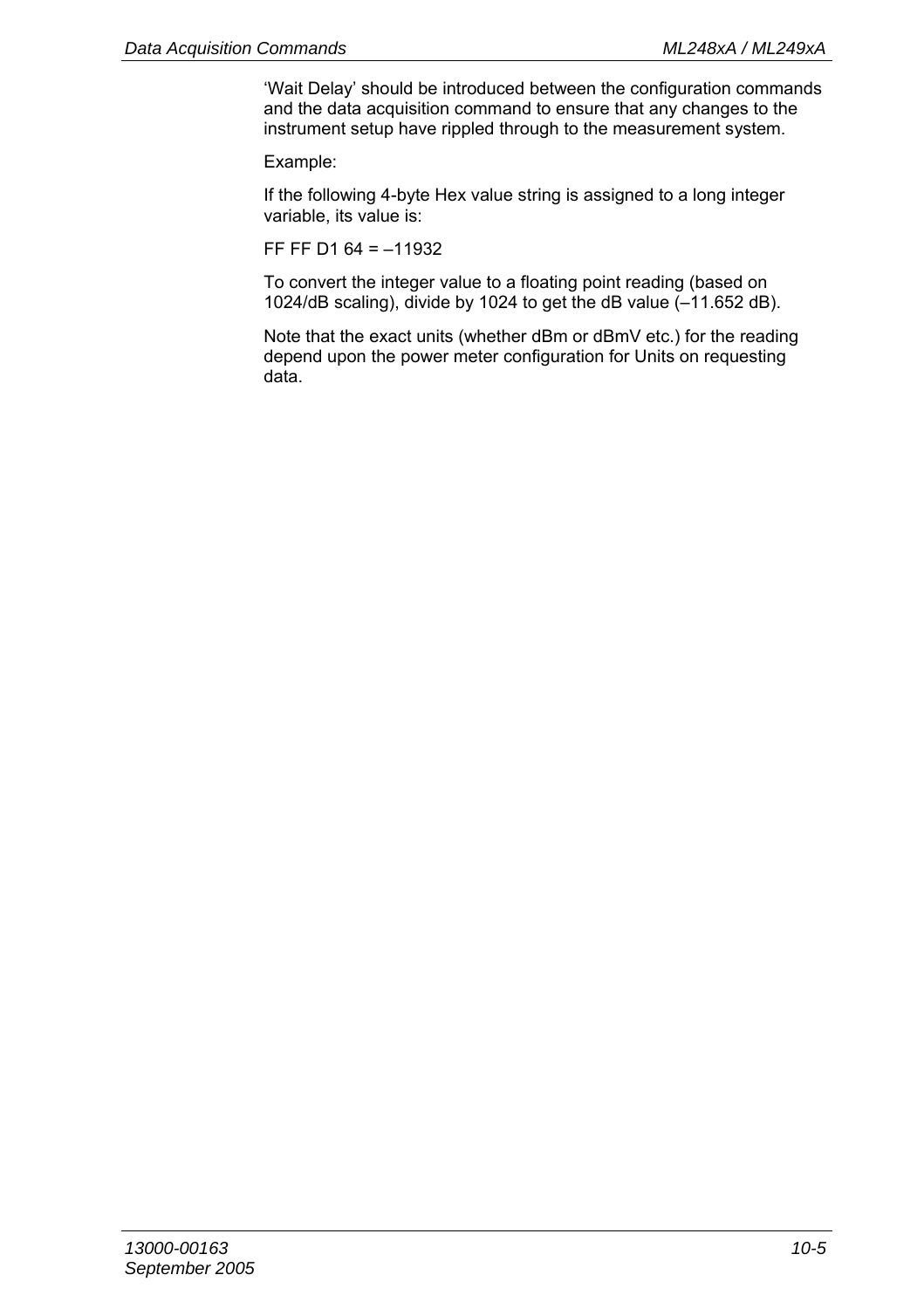#### **PMNPBO (Output Pulsed/Modulated Profile Min Data in Binary Format)**

| <b>Query Command:</b> | PMNPBO <ws><c></c></ws>                                                                                                                                                                                                                                                                                                                                                                                                                                                                                                                                                                                                                                                                                                                                |                                                                                 |  |  |  |
|-----------------------|--------------------------------------------------------------------------------------------------------------------------------------------------------------------------------------------------------------------------------------------------------------------------------------------------------------------------------------------------------------------------------------------------------------------------------------------------------------------------------------------------------------------------------------------------------------------------------------------------------------------------------------------------------------------------------------------------------------------------------------------------------|---------------------------------------------------------------------------------|--|--|--|
|                       | $C$<br>1   2   182                                                                                                                                                                                                                                                                                                                                                                                                                                                                                                                                                                                                                                                                                                                                     |                                                                                 |  |  |  |
| <b>Return String:</b> | Channels 1   2                                                                                                                                                                                                                                                                                                                                                                                                                                                                                                                                                                                                                                                                                                                                         |                                                                                 |  |  |  |
|                       | <b>PMNPBO</b><br><c>,&lt;#&gt;<length><num bytes=""><data 1="" byte=""> <data byte="" n=""></data></data></num></length></c>                                                                                                                                                                                                                                                                                                                                                                                                                                                                                                                                                                                                                           |                                                                                 |  |  |  |
|                       | <b>Channels 1&amp;2</b>                                                                                                                                                                                                                                                                                                                                                                                                                                                                                                                                                                                                                                                                                                                                |                                                                                 |  |  |  |
|                       | PMNPBO <c>,&lt;#&gt;<length><num bytes=""><ch1 1="" byte="" data=""><br/><ch1_data_byte_n></ch1_data_byte_n></ch1></num></length></c>                                                                                                                                                                                                                                                                                                                                                                                                                                                                                                                                                                                                                  |                                                                                 |  |  |  |
| Details:              | $<$ length $>$                                                                                                                                                                                                                                                                                                                                                                                                                                                                                                                                                                                                                                                                                                                                         | Number of ASCII characters making up<br>the <num_of_bytes> value</num_of_bytes> |  |  |  |
|                       | <num bytes="" of=""></num>                                                                                                                                                                                                                                                                                                                                                                                                                                                                                                                                                                                                                                                                                                                             | Number of bytes of data contained in<br>rest of the string                      |  |  |  |
|                       | <data_byte_n></data_byte_n>                                                                                                                                                                                                                                                                                                                                                                                                                                                                                                                                                                                                                                                                                                                            | Four (4) of these values make up a<br>floating point reading.                   |  |  |  |
| Remarks:              | Outputs the Pulsed/Modulated profile minimum data in binary<br>format to the GPIB (as a definite length arbitrary block<br>response data).                                                                                                                                                                                                                                                                                                                                                                                                                                                                                                                                                                                                             |                                                                                 |  |  |  |
| Note:                 | If $\leq$ is 1&2, the $\leq$ num of bytes > value will double to show<br>the total bytes output. The data for channel 1 is output first,<br>immediately followed by the data for channel 2.                                                                                                                                                                                                                                                                                                                                                                                                                                                                                                                                                            |                                                                                 |  |  |  |
|                       | Each of the measurement readings is encoded in a 4-byte<br>single precision floating-point value.                                                                                                                                                                                                                                                                                                                                                                                                                                                                                                                                                                                                                                                      |                                                                                 |  |  |  |
|                       | This command will return 800 bytes in <num_bytes> (200<br/>points * 4 bytes/reading) or 1600 bytes (400 points * 4<br/>bytes/reading) per channel depending on the number of points<br/>resolution setting.</num_bytes>                                                                                                                                                                                                                                                                                                                                                                                                                                                                                                                                |                                                                                 |  |  |  |
|                       | Note: On the ML249xA in RRS Mode, if the trigger capture<br>time is below 200 ns with 200 points display (or below 400 ns<br>with 400 points display), the instrument's graph measurement<br>buffers will be resized to 'N' data points at 1ns resolution<br>(where $N =$ capture time / 1ns + 1). For example, with a<br>capture time of 50ns, the number of readings taken per<br>measurement sweep will be $50 + 1$ (including the measurement<br>at time stamp 0 ns). Therefore, when requesting data over<br>GPIB using this command <num_elements> will be set to 51<br/>(i.e. there will be 51 measurement readings available). In<br/>floating point format <num_bytes> will be 204 (i.e. 51 *<br/>4bytes/reading).</num_bytes></num_elements> |                                                                                 |  |  |  |
|                       | The recommended practice for requesting measurement data<br>over GPIB is to use TR-type commands to ensure that up-to-<br>date readings are obtained, in particular after sending<br>configuration commands that affect the measured power (e.g.                                                                                                                                                                                                                                                                                                                                                                                                                                                                                                       |                                                                                 |  |  |  |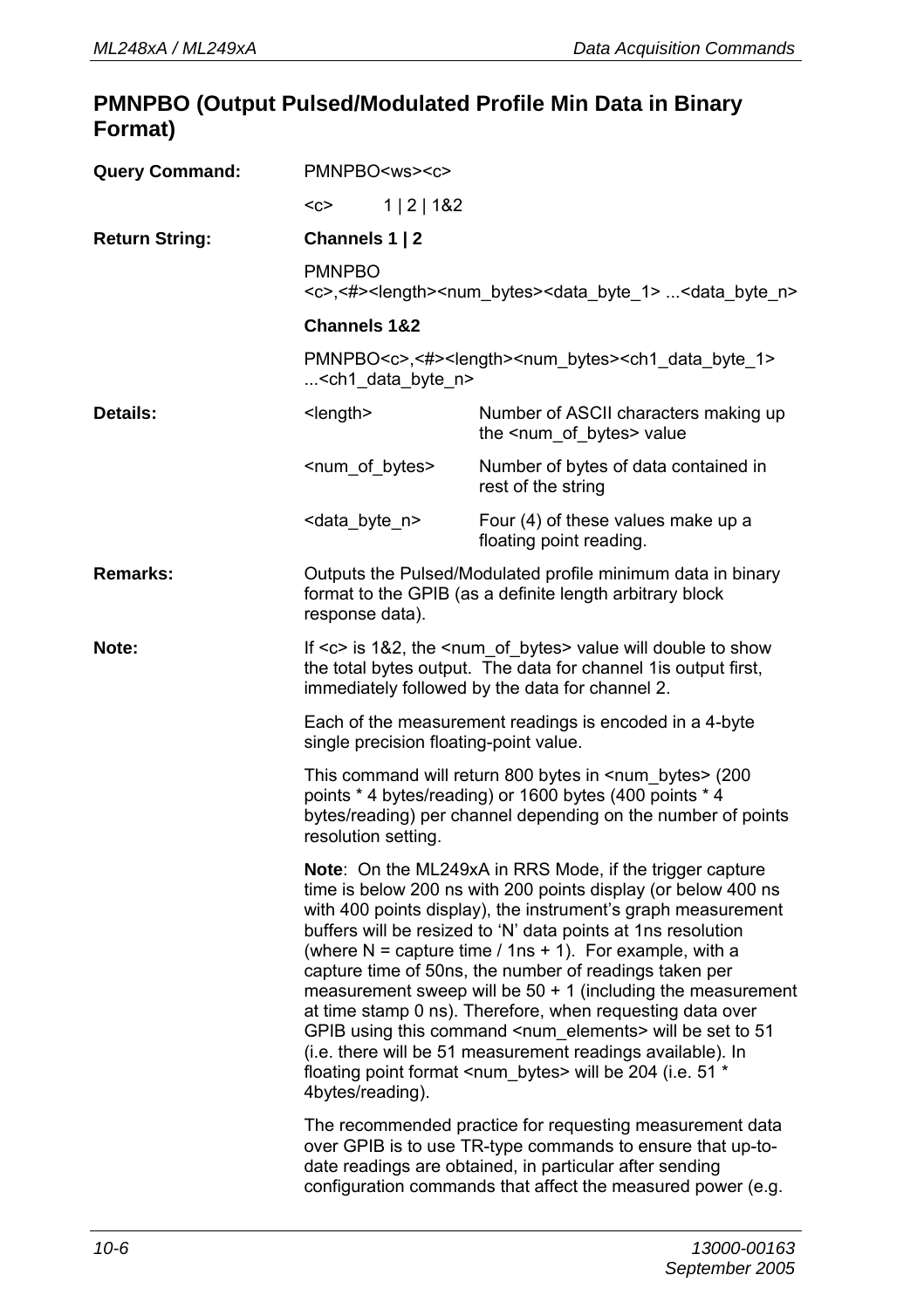sending the SNOFIX command to add an offset to the measurements). If not using TR-type commands, then a 'Wait Delay' should be introduced between the configuration commands and the data acquisition command to ensure that any changes to the instrument setup have rippled through to the measurement system.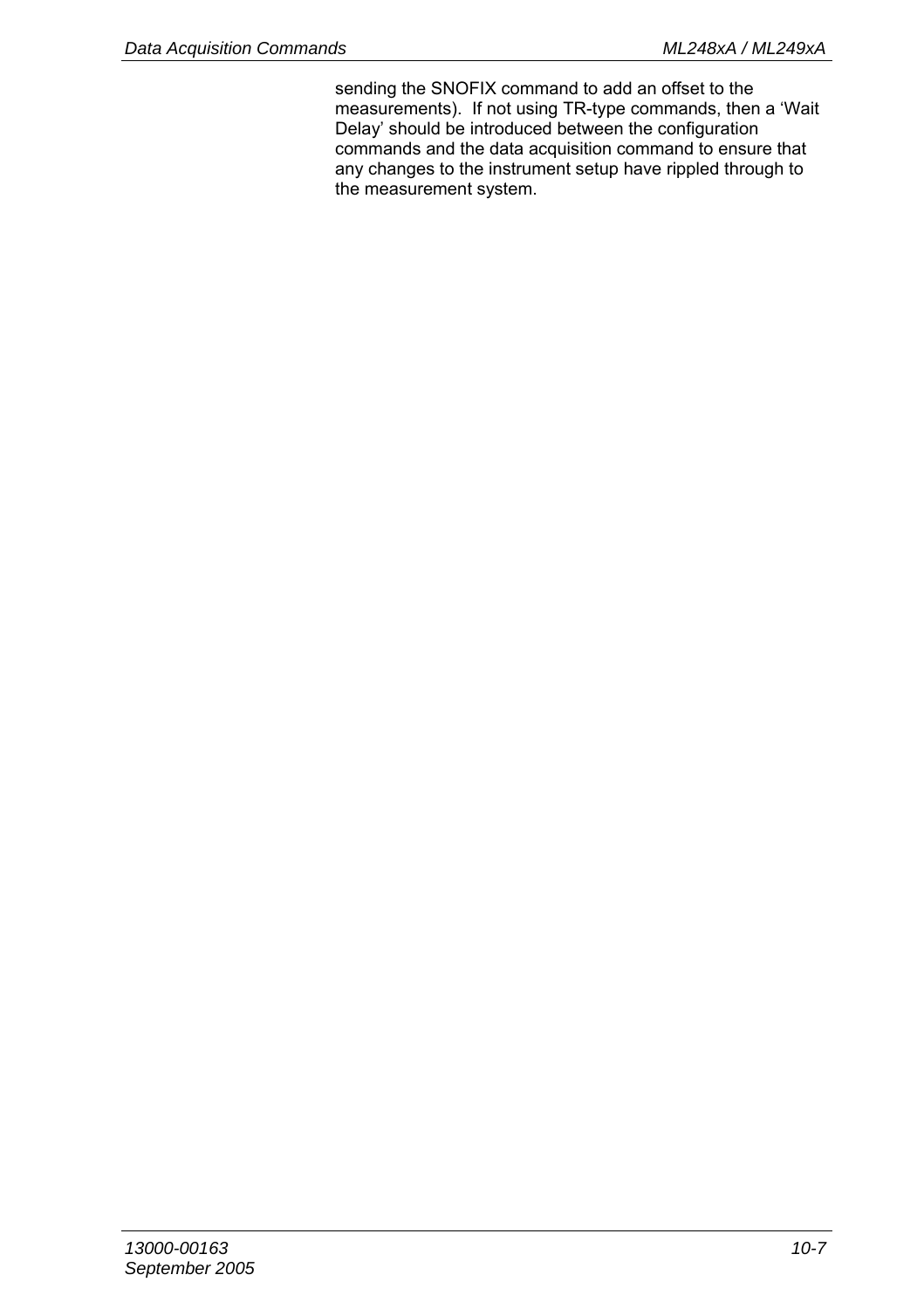#### **PMNPO (Output Pulsed/Modulated Profile Min Data in ASCII format)**

| <b>Query Command:</b> | PMNPO <ws><c></c></ws>                                                                                                                                                                                                                                                                                                                                                                                                                                                                                                                                                                                                                                                                                                                                                                                                                                                                                         |             |                                                                                                                                                                                                                                                                   |
|-----------------------|----------------------------------------------------------------------------------------------------------------------------------------------------------------------------------------------------------------------------------------------------------------------------------------------------------------------------------------------------------------------------------------------------------------------------------------------------------------------------------------------------------------------------------------------------------------------------------------------------------------------------------------------------------------------------------------------------------------------------------------------------------------------------------------------------------------------------------------------------------------------------------------------------------------|-------------|-------------------------------------------------------------------------------------------------------------------------------------------------------------------------------------------------------------------------------------------------------------------|
| Details:              | $C$                                                                                                                                                                                                                                                                                                                                                                                                                                                                                                                                                                                                                                                                                                                                                                                                                                                                                                            | 1   2   182 |                                                                                                                                                                                                                                                                   |
| Remarks:              |                                                                                                                                                                                                                                                                                                                                                                                                                                                                                                                                                                                                                                                                                                                                                                                                                                                                                                                |             | This command returns the next complete set of<br>pulsed/modulated MINIMUM graph data points in ASCII<br>format. The data returned will be either 200 or 400 readings<br>per channel depending on the number of points resolution<br>setting (see SYDRES command). |
|                       | Note: On the ML249xA in RRS Mode, if the trigger capture<br>time is below 200 ns with 200 points display (or below 400 ns<br>with 400 points display), the instrument's graph measurement<br>buffers will be resized to 'N' data points at 1ns resolution<br>(where $N =$ capture time / 1ns + 1). For example, with a<br>capture time of 50ns, the number of readings taken per<br>measurement sweep will be $50 + 1$ (including the<br>measurement at time stamp 0 ns). Therefore, when requesting<br>data over GPIB using this command <num_elements> will be<br/>set to 51 (i.e. there will be 51 measurement readings<br/>available).<br/>When selecting <c> to be 1&amp;2, <num_elements> will be the<br/>total number of readings for both channels. The measurement<br/>data for channel 1 will be output first, immediately followed by<br/>channel 2 measurements.</num_elements></c></num_elements> |             |                                                                                                                                                                                                                                                                   |
|                       |                                                                                                                                                                                                                                                                                                                                                                                                                                                                                                                                                                                                                                                                                                                                                                                                                                                                                                                |             |                                                                                                                                                                                                                                                                   |
| Note:                 | The recommended practice for requesting measurement data<br>over GPIB is to use TR-type commands to ensure that up-to-<br>date readings are obtained, in particular after sending<br>configuration commands that affect the measured power (e.g.<br>sending the SNOFIX command to add an offset to the<br>measurements). If not using TR-type commands, then a 'Wait<br>Delay' should be introduced between the configuration<br>commands and the data acquisition command to ensure that<br>any changes to the instrument setup have rippled through to<br>the measurement system.                                                                                                                                                                                                                                                                                                                            |             |                                                                                                                                                                                                                                                                   |
| <b>Return String:</b> | Channels 1   2                                                                                                                                                                                                                                                                                                                                                                                                                                                                                                                                                                                                                                                                                                                                                                                                                                                                                                 |             |                                                                                                                                                                                                                                                                   |
|                       | PMNPO <c>,<num_elements>,<element 1="">,  <element n=""></element></element></num_elements></c>                                                                                                                                                                                                                                                                                                                                                                                                                                                                                                                                                                                                                                                                                                                                                                                                                |             |                                                                                                                                                                                                                                                                   |
|                       | 1   2   182<br>$<$ c $>$                                                                                                                                                                                                                                                                                                                                                                                                                                                                                                                                                                                                                                                                                                                                                                                                                                                                                       |             |                                                                                                                                                                                                                                                                   |
|                       | <b>Channels 1&amp;2</b>                                                                                                                                                                                                                                                                                                                                                                                                                                                                                                                                                                                                                                                                                                                                                                                                                                                                                        |             |                                                                                                                                                                                                                                                                   |
|                       | <ch1 element="" n=""></ch1>                                                                                                                                                                                                                                                                                                                                                                                                                                                                                                                                                                                                                                                                                                                                                                                                                                                                                    |             | PMNPO <c>,<num_elements>,<ch1_element_1>,</ch1_element_1></num_elements></c>                                                                                                                                                                                      |
| Details:              | <num elements=""></num>                                                                                                                                                                                                                                                                                                                                                                                                                                                                                                                                                                                                                                                                                                                                                                                                                                                                                        |             | The total number of data points                                                                                                                                                                                                                                   |
|                       | <element n=""></element>                                                                                                                                                                                                                                                                                                                                                                                                                                                                                                                                                                                                                                                                                                                                                                                                                                                                                       |             | Readings                                                                                                                                                                                                                                                          |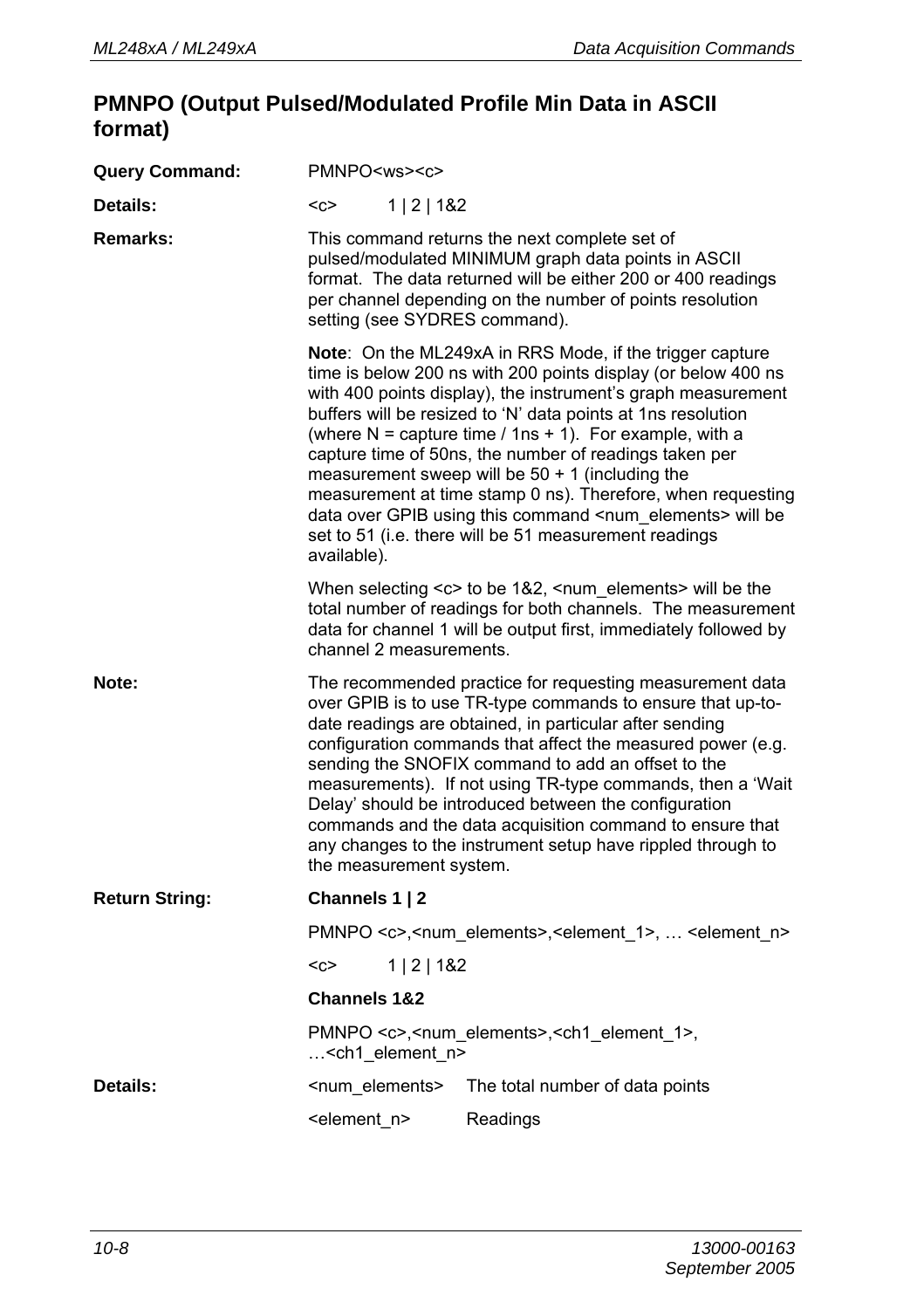# **PMPBLO (Output Pulsed / Modulated Profile in Binary Long Format**

| <b>Query Command:</b> | PMPBLO <ws><c></c></ws>                                                                                                                                                                                                                                                                                                                 |                                                                                                                                                                                                                                                                                                                                                                                                                                                                                                                                                                                                                                                                                                               |  |
|-----------------------|-----------------------------------------------------------------------------------------------------------------------------------------------------------------------------------------------------------------------------------------------------------------------------------------------------------------------------------------|---------------------------------------------------------------------------------------------------------------------------------------------------------------------------------------------------------------------------------------------------------------------------------------------------------------------------------------------------------------------------------------------------------------------------------------------------------------------------------------------------------------------------------------------------------------------------------------------------------------------------------------------------------------------------------------------------------------|--|
| Details:              | $C$<br>1   2   182                                                                                                                                                                                                                                                                                                                      |                                                                                                                                                                                                                                                                                                                                                                                                                                                                                                                                                                                                                                                                                                               |  |
| <b>Return String:</b> | Channels 1   2                                                                                                                                                                                                                                                                                                                          |                                                                                                                                                                                                                                                                                                                                                                                                                                                                                                                                                                                                                                                                                                               |  |
|                       | <b>PMPBLO</b>                                                                                                                                                                                                                                                                                                                           | <c>,&lt;#&gt;<length><num bytes=""><data 1="" byte=""><data byte="" n=""></data></data></num></length></c>                                                                                                                                                                                                                                                                                                                                                                                                                                                                                                                                                                                                    |  |
|                       | <b>Channels 1&amp;2</b>                                                                                                                                                                                                                                                                                                                 |                                                                                                                                                                                                                                                                                                                                                                                                                                                                                                                                                                                                                                                                                                               |  |
|                       | PMPBLO <c>,&lt;#&gt;<length><num bytes=""><ch1 1="" byte="" data=""><br/><ch1_data_byte_n> <ch2_data_byte_1><br/><ch2_data_byte_n></ch2_data_byte_n></ch2_data_byte_1></ch1_data_byte_n></ch1></num></length></c>                                                                                                                       |                                                                                                                                                                                                                                                                                                                                                                                                                                                                                                                                                                                                                                                                                                               |  |
|                       | $<$ length $>$                                                                                                                                                                                                                                                                                                                          | number of ASCII characters making up the<br>num bytes value                                                                                                                                                                                                                                                                                                                                                                                                                                                                                                                                                                                                                                                   |  |
|                       | <num bytes=""></num>                                                                                                                                                                                                                                                                                                                    | Number of bytes of data contained in rest of<br>the string                                                                                                                                                                                                                                                                                                                                                                                                                                                                                                                                                                                                                                                    |  |
|                       | <data_byte_n></data_byte_n>                                                                                                                                                                                                                                                                                                             | Four (4) bytes will make up a single<br>measurement reading                                                                                                                                                                                                                                                                                                                                                                                                                                                                                                                                                                                                                                                   |  |
| Remarks:              | This command restricts the range of valid measurement units<br>to logarithmic units only (i.e. dB(m), dBmV, dBuV and dBW). If<br>using this command to request data from a channel whose<br>configuration for measurement units is different from the<br>above, an execution error will be returned.                                    |                                                                                                                                                                                                                                                                                                                                                                                                                                                                                                                                                                                                                                                                                                               |  |
|                       | Outputs the Pulsed/Modulated profile average data in binary<br>format. Each measurement reading returned with this<br>command is encoded as a 4-byte LONG INTEGER. Each<br>reading is also multiplied by fixed value of 1024 (10-bit left<br>shift) to minimise rounding errors when converting to single-<br>precision floating point. |                                                                                                                                                                                                                                                                                                                                                                                                                                                                                                                                                                                                                                                                                                               |  |
|                       | This command will return for each channel, either 800 bytes in<br><num_bytes> (e.g. 200 points * 4 bytes/reading) or 1600<br/>bytes (e.g. 400 points * 4 bytes/reading) depending on the<br/>number of points resolution setting (see SYDRES command).</num_bytes>                                                                      |                                                                                                                                                                                                                                                                                                                                                                                                                                                                                                                                                                                                                                                                                                               |  |
|                       | 204 (i.e. 51 * 4bytes/reading).                                                                                                                                                                                                                                                                                                         | Note: On the ML249xA in RRS Mode, if the trigger capture<br>time is below 200 ns with 200 points display (or below 400 ns<br>with 400 points display), the instrument's graph measurement<br>buffers will be resized to 'N' data points at 1ns resolution<br>(where $N =$ capture time / 1ns + 1). For example, with a<br>capture time of 50ns, the number of readings taken per<br>measurement sweep will be $50 + 1$ (including the<br>measurement at time stamp 0 ns). Therefore, when requesting<br>data over GPIB using this command <num_elements> will be<br/>set to 51 (i.e. there will be 51 measurement readings<br/>available). In LONG INTEGER format <num bytes=""> will be</num></num_elements> |  |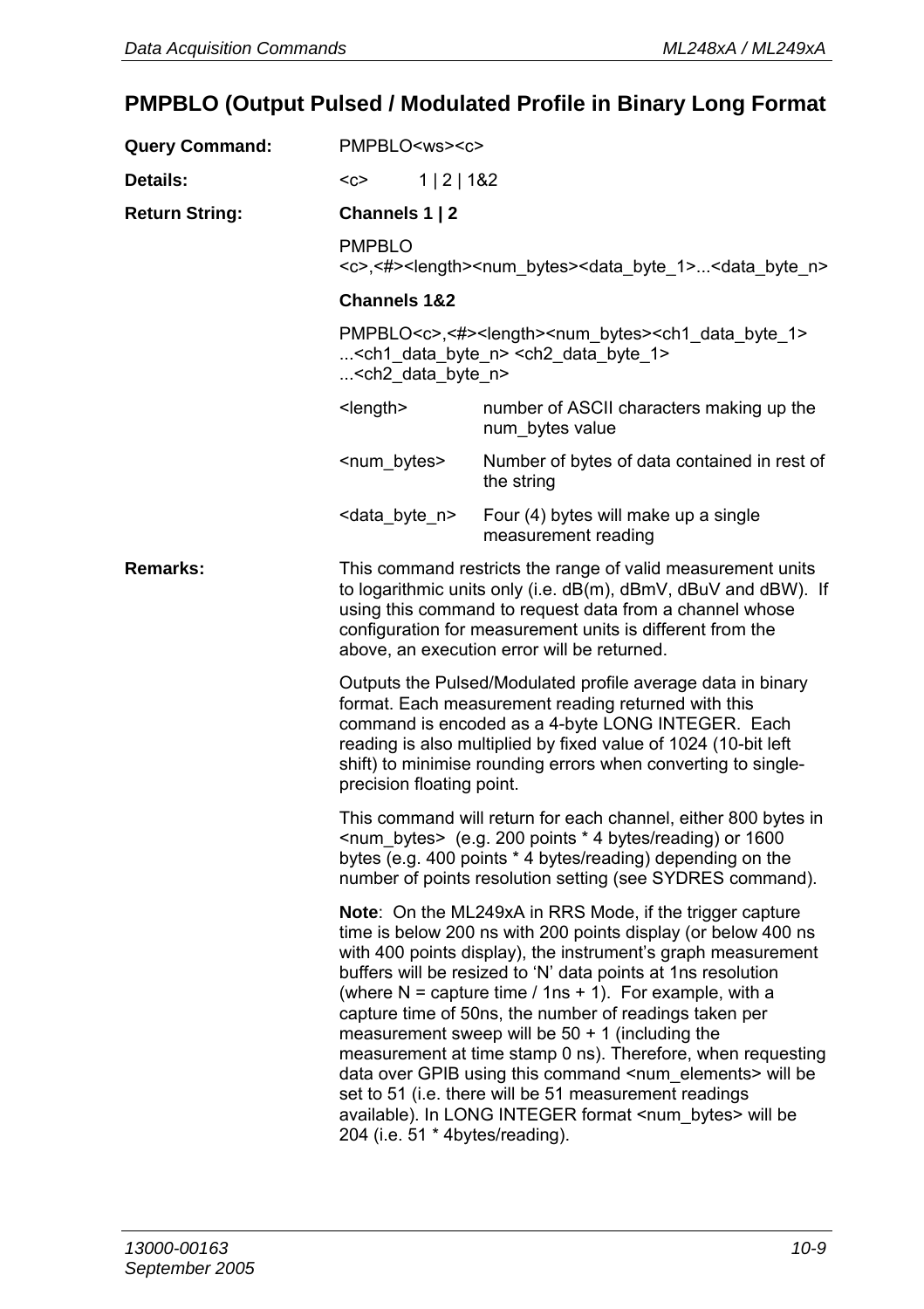When selecting <c> to be 1&2, <num\_bytes> value will be the total number of bytes for both channels. Data for channel 1 will be output first, immediately followed by channel 2 data.

The recommended practice for requesting measurement data over GPIB is to use TR-type commands to ensure that up-todate readings are obtained, in particular after sending configuration commands that affect the measured power (e.g. sending the SNOFIX command to add an offset to the measurements). If not using TR-type commands, then a 'Wait Delay' should be introduced between the configuration commands and the data acquisition command to ensure that any changes to the instrument setup have rippled through to the measurement system.

Example:

If the following 4-byte Hex value string is assigned to a long integer variable, its value is:

FF FF D1 64 = –11932

To convert the integer value to a floating point reading (based on 1024/dB scaling), divide by 1024 to get the dB value (– 11.652 dB).

Note that the exact units (whether dBm or dBmV etc.) for the reading depend upon the power meter configuration for Units on requesting data.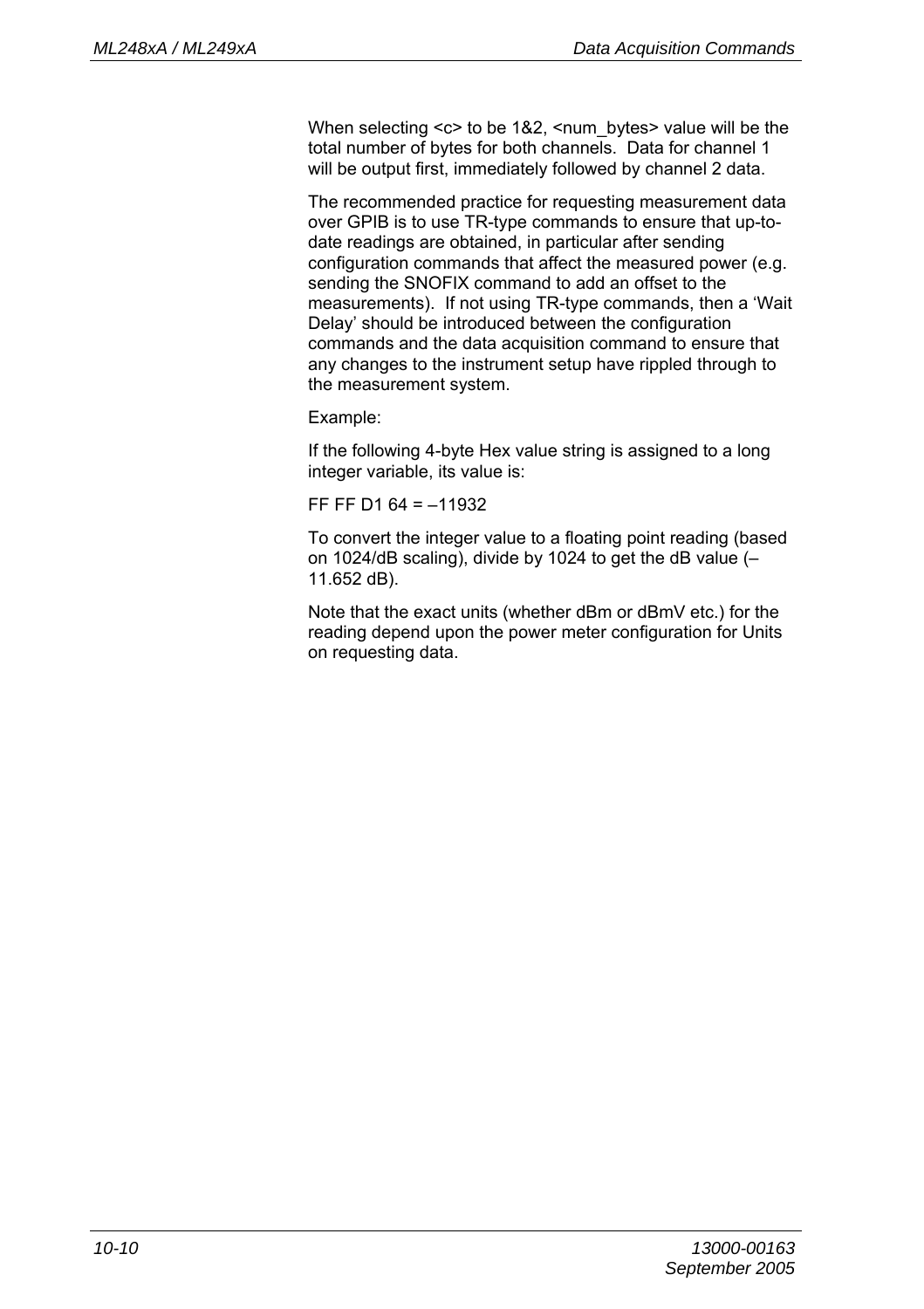# **PMPBO (Output Pulsed / Modulated Profile Data in Binary Format)**

| <b>Query Command:</b> | PMPBO <ws><c></c></ws>                                                                                                                                                                                                                                                                                                                                                                                                                    |                                  |                                                                                                                                                                                                                                                                                                                                                                                                                                                                                                                                                                                                                                                                                                                                   |
|-----------------------|-------------------------------------------------------------------------------------------------------------------------------------------------------------------------------------------------------------------------------------------------------------------------------------------------------------------------------------------------------------------------------------------------------------------------------------------|----------------------------------|-----------------------------------------------------------------------------------------------------------------------------------------------------------------------------------------------------------------------------------------------------------------------------------------------------------------------------------------------------------------------------------------------------------------------------------------------------------------------------------------------------------------------------------------------------------------------------------------------------------------------------------------------------------------------------------------------------------------------------------|
| Details:              | $C$                                                                                                                                                                                                                                                                                                                                                                                                                                       | 1   2   182                      |                                                                                                                                                                                                                                                                                                                                                                                                                                                                                                                                                                                                                                                                                                                                   |
| Remarks:              | Outputs the Pulsed/Modulated profile average graph data in<br>binary format to the GPIB (as a definite length arbitrary block<br>response data). Each of the measurement readings is encoded in<br>a 4-byte single precision floating-point value.                                                                                                                                                                                        |                                  |                                                                                                                                                                                                                                                                                                                                                                                                                                                                                                                                                                                                                                                                                                                                   |
|                       | This command will return 800 bytes in <num_bytes> (200 points *<br/>4 bytes/reading) or 1600 bytes (400 points * 4 bytes/reading) per<br/>channel depending on the number of points resolution setting.<br/>When selecting <c> to be 1&amp;2, <num_bytes> value will be the<br/>total number of bytes for both channels. Data for channel 1 will<br/>be output first, immediately followed by channel 2 data.</num_bytes></c></num_bytes> |                                  |                                                                                                                                                                                                                                                                                                                                                                                                                                                                                                                                                                                                                                                                                                                                   |
|                       |                                                                                                                                                                                                                                                                                                                                                                                                                                           | 51 * 4bytes/reading).            | <b>Note:</b> On the ML249xA in RRS Mode, if the trigger capture time<br>is below 200 ns with 200 points display (or below 400 ns with 400<br>points display), the instrument's graph measurement buffers will<br>be resized to 'N' data points at 1ns resolution (where $N =$ capture<br>time $/ 1$ ns + 1). For example, with a capture time of 50ns, the<br>number of readings taken per measurement sweep will be 50 + 1<br>(including the measurement at time stamp 0 ns). Therefore, when<br>requesting data over GPIB using this command <num_elements><br/>will be set to 51 (i.e. there will be 51 measurement readings<br/>available). In floating point format <num_bytes> will be 204 (i.e.</num_bytes></num_elements> |
| <b>Return String:</b> | Channels 1 2                                                                                                                                                                                                                                                                                                                                                                                                                              |                                  |                                                                                                                                                                                                                                                                                                                                                                                                                                                                                                                                                                                                                                                                                                                                   |
|                       | PMPBO <c>,&lt;#&gt;<length><num_bytes><data_byte_1><br/><data byte="" n=""></data></data_byte_1></num_bytes></length></c>                                                                                                                                                                                                                                                                                                                 |                                  |                                                                                                                                                                                                                                                                                                                                                                                                                                                                                                                                                                                                                                                                                                                                   |
|                       | <b>Channels 1&amp;2</b>                                                                                                                                                                                                                                                                                                                                                                                                                   |                                  |                                                                                                                                                                                                                                                                                                                                                                                                                                                                                                                                                                                                                                                                                                                                   |
|                       |                                                                                                                                                                                                                                                                                                                                                                                                                                           | <ch1 byte="" data="" n=""></ch1> | PMPBO <c>,&lt;#&gt;<length><num bytes=""><ch1 1="" byte="" data=""></ch1></num></length></c>                                                                                                                                                                                                                                                                                                                                                                                                                                                                                                                                                                                                                                      |
| Details:              | $<$ length $>$                                                                                                                                                                                                                                                                                                                                                                                                                            |                                  | number of ASCII characters making up the<br>num bytes value.                                                                                                                                                                                                                                                                                                                                                                                                                                                                                                                                                                                                                                                                      |
|                       | <num_bytes></num_bytes>                                                                                                                                                                                                                                                                                                                                                                                                                   |                                  | number of bytes of data contained in rest of<br>the string.                                                                                                                                                                                                                                                                                                                                                                                                                                                                                                                                                                                                                                                                       |
|                       | <data byte="" n=""></data>                                                                                                                                                                                                                                                                                                                                                                                                                |                                  | four of these values make up the long integer.                                                                                                                                                                                                                                                                                                                                                                                                                                                                                                                                                                                                                                                                                    |
| Note:                 |                                                                                                                                                                                                                                                                                                                                                                                                                                           |                                  | The recommended practice for requesting measurement data<br>over GPIB is to use TR-type commands to ensure that up-to-date<br>readings are obtained, in particular after sending configuration<br>commands that affect the measured power (e.g. sending the<br>SNOFIX command to add an offset to the measurements). If TR-<br>type commands are not used, a 'Wait Delay' should be introduced<br>between the configuration commands and the data acquisition<br>command to ensure that any changes to the instrument set-up<br>have rippled through to the measurement system.                                                                                                                                                   |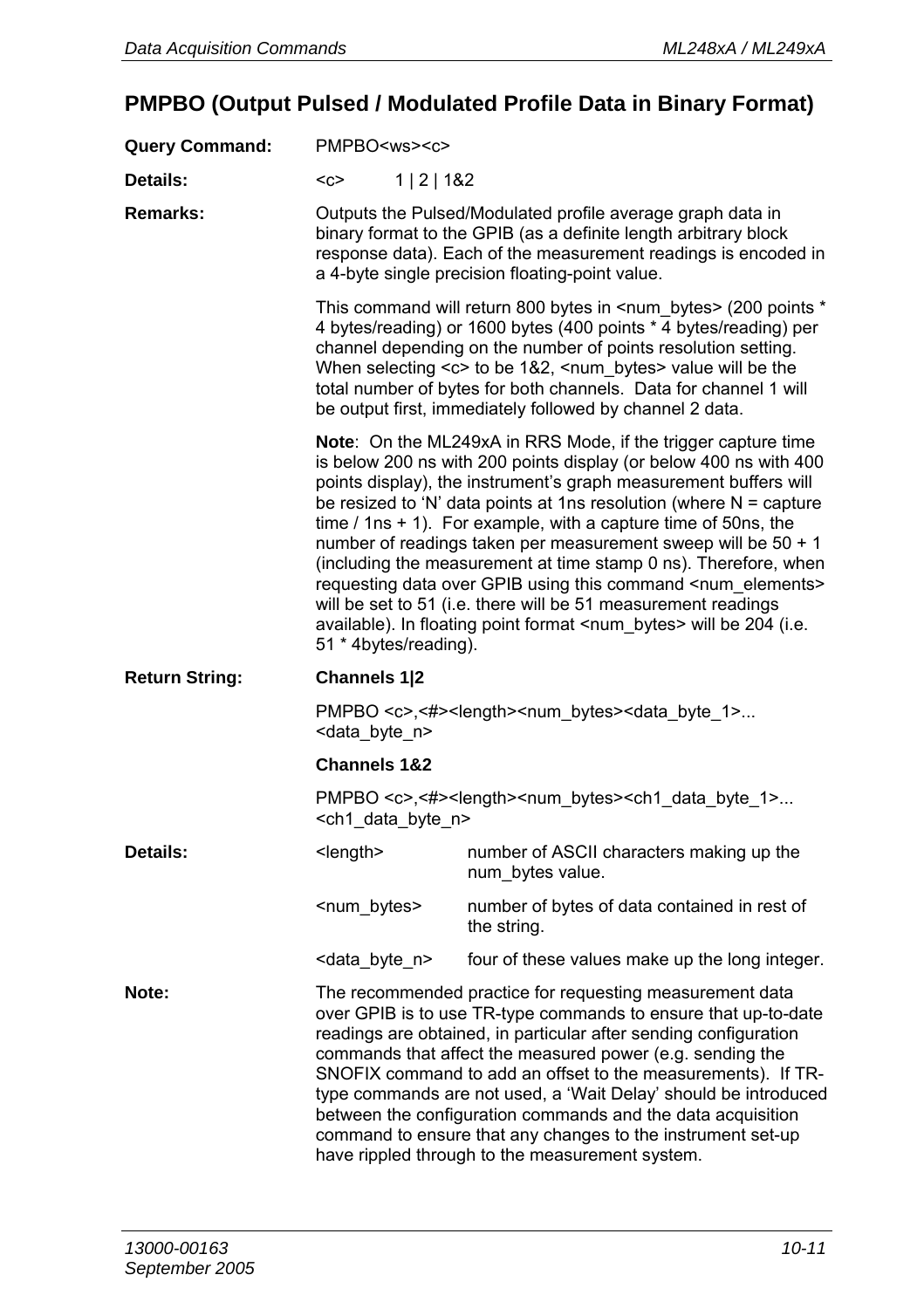# **PMPO (Output Pulsed / Modulated Profile Data in ASCII Format)**

| <b>Query Command:</b> | PMPO <ws><c></c></ws>                                                                                                                                                                                                                                                                                                                                                                                                                                                                                                                                                                                                                                            |             |                                                                                                                                                                                                                                                                                                                                                                                                                                                                                                                                                         |
|-----------------------|------------------------------------------------------------------------------------------------------------------------------------------------------------------------------------------------------------------------------------------------------------------------------------------------------------------------------------------------------------------------------------------------------------------------------------------------------------------------------------------------------------------------------------------------------------------------------------------------------------------------------------------------------------------|-------------|---------------------------------------------------------------------------------------------------------------------------------------------------------------------------------------------------------------------------------------------------------------------------------------------------------------------------------------------------------------------------------------------------------------------------------------------------------------------------------------------------------------------------------------------------------|
| Details:              | $C$                                                                                                                                                                                                                                                                                                                                                                                                                                                                                                                                                                                                                                                              | 1   2   182 |                                                                                                                                                                                                                                                                                                                                                                                                                                                                                                                                                         |
| <b>Return String:</b> | Channels 1 2                                                                                                                                                                                                                                                                                                                                                                                                                                                                                                                                                                                                                                                     |             |                                                                                                                                                                                                                                                                                                                                                                                                                                                                                                                                                         |
|                       |                                                                                                                                                                                                                                                                                                                                                                                                                                                                                                                                                                                                                                                                  |             | PMPO <c>,<num elements="">,<element 1="">,  <element n=""></element></element></num></c>                                                                                                                                                                                                                                                                                                                                                                                                                                                                |
|                       | $C$                                                                                                                                                                                                                                                                                                                                                                                                                                                                                                                                                                                                                                                              | 1   2   182 |                                                                                                                                                                                                                                                                                                                                                                                                                                                                                                                                                         |
|                       | <b>Channels 1&amp;2</b>                                                                                                                                                                                                                                                                                                                                                                                                                                                                                                                                                                                                                                          |             |                                                                                                                                                                                                                                                                                                                                                                                                                                                                                                                                                         |
|                       | <ch1 element="" n="">,</ch1>                                                                                                                                                                                                                                                                                                                                                                                                                                                                                                                                                                                                                                     |             | PMPO <c>,<num_elements>,<ch1_element_1>, </ch1_element_1></num_elements></c>                                                                                                                                                                                                                                                                                                                                                                                                                                                                            |
|                       | <num elements=""></num>                                                                                                                                                                                                                                                                                                                                                                                                                                                                                                                                                                                                                                          |             | The total number of measurement data<br>points                                                                                                                                                                                                                                                                                                                                                                                                                                                                                                          |
|                       | <element n=""></element>                                                                                                                                                                                                                                                                                                                                                                                                                                                                                                                                                                                                                                         |             | Measurement readings                                                                                                                                                                                                                                                                                                                                                                                                                                                                                                                                    |
| Remarks:              | This command returns the next complete set of<br>pulsed/modulated AVERAGE graph data points in ASCII<br>format. The data returned will be either 200 or 400 readings<br>per channel depending on the number of points resolution<br>setting (see SYDRES command).                                                                                                                                                                                                                                                                                                                                                                                                |             |                                                                                                                                                                                                                                                                                                                                                                                                                                                                                                                                                         |
|                       | <b>Note:</b> On the ML249xA in RRS Mode, if the trigger capture<br>time is below 200 ns with 200 points display (or below 400 ns<br>with 400 points display), the instrument's graph measurement<br>buffers will be resized to 'N' data points at 1ns resolution<br>(where $N =$ capture time / 1ns + 1). For example, with a<br>capture time of 50ns, the number of readings taken per<br>measurement sweep will be $50 + 1$ (including the<br>measurement at time stamp 0 ns). Therefore, when requesting<br>data over GPIB using this command <num_elements> will be<br/>set to 51 (i.e. there will be 51 measurement readings<br/>available).</num_elements> |             |                                                                                                                                                                                                                                                                                                                                                                                                                                                                                                                                                         |
|                       | channel 2 measurements.                                                                                                                                                                                                                                                                                                                                                                                                                                                                                                                                                                                                                                          |             | When selecting <c> to be 1&amp;2, <num_elements> will be the<br/>total number of readings for both channels. The measurement<br/>data for channel 1 will be output first, immediately followed by</num_elements></c>                                                                                                                                                                                                                                                                                                                                    |
| Note:                 | the measurement system.                                                                                                                                                                                                                                                                                                                                                                                                                                                                                                                                                                                                                                          |             | The recommended practice for requesting measurement data<br>over GPIB is to use TR-type commands to ensure that up-to-<br>date readings are obtained, in particular after sending<br>configuration commands that affect the measured power (e.g.<br>sending the SNOFIX command to add an offset to the<br>measurements). If TR-type commands are not used, a 'Wait<br>Delay' should be introduced between the configuration<br>commands and the data acquisition command to ensure that<br>any changes to the instrument set-up have rippled through to |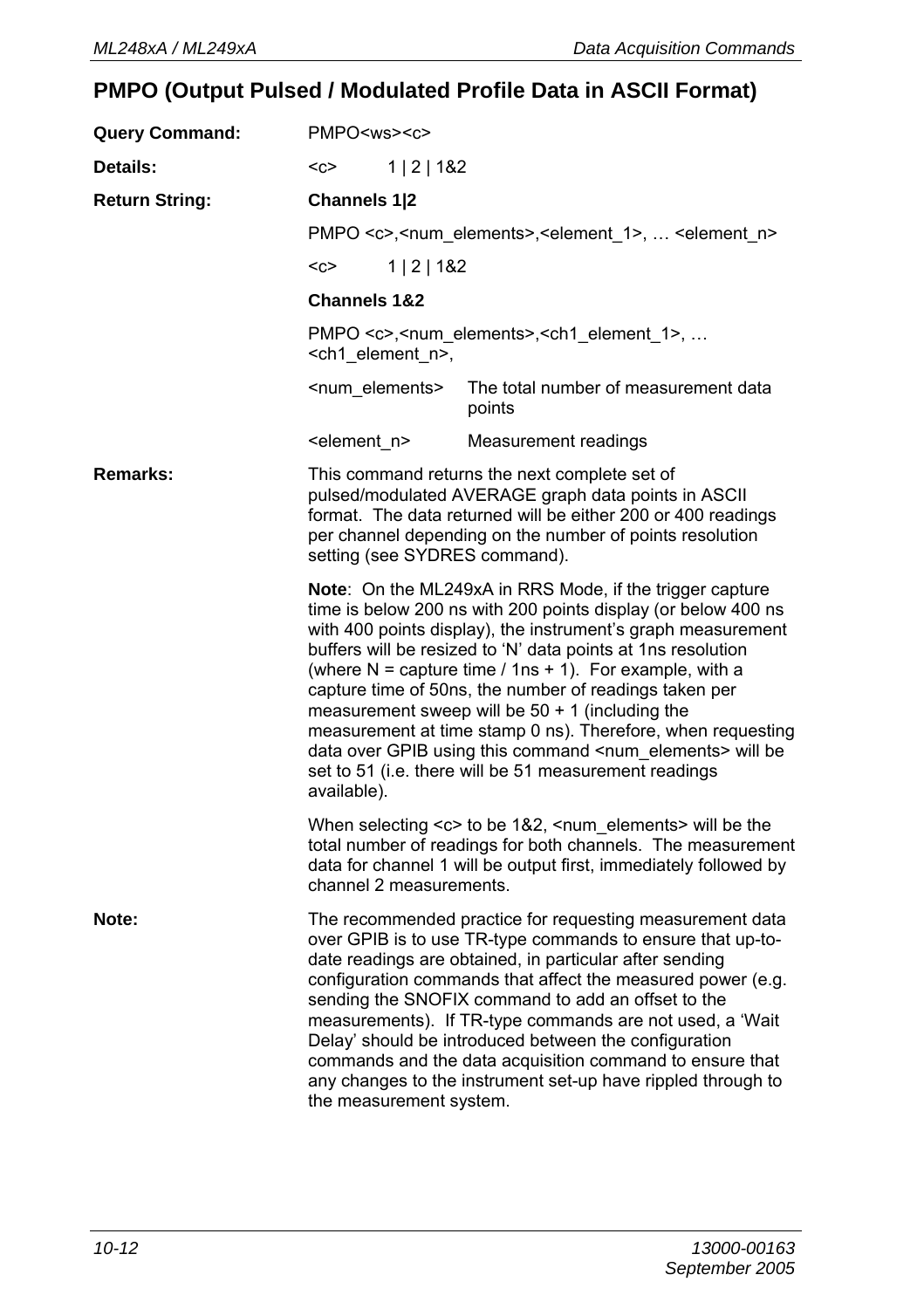# **PMRDO (Output Readout Measurements over Capture Time)**

| Query<br>Command: |                | PMRDO <ws><c></c></ws>        |                                                                                                                                                                                                                |
|-------------------|----------------|-------------------------------|----------------------------------------------------------------------------------------------------------------------------------------------------------------------------------------------------------------|
| Details:          | $C$            | 1   2   182                   |                                                                                                                                                                                                                |
| Return            |                | Channels 1   2                |                                                                                                                                                                                                                |
| String:           |                |                               | PMRDO <c>,<meas type="">, <ct data=""></ct></meas></c>                                                                                                                                                         |
|                   |                | <b>Channels 1&amp;2</b>       |                                                                                                                                                                                                                |
|                   |                |                               | PMRDO <c>, <ch1 meas="" type="">, <ch1 ct="" data="">,</ch1></ch1></c>                                                                                                                                         |
|                   |                |                               | <ch2_meas_type>, <ch2_ct_data></ch2_ct_data></ch2_meas_type>                                                                                                                                                   |
|                   |                | <meas type=""></meas>         | The measurement type number $1 \rightarrow 5$                                                                                                                                                                  |
|                   |                | <ct data=""></ct>             | The measurements over the capture time                                                                                                                                                                         |
|                   | above.         |                               | When selecting channels 1&2, channel 1 readings will be output first,<br>followed immediately by channel 2 as shown in the return string format                                                                |
|                   |                | Number : Measurement Type:    |                                                                                                                                                                                                                |
|                   | 1              | Average Power                 |                                                                                                                                                                                                                |
|                   | $\overline{2}$ |                               | Average Power, Peak Power                                                                                                                                                                                      |
|                   | 3              |                               | Average Power, Peak Power, Crest Factor                                                                                                                                                                        |
|                   | 4              |                               | Average Power, Min Power & Time, Max Power & Time                                                                                                                                                              |
|                   | 5              | Time                          | Average Power, Held Min Power & Time, Held Max Power &                                                                                                                                                         |
|                   |                |                               | The format of <ct data=""> will be different depending upon the selected<br/>measurement type number. A two-letter prefix always precedes the<br/>measurements readings to help decoding the data string:</ct> |
|                   |                | No. Data Format               |                                                                                                                                                                                                                |
|                   | 1              | <pa>,<avg_pow></avg_pow></pa> |                                                                                                                                                                                                                |
|                   | 2              |                               | <pa>,<avg pow="">,<pk>,&lt; Pk pow&gt;</pk></avg></pa>                                                                                                                                                         |
|                   | 3              |                               | <pa>,<avg pow="">,<pk>,&lt; Pk pow&gt;,<cf>,<cres fact=""></cres></cf></pk></avg></pa>                                                                                                                         |
|                   | 4              |                               | <pa>,<avg_pow,<pn>,<min_pow>,<tn>,<min_time>,<px>,<br/><max pow="">,<tx>,<max time=""></max></tx></max></px></min_time></tn></min_pow></avg_pow,<pn></pa>                                                      |
|                   | 5              |                               | <pa>,<avg pow="">,<phn>,<hmin pow="">,<thn>,<hmin time="">,<br/><phx>,<hmax pow="">,<thx>,<hmax time=""></hmax></thx></hmax></phx></hmin></thn></hmin></phn></avg></pa>                                        |
|                   |                |                               | The 2-letter prefixes have the following meanings:                                                                                                                                                             |
|                   | <b>PA</b>      | Average Power                 |                                                                                                                                                                                                                |
|                   | РK             | Peak Power                    |                                                                                                                                                                                                                |
|                   | СF             | <b>Crest Factor</b>           |                                                                                                                                                                                                                |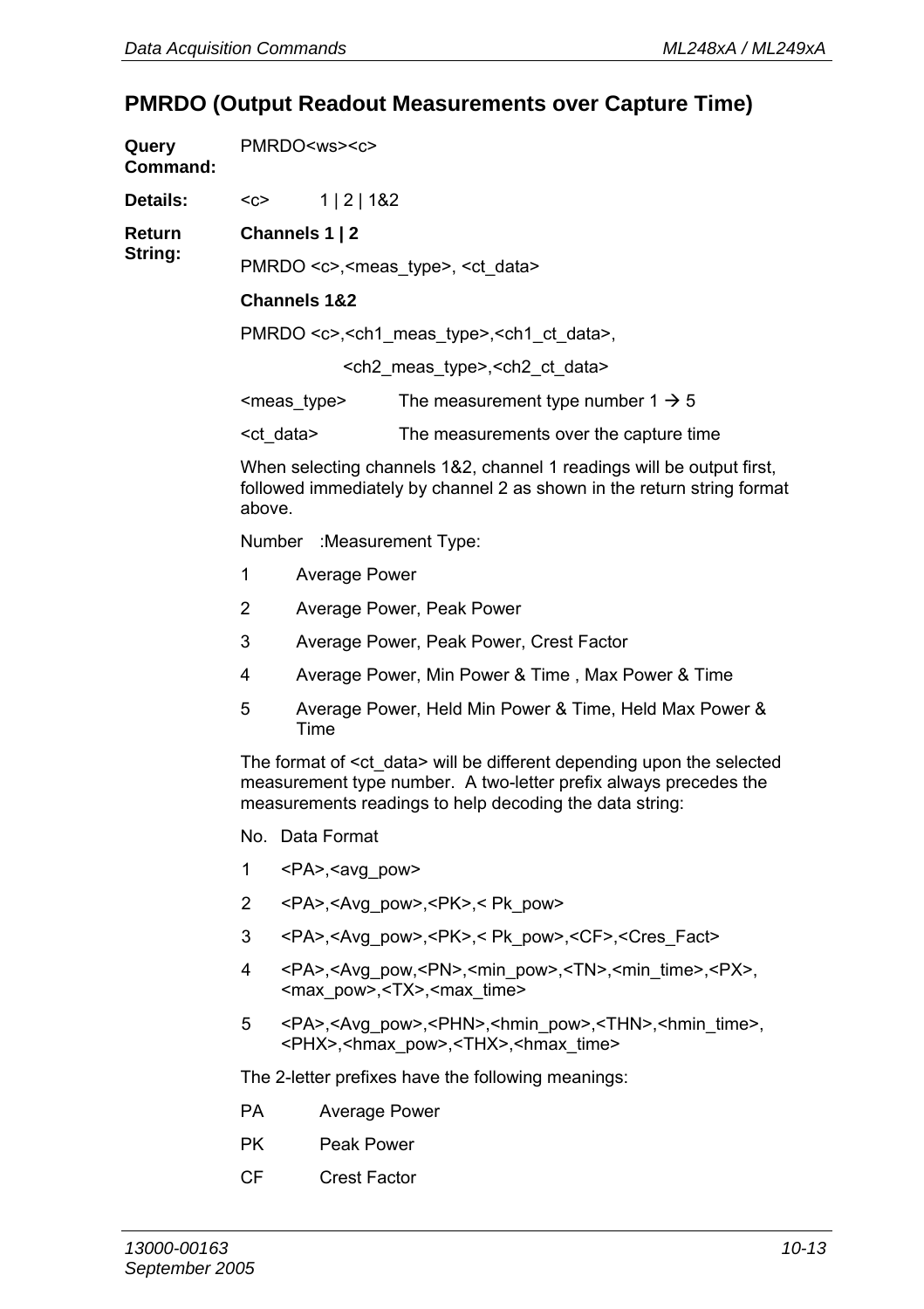- PN Min Power
- TN Time of Min Power in units of seconds (s)
- PX Max Power
- TX Time of Max Power in units of seconds (s)
- PHN Held Min Power
- PHX Held Max Power
- THN Time of Held Min Power in units of seconds (s)
- THX Time of Held Max Power in units of seconds (s)
- **Remarks:** When in Pulsed/Modulated mode, this command returns measurement readings over the whole capture time. Power readings will be returned in the units currently selected for the measurement channel (see CHUNIT). The time readings relate to the time at which the minimum or maximum power reading occurred with respect to the trigger point and it is always returned in units of seconds. The measurement readings type <meas\_type> is selected using the PMMEAS command.

Note that these measurements are only available if there are NO ENABLED GATES, (see GPMO, GPAMO, GPNMO commands for gating patterns measurements acquisition). An execution error is returned if the selected channel mode is not Pulsed/Modulated or there are one or more enabled gating patterns.

**Notes:** The recommended practice for requesting measurement data over GPIB is to use TR-type commands to ensure that up-to-date readings are obtained, in particular after sending configuration commands that affect the measured power (e.g. sending the SNOFIX command to add an offset to the measurements). If TR-type commands are not used, a 'Wait Delay' should be introduced between the configuration commands and the data acquisition command to ensure that any changes to the instrument set-up have rippled through to the measurement system.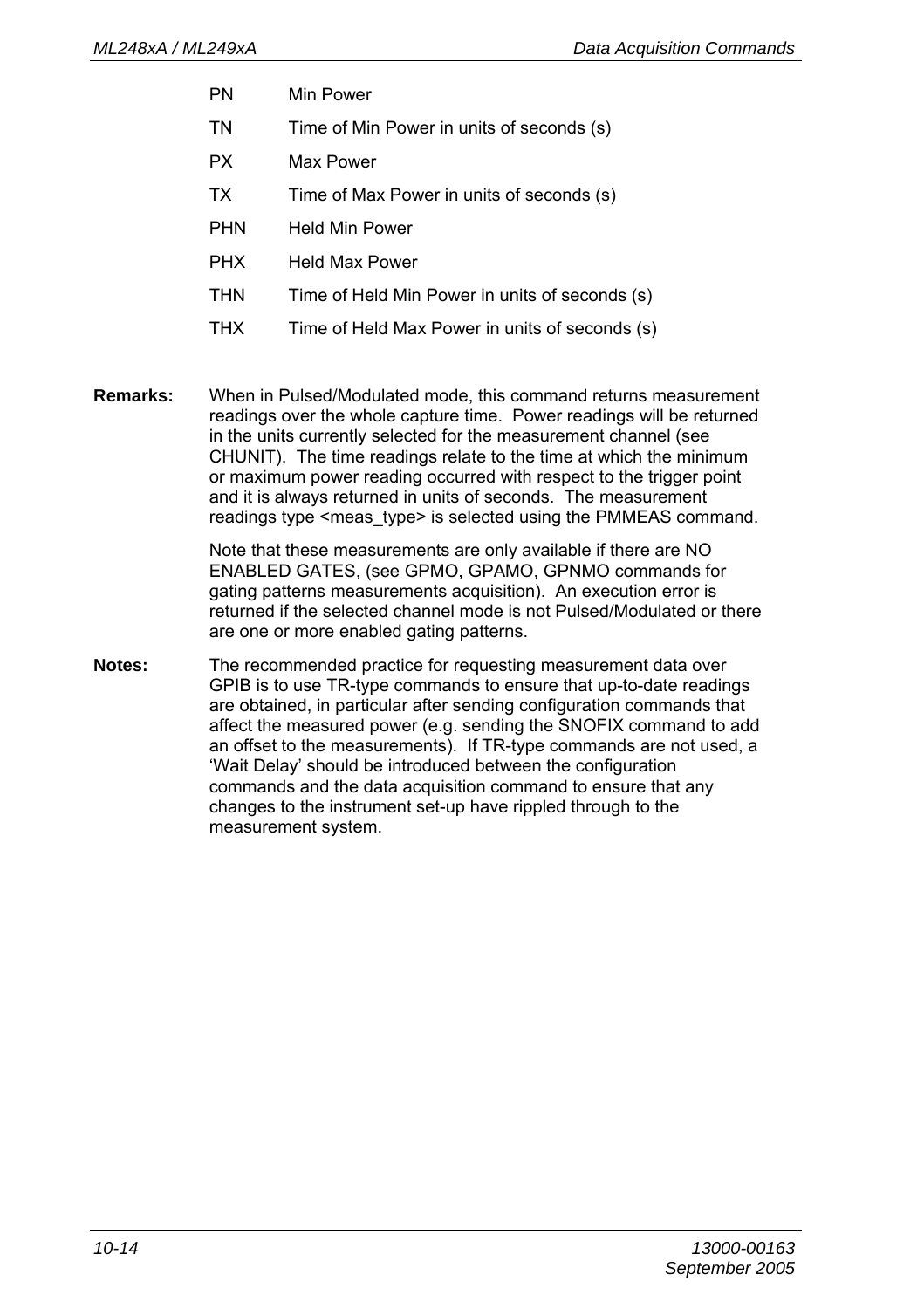### **PMXPBLO (Output Pulsed / Modulated Profile Max Binary Long Format)**

| <b>Query Command:</b> | PMXPBLO <ws><c></c></ws>                                                                                                                                                                                                                                                                                                                                                                                                                                                                                                                                                                                                                                                                                                                                 |                                                                                                                                                                                                                   |  |
|-----------------------|----------------------------------------------------------------------------------------------------------------------------------------------------------------------------------------------------------------------------------------------------------------------------------------------------------------------------------------------------------------------------------------------------------------------------------------------------------------------------------------------------------------------------------------------------------------------------------------------------------------------------------------------------------------------------------------------------------------------------------------------------------|-------------------------------------------------------------------------------------------------------------------------------------------------------------------------------------------------------------------|--|
| Details:              | $C$<br>1   2   182                                                                                                                                                                                                                                                                                                                                                                                                                                                                                                                                                                                                                                                                                                                                       |                                                                                                                                                                                                                   |  |
| <b>Return String:</b> | Channel 1   2                                                                                                                                                                                                                                                                                                                                                                                                                                                                                                                                                                                                                                                                                                                                            |                                                                                                                                                                                                                   |  |
|                       | <data byte="" n=""></data>                                                                                                                                                                                                                                                                                                                                                                                                                                                                                                                                                                                                                                                                                                                               | PMXPBLO <c>,&lt;#&gt;<length><num bytes=""><data 1="" byte=""></data></num></length></c>                                                                                                                          |  |
|                       | <b>Channel 1&amp;2</b>                                                                                                                                                                                                                                                                                                                                                                                                                                                                                                                                                                                                                                                                                                                                   |                                                                                                                                                                                                                   |  |
|                       |                                                                                                                                                                                                                                                                                                                                                                                                                                                                                                                                                                                                                                                                                                                                                          | PMXPBLO <c>,&lt;#&gt;<length><num bytes=""><ch1 1="" byte="" data=""><br/><ch1_data_byte_n><ch2_data_byte_1> <ch2_data_byte_n></ch2_data_byte_n></ch2_data_byte_1></ch1_data_byte_n></ch1></num></length></c>     |  |
|                       | $\leq$ length $\geq$                                                                                                                                                                                                                                                                                                                                                                                                                                                                                                                                                                                                                                                                                                                                     | number of ASCII characters making up the<br>num bytes value                                                                                                                                                       |  |
|                       | <num_bytes></num_bytes>                                                                                                                                                                                                                                                                                                                                                                                                                                                                                                                                                                                                                                                                                                                                  | Number of bytes of data contained in rest of the<br>string                                                                                                                                                        |  |
|                       | <data byte="" n=""></data>                                                                                                                                                                                                                                                                                                                                                                                                                                                                                                                                                                                                                                                                                                                               | Four (4) bytes will make up a single<br>measurement reading                                                                                                                                                       |  |
| Remarks:              | This command restricts the range of valid measurement units to<br>logarithmic units only (i.e. dB(m), dBmV, dBuV and dBW). If<br>using this command to request data from a channel whose<br>configuration for measurement units is different from the above.<br>an execution error will be returned.                                                                                                                                                                                                                                                                                                                                                                                                                                                     |                                                                                                                                                                                                                   |  |
|                       | Outputs the Pulsed/Modulated profile maximum data in binary<br>format. Each measurement reading returned with this command<br>is encoded as a 4-byte LONG INTEGER. Each reading is also<br>multiplied by fixed value of 1024 (10-bit left shift) to minimise<br>rounding errors when converting to single-precision floating point.                                                                                                                                                                                                                                                                                                                                                                                                                      |                                                                                                                                                                                                                   |  |
|                       | This command will return for each channel, either 800 bytes in<br><num bytes=""> (e.g. 200 points * 4 bytes/reading) or 1600 bytes<br/>(e.g. 400 points * 4 bytes/reading) depending on the number of<br/>points resolution setting (see SYDRES command).</num>                                                                                                                                                                                                                                                                                                                                                                                                                                                                                          |                                                                                                                                                                                                                   |  |
|                       | <b>Note:</b> On the ML249xA in RRS Mode, if the trigger capture time<br>is below 200 ns with 200 points display (or below 400 ns with 400<br>points display), the instrument's graph measurement buffers will<br>be resized to 'N' data points at 1ns resolution (where $N =$ capture<br>time $/$ 1ns + 1). For example, with a capture time of 50ns, the<br>number of readings taken per measurement sweep will be 50 + 1<br>(including the measurement at time stamp 0 ns). Therefore, when<br>requesting data over GPIB using this command <num_elements><br/>will be set to 51 (i.e. there will be 51 measurement readings<br/>available). In LONG INTEGER format <num_bytes> will be 204<br/>(i.e. 51 * 4bytes/reading).</num_bytes></num_elements> |                                                                                                                                                                                                                   |  |
|                       |                                                                                                                                                                                                                                                                                                                                                                                                                                                                                                                                                                                                                                                                                                                                                          | When selecting <c> to be 1&amp;2, <num_bytes> value will be the<br/>total number of bytes for both channels. Data for channel 1 will<br/>be output first, immediately followed by channel 2 data.</num_bytes></c> |  |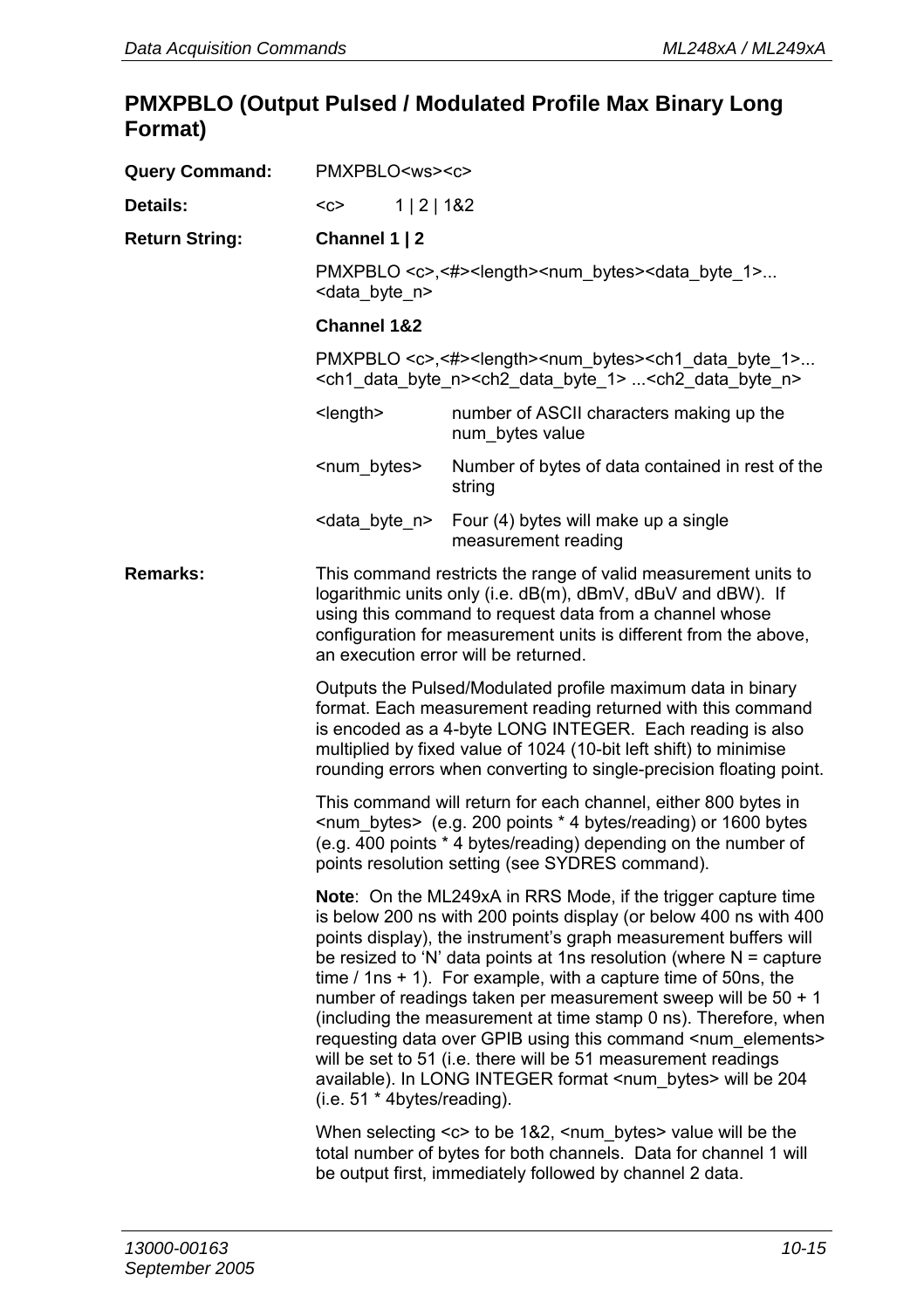The recommended practice for requesting measurement data over GPIB is to use TR-type commands to ensure that up-to-date readings are obtained, in particular after sending configuration commands that affect the measured power (e.g. sending the SNOFIX command to add an offset to the measurements). If not using TR-type commands, then a 'Wait Delay' should be introduced between the configuration commands and the data acquisition command to ensure that any changes to the instrument setup have rippled through to the measurement system.

Example:

If the following 4-byte Hex value string is assigned to a long integer variable, its value is:

FF FF D1 64 = –11932

To convert the integer value to a floating point reading (based on 1024/dB scaling), divide by 1024 to get the dB value (–11.652 dB).

Note that the exact units (whether dBm or dBmV etc.) for the reading depend upon the power meter configuration for Units on requesting data.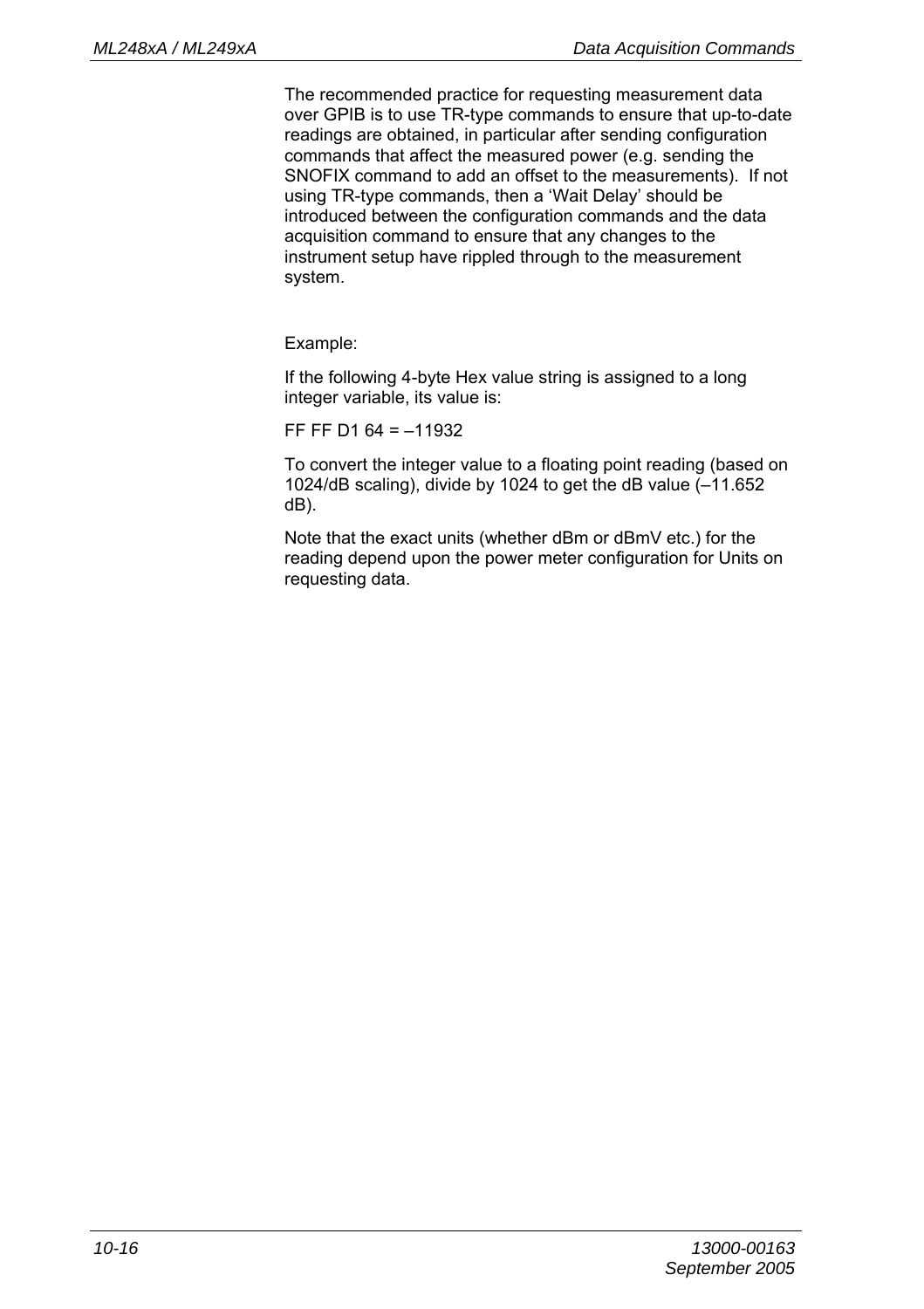### **PMXPBO (Output Pulsed/Modulated Profile Max Data in Binary Format)**

| Query<br>Command: | PMXPBO <ws><c></c></ws>                                                                                                                                                                                                                     |             |                                                                                                                                                                                                                                                                                                                                                                                                                                                                                                                                                                                                                                                                                                                                                     |  |
|-------------------|---------------------------------------------------------------------------------------------------------------------------------------------------------------------------------------------------------------------------------------------|-------------|-----------------------------------------------------------------------------------------------------------------------------------------------------------------------------------------------------------------------------------------------------------------------------------------------------------------------------------------------------------------------------------------------------------------------------------------------------------------------------------------------------------------------------------------------------------------------------------------------------------------------------------------------------------------------------------------------------------------------------------------------------|--|
| Details:          | $C$                                                                                                                                                                                                                                         | 1   2   182 |                                                                                                                                                                                                                                                                                                                                                                                                                                                                                                                                                                                                                                                                                                                                                     |  |
| Remarks:          | Outputs the Pulsed/Modulated profile maximum graph data in binary<br>format to the GPIB (as a definite length arbitrary block response data).<br>Each measurement reading is encoded in a 4-byte single-precision<br>floating point format. |             |                                                                                                                                                                                                                                                                                                                                                                                                                                                                                                                                                                                                                                                                                                                                                     |  |
|                   |                                                                                                                                                                                                                                             |             | This command will either return 800 bytes in <num bytes=""> (e.g. 200<br/>points * 4 bytes/reading) or 1600 bytes (e.g. 400 points * 4<br/>bytes/reading) per channel depending on the number of points<br/>resolution setting (see SYDRES command).</num>                                                                                                                                                                                                                                                                                                                                                                                                                                                                                          |  |
|                   |                                                                                                                                                                                                                                             |             | <b>Note:</b> On the ML249xA in RRS Mode, if the trigger capture time is below<br>200 ns with 200 points display (or below 400 ns with 400 points display),<br>the instrument's graph measurement buffers will be resized to 'N' data<br>points at 1ns resolution (where $N =$ capture time / 1ns + 1). For<br>example, with a capture time of 50ns, the number of readings taken per<br>measurement sweep will be $50 + 1$ (including the measurement at time<br>stamp 0 ns). Therefore, when requesting data over GPIB using this<br>command <num_elements> will be set to 51 (i.e. there will be 51<br/>measurement readings available). In floating point format <num bytes=""><br/>will be 204 (i.e. 51 * 4bytes/reading).</num></num_elements> |  |
|                   |                                                                                                                                                                                                                                             |             | When selecting <c> to be 1&amp;2, <num_bytes> value will be the total<br/>number of bytes for both channels. Data for channel 1 will be output first,<br/>immediately followed by channel 2 data.</num_bytes></c>                                                                                                                                                                                                                                                                                                                                                                                                                                                                                                                                   |  |
| Return            | Channel 1   2                                                                                                                                                                                                                               |             |                                                                                                                                                                                                                                                                                                                                                                                                                                                                                                                                                                                                                                                                                                                                                     |  |
| String:           | PMXPBO <c>,&lt;#&gt;<length><num_bytes><data_byte_1> <data_byte_n></data_byte_n></data_byte_1></num_bytes></length></c>                                                                                                                     |             |                                                                                                                                                                                                                                                                                                                                                                                                                                                                                                                                                                                                                                                                                                                                                     |  |
|                   | <b>Channel 1&amp;2</b>                                                                                                                                                                                                                      |             |                                                                                                                                                                                                                                                                                                                                                                                                                                                                                                                                                                                                                                                                                                                                                     |  |
|                   | <ch1 byte="" data="" n=""></ch1>                                                                                                                                                                                                            |             | PMXPBO <c>,&lt;#&gt;<length><num_bytes><ch1_data_byte_1></ch1_data_byte_1></num_bytes></length></c>                                                                                                                                                                                                                                                                                                                                                                                                                                                                                                                                                                                                                                                 |  |
| Details:          | <length></length>                                                                                                                                                                                                                           |             | Number of ASCII characters making up the<br>'number of bytes' value.                                                                                                                                                                                                                                                                                                                                                                                                                                                                                                                                                                                                                                                                                |  |
|                   | <num_of_bytes></num_of_bytes>                                                                                                                                                                                                               |             | Number of bytes of data contained in rest of the<br>string.                                                                                                                                                                                                                                                                                                                                                                                                                                                                                                                                                                                                                                                                                         |  |
|                   | <data byte="" n=""></data>                                                                                                                                                                                                                  |             | Four (4) of these values make up a floating point<br>reading.                                                                                                                                                                                                                                                                                                                                                                                                                                                                                                                                                                                                                                                                                       |  |
| Note:             |                                                                                                                                                                                                                                             |             | The recommended practice for requesting measurement data over GPIB<br>is to use TR-type commands to ensure that up-to-date readings are<br>obtained, in particular after sending configuration commands that affect<br>the measured power (e.g. sending the SNOFIX command to add an<br>offset to the measurements). If not using TR-type commands, then a<br>'Wait Delay' should be introduced between the configuration commands<br>and the data acquisition command to ensure that any changes to the<br>instrument setup have rippled through to the measurement system.                                                                                                                                                                        |  |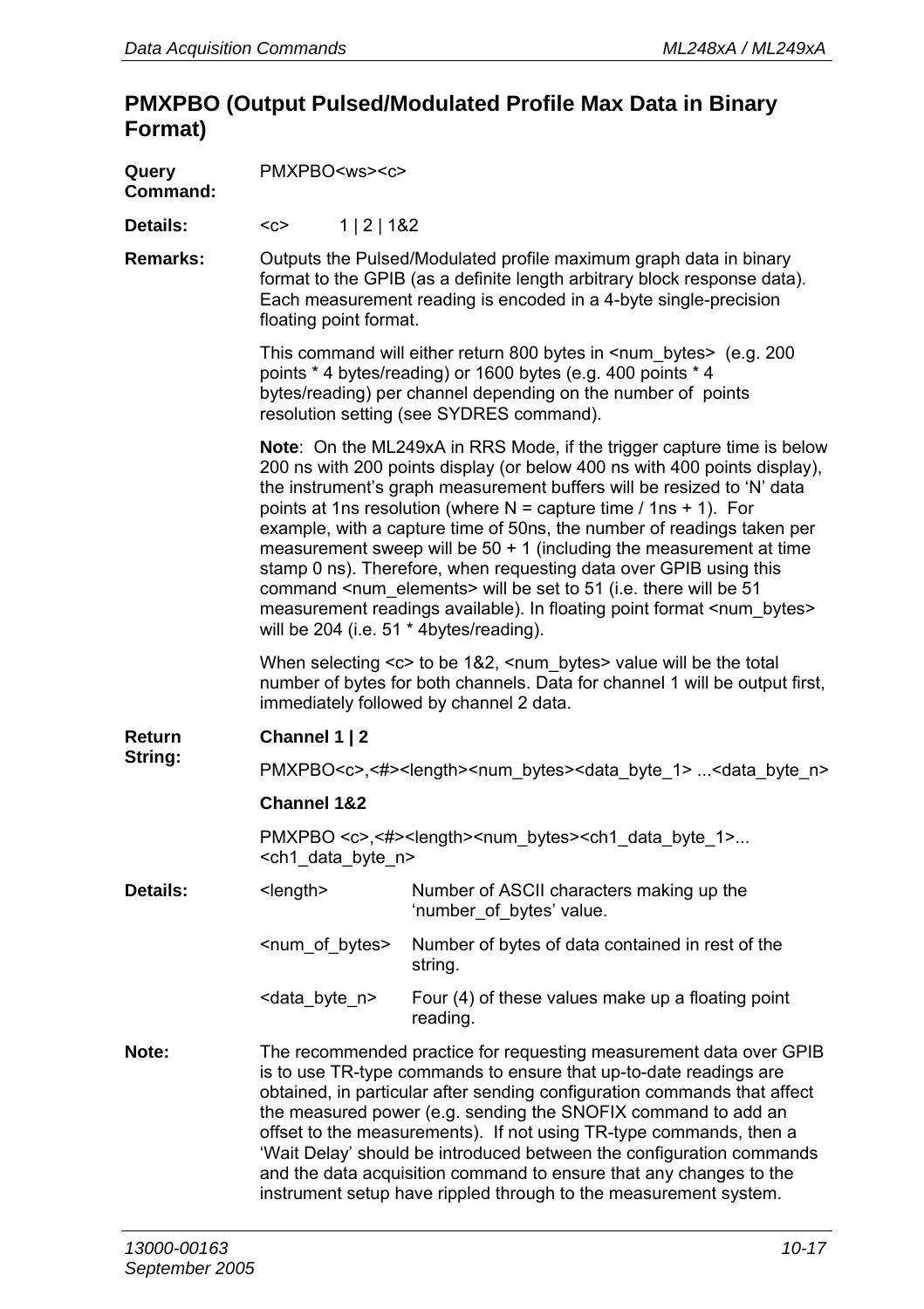### **PMXPO (Output Pulsed / Modulated Graph Max Data in ASCII Format)**

| <b>Query Command:</b> | PMXPO <ws><c></c></ws>                                                                                                                                                                                                                                                                                                                                                                                                                                                                                                                                                              |                                                                                                                                                                                                                                                                                                                                                                                                                                                                                                                                                                                                                                     |  |
|-----------------------|-------------------------------------------------------------------------------------------------------------------------------------------------------------------------------------------------------------------------------------------------------------------------------------------------------------------------------------------------------------------------------------------------------------------------------------------------------------------------------------------------------------------------------------------------------------------------------------|-------------------------------------------------------------------------------------------------------------------------------------------------------------------------------------------------------------------------------------------------------------------------------------------------------------------------------------------------------------------------------------------------------------------------------------------------------------------------------------------------------------------------------------------------------------------------------------------------------------------------------------|--|
| Details:              | 1   2   182<br>$<$ C>                                                                                                                                                                                                                                                                                                                                                                                                                                                                                                                                                               |                                                                                                                                                                                                                                                                                                                                                                                                                                                                                                                                                                                                                                     |  |
| Remarks:              | This command returns the next complete set of<br>pulsed/modulated MAXIMUM graph data points in ASCII<br>format. The data returned will be either 200 or 400 readings<br>per channel depending on the number of points resolution<br>setting (see SYDRES command).                                                                                                                                                                                                                                                                                                                   |                                                                                                                                                                                                                                                                                                                                                                                                                                                                                                                                                                                                                                     |  |
|                       | available).                                                                                                                                                                                                                                                                                                                                                                                                                                                                                                                                                                         | Note: On the ML249xA in RRS Mode, if the trigger capture<br>time is below 200 ns with 200 points display (or below 400 ns<br>with 400 points display), the instrument's graph measurement<br>buffers will be resized to 'N' data points at 1ns resolution<br>(where $N =$ capture time / 1ns + 1). For example, with a<br>capture time of 50ns, the number of readings taken per<br>measurement sweep will be $50 + 1$ (including the<br>measurement at time stamp 0 ns). Therefore, when requesting<br>data over GPIB using this command <num elements=""> will be<br/>set to 51 (i.e. there will be 51 measurement readings</num> |  |
|                       | channel 2 measurements.                                                                                                                                                                                                                                                                                                                                                                                                                                                                                                                                                             | When selecting <c> to be 1&amp;2, <num_elements> will be the<br/>total number of readings for both channels. The measurement<br/>data for channel 1 will be output first, immediately followed by</num_elements></c>                                                                                                                                                                                                                                                                                                                                                                                                                |  |
| Notes:                | The recommended practice for requesting measurement data<br>over GPIB is to use TR-type commands to ensure that up-to-<br>date readings are obtained, in particular after sending<br>configuration commands that affect the measured power (e.g.<br>sending the SNOFIX command to add an offset to the<br>measurements). If not using TR-type commands, then a 'Wait<br>Delay' should be introduced between the configuration<br>commands and the data acquisition command to ensure that<br>any changes to the instrument setup have rippled through to<br>the measurement system. |                                                                                                                                                                                                                                                                                                                                                                                                                                                                                                                                                                                                                                     |  |
| <b>Return String:</b> | Return String for channels 1   2:                                                                                                                                                                                                                                                                                                                                                                                                                                                                                                                                                   |                                                                                                                                                                                                                                                                                                                                                                                                                                                                                                                                                                                                                                     |  |
|                       |                                                                                                                                                                                                                                                                                                                                                                                                                                                                                                                                                                                     | PMXPO <c>,<num_elements>,<element_1>,  <element_n></element_n></element_1></num_elements></c>                                                                                                                                                                                                                                                                                                                                                                                                                                                                                                                                       |  |
|                       | <b>Return String for channels 1&amp;2:</b>                                                                                                                                                                                                                                                                                                                                                                                                                                                                                                                                          |                                                                                                                                                                                                                                                                                                                                                                                                                                                                                                                                                                                                                                     |  |
|                       |                                                                                                                                                                                                                                                                                                                                                                                                                                                                                                                                                                                     | PMXPO <c>,<num elements="">,<ch1 1="" element="">, <br/><ch1_element_n>, <ch2_element_1>, <ch2_element_n></ch2_element_n></ch2_element_1></ch1_element_n></ch1></num></c>                                                                                                                                                                                                                                                                                                                                                                                                                                                           |  |
| Details:              | $C$                                                                                                                                                                                                                                                                                                                                                                                                                                                                                                                                                                                 | 1   2   1&2                                                                                                                                                                                                                                                                                                                                                                                                                                                                                                                                                                                                                         |  |
|                       | <num elements=""></num>                                                                                                                                                                                                                                                                                                                                                                                                                                                                                                                                                             | The total number of measurement data<br>points                                                                                                                                                                                                                                                                                                                                                                                                                                                                                                                                                                                      |  |
|                       | <element n=""></element>                                                                                                                                                                                                                                                                                                                                                                                                                                                                                                                                                            | Measurement readings                                                                                                                                                                                                                                                                                                                                                                                                                                                                                                                                                                                                                |  |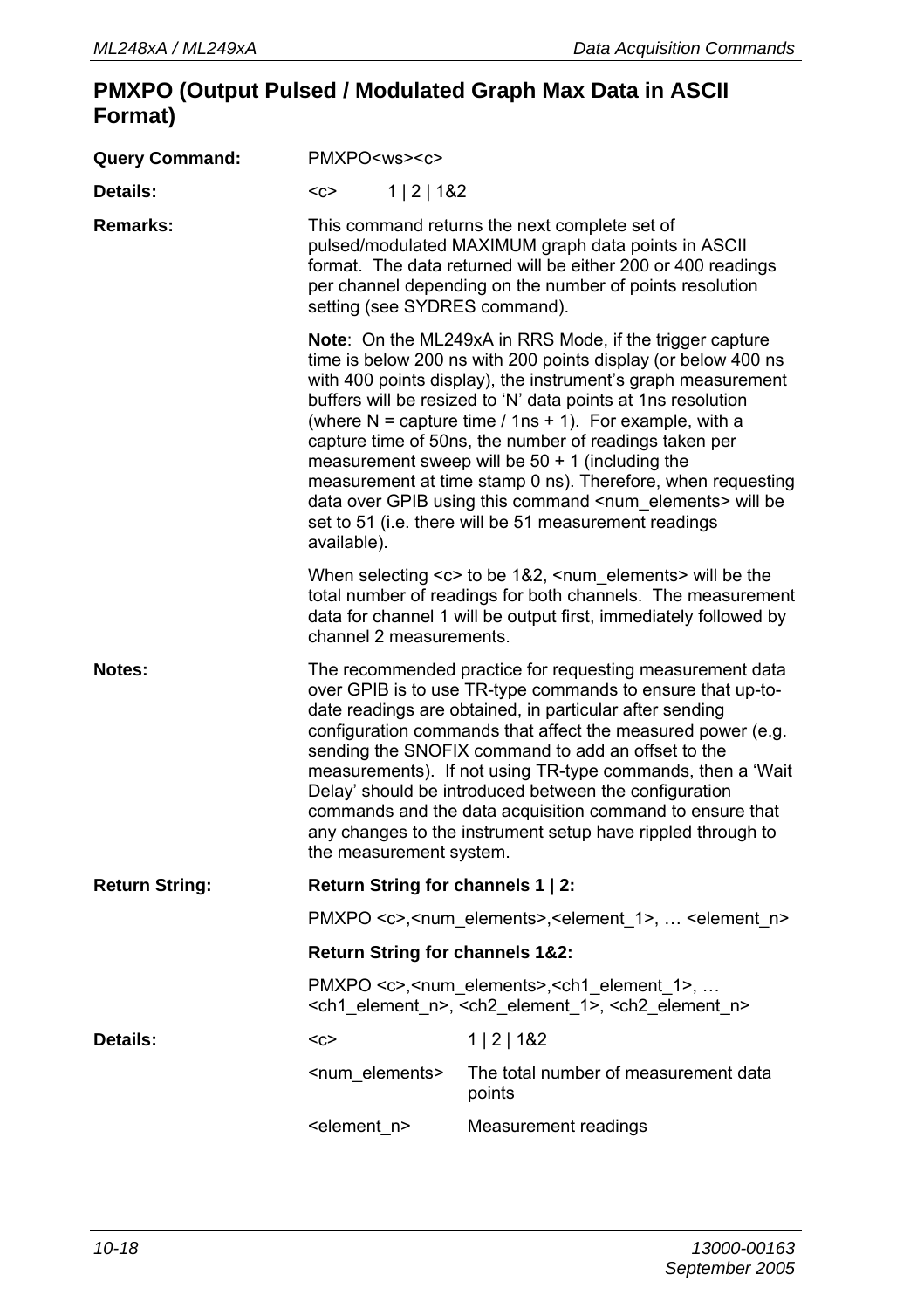# **Chapter 11. Instrument Status Commands**

| <b>Function</b>                   | <b>Command</b> | Page reference |
|-----------------------------------|----------------|----------------|
| Continue                          | <b>SYCONT</b>  | $11-2$         |
| DDE Error List - Query            | <b>SYERLST</b> | $11 - 3$       |
| Fast Mode                         | <b>SYFAST</b>  | $11 - 5$       |
| Initial Startup Self-test Command | <b>SYSTART</b> | $11 - 6$       |
| Return results of POST or *TST    | <b>SYTEST</b>  | $11 - 15$      |
| Set display update                | <b>SYDISP</b>  | $11 - 2$       |
| <b>Status Message</b>             | <b>SYSTATE</b> | $11 - 7$       |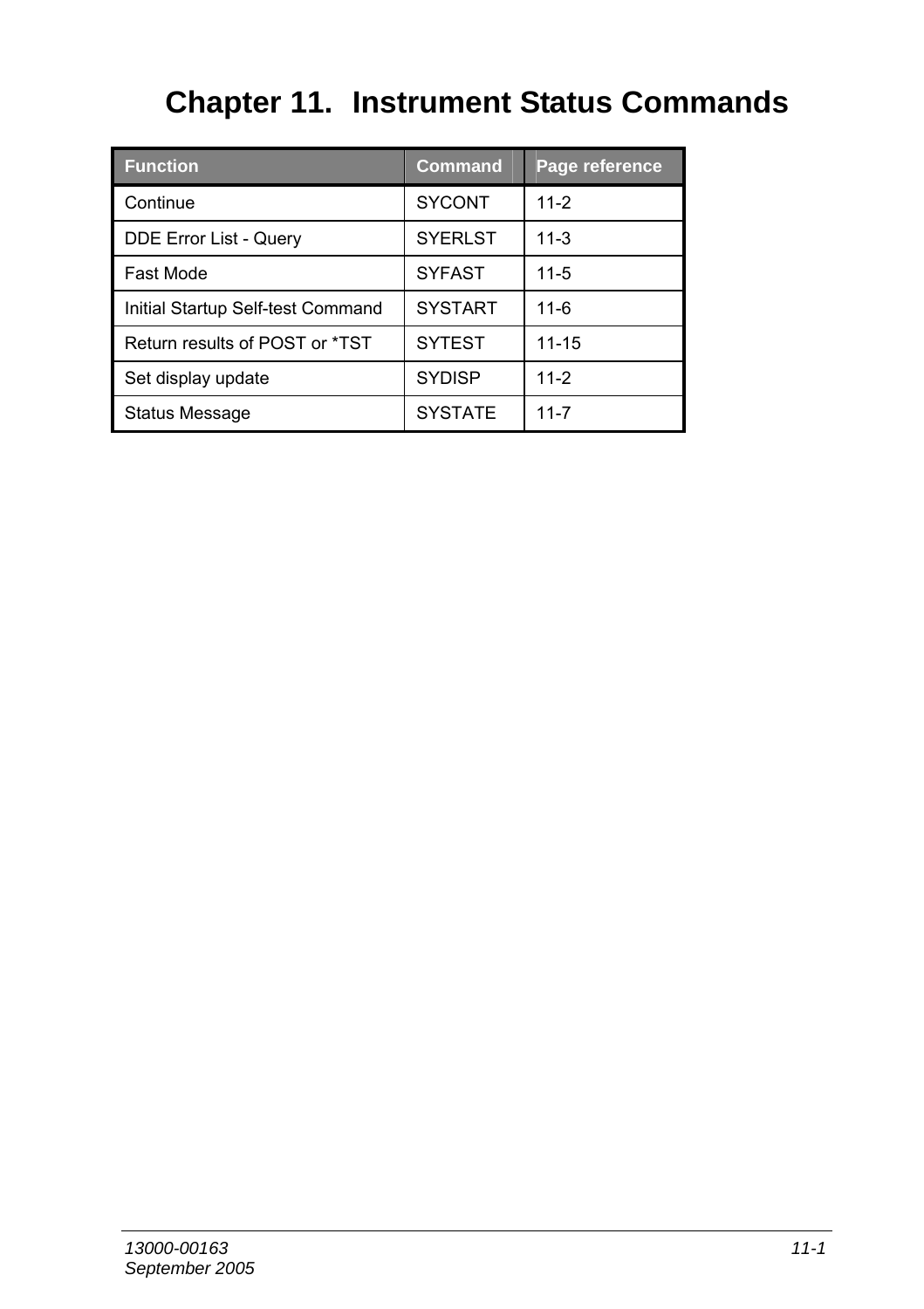ML243xA command supported

### **SYCONT (Continue)**

| <b>Set Command:</b> | <b>SYCONT</b>                                                                                                                  |
|---------------------|--------------------------------------------------------------------------------------------------------------------------------|
| <b>Remarks:</b>     | This command will allow the system to continue the start-up<br>sequence if there are self-test failures other than DSP errors. |

ML243xA command supported

# **SYDISP (Set Display Update)**

### **SYDISP? (Query Display Update)**

| <b>Set Command:</b>   | SYDISP <ws><state></state></ws>                                                                                                                                                                                                                                                                    |
|-----------------------|----------------------------------------------------------------------------------------------------------------------------------------------------------------------------------------------------------------------------------------------------------------------------------------------------|
| Details:              | OFF   ON<br><state></state>                                                                                                                                                                                                                                                                        |
| Remarks:              | This command controls the measurement display update on<br>the instrument front panel to increase GPIB throughput. When<br>the display update is turned OFF, there will be no<br>measurement updates on the front panel and the instrument<br>will indicate that the display update is turned OFF. |
| Note:                 | Turning the instrument's power OFF or carrying out an<br>instrument Preset will return this setting to its default ON value.                                                                                                                                                                       |
| Query command:        | SYDISP?                                                                                                                                                                                                                                                                                            |
| <b>Return string:</b> | SYDISP <state></state>                                                                                                                                                                                                                                                                             |
| Remarks:              | Returns the status of the display update setting.                                                                                                                                                                                                                                                  |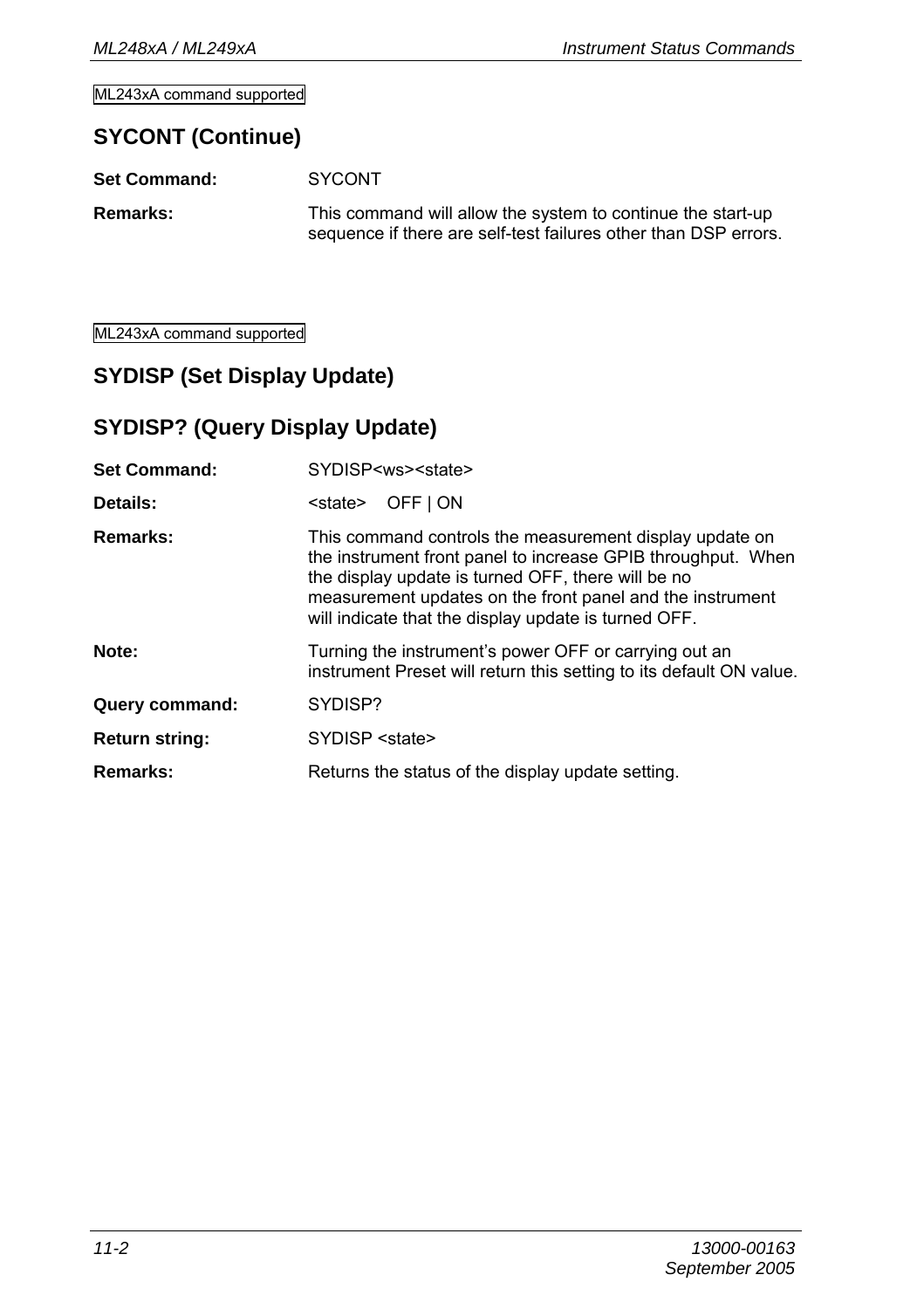ML243xA command supported

# **SYERLST (DDE Error List Query)**

| <b>Set Command:</b> | <b>SYERLST</b>                                                                                                                                                                                                                         |                                                                                                                       |  |  |
|---------------------|----------------------------------------------------------------------------------------------------------------------------------------------------------------------------------------------------------------------------------------|-----------------------------------------------------------------------------------------------------------------------|--|--|
| Remarks:            | causes.                                                                                                                                                                                                                                | On detecting a DDE (Device Dependent Error) event, this<br>command returns the error list giving the state of the DDE |  |  |
|                     | Reading the error list by issuing the SYERLST command will<br>automatically clear the list just read from the instrument queue.<br>In addition the error list queue will be updated by any further<br>occurrence of the listed events. |                                                                                                                       |  |  |
|                     | The SYERLST response is returned in the following format:                                                                                                                                                                              |                                                                                                                       |  |  |
|                     |                                                                                                                                                                                                                                        | ABCDEFGHIJKLMN!OOOOOO!PPPPPP!                                                                                         |  |  |
|                     | A                                                                                                                                                                                                                                      | Sensor A SNZERO state: 0 - ZERO done,<br>1 - Not done, 2 - SNZERO failed.                                             |  |  |
|                     | B                                                                                                                                                                                                                                      | Sensor B SNZERO state: 0 - ZERO done,<br>1 - Not done, 2 - SNZERO failed.                                             |  |  |
|                     | C                                                                                                                                                                                                                                      | Sensor A SNCAL state: 0 - Done, 1 - Failed.                                                                           |  |  |
|                     | D                                                                                                                                                                                                                                      | Sensor B SNCAL state, 0 - Done, 1 - Failed.                                                                           |  |  |
|                     | E                                                                                                                                                                                                                                      | Sensor A range hold: 0 - OK, 1 - Over range,<br>2 - Under range.                                                      |  |  |
|                     | F                                                                                                                                                                                                                                      | Sensor B range hold: 0 - OK, 1 – Over range,<br>2 - Under range.                                                      |  |  |
|                     | G                                                                                                                                                                                                                                      | Display channel 1 reading out of range:<br>0 - OK, 1 - Over range, 2 - Under range.                                   |  |  |
|                     | н                                                                                                                                                                                                                                      | Display channel 2 reading out of range:<br>0 - OK, 1 - Over range, 2 - Under range.                                   |  |  |
|                     | T                                                                                                                                                                                                                                      | Display channel 1 illegal log operation: 0 - OK,<br>$1 - Error$ .                                                     |  |  |
|                     | J                                                                                                                                                                                                                                      | Display channel 2 illegal log operation: 0 - OK,<br>1 - Frror                                                         |  |  |
|                     | Κ                                                                                                                                                                                                                                      | Sensor A fitted and used state: 0 - Fitted,<br>1 - Not fitted or used                                                 |  |  |
|                     | L                                                                                                                                                                                                                                      | Sensor B fitted and used state: 0 - Fitted,<br>1 - Not fitted and used                                                |  |  |
|                     | М                                                                                                                                                                                                                                      | Display channel 1 limits state: 0 - Passed,<br>1 - High limit failed, 2 - Low limit failed                            |  |  |
|                     | N                                                                                                                                                                                                                                      | Display channel 2 limits state: 0 - Passed,<br>1 - High limit failed, 2 - Low limit failed.                           |  |  |
|                     | 000000                                                                                                                                                                                                                                 | Last cause of a GPIB command error.                                                                                   |  |  |
|                     | PPPPPP                                                                                                                                                                                                                                 | Last cause of a GPIB execution error.                                                                                 |  |  |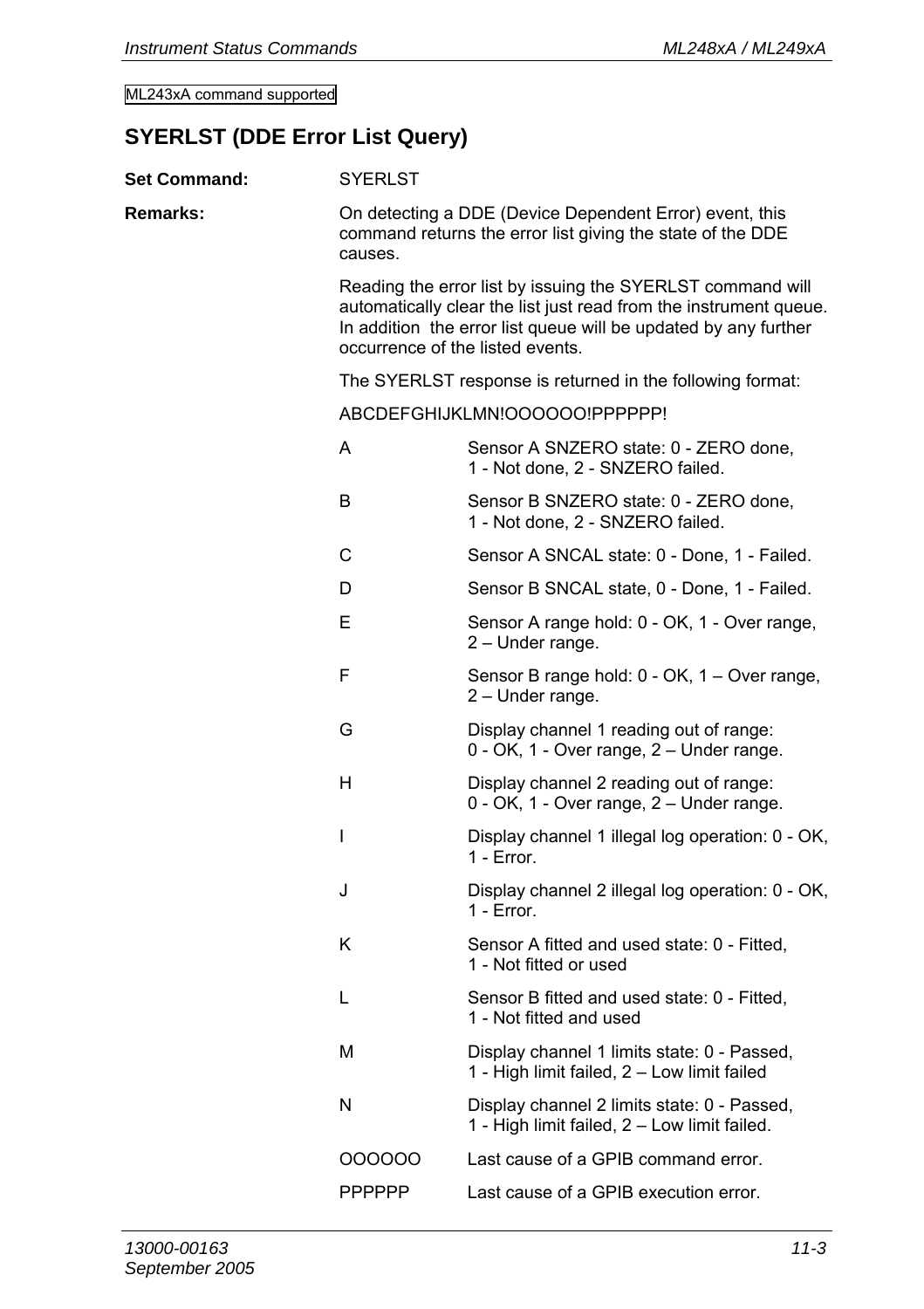The GPIB command error and GPIB execution error are always enclosed within exclamation marks (!). If no errors have been produced since the last SYERLST was read, the SYERLST will end with '!!!'.

**Note:** When read for the first time after start-up, a sensor may be reported as not fitted even though it is. This is because the error condition of a sensor used in a channel configuration was recorded before the sensor initialisation was completed. If a sensor is not used in a channel configuration, it will be reported as Zeroed, although it may not have been. If the sensor is then used in a channel configuration, its zero status will be correctly reported.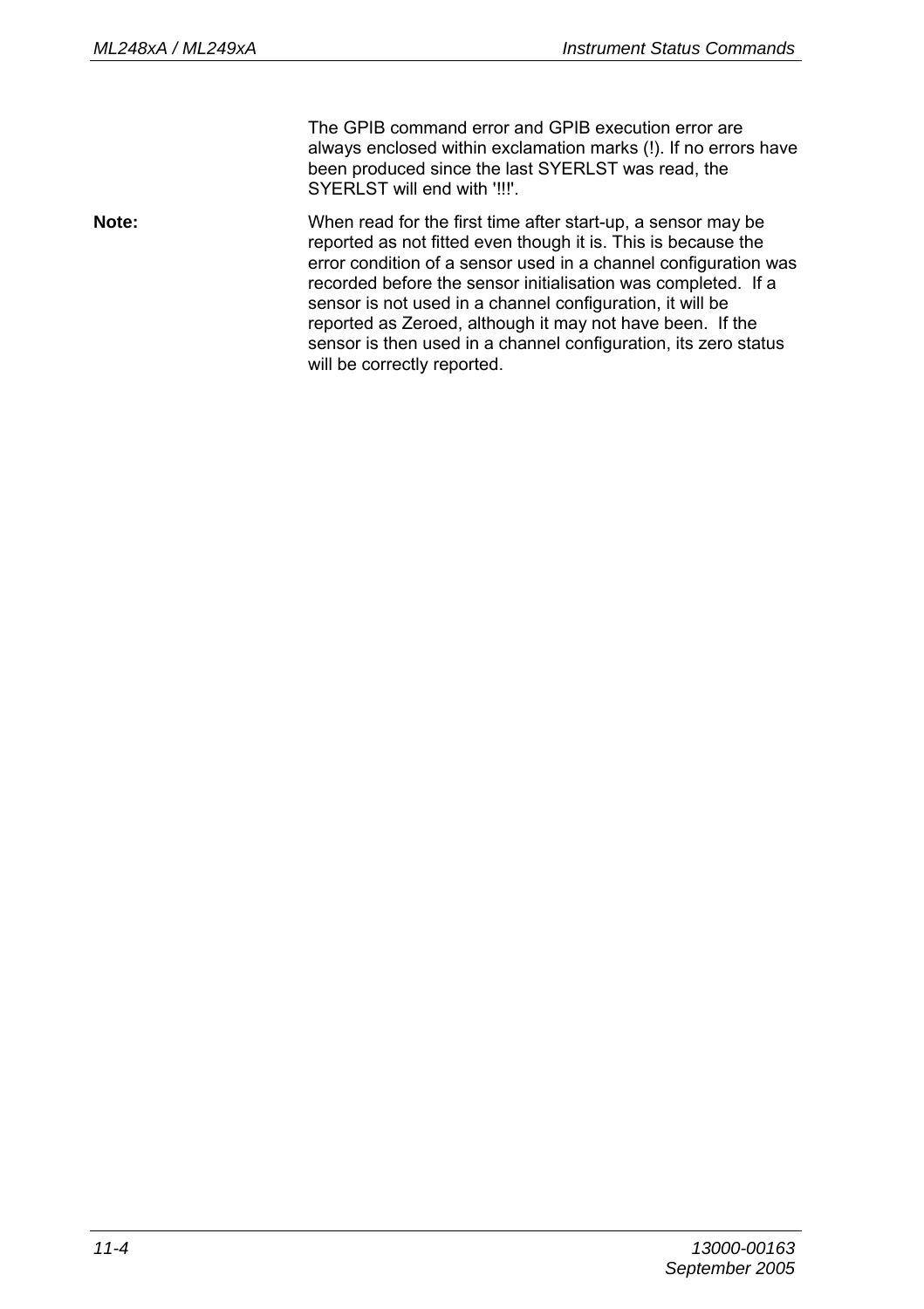ML243xA command supported

### **SYFAST (Fast Mode)**

# **SYFAST? (Fast Mode)**

| <b>Set Command:</b> | SYFAST <ws><state></state></ws>                                                                                                                                                                                |  |  |
|---------------------|----------------------------------------------------------------------------------------------------------------------------------------------------------------------------------------------------------------|--|--|
| Details:            | <state> OFF I ON</state>                                                                                                                                                                                       |  |  |
| Remarks:            | This command increase GPIB data transfer for a limited set of<br>data output commands (see list below for Fast Mode compliant<br>commands). Note that the instrument still operates in 488.2<br>compliant mode |  |  |
|                     | The command sequence to set up the instrument into Fast<br>Mode is as follows:                                                                                                                                 |  |  |
|                     | Pulsed / Modulated Measurement Mode:                                                                                                                                                                           |  |  |
|                     | CHUNIT <c>, DBM</c>                                                                                                                                                                                            |  |  |
|                     | PMAVGS <c>, OFF</c>                                                                                                                                                                                            |  |  |
|                     | SYDISP OFF                                                                                                                                                                                                     |  |  |
|                     | <b>SYFAST ON</b>                                                                                                                                                                                               |  |  |
|                     | <b>CW Measurement Mode:</b>                                                                                                                                                                                    |  |  |
|                     | CHUNIT <c>, DBM</c>                                                                                                                                                                                            |  |  |
|                     | CWAVG <c>, OFF</c>                                                                                                                                                                                             |  |  |
|                     | $CWSETLP \lll 10$                                                                                                                                                                                              |  |  |
|                     | SYDISP OFF                                                                                                                                                                                                     |  |  |
|                     | <b>SYFAST ON</b>                                                                                                                                                                                               |  |  |
|                     | Where: $< c$ > 1   2                                                                                                                                                                                           |  |  |
|                     |                                                                                                                                                                                                                |  |  |
|                     | Note that the SYFAST command must be the last command in<br>the command sequence before requesting measurement<br>readings.                                                                                    |  |  |
|                     | Below is a list of the Fast Mode Compliant commands that will<br>give the highest possible data throughput.                                                                                                    |  |  |
|                     | 1. CWO                                                                                                                                                                                                         |  |  |
|                     | 2. GPAMO                                                                                                                                                                                                       |  |  |
| Notes:              | In Fast Mode the following restrictions apply:                                                                                                                                                                 |  |  |
|                     | Only 'Average' readings available<br>٠                                                                                                                                                                         |  |  |
|                     | Measurements updates on screen will stop and a<br>٠<br>message will appear indicating the instrument is in fast<br>mode.                                                                                       |  |  |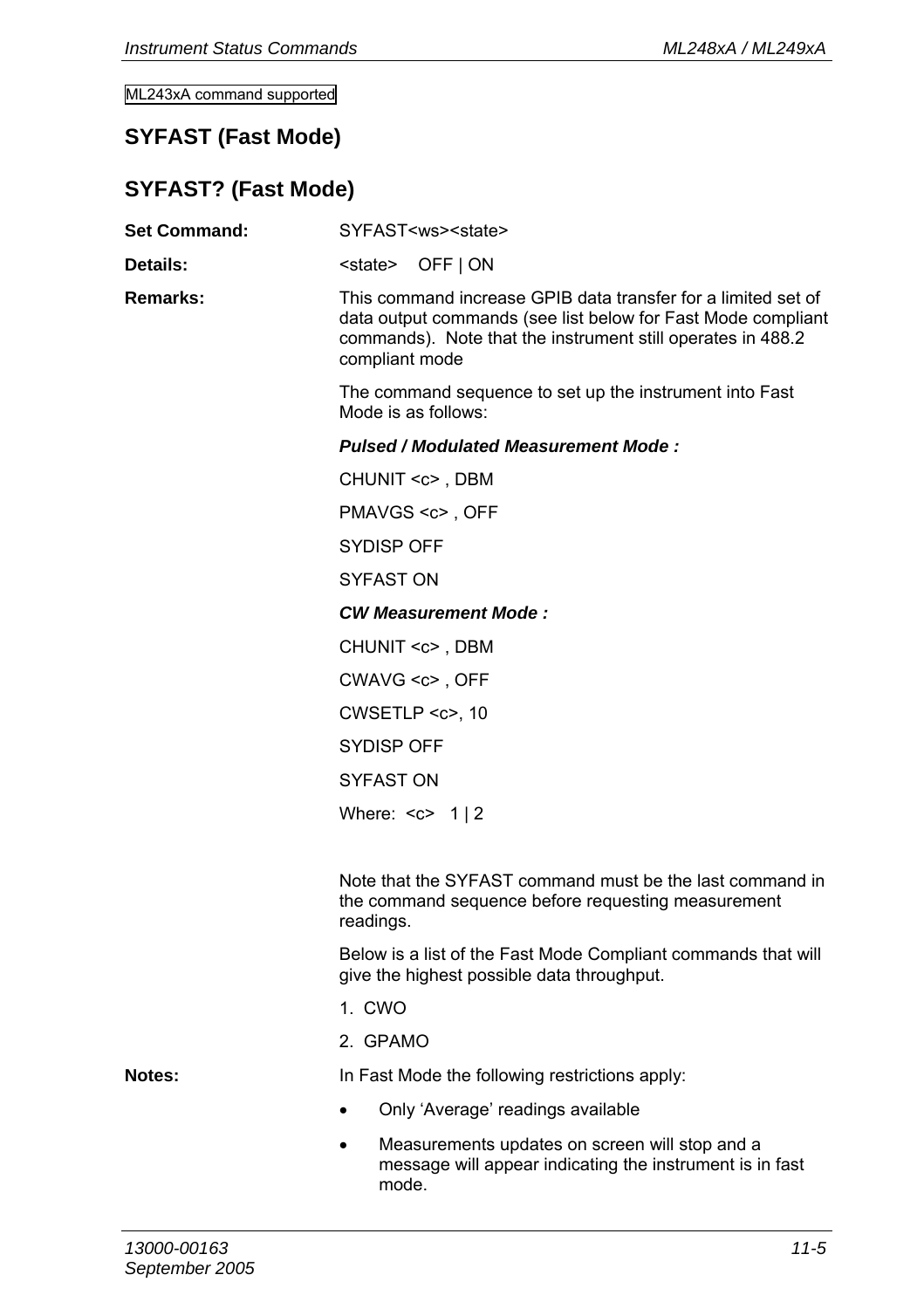|                       |   | Measurement requests for both channels as one<br>message (channel 1&2) are not handled.            |
|-----------------------|---|----------------------------------------------------------------------------------------------------|
|                       | ٠ | Measurements will be output in dBm units only.                                                     |
|                       | ٠ | Readings are formatted in floating point, three decimal<br>point digits only (i.e. $+/-$ nnn fff). |
|                       | ٠ | RS232 support disabled.                                                                            |
|                       | ٠ | Sensor over / under range reporting disabled.                                                      |
|                       |   |                                                                                                    |
| <b>Query Command:</b> |   | SYFAST?                                                                                            |
| <b>Return String:</b> |   | SYFAST <state></state>                                                                             |
|                       |   |                                                                                                    |

### **SYSTART (Initial Startup Self-test Command)**

**Set Command:** SYSTART

**Remarks:** This is useful for ATE control. After the system has been given time to start up, this command can be used to find out what state the system is in. If the self-test has failed, 'SYCONT' can be used to get the system running. This is an initial startup self test status command and will return one of the following:

- 0 Passed self-test and running.
- 1 Startup self test ongoing.
- -1 Start up self-test FAILED.

In this stage of the startup process, all commands except SYTEST, SYSTART, SYCONT and GPIB 488.2 event and status commands will produce a GPIB execution error. SYTEST will return the self-test result string.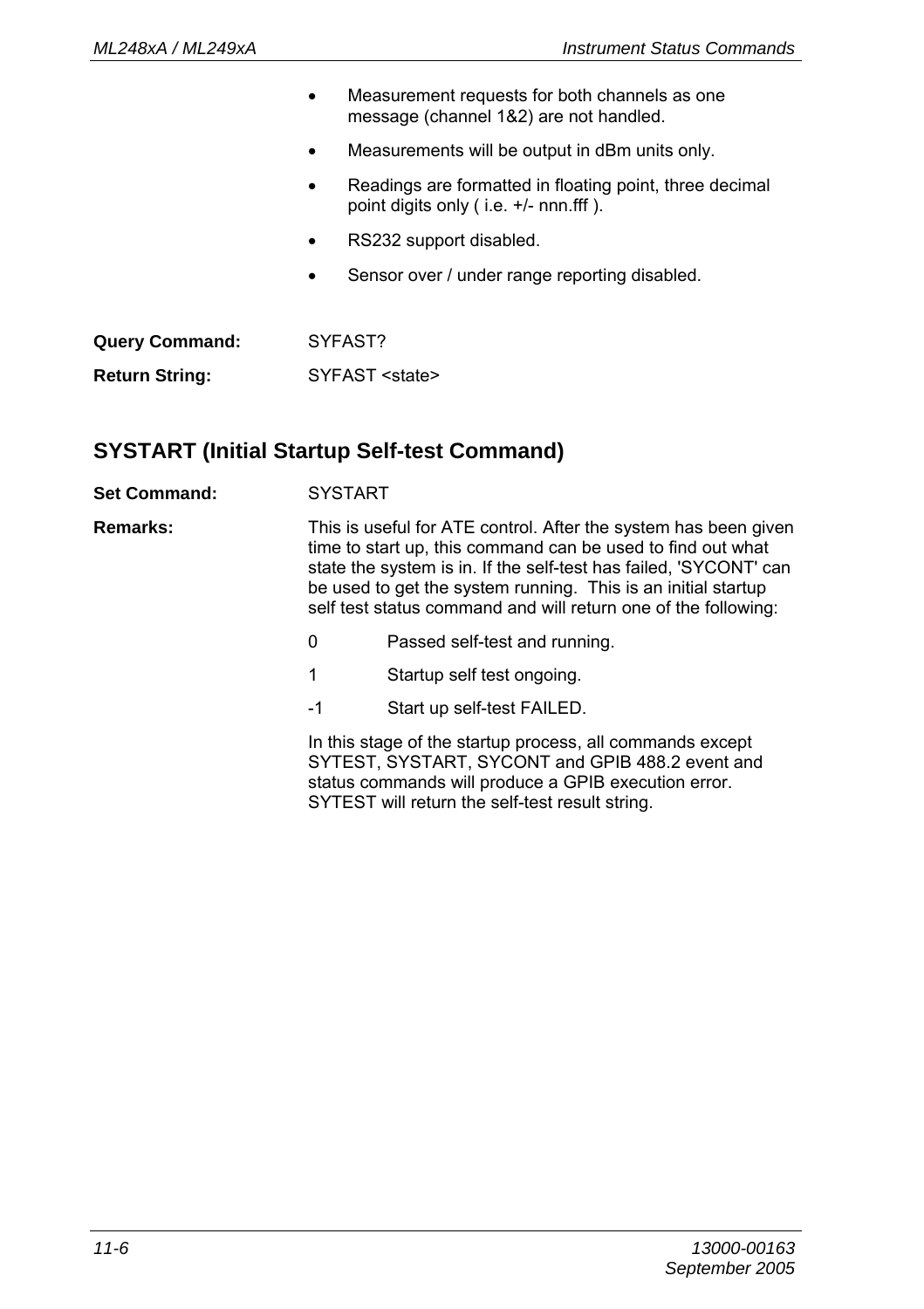ML243xA command supported

### **SYSTATE (Status Message)**

Set **SYSTATE** 

Command:

Remarks: Replies with the power meter's current status code. In this format, the number of identical letters specify the number of digits, with preceding zeroes for padding if necessary.

The format is:

ABCDEFGHIJKLMNOPQRRRRSSSSTUVWXXYYZΑΒΧ∆∆∆ΕΕΕΦΓΗΙϑΚΛ ΜΝΟΠΘΡ

Where:

| $A =$    | Channel 1 Measurement Mode                   |
|----------|----------------------------------------------|
| $B =$    | Channel 2 Measurement Mode                   |
| $C =$    | <b>Channel Linking State</b>                 |
| $D =$    | Channel 1 input configuration                |
| $F =$    | Channel 2 input configuration                |
| $F =$    | Channel 1 units                              |
| $G =$    | Channel 2 units                              |
| $H =$    | Channel 1 Trigger Source                     |
| $=$      | Channel 2 Trigger Source                     |
| J =      | Internal Trigger Edge                        |
| $K =$    | <b>External Trigger Edge</b>                 |
| $L =$    | Channel 1 relative status                    |
| $M =$    | Channel 2 relative status                    |
| $N =$    | Channel 1 limit checking type                |
| $Q =$    | Channel 2 limit checking type                |
| $P =$    | Channel 1 limit lines checking               |
| $Q =$    | Channel 2 limit lines checking               |
|          | RRRR = Channel 1 Gating Patterns state       |
| $SSSS =$ | Channel 2 Gating Patterns state              |
| $T =$    | Channel 1 Gating Patterns Repeat state       |
| $U =$    | Channel 2 Gating Patterns Repeat state       |
| v =      | Channel 1 Gating Pattern Measurements        |
| w =      | <b>Channel 1 Gating Pattern Measurements</b> |
| $XX =$   | Sensor A range hold                          |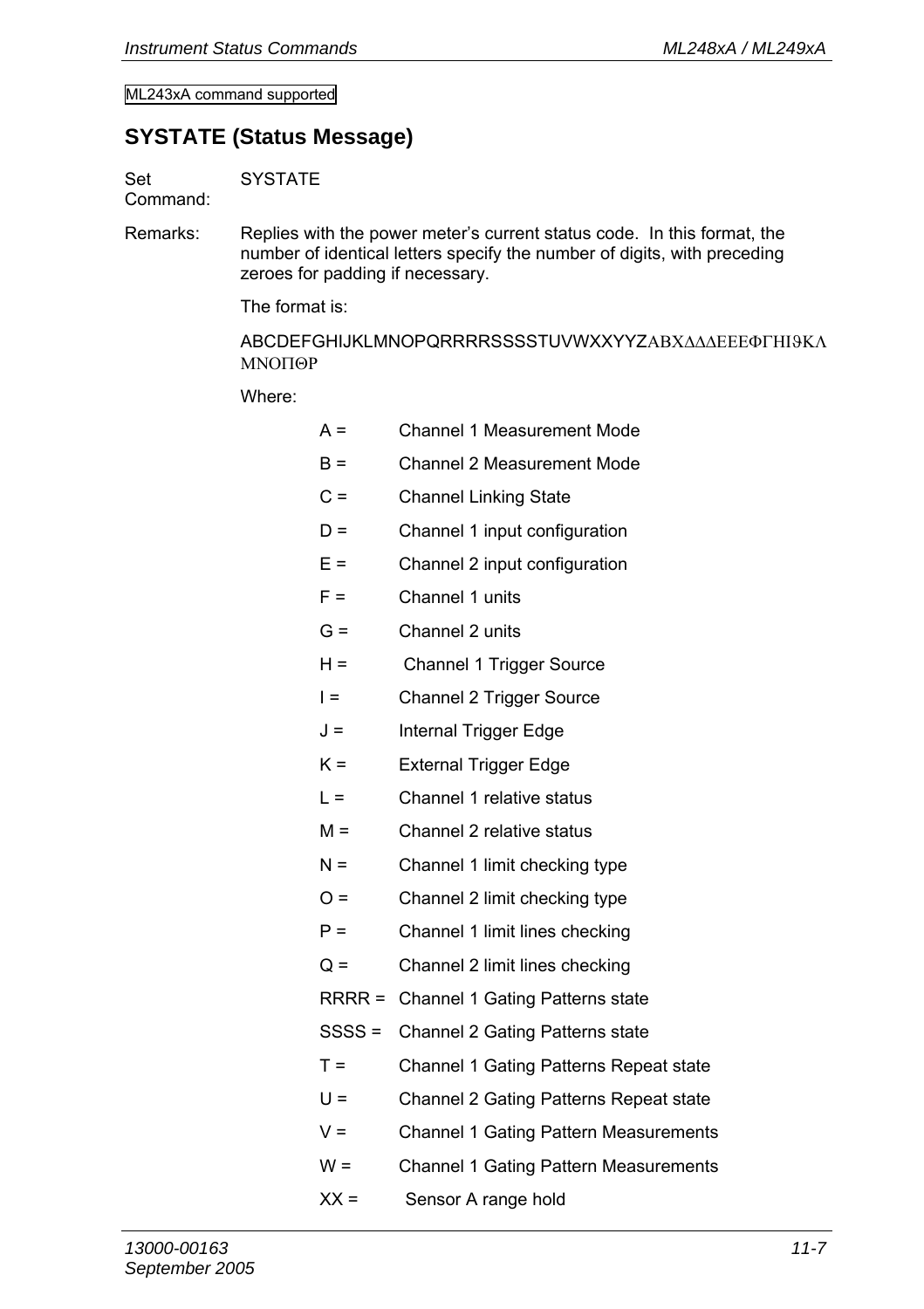- YY = Sensor B range hold
- Z = Sensor A Input Offset Mode
- Α = Sensor B Input Offset Mode
- B = Channel 1 averaging mode:
- $X =$ Channel 2 averaging mode
- ∆∆∆ = Channel 1 averaging number
- ΕΕΕ = Channel 2 averaging number
- $\Phi$  = Channel 1 low level averaging
- $\Gamma$  = Channel 2 low level averaging
- H = Channel 1 Post-processing function
- Ι = Channel 2 Post-processing function
- $\theta =$  Sensor A zeroed status
- Κ = Sensor B Zeroed status
- Λ = BNC1 Output Configuration
- Μ = BNC2 Output Configuration
- Ν = GPIB trigger mode
- Ο = GPIB group trigger mode
- $\Pi$  = Calibrator state
- Θ = Calibrator Frequency
- Ρ = GPIB FAST status

See below for a breakdown of status codes.

A = Channel 1 Measurement Mode:

- $0 = C$ W
- $1 = P/M$  Profile
- 2 = P/M Readout
- B = Channel 2 Measurement Mode:
	- $0 = C$ W
	- $1 = P/M$  Profile
	- 2 = P/M Readout
- C = Channel Linking State:
	- $0 =$ OFF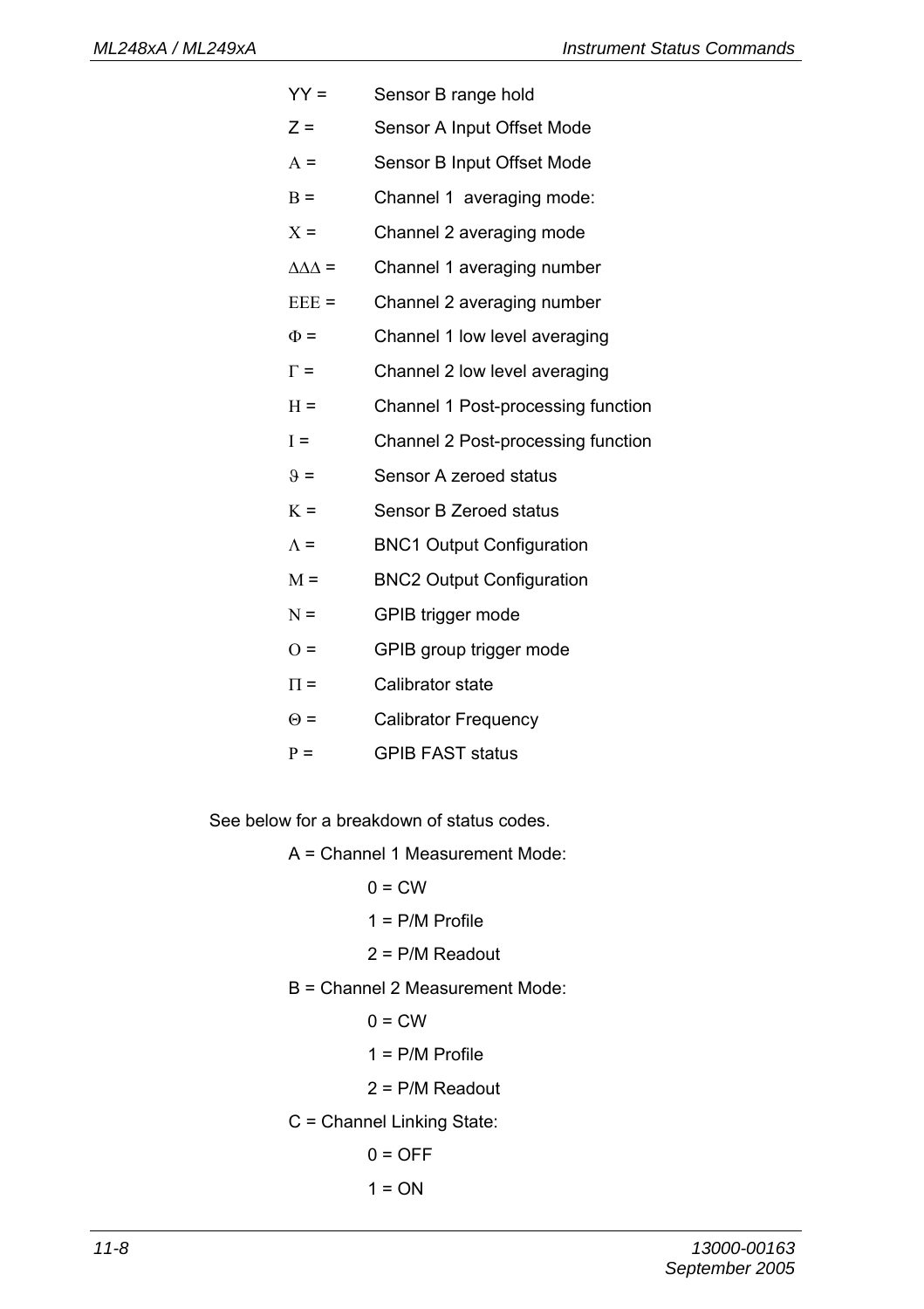D = Channel 1 input configuration:

 $1 = A$  $2 = B$  $3 = A-B$  $4 = B - A$  $5 = A/B$  $6 = B/A$ 7 = EXT Volts

- E = Channel 2 input configuration:
	- $1 = A$  $2 = R$  $3 = A-B$  $4 = B - A$  $5 = A/B$  $6 = B/A$ 7 = EXT Volts
- $F =$  Channel 1 units:
	- $0 = dBm$
	- $1 = What$
	- $2 = Volts$
	- $3 = dBuV$
	- $4 =$ dBmV
	- $5 =$  dBW
- G = Channel 2 units:
	- $0 = dBm$
	- $1 = What$
	- $2 = Volts$
	- $3 = dBuV$
	- $4 = dBmV$
	- $5 = dBW$
- H = Channel 1 Trigger Source:
	- $0 =$ Internal A
	- $1 =$ Internal B
	- 2 = External TTL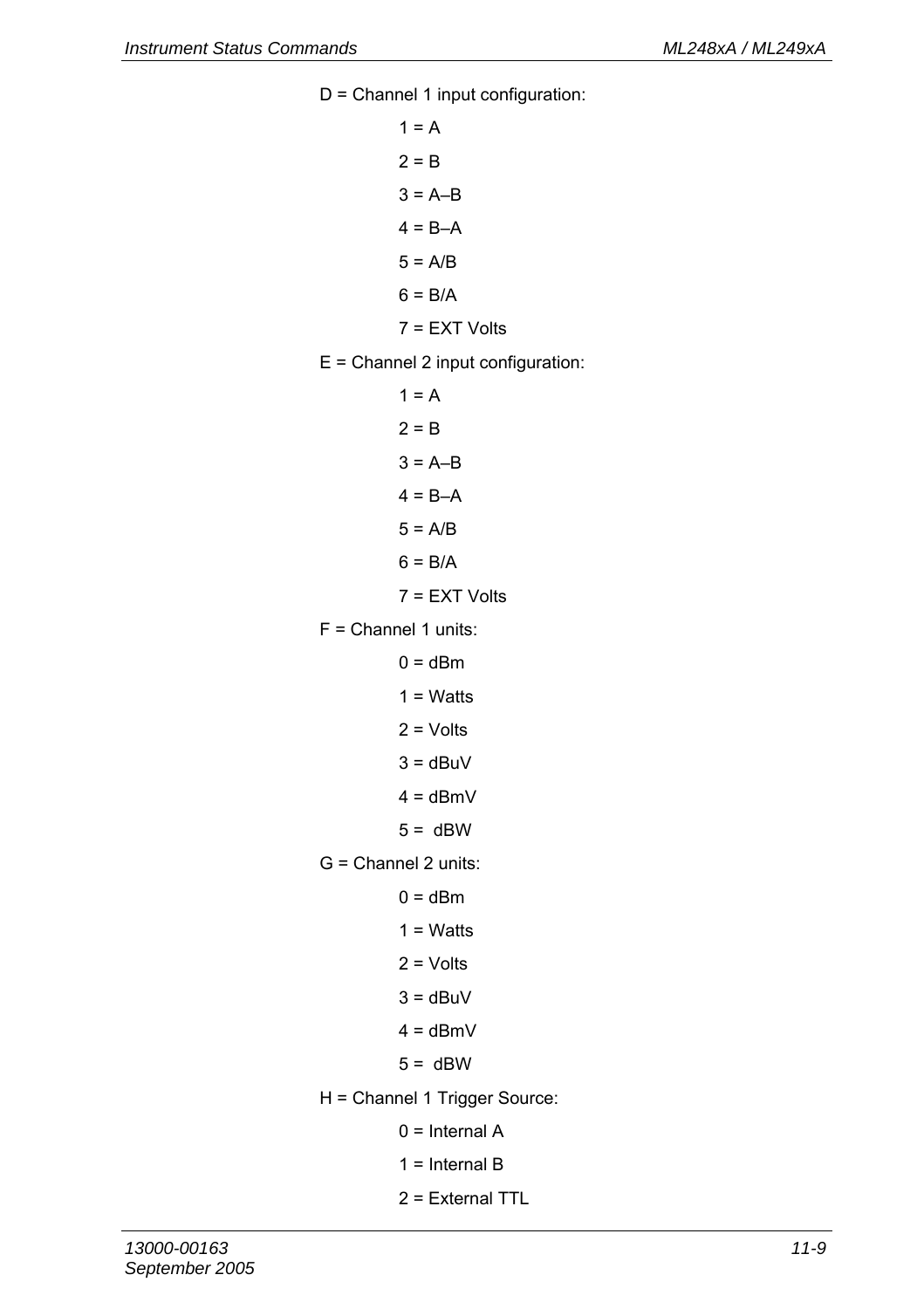- $4 =$  Continuous
- 5 = Internal A AUTOMATIC Trigger
- 6 = Internal B AUTOMATIC Trigger
- I = Channel 2 Trigger Source:
	- $0 =$ Internal A
	- $1 =$ Internal B
	- 2 = External TTL
	- $4 =$  Continuous
	- 5 = Internal A AUTOMATIC Trigger
	- 6 = Internal B AUTOMATIC Trigger
- J = Internal Trigger Edge
	- 0 = Channel 1 RISING, Channel 2 RISING
	- 1 = Channel 1 FALLING, Channel 2 RISING
	- 2 = Channel 1 RISING, Channel 2 FALLING
	- 3 = Channel 1 FALLING, Channel 2 FALLING
- K = External Trigger Edge
	- $0 = RISF$
	- $1 = FALL$
- L = Channel 1 relative status:
	- $0 =$ Rel OFF
	- $1 = Rel ON$
- M = Channel 2 relative status:
	- $0 = \text{Rel}$
	- $1 = Rel ON$
- $N =$  Channel 1 limits
	- $0 = \Omega$ FF
	- $1 = SIMPLE$
	- $2 =$  COMPLEX
- $O =$ Channel 2 limits
	- $0 = \Omega$ FF
	- $1 = SIMPLE$
	- 2 = COMPLEX
- P = Channel 1 limit lines checking:
	- $0 = UPPER$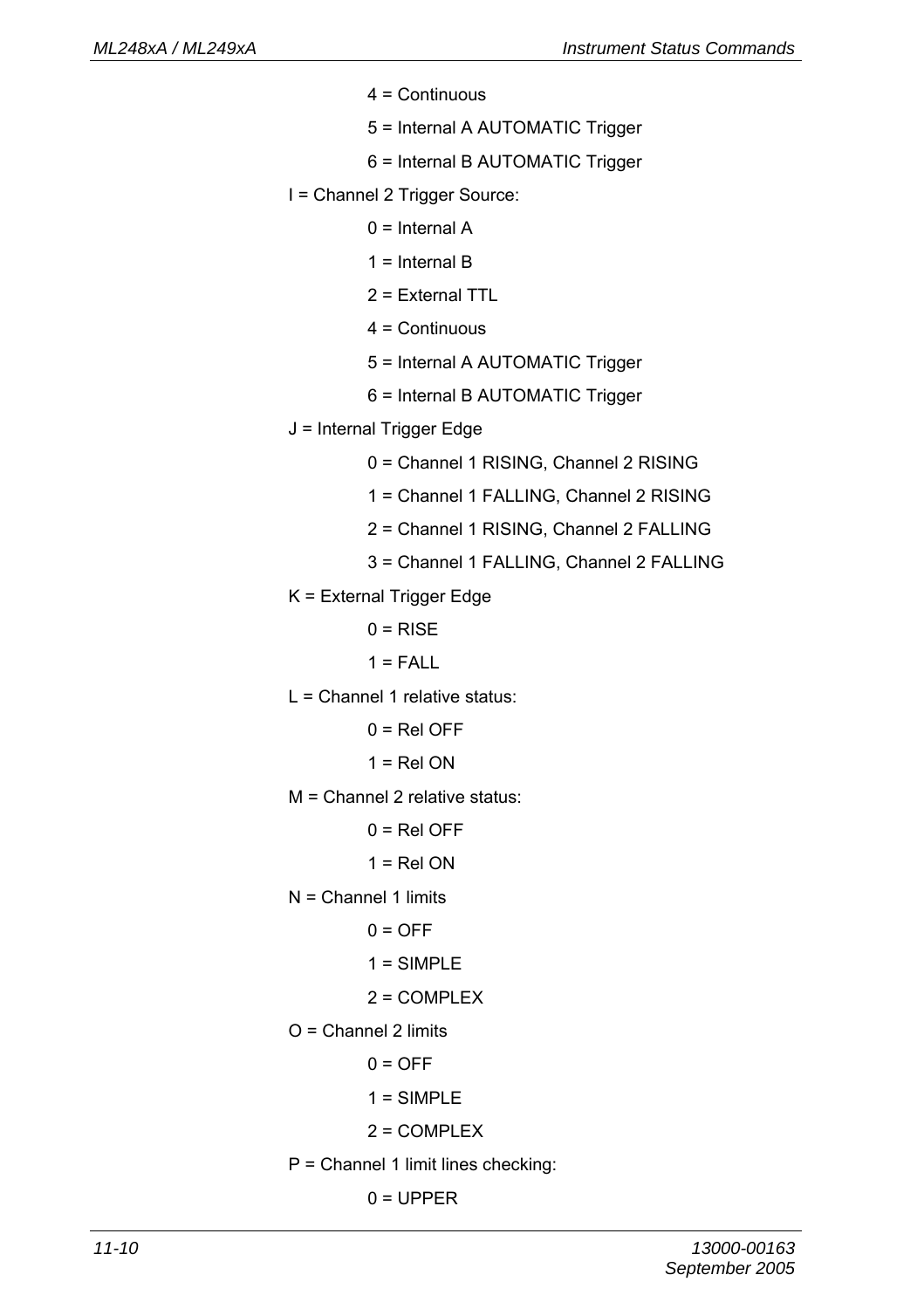- $1 = I$  OWER  $2 = R$ OTH Q = Channel 2 limit lines checking:  $0 = UPPER$  $1 = I$  OWER  $2 =$ BOTH RRRR = Channel 1 Gating Patterns state:  $0000 =$  All Gates OFF  $1000 =$  Gate 1 ON 1100 = Gate 1 ON, Gate 2 ON 1110 = Gate 1 ON, Gate 2 ON, Gate 3 ON  $1111 = All Gates ON$ SSSS = Channel 2 Gating Patterns state:  $0000 =$  All Gates OFF  $1000 =$  Gate 1 ON 1100 = Gate 1 ON, Gate 2 ON 1110 = Gate 1 ON, Gate 2 ON, Gate 3 ON  $1111 =$  All Gates ON T = Channel 1 Gating Pattern 1 Repeat state:  $0 = \Omega$ FF  $1 = ON$ U = Channel 2 Gating Pattern 1 Repeat state:  $0 = OFF$  $1 = ON$ V = Channel 1 Gating Pattern Measurements:  $0 = Average$  1 = Average, Peak 2 = Average,Peak,Crest 3 = Average,Max power, Min power, Max-Min time 4 = Averag, Held Max power, Held Min power, Held Max-Min time W = Channel 2 Gating Pattern Measurements:
	- $0 = Average$
	- 1 = Average, Peak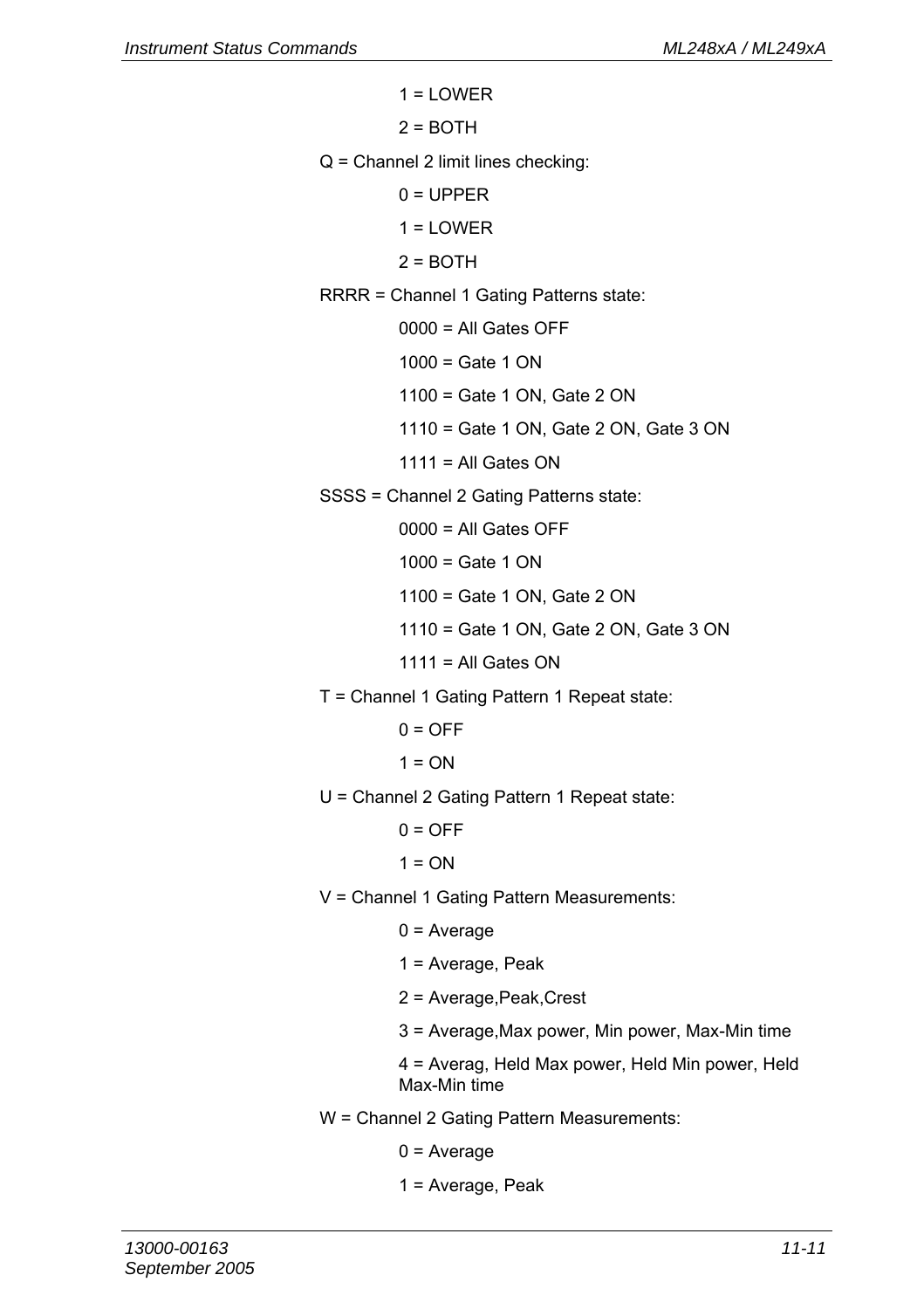- 2 = Average,Peak,Crest
- 3 = Average,Max power, Min power, Max-Min time

 4 = Averag, Held Max power, Held Min power, Held Max-Min time

- XX = Sensor A range:
	- 01 to 06 CW Manual Hold
	- 11 to 16 CW Auto-range
	- 07 to 09 P/M Manual Hold
	- 17 to 19 P/M Auto-range
- YY = Sensor B range hold:
	- 01 to 06 CW Manual Hold
	- 11 to 16 CW Auto-range
	- 07 to 09 P/M Manual Hold
	- 17 to 19 P/M Auto-range
- Z = Sensor A Input Offset Mode:
	- $0 = \Omega$ FF
	- $1 =$ Fixed
	- $2 = Table$
- Α = Sensor B Input Offset Mode:
	- $0 = \Omega$ FF
	- $1 =$ Fixed
	- $2 = Table$
- Β = Channel 1 Averaging mode:
	- $0 = \Omega$ FF
	- $1 =$  AUTO
	- 2 = Moving
	- 3 = Repeat
	- 4 = Exponential (P/M only)
- Χ= Channel 2 Averaging mode:
	- $0 = \Omega$ FF
	- $1 =$  AUTO
	- 2 = Moving
	- 3 = Repeat
	- 4 = Exponential (P/M only)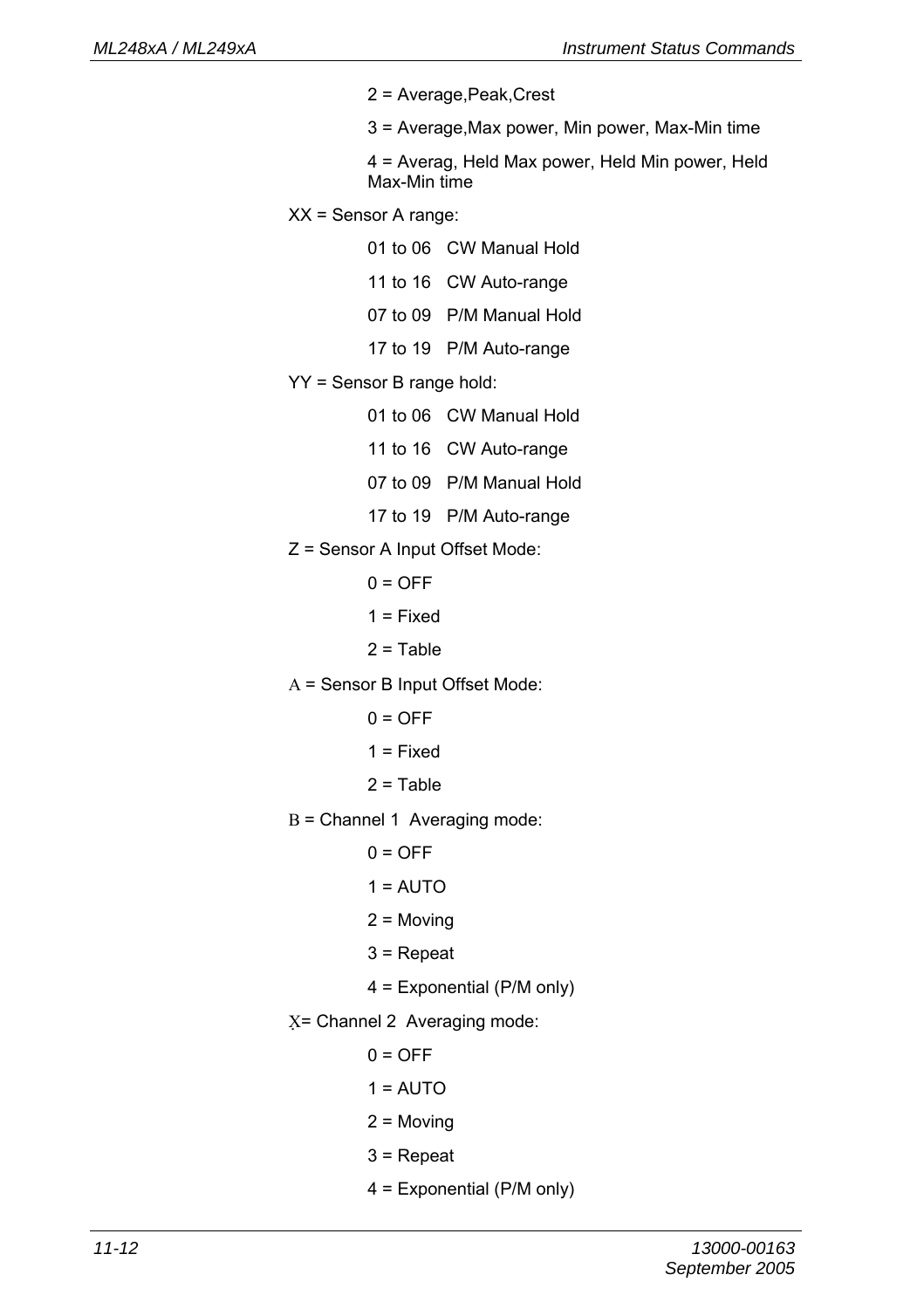- ∆∆∆ = Channel 1 averaging number This number is between 1 and 512. ΕΕΕ = Channel 2 averaging number This number is between 1 and 512. Φ = Reserved for future use. 0 = Not Applicable  $\Gamma$  = Reserved for future use. 0 = Not Applicable Η = Channel 1 Post-processing function  $0 = \Omega$ FF  $2$  = Statistics  $3 = PAF$ Ι = Channel 2 Post-processing function  $0 = \Omega$ FF 2 = Statistics  $3 = PAF$ ϑ = Sensor A Zero status:  $0 = Not$  zeroed 1 = Zeroed Κ = Sensor B Zeroed status:  $0 = Not$  zeroed  $1 =$  Zeroed Λ = BNC1 Output Configuration:  $0 = \overline{OFE}$  1 = Analog Out 2 = Pass /Fail 4 = Levelling A1 5 = Levelling A2 Μ = BNC2 Output Configuration:  $0 =$ OFF  $1 =$  Analog Out 2 = Pass /Fail
	- 4 = Levelling B1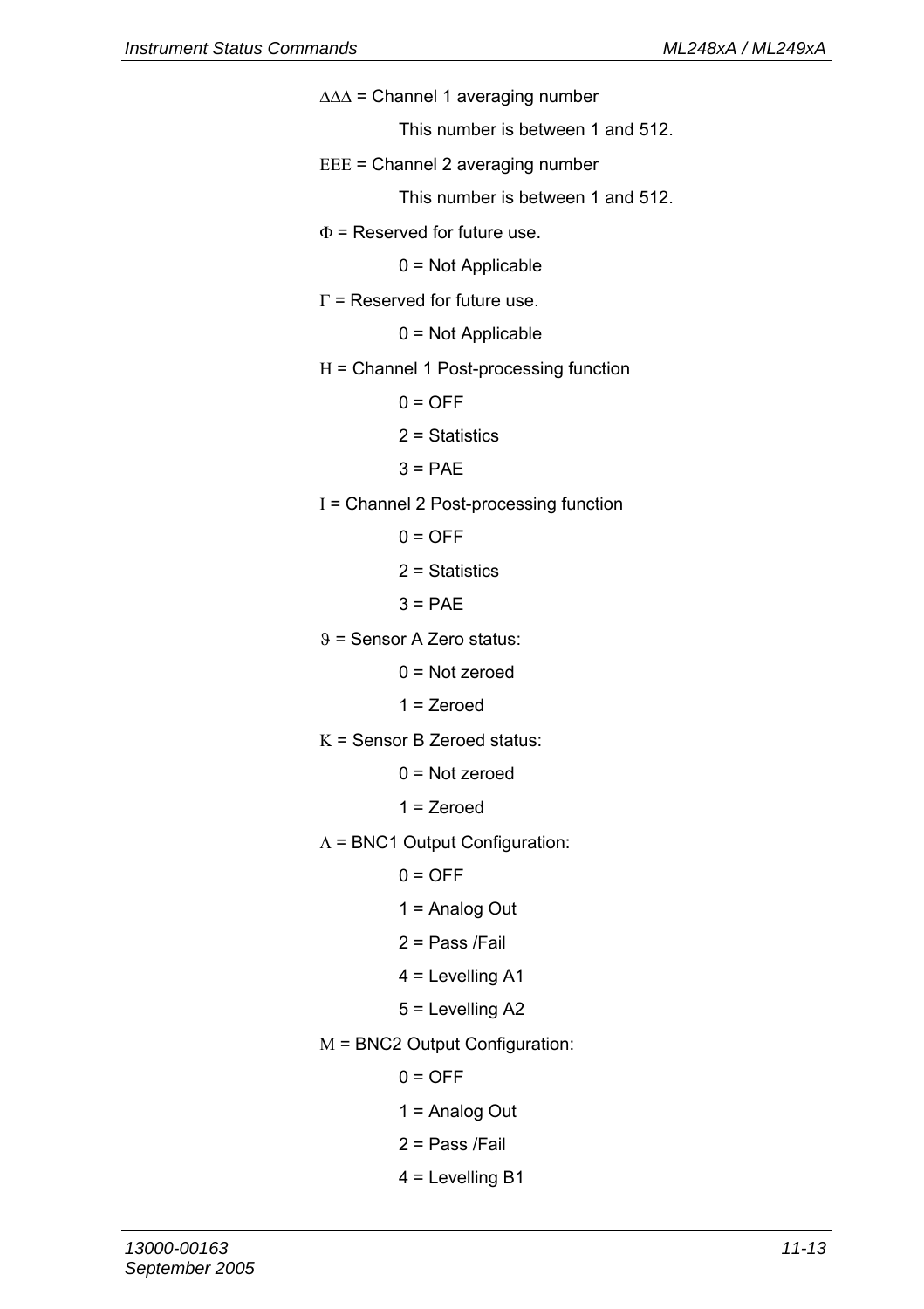```
 5 = Levelling B2 
          8 = Trigger Out 
Ν = GPIB trigger mode: 
         0 = TR0 hold ON1 = Free run
Ο = GPIB group trigger mode: 
         0 = GTO1 = GT12 = GT2Π = Calibrator state: 
         0 =OFF
         1 = ONΘ= Calibrator Frequency 
         0 = 50 MHz
         1 = 1 GHz
Ρ = GPIB FAST mode status: 
         0 =OFF
```
 $1 = ON$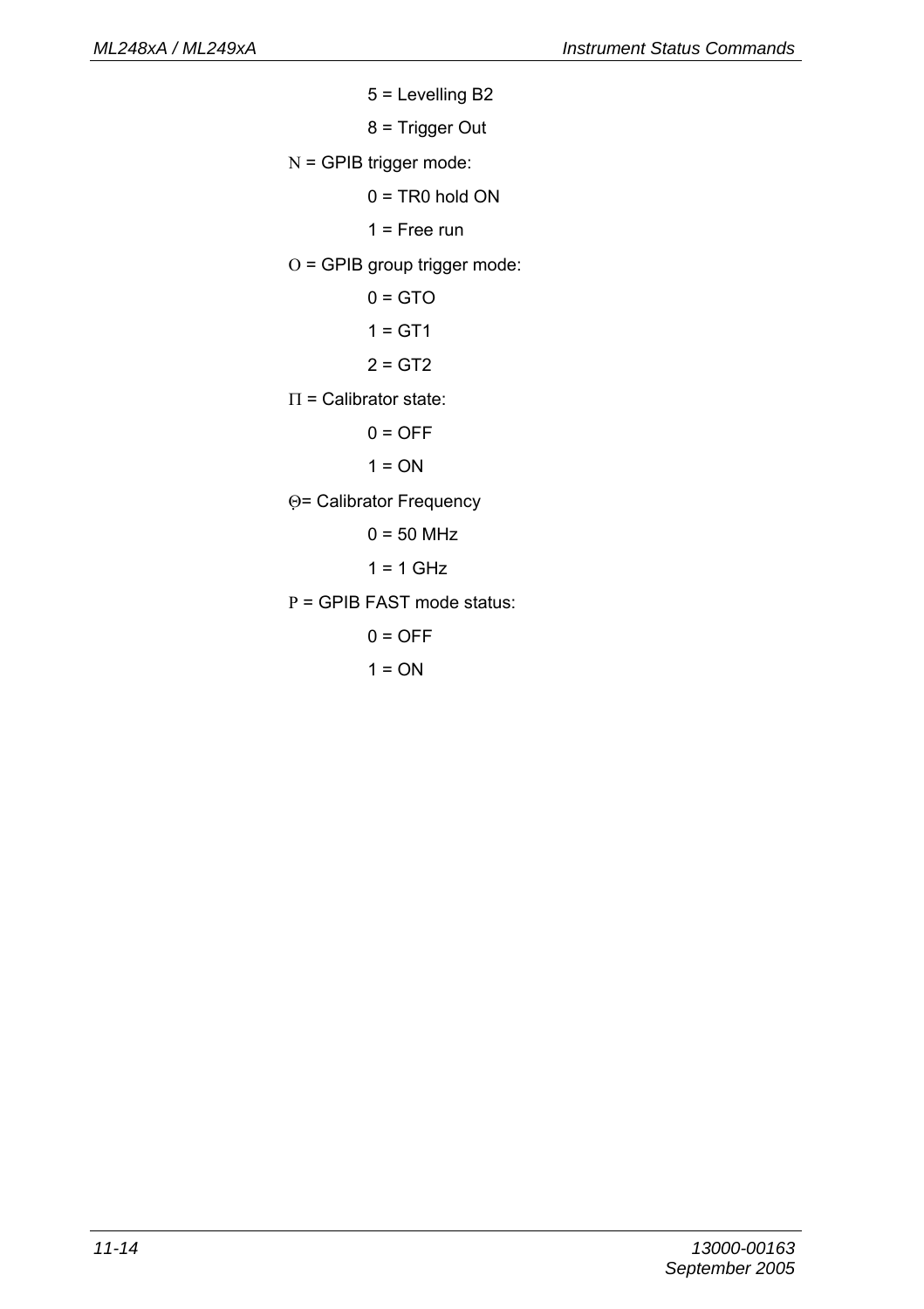### **SYTEST (Return results of POST or \*TST)**

|                 | <b>SYTEST (Return results of POST or *TST)</b>                                                                                                                                                          |  |  |  |  |
|-----------------|---------------------------------------------------------------------------------------------------------------------------------------------------------------------------------------------------------|--|--|--|--|
| Set<br>Command: | <b>SYTEST</b>                                                                                                                                                                                           |  |  |  |  |
| Remarks:        | Returns a message string holding the self test status results following a<br>power-on self-test (POST) or after issuing the command *TST. The<br>returned string is in the following format:            |  |  |  |  |
|                 | FLASH <ws>0xnnnn,CALDAT<ws>0xnnnn,PERSON<ws>0xnnnn,RAM<br/><ws>0xnnnn, NONVOL<ws>0xnnnn,LCD<ws>0xnnnn,KBD<ws><br/>0xnnnn, DSP<ws>0xnnnn, SPARTAN<ws>0xnnnn</ws></ws></ws></ws></ws></ws></ws></ws></ws> |  |  |  |  |
|                 | Where: $\langle$ ws> = white space.                                                                                                                                                                     |  |  |  |  |
|                 | The possible values returned are listed below:                                                                                                                                                          |  |  |  |  |
|                 | FLASH (Flash Memory) checksum test:                                                                                                                                                                     |  |  |  |  |
|                 | $0x0000 =$ Passed                                                                                                                                                                                       |  |  |  |  |
|                 | $0$ xffff = Failed                                                                                                                                                                                      |  |  |  |  |
|                 | CALDAT (Cal Data) checksum test:                                                                                                                                                                        |  |  |  |  |
|                 | $0x0000 =$ Passed                                                                                                                                                                                       |  |  |  |  |
|                 | 0xffff = Failed                                                                                                                                                                                         |  |  |  |  |
|                 | PERSON (Personality data):                                                                                                                                                                              |  |  |  |  |
|                 | $0x0000 =$ Passed                                                                                                                                                                                       |  |  |  |  |
|                 | $0$ xffff = Failed                                                                                                                                                                                      |  |  |  |  |
|                 | RAM read/write test:                                                                                                                                                                                    |  |  |  |  |
|                 | $0x0000 =$ Passed                                                                                                                                                                                       |  |  |  |  |
|                 | 0xffff = Failed                                                                                                                                                                                         |  |  |  |  |
|                 | NONVOL (Non-volatile) RAM test:                                                                                                                                                                         |  |  |  |  |
|                 | $0x0000 =$ Passed                                                                                                                                                                                       |  |  |  |  |
|                 | 0x0001 = Software version fail                                                                                                                                                                          |  |  |  |  |
|                 | $0x0002$ = Current store fail                                                                                                                                                                           |  |  |  |  |
|                 | $0x0004$ = Saved store fail                                                                                                                                                                             |  |  |  |  |

0x0008 = secure mode fail

0xffff = read failure

LCD memory test:

 $0x0000 =$  Passed

0xffff = Failed

KBD (Keyboard) stuck key test: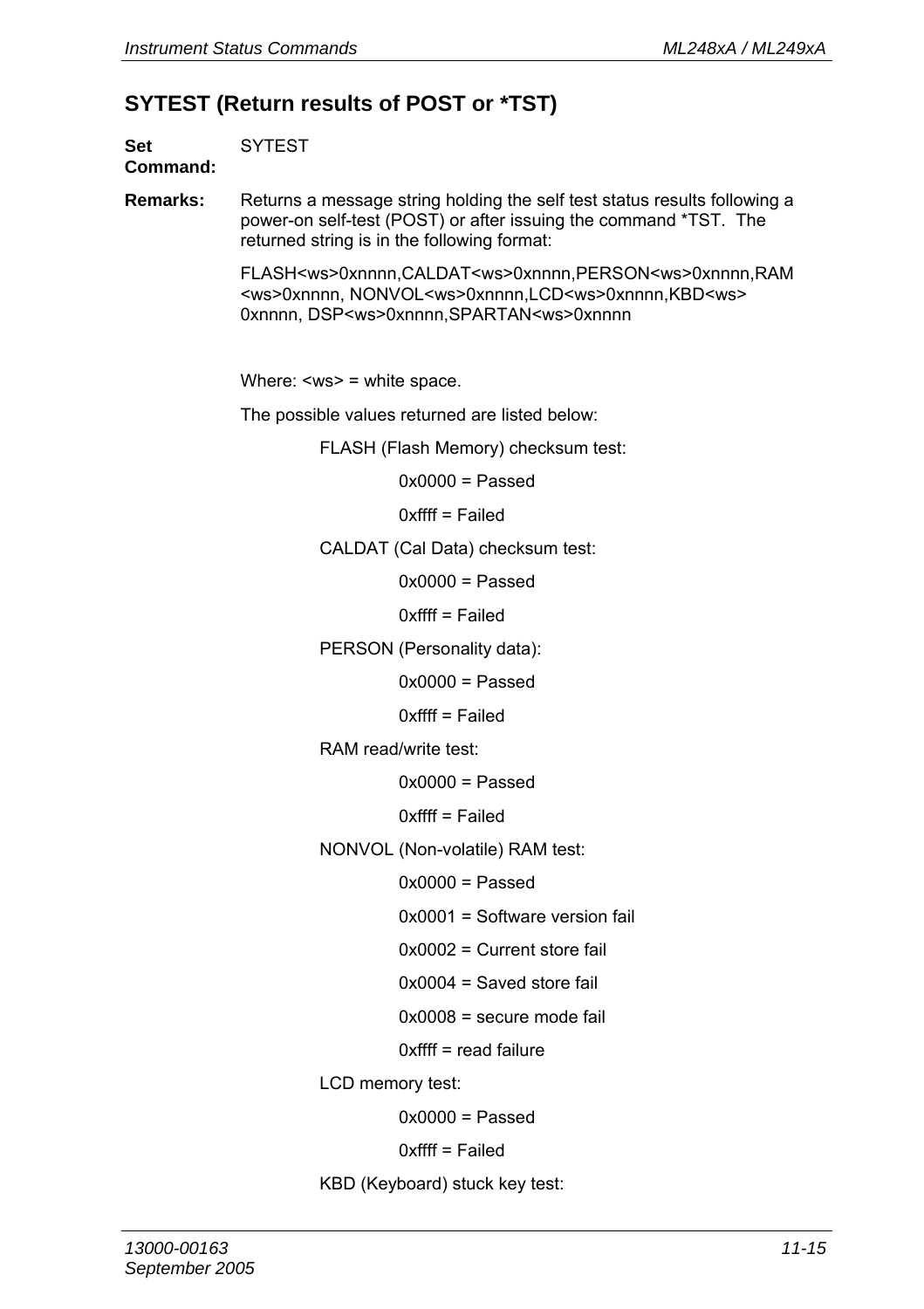$0x0000 =$  Passed

0xffff = Failed

DSP test:

 $0x0000 =$  Passed

else FATAL error

SPARTAN test:

| $0x0000 =$ Passed |                                                             |
|-------------------|-------------------------------------------------------------|
| $0x0001 =$        | Device startup failure – INIT line failed<br>to switch high |
| $0x0002 =$        | Device startup failure - DONE line<br>failed to switch low  |
| $0x0003 =$        | Device loading failure – DONE line<br>failed to switch high |
| $0$ xffff=        | General Device failure - Failed<br>initialisation sequence  |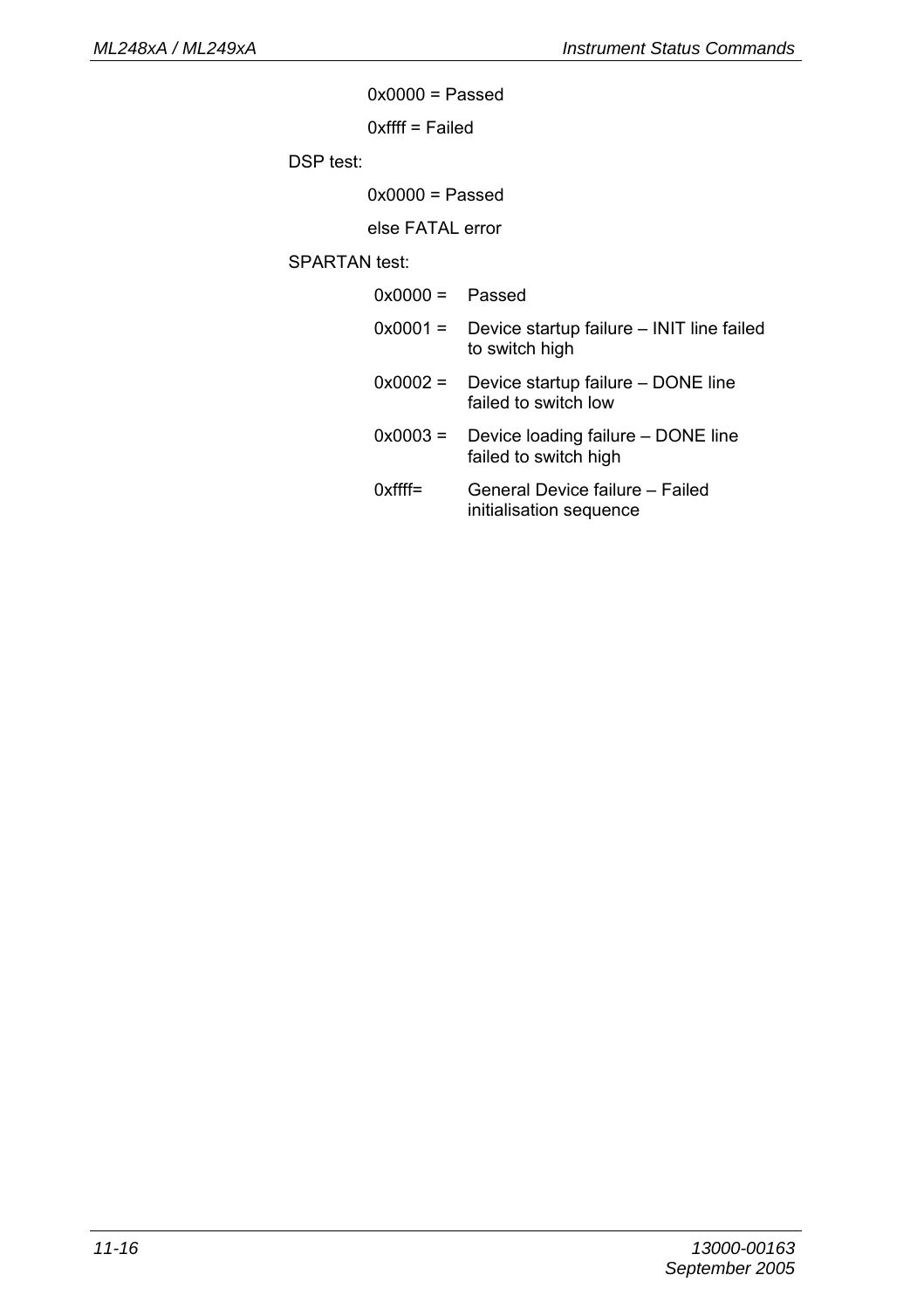# **Chapter 12. Range Calibrator Commands**

| <b>Function</b>                                     | <b>Command</b> | Page reference |
|-----------------------------------------------------|----------------|----------------|
| Range Calibrator - Zero Sensor<br>Input             | <b>RCZERO</b>  | $12 - 6$       |
| Range Calibrator Data - Output                      | <b>RCD</b>     | $12-2$         |
| Range Calibrator Diagnostics Test<br>- Data Output  | <b>RCDIAGO</b> | $12-3$         |
| Range Calibrator Diagnostics Test<br>- Set or Query | <b>RCDIAGT</b> | $12 - 4$       |
| Range Calibrator Test - Abort                       | <b>RCABORT</b> | $12-2$         |
| Range Calibrator Test - Start                       | <b>RCTEST</b>  | $12 - 5$       |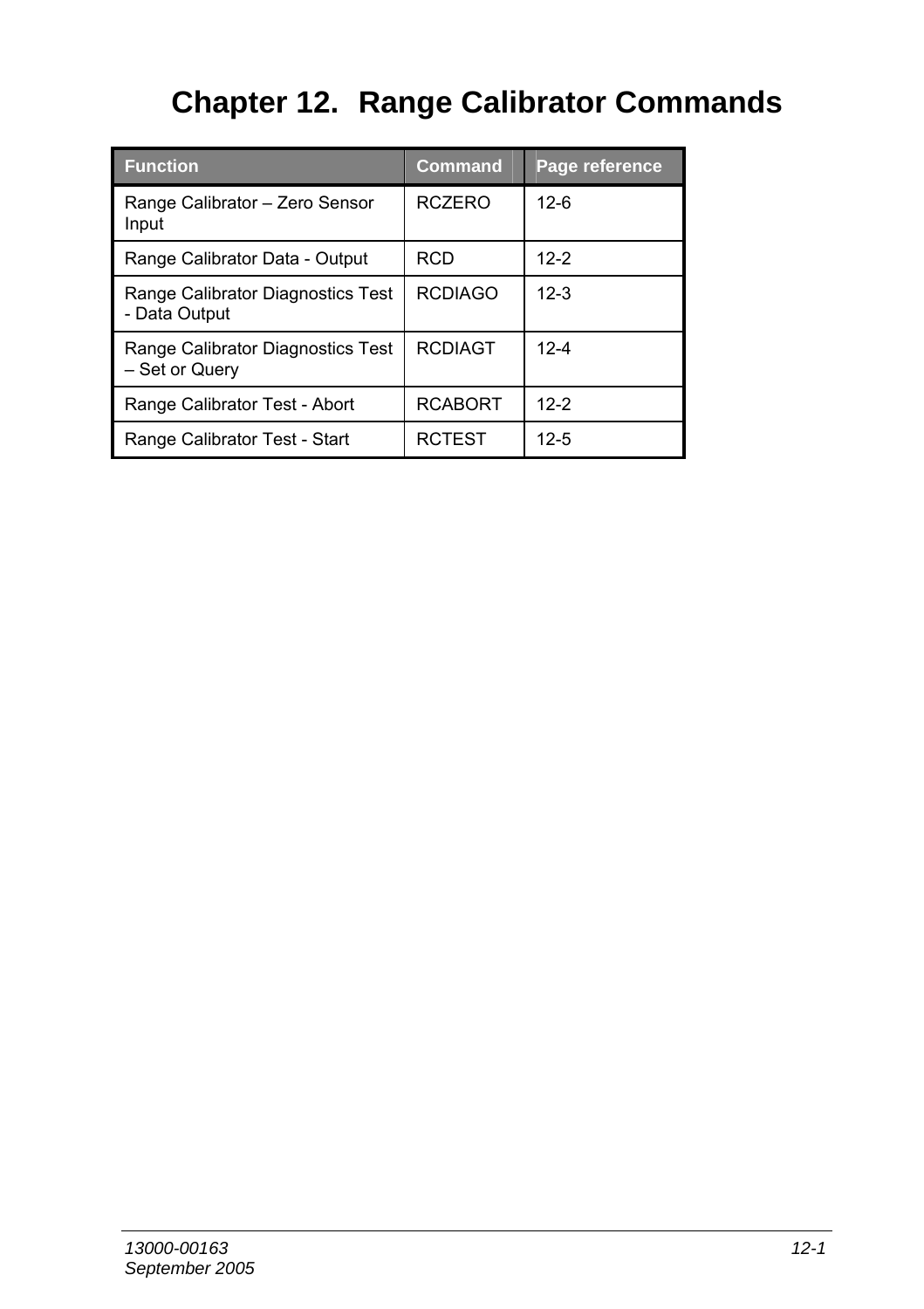### **RCABORT (Abort Range Calibrator Test)**

**Set Command:** RCABORT

**Remarks:** This command ends the Range Calibrator test if a test is currently running. If a test is not running, this command is ignored. Partial test results will not be available when aborting a test sequence prematurely. An execution error is returned if the Range Calibrator is not connected to the power meter.

### **RCD (Range Calibrator Data Output)**

| <b>Set Command:</b>   | RCD <ws><s></s></ws>                                         |         |                                                                                                                                                                |  |
|-----------------------|--------------------------------------------------------------|---------|----------------------------------------------------------------------------------------------------------------------------------------------------------------|--|
| Details:              | $A \mid B$<br><s></s>                                        |         |                                                                                                                                                                |  |
| <b>Return String:</b> | RCD <s>,<valid flag="">,<test results=""></test></valid></s> |         |                                                                                                                                                                |  |
| Details:              | <valid flag=""></valid>                                      |         | TRUE   FALSE                                                                                                                                                   |  |
|                       | <test results=""></test>                                     |         | see below for data format                                                                                                                                      |  |
|                       | <b>TRUE</b>                                                  |         | Indicates that a full test sequence has been<br>executed on the specified sensor and the<br>results are valid.                                                 |  |
|                       | <b>FALSE</b>                                                 |         | The test results are invalid. The Range<br>Calibrator has been disconnected and a new<br>test sequence has not been executed on the<br>specified sensor.       |  |
|                       | <test results=""></test>                                     |         | <zero_level>,<range1_upper>,<br/><range1_lower>, <range_n_upper>,<br/><range lower="" n=""></range></range_n_upper></range1_lower></range1_upper></zero_level> |  |
|                       | where:                                                       | $N = 5$ |                                                                                                                                                                |  |
|                       | <zero level=""></zero>                                       |         | The lowest measurable level for range 5                                                                                                                        |  |
|                       | <range_n_upper></range_n_upper>                              |         | The upper level for the measurement<br>range                                                                                                                   |  |
|                       | <range lower="" n=""></range>                                |         | The lower level for the measurement<br>range                                                                                                                   |  |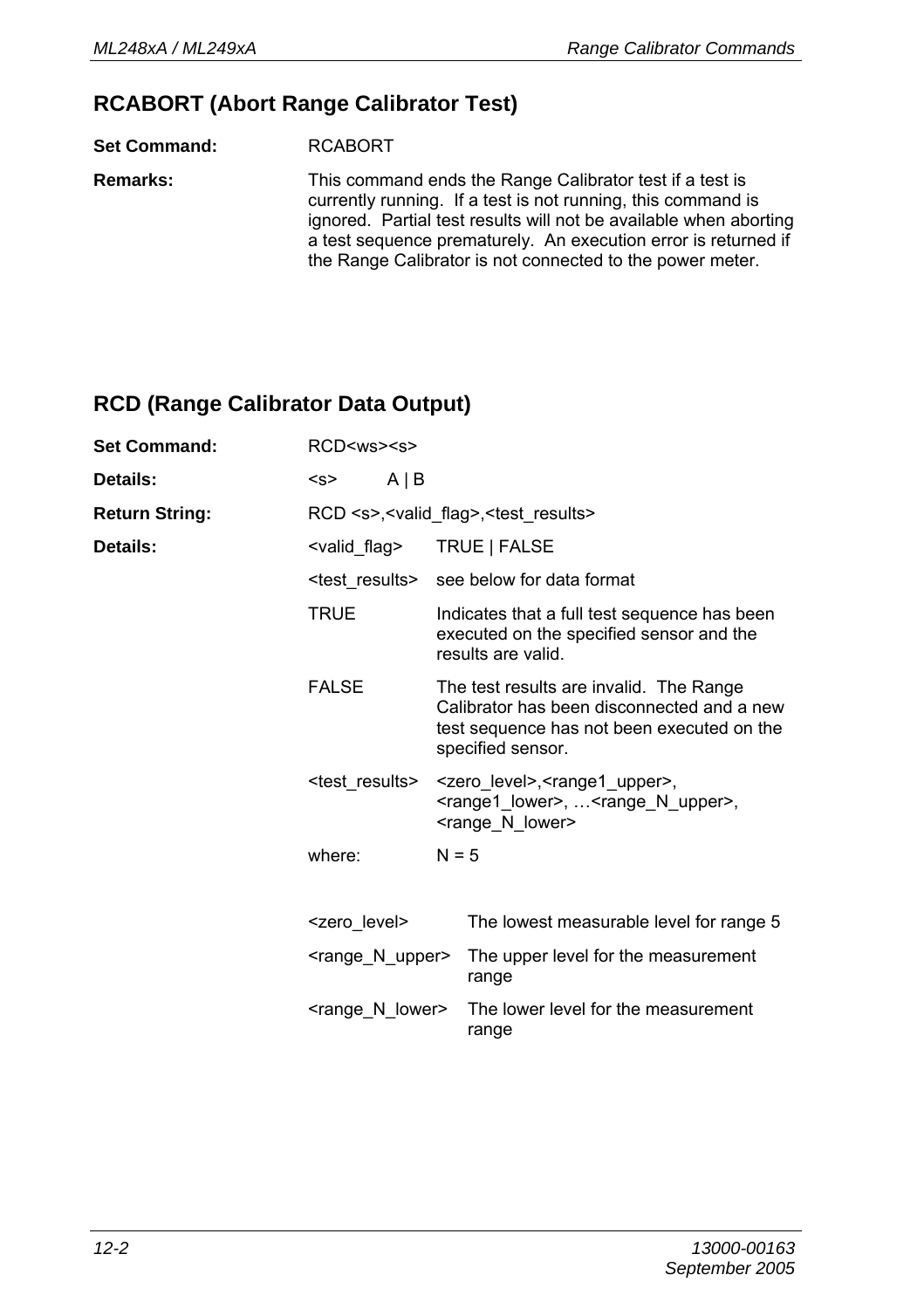| Notes:   | A value of '0' is returned in <test results="">, if the <valid flag=""> is<br/>FALSE (i.e. test results are invalid).</valid></test>                                                                                                                                                                                                                                                  |
|----------|---------------------------------------------------------------------------------------------------------------------------------------------------------------------------------------------------------------------------------------------------------------------------------------------------------------------------------------------------------------------------------------|
| Remarks: | This command returns the ML2419x Range Calibrator test<br>results for the specified sensor that become available once a<br>full test sequence has finished executing (see RCTEST<br>command). If a test sequence on the selected sensor has not<br>been requested, the <valid flag=""> will be FALSE to indicate that<br/>there is no valid data available for that sensor.</valid>   |
|          | The test results of a test sequence are stored in memory and<br>can be retrieved over GPIB until a new Range Calibrator test<br>sequence is initiated or the ML2419x is disconnected from the<br>power meter. An execution error is returned if sending this<br>command while a test sequence is currently ongoing or if the<br>Range Calibrator is not connected to the power meter. |

# **RCDIAGO (Range Calibrator Diagnostics Test Data Output)**

| <b>Set Command:</b>   | <b>RCDIAGO</b>                                                                                                                                                                                                                                                                                                                                                                                            |                                                             |  |  |
|-----------------------|-----------------------------------------------------------------------------------------------------------------------------------------------------------------------------------------------------------------------------------------------------------------------------------------------------------------------------------------------------------------------------------------------------------|-------------------------------------------------------------|--|--|
| <b>Return String:</b> |                                                                                                                                                                                                                                                                                                                                                                                                           | RCDIAGO <s>,<reading></reading></s>                         |  |  |
| Details:              | <s></s>                                                                                                                                                                                                                                                                                                                                                                                                   | AIB                                                         |  |  |
|                       | <reading></reading>                                                                                                                                                                                                                                                                                                                                                                                       | Averaged reading for the selected<br>measurement range test |  |  |
| Remarks:              | This commands returns the ML2419x Range Calibrator<br>Diagnostics readings for the selected range test (see<br>RCDIAGT command), which will become available as soon as<br>the instrument has obtained at least one test result from the<br>Range Calibrator.                                                                                                                                             |                                                             |  |  |
| Note:                 | Note that each test result is averaged to all previous results,<br>therefore the <reading> returned over GPIB will be the latest<br/>averaged reading since the start of the selected diagnostics<br/>test sequence. An execution error is returned if this command<br/>is sent when the Range Calibrator is not connected to the<br/>power meter or the instrument is not in diagnostics mode.</reading> |                                                             |  |  |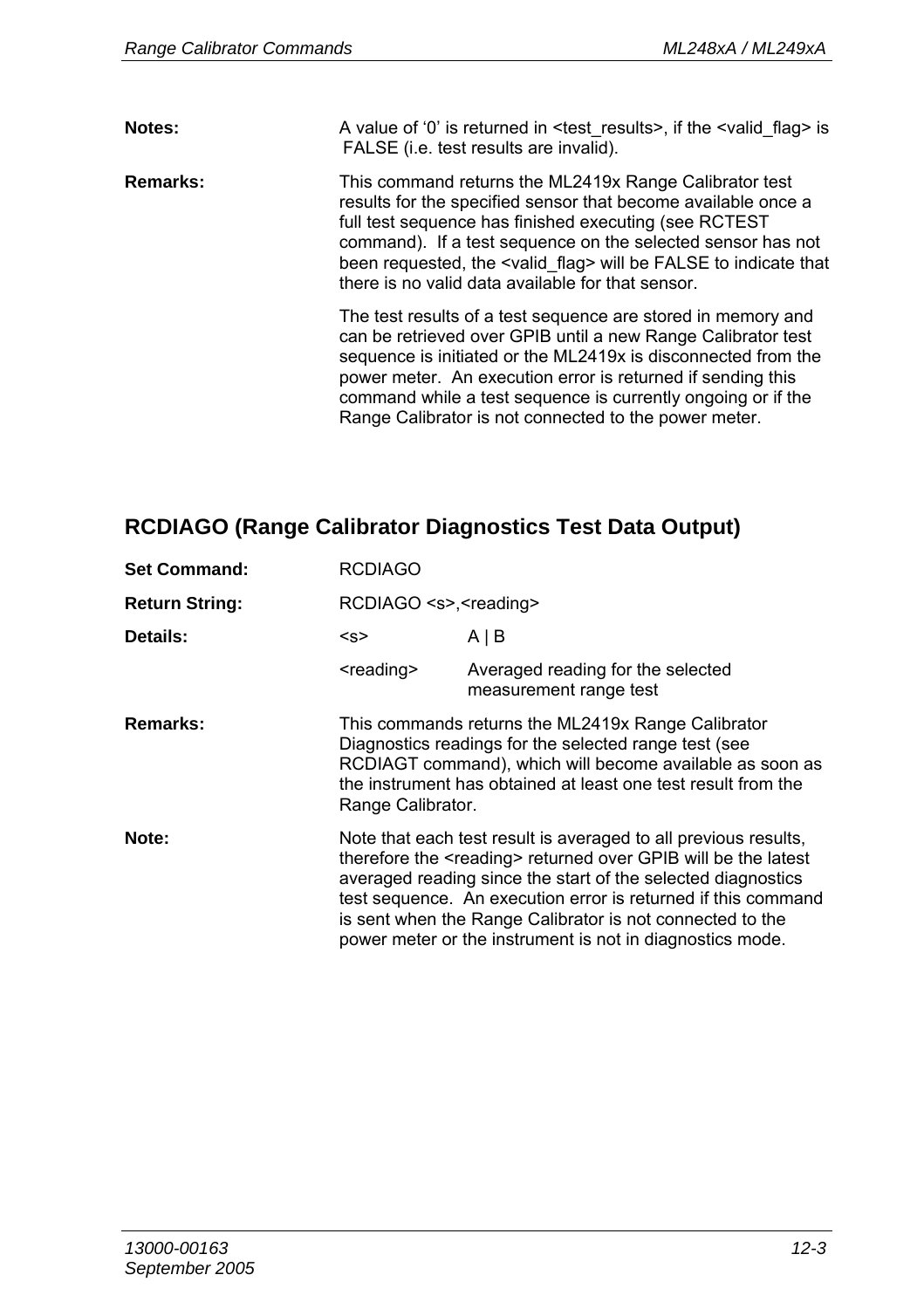# **RCDIAGT (Set Range Calibrator Diagnostics Test)**

## **RCDIAGT? (Query Range Calibrator Diagnostics Test)**

| <b>Set Command:</b>   | RCDIAGT <ws><s>&lt;.&gt;<test></test></s></ws> |                                                                                                                                                                                                                                                                                                                                                                                                                                                                                                                                                                               |
|-----------------------|------------------------------------------------|-------------------------------------------------------------------------------------------------------------------------------------------------------------------------------------------------------------------------------------------------------------------------------------------------------------------------------------------------------------------------------------------------------------------------------------------------------------------------------------------------------------------------------------------------------------------------------|
| Details:              | < s                                            | $A \mid B$                                                                                                                                                                                                                                                                                                                                                                                                                                                                                                                                                                    |
|                       | <test></test>                                  | $0 \rightarrow 10$ (see below)                                                                                                                                                                                                                                                                                                                                                                                                                                                                                                                                                |
|                       |                                                |                                                                                                                                                                                                                                                                                                                                                                                                                                                                                                                                                                               |
|                       | 0                                              | <b>ZERO LEVEL</b>                                                                                                                                                                                                                                                                                                                                                                                                                                                                                                                                                             |
|                       | 1                                              | RANGE 1 HIGH                                                                                                                                                                                                                                                                                                                                                                                                                                                                                                                                                                  |
|                       | 2                                              | RANGE 1 LOW                                                                                                                                                                                                                                                                                                                                                                                                                                                                                                                                                                   |
|                       | 3                                              | RANGE 2 HIGH                                                                                                                                                                                                                                                                                                                                                                                                                                                                                                                                                                  |
|                       | 4                                              | RANGE 2 LOW                                                                                                                                                                                                                                                                                                                                                                                                                                                                                                                                                                   |
|                       | 5                                              | RANGE 3 HIGH                                                                                                                                                                                                                                                                                                                                                                                                                                                                                                                                                                  |
|                       | 6                                              | RANGE 3 LOW                                                                                                                                                                                                                                                                                                                                                                                                                                                                                                                                                                   |
|                       | $\overline{7}$                                 | RANGE 4 HIGH                                                                                                                                                                                                                                                                                                                                                                                                                                                                                                                                                                  |
|                       | 8                                              | RANGE 4 LOW                                                                                                                                                                                                                                                                                                                                                                                                                                                                                                                                                                   |
|                       | 9                                              | RANGE 5 HIGH                                                                                                                                                                                                                                                                                                                                                                                                                                                                                                                                                                  |
|                       | 10                                             | RANGE 5 LOW                                                                                                                                                                                                                                                                                                                                                                                                                                                                                                                                                                   |
| Remarks:              |                                                | This command switches to Range Calibrator Diagnostics Mode<br>and initiates the selected test on the target sensor input. The<br>selected test will run continuously at a rate determined by the<br>range selected and a factory pre-defined averaging at that<br>range. The selected test will stop when a new range is<br>selected or the user exits Diagnostics Mode by sending the<br>RCTEST command. Use the RCDIAGO command to obtain<br>the latest test result reading. An execution error is returned if<br>the Range Calibrator is not connected to the power meter. |
| Note:                 |                                                | The instrument rejects this command and raises an execution<br>error if the Range Calibrator is currently running a full test<br>sequence (see RCTEST command). In this case the user<br>should wait until the test sequence has finished executing or<br>send the RCABORT command to exit the test sequence,<br>before attempting to send the RCDIAGT command again.                                                                                                                                                                                                         |
| <b>Query Command:</b> | RCDIAGT?                                       |                                                                                                                                                                                                                                                                                                                                                                                                                                                                                                                                                                               |
| <b>Return String:</b> |                                                | RCDIAGT <s>,<test></test></s>                                                                                                                                                                                                                                                                                                                                                                                                                                                                                                                                                 |
| Remarks:              |                                                | This command returns the Range Calibrator Diagnostics test<br>currently selected for the specified sensor. An execution error<br>is returned if sending the query command when the instrument<br>is not in diagnostics mode.                                                                                                                                                                                                                                                                                                                                                  |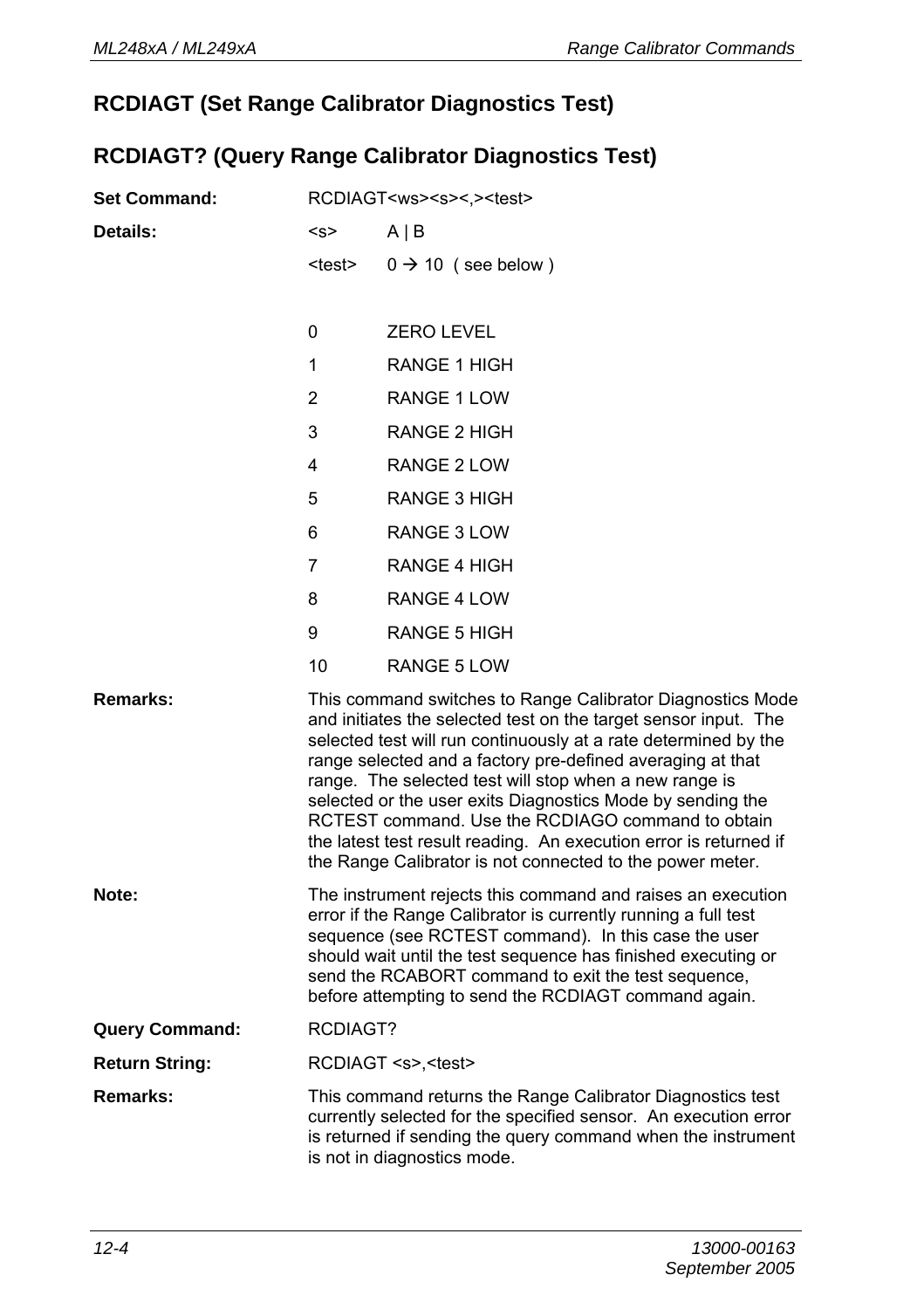# **RCTEST (Start Range Calibrator Test)**

| <b>Set Command:</b> | RCTEST <ws><s></s></ws>                                                                                                                                                                                                                                                                                                                                                                                                            |                                                                                                                                                                                                                                                                                                              |  |
|---------------------|------------------------------------------------------------------------------------------------------------------------------------------------------------------------------------------------------------------------------------------------------------------------------------------------------------------------------------------------------------------------------------------------------------------------------------|--------------------------------------------------------------------------------------------------------------------------------------------------------------------------------------------------------------------------------------------------------------------------------------------------------------|--|
| Details:            | < s                                                                                                                                                                                                                                                                                                                                                                                                                                | $A$   B   A&B                                                                                                                                                                                                                                                                                                |  |
| Remarks:            | This commands initiates a Range Calibrator full test on the<br>selected sensor input(s) (see below). At the end of the test<br>sequence the test results can be obtained using the RCD<br>command. An execution error is returned if the Range<br>Calibrator is not connected to the power meter. A full test<br>involves the sequence below for each sensor input. The<br>sensor input is zeroed before each step is carried out. |                                                                                                                                                                                                                                                                                                              |  |
|                     |                                                                                                                                                                                                                                                                                                                                                                                                                                    | <b>Test ZERO LEVEL</b>                                                                                                                                                                                                                                                                                       |  |
|                     |                                                                                                                                                                                                                                                                                                                                                                                                                                    | <b>Test RANGE 1 HIGH</b>                                                                                                                                                                                                                                                                                     |  |
|                     |                                                                                                                                                                                                                                                                                                                                                                                                                                    | <b>Test RANGE 1 LOW</b>                                                                                                                                                                                                                                                                                      |  |
|                     |                                                                                                                                                                                                                                                                                                                                                                                                                                    | <b>Test RANGE 2 HIGH</b>                                                                                                                                                                                                                                                                                     |  |
|                     |                                                                                                                                                                                                                                                                                                                                                                                                                                    | <b>Test RANGE 2 LOW</b>                                                                                                                                                                                                                                                                                      |  |
|                     |                                                                                                                                                                                                                                                                                                                                                                                                                                    | <b>Test RANGE 3 HIGH</b>                                                                                                                                                                                                                                                                                     |  |
|                     |                                                                                                                                                                                                                                                                                                                                                                                                                                    | <b>Test RANGE 3 LOW</b>                                                                                                                                                                                                                                                                                      |  |
|                     |                                                                                                                                                                                                                                                                                                                                                                                                                                    | <b>Test RANGE 4 HIGH</b>                                                                                                                                                                                                                                                                                     |  |
|                     |                                                                                                                                                                                                                                                                                                                                                                                                                                    | <b>Test RANGE 4 LOW</b>                                                                                                                                                                                                                                                                                      |  |
|                     | <b>Test RANGE 5 HIGH</b>                                                                                                                                                                                                                                                                                                                                                                                                           |                                                                                                                                                                                                                                                                                                              |  |
|                     |                                                                                                                                                                                                                                                                                                                                                                                                                                    | <b>Test RANGE 5 LOW</b>                                                                                                                                                                                                                                                                                      |  |
| Note:               |                                                                                                                                                                                                                                                                                                                                                                                                                                    | The instrument accepts no other commands when this test is<br>running. For automatic notification on the Test sequence<br>being completed, send the *OPC command with this command<br>(e.g. RCTEST; *OPC) and set up the OPC bit in the Event<br>Status Register to raise a SRQ on test sequence completion. |  |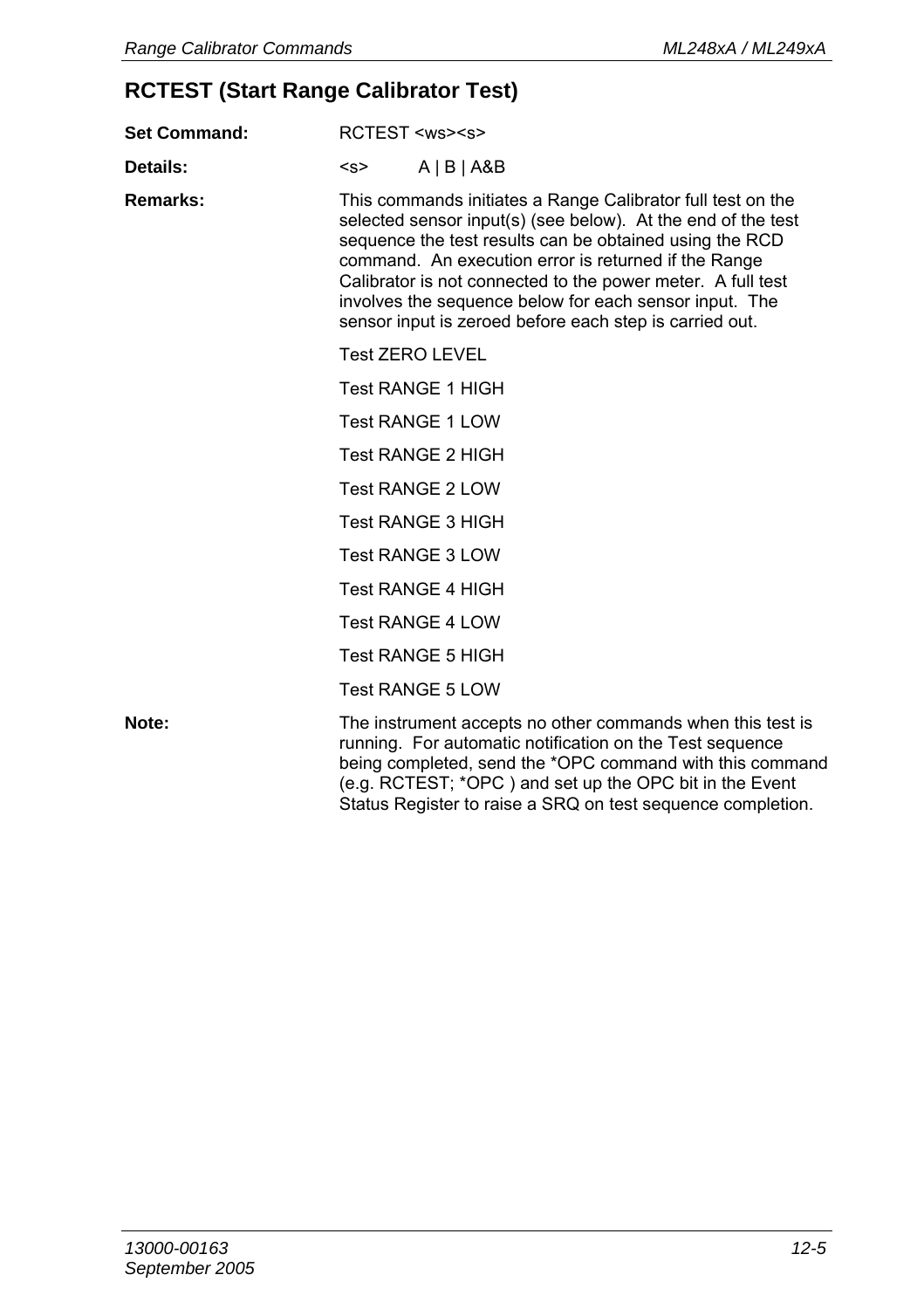# **RCZERO (Diagnostics Zero Range Calibrator Sensor Input)**

| <b>Set Command:</b> | <b>RCZERO</b>                                                                                                                                                                                                                                                                       |
|---------------------|-------------------------------------------------------------------------------------------------------------------------------------------------------------------------------------------------------------------------------------------------------------------------------------|
| Remarks:            | When in Diagnostics Mode, this command performs a Zero on<br>the selected sensor input. A Zero is always recommended<br>prior to requesting a reading, when first entering Diagnostics<br>Mode, or when switching to a new measurement range.                                       |
|                     | An execution error is returned if this command is sent when<br>the instrument is not configured in Diagnostics Mode or if the<br>Range Calibrator is not connected to the power meter.                                                                                              |
| Note:               | While a Zero is being carried out, no other commands will be<br>accepted. For automatic notification on the Zero sequence<br>being completed, send the *OPC command with this command<br>(e.g. RCZERO; *OPC) and set up the OPC bit in the Event<br>Status Register to raise a SRQ. |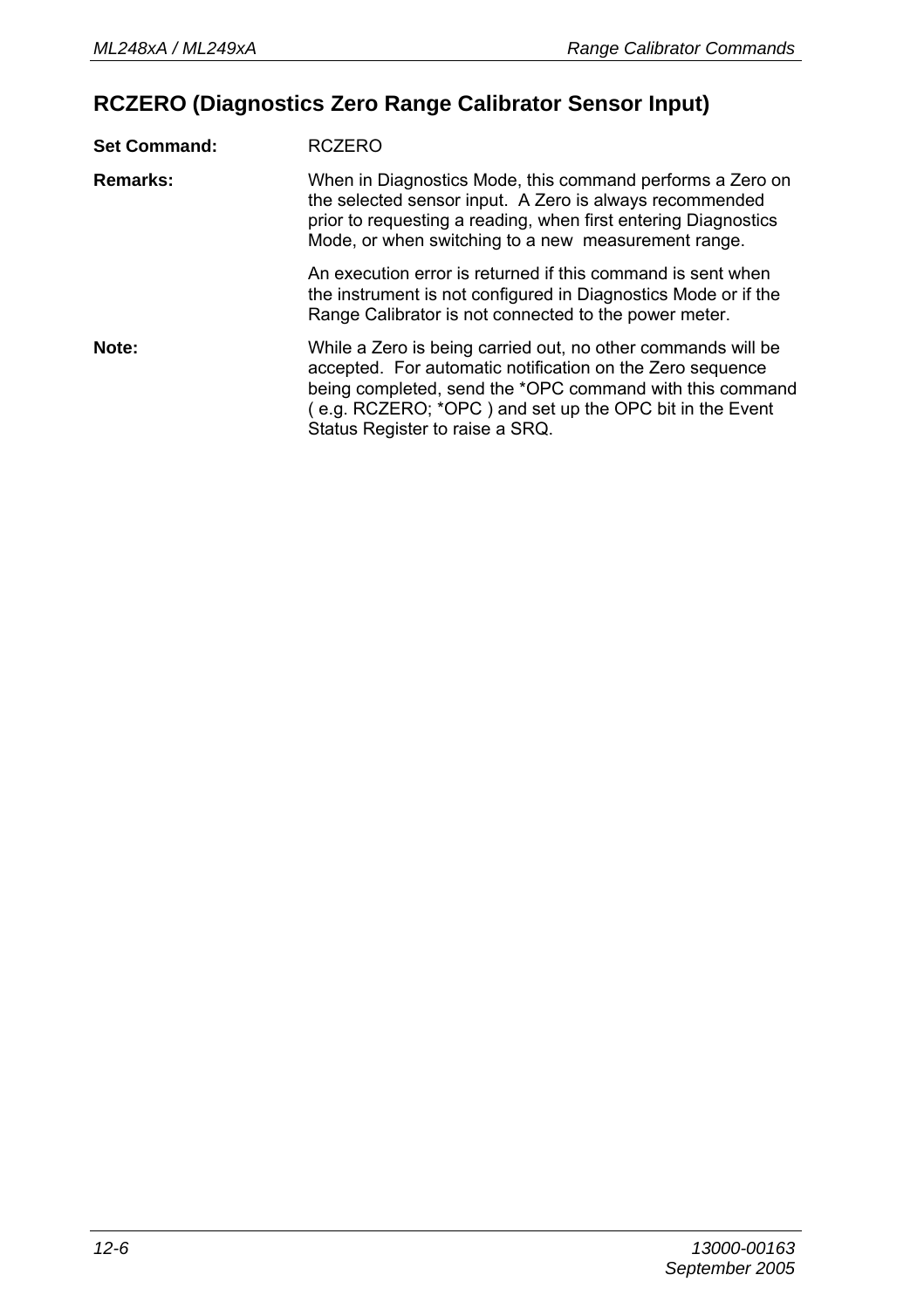# **Chapter 13. Programming Examples**

This chapter provides programming examples for the following functions.

- CW measurement
- Edge measurement
- GSM measurement
- GPRS measurement
- Multiple radar pulse measurement
- WLAN measurement
- WCDMA measurement
- Dual channel set up.
- Cal and Zero operations.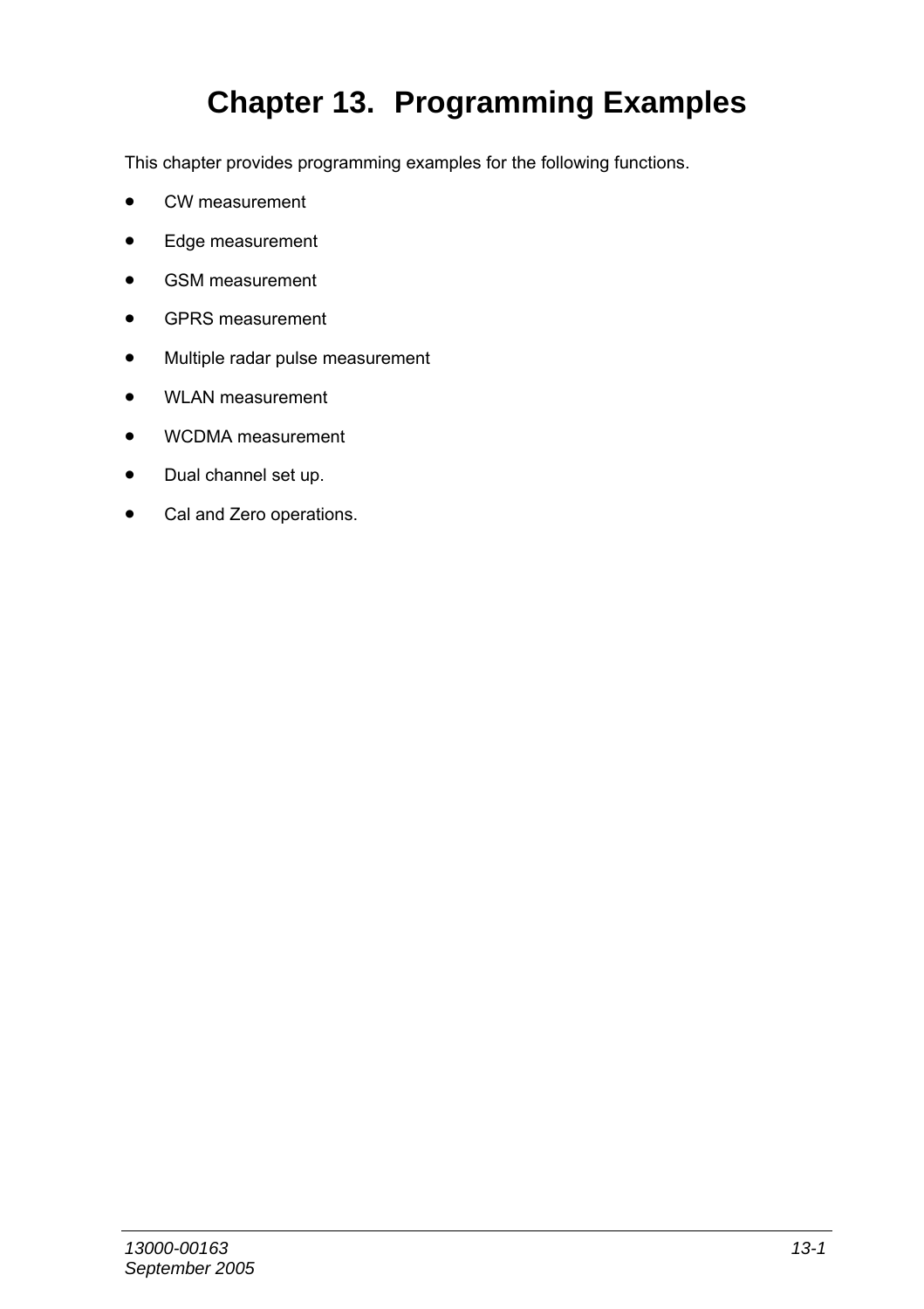# **CW Measurement Example**

**Function CWMeas (avg\_data as string, trace\_data as string, num\_meas as string)** 

### 'allocate memory for TR mode

Dim trmode as Integer

### 'set the meter into CW mode

Call Send (boardid, address, "CHMODE 1,CW",NLend)

### 'set the cal factor to frequency mode

Call Send(boardid, address, "SNCFSRC A,FREQ; SNCFRQ A,1MHZ",NLend)

### 'set the averaging mode to auto

Call Send(boardid, address, "CWAVG 1,AUTO", NLend)

'set the TR mode you want

trmode = x 'x is replaced by either 1 or 2, depending on the data requested

### 'trigger the meter

Call Send(boardid, address, "TR" & trmode, NLend) Call Receive(boardid, address, buffer, STOPend) avg data = buffer 'transfers the buffer data to a global string buffer = "" 'clears the buffer

### 'collect trace and number data

Call Send(boardid, address, "CWO", NLend) Call Receive(boardid, address, buffer, STOPend) trace data = buffer 'transfers the buffer data to a global string buffer = "" 'clears the buffer

Call Send(boardid, address, "CWON", NLend) Call Receive(boardid, address, buffer, STOPend) num meas = buffer 'transfers the buffer data to a global string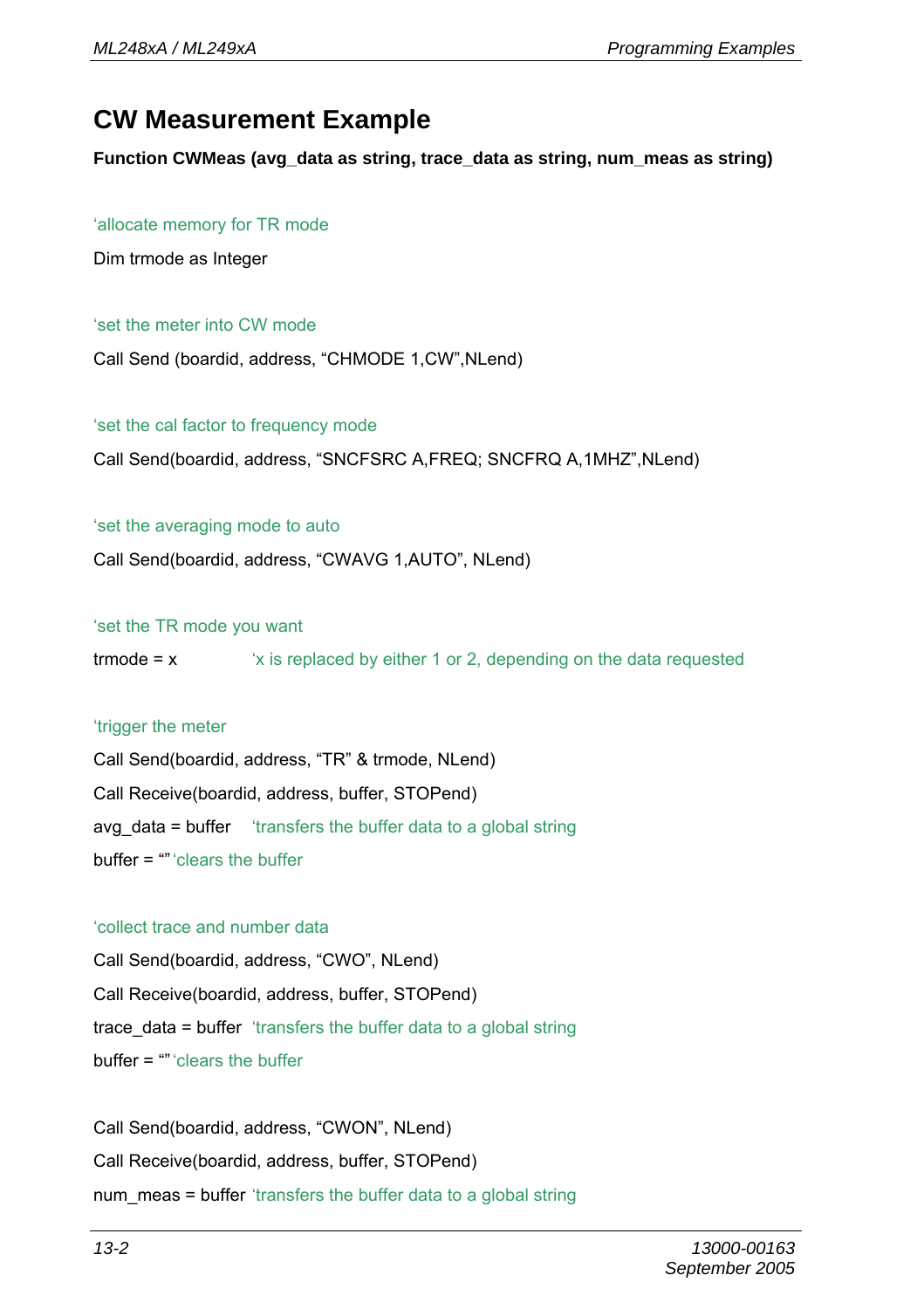buffer = "" 'clears the buffer

End Function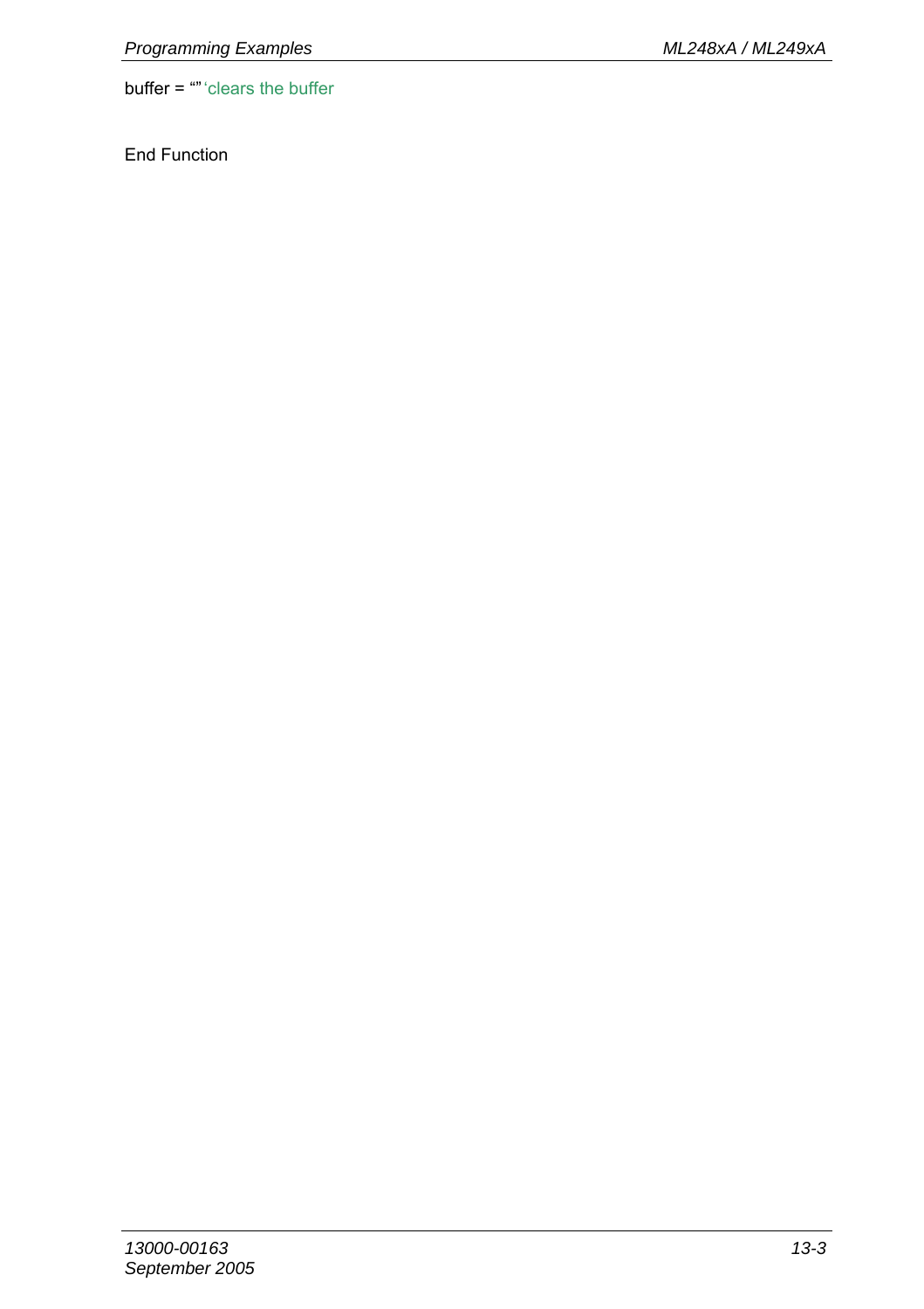# **EDGE Measurement Example**

**Function EdgeMeas (avg\_data as string, trace\_data as string)** 

### 'allocate memory for TR mode

Dim trmode as Integer

#### 'set the meter into PMOD mode

Call Send(boardid, address, "CHMODE 1,PMOD",NLend)

#### 'set the measurement type to average and peak

Call Send(boardid, address, "PMMEAS 1,2",NLend)

#### 'set a gate

Call Send(boardid, address, "GPGATS 1,1,ON; GPTIMST 1,1,57U; GPTIMSP 1,1,520U; GPACTN 1,1", NLend)

#### 'set a fence in the mid burst training region

Call Send(boardid, address, "GPFENS 1,1,ON; GPFENST 1,1,240U; GPFENSP 1,1,320U", NLend)

#### 'set trigger capture time

Call Send(boardid, address, "TRCAPT 1,PMOD,625U", NLend)

#### 'set trigger edge and hold-off

 Call Send(boardid, address, "TRINEDG 1,PMOD,RISE; TRHOFS 1,ON; TRHOFT 1,650U", NLend)

#### 'set averaging

Call Send(boardid, address, "PMAVGS 1,ON; PMAVGN 1,16", NLend)

### 'set the TR mode you want

trmode = x 'x is replaced by either 1 or 2, depending on the data requested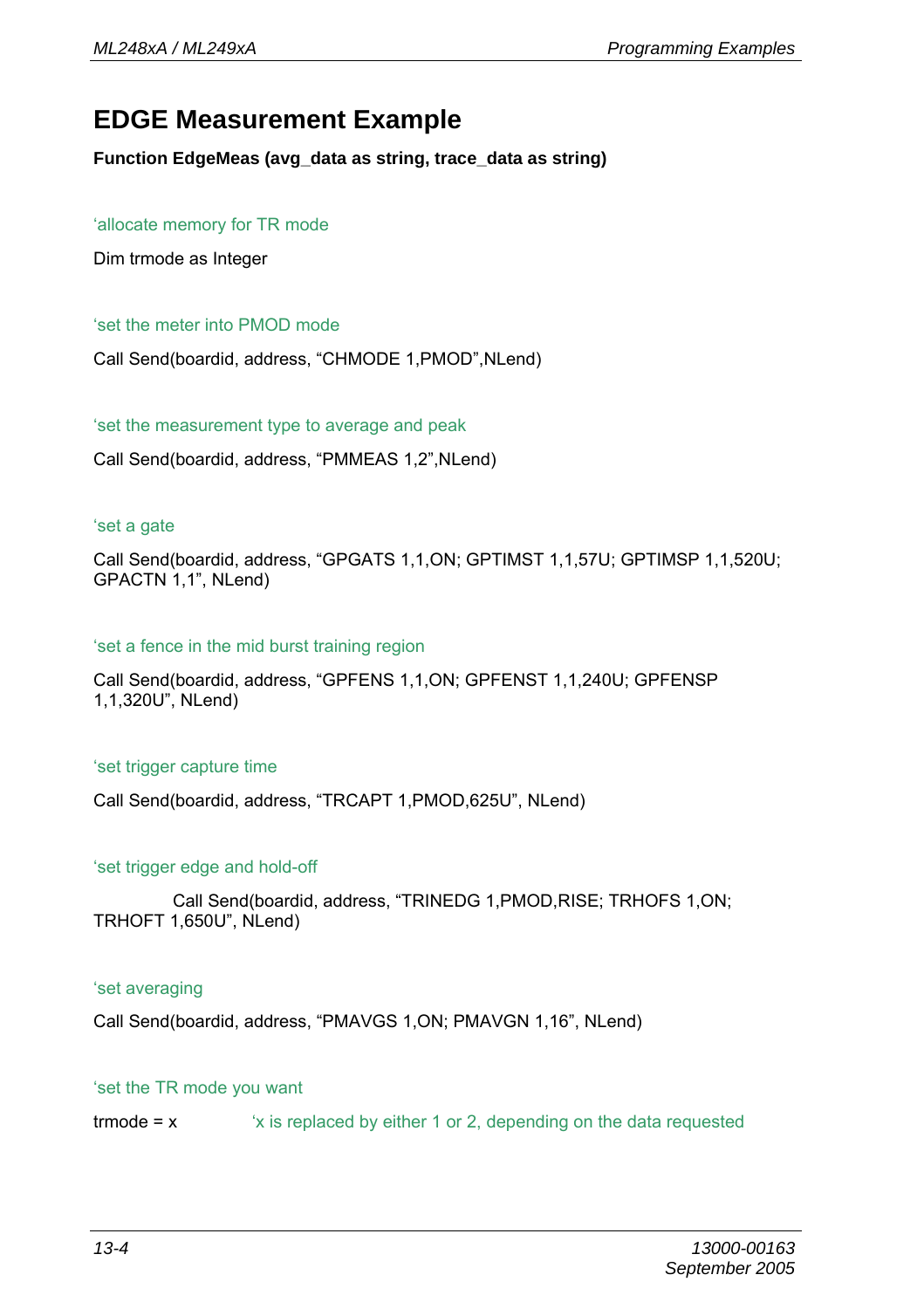#### 'trigger the meter

Call Send(boardid, address, "TR" & trmode, NLend) Call Receive(boardid, address, buffer, STOPend) avg\_data = buffer 'transfers the buffer data to a global string buffer = "" 'clears the buffer

#### 'collect other data such as trace data

Call Send(boardid, address, "PMPBO 1", NLend) Call Receive(boardid, address, buffer, STOPend) trace data = buffer 'transfers the buffer data to a global string buffer = "" 'clears the buffer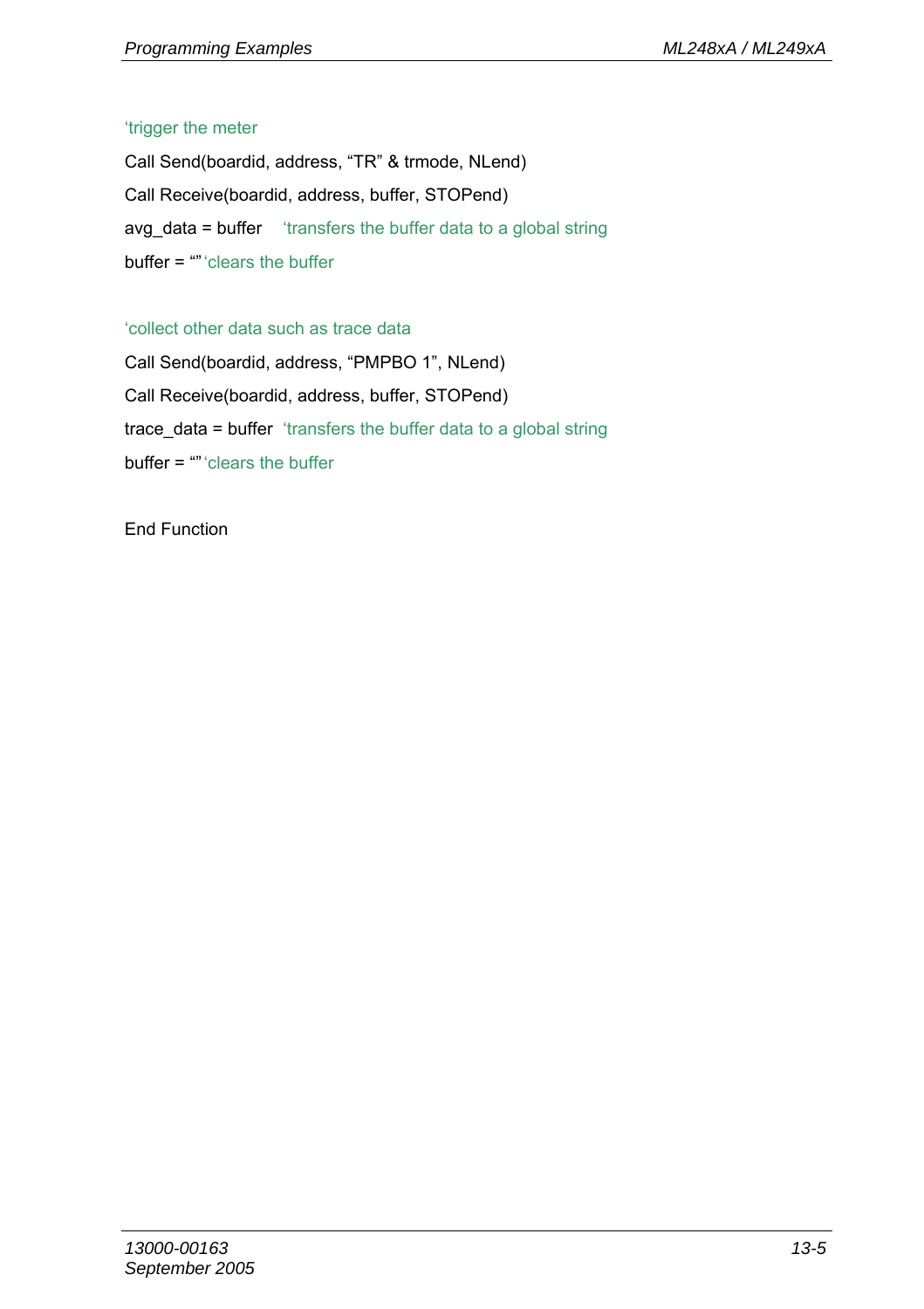### **GSM Measurement Example**

**Function GSMMeas (avg\_data as string, trace\_data as string)** 

#### 'allocate memory for TR mode

Dim trmode as Integer

#### 'load GSM set-up

Call Send(boardid, address, "NVAPN 1",NLend)

#### 'set the meter into PMOD mode

Call Send(boardid, address, "CHMODE 1,PMOD",NLend)

#### 'set a gate

Call Send(boardid, address, "GPGATS 1,1,ON; GPTIMST 1,1,57U; GPTIMSP 1,1,520U; GPACTN 1,1", NLend)

#### 'set a fence in the mid burst training region

Call Send(boardid, address, "GPFENS 1,1,ON; GPFENST 1,1,240U; GPFENSP 1,1,320U", NLend)

#### 'set trigger capture time

Call Send(boardid, address, "TRCAPT 1,PMOD,625U", NLend)

#### 'set trigger edge and hold-off

Call Send(boardid, address, "TRINEDG 1,PMOD,RISE; TRHOFS 1,ON; TRHOFT 1,650U", NLend)

#### 'set averaging

Call Send(boardid, address, "PMAVGS 1,ON; PMAVGN 1,16", NLend)

#### 'set the TR mode you want

trmode = x 'x is replaced by either 1 or 2, depending on the data requested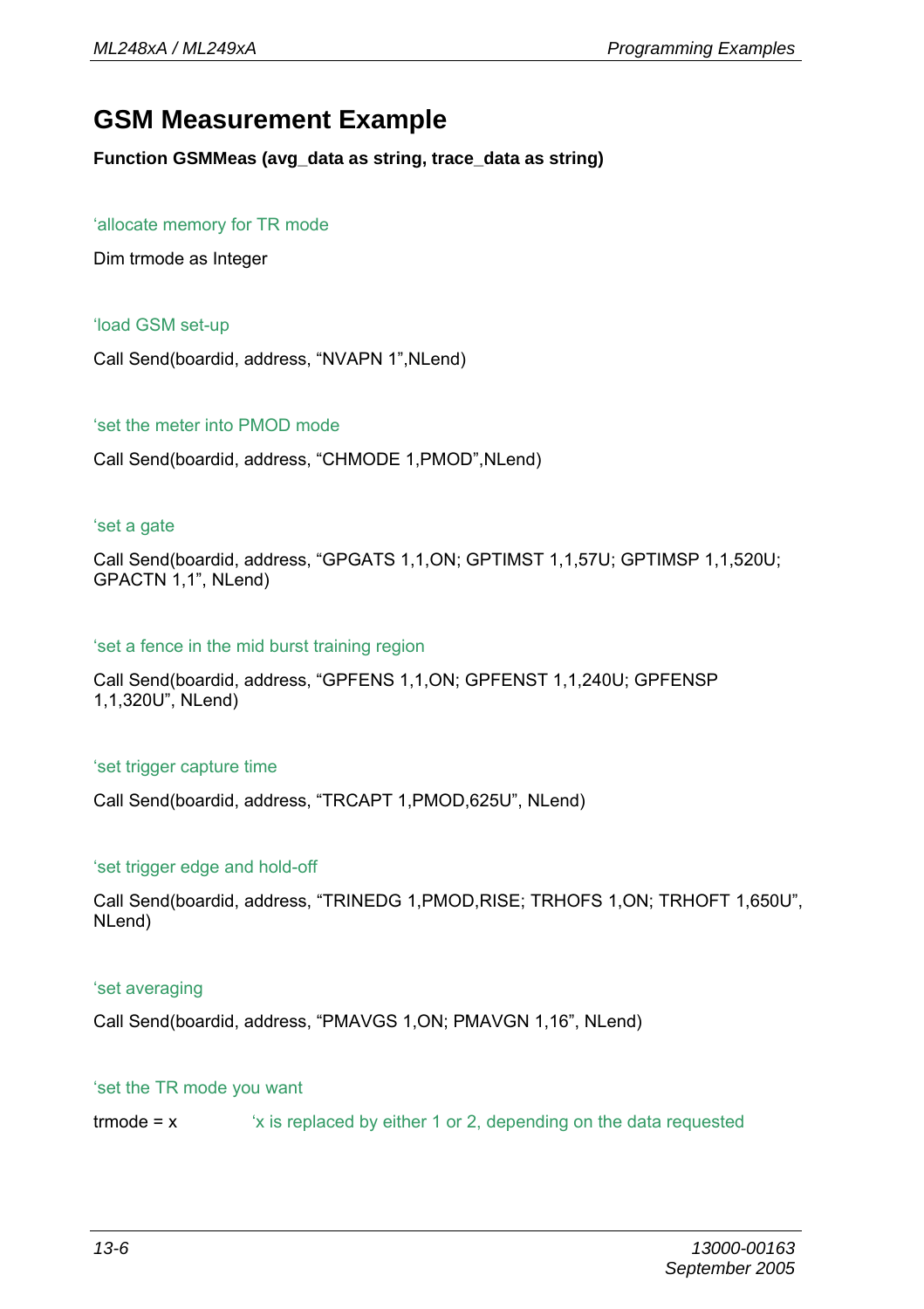#### 'trigger the meter

Call Send(boardid, address, "TR" & trmode, NLend) Call Receive(boardid, address, buffer, STOPend) avg\_data = buffer 'transfers the buffer data to a global string buffer = "" 'clears the buffer

#### 'collect other data such as trace data

Call Send(boardid, address, "PMPBO 1", NLend) Call Receive(boardid, address, buffer, STOPend) trace data = buffer 'transfers the buffer data to a global string buffer = "" 'clears the buffer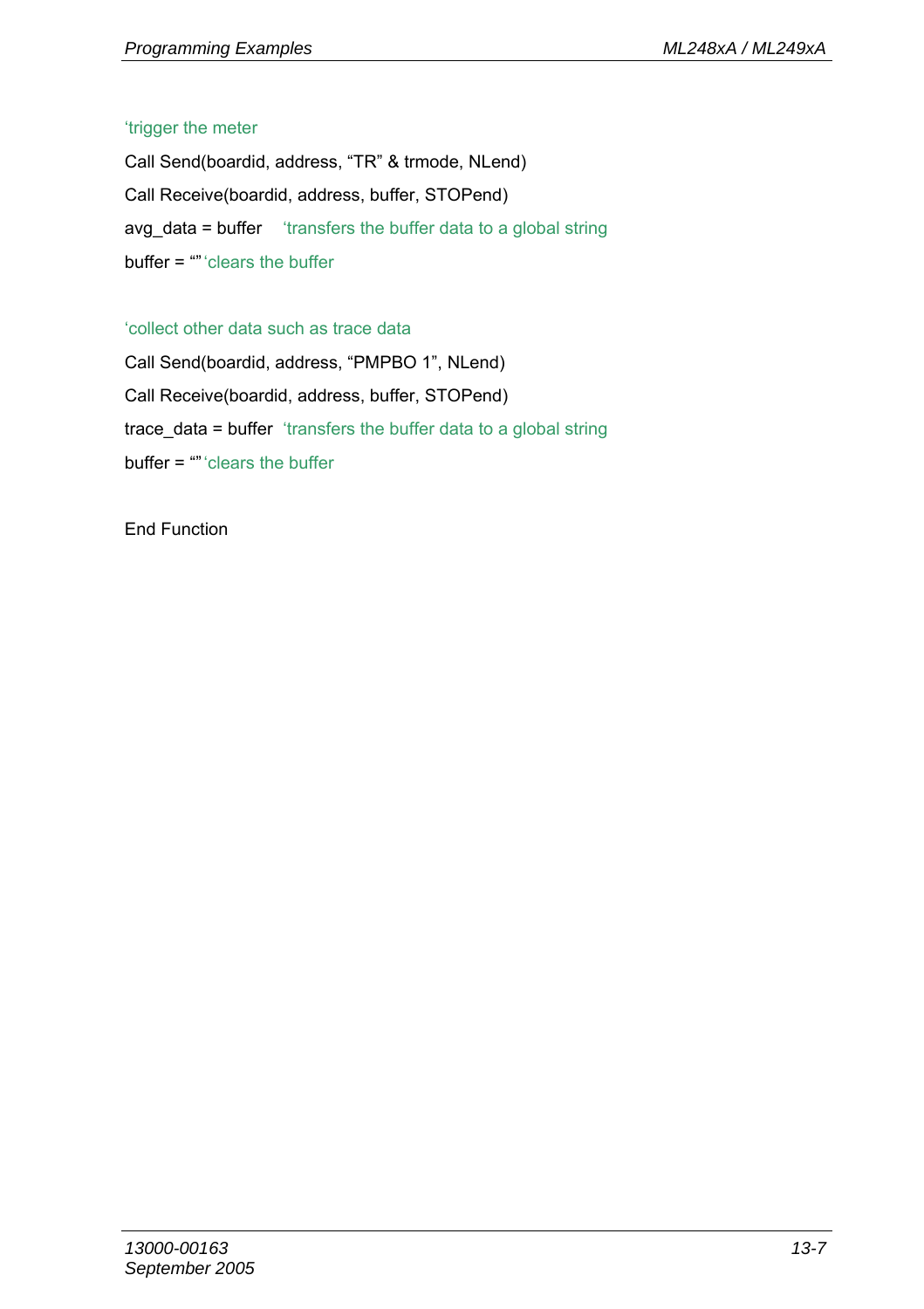### **GPRS Measurement Example**

**Function GPRSMeas (avg\_data as string, trace\_data as string)** 

#### 'allocate memory for TR mode

Dim trmode as Integer

#### 'set the meter into PMOD mode

Call Send(boardid, address, "CHMODE 1,PMOD",NLend)

#### 'set gates on

Call Send(boardid, address, "GPGATS 1,1,ON; GPGATS 1,2,ON; GPGATS 1,3,ON; GPGATS 1,4,ON", NLend)

#### 'set gate times and active gate

Call Send(boardid, address, "GPTIMST 1,1,57U; GPTIMST 1,2,634U; GPTIMST 1,3,1.211M; GPTIMST 1,4,1.788M; GPTIMSP 1,1,520U; GPTIMSP 1,2,1.097M; GPTIMSP 1,3,1.674M; GPTIMSP 1,4,2.251M; GPACTN 1,1", NLend)

#### 'set gate repeat state

Call Send(boardid, address, "GP1REPS 1,ON; GP1REPN 1,4; GP1REPT 1,577U", NLend)

#### 'set trigger edge and hold-off

Call Send(boardid, address, "TRHOFS 1,ON; TRHOFT 1,2.308M", NLend)

#### 'set the TR mode you want

trmode = x 'x is replaced by either 1 or 2, depending on the data requested

#### 'trigger the meter

Call Send(boardid, address, "TR" & trmode, NLend) Call Receive(boardid, address, buffer, STOPend) avg data = buffer 'transfers the buffer data to a global string buffer = "" 'clears the buffer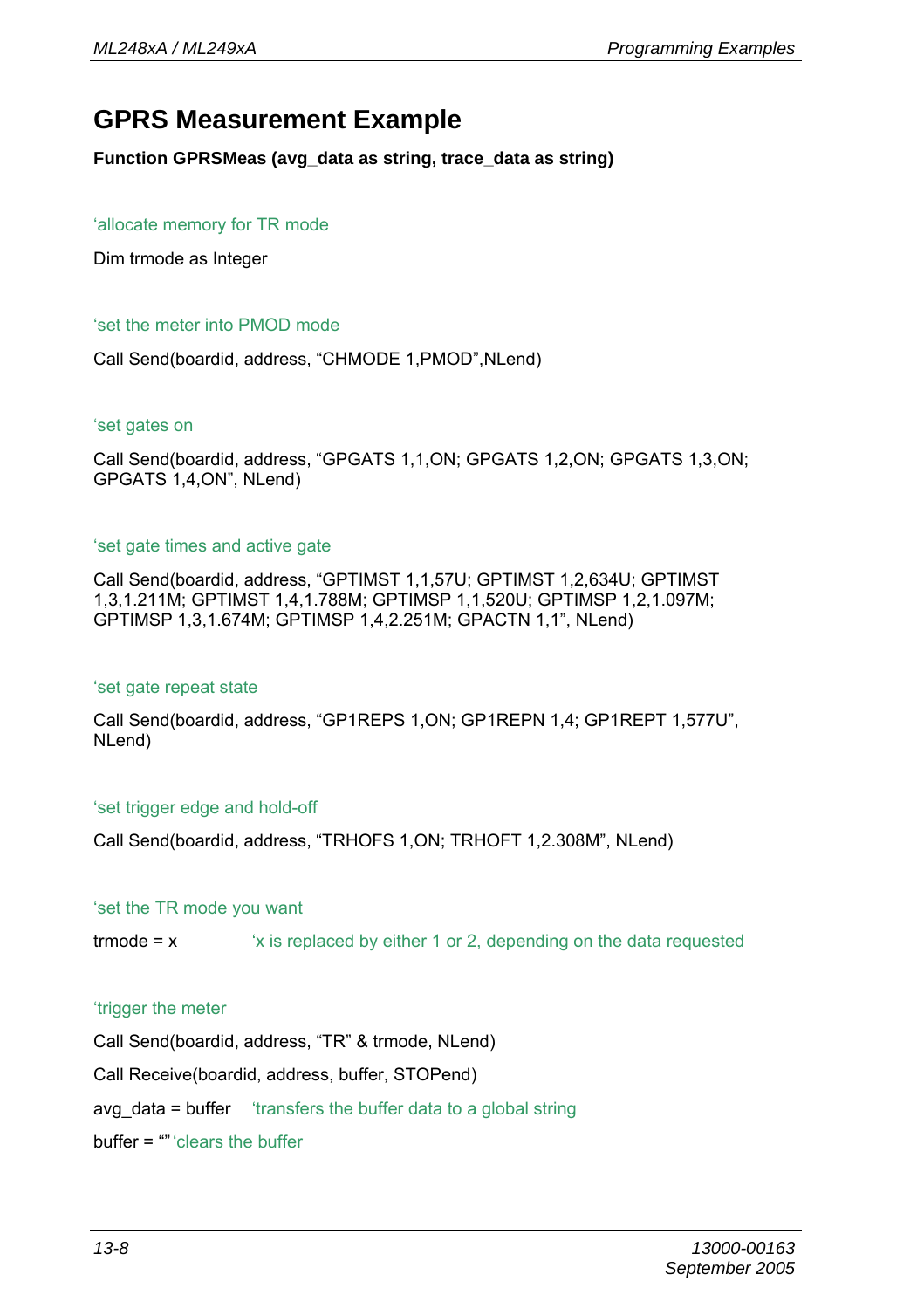'collect other data such as trace data

Call Send(boardid, address, "GPMO 1", NLend)

Call Receive(boardid, address, buffer, STOPend)

trace\_data = buffer 'transfers the buffer data to a global string

buffer = "" 'clears the buffer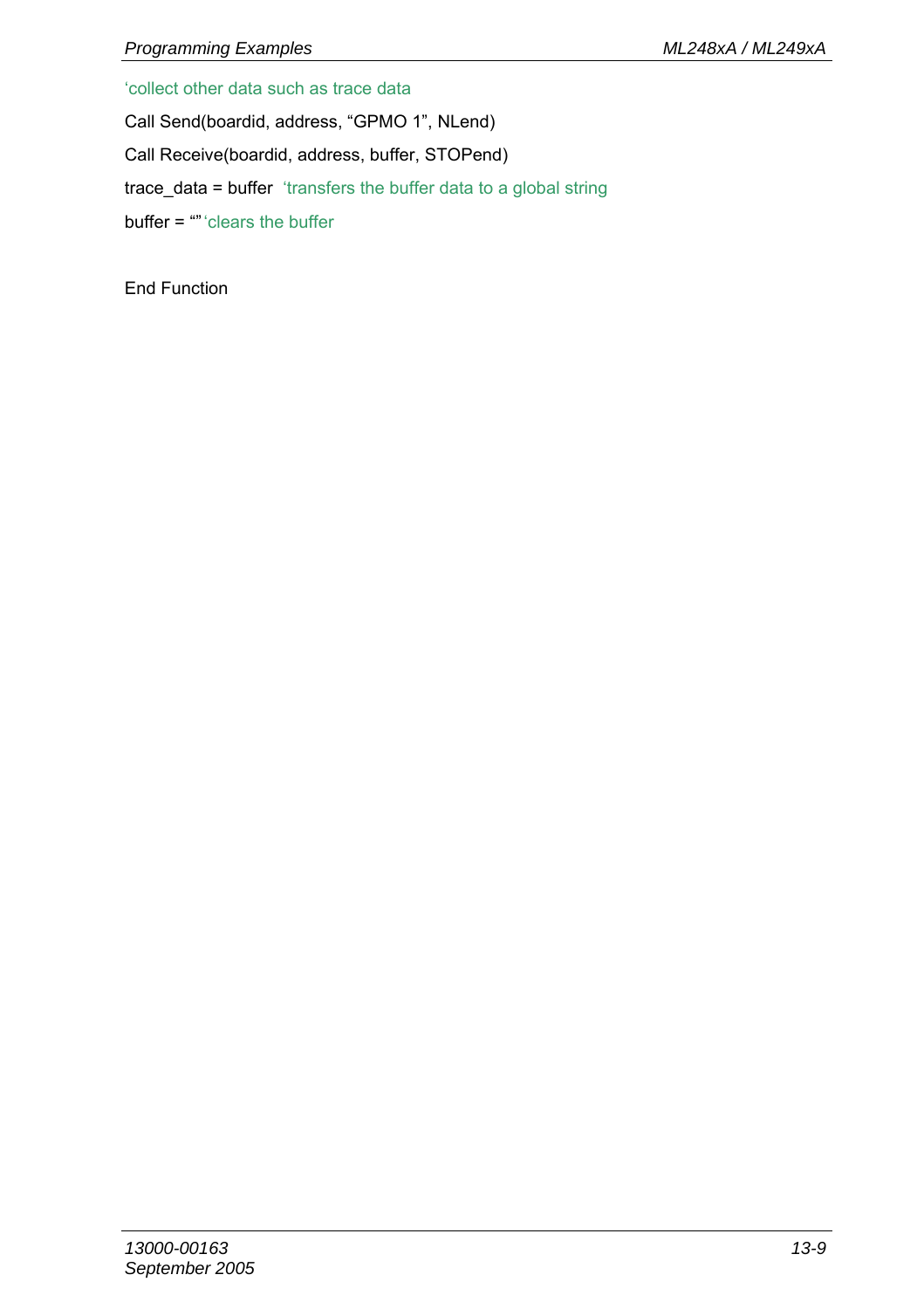### **Multiple Radar Pulse Measurement Example**

**Function MRPMeas (mrk\_data as string, gate\_data as string)** 

'set the meter into PMOD mode

Call Send(boardid, address, "CHMODE 1,PMOD",NLend)

#### 'set gates on

Call Send(boardid, address, "GPGATS 1,1,ON; GPGATS 1,2,ON", NLend)

#### 'set gate times and active gate

Call Send(boardid, address, "GPTIMST 1,1,0.5U; GPTIMST 1,2,10.5U; GPTIMSP 1,1,1.5U; GPTIMSP 1,2,11.5U; GPACTN 1,1", NLend)

#### 'set a marker

Call Send(boardid, address, "MKACTN 1,1; MKTMIN 1", NLend)

#### 'set trigger capture time and trigger edge

Call Send(boardid, address, "TRCAPT 1,PMOD,20U; TRINEDG 1,PMOD,RISE", NLend)

#### 'set averaging mode

Call Send(boardid, address, "PMAVGS 1,ON; PMAVGN 1,16", NLend)

#### 'get the marker values

Call Send(boardid, address, "MKACTO 1", NLend) Call Receive(boardid, address, buffer, STOPend) mrk data = buffer 'transfers the buffer data to a global string buffer = "" 'clears the buffer

#### 'get gate values

Call Send(boardid, address, "GPMO 1", NLend) Call Receive(boardid, address, buffer, STOPend) gate data = buffer 'transfers the buffer data to a global string buffer = "" 'clears the buffer End Function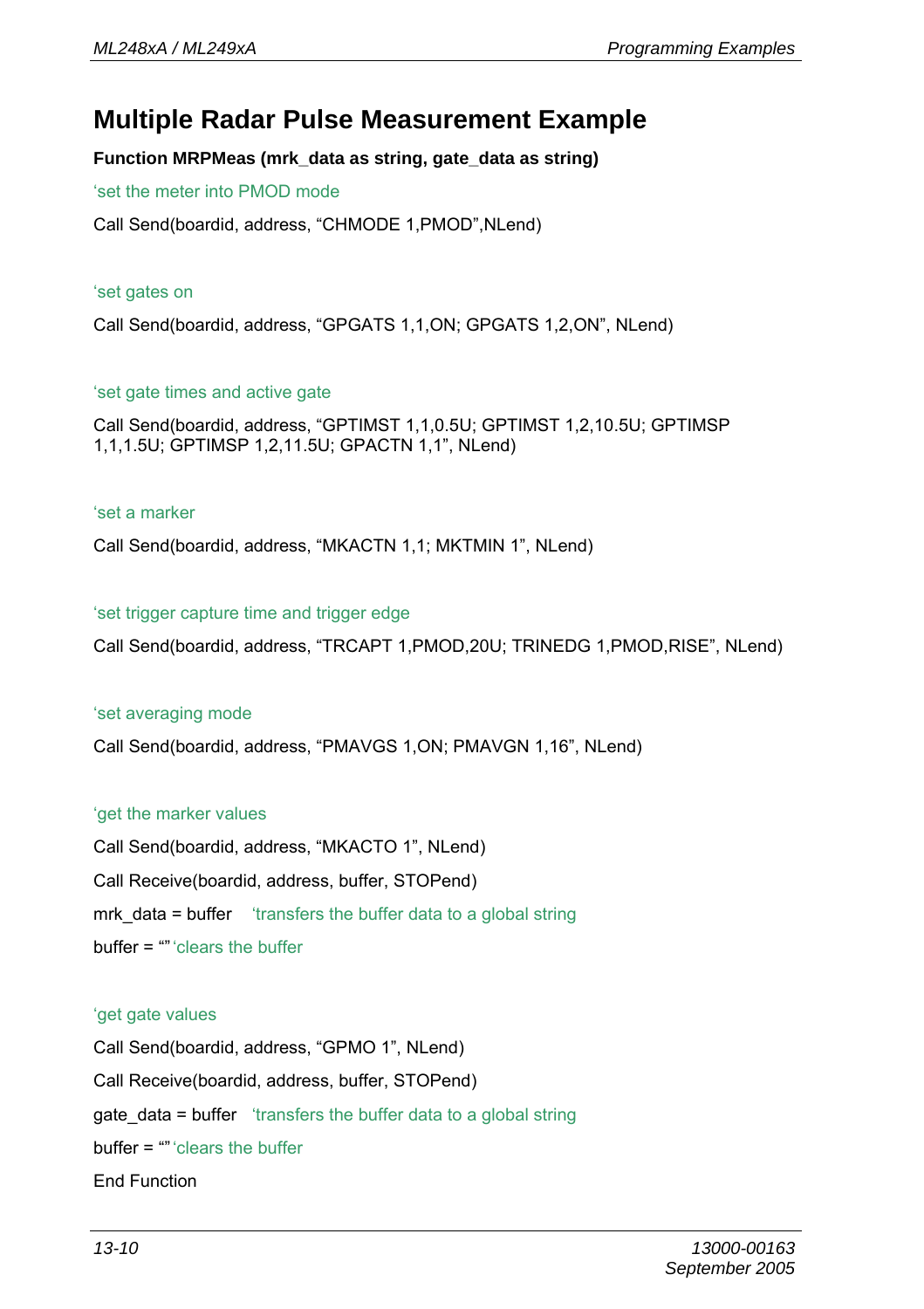### **WLAN Measurement Example**

#### **Function WLANMeas (avg\_data as string)**

#### 'set the meter into PMOD mode

Call Send(boardid, address, "CHMODE 1,PMOD",NLend)

#### 'set gates on

Call Send(boardid, address, "GPGATS 1,1,ON; GPGATS 1,2,ON", NLend)

#### 'set gate times and active gate

Call Send(boardid, address, "GPTIMST 1,1,0; GPTIMST 1,2,200U; GPTIMSP 1,1,16U; GPTIMSP 1,2,300U; GPACTN 1,1", NLend)

#### 'set a marker

Call Send(boardid, address, "MKACTN 1,1; MKTMIN 1", NLend)

#### 'set trigger capture time and trigger edge

Call Send(boardid, address, "TRCAPT 1,PMOD,500U; TRINEDG 1,PMOD,RISE", NLend)

#### 'set averaging mode

Call Send(boardid, address, "PMAVGS 1,ON; PMAVGN 1,16", NLend)

#### 'get gate values

Call Send(boardid, address, "GPMO 1", NLend) Call Receive(boardid, address, buffer, STOPend) **gate data = buffer** 'transfers the buffer data to a global string buffer = "" 'clears the buffer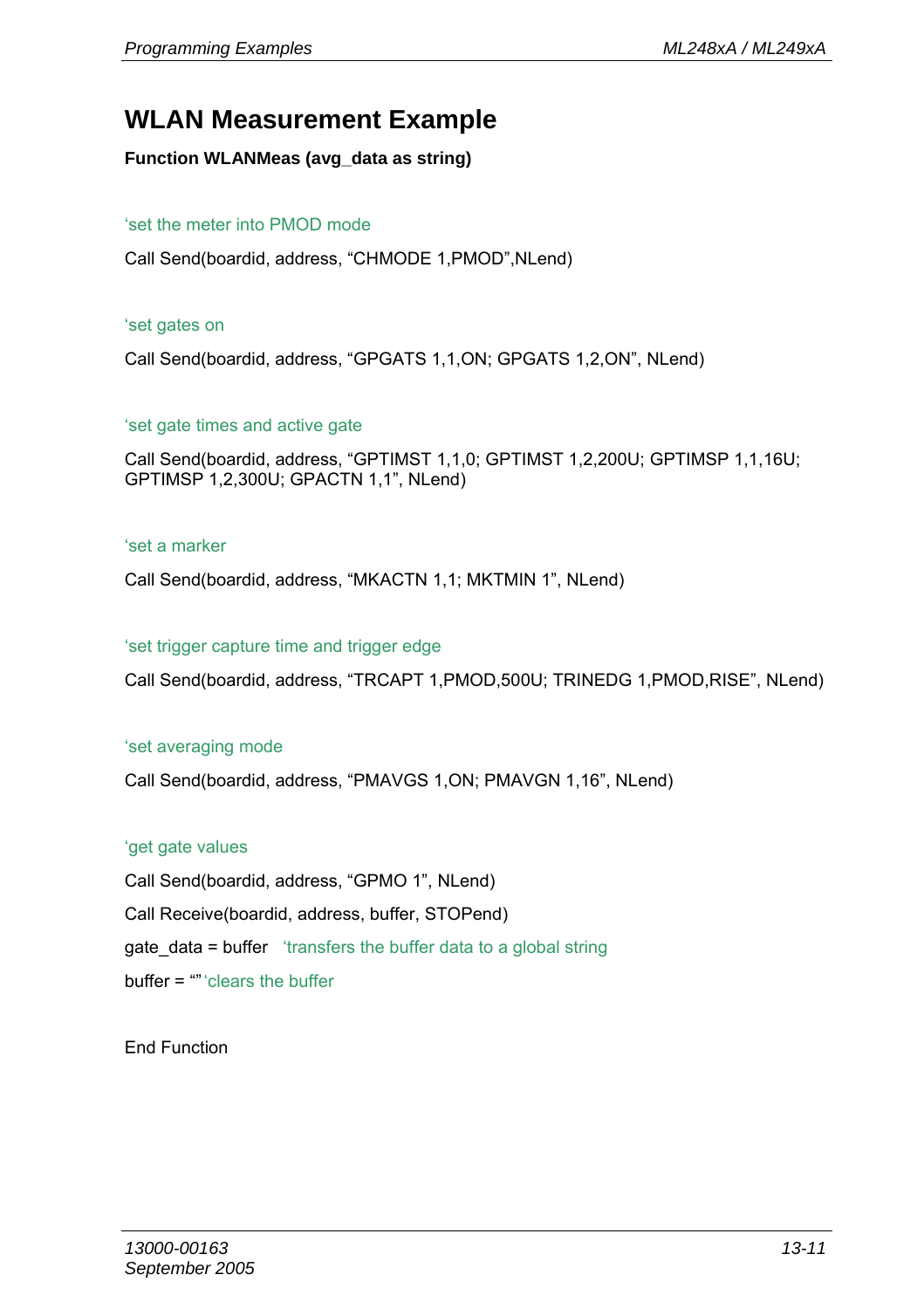### **WCDMA Measurement Example**

**Function WCDMAMeas (gate\_data as string)** 

#### 'allocate memory for TR mode

Dim trmode as Integer

#### 'set the meter into PMOD mode

Call Send(boardid, address, "CHMODE 1,PMOD",NLend)

'set meter to read average peak and crest power

Call Send(boardid, address, "PMMEAS 1,3", NLend)

#### 'set trigger to continuous

Call Send(boardid, address, "TRSRC 1,PMOD,CONT", NLend)

#### 'set trigger to encompass all data

Call Send(boardid, address, "TRCAPT 1,PMOD,10M", NLend)

#### 'set the TR mode you want

trmode = x 'x is replaced by either 1 or 2, depending on the data requested

#### 'trigger the meter

Call Send(boardid, address, "TR" & trmode, NLend) Call Receive(boardid, address, buffer, STOPend) avg data = buffer 'transfers the buffer data to a global string buffer = "" 'clears the buffer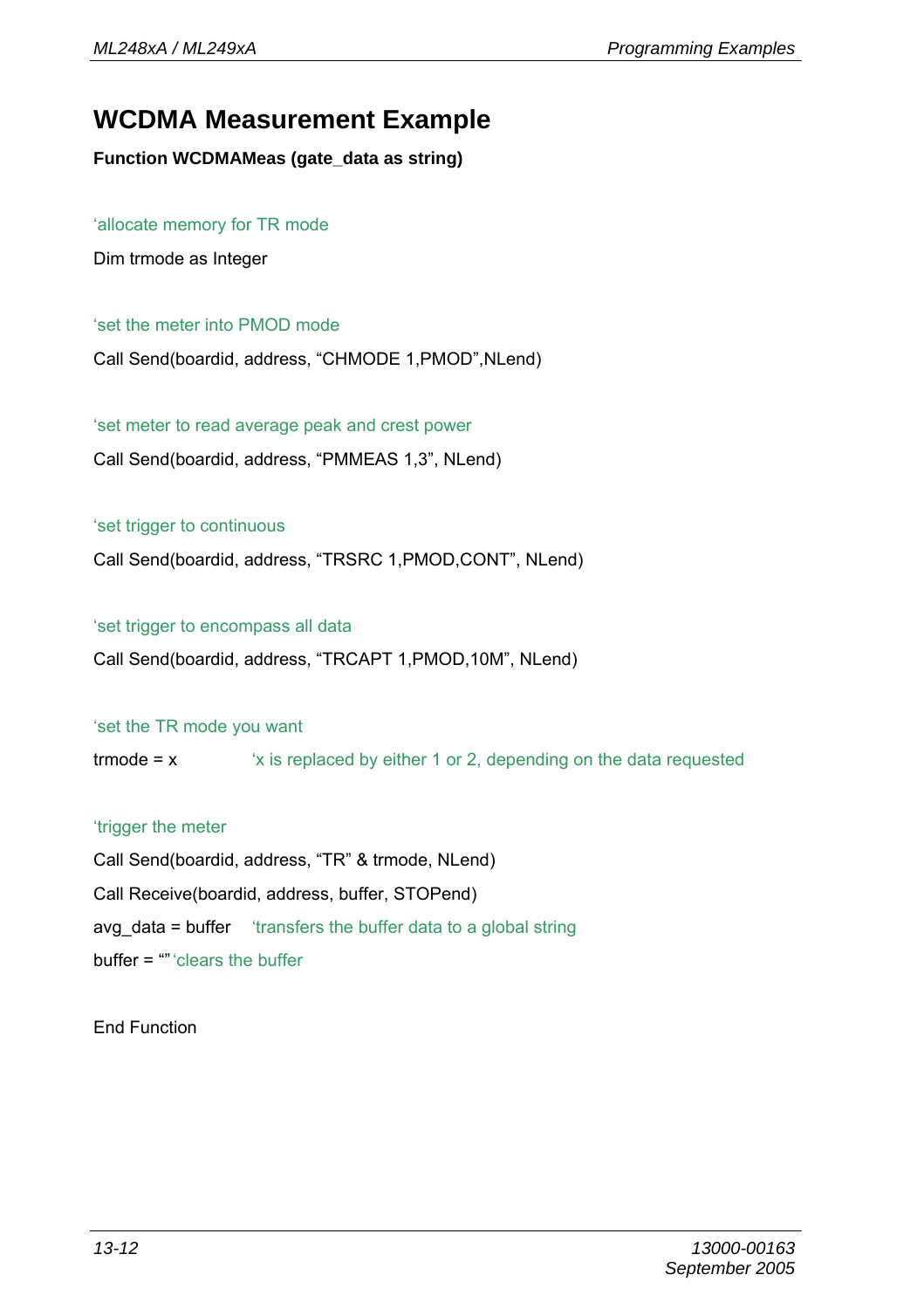### **Dual Channel Set Up Example**

**Function DCMeas (mrk\_data as string, gate\_data as string, mrk\_rpt as string, mrk\_rpf as string)** 

#### 'set the meter into PMOD mode

Call Send(boardid, address, "CHMODE 1,PMOD; CHMODE 2,PMOD",NLend)

#### 'set gates on

Call Send(boardid, address, "GPGATS 1,1,ON; GPGATS 1,2,ON; GPGATS 2,1,ON", NLend)

#### 'set gate times and active gate

Call Send(boardid, address, "GPTIMST 1,1,0.5U; GPTIMST 1,2,10.5U; GPTIMST 2,1,1U; GPTIMSP 1,1,1.5U; GPTIMSP 1,2,11.5U; GPTIMSP 2,11U; GPACTN 1,1; GPACTN 2,1", NLend)

#### 'set markers

Call Send(boardid, address, "MKACTN 1,1; MKTMIN 1", NLend)

#### 'set trigger capture time and edge

Call Send(boardid, address, "TRCAPT 1,PMOD,20U; TRCAPT 1,PMOD,RISE", NLend)

#### 'set averaging mode

Call Send(boardid, address, "PMAVGS 1,ON; PMAVGN 1,16", NLend)

#### 'collect marker readings

Call Send(boardid, address, "MKACTO 1", NLend) Call Receive(boardid, address, buffer, STOPend) mrk data = buffer 'transfers the buffer data to a global string buffer = "" 'clears the buffer

#### 'collect gate readings

Call Send(boardid, address, "GPMO 1", NLend)

Call Receive(boardid, address, buffer, STOPend)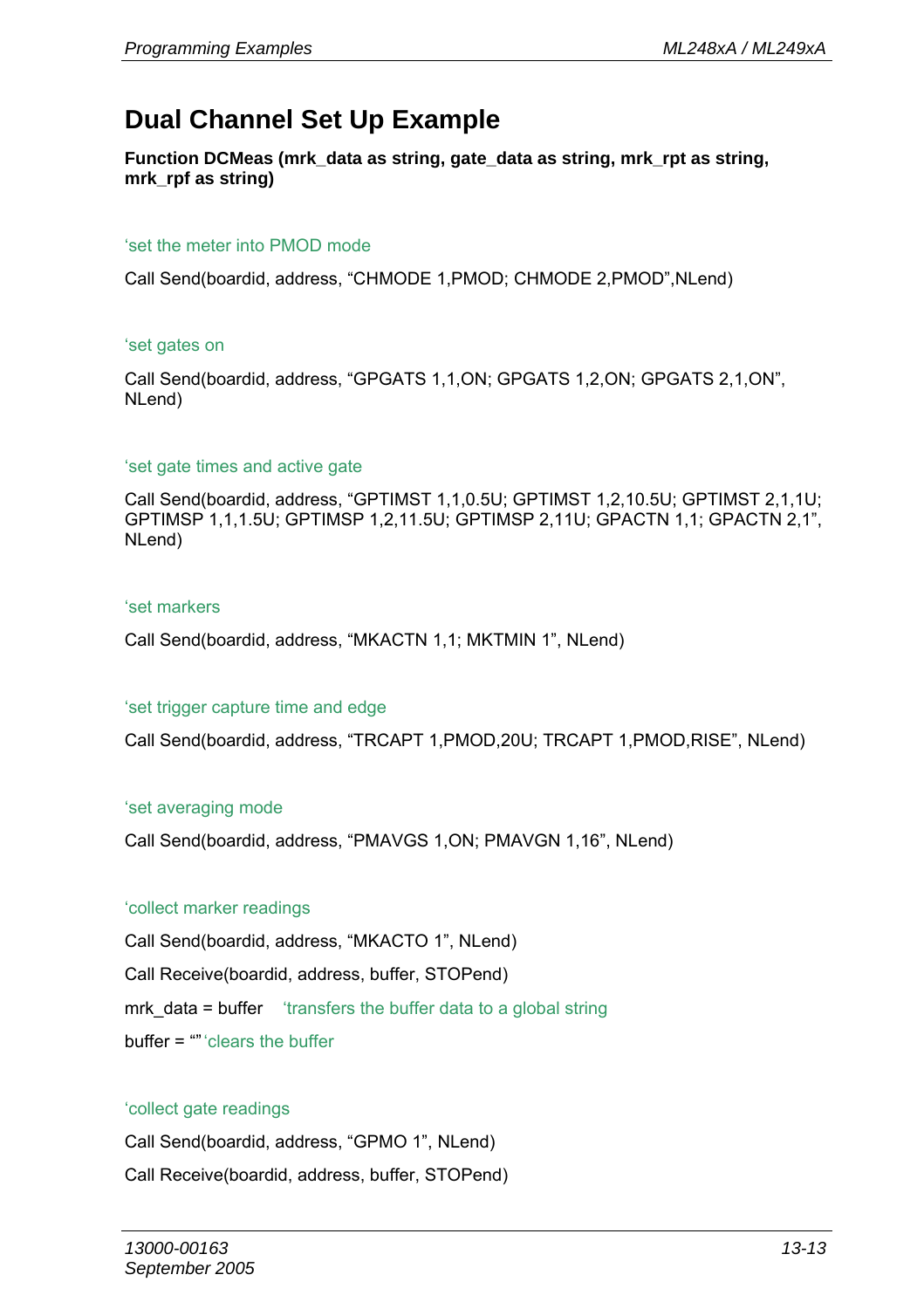gate data = buffer 'transfers the buffer data to a global string  $buffer = "" 'clears the buffer$ 

'collect pulse repetition time readings

Call Send(boardid, address, "MKPRIO 2", NLend) Call Receive(boardid, address, buffer, STOPend) mrk rpt = buffer "transfers the buffer data to a global string buffer = "" 'clears the buffer

'collect pulse repetition frequency readings

Call Send(boardid, address, "MKPRFO 2", NLend) Call Receive(boardid, address, buffer, STOPend) mrk\_rpf = buffer transfers the buffer data to a global string buffer = "" 'clears the buffer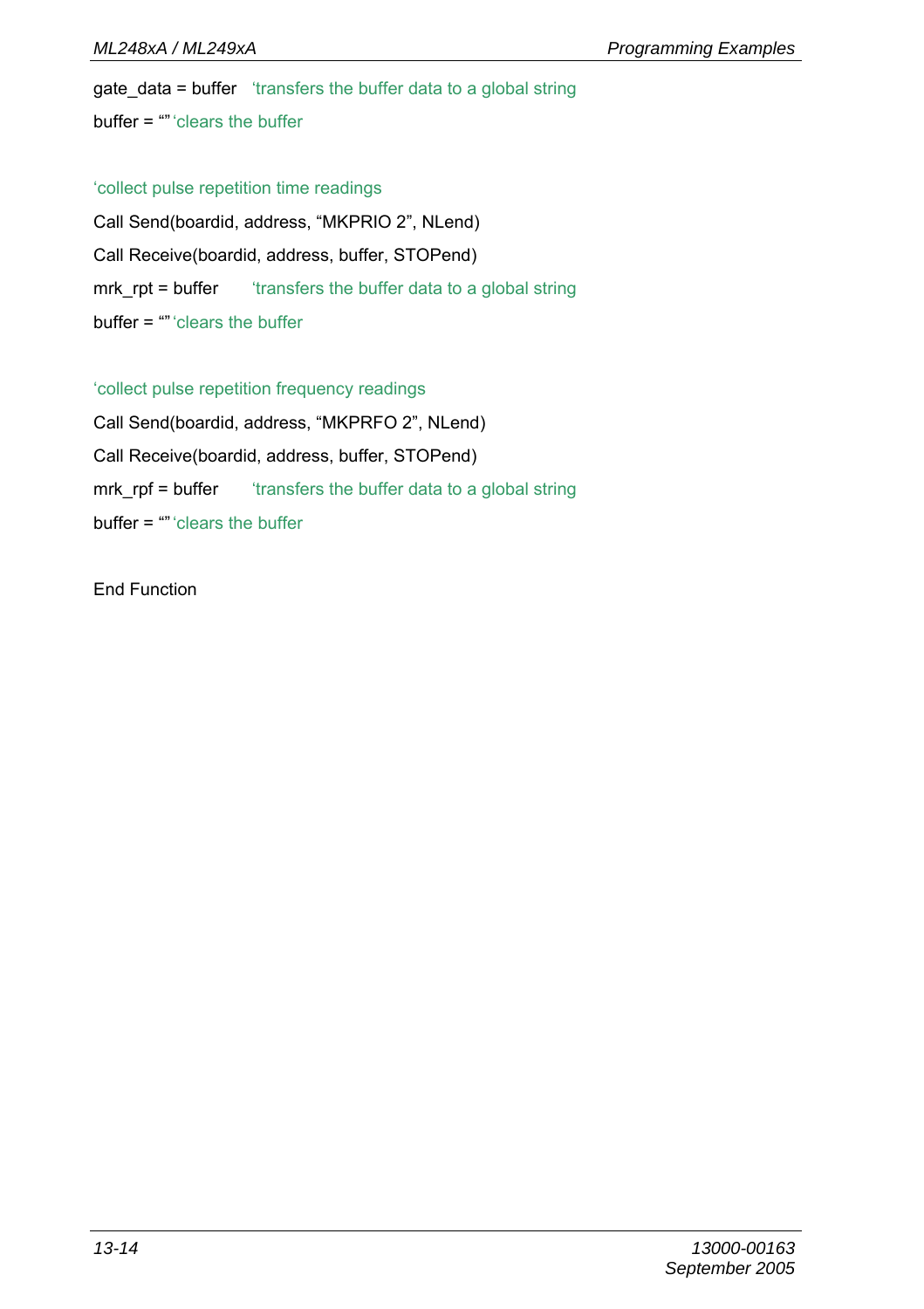### **Cal and Zero Operation Examples**

#### **Function CalZero**

'sets query toggle memory space

Dim query as Boolean

#### 'setting toggle

query  $=$  ??

#### 'calibrating and zeroing according to toggle

#### If query = True then

```
 Call Send(boardid, address, "SNCAL A; SNZERO A; *OPC?", NLend)
```
Do Until buffer = "1"

buffer  $=$  ""

Call Receive(boardid, address, buffer, STOPend)

Loop

txtResult.Text = "Operation complete. Sensor cal-ed and zeroed"

#### Else

Call Send(boardid, address, "\*CLS", NLend)

Call Send(boardid, address, "SNCAL A; SNZERO A; \*OPC", NLend)

Do Until Right\$(buffer, 1) = 1 or Right\$(buffer, 1) = 3 or Right\$(buffer, 1) = 5 or Right\$(buffer, 1) = 7 or Right\$(buffer, 1) = 9

buffer  $=$  ""

Call Receive(boardid, address, buffer, STOPend)

Loop

txtResult.Text = "Operation complete. Sensor cal-ed and zeroed"

End If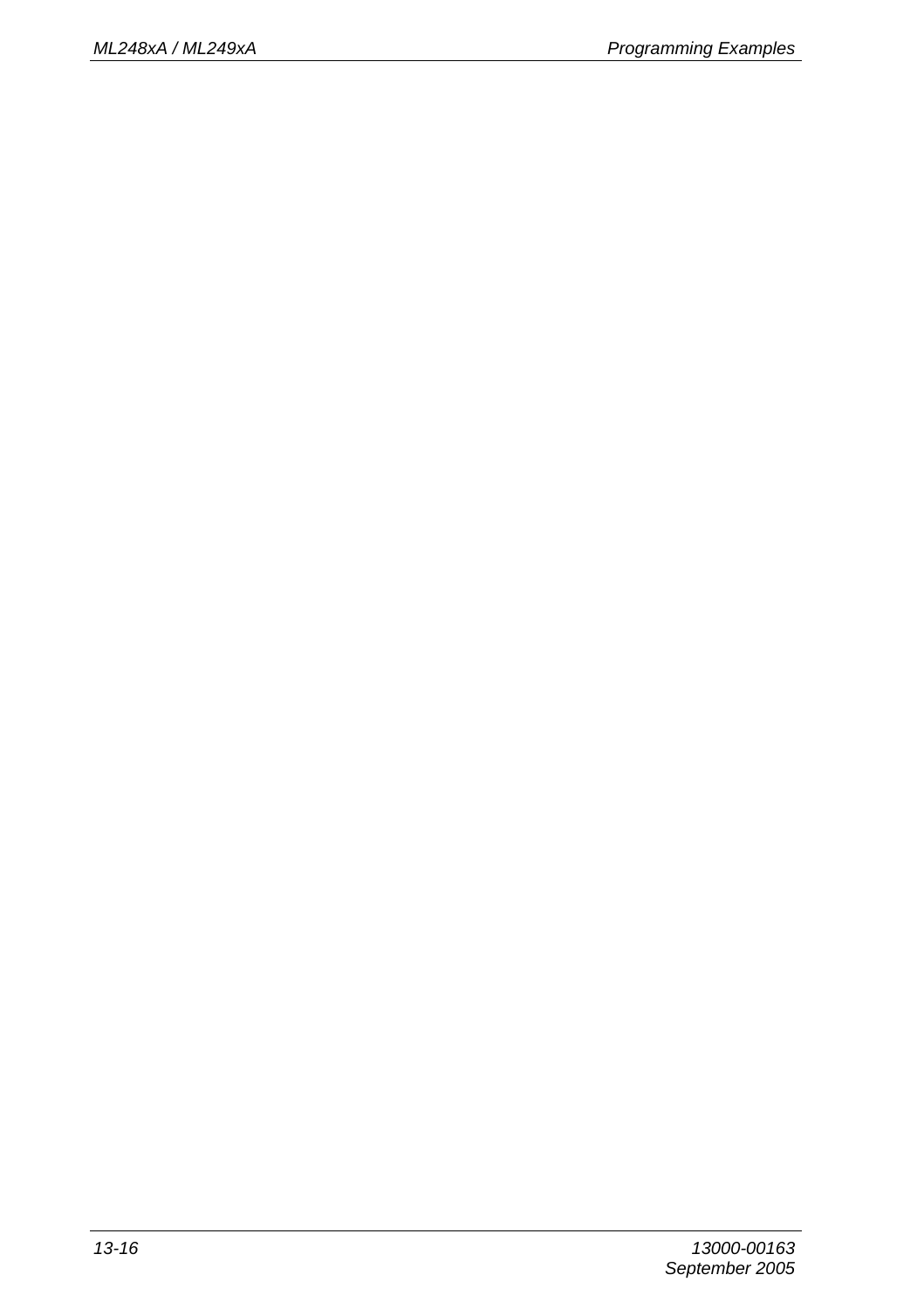# **Appendix A. ML243xA Reference Table**

This table below lists the full ML243xA GPIB command set in the first column and any equivalent ML248xA / ML249xA GPIB command in the second column. A hyphen '-' in the second column indicates that the ML243xA command is no longer supported on ML248xA / ML249xA power meters and no equivalent command exists (i.e., a command that performs exactly the same operation). The third column provides suggestions on alternative commands that can be used when no equivalent command exists or details of the differences between the two commands.

| ML243xA        | <b>ML248xA</b><br>$\prime$<br><b>ML249xA</b> | <b>Alternative Commands / Notes</b>                                                                                                             |
|----------------|----------------------------------------------|-------------------------------------------------------------------------------------------------------------------------------------------------|
| <b>ADDR</b>    | <b>SYADDR</b>                                |                                                                                                                                                 |
| AVG            |                                              | Refer to commands: CWAVG, PMAVGS,<br><b>PMAVGN</b>                                                                                              |
| <b>AVGLL</b>   | $\overline{\phantom{a}}$                     |                                                                                                                                                 |
| <b>AVGM</b>    | $\overline{\phantom{a}}$                     | Refer to commands: CWAVG, PMAVGS,<br><b>PMAVGN</b>                                                                                              |
| <b>BAUTS</b>   | $\overline{\phantom{0}}$                     |                                                                                                                                                 |
| <b>BAUTT</b>   | $\overline{\phantom{a}}$                     |                                                                                                                                                 |
| <b>BUFF</b>    | <b>SYBUFS</b>                                |                                                                                                                                                 |
| CAL            | <b>SNCAL</b>                                 |                                                                                                                                                 |
| <b>CFADJ</b>   | <b>SNCFADJ</b>                               |                                                                                                                                                 |
| <b>CFCAL</b>   | <b>SNCFCAL</b>                               |                                                                                                                                                 |
| <b>CFFRQ</b>   | <b>SNCFRQ</b>                                | Frequency range changed                                                                                                                         |
| <b>CFSRC</b>   | <b>SNCFSRC</b>                               |                                                                                                                                                 |
| <b>CFUADD</b>  | <b>SNCTADD</b>                               | Frequency range changed                                                                                                                         |
| <b>CFUCT</b>   | <b>SNCTCLR</b>                               |                                                                                                                                                 |
| <b>CFUID</b>   | <b>SNCTID</b>                                |                                                                                                                                                 |
| <b>CFULD</b>   | <b>SNCTBIN</b>                               |                                                                                                                                                 |
| <b>CFUNITS</b> | <b>SNCFU</b>                                 |                                                                                                                                                 |
| <b>CFUPT</b>   | <b>SNCTPRE</b>                               |                                                                                                                                                 |
| <b>CFURD</b>   | <b>SNCTBO</b>                                |                                                                                                                                                 |
| <b>CFUSAV</b>  | <b>SNCTSAV</b>                               |                                                                                                                                                 |
| <b>CFUSEL</b>  | <b>SNCTABN</b>                               |                                                                                                                                                 |
| <b>CFUTBL</b>  | <b>SNCTNQ</b>                                |                                                                                                                                                 |
| <b>CFUUSE</b>  | <b>SNCFUSE</b>                               |                                                                                                                                                 |
| <b>CFUVLD</b>  | <b>SNCTAVL</b>                               |                                                                                                                                                 |
| <b>CFVAL</b>   | <b>SNCFVAL</b>                               |                                                                                                                                                 |
| <b>CHCFG</b>   | <b>CHCFG</b>                                 |                                                                                                                                                 |
| <b>CHRES</b>   | <b>CHRES</b>                                 |                                                                                                                                                 |
| <b>CHUNIT</b>  | <b>CHUNIT</b>                                |                                                                                                                                                 |
| CONT           | <b>SYCONT</b>                                |                                                                                                                                                 |
| <b>CUR</b>     |                                              | Refer to the following mode dependent<br>commands.<br>Pulsed Modulated Profile: MKSTATE,<br>MKPOS, MKACTN, MKAPOS<br>Statistics: TTMKS, TTMKPOS |
| <b>CURLK</b>   |                                              | Refer to commands: MKDELTS, MKDLINK                                                                                                             |
| <b>CVSPF</b>   | <b>SNZSPF</b>                                | Frequency range changed                                                                                                                         |
| <b>CVSPV</b>   | SNZSPV                                       | Voltage range changed                                                                                                                           |
| <b>CVSTF</b>   | SNZSTF                                       | Frequency range changed                                                                                                                         |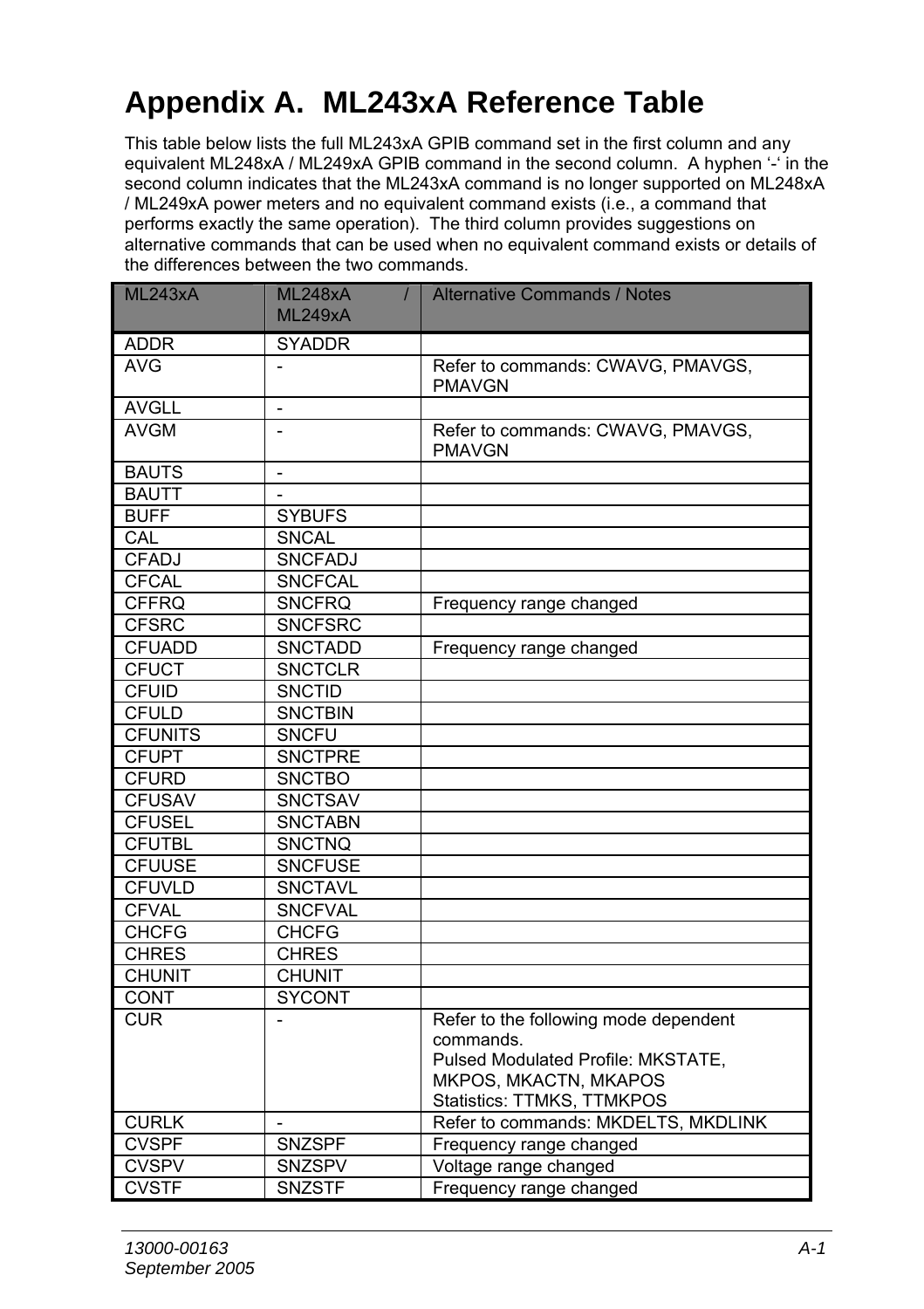| ML243xA         | <b>ML248xA</b><br>$\prime$ | <b>Alternative Commands / Notes</b>                     |
|-----------------|----------------------------|---------------------------------------------------------|
|                 | <b>ML249xA</b>             |                                                         |
| <b>CVSTV</b>    | SNZSTV                     | Voltage range changed                                   |
| <b>DBLGHT</b>   | $\mathcal{L}$              | No battery support                                      |
| <b>DBLTIM</b>   |                            | No battery support                                      |
| <b>DCONT</b>    | $\frac{1}{2}$              | Refer to command: SYDLIT                                |
| <b>DCONTD</b>   | $\overline{a}$             |                                                         |
| <b>DCONTU</b>   |                            |                                                         |
| <b>DISP</b>     | <b>SYDISP</b>              |                                                         |
| <b>DPEAK</b>    | $\overline{\phantom{0}}$   | Refer to commands: CHPKS, CHPIRST                       |
| <b>DTRGD</b>    | $\overline{a}$             | Refer to command: TRDLYT                                |
| <b>DUTY</b>     | $\overline{a}$             | Refer to command: CWDUTY                                |
| <b>DUTYS</b>    | $\overline{a}$             | Refer to command: CWDUTYS                               |
| <b>EMUL</b>     |                            |                                                         |
| <b>ENTERR</b>   | <b>SYBEEPS</b>             |                                                         |
| <b>ERRLST</b>   | <b>SYERLST</b>             | Data format changed                                     |
| <b>FAST</b>     | <b>SYFAST</b>              | See command notes                                       |
| <b>FBEEP</b>    | <b>LMFBEEP</b>             |                                                         |
| <b>FHOLD</b>    | <b>LMFHOLD</b>             |                                                         |
| <b>FROFF</b>    |                            |                                                         |
| <b>FRST</b>     | <b>NVFRST</b>              |                                                         |
| <b>GMNMX</b>    |                            | Refer to commands: PMMEAS, PMRDO,<br>GPAMO, GPNMO, GPMO |
| <b>GPRST</b>    |                            | Refer to commands: PMPDREP, PMPTRK,<br><b>PMPDRST</b>   |
| <b>GRAUTO</b>   | $\overline{\phantom{0}}$   | Refer to command: PMPAUTO                               |
| <b>GRAVG</b>    | $\overline{\phantom{a}}$   |                                                         |
| <b>GRCP</b>     | $\overline{\phantom{a}}$   |                                                         |
| <b>GRDATA</b>   | $\overline{\phantom{a}}$   |                                                         |
| <b>GRDDT</b>    | $\overline{\phantom{m}}$   |                                                         |
| <b>GRDRQ</b>    |                            |                                                         |
| <b>GRFS</b>     | $\overline{\phantom{0}}$   |                                                         |
| <b>GRMD</b>     |                            | Refer to commands: CHMODE, PMDTYP                       |
| <b>GRPIX</b>    | $\overline{\phantom{a}}$   | Refer to command; PMPDREP                               |
| <b>GRPRD</b>    | $\overline{a}$             |                                                         |
| <b>GRPTP</b>    | $\overline{\phantom{a}}$   | Refer to command: TRDLYT                                |
| <b>GRSWP</b>    | $\overline{a}$             | Refer to command: PMAVGN                                |
| <b>GRSWR</b>    |                            | Refer to command: PMAVRST                               |
| <b>GRSWS</b>    |                            | Refer to command: PMAVGS                                |
| <b>GRTMM</b>    | $\overline{a}$             | Refer to command: PMPTRK                                |
| <b>GRYB</b>     | $\overline{\phantom{0}}$   | Refer to commands: PMPSCAL, PMPREF                      |
| <b>GRYT</b>     |                            | Refer to commands: PMPSCAL, PMPREF                      |
| GT <sub>0</sub> | GT <sub>0</sub>            |                                                         |
| GT <sub>1</sub> | GT <sub>1</sub>            |                                                         |
| GT <sub>2</sub> | GT <sub>2</sub>            |                                                         |
| <b>GTARM</b>    | $\blacksquare$             | Refer to command: TRARMD                                |
| <b>GTDLY</b>    | $\mathbb{L}$               | Refer to command: TRDLYT                                |
| <b>GTGW</b>     |                            | Refer to commands: GPGATS, GPTIMST,                     |
|                 |                            | GPTIMSP, GPFENS, GPFENST, GPFENSP                       |
| <b>GTLVL</b>    |                            | Refer to command: TRINLEV                               |
| <b>GTSRC</b>    |                            | Refer to command: TRSRC                                 |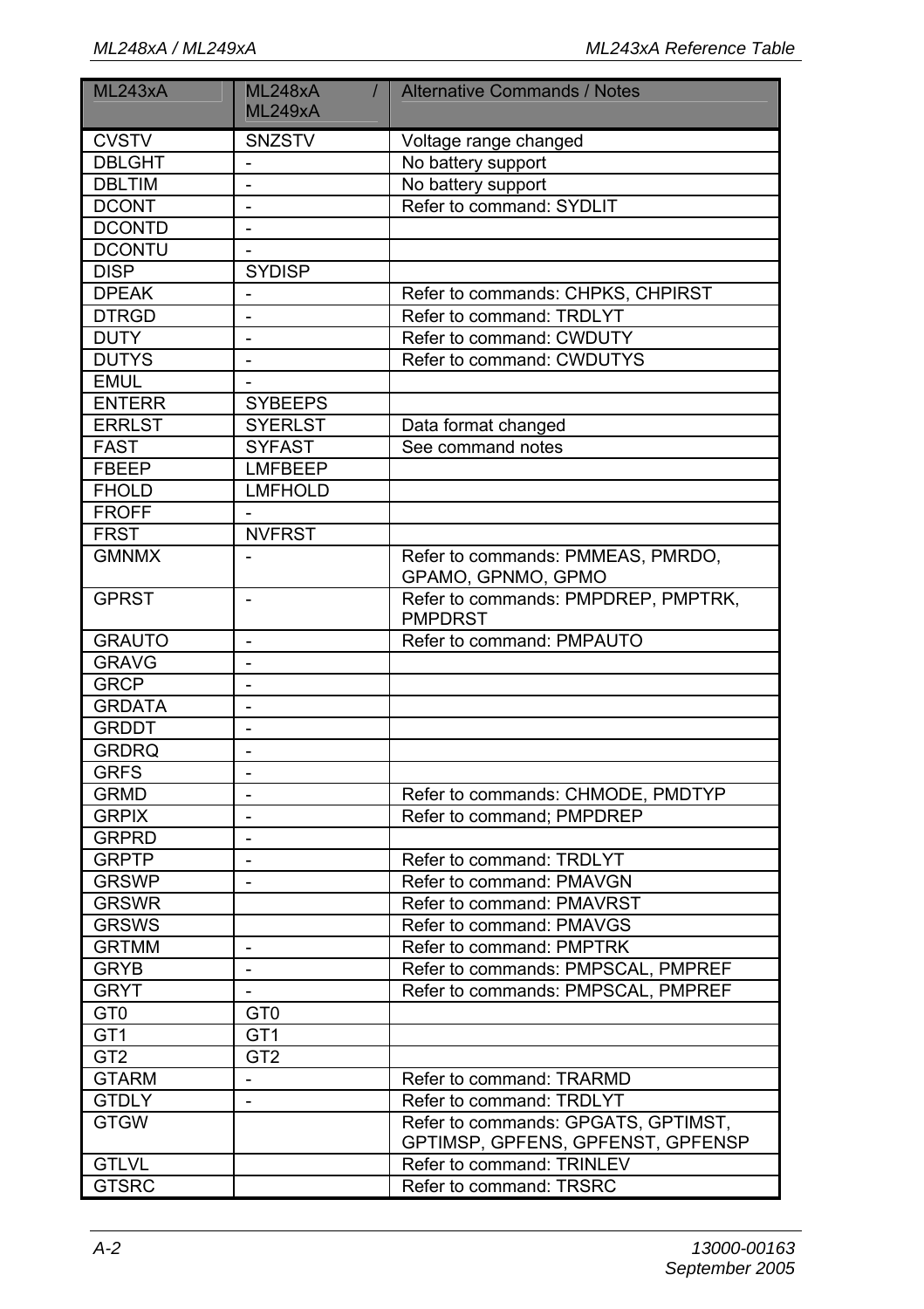| ML243xA        | <b>ML248xA</b><br>$\prime$<br><b>ML249xA</b> | <b>Alternative Commands / Notes</b>                 |
|----------------|----------------------------------------------|-----------------------------------------------------|
| <b>GTTYP</b>   |                                              | Refer to command: TRINEDG                           |
| <b>GTXTTL</b>  |                                              | Refer to command: TRXEDG                            |
| <b>HLIM</b>    | <b>LMSUP</b>                                 | Limits range has changed                            |
| <b>HLIMS</b>   |                                              | Refer to command: LMSTATE, LMLINE,<br>LMTYP         |
| <b>HOLD</b>    | $\mathcal{L}_{\mathcal{A}}$                  | Refer to command: CHOLD                             |
| <b>IBBLP</b>   |                                              |                                                     |
| <b>KEYCK</b>   | <b>SYTACTS</b>                               |                                                     |
| <b>LINK</b>    |                                              | Refer to command: TRLINKS                           |
| LLIM           | <b>LMSLO</b>                                 | Limits range has changed                            |
| <b>LLIMS</b>   |                                              | Refer to command: LMSTATE, LMLINE,<br>LMTYP         |
| <b>MMRST</b>   | <b>CWMMRST</b>                               | Applies only to CW mode.                            |
| <b>MNGDB</b>   |                                              | Refer to commands: PMNPBO, PMNPBLO                  |
| <b>MNGD</b>    | $\overline{\phantom{a}}$                     | Refer to command: PMNPO                             |
| <b>MNMXS</b>   | <b>CWMMTKS</b>                               | Applies only to CW mode                             |
| <b>MODDEL</b>  | $\mathbf{r}$                                 |                                                     |
| <b>MODINIT</b> | $\overline{\phantom{0}}$                     |                                                     |
| <b>MODLIM</b>  | $\overline{\phantom{0}}$                     |                                                     |
| <b>MODPH</b>   |                                              |                                                     |
| <b>MODPWR</b>  | $\overline{a}$                               |                                                     |
| <b>MODRED</b>  | $\overline{a}$                               |                                                     |
| <b>MODRNG</b>  | $\overline{a}$                               |                                                     |
| <b>MXGDB</b>   | $\overline{a}$                               | Refer to commands: PMXPBO, PMXPBLO                  |
| <b>MXGD</b>    | $\overline{\phantom{0}}$                     | Refer to command: PMXPO                             |
| O              | <b>CWO</b>                                   | Review command operation                            |
| <b>OBACM</b>   |                                              |                                                     |
| OBCH           | <b>BNOCH</b>                                 |                                                     |
| OBDSP          | <b>BNDSP</b>                                 | Added dBW units                                     |
| <b>OBDST</b>   | <b>BNDST</b>                                 | Added dBW units                                     |
| OBMD           |                                              | Refer to commands: BN1CM, BNC2M                     |
| OBPL           | <b>BNPLEV</b>                                |                                                     |
| <b>OBVSP</b>   | <b>BNVOSP</b>                                |                                                     |
| <b>OBVST</b>   | <b>BNVOST</b>                                |                                                     |
| OBZL           |                                              |                                                     |
| <b>OFFCLR</b>  | <b>SNOTCLR</b>                               |                                                     |
| <b>OFFFIX</b>  | <b>SNOFIX</b>                                | Offset Range has changed                            |
| <b>OFFTBL</b>  | <b>SNOTSEL</b>                               |                                                     |
| <b>OFFTBR</b>  | $\overline{a}$                               | See SNOTBO, SNOTAO command                          |
| <b>OFFTBU</b>  |                                              | See SNOTBW, SNOTAW command                          |
| <b>OFFTYP</b>  | <b>SNOFTYP</b>                               |                                                     |
| <b>OFFVAL</b>  | <b>SNOFVO</b>                                |                                                     |
| <b>OGBD</b>    | $\overline{\phantom{a}}$                     | Refer to command: PMPBO                             |
| <b>OGD</b>     | $\overline{\phantom{a}}$                     | Refer to command: PMPO                              |
| <b>OGSD</b>    | $\overline{\phantom{a}}$                     |                                                     |
| ОI             | SYOI                                         |                                                     |
| ON             | <b>CWON</b>                                  | Returns also readings for both channels (ch<br>182) |
| OPMD           | $\overline{\phantom{a}}$                     | Refer to commands: CHMODE, PMDTYP                   |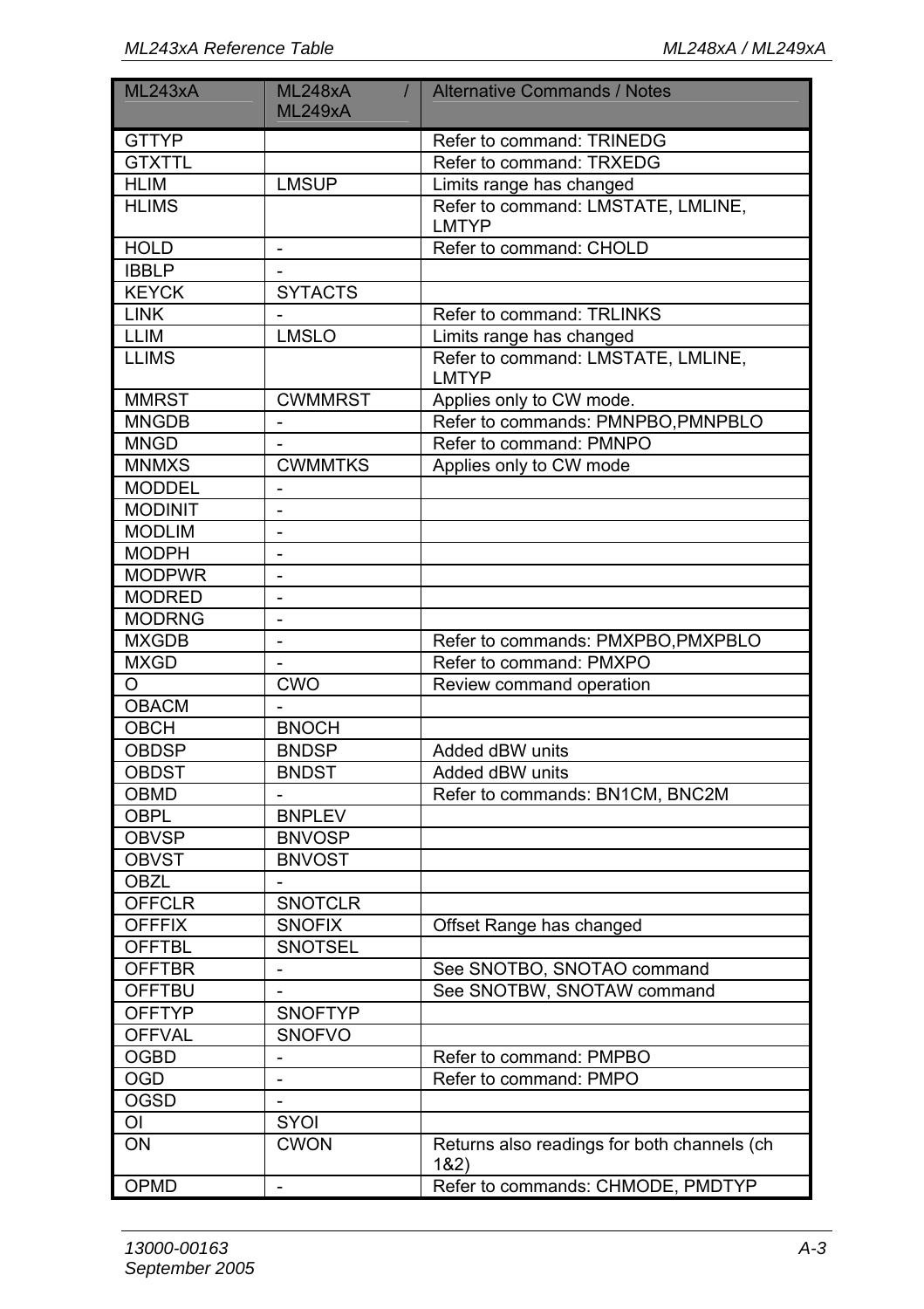| ML243xA          | <b>ML248xA</b><br>$\prime$<br><b>ML249xA</b> | Alternative Commands / Notes                                                                                   |
|------------------|----------------------------------------------|----------------------------------------------------------------------------------------------------------------|
| <b>PRINT</b>     |                                              |                                                                                                                |
| <b>PRNSEL</b>    |                                              |                                                                                                                |
| <b>RCD</b>       | <b>RCD</b>                                   | See also additional Range Calibrator<br>commands                                                               |
| <b>REL</b>       | <b>CWREL</b>                                 | Applies only to CW mode                                                                                        |
| <b>RFCAL</b>     | <b>SNRFCAL</b>                               |                                                                                                                |
| $\overline{RGH}$ | <b>SNRGH</b>                                 | New ranges + range selection channel mode<br>dependent. Pulsed/Modulated: AUTO   7 to 9<br>CW: $AUTO$   1 to 6 |
| <b>RSBAUD</b>    | <b>SYBAUD</b>                                | Added 57.6 kbits per second                                                                                    |
| <b>RSMODE</b>    |                                              |                                                                                                                |
| <b>SECURE</b>    | <b>NVSECS</b>                                |                                                                                                                |
| <b>SENMM</b>     |                                              |                                                                                                                |
| <b>SENMO</b>     | <b>SNUNIVM</b>                               |                                                                                                                |
| <b>SENSTL</b>    | <b>CWSETLP</b>                               |                                                                                                                |
| <b>SENTYP</b>    | <b>SNTYPE</b>                                |                                                                                                                |
| <b>SRCMOD</b>    | $\overline{\phantom{a}}$                     |                                                                                                                |
| <b>SRCSPFRQ</b>  | $\overline{a}$                               |                                                                                                                |
| <b>SRCSPPWR</b>  | $\overline{\phantom{m}}$                     |                                                                                                                |
| <b>SRCSTAT</b>   | $\frac{1}{2}$                                |                                                                                                                |
| <b>SRCSTFRQ</b>  | $\overline{\phantom{0}}$                     |                                                                                                                |
| <b>SRCSTPWR</b>  |                                              |                                                                                                                |
| <b>START</b>     | <b>SYSTART</b>                               |                                                                                                                |
| <b>STATUS</b>    | <b>SYSTATE</b>                               | Data format has changed                                                                                        |
| <b>STERR</b>     | <b>SYTEST</b>                                | Data format has changed                                                                                        |
| <b>SYSLD</b>     | <b>NVLOAD</b>                                | Number of stores extended to 20                                                                                |
| <b>SYSLNM</b>    | <b>NVNAME</b>                                |                                                                                                                |
| <b>SYSRD</b>     | <b>NVOUT</b>                                 | Number of stores extended to 20                                                                                |
| <b>TEXT</b>      | <b>SYTEXT</b>                                |                                                                                                                |
| <b>TEXTS</b>     | <b>SYTEXTS</b>                               |                                                                                                                |
| TR <sub>0</sub>  | TR <sub>0</sub>                              |                                                                                                                |
| TR <sub>1</sub>  | TR <sub>1</sub>                              | Totally new operation. Review command<br>description.                                                          |
| TR <sub>2</sub>  | TR <sub>2</sub>                              | Totally new operation. Review command<br>description.                                                          |
| TR <sub>3</sub>  | TR <sub>3</sub>                              |                                                                                                                |
| <b>TRGARM</b>    |                                              | Refer to command: TRARMD                                                                                       |
| <b>TRGDLY</b>    | $\overline{\phantom{0}}$                     | Refer to command: TRDLYT                                                                                       |
| <b>TRGGW</b>     |                                              | Refer to commands: GPGATS, GPTIMST,<br>GPTIMSP, GPFENS, GPFENST, GPFENSP                                       |
| <b>TRGLVL</b>    | $\overline{a}$                               | Refer to command: TRINLEV                                                                                      |
| <b>TRGMODE</b>   | $\overline{\phantom{a}}$                     | Refer to command: TRLINKS                                                                                      |
| <b>TRGSRC</b>    |                                              | Refer to command: TRSRC                                                                                        |
| <b>TRGTYP</b>    |                                              | Refer to command: TRINEDG                                                                                      |
| <b>TRGXTTL</b>   |                                              | Refer to command: TRXEDG                                                                                       |
| <b>VZERO</b>     | <b>BNVZERO</b>                               |                                                                                                                |
| ZERO             | SNZERO                                       |                                                                                                                |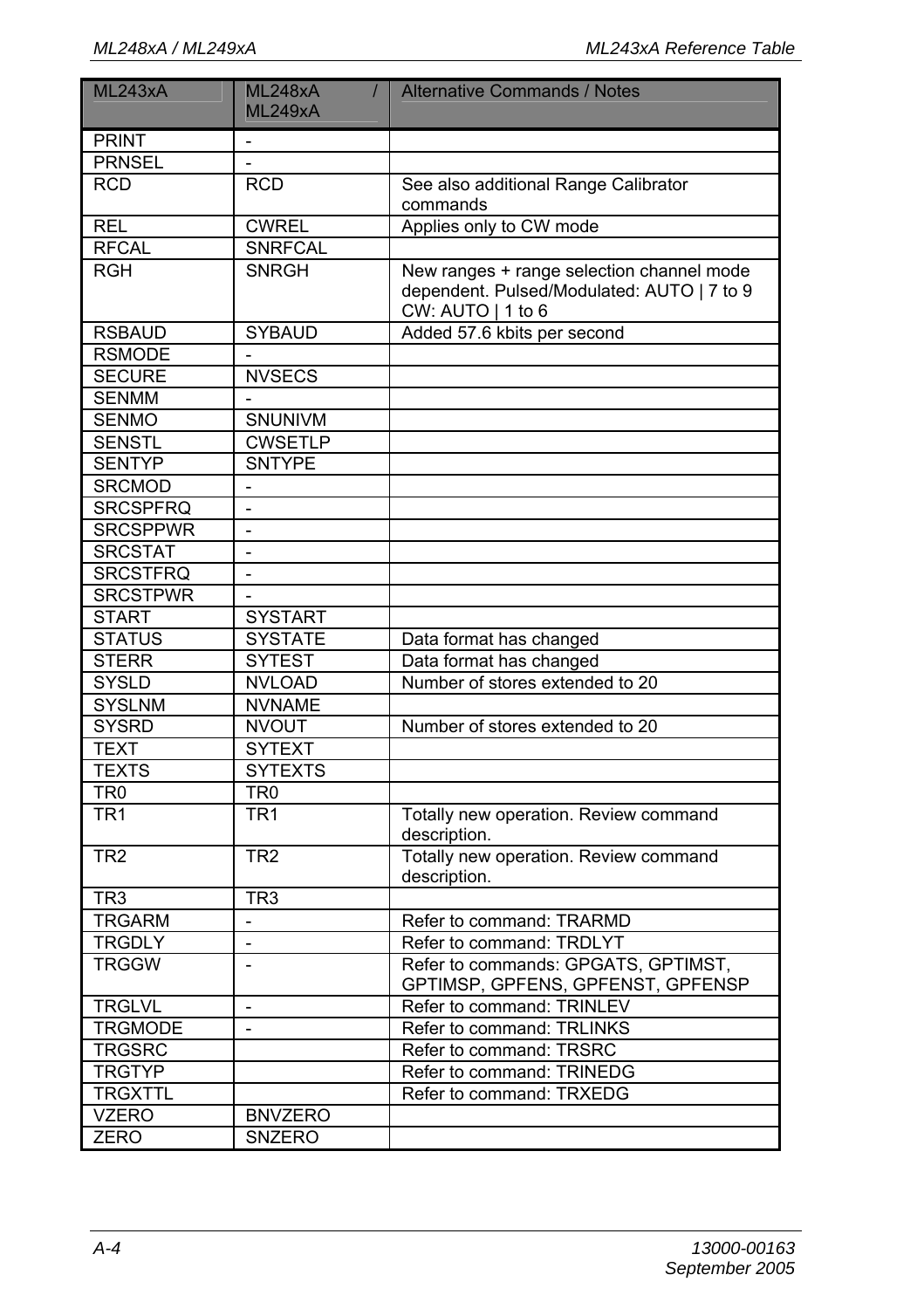# **Appendix B. Binary Output Decoding Examples**

### **Pulsed/Modulated Profile Binary to Float Conversion using Visual Basic**

This example in Visual Basic shows how to convert profile data from binary to floating point format for the GPIB command PMPBO. Replace the string in the Send() function to PMXPBO or PMNPBO to obtain minimum or maximum profile data.

```
' DATA VARIABLES AND FUNCTION DEFINITION SHOULD BE PLACED IN A 
' VISUAL BASIC MODULE 
' The function GetBinaryGraphData()converts the graph data points 
' from binary format to floating point format. 
' Graph Data 
Public GraphArray(1 To 200) As Single 
' conversion types for binary output 
Public Type FloatBox 
   Datbox As Single 
End Type 
Public Type longBox 
    Datbox(0 To 3) As Byte 
End Type 
' Function Definition: 
' Paramter 1: GPIBBoard is the GPIB board identification (usually 
' 0) 
' Paramter 2: MT248x_Addr is the power meter GPIB address (default 
' 13) 
' Paramter 3: Channel is the target Pulsed/Modulated Profile 
' channel (1 | 2 | 1&2) 
' 
Public Function GetBinaryGraphData(GPIBBoard As Integer, 
MT248x_Addr As Integer, Channel As Integer) As Boolean 
   ' required to convert binary to floating point variable 
   Dim longval As longBox 
   Dim floatval As FloatBox 
   Dim c As Integer 
   Dim start As Integer 
   Dim size As Integer 
   Dim pos As Integer 
   Dim byten As Integer 
   Dim Point As Integer 
   Dim GPIBbuff As String * 4095 
   Dim buffer As String 
   Dim ByteShift(0 to 3) as integer 
   ' Shift the bytes as the byte format output of MT248x is rotated 
 ByteShift(0) = 2 ' byte 0 becomes byte 2 
 ByteShift(1) = 3 ' byte 1 becomes byte 3
```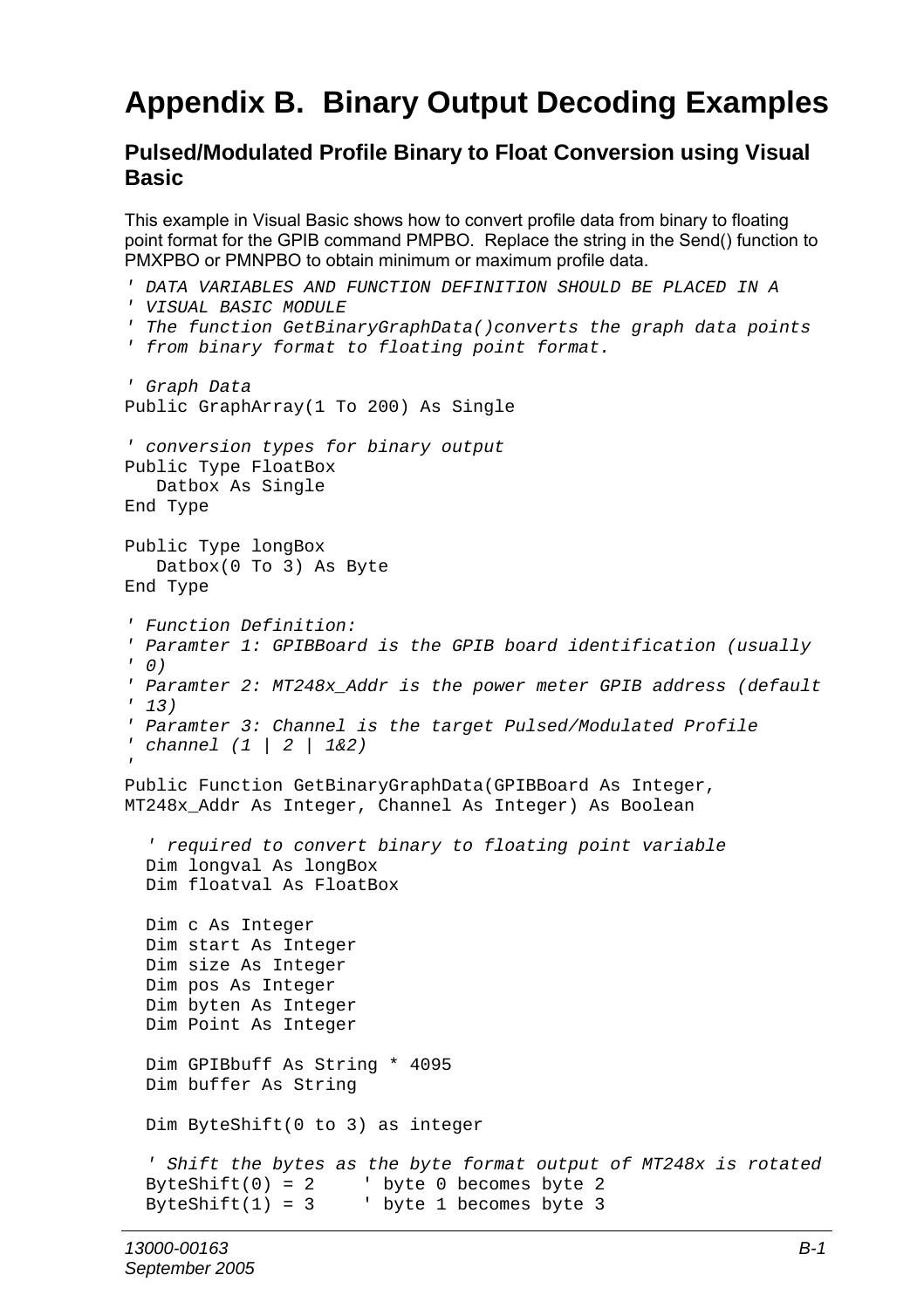```
ByteShift(2) = 1 ' byte 2 becomes byte 1
ByteShift(3) = 0 \qquad ' byte 3 becomes byte 0
 Call Send(GPIBBoard_Addr, MT248x_Addr, "PMPBO " & Channel,NLend) 
Call Receive(GPIBBoard Addr, MT2488x Addr, GPIBbuff, STOPend)
 ' check if we have the correct data 
 If (ibsta And EERR) = EERR Then Exit Function 
 ' move our starting position to the correct place in the GPIB 
 ' returned data string 
buffer = Left(GPIBbuffer, ibcnt1 - 1) pos = InStr(buffer, "#") + 1 
size = Mid(buster, pos + 1, Mid(buster, pos, 1)) start = pos + Mid(buffer, pos, 1) 
 ' go through the binary data, 4bytes at a time 
 For pos = 1 To size Step 4 
   ' go through each byte in the 4bytes block 
  For byten = 0 To 3
     ' convert byte value into integer 
    c = \text{Asc}(\text{Mid}(\text{buffer}, \text{start} + \text{pos} + \text{byten}, 1)) ' place the byte into the correct position in the convertion 
     ' array 
     longval.Datbox(ByteShift(byten)) = c 
   Next byten 
   ' cast the longval array into a floating point value 
   LSet floatval = longval 
   ' increase our graph points position 
   Point = Point + 1 
   ' Set the graph array position to this value from our floatval 
   ' type 
   GraphArray(Point) = floatval.Datbox 
 Next pos 
 ' return success! 
 GetBinaryGraphData = True
```

```
 End Function
```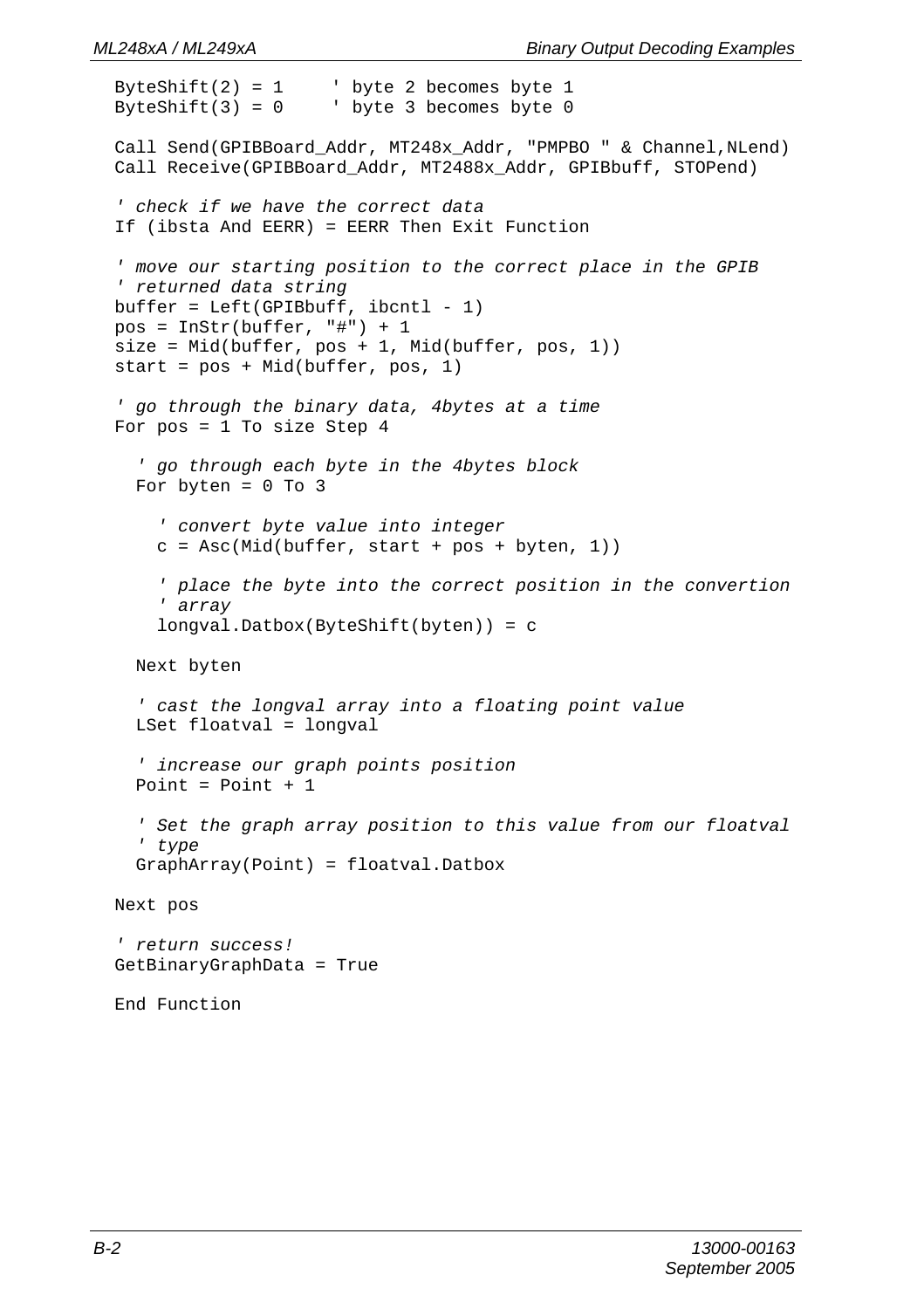### **Pulsed/Modulated Profile Binary to Float Conversion using Microsoft Visual C**

```
/* 
** This function reads Pulsed/Modulated profile measurements in 
** binary format and converts to single precision floating 
** point reading to 3 decimal digits. To extract floating point 
** readings correctly, binary data bytes MUST be re-arranged to 
** convert from c165 16-bit little-endian to 32-bit little endian. 
** NOTE: This function assumes that the ReadBuffer[] array is 
** declared global and contains the binary data to be decoded. The 
** data string to be decoded is formatted as follows: 
** PMPBO <c>,<#><length><num_bytes><data_byte_1>...<data_byte_n> 
** In this specific example the converted data and measurements 
** are written to a file using the C stream standard library 
** functions 
*/ 
void Convert__Binary_Meas_Data(void) 
{ 
  int x = 0;
  int i = 0;
   // char pointer used for assembly of float value 
   char *pCF; 
   float fval; 
   char tempBuff[100]; 
   char sNumChars[10]; 
  int numDig = 0;
   int totalBytes; 
   // extract mnemonic header + channel 
   while(1) 
   { 
    if (ReadBuffer[x] == ',')\{tempBuff[x] = \sqrt{0};
       fprintf( fp,"%s\n",tempBuff); // write header to file
                                         x++; // skip comma separator
       break; 
 } 
    tempBuffer[x] = ReadBuffer[x];x++; } 
   //find # separating character 
   while(1) 
   { 
    if (ReadBuffer[x] == '#') { 
      x++; break; 
     } 
    x++; }
```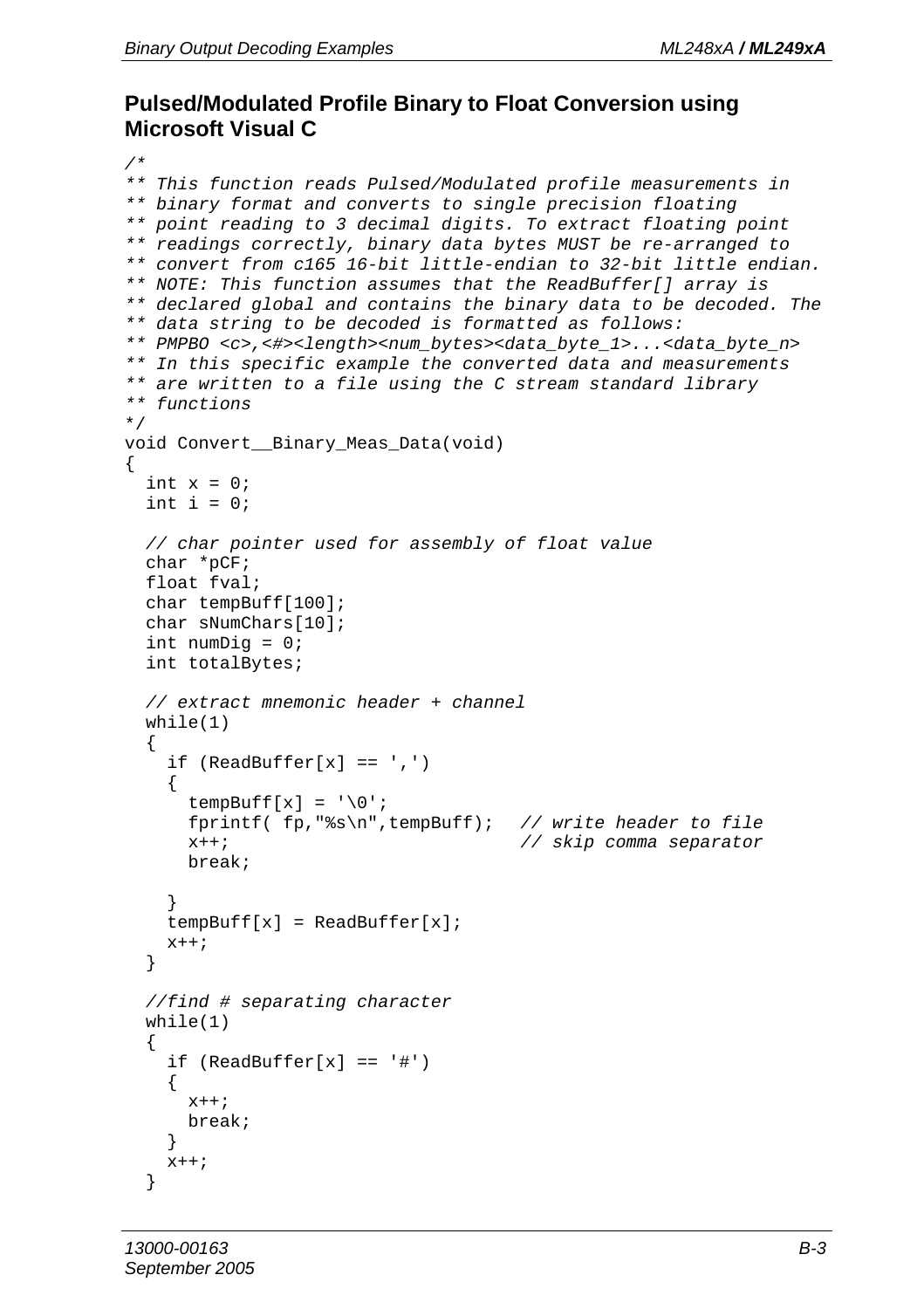```
 // read <length> field, how many digits to read next 
 sNumChars[0] = ReadBuffer[x++]; sNumChars[1] = '\0'; // null terminate as a string 
  numDig = atoi(sNumChars); // convert to integer
  // numDig to how many bytes to expect in measurement data 
   for (i=0; i<sub>sumDi</sub> <i>i</i> + +) { 
   sNumChars[i] = ReadBuffer[x++]; } 
  sNumChars[i] = '\0'; // null terminate as a string 
  // totalBytes is the number of binary data bytes we must read 
   totalBytes = atoi(sNumCharles); // initialise pointer pCF to variable fval. pCF can now access 
   // any byte in fval in any order 
 pCF = (char *)\&fval; // copy each byte from data buffer at the specified offset to 
  // obtain a floating point reading 
 for (i=0; i<totalBytes; i+=4)\{ // switch least significant word to most significant word, 
    // keep little endian format 
    *(pCF + 2) = ReadBuffer[x++];*(pCF + 3) = ReadBuffer[x++];*(pCF + 0) = ReadBuffer[x++];*(pCF + 1) = ReadBuffer[x++]; // write floating point value to file 
    fprintf( fp,"%.3f ",fval); 
   fprintf( fp, "%c", '\n'); <br>
pCF = (char *)&fval; <br>
// re-initialise p
                                        pCF = (char *)&fval; // re-initialise pointer 
  }
```
}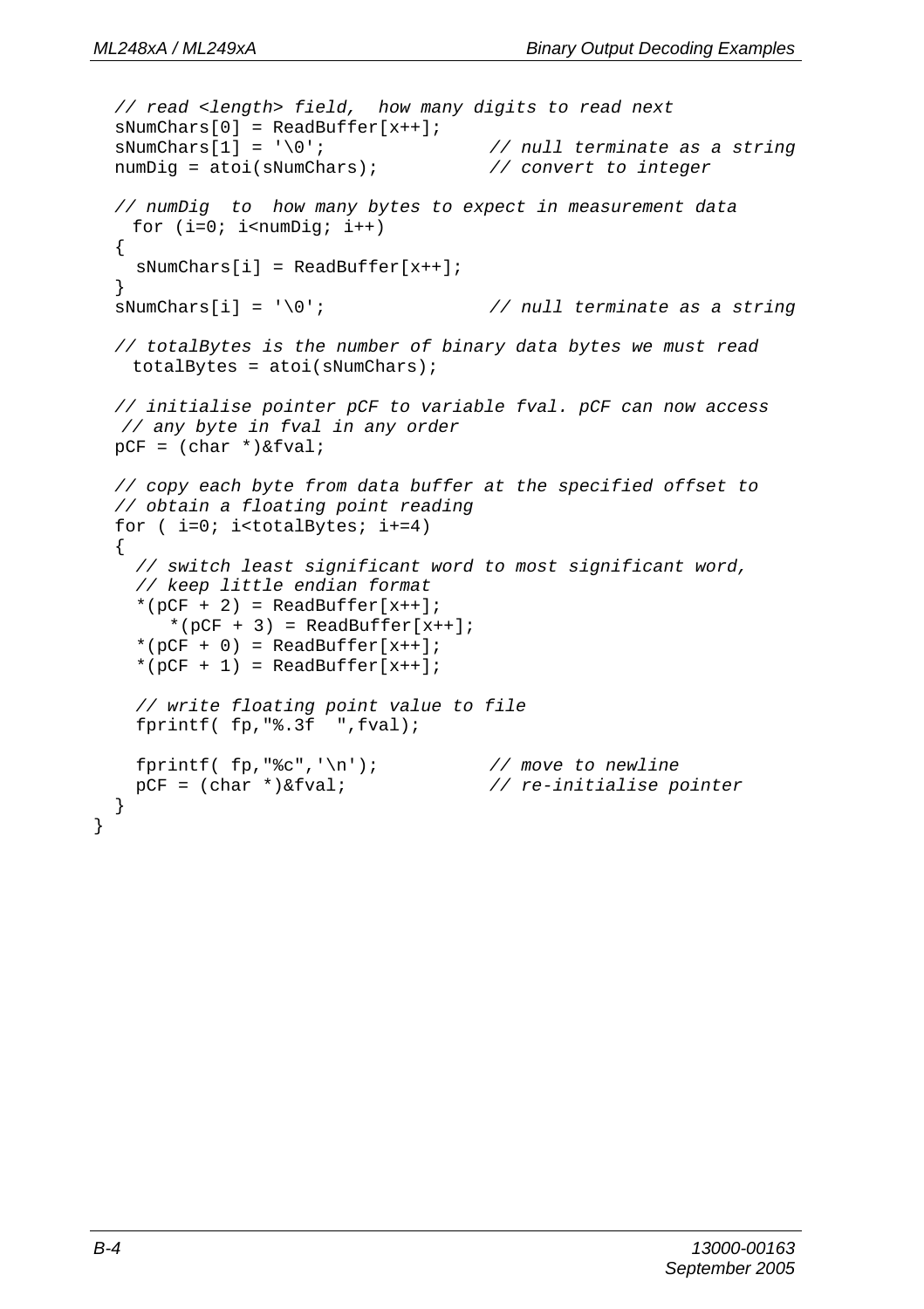### **Offset Tables Binary to Float Conversion using Microsoft Visual C**

This example in C using Microsoft Visual Studio shows how to convert Offset Table data from binary format to floating point 32-bit little-endian format. The binary data is acquired by sending the command GPIB SNOTBO command.

```
/* GLOBAL VARIABLES DECLARATION */ 
typedef union 
{ 
  char cval[4]; 
  float fval; 
  short ival; 
  long lval; 
} data_bytes; 
char buffer[4096]; // gpib data array 
float real_freq[200]; // 200 offset table entries maximum 
float real_offset[200]; 
float real_cal[200]; 
data bytes bin data;
/* 
** This function decodes binary formatted offset table data. 
** In this example the function expect the binary data to be held 
** in the global character array buffer. The binary data acquired 
** from the instrument will be in the following format: 
** SNOTBO #<length><num_bytes>,<bin_data_block> 
** where: 
** <length> The number of characters in the <num_bytes> 
** field 
** <num_bytes> The number of bytes in <bin_data_block>, 
** following the comma (,) 
  ** <bin_data_block> <id_string><num_entries><offset_tbl_entries> 
** where: 
   ** <id_string> 10 bytes (9 for the identity, plus a 
                        NULL 
** terminator byte) 
** <num_entries> 2 bytes representing the number of 
                         table 
** entry pairs 
** <offset_tbl_entries> <element1> … <elementN> 
** where: 
                            8-byte frequency/power-offset values
*/ 
void decode_bin_offset_table(void) 
{ 
  int count; 
  long *bin_value; 
  char *cptr; 
  char ch_val[6]; 
  int length; 
  // Decode header 
  cptr = strtok(&buffer[0],"#"); // Find # character
  cptr = strtok(NULL,"#");
```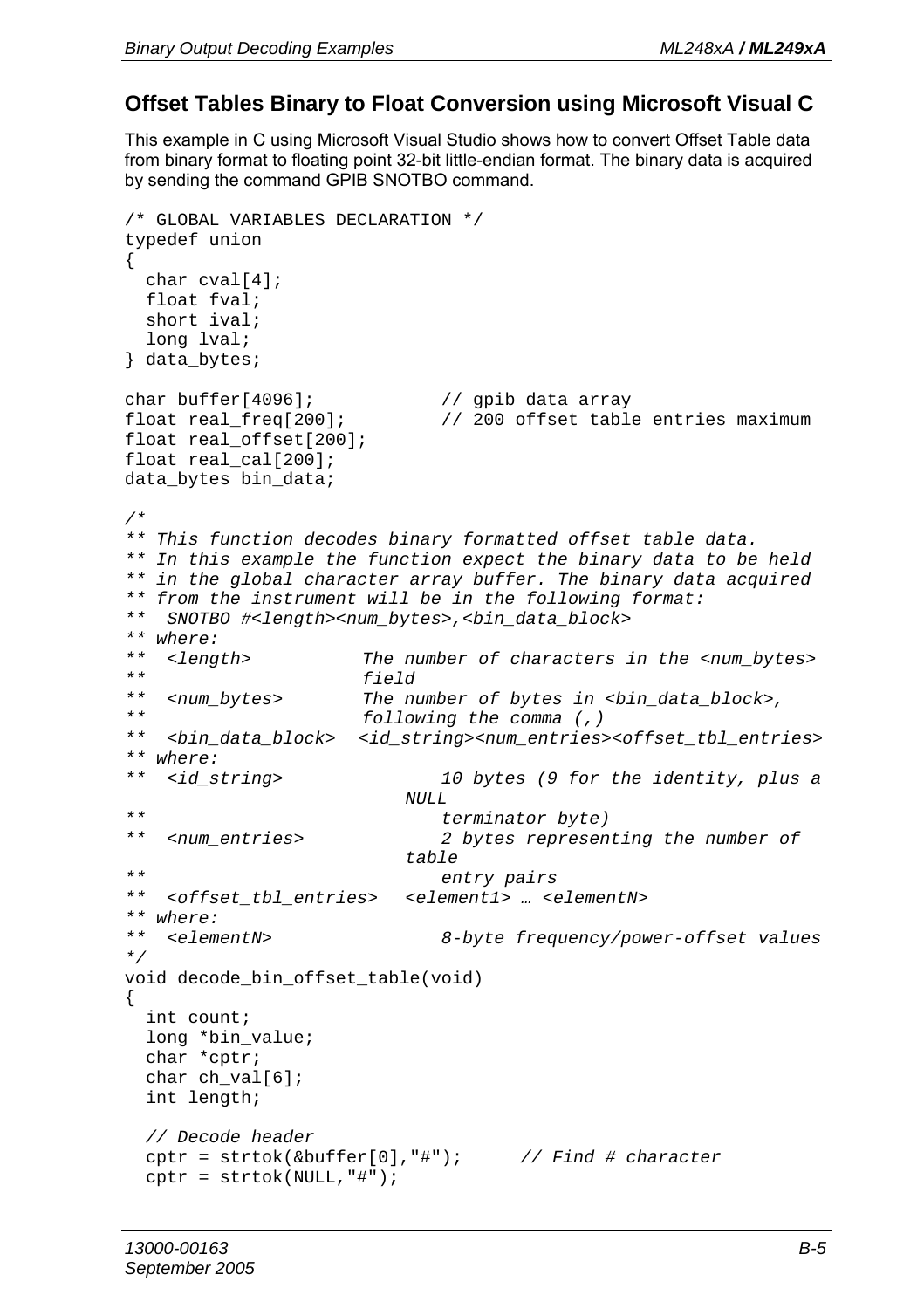```
 // Get the number of characters for binary length, null 
 // terminate and convert to integer 
ch_val[0] = *cpt++;ch\_val[1] = NULL; // count is the number of characters to expect next 
count = atoi(\&ch_val[0]); // Get binary data length field, and convert to integer 
for (loop = 0; loop < count; loop++)
 { 
ch\_val[loop] = *cpt++; } 
ch\_val[count] = NULL; // length value is how many data bytes are in the buffer 
length = atoi(\&ch val[0]); *cptr++; // skip the comma character 
 // The binary offset table may contain up to 200 sets 
 // frequency-power entry pairs. Each element of a single entry 
 // pair (e.g. frequency or power)is represented by a 4-byte 
 // single precision floating point number. To extract data 
 // correctly we must re-order each byte to form a floating point 
 // number in 32-bit little-endian format 
count = 0;
loop = 0; while (count < length) 
 { 
  // Frequency conversion 
 bin data.cval[2] = *cptr++;
 bin_data.cval[3] = *cptr++;
 bin_data.cval[0] = *cptr++;
  bin_data.cval[1] = *cptr++; 
  real_freq[loop] = bin_data.fval; 
  // dB conversion 
 bin_data.cval[2] = *cptr++;
 bin data.cval[3] = *cptr++;
 bin data.cval[0] = *cptr++;
 bin data.cval[1] = *cptr++;
 real offset[loop++] = bin data.fval;
 count += 8; }
```
}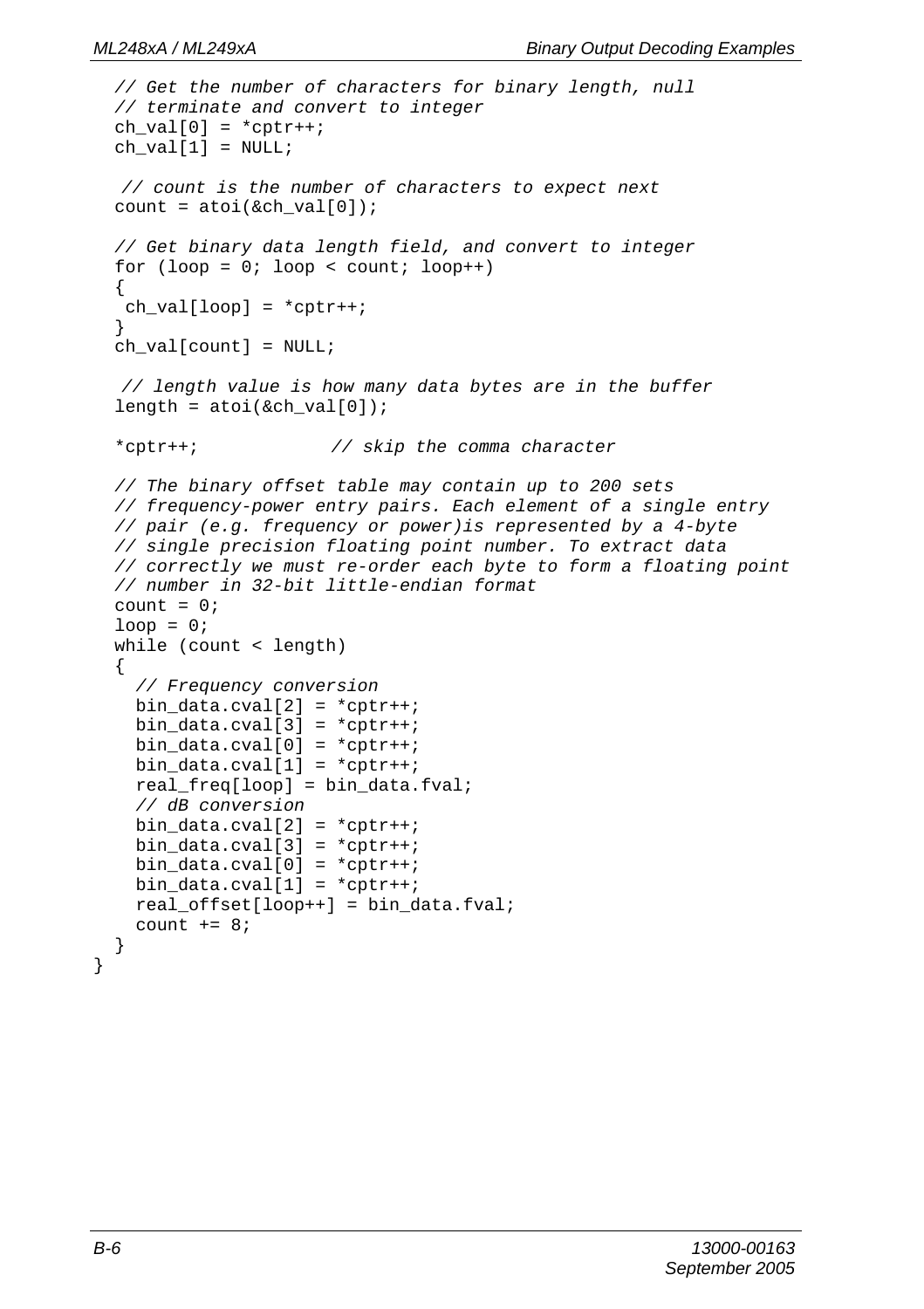### **Cal Factor Tables Binary to Float Conversion using Microsoft Visual C**

This example in C using Microsoft Visual Studio shows how to convert Cal Factor Table data from binary format to floating point 32-bit little-endian format. The binary data is acquired by sending the command GPIB SNCTBO command.

```
/* GLOBAL VARIABLES DECLARATION */ 
typedef union 
{ 
   char cval[4]; 
   float fval; 
   short ival; 
   long lval; 
} data_bytes; 
char buffer[4096]; // gpib data array
                                float real_freq[200]; // 200 offset table entries maximum
float real_offset[200]; 
float real_cal[200]; 
data bytes bin data;
/* 
** This function decodes binary formatted cal factor table data. 
** In this example the function expect the binary data to be held 
** in the global character array buffer. The binary data acquired 
** from the instrument will be in the following format: 
** SNCTBO<ws><bin_data_len><,><bin_data_block> 
** where:<br>** <bin_data_len>
** <bin_data_len> Total length in bytes of <bin_data_block> 
    ** <bin_data_block> <id_string><num_entries><cal_factor_entries> 
** where:<br>** <id** <id_string> 8 bytes (7 for the identity, plus a NULL 
** terminator byte)<br>** < xpum entries> 2 bytes xepresenting the table number
** <num_entries> 2 bytes representing the table number of 
** entry pairs<br>** coal factor entries> The frequency/cal factor data
** <cal_factor_entries> The frequency/cal_factor data pairs 
                                                        in binary
                            format 
*/ 
void Decode_Bin_Cal_Factor_Table(void) 
{ 
  int data_idx = 0, count = 0, val_cnt = 0, loop;
  int length, table entries;
   char arr_ch[6], ident[10], ch; 
   char *cptr; 
   float freq, cal; 
   // skip header 'SNCTBO ' by 7 chars 
  data idx = 7;
   // read binary data length field and convert to integer 
   while(1) 
   { 
     ch = buffer[data_idx]; 
    if(ch == ',')
```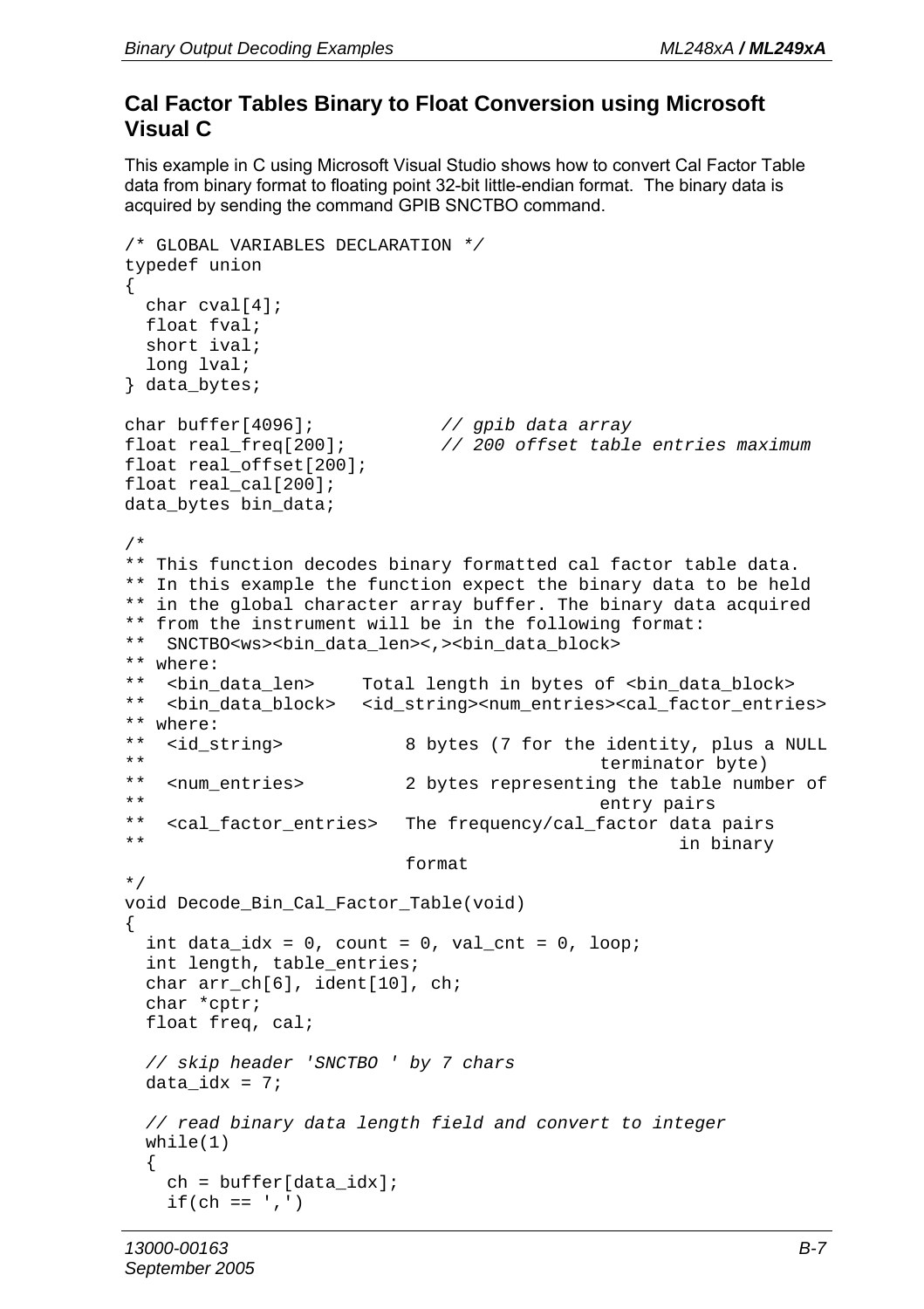```
 break; 
   arr_{ch}[count++] = ch;
    data_idx++; 
   } 
 arr ch[data_idx] = '\0';
 length = atoi(arrch); // skip one byte to set pointer after the comma 
  data_idx++; 
  cptr = &buffer[data_idx]; 
  // Read the table identity character string, max 8 chars 
 count = 8;for (loop = 0; loop < count; loop++)\{ident[loop] = *cptr++;length = length - 1; } 
 ident[count] = '\\0'; // Read number of entries 
 bin_data.cval[0] = *cptr++;
 bin\_data.cval[1] = *cpt++;bin_data.cval[2] = 0;
 bin_data.cval[3] = 0;
  table_entries = bin_data.ival; 
 length = length - 2i // cal factor table frequency/cal_factor pairs are encoded as: 
  // frequency: 32768.0e-6 * LONG INTEGER (4 bytes) 
  // cal factor: 1024 * INTEGER (2 bytes) 
 count = 0; while (count < length) 
   { 
    // Frequency conversion 
   bin\_data.cval[0] = *cpt++;bin_data.cval[1] = *cptr++;
   bin_data.cval[2] = *cptr++;
   bin data.cval[3] = *cptr++;
   freq = ((float)(bin data.lval))/(float)32768e-6; // dB conversion 
   bin_data.cval[0] = *cptr++;
   bin_data.cval[1] = *cptr++;
   bin_data.cval[2] = 0;
   bin_data.cval[3] = 0;
   cal = ((float)(bin_data,ival))/(float)1024.0;count += 6; // write results to a file 
    fprintf( fp,"%.2f ",freq); 
   fprintf(fp, "c ",'',');
    fprintf( fp,"%.2f ",cal); 
   fprintf(fp, "%c", '\n');
   }
```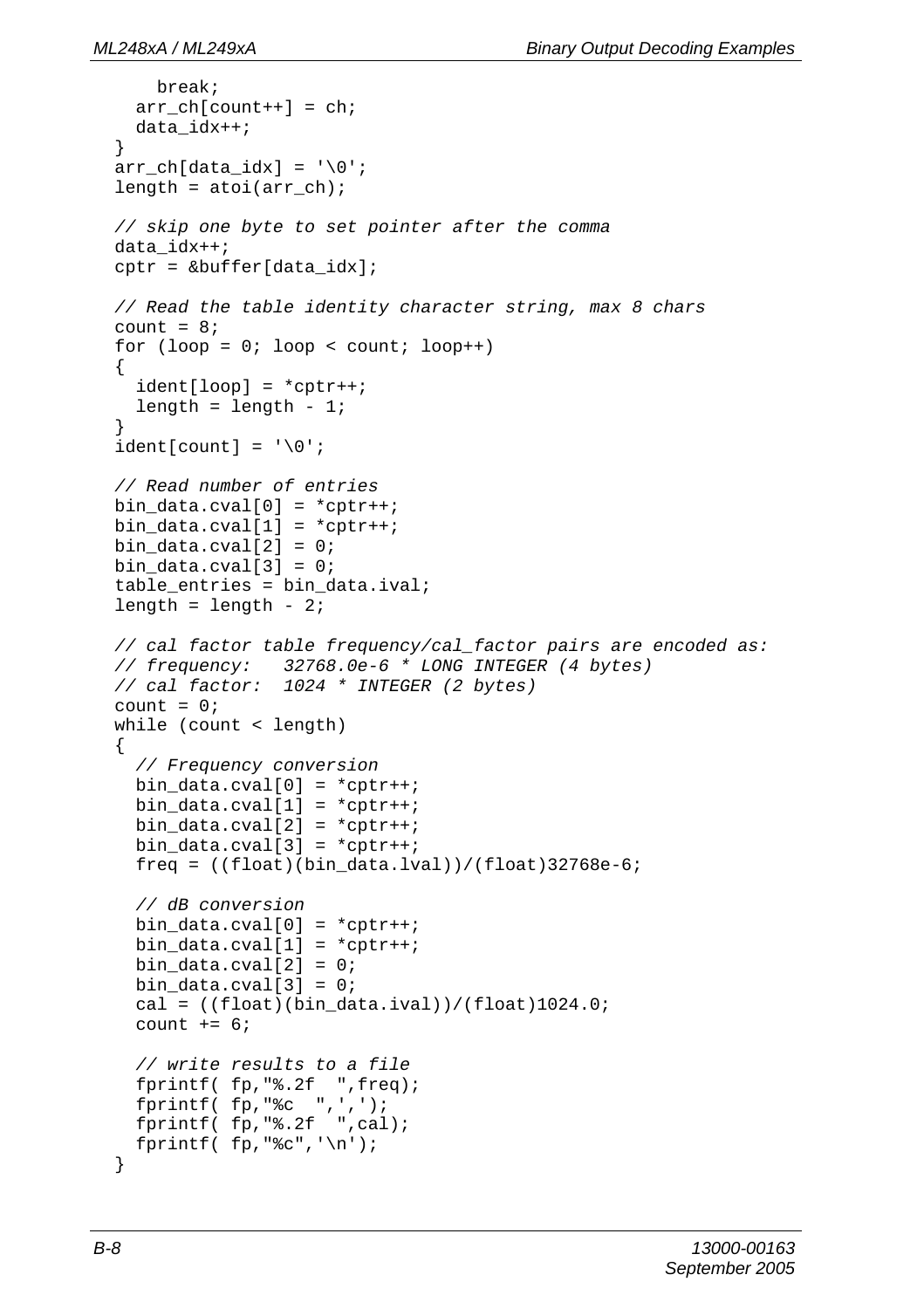# **Appendix C. GPIB PC Card Set-up**

The following GPIB driver configuration set up is recommended for reliable GPIB communication with the ML248xA / ML249xA. The set up is expressed in the terms used by the National Instruments GPIB ISA and PCI cards and drivers for Windows and DOS.

### **GPIB Card Settings**

The recommended GPIB board settings are as follows:

| Terminate read on EOS           | NO.                   |
|---------------------------------|-----------------------|
| Set EOI with EOS on write       | <b>YES</b>            |
| Type of compare on EOS          | 8 bit                 |
| Send EOI at end of write        | <b>YES</b>            |
| EOS byte                        | 10 (0x0A hexadecimal) |
| System controller               | <b>YES</b>            |
| Assert REN when SC              | <b>YES</b>            |
| Enable Auto serial polling      | <b>NO</b>             |
| NI card. Cable length for HS488 | Disabled              |

### **GPIB Device Template**

The ML248xA / ML249xA GPIB Default Primary Address is 13. If you decide to use this Primary Address you need to select Device 13 (DEV13) from the 'Device Template' list. Once selected you select 'Configure' to modify the Device configuration as follows:

| <b>Primary Address</b>    | 13                    |
|---------------------------|-----------------------|
| Secondary address         | <b>NONE</b>           |
| Terminate Read on EOS     | <b>YES</b>            |
| Set EOI with EOS on Write | <b>YES</b>            |
| Type of Compare on EOS    | 8-bit                 |
| Send EOI at end of Write  | <b>YES</b>            |
| <b>EOS Byte</b>           | 10 (0x0A hexadecimal) |
| Repeat Addressing         | YES                   |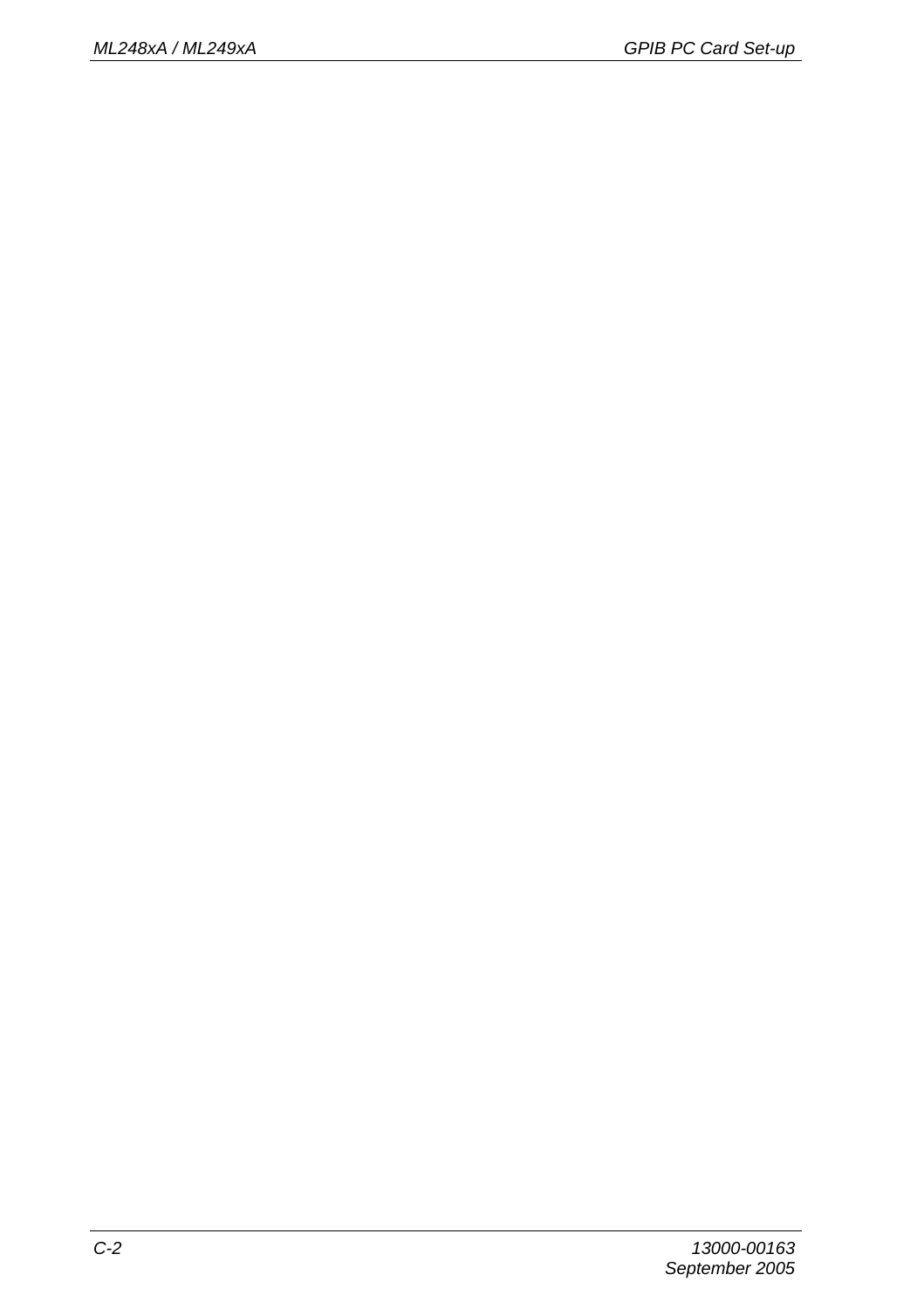# **Appendix D. Terminology Glossary**

| Item                         | Explanation                                                                                                                                                                                                       |
|------------------------------|-------------------------------------------------------------------------------------------------------------------------------------------------------------------------------------------------------------------|
| Action Commands              | A command mnemonic used to carry out a specific action<br>(e.g. zoom in / out).                                                                                                                                   |
| CIC                          | The controller (usually a PC) in charge of controlling and co-<br>ordinating communication with devices attached to the GPIB<br>bus.                                                                              |
| <b>Command Unit</b>          | A complete command formatted with parameters and<br>terminators.                                                                                                                                                  |
| Configuration<br>Commands    | Commands issued to instrument that change a specific<br>instrument configuration.                                                                                                                                 |
| Data Acquisition<br>Commands | Commands used to obtain measurement data from<br>instrument.                                                                                                                                                      |
| <b>GPIB</b>                  | General Purpose Interface Bus                                                                                                                                                                                     |
| <b>GPIB Controller</b>       | A device in charge of controlling and co-ordinating<br>communication with devices attached to the GPIB bus.                                                                                                       |
| <b>IFFF 4881</b>             | The original GPIB specification.                                                                                                                                                                                  |
| <b>IFFF 4882</b>             | The second GPIB specification that built on the original by<br>defining a minimum set of device interface, a common set of<br>data codes and formats, a device message protocol, and a<br>status reporting model. |
| Message                      | A sequence of commands used together to configure the<br>instrument in a specified manner.                                                                                                                        |
| Mnemonic                     | The GPIB command name, e.g., CHACTIV                                                                                                                                                                              |
| Query Command                | A command mnemonic used to request information from the<br>instrument. A query command mnemonic is usually the<br>same as the Set Command with a question mark appended.                                          |
| Set Command                  | A command mnemonic that changes a specific configuration<br>setting.                                                                                                                                              |
| Terminator                   | A specific action used to indicate the termination of a GPIB<br>message string.                                                                                                                                   |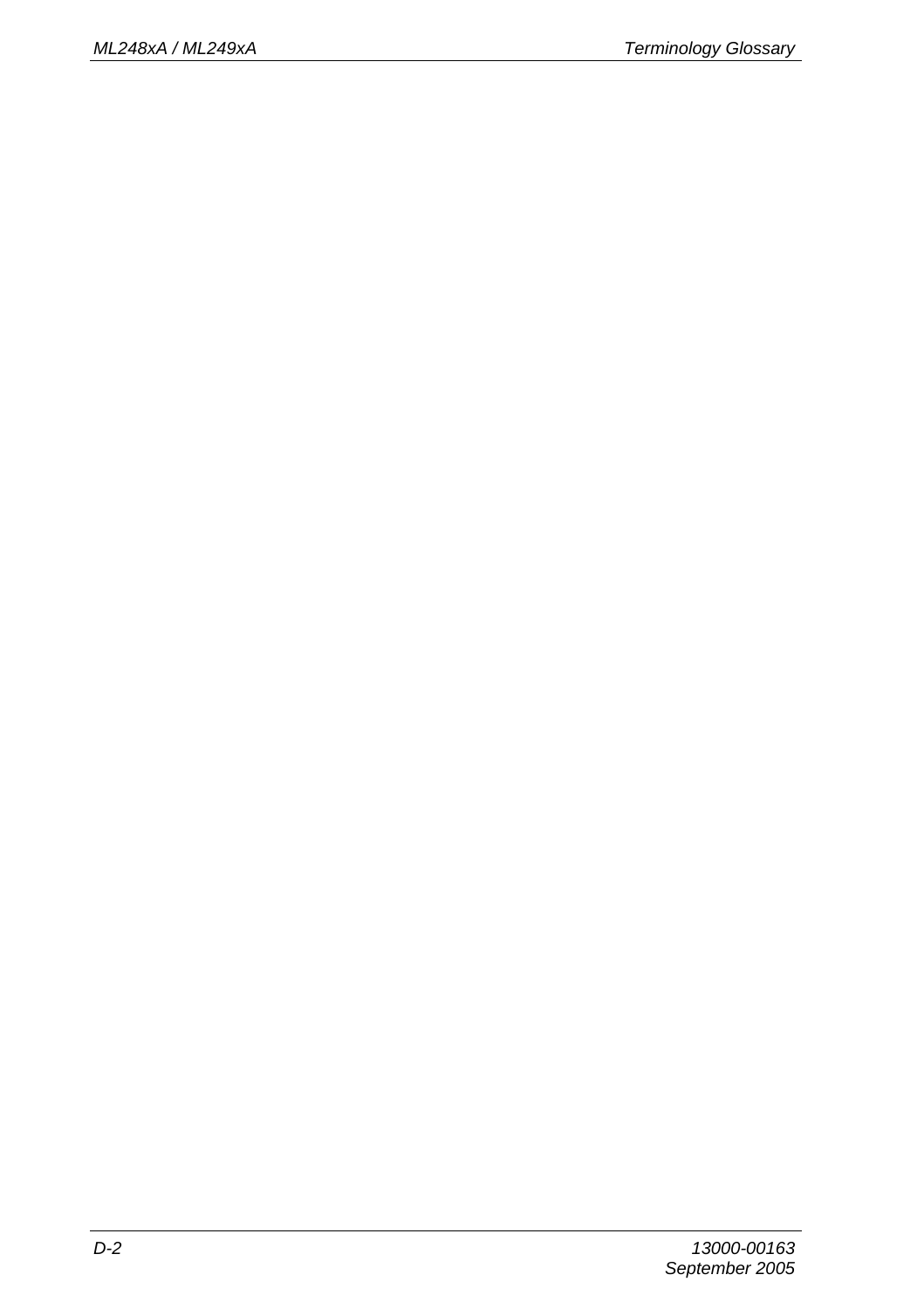## **Index**

### B

BNC1M command, xi, 8-6 BNC2M command, xi, 8-7 BNDSP command, xi, 8-8 BNDST command, xi, 8-9 BNOCH command, xi, 8-10 BNPLEV command, xi, 8-10 BNVOSP command, xi, 8-11 BNVOST command, xi, 8-11 BNVZERO command, xi, 7-2

### C

CHACTIV command, vi, 5-6 CHCFG command, vi, 5-7 CHDISPN command, vi, 5-8 CHMODE command, vi, 5-8 CHOLD command, ix, 5-83 CHPIRST command, ix, 5-84 CHPKS command, ix, 5-84 CHRES command, vi, 5-9 CHUNIT command, vi, 5-10 CLS Command, vi, 3-2 command format, v, 2-1 configuration commands, v, 2-3, D-1 controller termination, v, 2-2 CW measurement example, xii, 13-2 CWAVG command, vii, 5-41 CWDUTY command, vii, 5-44 CWDUTYS command, vii, 5-44 CWMMRST command, ix, 5-80 CWMMTKS command, ix, 5-80 CWO command, xii, 10-2 CWON command, xii, 10-3 CWREL command, vii, 5-40 CWSETLP command, vi, 5-11

### D

data I/O formats, v, 2-3 device termination, v, 2-2 dual channel set up example, xiii, 13-13

### E

EDGE measurement example, xii, 13-4 Event status bit – using in Status Byte Register, v, 2-9 Event Status Enable Register, vi, 3-2 Event Status Register Query, vi, 3-4

### G

GP1REPN command, vii, 5-27 GP1REPS command, vii, 5-27 GP1REPT command, vii, 5-28 GPACTN command, vii, 5-28 GPAMO command, vii, 5-29 GPARST command, vii, 5-31 GPFENS command, vii, 5-31 GPFENSP command, vii, 5-32 GPFENST command, vii, 5-32 GPGATS command, vii, 5-33 GPHIDES command, vii, 5-33 GPIB - 488.2 status registers, v, 2-5 GPIB - buffering, v, 2-11 GPIB - controller card setup, v, 2-1 GPIB - PC card set-up, xiii, 1-3, C-1 GPIB on RS232, v, 2-12 GPMO command, vii, 5-34 GPNMO command, vii, 5-36 GPOFF command, vii, 5-38 GPRS measurement example, xii, 13-8 GPTIMSP command, vii, 5-39 GPTIMST command, vii, 5-39 GSM measurement example, xii, 13-6 GT0 command, vi, 4-2 GT1 command, vi, 4-2 GT2 command, vi, 4-2

### I

IDN? command, vi, 3-4

### L

LMFBEEP command, viii, 5-62 LMFCLR command, viii, 5-62 LMFHOLD command, viii, 5-63 LMLINE command, viii, 5-63 LMSLO command, viii, 5-64 LMSTATE command, viii, 5-64 LMSUP command, viii, 5-65 LMTYP command, viii, 5-65 LMXNAME command, viii, 5-66 LMXPOF command, viii, 5-67 LMXREPN command, viii, 5-67 LMXREPS command, viii, 5-68 LMXROFP command, viii, 5-68 LMXROFT command, viii, 5-69 LMXSAVE command, viii, 5-69 LMXSEG command, viii, 5-70 LMXSID command, viii, 5-71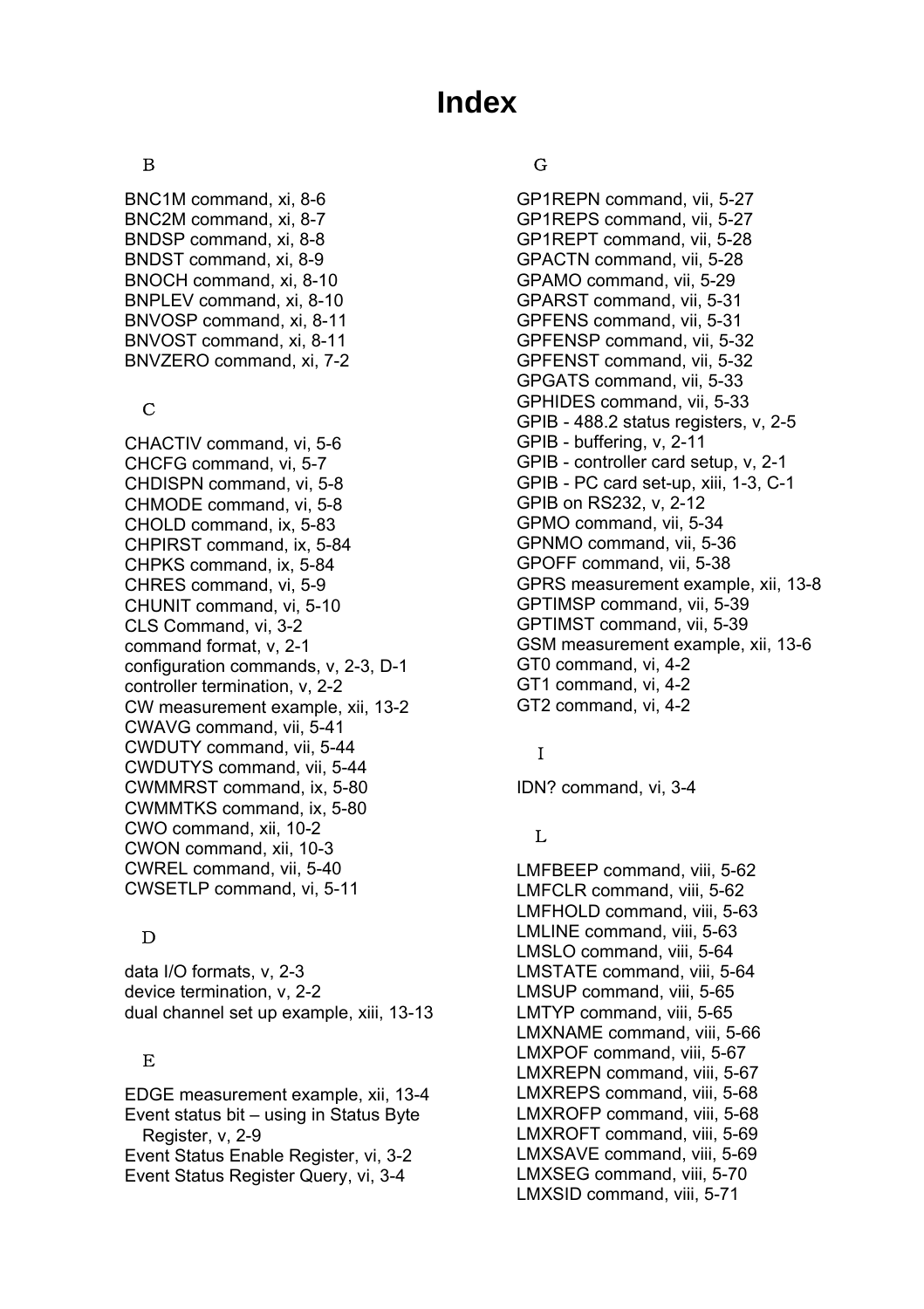LMXSPEC command, ix, 5-72 LMXSPEF command, ix, 5-73 LMXSPO command, ix, 5-75 LMXTOF command, ix, 5-77

#### M

manual - associated documents, v, 1-4 manual - purpose and scope of this manual, v, 1-1 Message available bit - using in Status Byte Register, v, 2-11 MKACTN command, viii, 5-45 MKACTO command, viii, 5-46 MKAOFF command, viii, 5-47 MKAPOS command, viii, 5-47 MKDELTS command, viii, 5-48 MKDLINK command, viii, 5-49 MKDMEAS command, viii, 5-49 MKDO command, viii, 5-50 MKDPOS command, viii, 5-51 MKENO command, viii, 5-52 MKNO command, viii, 5-53 MKPFTO command, viii, 5-54 MKPOS command, viii, 5-55 MKPOTO command, viii, 5-56 MKPRIO command, viii, 5-57 MKPRTO command, viii, 5-58 MKPSLT command, viii, 5-58 MKPSSV command, viii, 5-59 MKPSUT command, viii, 5-59 MKPWTO command, viii, 5-60 MKSTATE command, viii, 5-61 MKTMAX command, viii, 5-61 MKTMIN command, viii, 5-61 ML243xa - reference table, xiii, 1-3, A-1 mnemonics, vi, 2-14 multiple RADAR pulse measurement example, xiii, 13-10

### N

NVAPN command, xii, 9-2 NVFRST command, xii, 9-3 NVLOAD command, xi, 8-3 NVNAME command, xi, 8-4 NVOUT command, xi, 8-5 NVSECS command, xii, 8-22

### O

OPC command, vi, 3-5

### P

PAEBI command, ix, 5-92 PAEBICF command, ix, 5-92 PAEBIS command, ix, 5-93 PAEBV command, ix, 5-93 PAECFG command, x, 5-94 PAEO command, x, 5-94 PAESRC command, x, 5-95 PMAVGN command, vii, 5-42 PMAVGS command, vii, 5-43 PMAVRST command, vii, 5-43 PMDTYP command, vi, 5-12 PMMEAS command, vi, 5-13 PMNPBLO command, xii, 10-4 PMNPBO command, xii, 10-6 PMNPO command, xii, 10-8 PMPAUTO command, ix, 5-78 PMPBLO command, xii, 10-9 PMPBO command, xii, 10-11 PMPDREP command, ix, 5-81 PMPDRST command, vii, 5-43 PMPO command, xii, 10-12 PMPREF command, ix, 5-78 PMPSCAL command, ix, 5-79 PMPTRK command, ix, 5-82 PMRDO command, xii, 10-13 PMRRS? command, vi, 5-14 PMXPBLO command, xii, 10-15 PMXPBO command, xii, 10-17 PMXPO command, xii, 10-18 PPACQRT command, ix, 5-85 PPACQS command, ix, 5-85 PPFUNC command, ix, 5-86 programming examples, xii, 1-3, 13-1

### $\Omega$

query commands, v, 2-4 quick reference tables, v, 1-5

### R

RCABORT command, xii, 12-2 RCD command, xii, 12-2 RCDIAGO command, xii, 12-3 RCDIAGT command, xii, 12-4 RCTEST command, xii, 12-5 RCZERO command, xii, 12-6 RS232 commands, v, 2-13 RST command, vi, 3-5

### S

Service Request Enable Register, v, 2- 5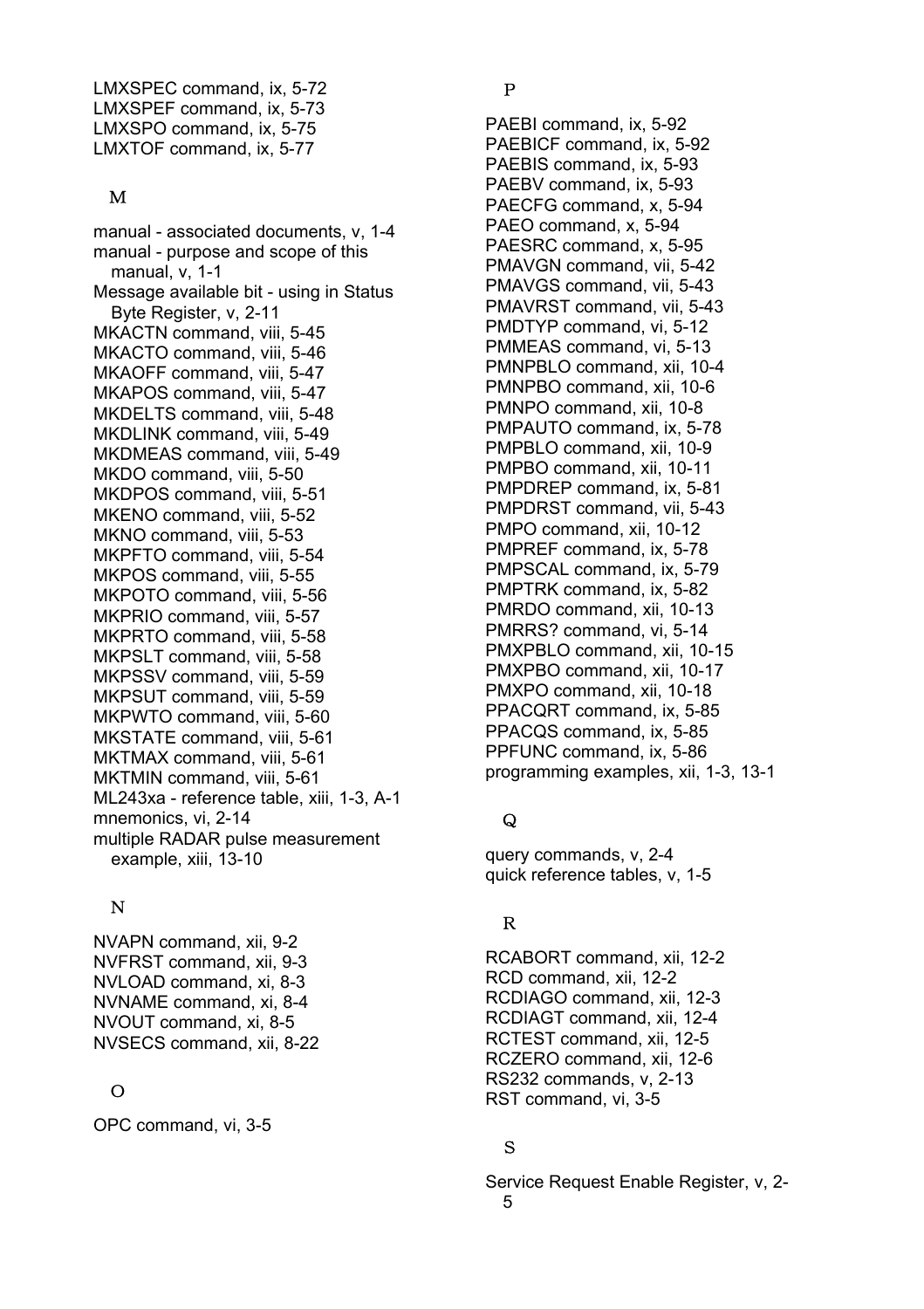SNCAL command, xi, 7-2 SNCALF command, xi, 7-3 SNCFADJ command, x, 6-5 SNCFCAL command, x, 6-6 SNCFRQ command, x, 6-6 SNCFSRC command, x, 6-7 SNCFU command, x, 6-8 SNCFUSE command, x, 6-23 SNCTABN command, x, 6-23 SNCTADD command, x, 6-24 SNCTAO command, x, 6-25 SNCTAW command, x, 6-26 SNCTBIN command, x, 6-27 SNCTBO command, x, 6-28 SNCTCLR command, x, 6-29 SNCTID command, xi, 6-29 SNCTNQ command, 6-30 SNCTPRE command, xi, 6-30 SNCTSAV command, xi, 6-30 SNCTVAL command, xi, 6-31 SNFILTS command, x, 6-3 SNOFIX command, x, 6-12 SNOFTYP command, x, 6-13 SNOFVO command, x, 6-13 SNOTADD command, x, 6-16 SNOTAO command, x, 6-14 SNOTAW command, x, 6-15 SNOTBO command, x, 6-17 SNOTBW command, x, 6-19 SNOTCLR command, x, 6-20 SNOTID command, x, 6-20 SNOTSEL command, x, 6-21 SNOTVLD command, x, 6-22 SNRFCAL command, xi, 7-3 SNRGH command, xi, 6-32 SNTYPE command, x, 6-3 SNUNIVM command, x, 6-4 SNZERO command, xi, 7-4 SNZSPF command, x, 6-10 SNZSPV command, x, 6-10 SNZSTF command, x, 6-11 SNZSTV command, x, 6-11 software - versions, v, 1-1 SRE command, vi, 3-6 Standard Event Registers, v, 2-7 Status Byte Register, v, 2-5 STB? command, vi, 3-7 suffix conventions, v, 2-3 SYADDR command, xi, 8-12 SYBAUD command, xi, 8-12 SYBEEPS command, xi, 8-13 SYBUFS command, xi, 8-13 SYCONT command, xii, 11-2 SYDISP command, xii, 11-2 SYDLIT command, xi, 8-14 SYDRES command, xi, 8-15

SYFAST command, xii, 11-5 SYIMAGE command, xi, 8-17 SYLUT command, xi, 8-18 SYOI command, 8-22 SYSTART command, xii, 11-6 SYSTATE command, xii, 11-7 SYSTEP command, xi, 8-19 SYTACTS command, xi, 8-20 SYTEST command, xii, 11-15 SYTEXT command, xi, 8-20 SYTEXTS command, xi, 8-21

### T

terminology glossary, xiii, 1-3, D-1 TR0 command, vi, 4-2 TR1 command, vi, 4-3 TR2 command, vi, 4-6 TR3 command, vi, 4-8 TRARMD command, vi, 5-14 TRAUTOS command, vi, 5-15 TRBW command, vi, 5-16 TRCAPT command, vi, 5-17 TRDLYT command, vi, 5-18 TRFLEV command, vii, 5-19 TRFTIM command, vii, 5-20 TRG command, vi, 3-7 TRHOFS command, vii, 5-21 TRHOFT command, vii, 5-21 TRINEDG command, vii, 5-22 TRINLEV command, vii, 5-22 TRLINKS command, vii, 5-23 TRSAMPL command, vii, 5-24 TRSRC command, vii, 5-25 TRWFPOS command, vii, 5-25 TRWFS command, vii, 5-26 TRXEDG command, vii, 5-26 TST? command, vi, 3-8 TTFRO command, ix, 5-87 TTFUNC command, ix, 5-88 TTMKPOS command, ix, 5-88 TTMKRO command, ix, 5-89 TTMKS command, ix, 5-90 TTPSP command, ix, 5-90 TTPST command, ix, 5-91 TTSRC command, ix, 5-91 TTZIN command, ix, 5-91 TTZOUT command, ix, 5-92

#### W

WAI command, vi, 3-8 WCDMA measurement example, xiii, 13-12 WLAN measurement example, xiii, 13- 11